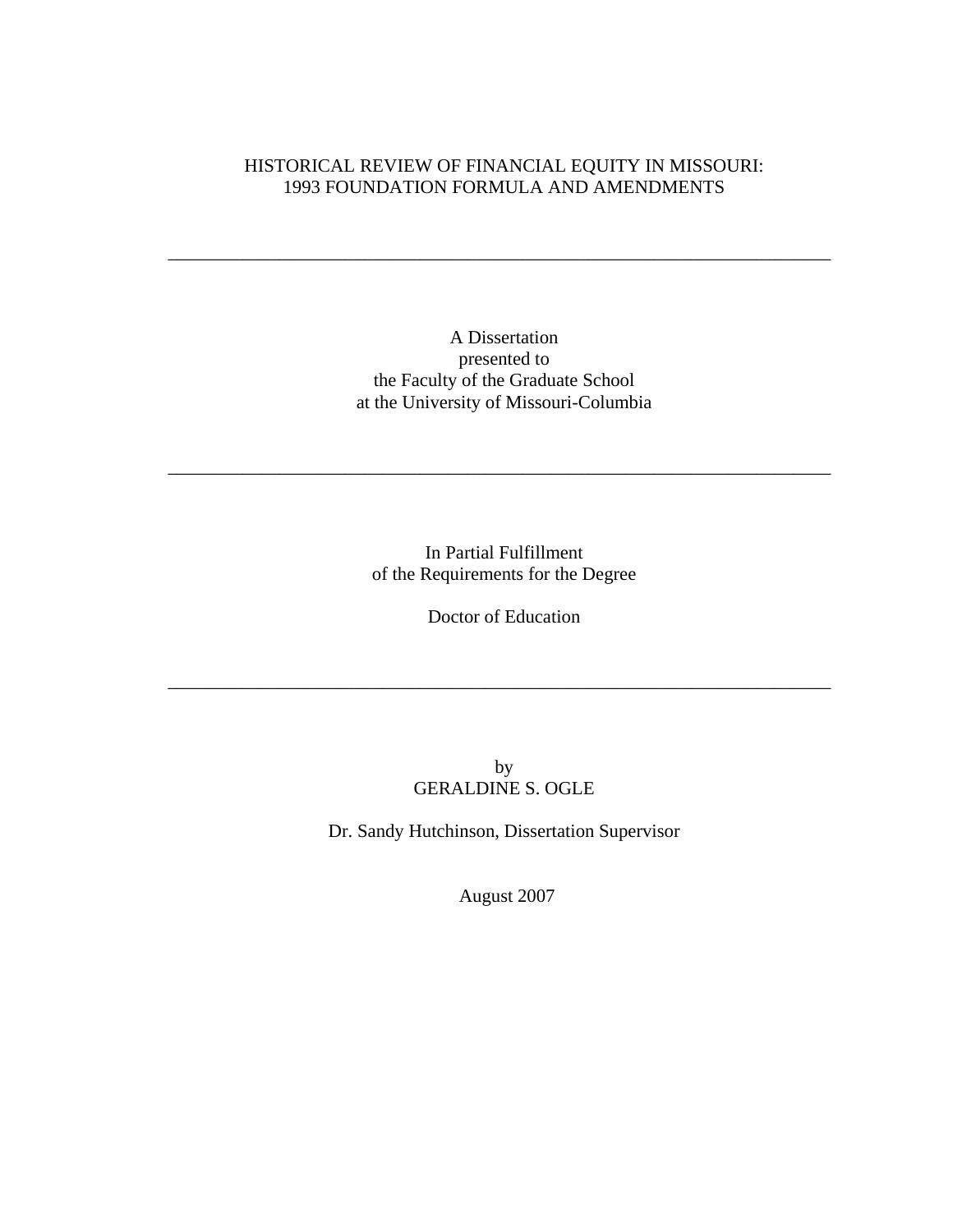The undersigned, appointed by the dean of the Graduate School, have examined the dissertation entitled

# HISTORICAL REVIEW OF FINANCIAL EQUITY IN MISSOURI: 1993 FOUNDATION FORMULA AND AMENDMENTS

presented by Geraldine S. Ogle,

a candidate for the degree of Doctor of Education,

and hereby certify that, in their opinion, it is worthy of acceptance.

 $\overline{\phantom{a}}$  ,  $\overline{\phantom{a}}$  ,  $\overline{\phantom{a}}$  ,  $\overline{\phantom{a}}$  ,  $\overline{\phantom{a}}$  ,  $\overline{\phantom{a}}$  ,  $\overline{\phantom{a}}$  ,  $\overline{\phantom{a}}$  ,  $\overline{\phantom{a}}$  ,  $\overline{\phantom{a}}$  ,  $\overline{\phantom{a}}$  ,  $\overline{\phantom{a}}$  ,  $\overline{\phantom{a}}$  ,  $\overline{\phantom{a}}$  ,  $\overline{\phantom{a}}$  ,  $\overline{\phantom{a}}$ 

 $\overline{\phantom{a}}$  ,  $\overline{\phantom{a}}$  ,  $\overline{\phantom{a}}$  ,  $\overline{\phantom{a}}$  ,  $\overline{\phantom{a}}$  ,  $\overline{\phantom{a}}$  ,  $\overline{\phantom{a}}$  ,  $\overline{\phantom{a}}$  ,  $\overline{\phantom{a}}$  ,  $\overline{\phantom{a}}$  ,  $\overline{\phantom{a}}$  ,  $\overline{\phantom{a}}$  ,  $\overline{\phantom{a}}$  ,  $\overline{\phantom{a}}$  ,  $\overline{\phantom{a}}$  ,  $\overline{\phantom{a}}$ 

 $\overline{\phantom{a}}$  ,  $\overline{\phantom{a}}$  ,  $\overline{\phantom{a}}$  ,  $\overline{\phantom{a}}$  ,  $\overline{\phantom{a}}$  ,  $\overline{\phantom{a}}$  ,  $\overline{\phantom{a}}$  ,  $\overline{\phantom{a}}$  ,  $\overline{\phantom{a}}$  ,  $\overline{\phantom{a}}$  ,  $\overline{\phantom{a}}$  ,  $\overline{\phantom{a}}$  ,  $\overline{\phantom{a}}$  ,  $\overline{\phantom{a}}$  ,  $\overline{\phantom{a}}$  ,  $\overline{\phantom{a}}$ 

 $\frac{1}{2}$  ,  $\frac{1}{2}$  ,  $\frac{1}{2}$  ,  $\frac{1}{2}$  ,  $\frac{1}{2}$  ,  $\frac{1}{2}$  ,  $\frac{1}{2}$  ,  $\frac{1}{2}$  ,  $\frac{1}{2}$  ,  $\frac{1}{2}$  ,  $\frac{1}{2}$  ,  $\frac{1}{2}$  ,  $\frac{1}{2}$  ,  $\frac{1}{2}$  ,  $\frac{1}{2}$  ,  $\frac{1}{2}$  ,  $\frac{1}{2}$  ,  $\frac{1}{2}$  ,  $\frac{1$ 

\_\_\_\_\_\_\_\_\_\_\_\_\_\_\_\_\_\_\_\_\_\_\_\_\_\_\_\_\_\_\_\_\_\_\_\_\_\_\_\_\_\_

Dr. Sandy Hutchison

Dr. Jim Bowman

Dr. Cliff Mohn

Dr. Chris Straub

Dr. Doug Thomas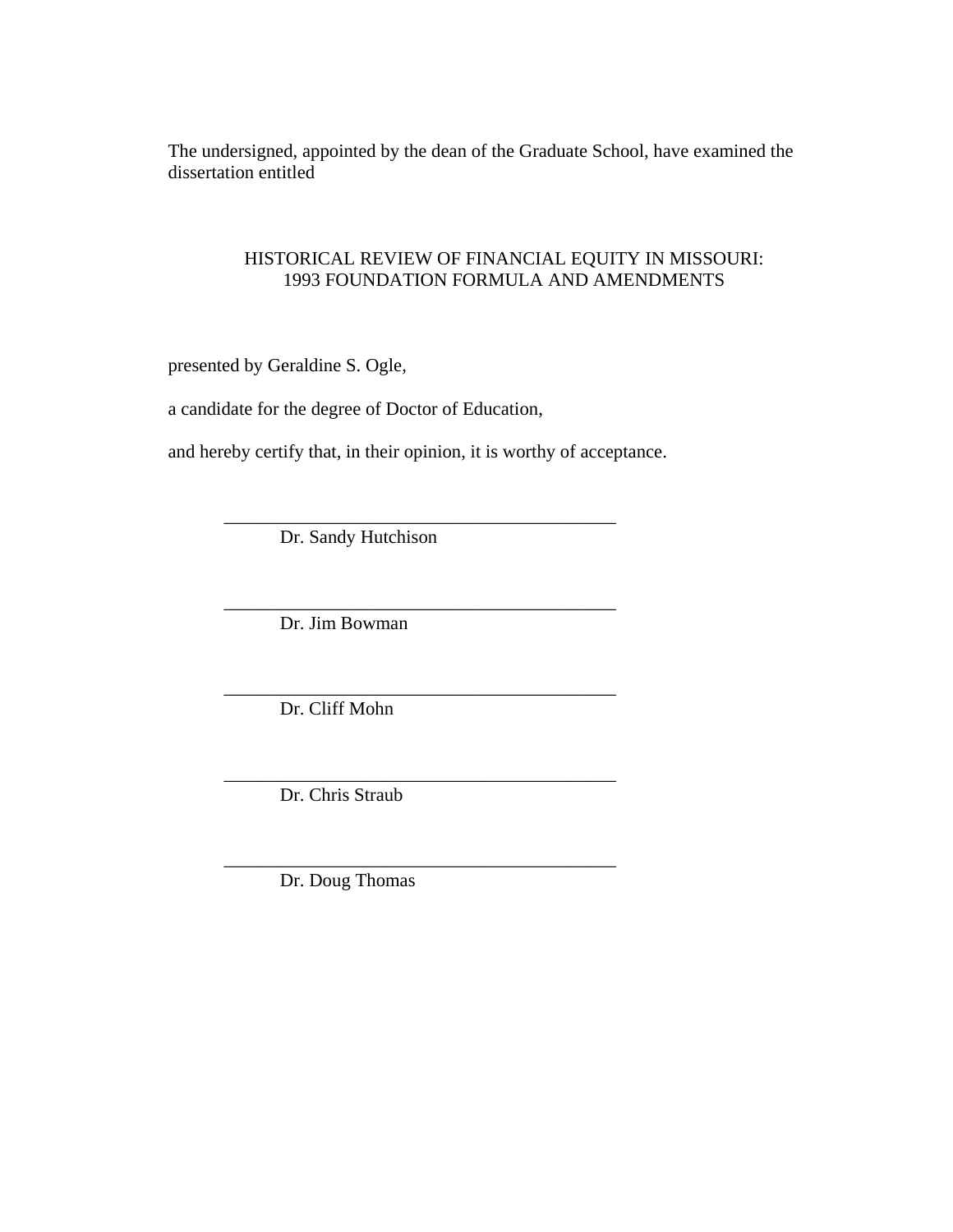#### ACKNOWLEDGEMENTS

I would like to acknowledge several people who helped me through my doctoral work. I wish thank my advisors, Dr. James Machell, for his encouragement and support during my doctoral studies, and Dr. Sandy Hutchinson, for her expertise, encouragement and support during the writing of this dissertation. I also want to thank my other doctoral committee members, Dr. James Bowman, Dr. Cliff Mohn, Dr. Chris Straub, and Dr. Doug Thomas. Their advice, support, and encouragement propelled me to reach the goal of completing the dissertation. A special thank you to Dr. Chris Straub who assisted me in selecting the topic and regularly contacted me to check on the status of the paper. In addition, he made time to meet with me numerous times to discuss the topic, analyze the data, read drafts, and give guidance for improvement.

I would also like to thank Dr. D. Kent King, Commissioner of Education, for allowing me the opportunity to pursue the doctoral degree while working full-time in the Missouri Department of Elementary and Secondary Education. His support was invaluable and always positive.

Appreciation is also due to Leigh Ann Grant Engle from the Missouri Department of Elementary and Secondary Education who helped process the data and calculate the statistics for this study. Thanks to Dr. Mark Ehlert, University of Missouri-Columbia, for his technical expertise on statistical issues. Thanks to Bruce Johnson, Superintendent at Stanberry R-II School District, for his assistance as we collaborated on the review of literature for our dissertations.

ii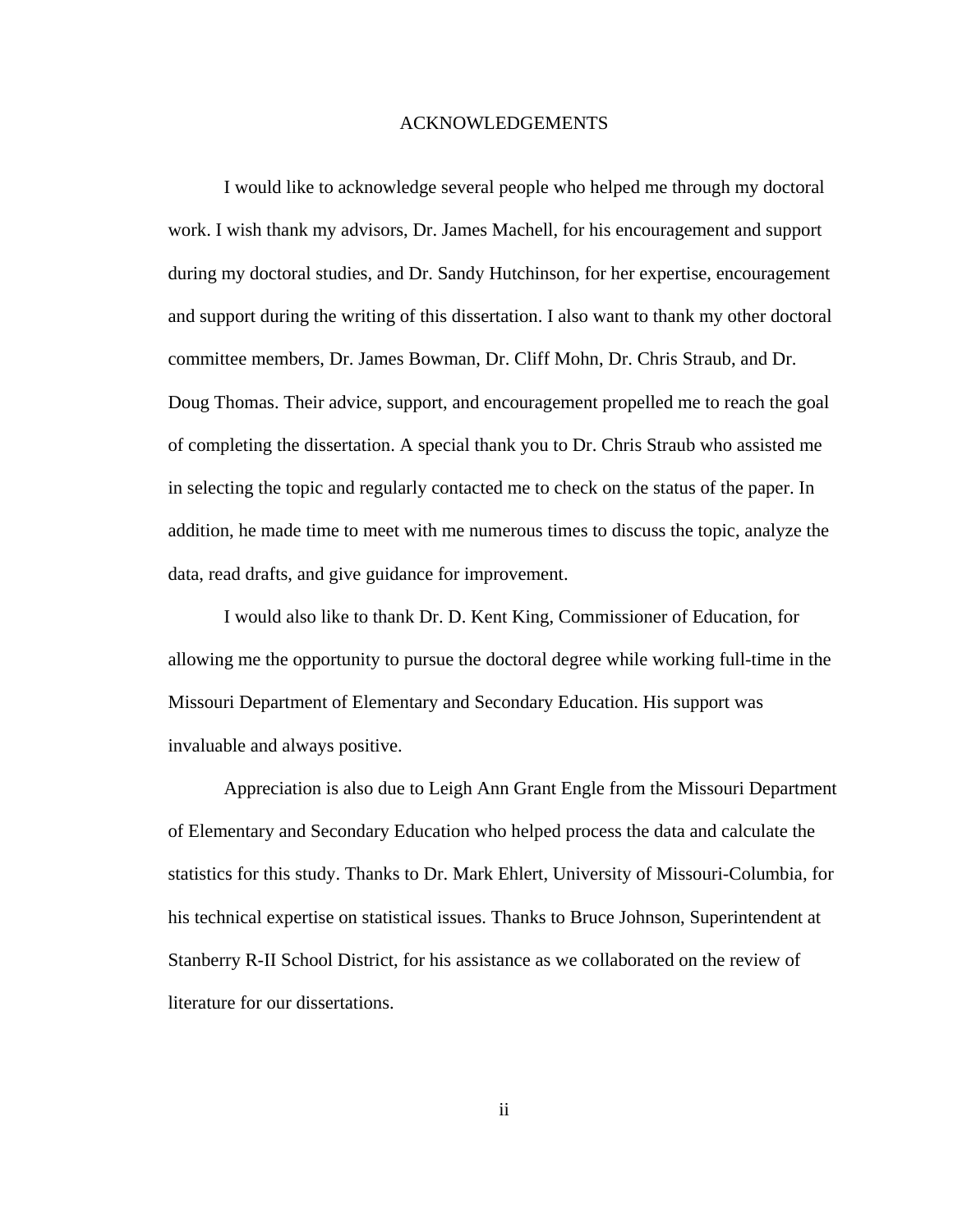Finally, I want to thank my family for their support of my higher education efforts. Since I completed my Masters' degree nearly twenty-five years before deciding to pursue a doctorate in education, beginning this doctoral program was a real challenge. To my parents, who always insisted that I get a college education and provided the financial resources for the first degree. To my mother, who continued to encourage me during these years, and to my father, who is not here to share in the accomplishment of this doctoral degree, but would have been proud. To other family members whose activities and special occasions I sometimes missed. Last, to my wonderful husband and best friend, Tom, without whom I would never have completed this program. He was extraordinarily patient, encouraging and supportive. He willingly sacrificed his time to assist me any way he could during the studies and with the dissertation.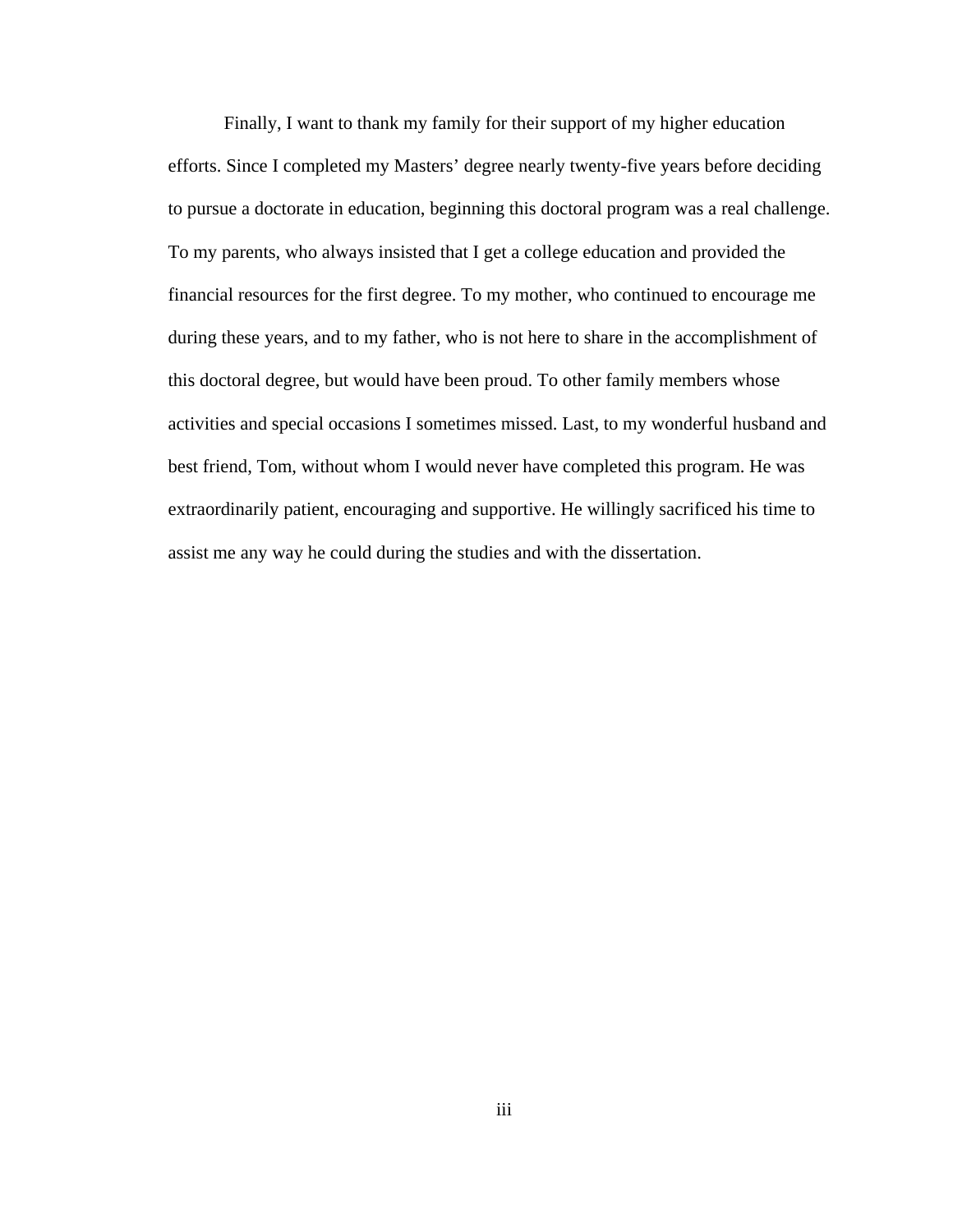| Chapter |  |  |  |  |
|---------|--|--|--|--|
|         |  |  |  |  |
|         |  |  |  |  |
|         |  |  |  |  |
|         |  |  |  |  |
|         |  |  |  |  |
|         |  |  |  |  |
|         |  |  |  |  |
|         |  |  |  |  |
|         |  |  |  |  |
|         |  |  |  |  |
|         |  |  |  |  |
|         |  |  |  |  |
|         |  |  |  |  |
|         |  |  |  |  |
|         |  |  |  |  |
|         |  |  |  |  |
|         |  |  |  |  |
|         |  |  |  |  |
|         |  |  |  |  |

# TABLE OF CONTENTS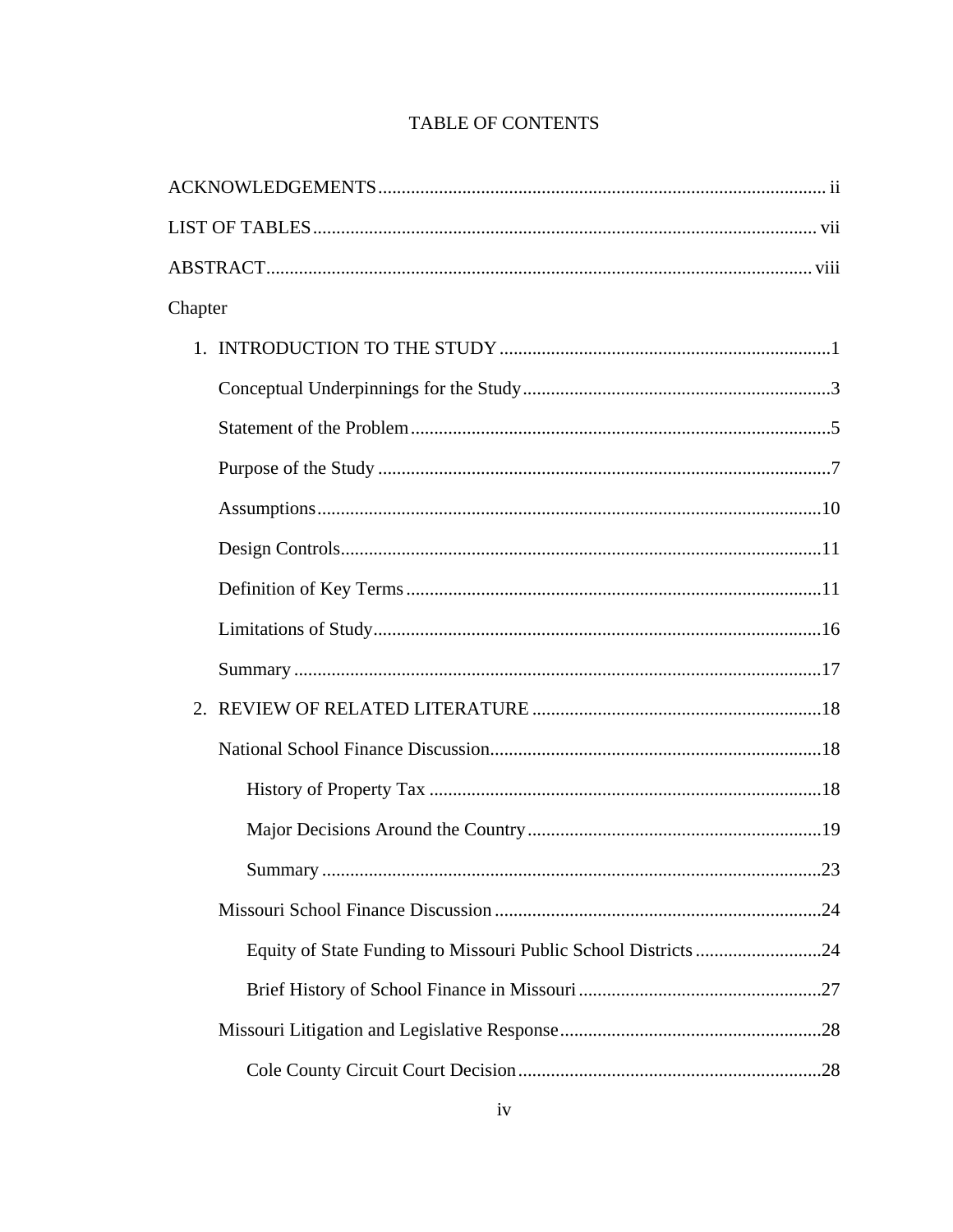| 4. PRESENTATION AND ANALYSIS OF DATA                            | 53 |
|-----------------------------------------------------------------|----|
|                                                                 |    |
|                                                                 |    |
|                                                                 |    |
| Revenue per Student per Penny of Tax Rate for Non-Hold Harmless |    |
|                                                                 |    |
|                                                                 |    |
|                                                                 |    |
|                                                                 |    |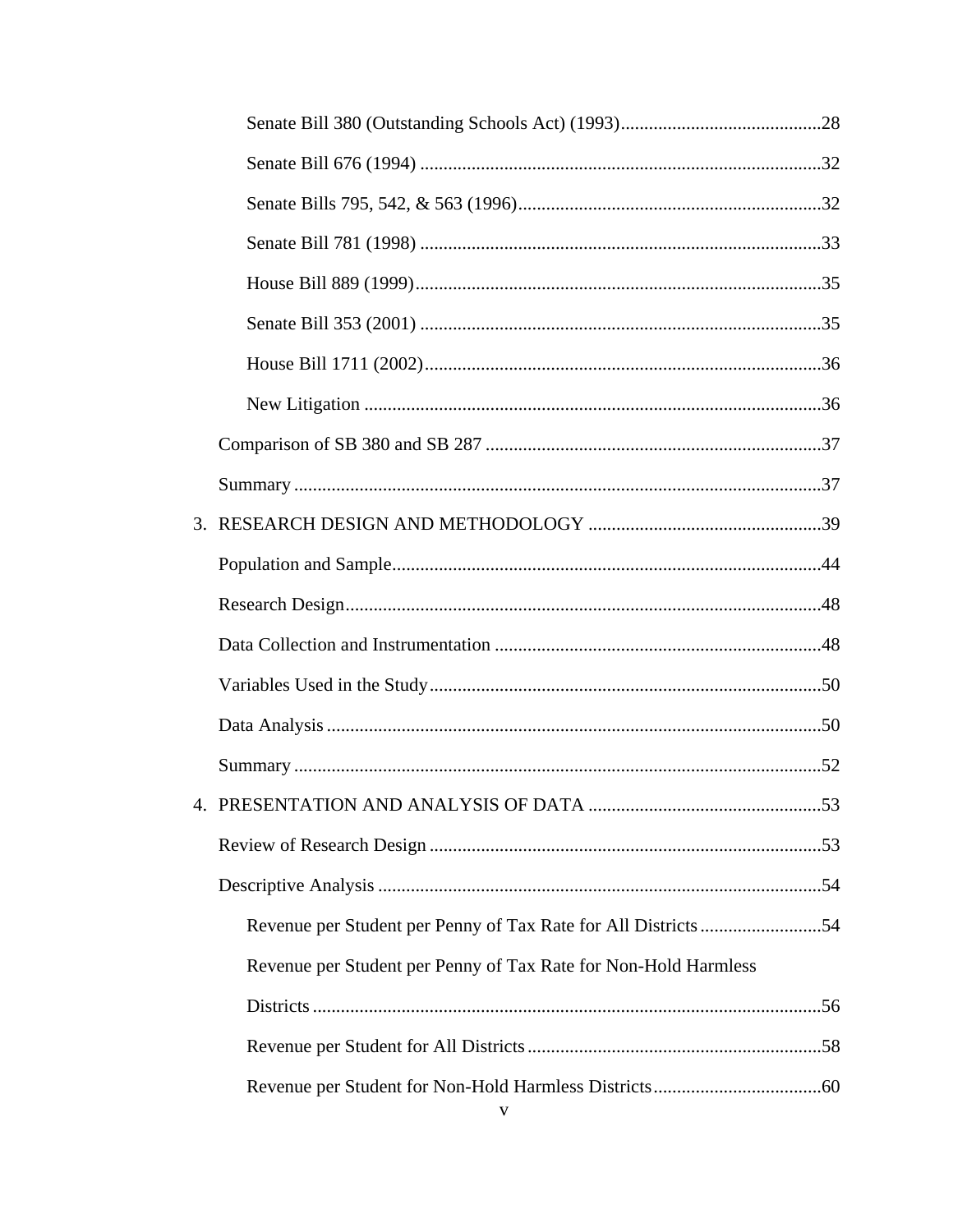| <b>APPENDIX</b> |
|-----------------|
|                 |
|                 |
|                 |
|                 |
|                 |
| $F_{\cdot}$     |
|                 |
|                 |
|                 |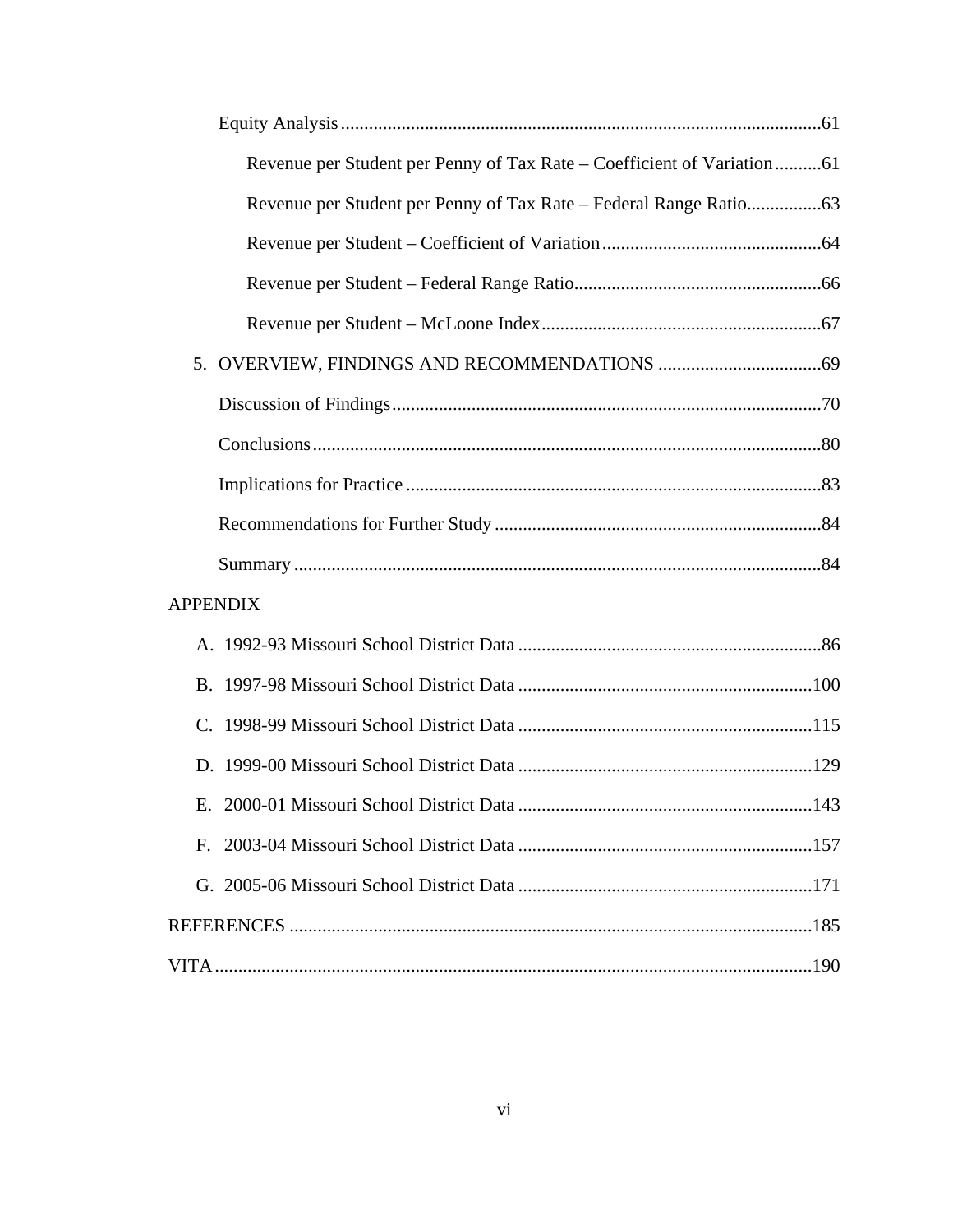# LIST OF TABLES

| Page                                                                                | Table |
|-------------------------------------------------------------------------------------|-------|
|                                                                                     |       |
|                                                                                     |       |
| 3. School District Statistics – Missouri Non-Hold Harmless School Districts 47      |       |
| 4. Summary of Descriptive Analysis of Revenue per Student per Penny of Tax Rate     |       |
| 5. Summary of Descriptive Analysis of Revenue per Student per Penny of Tax Rate     |       |
| 6. Summary of Descriptive Analysis of Revenue per Student for All Districts59       |       |
| 7. Summary of Descriptive Analysis of Revenue per Student for Non-Hold Harmless     |       |
| 8. Summary of Equity Analysis of Revenue per Student per Penny of Tax Rate –        |       |
| 9. Summary of Equity Analysis of Revenue per Student per Penny of Tax Rate -        |       |
| 10. Summary of Equity Analysis of Revenue per Student – Coefficient of Variation 65 |       |
| 11. Summary of Equity Analysis of Revenue per Student – Federal Range Ratio66       |       |
|                                                                                     |       |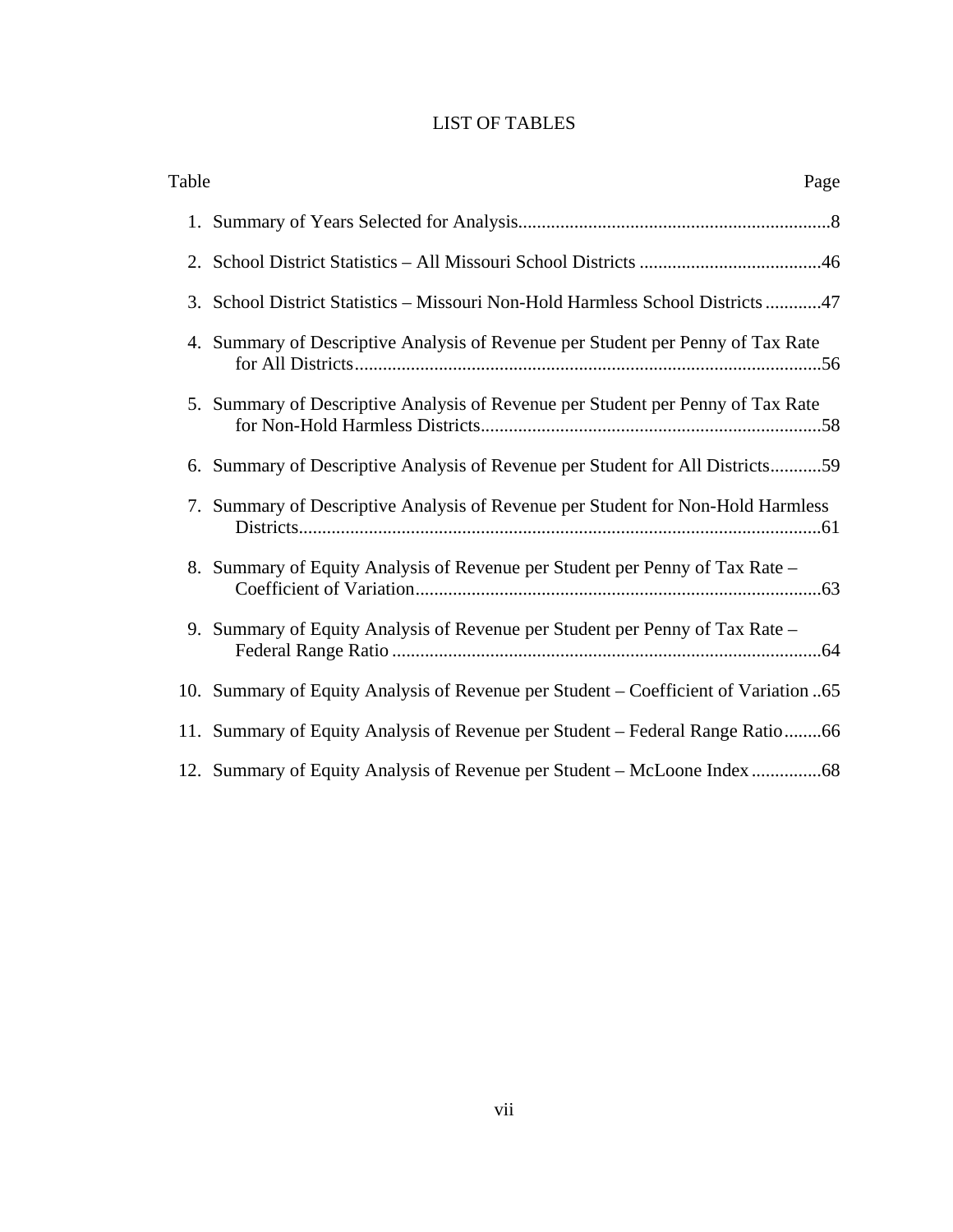## HISTORICAL REVIEW OF FINANCIAL EQUITY IN MISSOURI: 1993 FOUNDATION FORMULA AND AMENDMENTS

Geraldine S. Ogle

Dr. Sandy Hutchinson, Dissertation Supervisor

# ABSTRACT

The purpose of this study was to assess the impact of the 1993 Missouri Outstanding Schools Act (OSA) Foundation Funding Formula and subsequent revisions on the equity of statewide educational funding. This research considered the revenue per student per penny of property tax levy, the revenue per student, and the legislative decision to guarantee a minimum (hold harmless) payment per student to analyze whether funding for Missouri public schools was more equitable than the pre-1993 OSA formula. Specific fiscal years from 1998-99 through 2005-06 were selected for analysis. The horizontal equity statistics of coefficient of variation, federal range ratio, and McLoone Index were calculated and tracked for the selected years. These measures were applied to the data for all districts and to the data for non-hold harmless districts.

The results of this study were compared to the pre-OSA (1992-93) statistics reported in the 1999 Missouri Department of Elementary and Secondary Education study. Data for all years selected compared to the pre-OSA year of 1992-93 showed improved equity for all districts and for non-hold harmless districts on both the revenue per student per penny of tax rate basis and on a revenue per student basis using the coefficient of variation and the federal range ratio. All years, except 2005-06, showed improved equity using the McLoone Index. All statistics analyzed demonstrated dramatically greater improved equity for non-hold harmless districts than for all districts.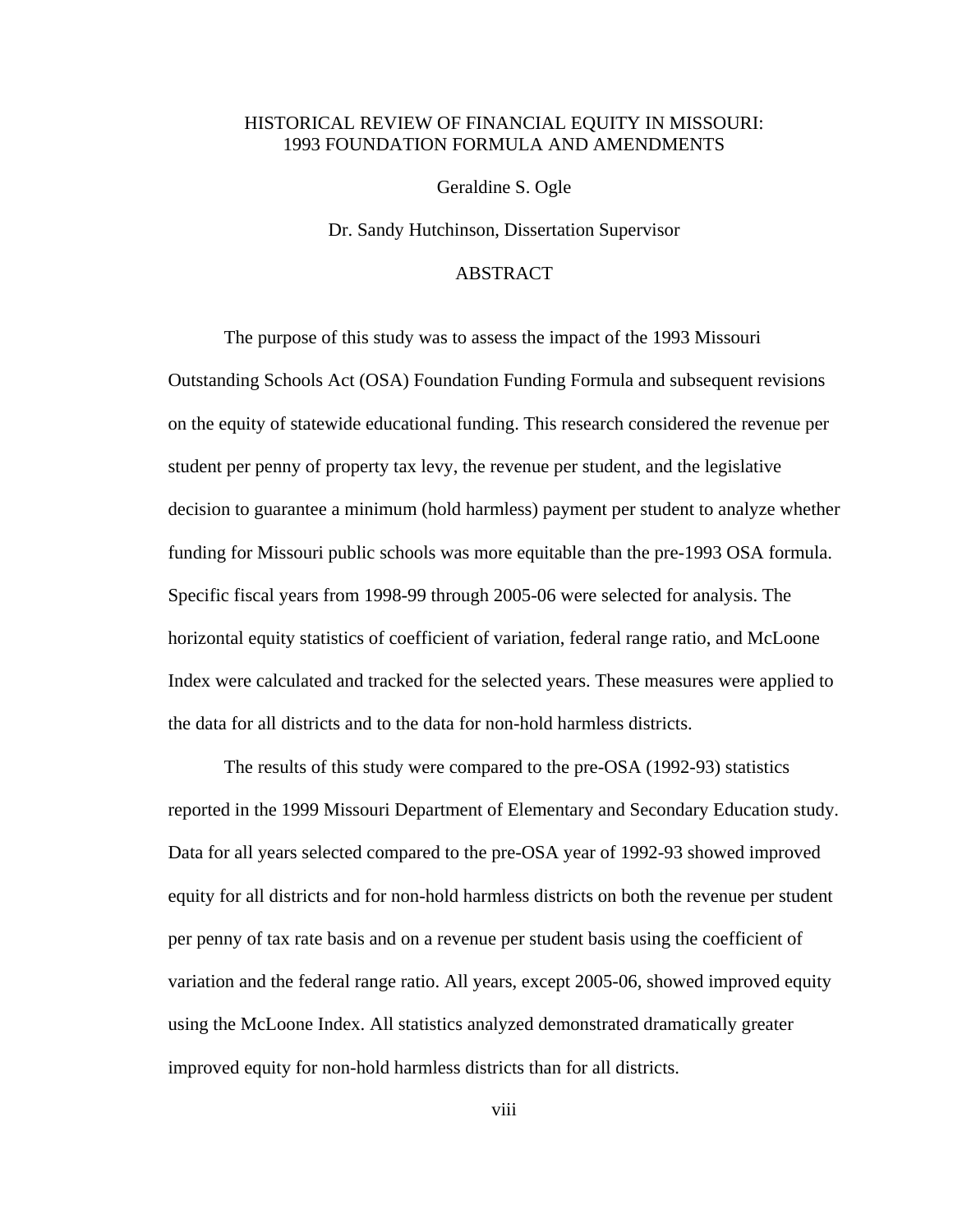#### CHAPTER 1

# INTRODUCTION TO THE STUDY

Equitable distribution of state funds to public schools has been attempted and debated for over 100 years, with the earliest efforts noted in the work of Cubberley (Addonizio, 2003). State governments' methods to ensure equal distribution of funding to school districts have been through legislating funding formulas, but most have found this to be a difficult task. While states use funding formulas in an attempt to achieve equity in school funding, a number of mandated state funding formulas have failed to achieve an equitable system (Addonizio).

School funding equity issues were addressed in Missouri in 1993 when Cole County Circuit Court Judge Byron Kinder ruled the state school funding formula unconstitutional. In *Committee for Educational Equality, et al. v. State of Missouri, et al. and Lee's Summit School District R-VII, et al. v. State of Missouri, et al. (1993)* the Cole County Circuit Court stated that "The present Missouri school system does not provide an 'equal opportunity' for each Missouri child as guaranteed by the Missouri Constitution" (p. 2). In this decision, Judge Kinder noted vast differences in funding and resources and referred to the variance of school facilities in Missouri as being "golden to the god awful" (p. 2). In response to the Kinder decision, the Missouri Legislature in 1993 passed a major educational reform act officially labeled Senate Bill 380 and titled the Outstanding Schools Act (OSA). This legislation was designed to address equity in the formula, raise academic standards, increase accountability and provide additional tax revenue.

1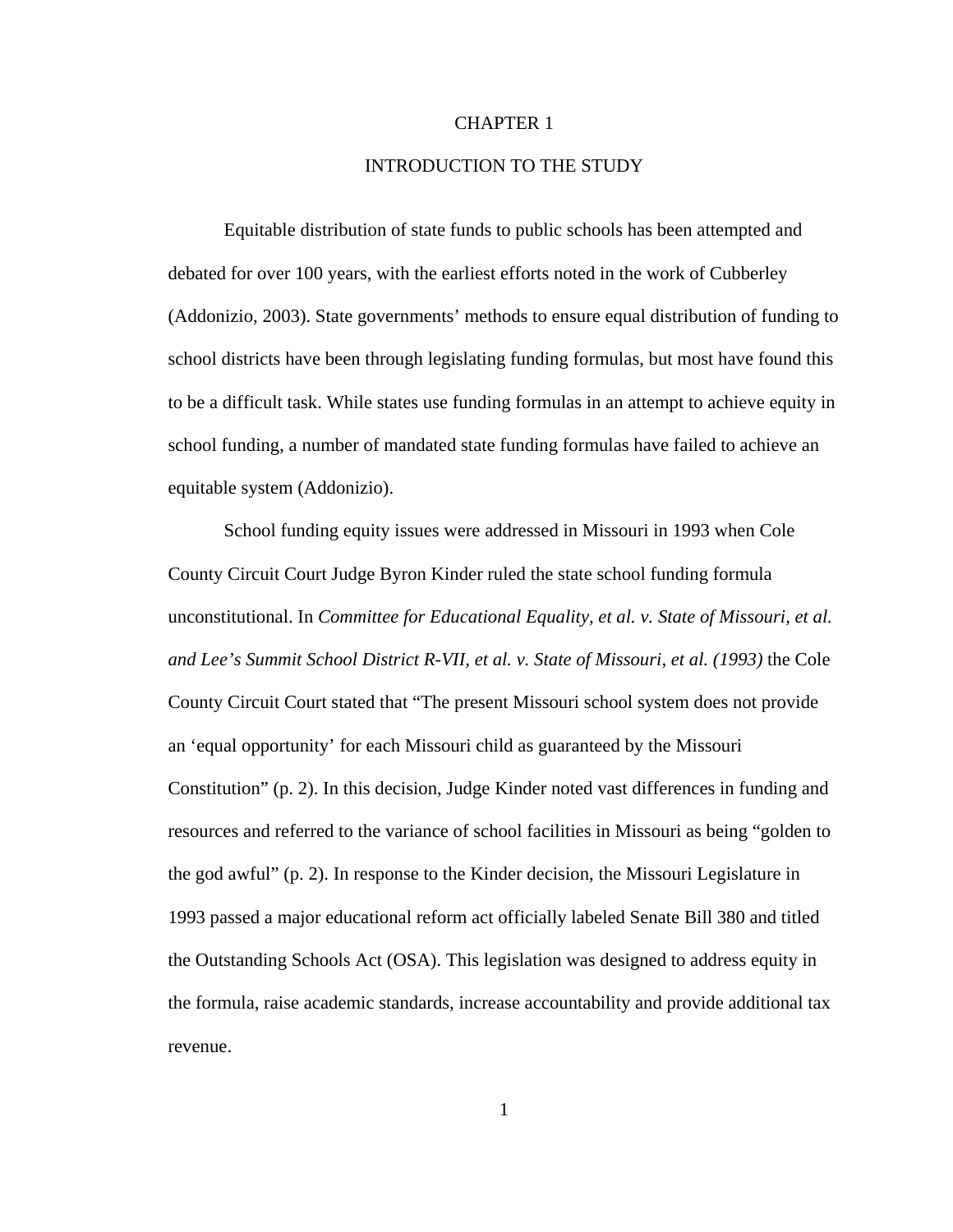Most states use one of two fundamental approaches when creating state funding formulas: the revenue equality (foundation) approach or the equal access to revenue (guaranteed tax base) approach. The OSA state aid formula primarily uses the equal access approach and was designed by the legislature to provide equal access to educational revenue for equal tax rates. The purpose of this study is to assess the impact of the 1993 Missouri Outstanding Schools Act Foundation Funding Formula and subsequent revisions on the equity of statewide educational funding.

Creation of a state school finance funding formula is an exercise in public policy development. The definition created by Fowler is "the dynamic and value-laden process through which a political system handles a public problem. It includes a government's expressed intentions and official enactments as well as its consistent patterns of activity and inactivity" (Fowler, 2000, p. 9). For decades the Missouri General Assembly has discussed, debated, and eventually passed numerous bills concerning the financing of public schools. And, over the years these bills have established Missouri public policy for funding public education. With the passage of the OSA the public policy for funding Missouri public education changed significantly.

The Missouri Department of Elementary and Secondary Education (MO DESE) conducted a study in 1999 for the Commission on Performance created through the Outstanding Schools Act. The purpose of the study was to determine if the new OSA formula was having the desired affect on funding equity. Data from 1992-93, the year before the OSA formula was adopted, were compared with data from 1997-98, the year after the formula was fully implemented (Missouri Department of Elementary and Secondary Education, 1999). The study compared the revenue per student per penny of

2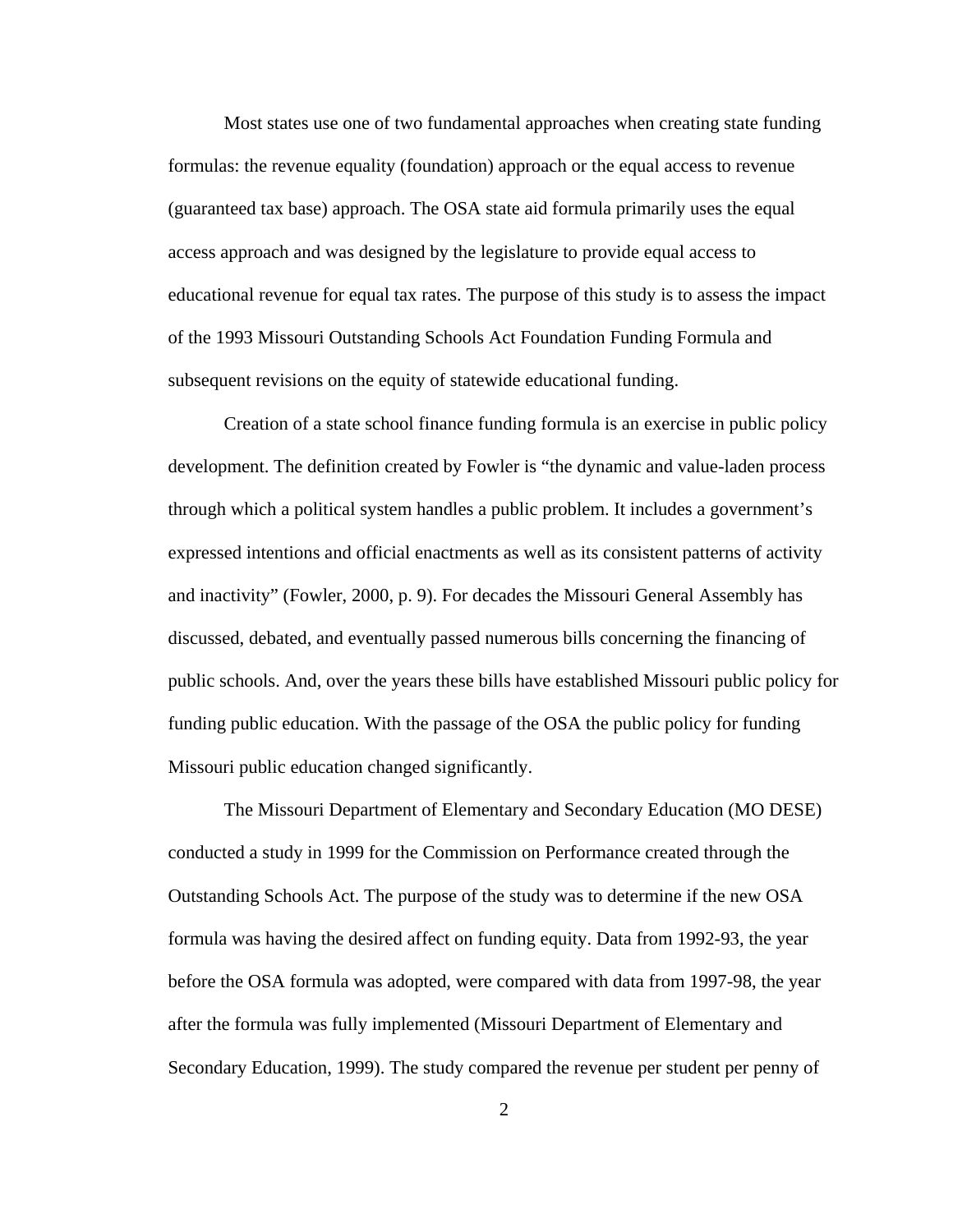tax rate and the revenue per student for 1992-93 and 1997-98 to determine if the funding equity gap had decreased as a result of the OSA formula. Both measures showed improvement in 1997-98 when compared to 1992-93 (Missouri Department of Elementary and Secondary Education, 1999). The Missouri legislature made numerous changes to the OSA formula in the years 1994, 1996, 1998, 1999, 2001, and 2002 affecting the original design of the OSA formula. Those changes are described in detail in Chapter Two.

#### Conceptual Underpinnings for the Study

 America is historically considered the "land of opportunity" with public education a key factor for providing that opportunity. School finance reform related to equity began in the early  $20<sup>th</sup>$  century with Ellwood P. Cubberley. Cubberley was "dedicated to the principle of equality of educational opportunity for all" (Brimley & Garfield, 2002, p. 173). In 1905 Cubberley began an era of school finance studies and devising state plans to provide equal opportunity for all (Brimley & Garfield, 2002). His fundamental principal was that all children are important and need equal educational opportunity.

Local property taxes contribute substantially to funding education and as a result contribute to gaps in per pupil spending across school districts. The tax rate in each Missouri school district is initially approved by the voters of the district. The board has discretion to levy taxes up to that approved limit. The local school board has the responsibility for determining when educational needs of the district are such that it is necessary to ask the voters for additional taxing authority in order to have more revenue for the educational needs of the district. Tax rate increases are approved in some districts and not in others. The judgment of the local school board as to what level of revenue is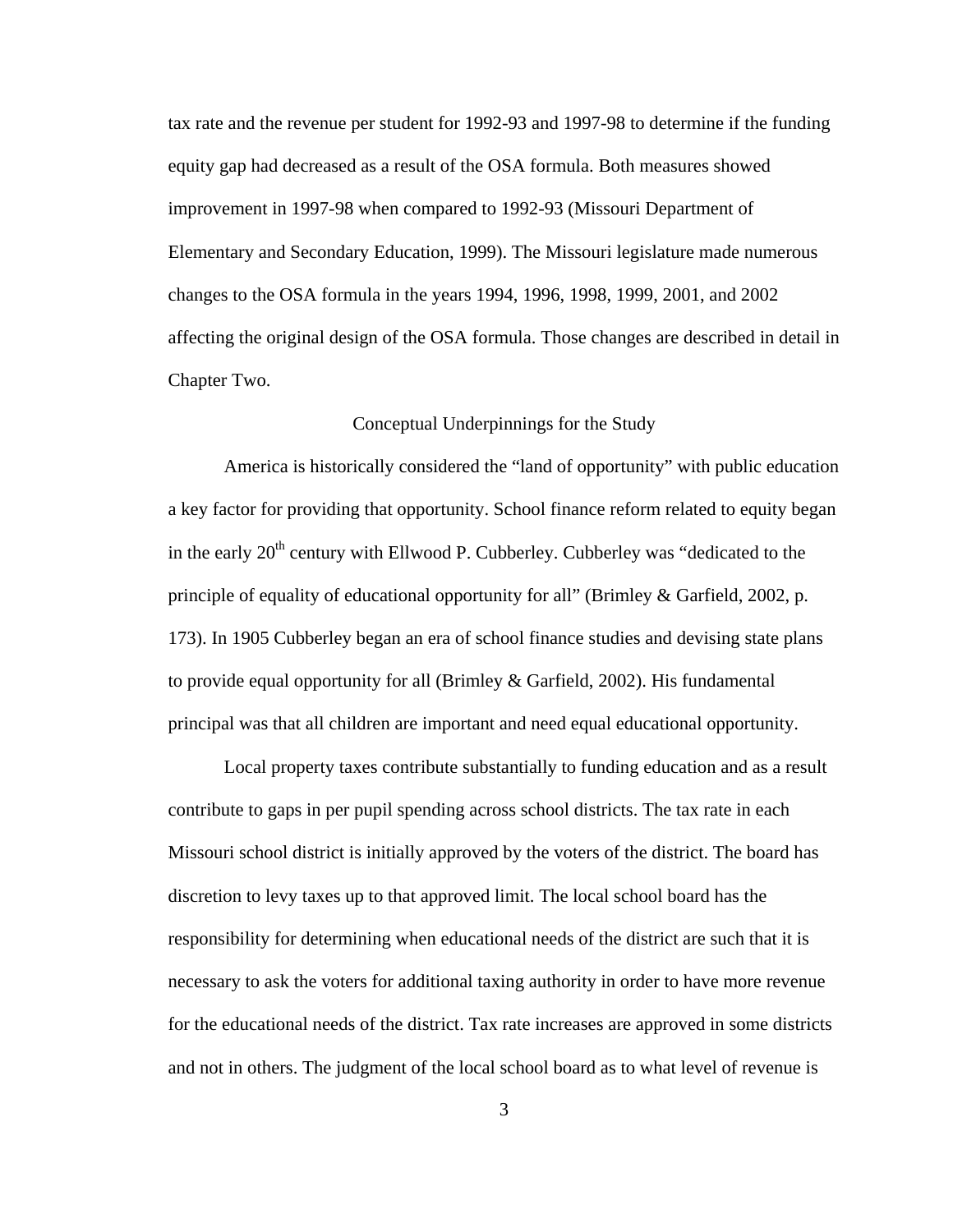needed as well as the final judgment of the voters, lead to differences in revenue available for the districts.

#### *Equity Concepts*

Equity is generally addressed by the three main principles of horizontal equity, vertical equity and equal opportunity. The definition of horizontal equity provided by Berne and Stiefel (1984) is "students who are alike should receive equal shares" (p. 13). To achieve horizontal equity there must be equal revenues and expenditures per student, equal class sizes, equal mastery of competency objectives, and equal application of other resources to obtain equal outcomes. However, children are different and have different needs.

Consideration of the differences in students is emphasized in the concept of vertical equity. Vertical equity is "appropriately unequal treatment of unequals" (Berne & Stiefel, 1984, p. 2). This means that in certain circumstances it is acceptable to treat students or districts differently by providing more revenue or services to some than to others (Odden & Picus, 2000). It is appropriate to spend more money on students with greater needs in areas such as special education, poverty and language barriers. Legitimate differences deserving additional resources for the child may include the characteristics of the child, the district in which the child lives and the instructional opportunities in the school (Berne  $\&$  Stiefel). Vertical equity requires making value judgments and it is often very difficult for parties to reach agreement on the appropriate characteristics.

Equal opportunity, the third equity principle, is stated in the negative: "there should not be differences according to characteristics that are considered illegitimate,

4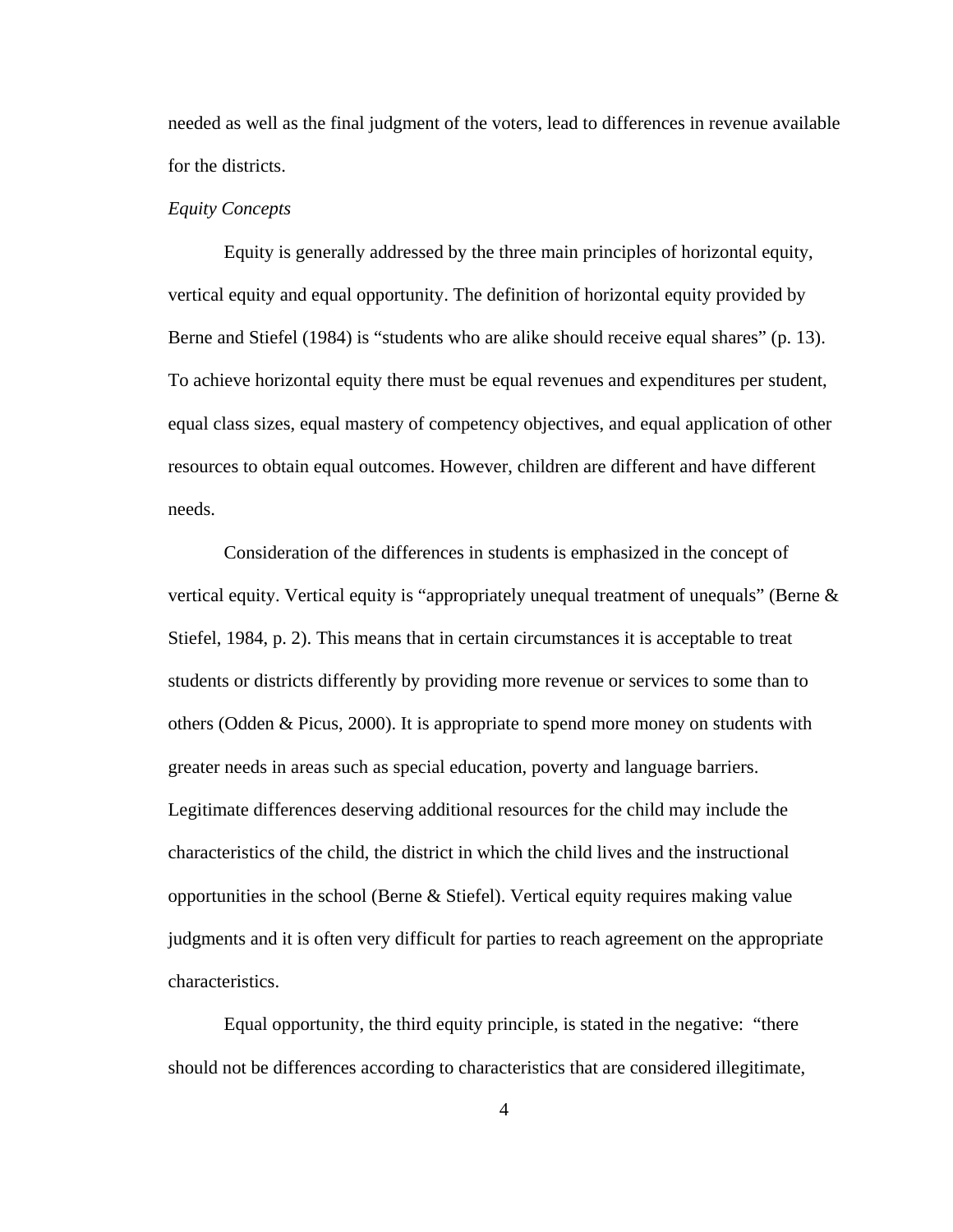such as property wealth per pupil, household income, fiscal capacity, or sex" (Berne and Stiefel, 1984, p. 17). This principle is addressed by the concept of fiscal or wealth neutrality "that education should not be a function of local wealth" (Berne & Stiefel, 1984, p.17).

The concept of adequacy goes beyond equity and considers whether the amount is sufficient to achieve one or more performance objectives (Guthrie & Rothstein, 2001). The principle of horizontal equity will be addressed in this study.

## Statement of the Problem

Missouri state law limits local taxation for public education to the property tax. School districts have a wide range of local wealth as measured by assessed valuation. As a result, school districts rely on receiving state money to combine with local money to provide adequate educational services to students. In Missouri public school districts the percentage of a district's budget supported by state money ranges from approximately three percent to sixty percent. Because of that large variance it is important to know whether, when state money is combined with local money, improved equity resulted with implementation of the Outstanding Schools Act (OSA).

The OSA, the sweeping school-reform law enacted by the Missouri General Assembly in 1993, prescribed a new formula for distributing basic state aid to the public schools. This formula was designed to remedy inequities and inadequacies cited in the January 1993 decision of Judge Byron Kinder, Cole County Circuit Court, following a lawsuit by a group of Missouri school districts.

As stated earlier, most states use one of two fundamental approaches when creating systems for distributing revenues to school districts: the revenue equality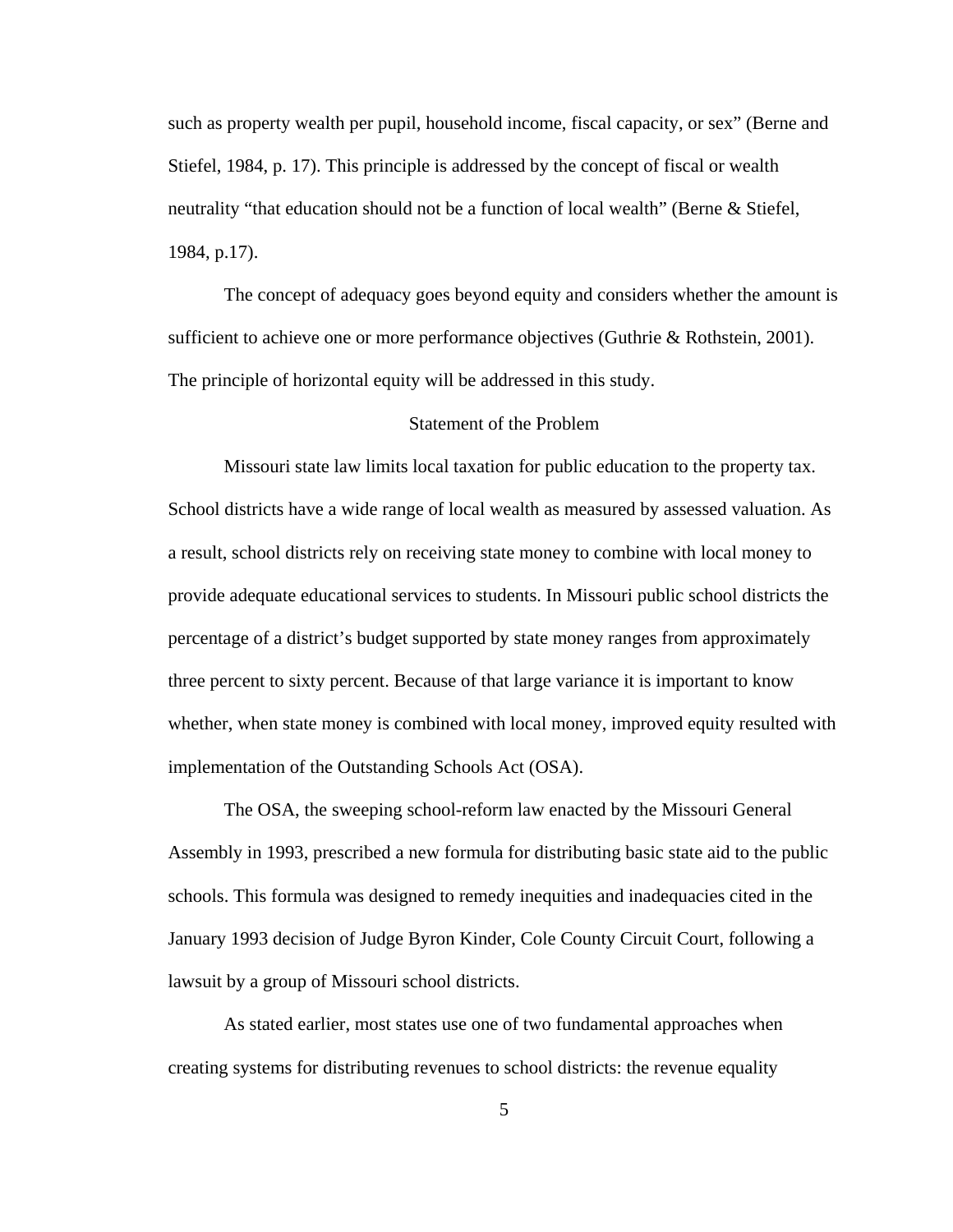(foundation) approach or the equal access to revenue (guaranteed tax base) approach. The OSA state aid formula primarily uses the equal access approach and was designed to provide equal access to educational revenue for equal tax rates. The formula attempted to address revenue equality, as well as the issues of revenue adequacy and wealth neutrality, by (a) helping low-wealth, lower-spending school districts by requiring a minimum tax rate of \$2.75; (b) providing increasing amounts of state aid for a wide range of district property tax rates between the minimum tax rate and the maximum tax rate for state aid of \$4.60 per \$100 of assessed valuation through 1998-99 and \$4.95 from 1999-00 through 2005-06; (c) assuring, through a guaranteed tax base, that a minimum level of funds is available to all districts; and (d) increasing the revenues for students in poorer school districts while not decreasing revenues for students in any other school district in the state.

In 1999 the MO DESE prepared an equity study of the formula. The intent of the 1999 MO DESE equity study was to "assess the impact of the 1993 Missouri Outstanding Schools Act OSA Foundation Formula on the equity of statewide educational funding" (Missouri Department of Elementary and Secondary Education, 1999, p. 7). The report of findings of the 1999 study suggested that since the implementation of the new formula "Missouri has made substantial progress in assuring that students in all school districts have equitable access to a level of funding needed to support quality education" (Missouri Department of Elementary and Secondary Education, Executive Summary, 1999, p. 1). The MO DESE study did not address significant changes that have occurred as a result of legislative changes to the formula since the 1997-98 year or provide a historical summary of the equity of the OSA Foundation Formula.

6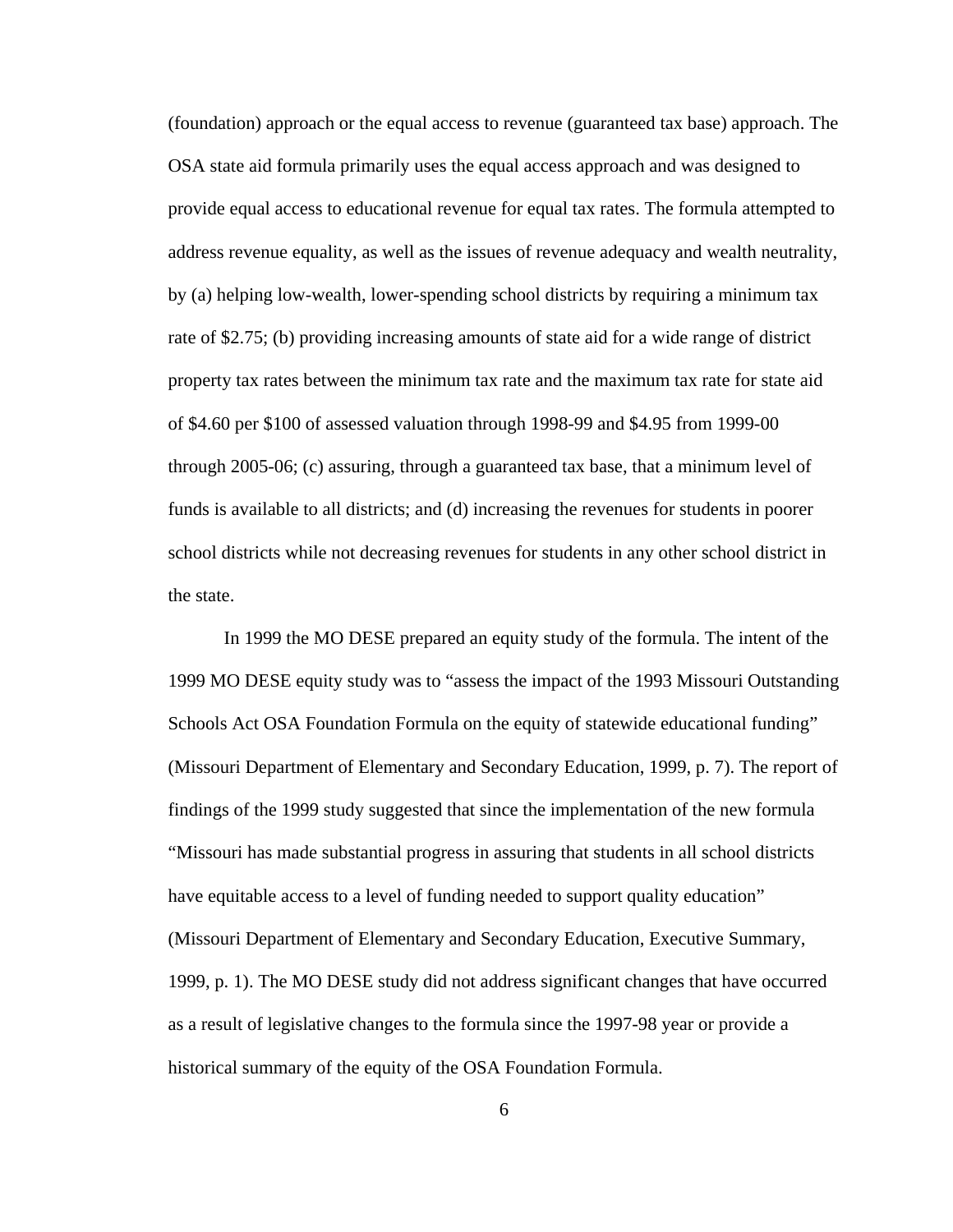#### Purpose of the Study

The purpose of this study is to assess the impact of the 1993 Missouri Outstanding Schools Act Foundation Funding Formula and subsequent revisions on the equity of statewide educational funding. Specific years were chosen for inclusion in the analyses based upon several factors. The fiscal years 1993 and 1998 previously analyzed by MO DESE are included in this study and five additional years have been selected for further analysis. Fiscal year 1999 was selected to capture the legislative changes to the OSA through the 1998 legislative session. Senate Bill 781, passed in the 1998 legislative session, required numerous changes to the formula and these changes were effective in fiscal year 2000. Fiscal year 2001 was the last year the proration factor was at the 1.00 level. This is significant because the proration factor is a percentage adjustment to all districts' entitlement so the sum of the payment due the districts equals the state revenue available through the state budget appropriation process. A proration factor less than 1.00 indicates that the initial sum of the payment due the districts was greater than the state revenue appropriation. Fiscal year 2004 was selected because the new formula adopted in Senate Bill 287 (SB 287) in the 2005 legislative session used fiscal year 2004 data for setting the state adequacy target. Fiscal year 2006 is the most recent year of the OSA formula including all modifications incorporated through the years of its implementation and is the final year before implementation of SB 287 which dramatically changed the structure of state education funding in Missouri. The selected years are summarized in Table 1.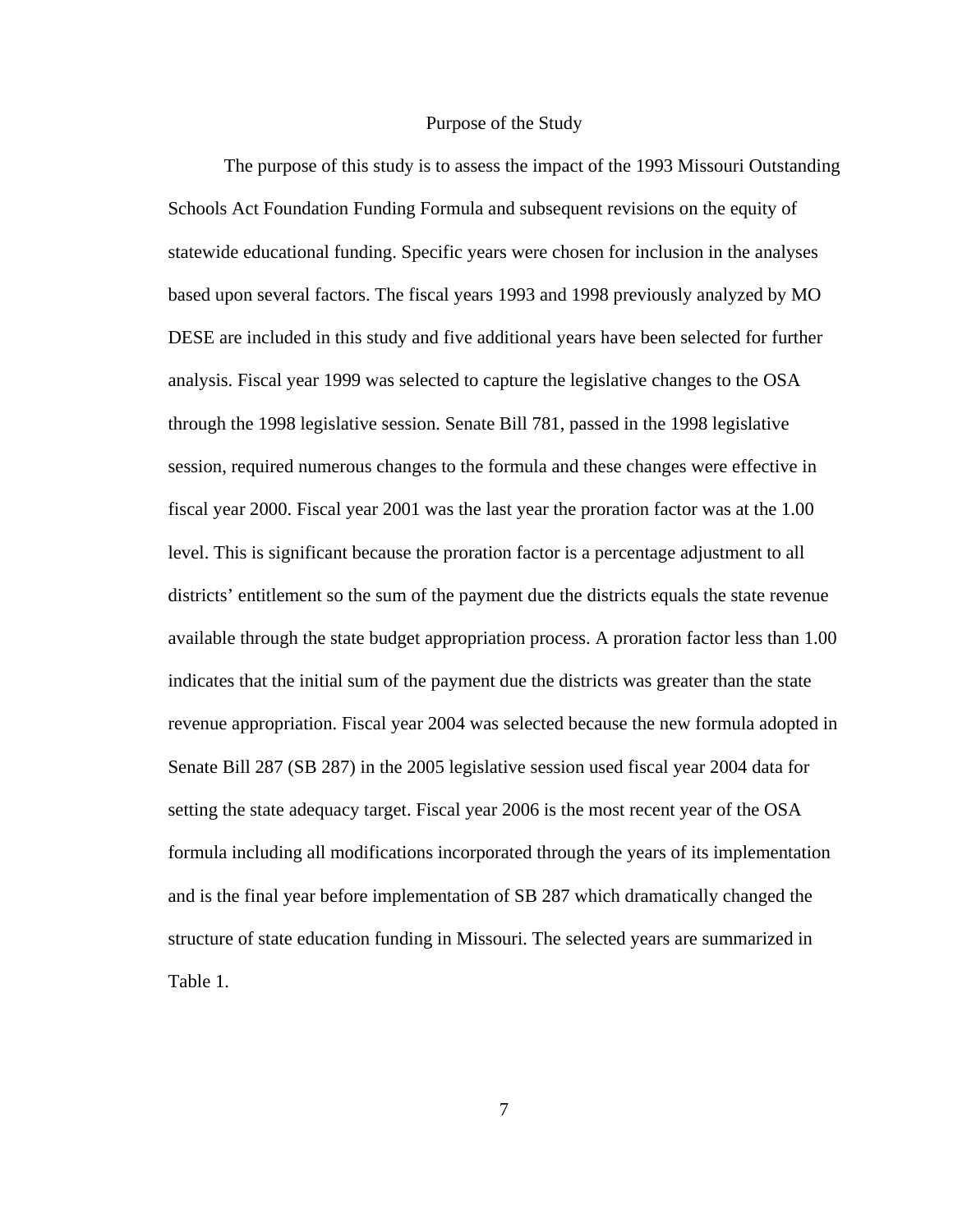# Table 1

# *Summary of Years Selected for Analysis*

| Fiscal Year | <b>Rationale for Year of Analysis</b>                                    |
|-------------|--------------------------------------------------------------------------|
| 1993        | Pre-OSA, 1999 MO DESE Equity Study.                                      |
| 1998        | First year of full implementation of OSA Formula, 1999 MO DESE           |
|             | Equity Study.                                                            |
| 1999        | Last year before major changes in Senate Bill 781 became effective.      |
| 2000        | Numerous changes passed in 1998 in Senate Bill 781 became effective.     |
| 2001        | Last fiscal year the proration factor was at 1.00.                       |
| 2004        | The new formula, Senate Bill 287, used fiscal year 2004 data for setting |
|             | the State Adequacy Target.                                               |
| 2006        | Last fiscal year of the OSA formula and all amendments.                  |
|             |                                                                          |

\_\_\_\_\_\_\_\_\_\_\_\_\_\_\_\_\_\_\_\_\_\_\_\_\_\_\_\_\_\_\_\_\_\_\_\_\_\_\_\_\_\_\_\_\_\_\_\_\_\_\_\_\_\_\_\_\_\_\_\_\_\_\_\_\_\_\_\_\_\_\_\_

# *Research Questions*

The following research questions will guide this study:

1. Is the OSA formula in Fiscal Years 1999, 2000, 2001, 2004 and 2006 providing more revenue equity than the pre-OSA formula on a per student (average daily attendance) per penny of tax rate basis?

\_\_\_\_\_\_\_\_\_\_\_\_\_\_\_\_\_\_\_\_\_\_\_\_\_\_\_\_\_\_\_\_\_\_\_\_\_\_\_\_\_\_\_\_\_\_\_\_\_\_\_\_\_\_\_\_\_\_\_\_\_\_\_\_\_\_\_\_\_

- 2. Is the OSA formula in Fiscal Years 1999, 2000, 2001, 2004 and 2006 providing more revenue equity than the pre-OSA formula on a per student basis?
- 3. Is the legislative decision to guarantee a minimum (hold harmless) payment per student impacting equity?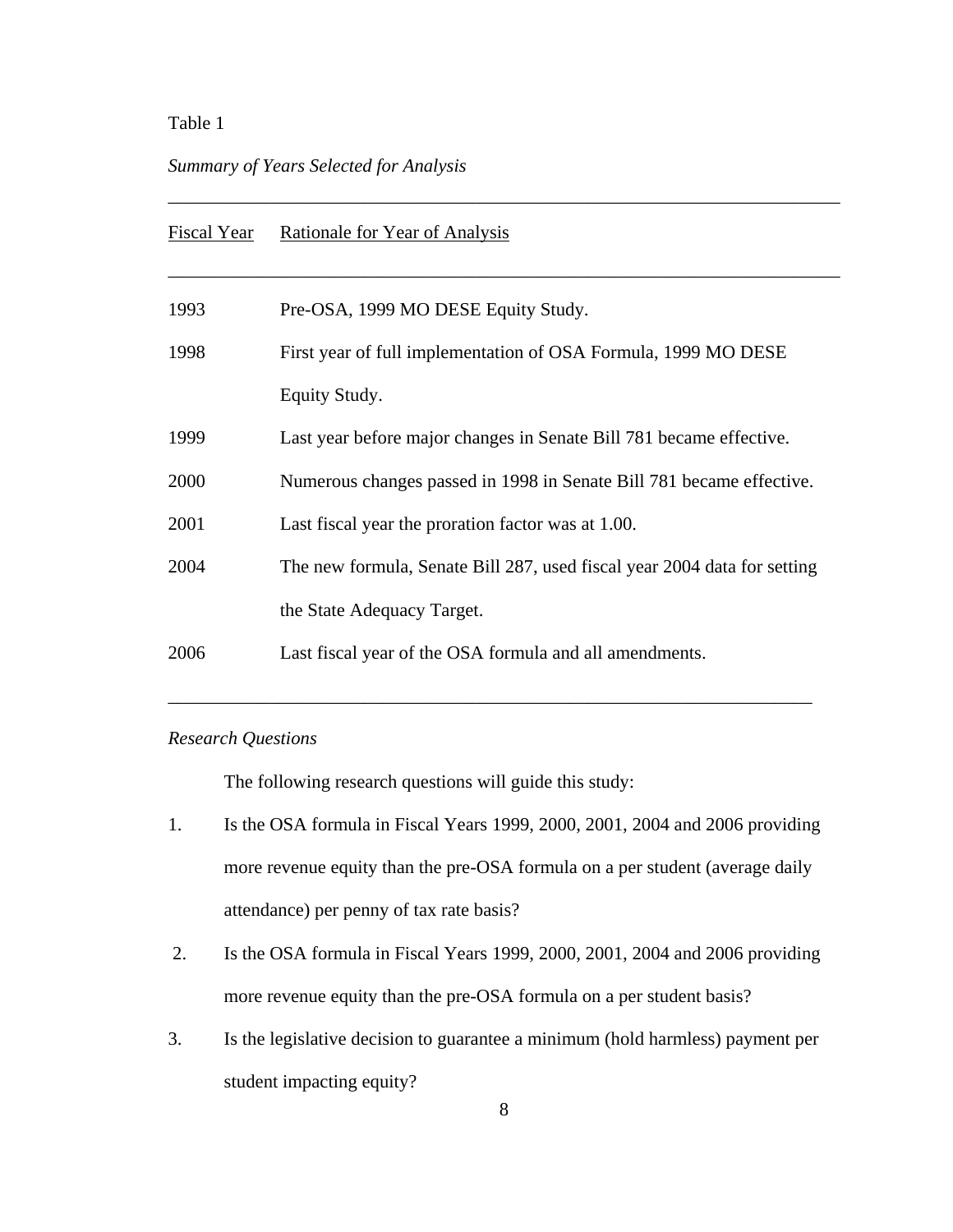## *Hypotheses*

The following alternative hypotheses are offered to address the research questions:

- HA1: The equity of the OSA formula on a revenue per student per penny of tax rate basis will be improved from the pre-OSA formula as demonstrated by the decreasing values of the coefficient of variation approaching the value of 0.00.
- H<sub>A</sub>2: The equity of the OSA formula on a revenue per student per penny of tax rate basis will be improved from the pre-OSA formula as demonstrated by the decreasing values of the federal range ratio approaching the value of 0.00.
- HA3: The equity of the OSA formula on a revenue per student basis will be improved from the pre-OSA formula as demonstrated by the decreasing values of the coefficient of variation approaching the value of 0.00.
- HA4: The equity of the OSA formula on a revenue per student basis will be improved from the pre-OSA formula as demonstrated by the decreasing values of the federal range ratio approaching the value of 0.00.
- HA5: The equity of the OSA formula on a revenue per student basis will be improved from the pre-OSA formula as demonstrated by the increasing values of the McLoone Index approaching the value of 1.00.
- HA6: The equity of the OSA formula on a revenue per student per penny of tax rate basis will be improved for non-hold harmless districts when compared to all districts as demonstrated by the lower values of the coefficient of variation.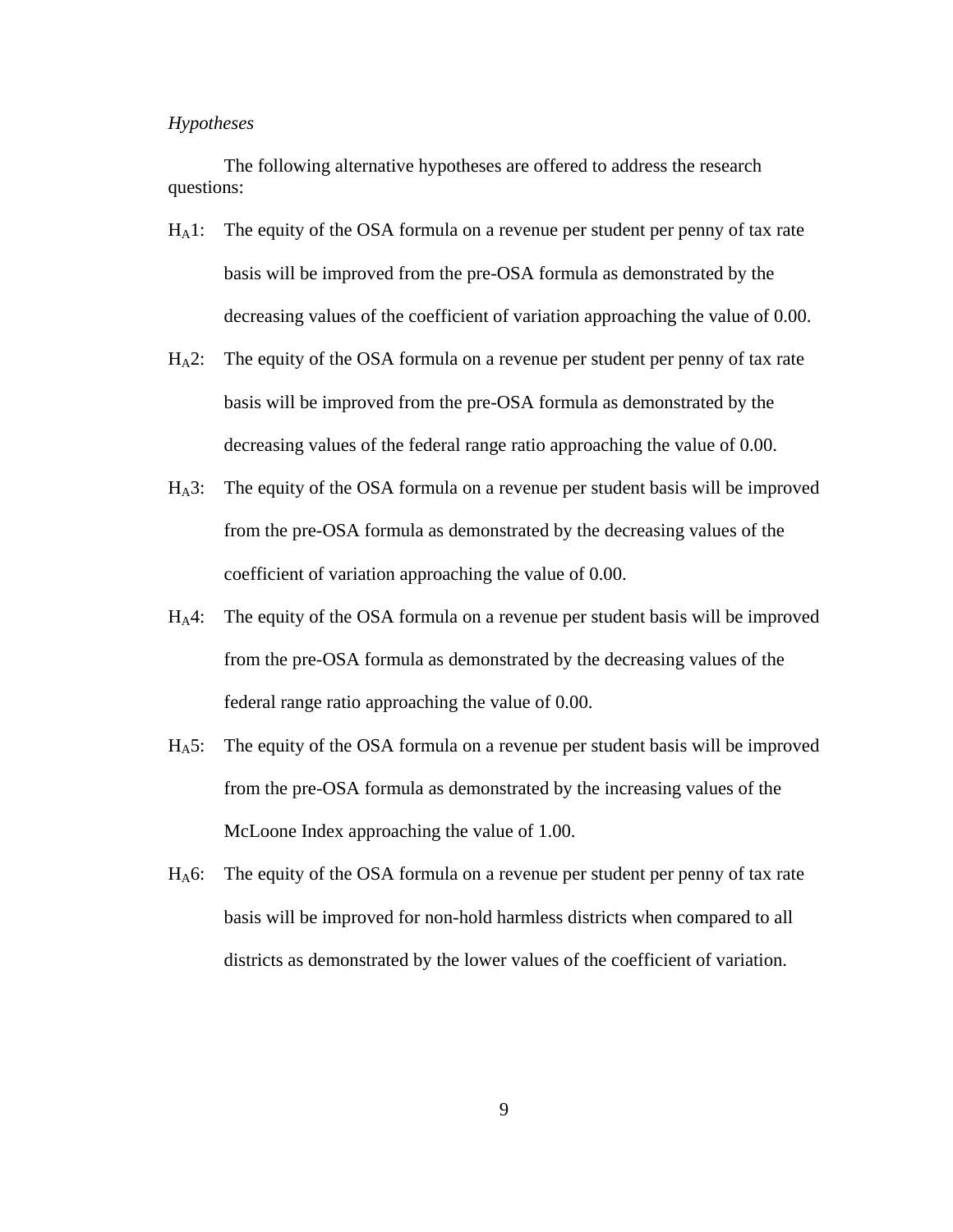- $H_A$ 7: The equity of the OSA formula on a revenue per student per penny of tax rate basis will be improved for non-hold harmless districts when compared to all districts as demonstrated by the lower values of the federal range ratio.
- HA8: The equity of the OSA formula on a revenue per student basis will be improved for non-hold harmless districts when compared to all districts as demonstrated by the lower values of the coefficient of variation.
- HA9: The equity of the OSA formula on a revenue per student basis will be improved for non-hold harmless districts when compared to all districts as demonstrated by the lower values of the federal range ratio.
- HA10: The equity of the OSA formula on a revenue per student basis will be improved for non-hold harmless districts when compared to all districts as demonstrated by the higher values of the McLoone Index.

Research question one will be addressed by alternative hypotheses one and two. Research question two will be addressed by alternative hypotheses three through five. Research question three will be addressed by alternative hypotheses six through ten comparing the statistics of all districts to the statistics of non-hold harmless districts.

#### Assumptions

Assumptions have been made regarding this research study. They are:

- 1. The data obtained from the MO DESE are accurate. The data are provided to MO DESE by school district personnel. Attendance data and financial data are audited by independent auditors. Data accuracy is dependent on the reliability of those reporting the data at the district level.
- 2. The MO DESE equity study completed in 1999 was valid.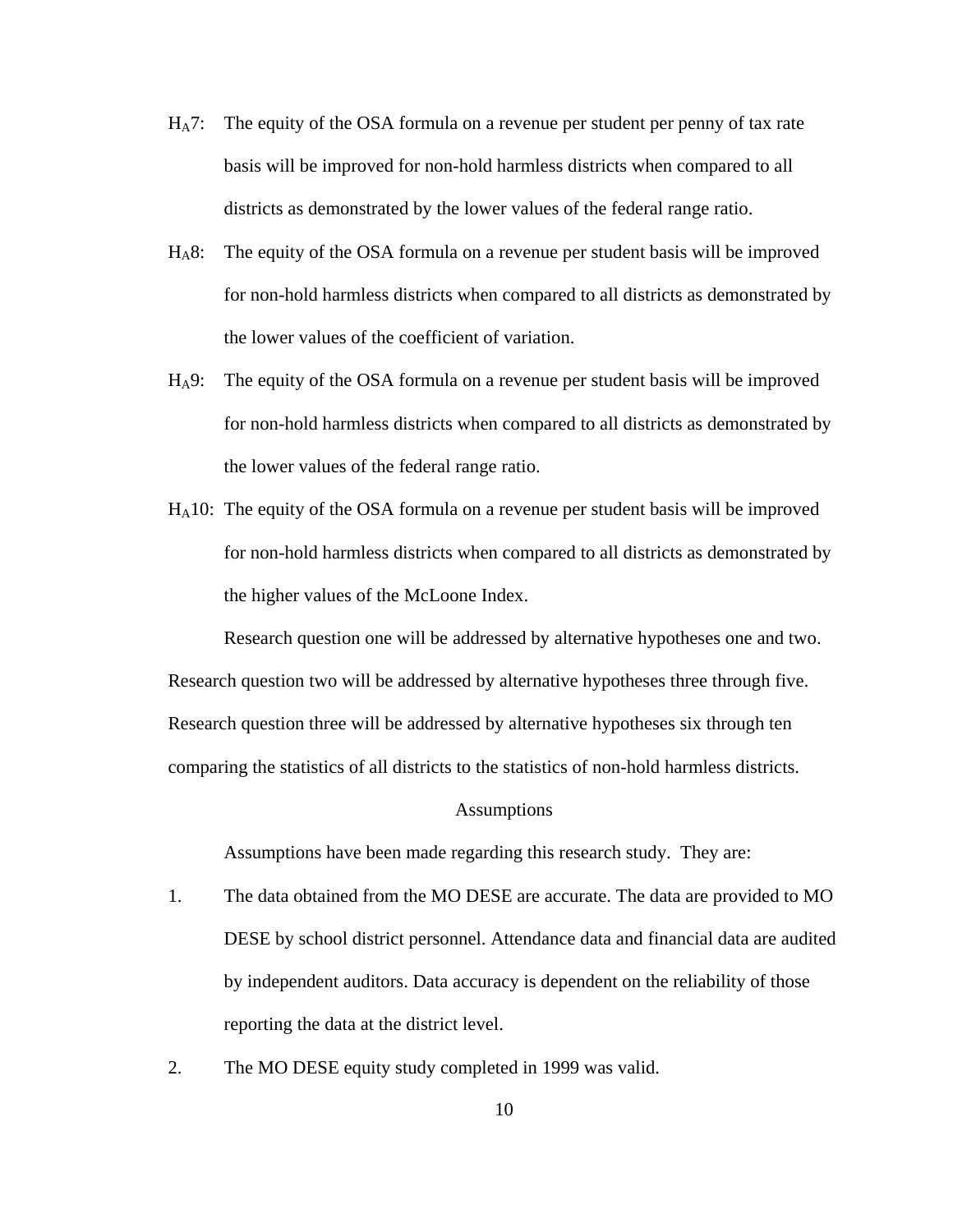3. The comparison of all districts to non-hold harmless districts is appropriate because of the legislative decision to establish a minimum, hold harmless, payment for districts that otherwise would have received less state aid based on the formula calculation.

## Design Controls

The design controls applied in this study are:

- 1. All data were from the official database maintained by MO DESE.
- 2. The design of the study followed the MO DESE equity study completed in 1999.
- 3. The data for 1992-93 and 1997-98 were analyzed by this researcher to confirm the results before proceeding with the additional years.
- 4. The statistics for 1992-93 for non-hold harmless districts were computed so as to have the pre-OSA comparison value.

## Definition of Key Terms

*Adequacy.* Level of resources sufficient to meet educational purposes, not just an equal distribution (Johnson, 2002).

*Annual Secretary of the Board Report*. A financial statement submitted annually by each Missouri school district to the MO DESE at the end of the fiscal year listing revenues by source and expenditures by category.

*Assessed valuation.* Value of property calculated by the county assessor and varies depending on whether the property is classified as residential, agricultural, commercial or personal.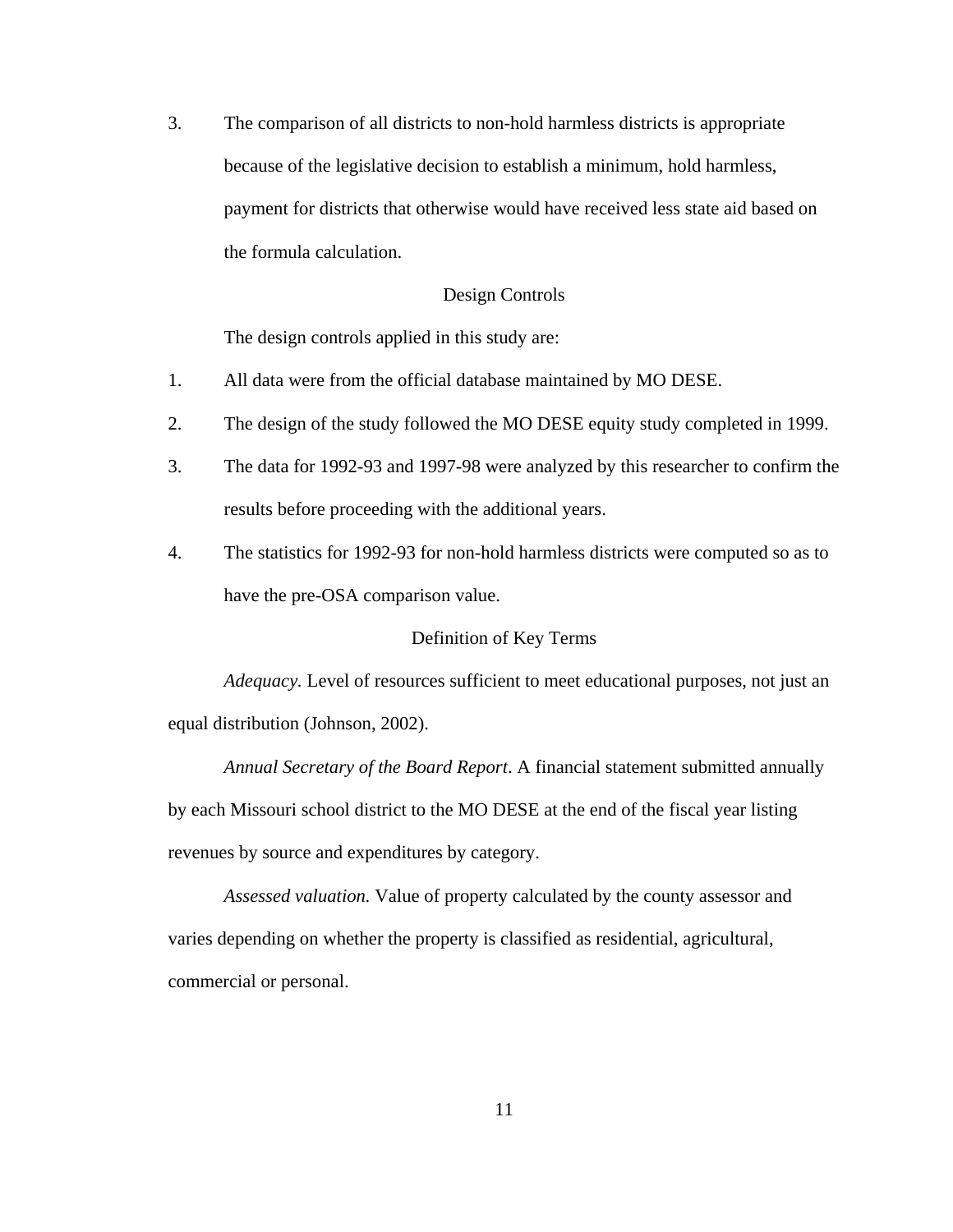*Average daily attendance (ADA).* The sum of the total hours attended during the regular school term divided by the hours in session and the total hours attended during the summer school session divided by 1,044.

*Coefficient of variation*. The standard deviation divided by the mean expressed in either decimal or percent form (Odden & Picus, 2000). Another way to define it is "the square root of the variance of per-pupil objects divided by the mean per-pupil object" (Berne & Stiefel, 1984, p. 19).

*Core Data.* Data submitted by Missouri school districts to the MO DESE. Data used in this study include property tax and attendance data.

*Deducts.* Revenue sources received by Missouri school districts and deducted from the district's total entitlement in the OSA formula.

*Eligible pupils (EP).* The sum of summer school average daily attendance and ADA.

*Equal access.* This measures whether each penny of local property tax rate produces the same amount of revenue when considering both local and state revenue. All students have access to equal dollars on a per unit basis of a penny of property tax.

*Equal opportunity.* There is no relationship between local wealth measured by assessed valuation and combined local and state money a district has available to spend per student (Berne & Stiefel, 1984).

*Equalized operating levy.* The operating levy (Incidental Fund plus Teacher's Fund) adjusted for the county average sales ratio. The calculation is: operating levy multiplied by the county sales ratio divided by .3333.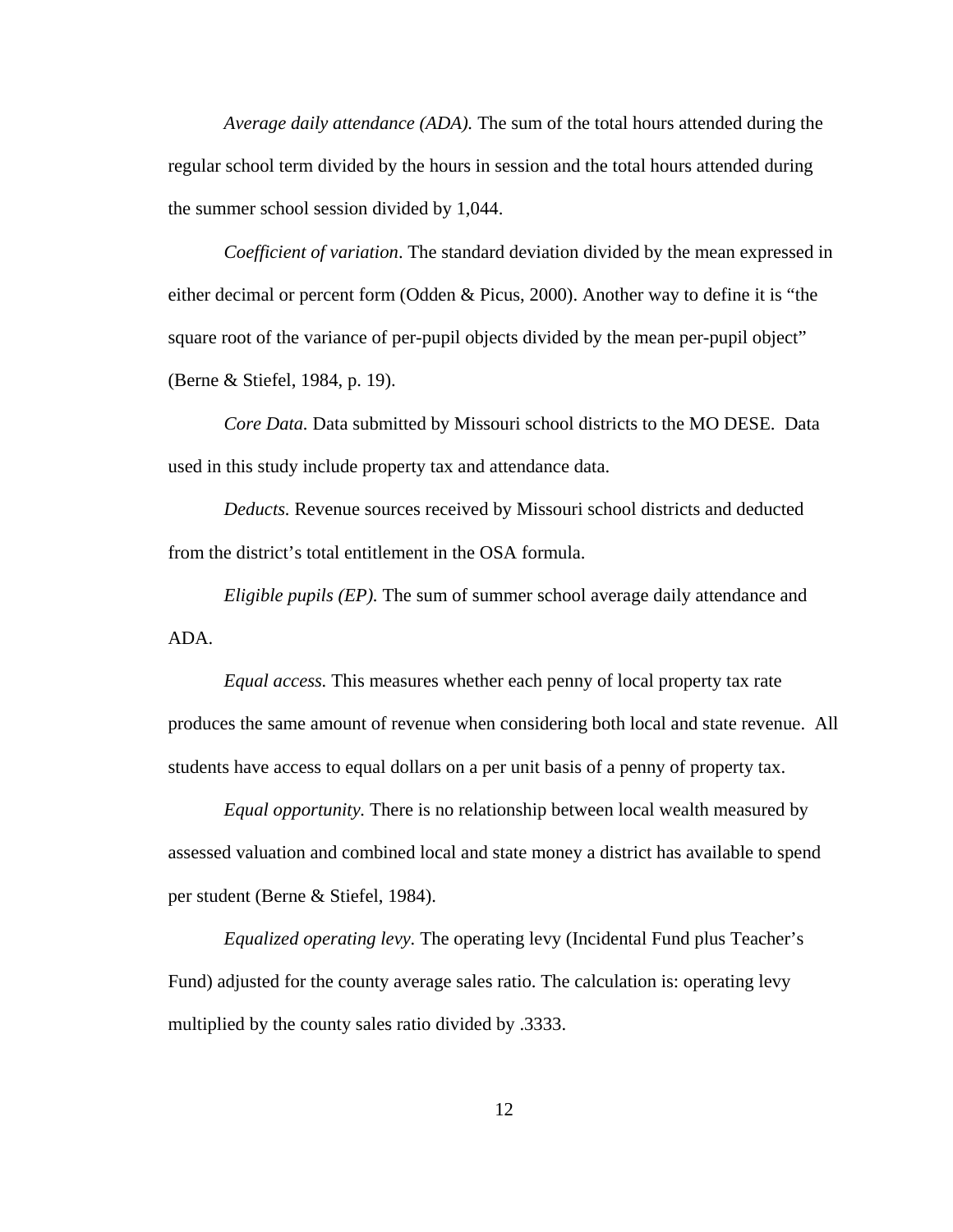*Equity.* The attempt to equally distribute revenue per pupil to school districts. (Johnson, 2002).

*Federal range ratio.* This measure is the difference between the per-student data at the 95<sup>th</sup> and  $5<sup>th</sup>$  percentiles of students, when the data are arranged in ascending order of per-student values, divided by the per-student value at the  $5<sup>th</sup>$  percentile of students (Berne & Stiefel, 1984).

*Fiscal neutrality.* A concept in school finance that specifies no relationship should exist between the property wealth of a school district and the money spent to educate students in the school district (Johnson, 2002).

*Foundation formula.* Missouri's primary funding mechanism for public schools.

*Foundation formula deductions.* The local and state revenues deducted from the local and state entitlement are local property taxes, fines, intangible taxes, state assessed railroad and utility taxes, federal property revenue, Proposition C revenue, Fair Share revenue (portion of cigarette tax), and Free Textbook revenue (foreign insurance tax).

*Foundation formula revenue.* The local and state revenues of local property taxes, merchants and manufacturers taxes, in lieu of taxes, intangible taxes, fines, state assessed railroad and utility taxes, federal property revenue, Proposition C revenue, Fair Share revenue (portion of cigarette tax), Free Textbook revenue (foreign insurance tax), and Basic formula revenue.

*Foundation program.* The comprehensive program of state funds for Missouri school districts and includes foundation formula, transportation, special education, gifted education, vocational education, career ladder, and early childhood.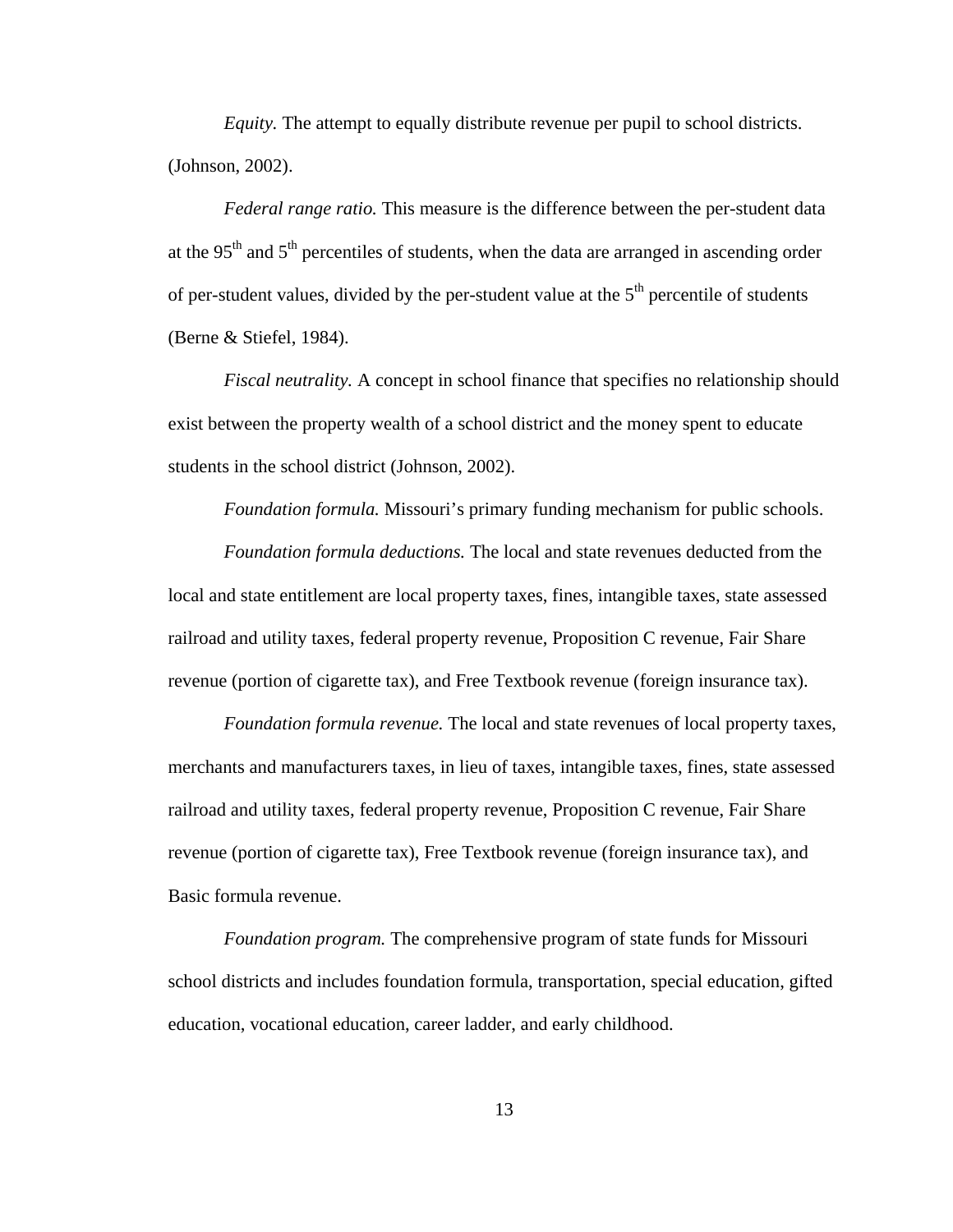*Guaranteed tax base (GTB).* A state specified assessed valuation level such that districts with an assessed valuation per pupil lower than the guaranteed tax base are guaranteed a combination of state and local revenue at the guaranteed tax base level multiplied by the district's tax rate (Odden & Picus, 2000).

*Hold-harmless factor.* A provision to prevent a district from receiving less money per student than the district received from the previous funding formula.

*Horizontal equity.* Equal treatment of equals such that students who are alike should receive equal shares of some resource (Berne & Stiefel, 1984).

*Levy.* Also known as tax rate. Impose a tax on property.

*Line 14 (at-risk*). State revenue generated for at-risk students based on the number of students eligible for free or reduced price lunch.

*Local effort.* Revenue received by a school district from its property tax rate and other dedicated sources such as fines revenue from the county government.

*McLoone Index*. The "ratio of the actual sum of per-pupil objects for pupils below the median to the sum of per-pupil objects that would exist if each pupil below the median were at the median per-pupil object" (Berne & Stiefel, 1984, p. 19). Orlofsky states that it "measures the gap between what the bottom half of districts spend per student and what they would spend if they spent as much as the district in the middle of the funding pack" (Orlofsky, 2000, p. 66).

*Minimum tax rate*. The lowest tax rate permitted by constitution or law and is often an eligibility requirement for state aid. Having a portion of the district's funding derived from a local tax encourages involvement of the community with the school district. Missouri's minimum tax rate is \$2.75 in the combined Incidental and Teachers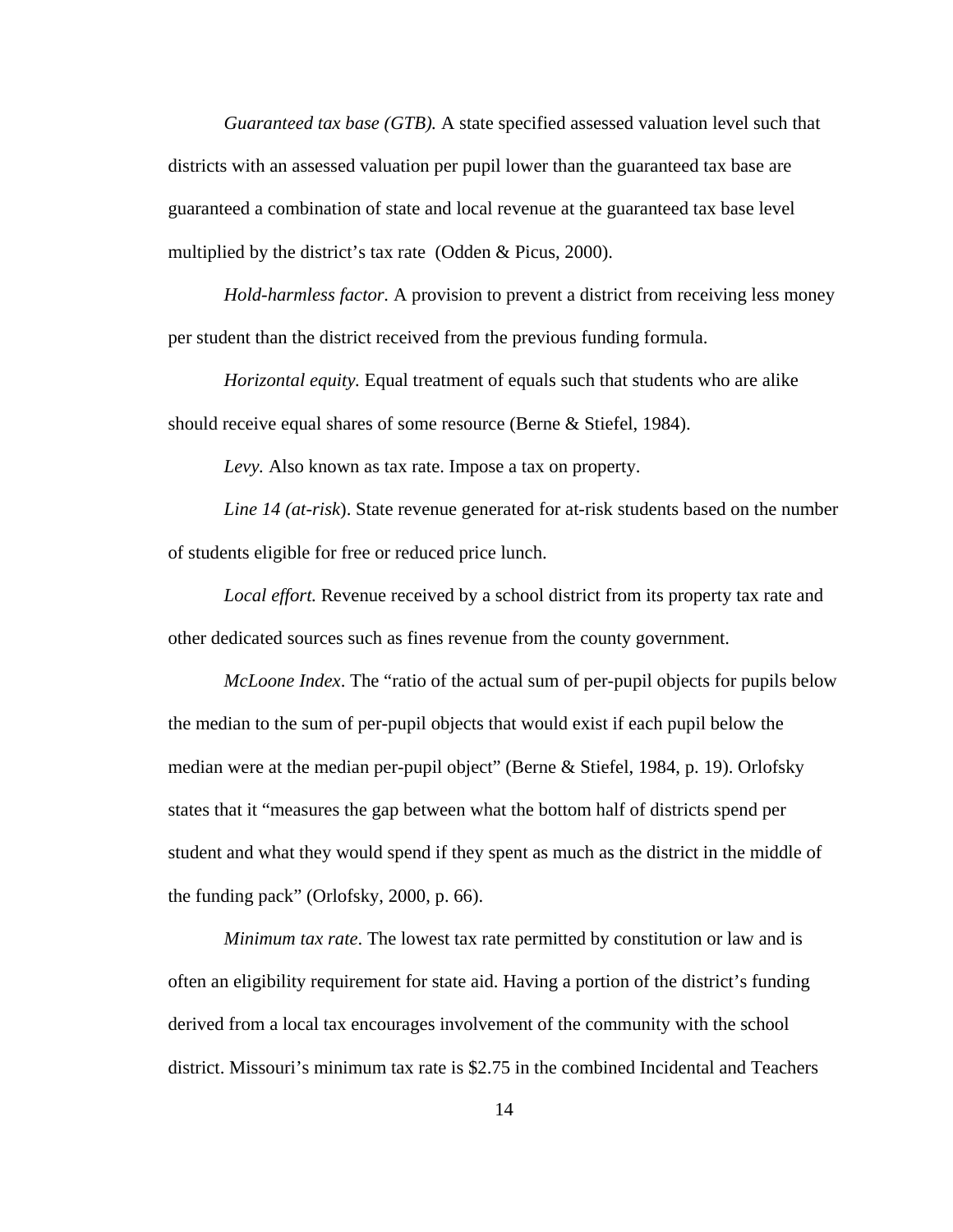Funds with the exception that a lower tax rate is permitted when required by constitutional provisions or permitted by state statute.

*Operating levy for school purposes*. The sum of the tax rate set by the school board in the Incidental and Teachers Funds.

*OSA Formula*. Outstanding Schools Act formula passed as part of Missouri Senate Bill 380 in 1993.

*Outstanding Schools Act.* Name given to Senate Bill 380 passed in 1993.

*Per pupil expenditures.* General operating expenditures for grades K-12 of the district divided by the ADA calculation associated with that year.

*Per student.* The average daily attendance in the regular school term plus the summer school average daily attendance on a unit basis.

*Property tax.* The revenue received by the district from the tax rate set per one hundred dollars of assessed valuation of real and personal property.

*Proposition C*. The revenue received by the district from the one percent state sales tax passed in Missouri in 1982 for elementary and secondary education. One half of the revenue received was a deduction in the OSA formula.

*Proration factor.* A percentage adjustment to all districts' entitlement so the sum of the payment due the districts equals the state revenue available through the state appropriation process. The desired proration factor is 1.00.

*Revenue equality.* All districts receive the same amount of revenue per ADA.

*Revenue per student.* Foundation formula revenue received by a district divided by the district's ADA.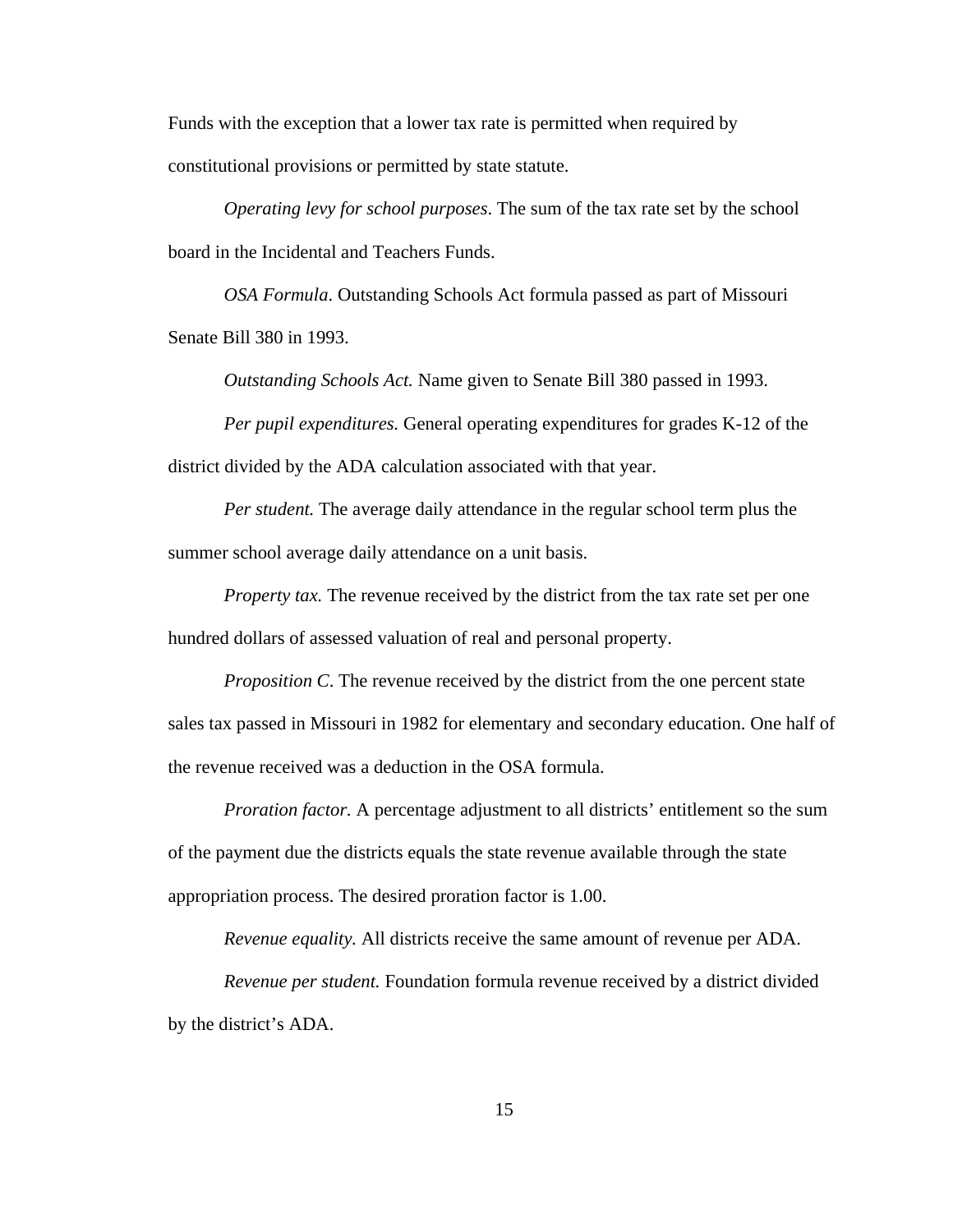*Revenue per student per penny of tax rate.* Foundation formula revenue divided by ADA and divided by the number of pennies of tax rate for that district.

*Senate Bill 380.* Missouri legislation passed in 1993 also known as the Outstanding Schools Act and contained a new basic state aid funding formula for public school districts.

*Tax rate.* Also referred to as levy. Number of pennies approved by voters to be applied to each one hundred dollars of assessed valuation to generate revenue for the taxing jurisdiction.

*Vertical equity*. The unequal treatment of unequals because of legitimate differences (Berne & Stiefel, 1984).

*Wealth neutrality*. The relationship of local and state revenue to the property wealth of the districts (Skinner & Staresina, 2004).

Limitations of Study

The following limitations have been identified to guide the interpretation of this study:

- 1. This study included only Missouri's public school districts and the student and financial data reported by those districts to the MO DESE.
- 2. The study only included revenue distributed through the foundation formula and associated with the formula as deductions. Categorical funds such as transportation, special education, gifted education, at-risk, vocational education, career ladder, and early childhood education are not included.
- 3. The study made no attempt to define variances in cost of education due to geography or any other reason.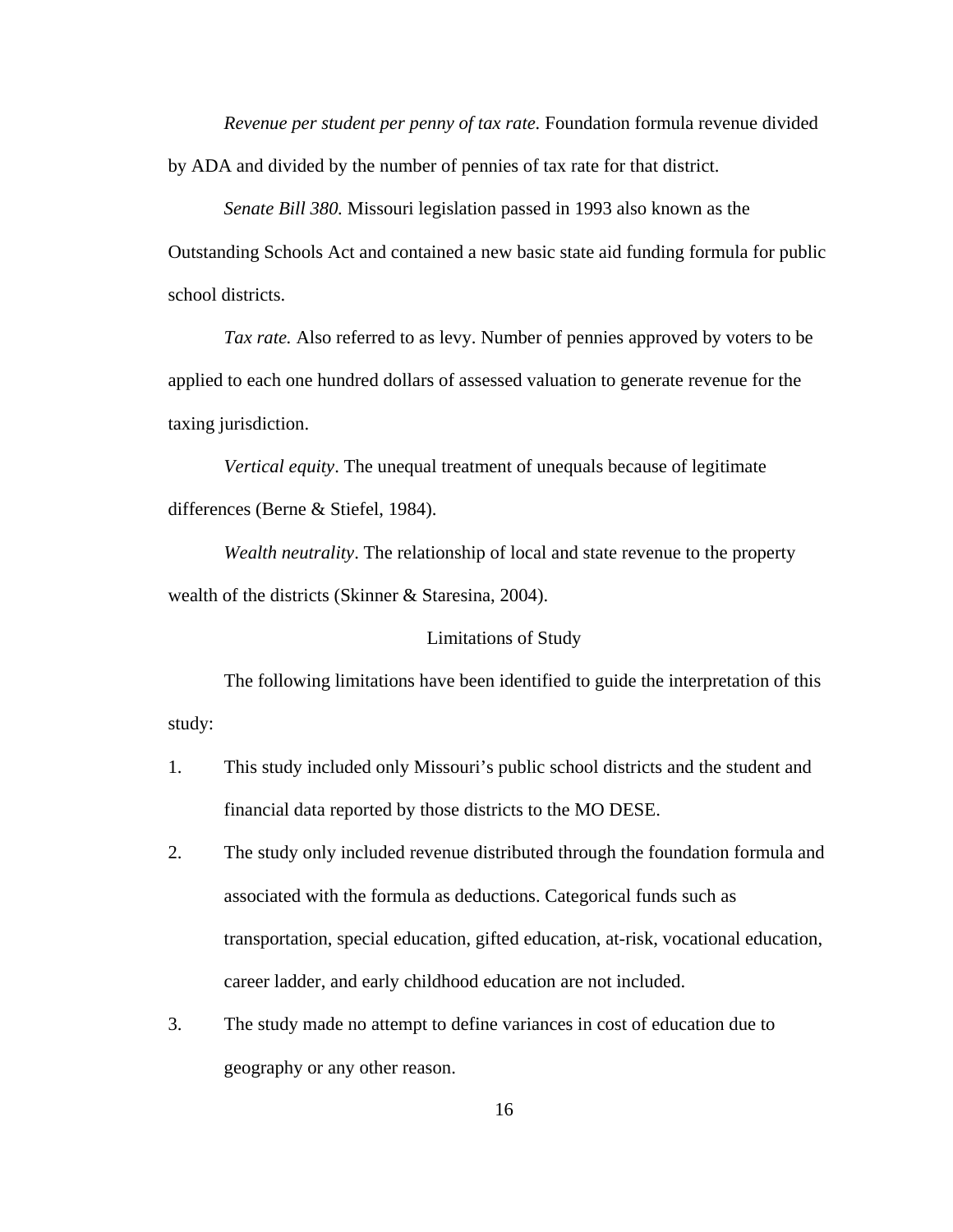- 4. Expenditures of school districts are not analyzed in the study but rather only specific actual revenues from state and local sources distributed to school districts.
- 5. The researcher is the Associate Commissioner for the Missouri Department of Elementary and Secondary Education.
- 6. The study does not address adequacy of funding of Missouri public education.
- 7. Statistics are presented only for fiscal years through 2005-06, the final year of the OSA formula. No actual data are available for the 2006-07 year, which is the first phase-in year of the formula subsequent to the passage of Senate Bill 287 in 2005.

#### Summary

The importance of equity in school funding and identified equity issues in Missouri were described in Chapter One. This chapter also included the statement of the problem, the purpose of the study, the research questions, the hypotheses, definition of key terms, and limitations of the study.

Additional background information, presentation of the data for the study and the description of the findings of the study will be presented in Chapters Two through Five. A review of the literature concerning national and Missouri equity issues is provided in Chapter Two. The research design and methodology, description of the population, sample, data collection and instrumentation, and variables used in this study is provided in Chapter Three. The descriptive statistics and data related to the study and the statistical interpretation of the data are presented in Chapter Four. The summary of the study, the report of the findings, conclusions, implications for practice, and recommendations for further study are presented in Chapter Five.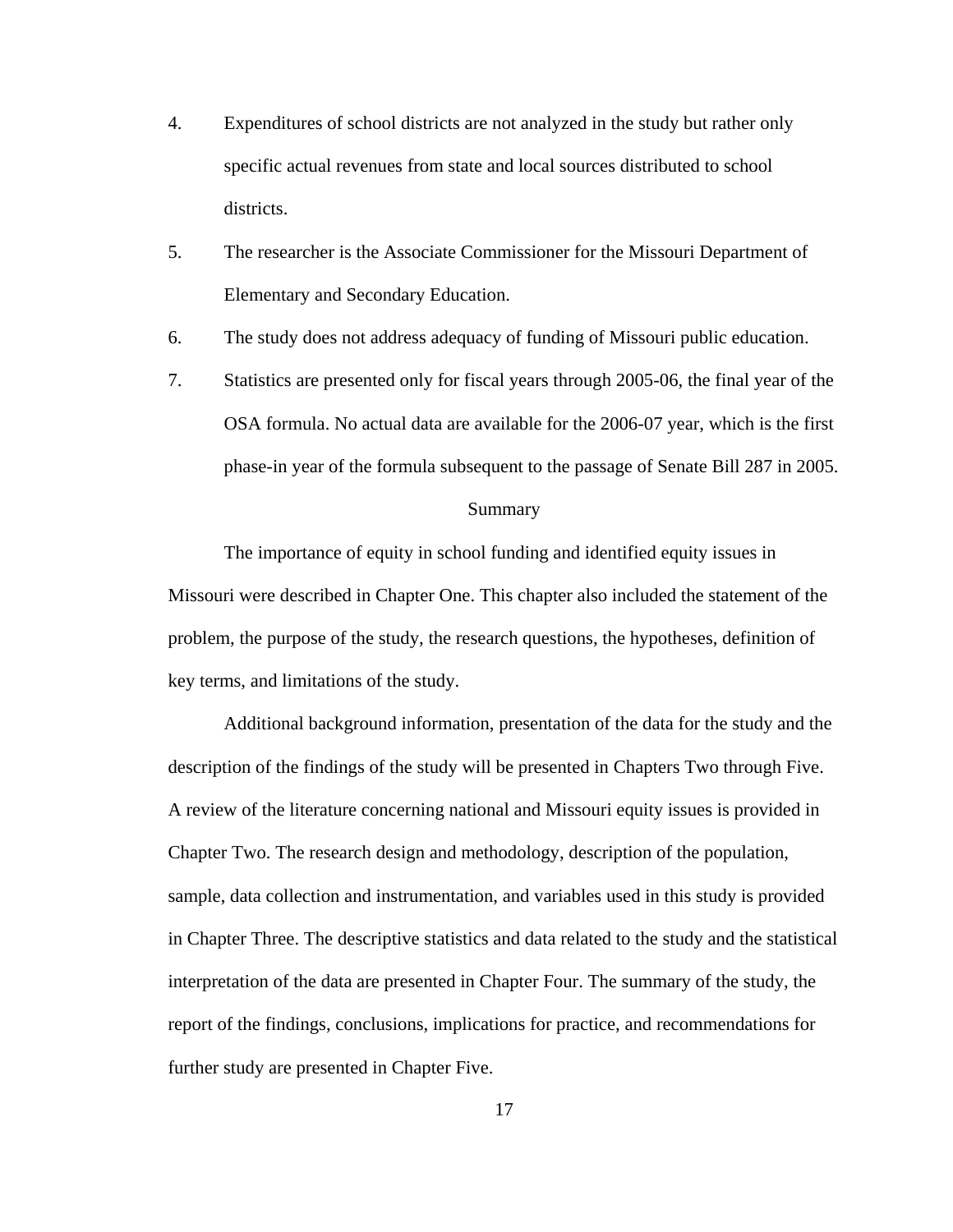#### CHAPTER 2

# REVIEW OF RELATED LITERATURE

 School finance has been a topic of research for decades. This study will briefly describe the beginning of state support for schools, the related local property tax and major court decisions. A detailed description of the components of Missouri's Outstanding Schools Act (OSA) formula and the subsequent revisions will be provided.

# National School Finance Discussion

 Public education in America is designed to provide an equal opportunity to a quality education for all children, regardless of the child's background and physical or mental challenges. Through the years, students, parents, or districts believed that the educational system available to them was in violation of some aspect of the United States Constitution or their state's constitution. A significant factor in the educational system of any state is the equitable distribution of state money, considering local resources, to the public school districts. Property tax has been a primary funding source for local revenue for public education. In some states, it is the only permitted local tax for public education. A brief history of the property tax and some landmark court cases on school funding will be discussed.

## *History of Property Tax*

 Cubberley (1920) reported that by 1825 the initial funding for common schools from land grants, license fees and permanent endowment funds was replaced with the general thinking that "the only safe reliance of a system of state schools lay in the general and direct taxation of all property for their support" (p. 339). By the years 1825 to 1830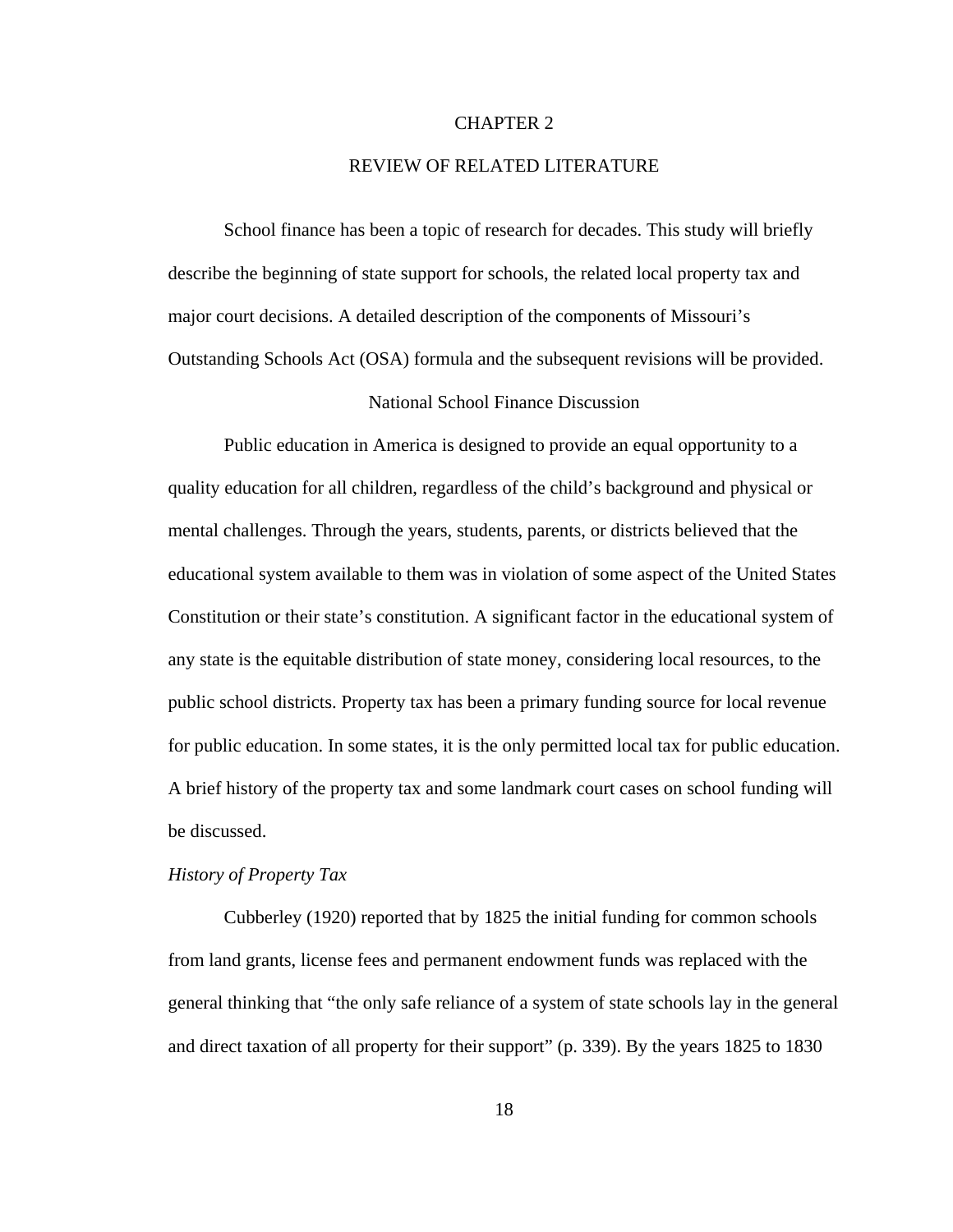state taxation for education was established in the northern states. However, increasing state taxation to provide for better schools caused much discussion and argument (Cubberley, 1920).

 State aid through state taxation, even in the early 1800s, became a tool for establishing prerequisites for receiving state aid. These included a local tax for schools at some specified level, certain length of school term, free heat, free textbooks, and supplies (Cubberley, 1920). "The right to tax for support, and to compel local taxation, was the key to the whole state system of education" (Cubberley, 1920, p. 340).

## *Major Decisions Around the Country*

 The equity or adequacy of state school finance systems has been challenged in court for several decades. The state legislature has the responsibility of establishing a state school finance system that is in compliance with the state's constitutional requirements (Rossmiller, 2001).

The *Serrano v. Priest* case was the first successful challenge to a state school finance system. The decision in 1971 by the California Supreme Court set a standard for courts to use when analyzing school funding inequity challenges (Dayton, 2006). The court mandated that the quality of education for a child must not be a function of the local community wealth but rather of the wealth of the whole state.

 A watershed opinion in school finance litigation at the federal level was handed down by the United States Supreme Court in *San Antonio v. Rodriguez* in 1973 (Underwood & Verstegen, 1990). This decision upheld the Texas school finance system against an equal protection challenge to the U. S. Constitution. A district with low property values and a district with high property values, both in the San Antonio area,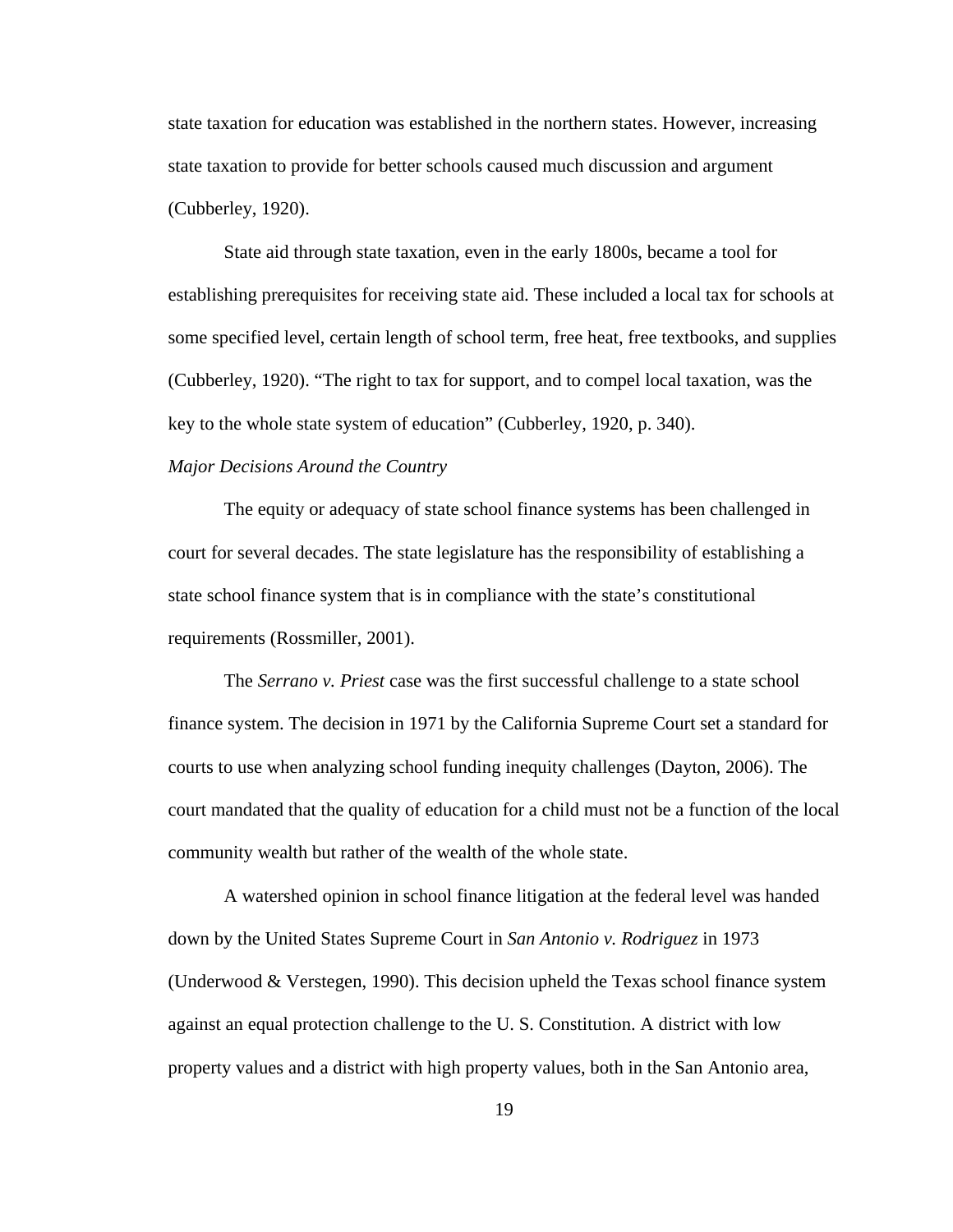were compared to show vastly different local property tax contribution to education. The plaintiffs argued that the system discriminated against the poor people in Texas by providing the students an inferior education (Underwood & Verstegen, 1990). The Supreme Court found that the Texas system did not operate to disadvantage any class. The Court also ruled that "the right to education was not a fundamental right under the U. S. Constitution" (Underwood & Verstegen, 1990, p. 178). State constitutions typically include educational provisions, and concerns about education financing are appropriately addressed through the state court system.

 Another early case challenging a state's school finance system was *Robinson v. Cahill* in New Jersey in 1973. The trial court in New Jersey said the school funding system violated equal protection guarantees of the U. S. Constitution, the New Jersey Constitution, and the New Jersey Constitution's education article (Dayton & Dupre, 2006). However, the New Jersey high court rejected the claimed equal protection violations and focused only on the education article in the New Jersey Constitution.

 While there were suits in several states after 1973, the next major victories for plaintiffs occurred in 1989 in Kentucky, Montana and Texas (Dayton & Dupre, 2006). In 1989 the Kentucky Supreme Court upheld the circuit court decision in *Rose v. Council for Better Education, Inc*. that the state's school finance system violated the state of Kentucky's constitution's education clause to provide children with the efficient system of common schools. The property wealth in Kentucky school districts varied significantly. Likewise, the per pupil revenue across the districts was very disparate (Picus et al., 2004). The Kentucky General Assembly then devised a new school finance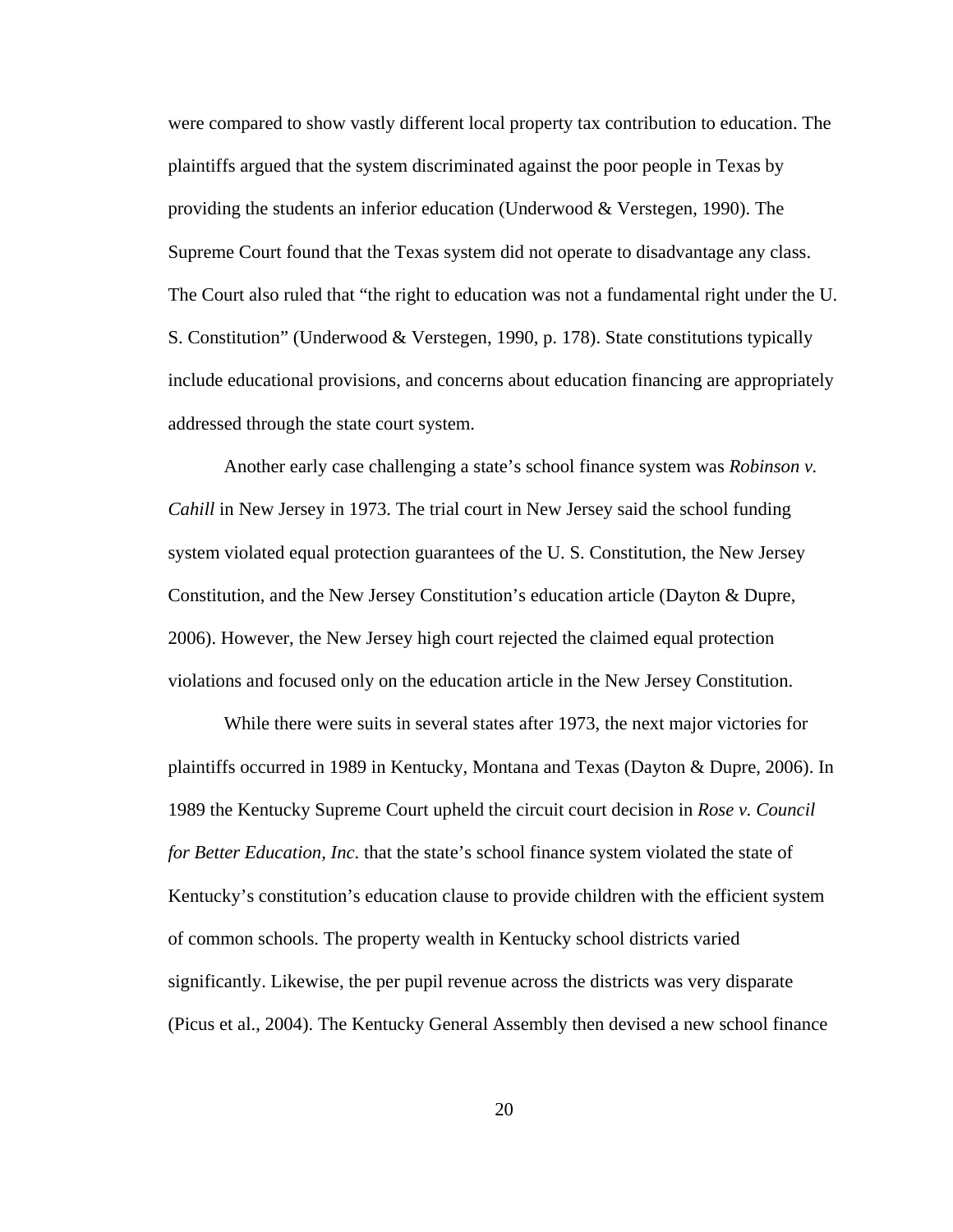system in addition to overhauling the organization and structure of K-12 education in Kentucky (Picus et al., 2004).

 In 1989, in *Edgewood Independent School District v. Kirby*, the Texas Supreme Court affirmed that the Texas school finance system was unconstitutional because it violated the requirement for an "efficient system of public schools" (Brimley & Garfield, 2002, p. 229). Although the Texas legislature passed, and the Governor signed, Senate Bill 1 in 1990, the plaintiffs returned to court arguing that the new system did not make sufficient changes to bring about equity. The court agreed with the plaintiffs and stated that the financing system must "draw revenue from all property at a substantially similar rate" (Brimley & Garfield, 2002, p. 230). A system was then designed to send revenue from wealthy districts to poorer districts.

The 1973 decision in New Jersey in *Robinson v. Cahill* was not the end of school finance litigation in that state. The *Abbott v. Burke* case is more than twenty years old, with the initial case filed in 1981. The State of New Jersey Department of Education website states that "Abbott" is the shorthand description for a series of New Jersey Supreme Court decisions (New Jersey Department of Education). The state was ordered to provide parity in funding for regular education between 30 of the state's poorest school districts and New Jersey's wealthiest areas. The 1997 decision in *Abbott IV* ordered the state to reduce spending disparities between the rich and poor communities. The New Jersey legislature increased what was called "parity" funding by nearly \$250 million. However, the litigation continued. The decisions in *Abbott V – Abbott VIII* set forth reforms not previously required in decisions in other states. These reforms included a "whole-school reform package with high educational standards, full-day kindergarten,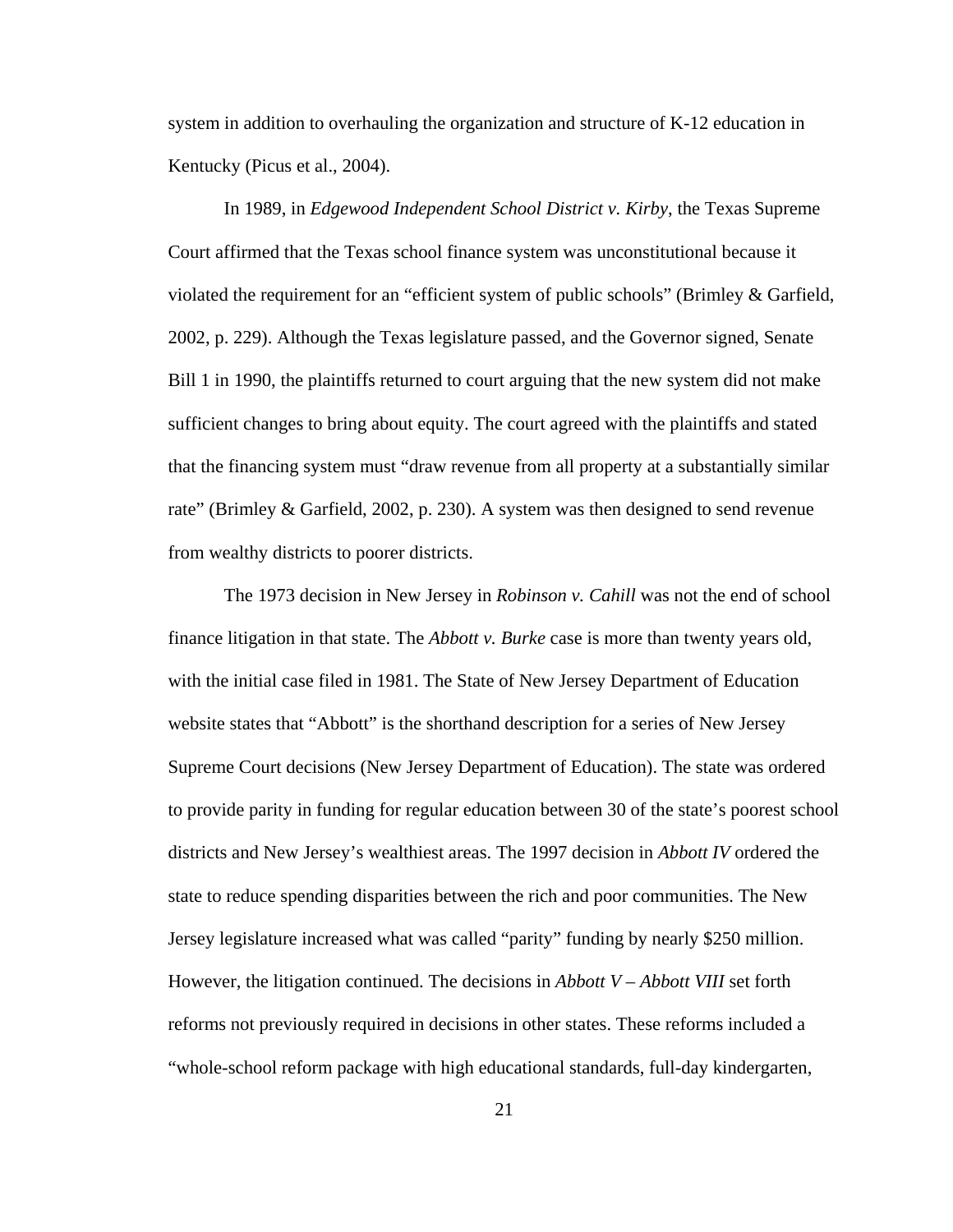preschool for 3-and 4-year-old children, a class size of 15 children, and a 100 percent state-funded facility upgrade program" (Ritter & Lauver, 2003, p. 576). The state aid calculated for Abbot districts provides them with the same per-pupil amount for operations as available in New Jersey's wealthiest districts (New Jersey Department of Education).

 The state of Kansas, Missouri's border state to the west, has also had ongoing school funding litigation dating back to *Brown v. Board of Education of Topeka*, which culminated in the U. S. Supreme Court desegregation decision in 1954 in *Brown v. Board of Education*. The Kansas public education funding was found to be unconstitutional in 1972 by a trial court in *Caldwell v. State*. The legislature then passed a funding system in which the state funded the difference between local revenues and a per pupil foundation funding level known as the School District Equalization Act (Teachers College, 2006). This act was challenged in 1990 in *Mock v. State* with the result being a new finance system in 1992. Subsequently, another case, *Montoy v. State* was filed but initially dismissed by a state court in 2001 with that decision reversed by the Kansas Supreme Court in January 2003. Court decisions and legislative actions have occurred in the ensuing years. In July 2006 the Kansas Supreme Court closed the case stating that the new system complied with its earlier decisions (Teachers College, 2006).

 Litigation in Arkansas, Missouri's border state to the south, dates back to 1983 with the Arkansas Supreme Court ruling in *Dupree v. Alma School District No. 30* that the state's school funding system was unconstitutional (Teachers College, 2006). The state then revised its funding system, which was later challenged. In 2001 in *Lake View School District, No. 25 v. Huckabee* the trial court found the funding system to be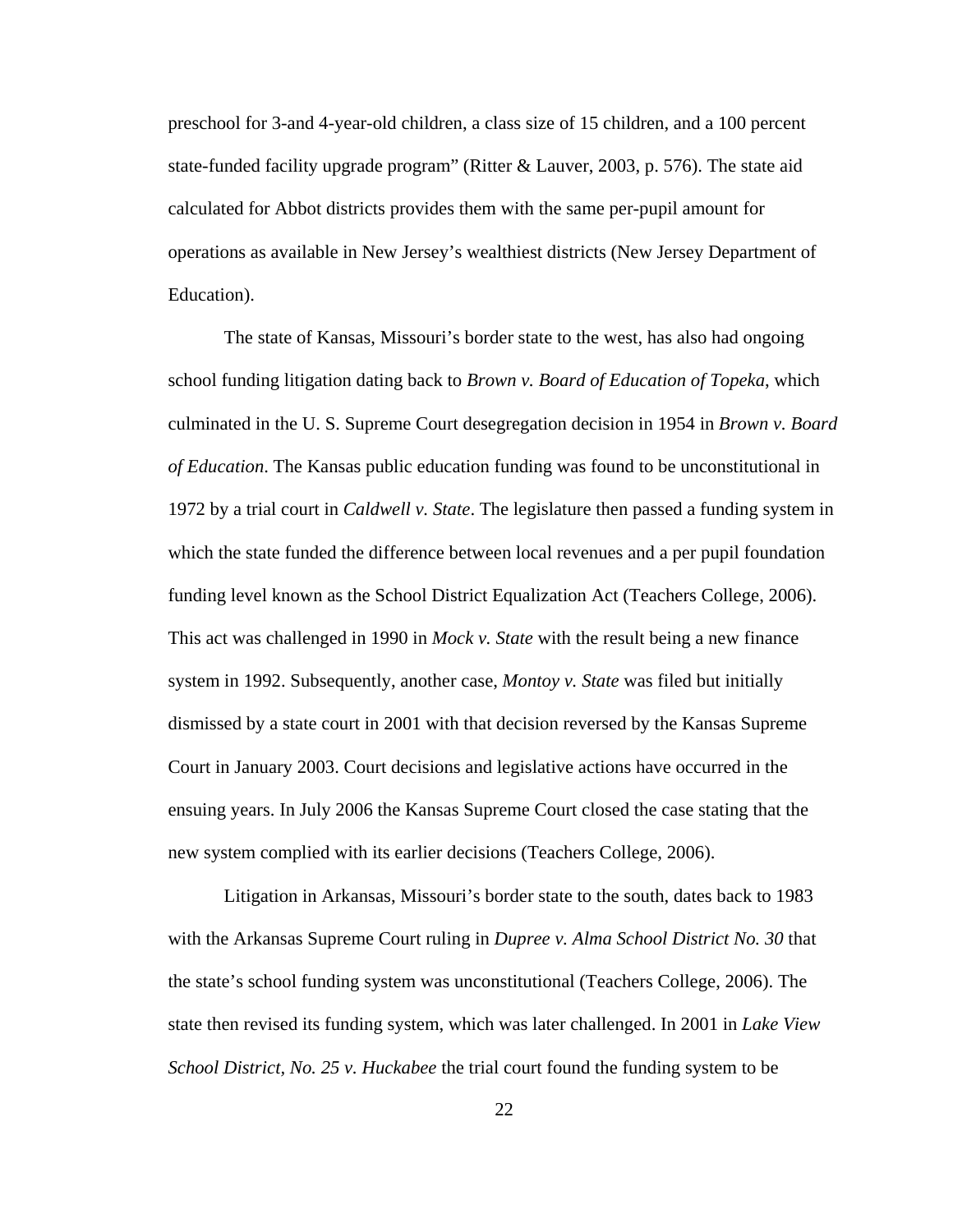unconstitutional. The Arkansas Supreme Court affirmed the trial court decision and gave the state until January 1, 2004 to establish a constitutional system (Teachers College, 2006). However, that date passed without compliance, resulting in the appointment of special masters by the court. Legislative changes were made and funding increases were provided. Some monitoring by the court continues (Lyon, 2007).

 In addition to litigation in numerous states regarding the equity and adequacy of the state's public school funding system, emphasis on the amount of money spent in the classroom is an initiative of a Washington, D. C. based advocacy group named First Class Education. This advocacy group is trying to build support in state legislatures to direct more money to classroom instruction without increasing taxes. The specific initiative is known as the "65% Solution" and calls for states to adopt laws requiring that 65% of a district's operating budget to be spent on direct classroom instruction (Fermanich, 2006). The definition of instructional expenditures used is that of the National Center for Education Statistics and excludes school improvement activities such as professional development, as well as pupil support services such as counselors, nurses and librarians (Fermanich, 2006). A study released in November 2005 by Standard  $\&$ Poor's indicated there was "no statistical link between the 65% classroom spending and higher test scores" (Fermanich, 2006). This initiative was discussed by the Missouri legislature in 2006 but no legislation was enacted.

#### *Summary*

 For decades there has been litigation of state public school finance systems. Litigation is likely to continue and any given state may find itself in court multiple times through the years. Plaintiffs currently pursue the issue of adequacy of funding in addition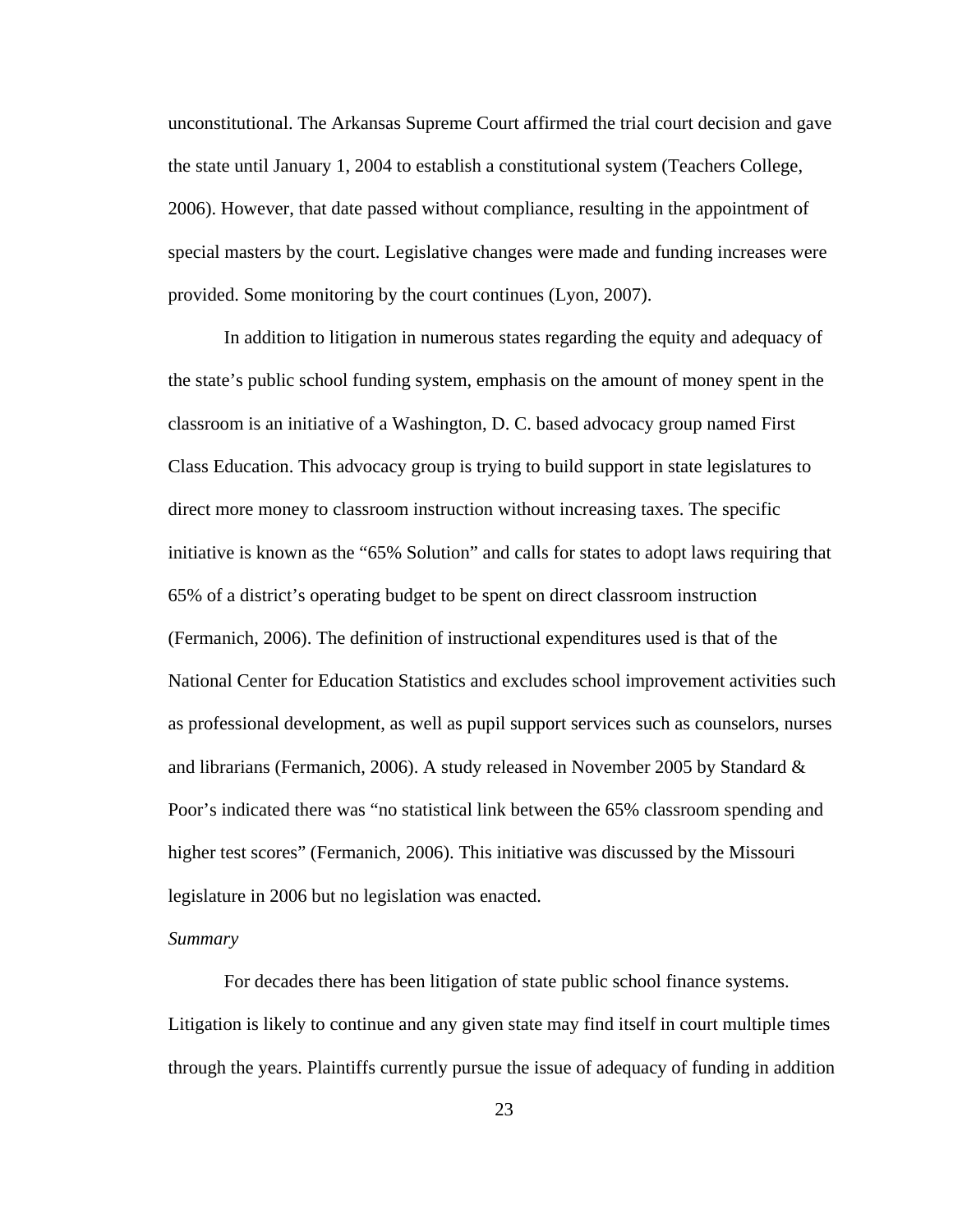to equity. Accountability requirements of the federal government, as well as state government, provide the opportunity for plaintiffs to prove that poor performance on standardized tests is a function of funding and that increased funding will result in improved student performance (Dayton & Dupre, 2006). However, legislators may be more inclined to be responsive to political consequences associated with raising taxes or reallocating revenue than to court mandates (Dayton & Dupre). While judicial action may help in improving equity and adequacy in educational resources, cooperation and collaboration is also needed between legislators, educators, community leaders and other interested parties to support school funding reforms (Dayton & Dupre).

## Missouri School Finance Discussion

The remedy often applied to address differences in the local property tax base is a guaranteed tax base system in which all districts are guaranteed combined state and local revenue based on a state tax base calculation (Odden, 1992). Districts would raise substantially the same amount of state and local revenue when they have equal tax rates. The state system may permit varying tax rates based on school district voter decisions. Higher tax rates generally generate more state and local money for the district. Missouri's system of funding public education has been a tax rate based system.

## *Equity of State Funding to Missouri Public School Districts*

Equity of public school finance is currently an area of great concern throughout the nation. Orlofsky (2000) stated "Few aspects of education have generated as much attention and dispute as how schools are financed. Since 1971, courts have found school finance systems in 17 states unconstitutional because of disparities in spending between rich and poor districts" (p. 66). Orlofsky's report also graded each state on the equity in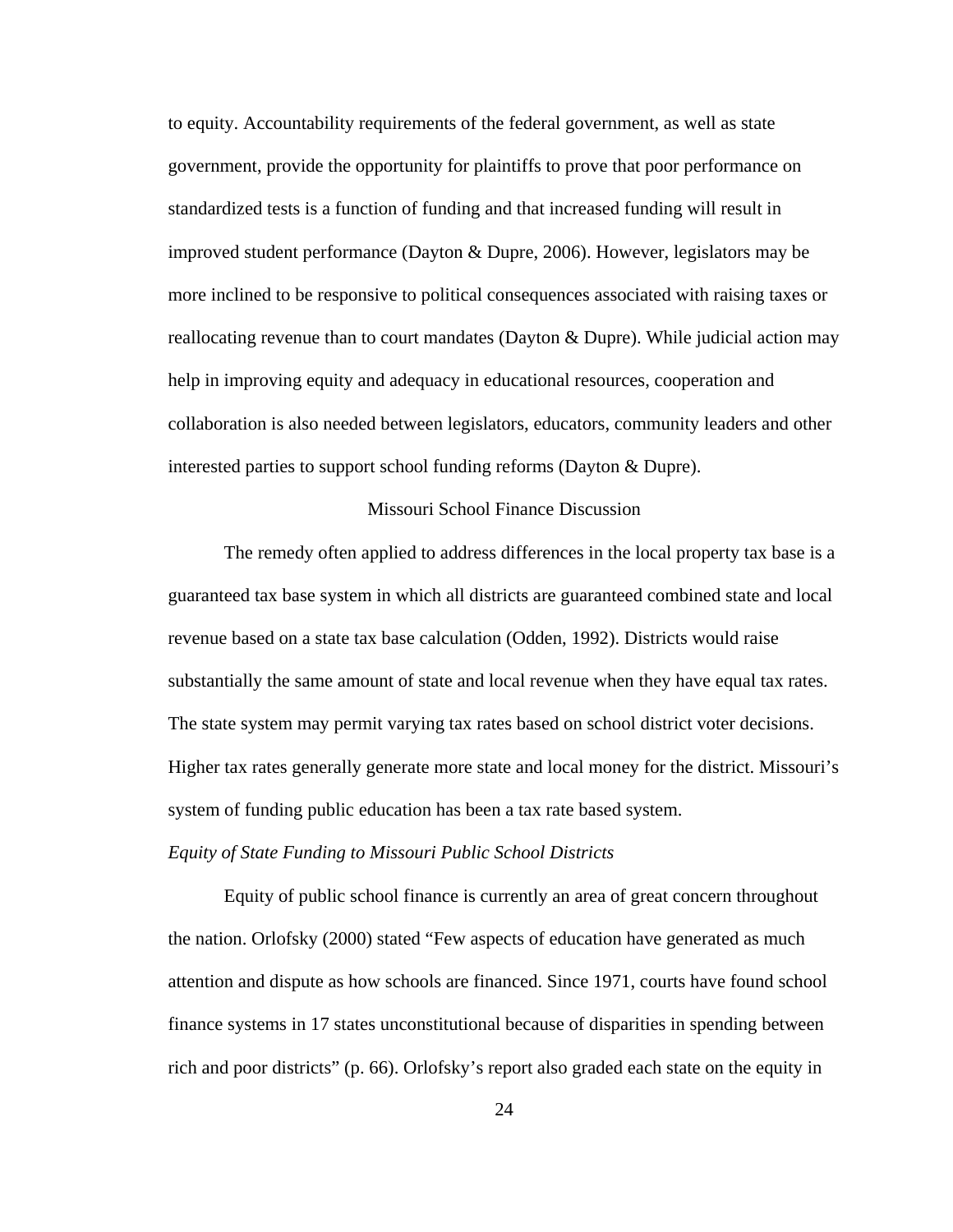its school spending system and Missouri received a grade of F. The primary purpose of this study is to assess the effectiveness of Missouri's basic state aid funding formula in providing equitable revenue for students in Missouri's public schools.

Along with the increased attention, there has also been a change in the way school funding equity is viewed by the judicial system, as well as the general population. Odden (1999) summarized the potential affects of this perceptual change in the construct of school finance equity by suggesting that the new benchmark is whether the school finance system provides sufficient resources to educate all students to high standards. This benchmark is the foundation of the adequacy school finance perspective.

The increased attention on adequate spending level, financing focused on the site rather than the entire district, alternative delivery systems, and other concerns surrounding public education throughout the nation has had specific results in Missouri. In *Committee for Educational Equality, et al. v. State of Missouri, et al. and Lee's Summit School District R-VII, et al. v. State of Missouri, et al. (1993)* the Cole County Circuit Court stated "The present Missouri school system does not provide an 'equal opportunity' for each Missouri child as guaranteed by the Missouri Constitution" (p. 2). The court further stated:

Missouri's system of school finance as presently funded does not "maintain" a system of education providing for a "general diffusion of knowledge and intelligence" available to all Missouri children at the level necessary in this era to "preserv[e] the rights and liberties of the people". Missouri does not provide an educational opportunity for each Missouri child "without regard to wealth, birth or accidental condition or circumstance" which is implicit in the Jeffersonian concepts ingrained in our Constitution. The present system of financing the public schools of Missouri *does not pass constitutional muster*. (p. 2-3)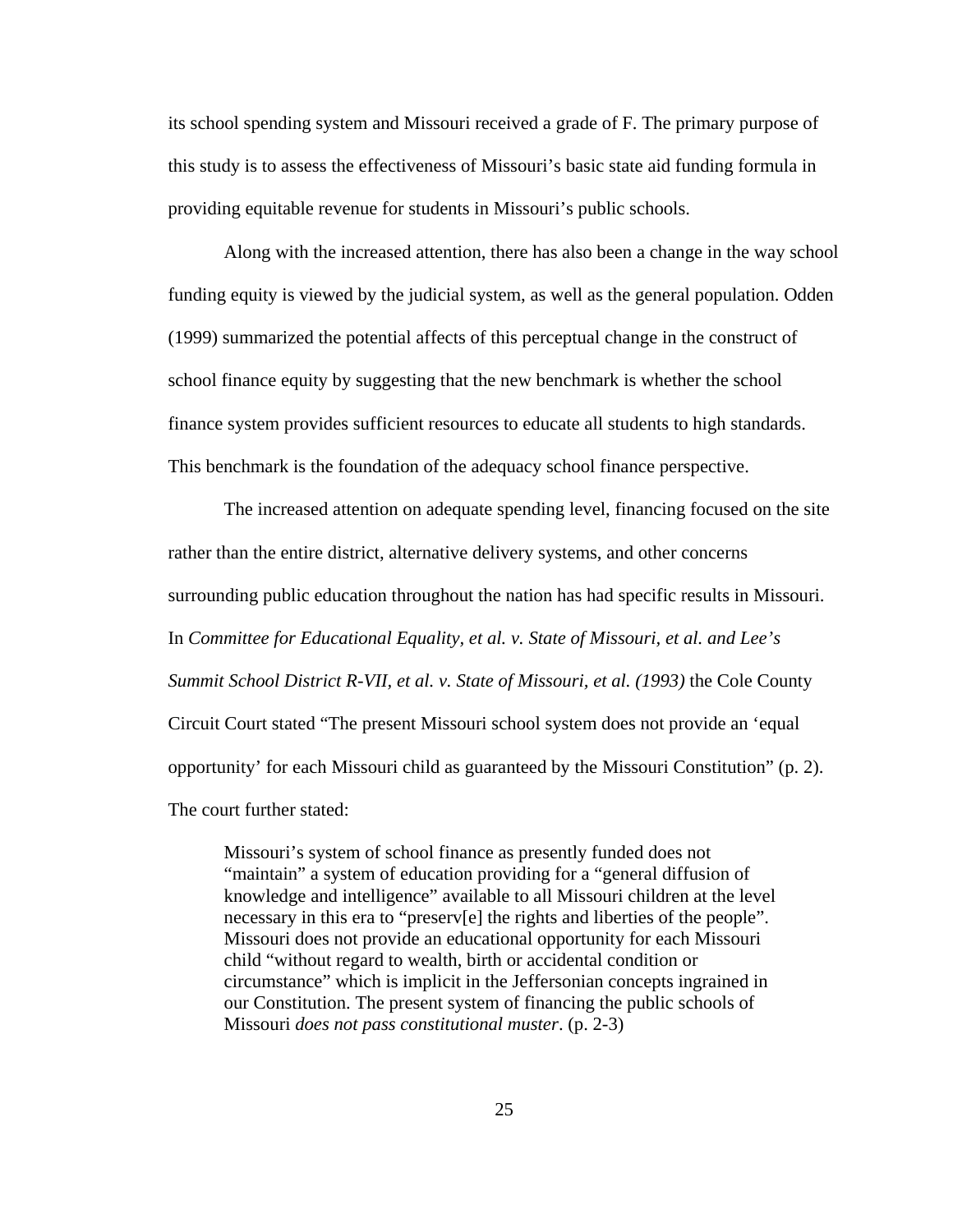For the more than 500 districts at that time, the available annual revenues on a per student basis ranged from \$9,750.53 down to \$2,653.04 and was viewed by the court as one of the most disparate situations of any state in the United States.

This judicial decision prompted a swift response from the Missouri General Assembly. As stated by the Missouri Department of Elementary and Secondary Education (1999), "The Outstanding Schools Act, passed by the Missouri General Assembly in 1993, prescribed a new formula for distributing basic state aid to the public schools. This formula was designed to remedy inequities and inadequacies cited in the January 1993 decision of Judge Byron Kinder, Cole County Circuit Court" (p. 5).

Although generally viewed as successful in improving school finance equity, issues still remain related to these legislative changes. Missouri's system shares some structural elements with the previous School District Equalization Act (SDEA) of the neighboring state of Kansas. Baker and Imber (1999) found that the Kansas legislation has not produced a funding system that provides each child an equal educational opportunity.

Under the new system, the two groups of districts that outspent the state average under the old system, wealthy suburban districts and wealthy small districts, continue to enjoy above average spending, while the districts that originated the suits that led to the demise of the old system continue to lose. Kansas has not come closer to achieving wealth neutrality with its new finance system than it did with its old. The level of funding for the education of pupils in Kansas still depends very much on where in the state they live. (p. 136)

The Kansas funding system has since been revised.

Whether the funding system in Missouri passed in 1993 by the General Assembly is either adequate or equitable has not been litigated. Although the system was designed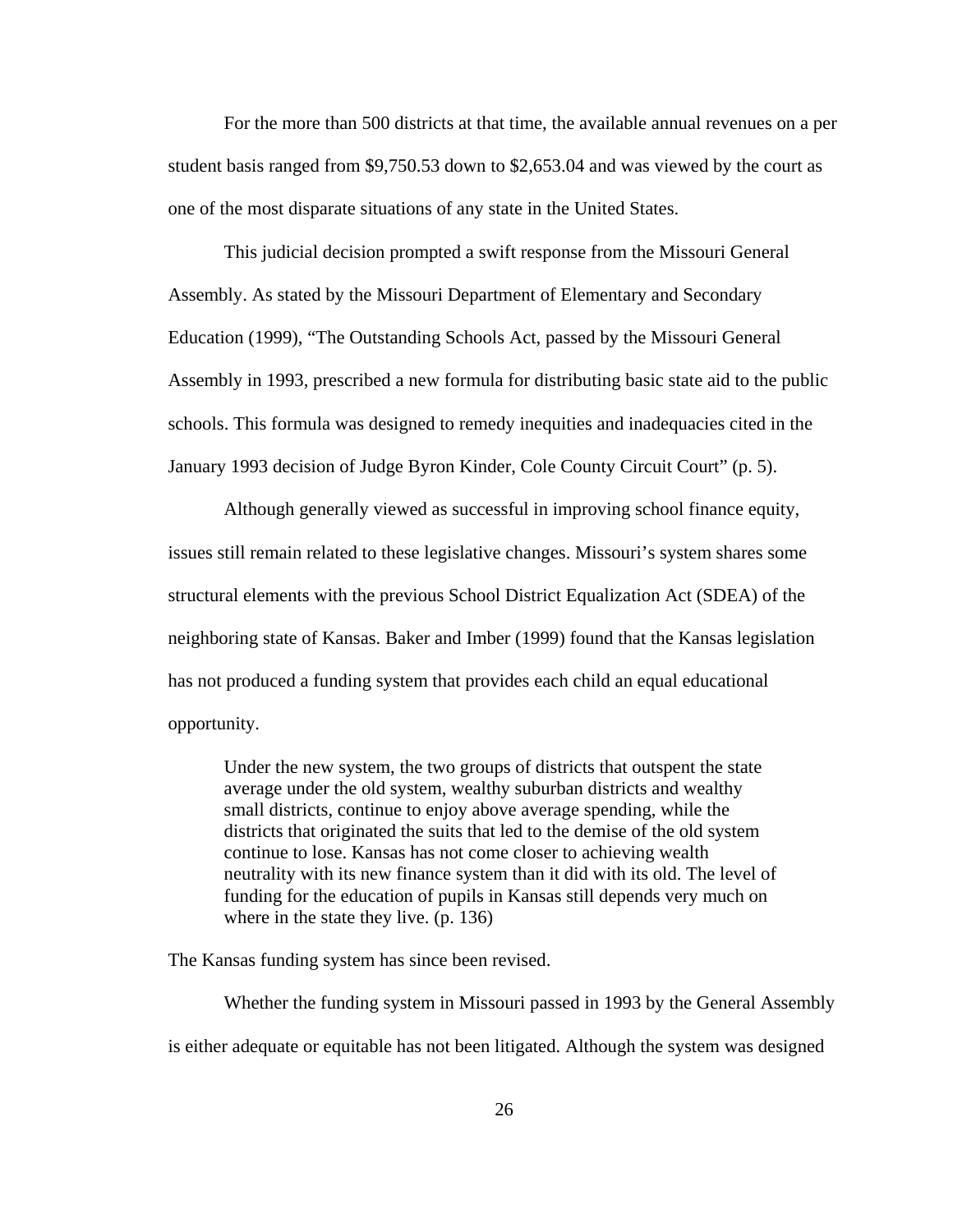to provide equity on the basis of equal access to combined state and local revenue per student based on each penny of property tax levied, it does not equalize the revenue per student. In reviewing the Kansas system, Baker and Imber (1999) state ". . . like most tax-base equalization programs, the SDEA was predicated on the initially tenuous and ultimately unfounded belief that equalizing the power to spend would inspire voters in poorer districts to adopt tax rates sufficient to equalize spending" (p. 122). Since Missouri's system similarly rewards districts with higher tax levies there was a concern that its OSA system would not meet a court's test of equity. While considering changes to the funding system, Missouri policy makers reviewed decisions from other states that have had funding systems similar to Missouri's. A comprehensive evaluation of the equity of the Missouri school finance system is needed to establish a sound basis for these important decisions. The primary purpose of this current study is to assess the effectiveness of Missouri's OSA basic state aid funding formula in providing equitable revenue for students in Missouri's public schools.

#### *Brief History of School Finance in Missouri*

In an interview by Kathleen Sullivan Brown with Senator Harold Caskey, the sponsor of Senate Bill 380 (SB 380), the Senator stated that

the revision of the school aid formula in 1993 stipulated that the legislature must revisit the formula periodically to make sure that the formula is doing what it was supposed to accomplish. When we began the revision in 1993, we were using 'equal access' as the basis of the revised formula and we looked at states such as Texas and California. The purpose of this 'Tightrope' study was to contrast where we are now from when we began this effort back in 1993. (Brown, 2001)

During the interview the Senator also suggested that the main reason for

disparities in spending across Missouri's districts "is that the property values differ so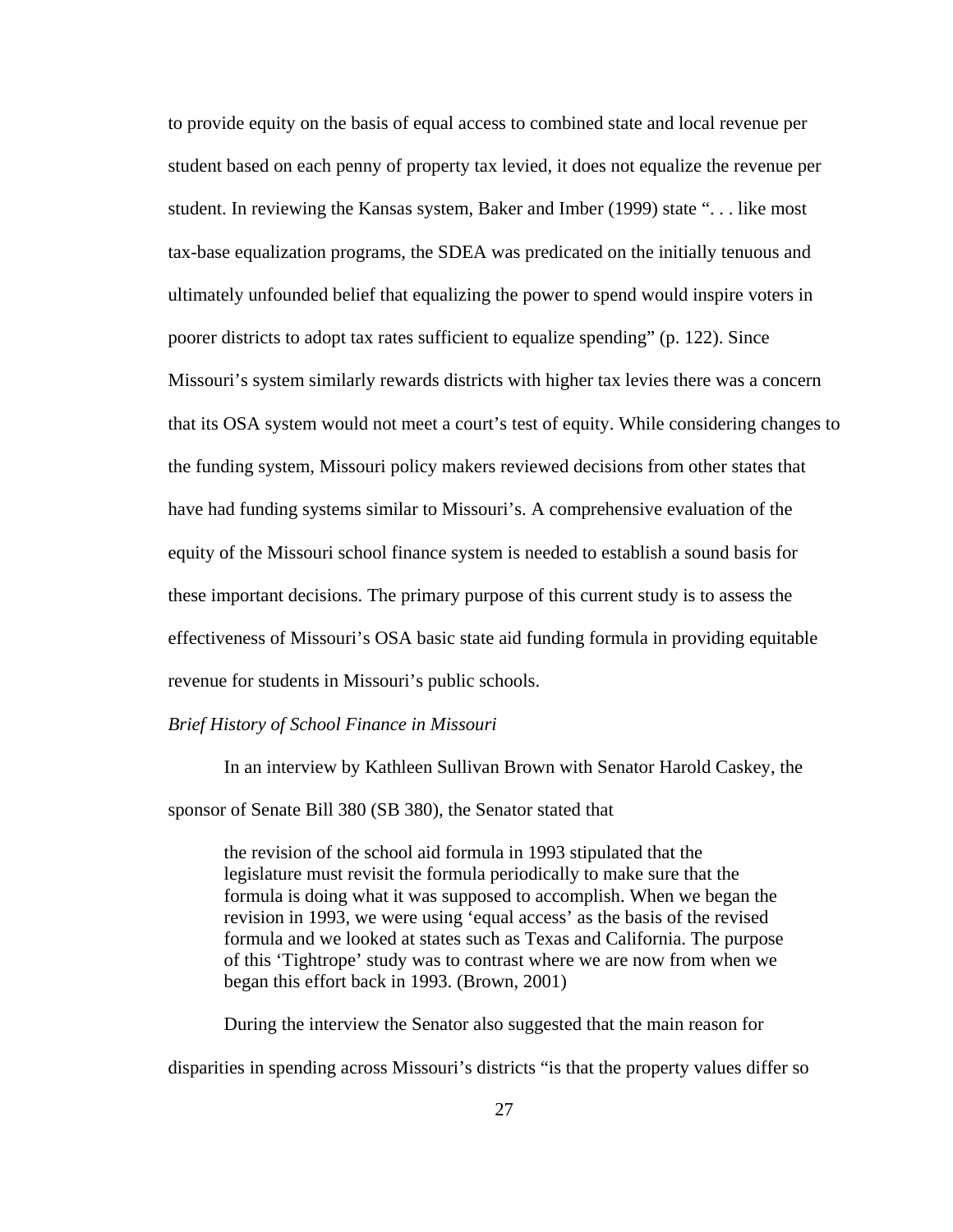greatly in various parts of the state" and that "the quality of a child's education should not depend on where they live, and the state constitution obligates us to make sure educational services are equitable for all children" (Brown, 2001, p. 2).

 Senator Caskey believed that SB 380 addressed the problems of Missouri's school funding system at least in the short-term. However, in the late 1990s he was concerned with the financial equality across the state. As the sponsor of SB 380, Senator Caskey "realized that the components of the bill would have to be reexamined and reconfigured after ten years, but indiscriminate legislation has forced the reexamination in six to seven years" (Caskey, 2001, p. 2). Senator Caskey introduced Senate Bill 1040 (SB 1040) during the 2000 legislative session. SB 1040 contained numerous formula changes; however, the General Assembly did not pass that bill. A new formula was not passed until May, 2005.

### Missouri Litigation and Legislative Response

#### *Cole County Circuit Court Decision*

 The 1993 decision of the Cole County Circuit Court has been stated previously in this paper. It was the impetus for the Missouri legislature to pass a new funding formula in May 1993 through Senate Bill 380. In addition to a new funding formula, this bill included numerous accountability measures and other provisions affecting education. *Senate Bill 380 (Outstanding Schools Act) (1993)* 

One aspect of this act was a revision to the state aid foundation formula for Missouri's public school districts. The entire Outstanding Schools Act (OSA) state aid formula often is referred to as the foundation program. It consists of four parts:

1. District entitlement (Line 1)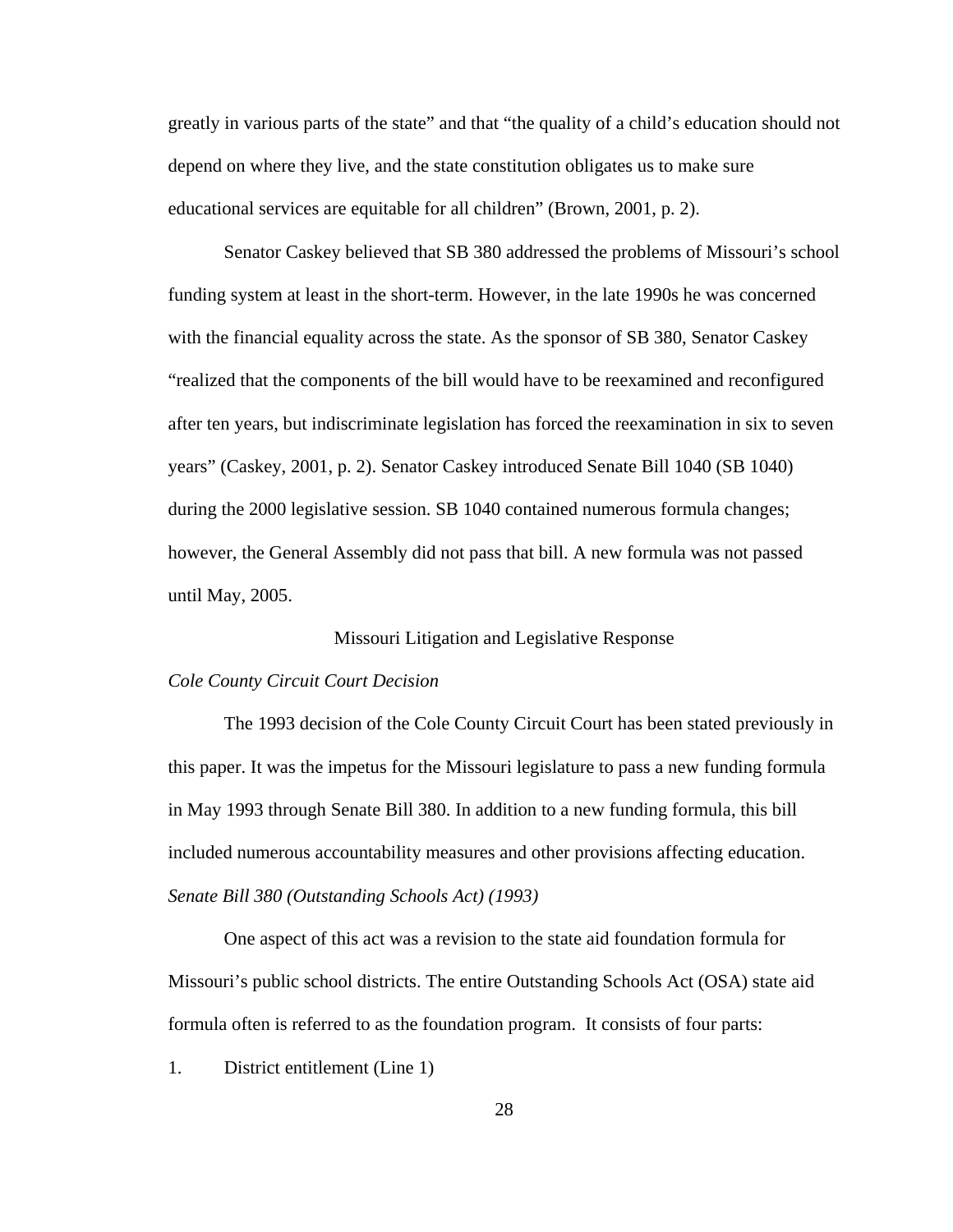- 2. Deductions (Lines 2 through 10)
- 3. Categorical add-ons (Lines 11 through 18)
- 4. District apportionment

The first two parts of the foundation program result in a "basic formula" payment which was intended to increase the equity of the state and local system for financing Missouri public schools (Jones & Risdon, 1996). This "basic formula" consisted of Lines 1 through 10 and was often referred to as the "foundation formula" or "equity formula". The foundation formula uses the minimum local property tax rate of \$2.75 per \$100 of assessed valuation multiplied by the guaranteed tax base to provide a minimum level or "foundation" of support for basic educational programs per eligible pupil. The guaranteed tax base was the per pupil assessed valuation in the district in which the ninety-fifth percentile pupil was located when districts were ranked from lowest to highest assessed valuation per pupil. Districts with an assessed valuation per eligible pupil lower than the guaranteed tax base were guaranteed a combination of state and local revenue at the guaranteed tax base level.

For the years 1993-94 through 1998-99 the range of tax rates above the minimum up to \$4.60 per \$100 of assessed valuation was multiplied times the guaranteed tax base to provide equal access to revenues to enrich or expand educational programs in addition to the basic programs. For the years 1999-00 through 2005-06 the maximum tax rate used in the formula was \$4.95. The extent to which districts chose to finance enrichment or expansion of educational programs by increasing property tax rates above the minimum was a matter of local control. Consequently, the OSA formula was not designed to provide revenue equality on a per student basis since tax rates could vary across districts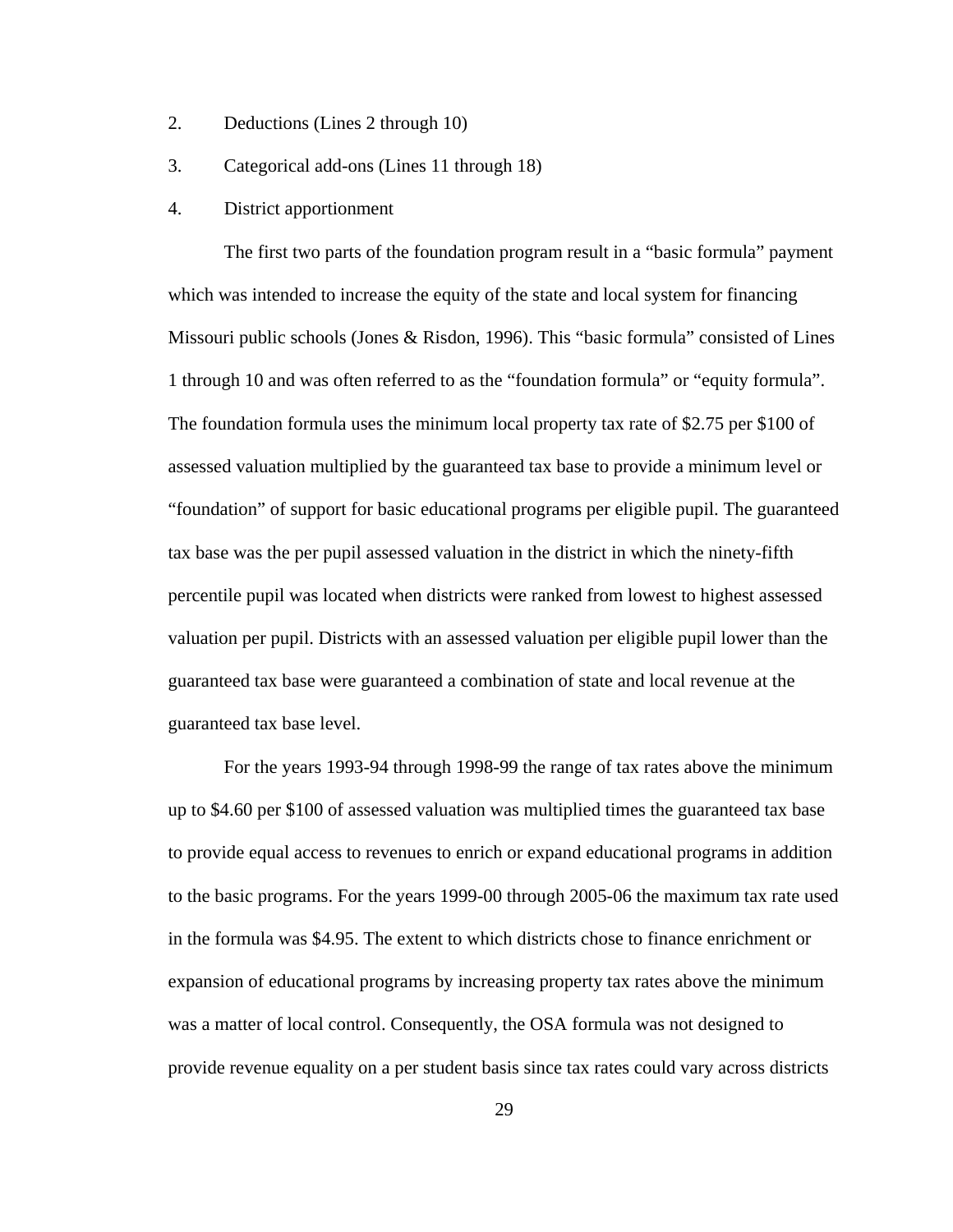(Jones & Risdon, 1996). However, nearly the same amount of money from combined state and local sources was generated per eligible pupil by each penny of tax rate for most districts.

The foundation amount or district entitlement (Line 1) was determined annually for each "eligible pupil". The eligible pupil unit was the sum of the regular term average daily attendance plus two times the summer school average daily attendance, with the second count of summer school average daily attendance limited to five percent of the regular term average daily attendance. The district entitlement was supported by a combination of state and local revenues. The greater the wealth of a school district, the greater the district's share (deductions) of the prorated entitlement, and the smaller the state's foundation formula payment. Line 1 equaled the product of the number of eligible pupils, the district's operating tax rate, the guaranteed tax base, and the proration factor.

The size of the state's appropriation for the foundation formula impacted the district's entitlement through the proration factor. A proration factor was a decimal fraction constant for all districts that was multiplied times each district's entitlement so that the sum of the districts' payments equaled the amount appropriated by the legislature for the formula for the year (Jones & Risdon, 1996).

Lines 2 through 9 represented dollars the district received from local property tax and other state sources. The state's share of the prorated district entitlement was the difference between Line 1 and the sum of Lines 2 through 9. This remainder was called the "basic formula" or "foundation formula" amount.

The basic formula was designed to produce the same amount of combined state and local revenue on a per pupil basis in all school districts per penny of local property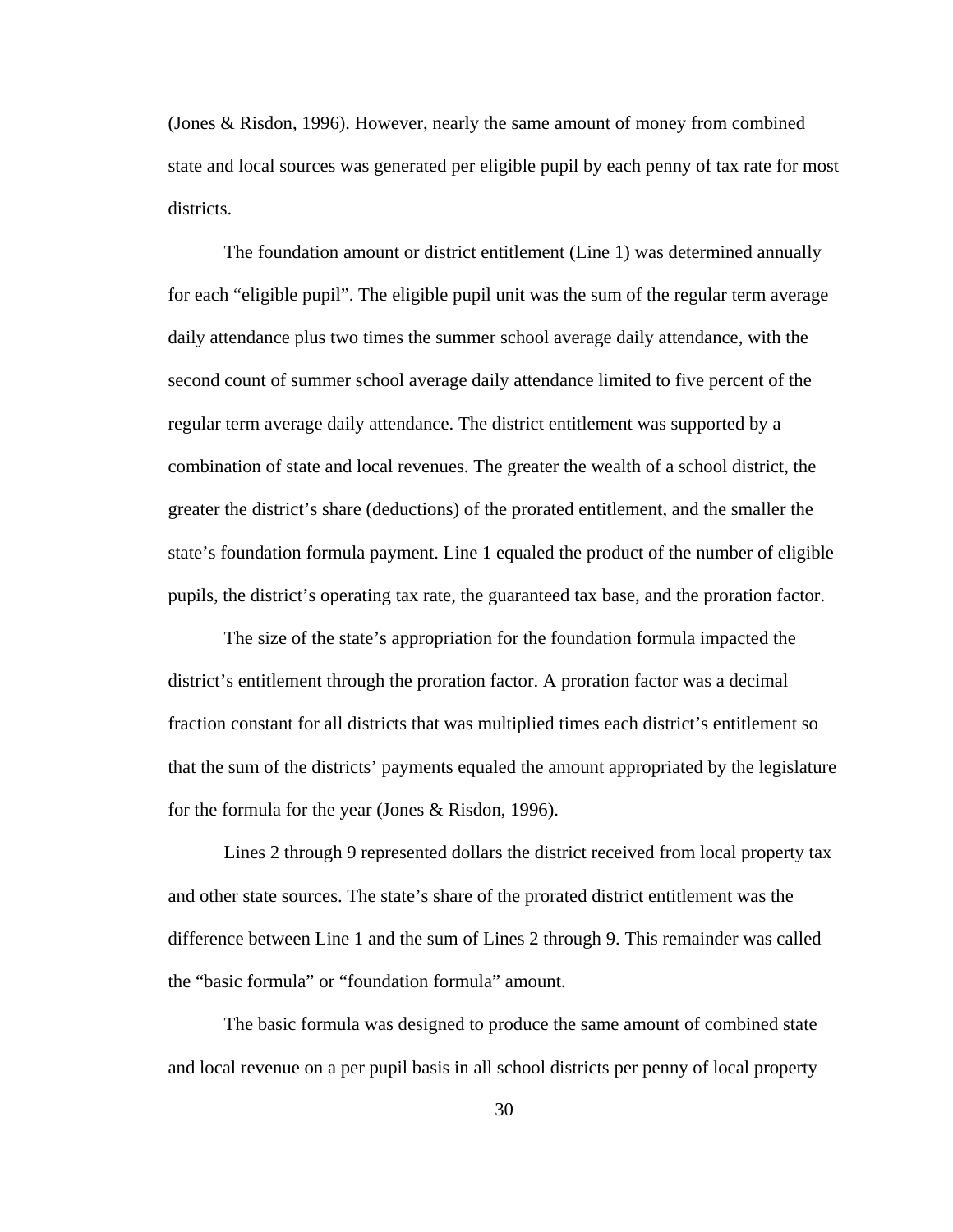tax rate. The formula provided equal access to combined state and local revenues for approximately 95 percent of Missouri's public school students within the property tax range between \$2.75 and \$4.60, initially, per \$100 of assessed valuation. The initial calculation of the guaranteed tax base was the assessed valuation per eligible pupil of the district with the  $95<sup>th</sup>$  percentile student when the districts were ranked from low to high by assessed valuation per eligible pupil.

According to the 1993 OSA, no district shall receive less state aid per eligible pupil than it received in the base year of 1992-93. A district which would have received less state aid under the OSA formula than under the previous formula was protected by this provision of the law and "held harmless." A "hold harmless" district receives more state aid than the OSA formula would otherwise provide, thus likely having a negative impact on equity.

Another part of the 1993 OSA formula was the categorical add-on component (Lines 11 through 18). These were state revenues designated by legislative appropriation for programs unique to the district or for programs for special needs students who may be more costly to educate and are not uniformly distributed among school districts (Jones  $\&$ Risdon, 1996). These categoricals included funding for at-risk students (Line 14), transportation, special education, gifted, vocational, career ladder, and early childhood education. The Line 14 was often considered part of the basic foundation formula because the OSA required combining Line 14 with Lines 1 through 10 to determine whether a district was to be paid an amount per eligible pupil that was higher than the formula calculated; in other words, the district was held harmless.

31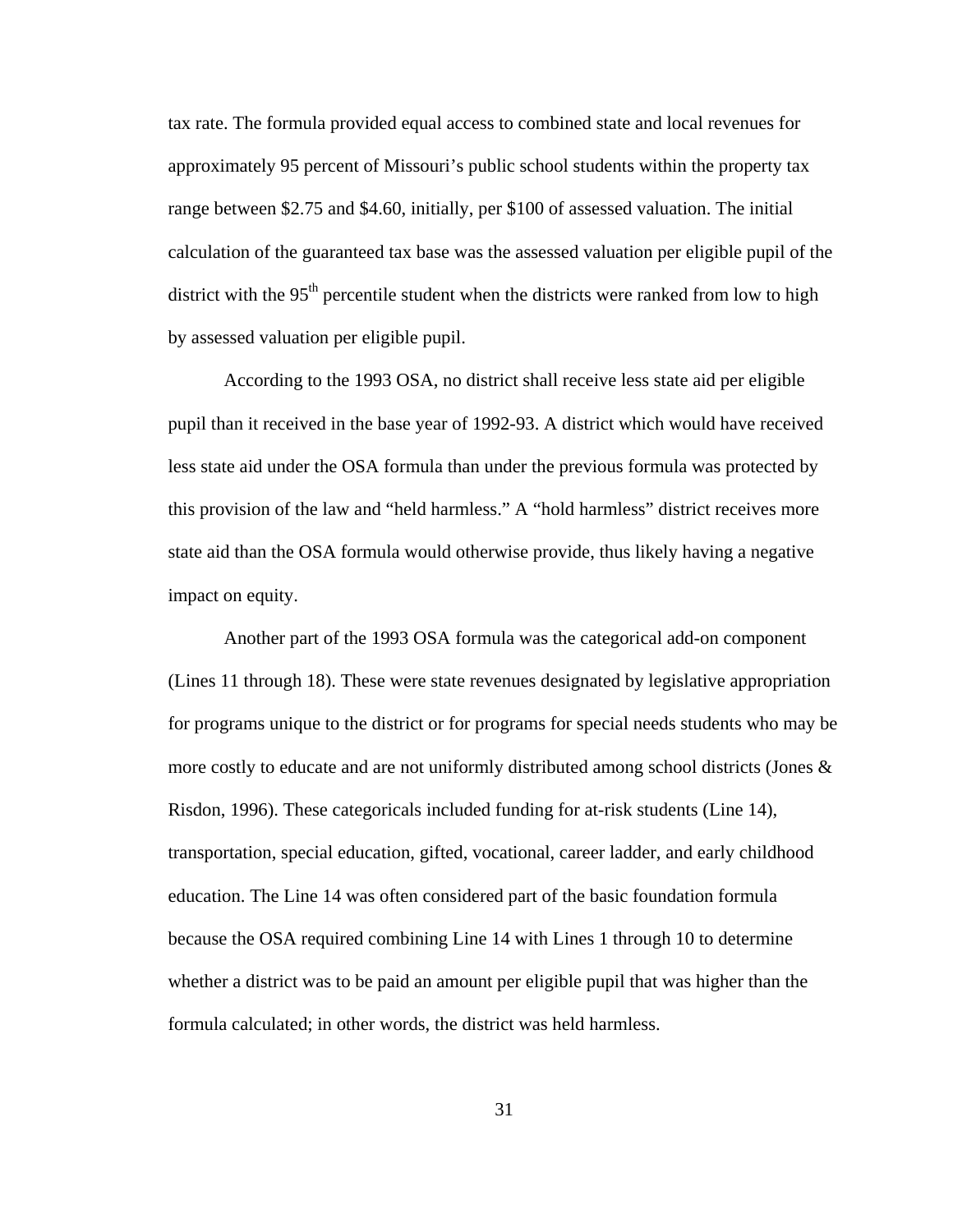Line 14 provides money to assist districts with meeting the needs of students atrisk of not completing their education. The calculation multiplies the number of students eligible for free or reduced price lunch, a weighting factor of .20, the guaranteed tax base, and the minimum levy of \$2.75.

#### *Senate Bill 676 (1994)*

Soon after the passage of SB 380 the legislature identified unintended consequences of having eliminated a Building Fund for recording revenue and expenditures for buildings and equipment. In 1994 the legislature passed Senate Bill 676 (SB 676), creating the Capital Projects Fund to replace the Building Fund previously eliminated in the OSA. The tax rate in the Capital Projects Fund was not included in the tax rate used in the foundation formula. Other provisions were enacted concerning the Capital Projects Fund but these provisions did not impact the foundation formula.

SB 676 clarified the power of local school boards to increase tax rates to comply with the minimum tax rate requirement so long as the tax rate did not exceed the highest tax rate in effect subsequent to the 1980 tax year.

#### *Senate Bills 795, 542 & 563 (1996)*

In 1996 the Missouri General Assembly passed Senate Bill 795, 542 & 563 (SB 795) which made several changes to the OSA formula. While the OSA required that districts have a \$2.75 tax levy to be eligible for state aid, SB 795 required that districts whose tax rate was reduced below \$2.75 due to property reassessment would set their tax rate at that lower level or ask the voters for an increase in the tax levy. The effect was the elimination of the mandatory minimum tax levy of \$2.75 per one hundred dollars of assessed valuation.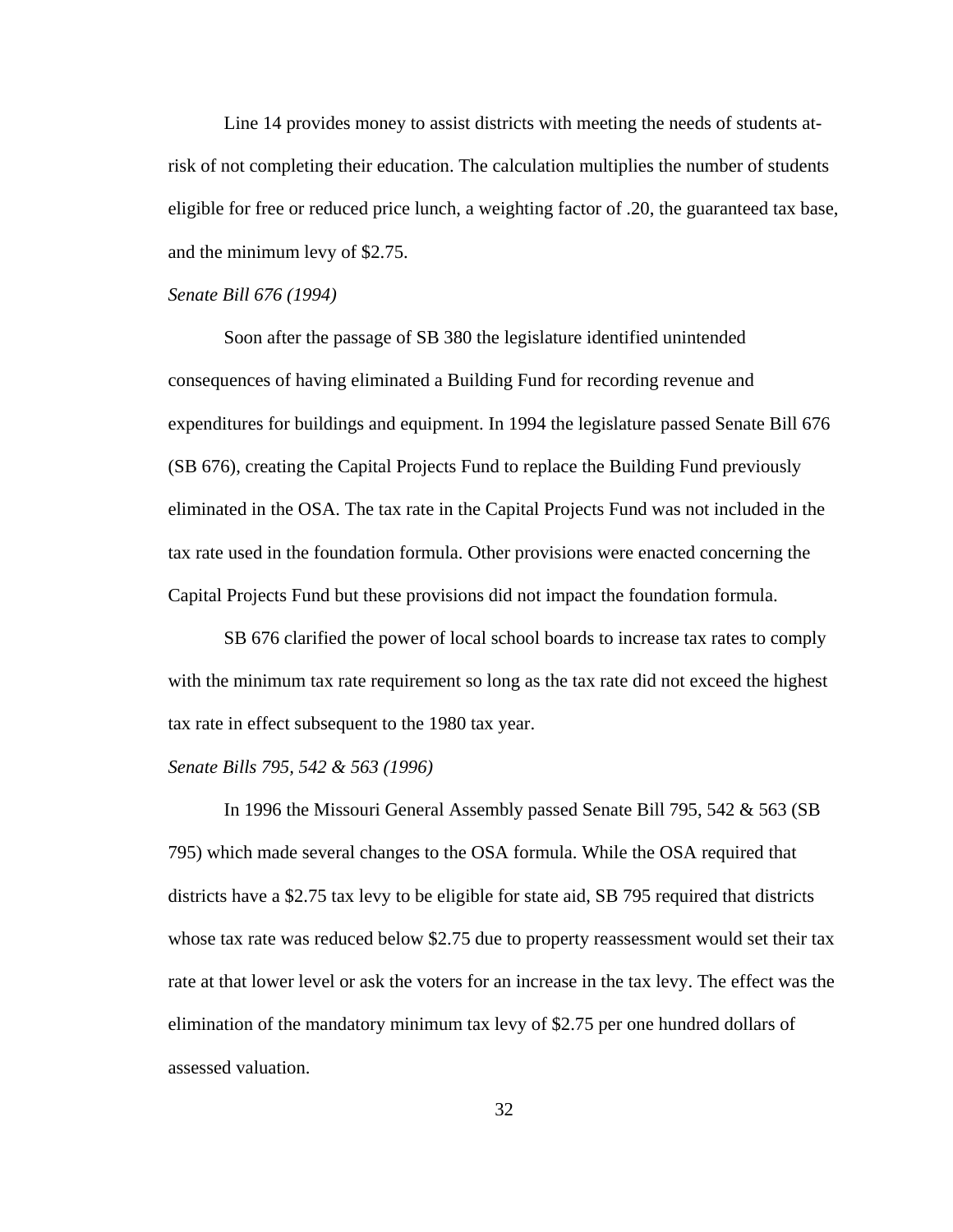In cases where the district's entitlement (Line 1 of the Basic Formula) has decreased due to a decrease in the tax rate as a result of reassessment (reassessed value of real property exceeded the Consumer Price Index), a calculated levy was to be entered on Line 1 so that the decrease in Line 1 equals the decrease in Line 2. This provision allowed the tax rate used on Line 1 to be higher than the rate used on Line 2. The bill provided the elimination of this calculated levy when the district increased its tax levy through voter approval by more than the calculated levy.

SB 795 changed the definition of the guaranteed tax base to be the state average equalized assessed valuation per eligible pupil for the third preceding year multiplied by 2.167. The bill also limited the value of the income factor on Line 2 of the deductions to 1.00 for the growth in assessed valuation after December 31, 1994.

#### *Senate Bill 781 (1998)*

Additional changes were made to the OSA in 1998 with the passage of Senate Bill 781 (SB 781). One change raised the maximum tax rate on Line 1 to \$4.95 while the maximum rate on Line 2 was only raised to \$4.70. Another change subdivided Line 1 into A and B components. The tax levy on Line 1A was the lesser of the district's operating levy or \$2.75. The tax levy on Line 1B was the amount of the district's operating levy that was greater than \$2.75. In addition, the proration factor calculation for Line 1 changed by maintaining the proration factor at 1.00 on Line 1A until Line 1B has been reduced to .95. Then, if the funding level was insufficient to fund all districts at 1.00 and .95, the proration factor for 1A and 1B were to be decreased together, maintaining five hundredths difference between the two lines.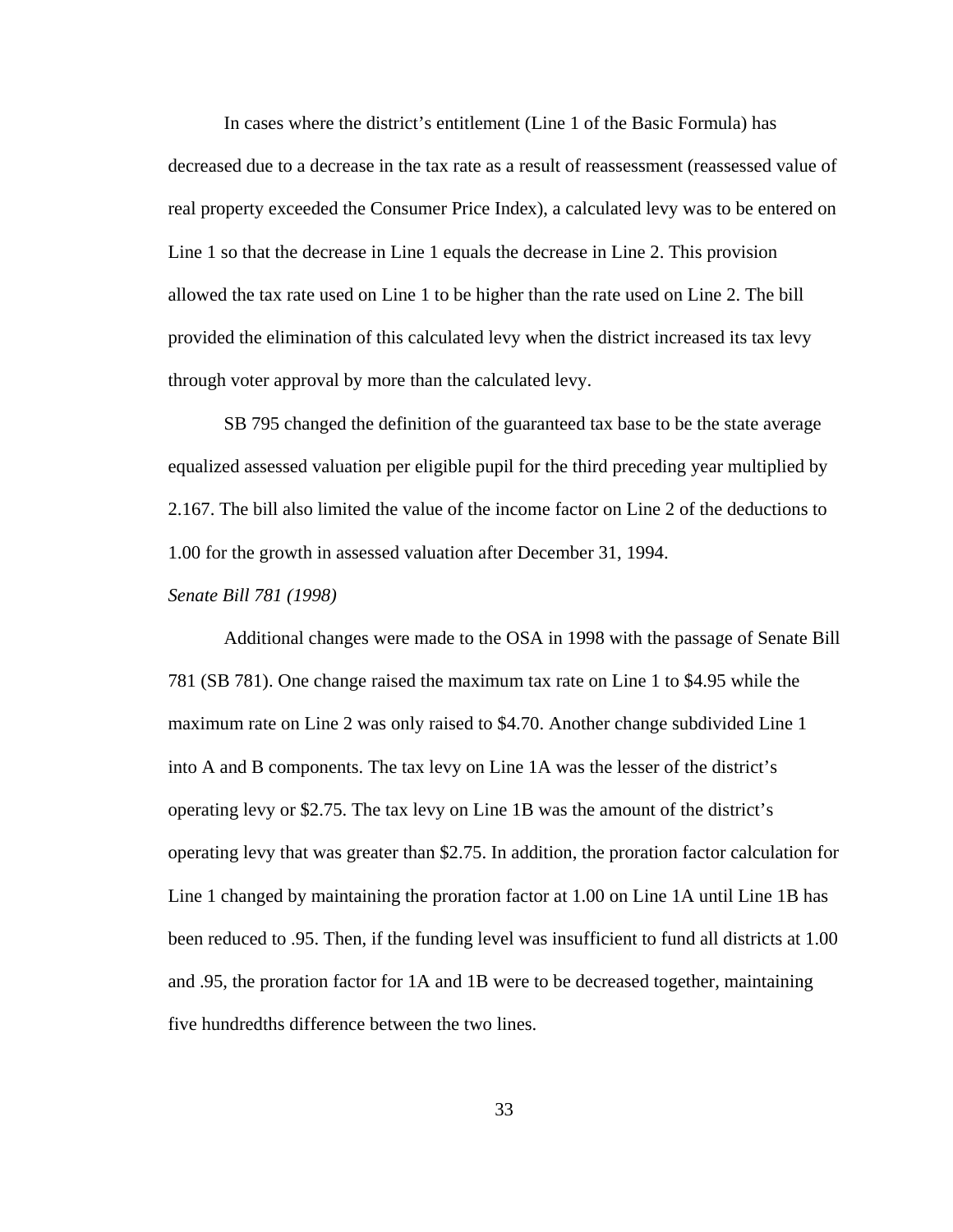The original Line 14 multiplied the free or reduced price lunch eligible pupils by twenty percent and the minimum tax levy. SB 781 increased the weighting of free or reduced price lunch eligible pupils to twenty-two percent for districts with a tax levy of \$2.75 or less. For districts with a tax levy greater than \$2.75, SB 781 revised the calculation to weight the students at twenty percent for the first \$2.75 of the tax levy (Line 14A) and weight the students at thirty percent for the portion of the tax levy that exceeded \$2.75 (Line 14B). The guaranteed tax base used on Line 14B was fixed at the 1998-99 level.

Prior to SB 781, the summer school ADA was added to the regular school term ADA for the year that immediately preceded the summer school. To assist districts in more accurately estimating the ADA for the school year, the summer school ADA was added to the ADA of the regular school term immediately following the summer school.

The original hold harmless provisions of the OSA were modified by SB 781. Prior to 1999-00 districts were held harmless to the amount they received in 1992-93 per eligible pupil, meaning they would receive no less per eligible pupil than they received the last year of the previous formula. SB 781 provided the opportunity for the hold harmless minimum payment to increase by the greater of the growth in Line 14 At-risk revenue for the current year compared to 1997-98 on an eligible pupil basis or the current year Line 1 minus Line 10 amount per 1992-93 eligible pupil multiplied by the current year Line 14 amount per eligible pupil with that product added to the 1992-93 amount.

SB 781 also created a provision for a district meeting certain criteria to receive credit in the foundation formula for no more than eighteen cents of its combined Debt Service Fund and Capital Projects Fund tax levy. Eligible districts then received state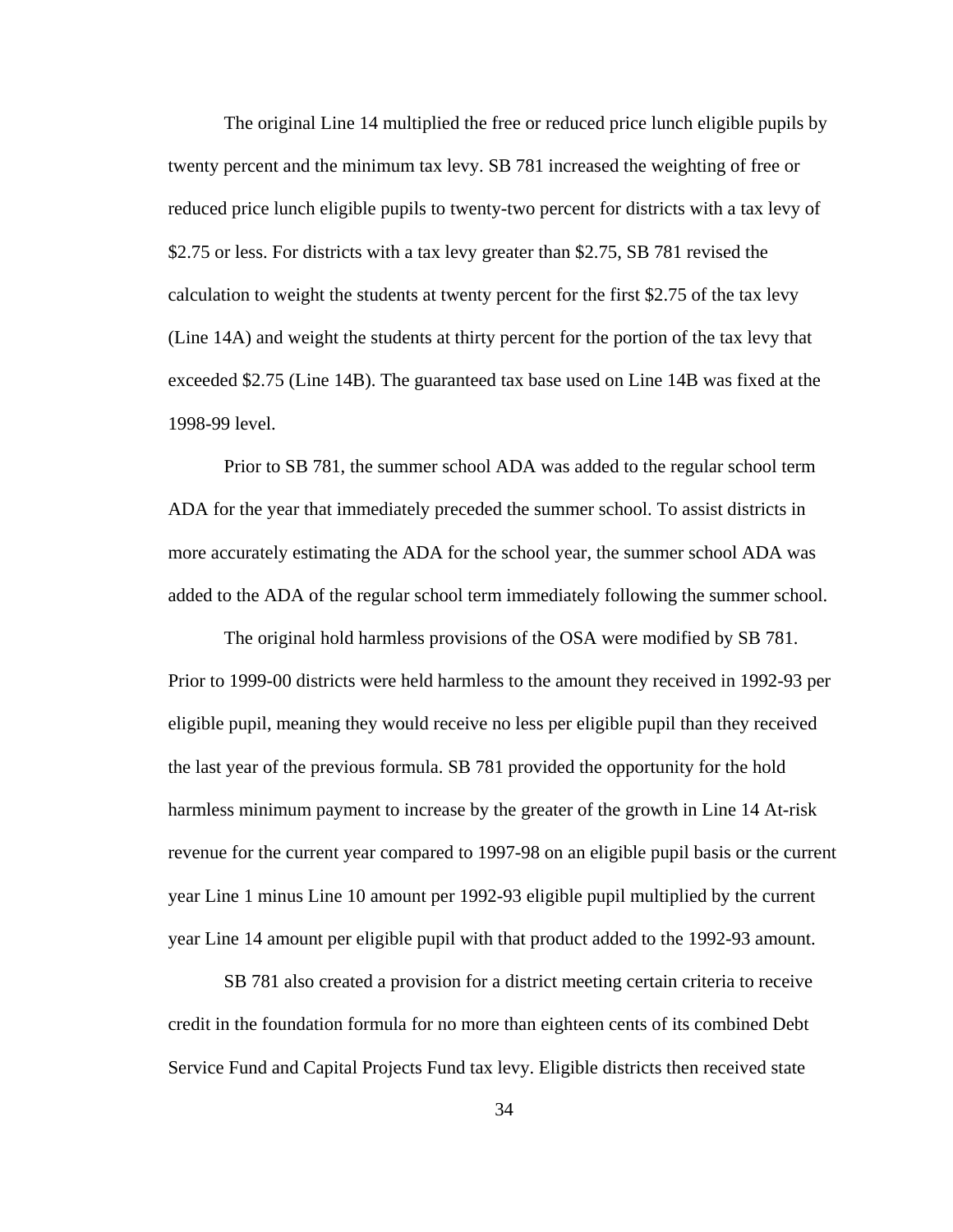money to assist with capital needs, including retirement of general obligation bond debt. A provision in SB 781 allowed the St. Louis City School District to submit a sales tax proposal to the voters. It is the only district allowed to have a sales tax. The tax rate used in the formula for the St. Louis City School District is the property tax rate plus the property tax rate equivalent of the voter approved sales tax.

## *House Bill 889 (1999)*

 The Missouri General Assembly passed House Bill 889 (HB 889) in 1999 which authorized the inclusion of attendance hours outside the regular school day of students qualifying for and receiving remediation instruction in the average daily attendance calculation programs. The inclusion of these attendance hours allowed a qualifying student's ADA to be greater than 1.00.

 HB 889 also included a revision to the calculated levy used on Line 1 of the Basic Formula due to reassessment. If the district board of education voted to raise its levy up to or above the add-on for reassessment prior to January 1, 2000 or by voter approval anytime, the add-on for reassessment was only applicable for five (5) years.

### *Senate Bill 353 (2001)*

In 2001, the Missouri General Assembly passed Senate Bill 353 (SB 353) to allow a district to keep a calculated levy reassessment add-on even if the voluntary tax rate rollback increased as long as the actual adjusted tax levy in the combined Incidental and Teachers Funds did not decrease from the prior year. SB 353 also removed the five-year sunset passed in 1999 in the case where the district voted to raise its levy up to or above the recalculated levy. The calculated levy was the mechanism used to protect a district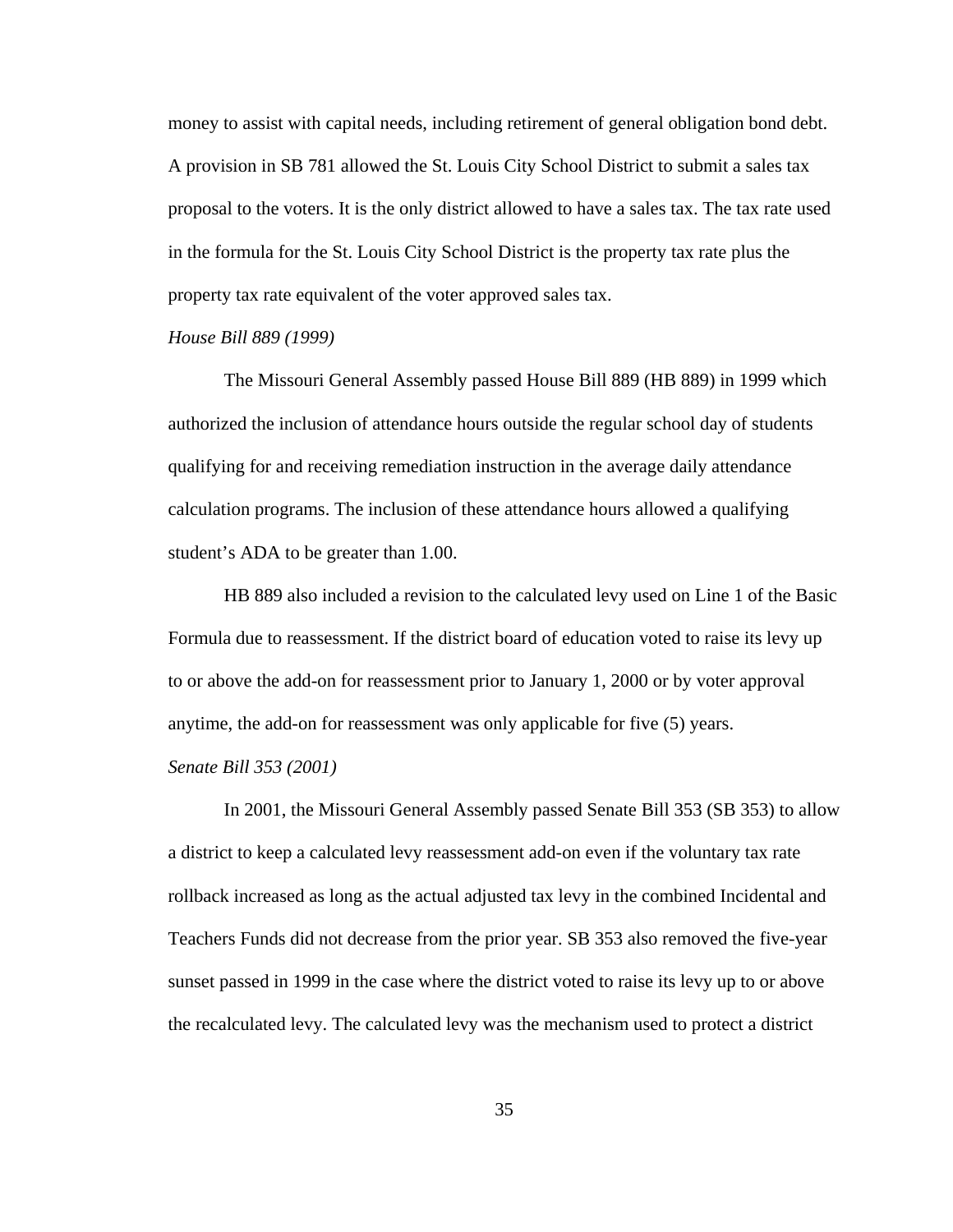from a loss of state aid when the district was required to roll its tax levy back following reassessment pursuant to Article X, Section 22 of the Missouri Constitution. *House Bill 1711 (2002)* 

 An effort by the Missouri legislature to provide more legislative control of the cost of the foundation formula led to the passage of House Bill 1711 (HB 1711) in May of 2002. HB 1711 changed the definition of the guaranteed tax base calculation to the average of the assessed valuation per eligible pupil for the third and fourth preceding years multiplied by 2.167. The Basic Formula Line 2 deduction was changed to average the individual district's first and second preceding years assessed valuation. Both of these revised calculations averaged assessed valuations from a property reassessment year and a non-reassessment year.

#### *New Litigation*

A new lawsuit was filed in Cole County Circuit Court on January 6, 2004 by the reconstituted Committee for Education Equality, stating that the foundation formula was neither adequate nor equitable (*Committee for Educational Equality, et al. v. State of Missouri, et al.*, Case No. 04CV323022). During the fall of 2003 the Joint Committee on Education investigated ideas for a new formula. The Joint Committee hired R. C. Wood and Associates to review Missouri's current formula and provide recommendations for improvement. One major recommendation was to move from a tax rate driven system to one based on a cost/need student driven system (Wood, 2004). Then, during the 2005 legislative session, the legislature discussed ideas for a new formula and passed Senate Bill 287 (SB 287) in May 2005. This bill contained significantly different provisions for the foundation formula that became effective July 1, 2006. An amended complaint was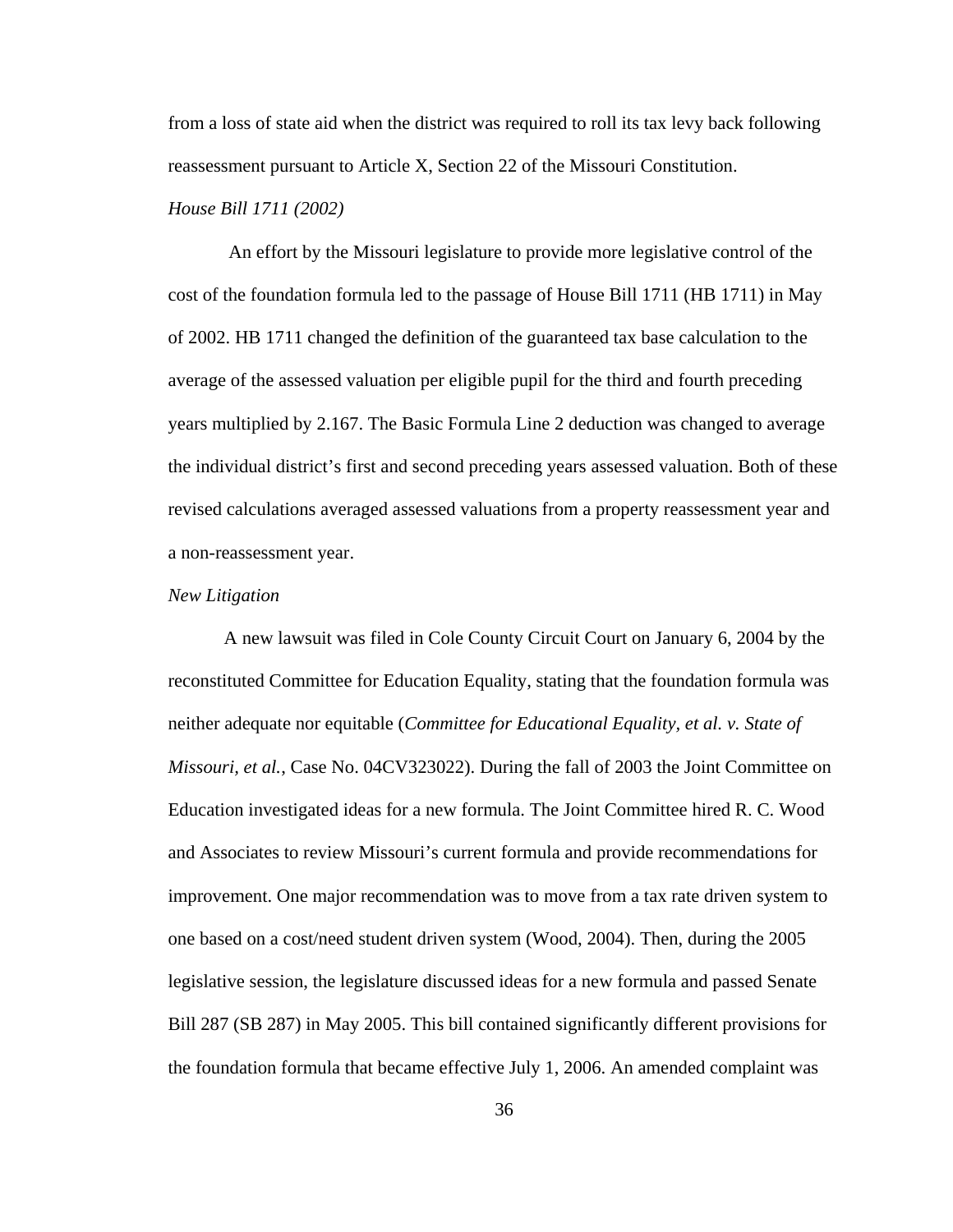filed in Cole County Circuit Court on February 3, 2006 by the Committee for Educational Equality with the claim that the formula passed in SB 287 was neither adequate nor equitable (*Committee for Educational Equality, et al. v. State of Missouri, et al*.).

#### Comparison of SB 380 and SB 287

The SB 380 formula was a guaranteed tax base formula that was highly dependent on characteristics of the taxpayers and the property tax approved by the taxpayers. The amount of state revenue to the district was dependent on the district's tax rate. Within certain limits, school districts were guaranteed that their tax levy would produce certain revenues without regard to the value of property subject to the district's taxing authority. The legislature contrasted that system with the system adopted in SB 287 which is based on characteristics of students. In the system outlined in SB 287, the amount of state revenue to the district is dependent on student attendance (ADA) and the characteristics of free or reduced price lunch eligibility, special education and Limited English Proficient. SB 380 established a minimum tax rate of \$2.75 while SB 287 established a performance tax rate of \$3.43. SB 287 established a state adequacy target based on the average expenditures of districts meeting all of Missouri's accreditation standards.

#### Summary

The OSA formula spanned the years 1993-94 through 2005-06. During those thirteen years legislative changes were made several times. In 1999 the Missouri Department of Elementary and Secondary Education prepared the previously referenced Equity Study comparing 1992-93, pre-OSA, to 1997-98, the first year of full implementation of the OSA. Following that study design to calculate equity statistics for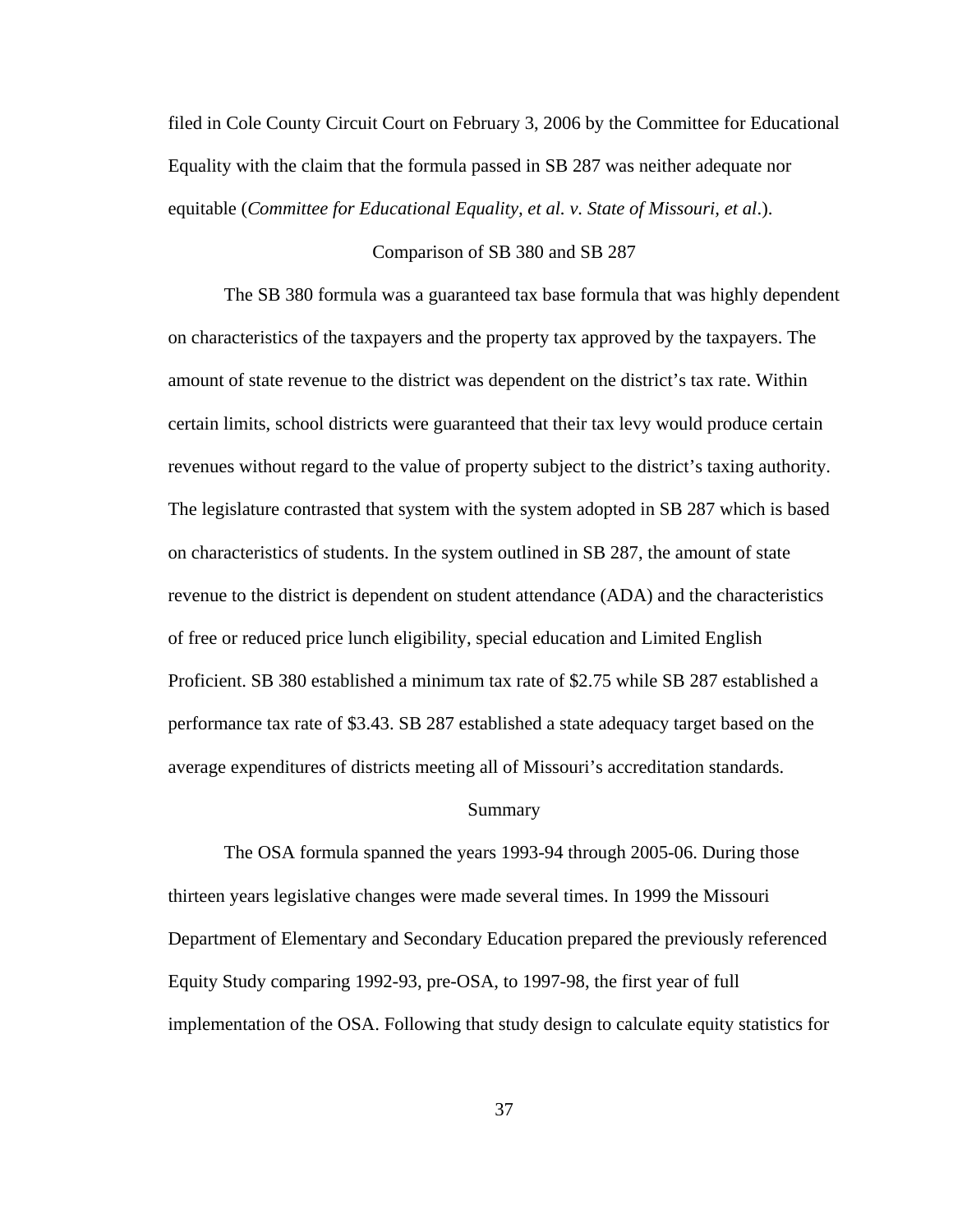years subsequent to 1997-98 including 2005-06 will provide a history of the equity statistics on a consistent basis with the original years of the 1999 MO DESE study.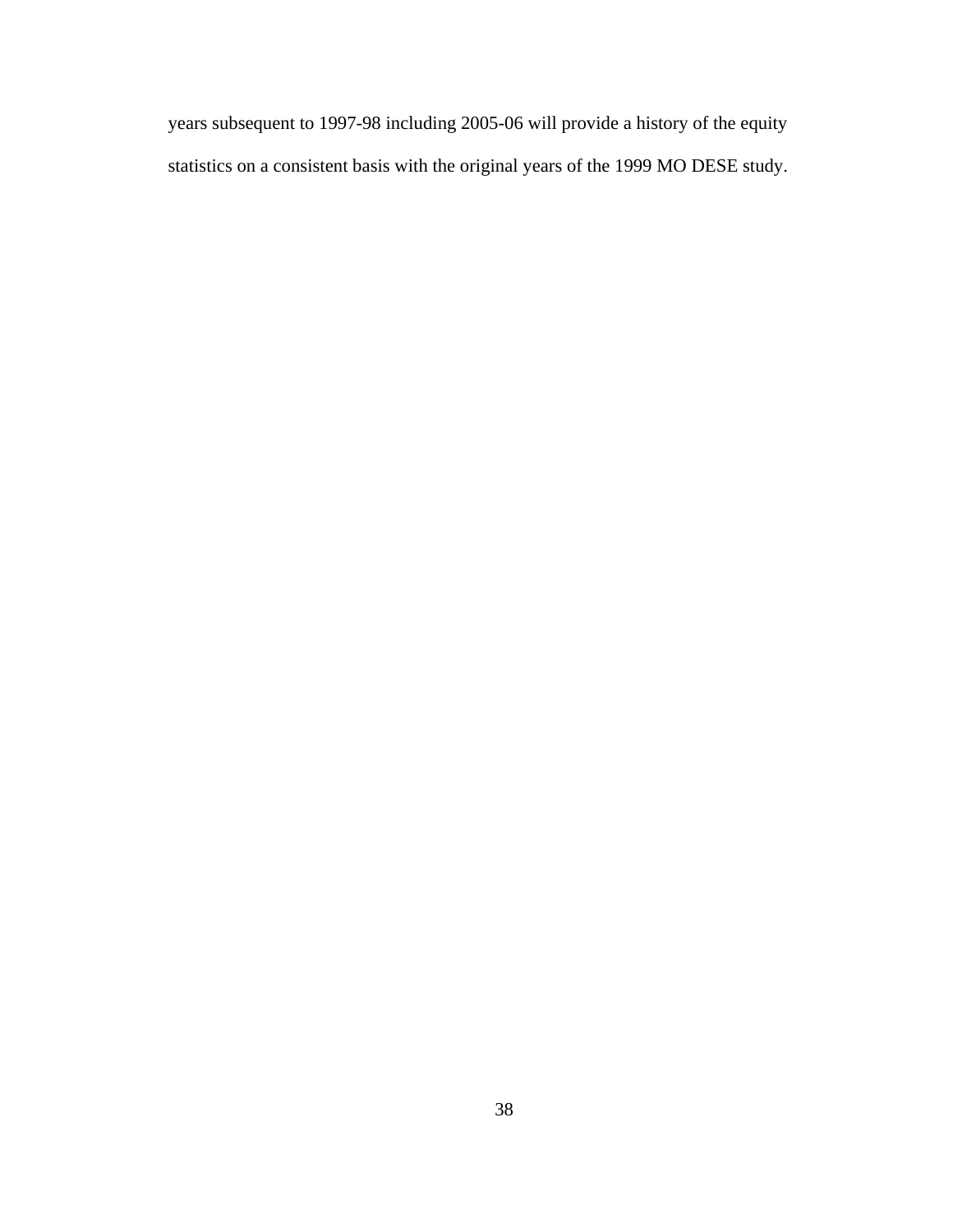#### CHAPTER 3

## RESEARCH DESIGN AND METHODOLOGY

The Outstanding Schools Act (OSA), the sweeping school-reform law enacted by the Missouri General Assembly in 1993, prescribed a new formula for distributing basic state aid to the public schools. This formula was designed to remedy inequities and inadequacies cited in the January 1993 decision of Judge Byron Kinder, Cole County Circuit Court. The court ruling followed a lawsuit by a group of Missouri school districts, *Committee for Educational Equality, et al. v. State of Missouri, et al. and Lee's Summit School District R-VII, et al. v. State of Missouri, et al. (1993)*.

Most states use one of two fundamental approaches when creating systems for distributing revenues to school districts: the revenue equality (foundation) approach or the equal access to revenue (guaranteed tax base) approach. The OSA state aid formula primarily uses the equal access approach and was designed to provide equal access to educational revenue for equal tax rates. The formula attempted to address revenue equality, as well as the issues of revenue adequacy and wealth neutrality, by (a) helping low-wealth, lower-spending school districts by requiring a minimum tax rate of \$2.75; (b) providing increasing amounts of state aid for a wide range of district property tax rates between the minimum tax rate and the maximum tax rate for state aid of \$4.60 per \$100 of assessed valuation through 1998-99 and \$4.95 from 1999-00 through 2005-06; (c) assuring, through a guaranteed tax base, that a minimum level of funds is available to all districts; and (d) increasing the revenues for students in poorer school districts while not decreasing revenues for students in any other school district in the state.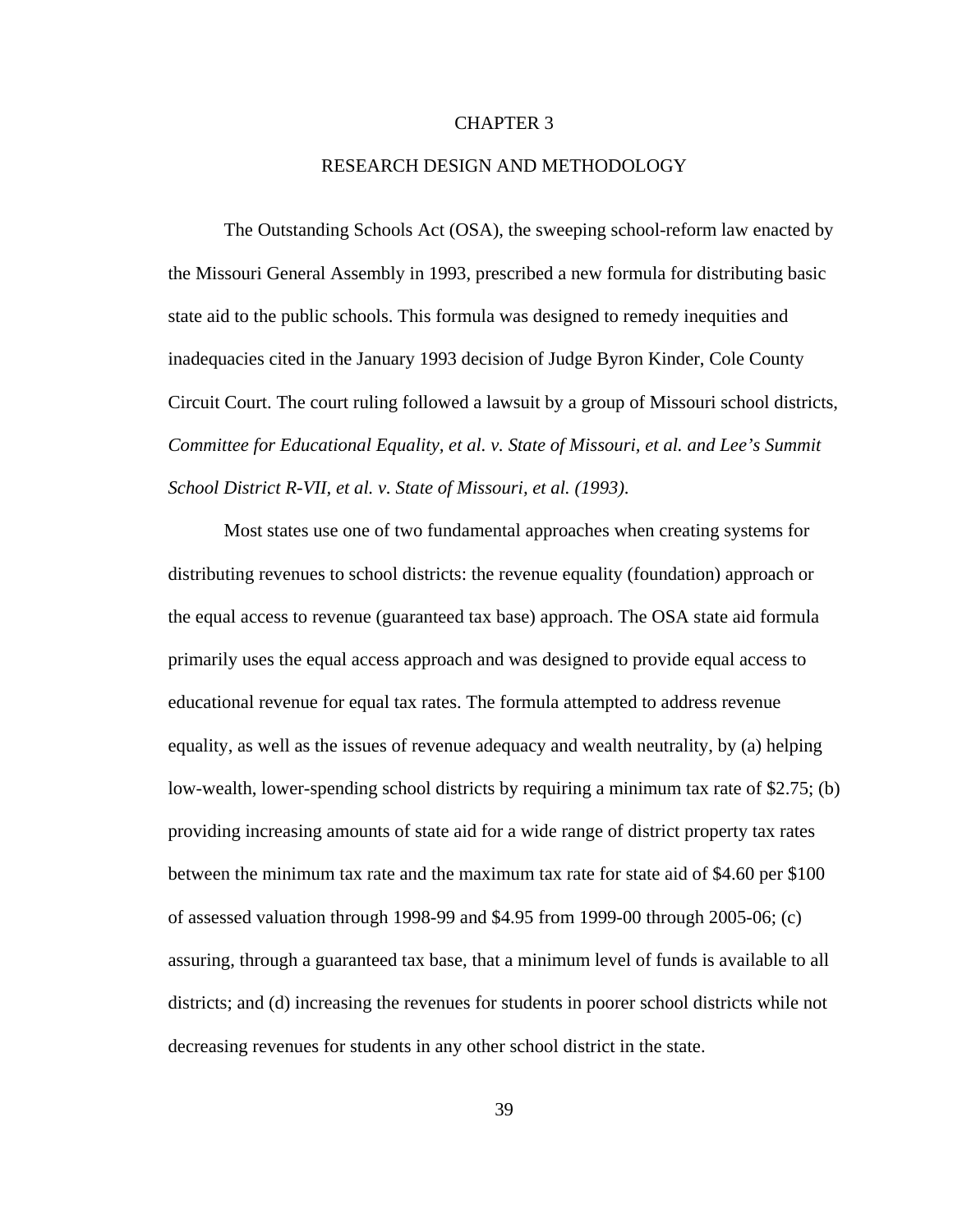## *Research Questions*

The following research questions will guide this study:

- 1. Is the OSA formula in Fiscal Years 1999, 2000, 2001, 2004 and 2006 providing more revenue equity than the pre-OSA formula on a per student (average daily attendance) per penny of tax rate basis?
- 2. Is the OSA formula in Fiscal Years 1999, 2000, 2001, 2004 and 2006 providing more revenue equity than the pre-OSA formula on a per student basis?
- 3. Is the legislative decision to guarantee a minimum (hold harmless) payment per student impacting equity?

This research will consider the revenue per student per penny of property tax levy and the revenue per student to analyze whether funding for Missouri public schools is more equitable than the pre-1993 OSA formula. The dependent variables are revenue per student per penny of property tax levy and revenue per student. Students are represented by average daily attendance (ADA). The independent variables are the number of students and the property tax levy of each district. The research questions look at three of the measures of horizontal equity. These are the coefficient of variation, federal range ratio and the McLoone Index. Vertical equity will not be analyzed in this research. Research question one will be addressed by the coefficient of variation and the federal range ratio. The McLoone Index will not be applied to research question one as it is typically reported as a revenue per student statistic. Research question two will be addressed by the coefficient of variation, federal range ratio and the McLoone Index.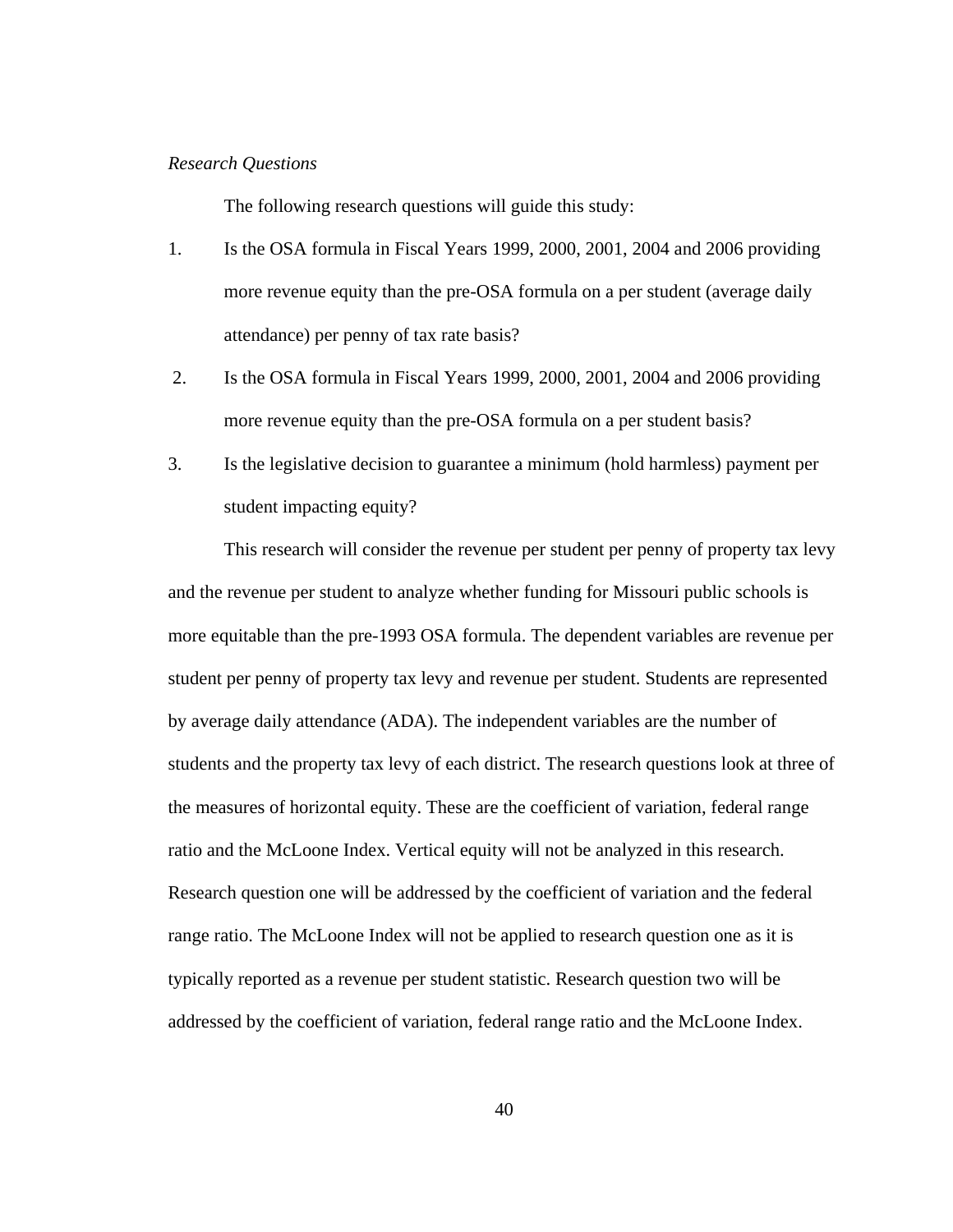Research question three will be addressed by comparing the statistics for all districts with the statistics for non-hold harmless districts.

Specific years were chosen for inclusion in the analyses based upon several factors. The years 1993 and 1998 previously analyzed in 1999 by the Missouri Department of Elementary and Secondary Education (MO DESE) are included in this study and five additional years have been selected for further analysis. Fiscal year 1999 was selected to capture the legislative changes to the OSA through the 1998 legislative session. Senate Bill 781 passed in the 1998 legislative session required numerous changes to the formula and these changes were effective in fiscal year 2000. Fiscal year 2001 was the last year the proration factor was at the 1.00 level. This is significant because the proration factor is a percentage adjustment to all districts' entitlement so the sum of the payment due the districts equals the state revenue available through the state budget appropriation process. A proration factor less than 1.00 indicates that the initial sum of the payment due the districts was greater than the state revenue appropriation. Fiscal year 2004 was selected because the new formula adopted in Senate Bill 287 (SB 287) in the 2005 legislative session used fiscal year 2004 data for setting the state adequacy target. Fiscal year 2006 is the most recent year of the OSA formula including all modifications incorporated through the years of its implementation and is the final year before adoption of SB 287 which dramatically changed the structure of state education funding in Missouri.

41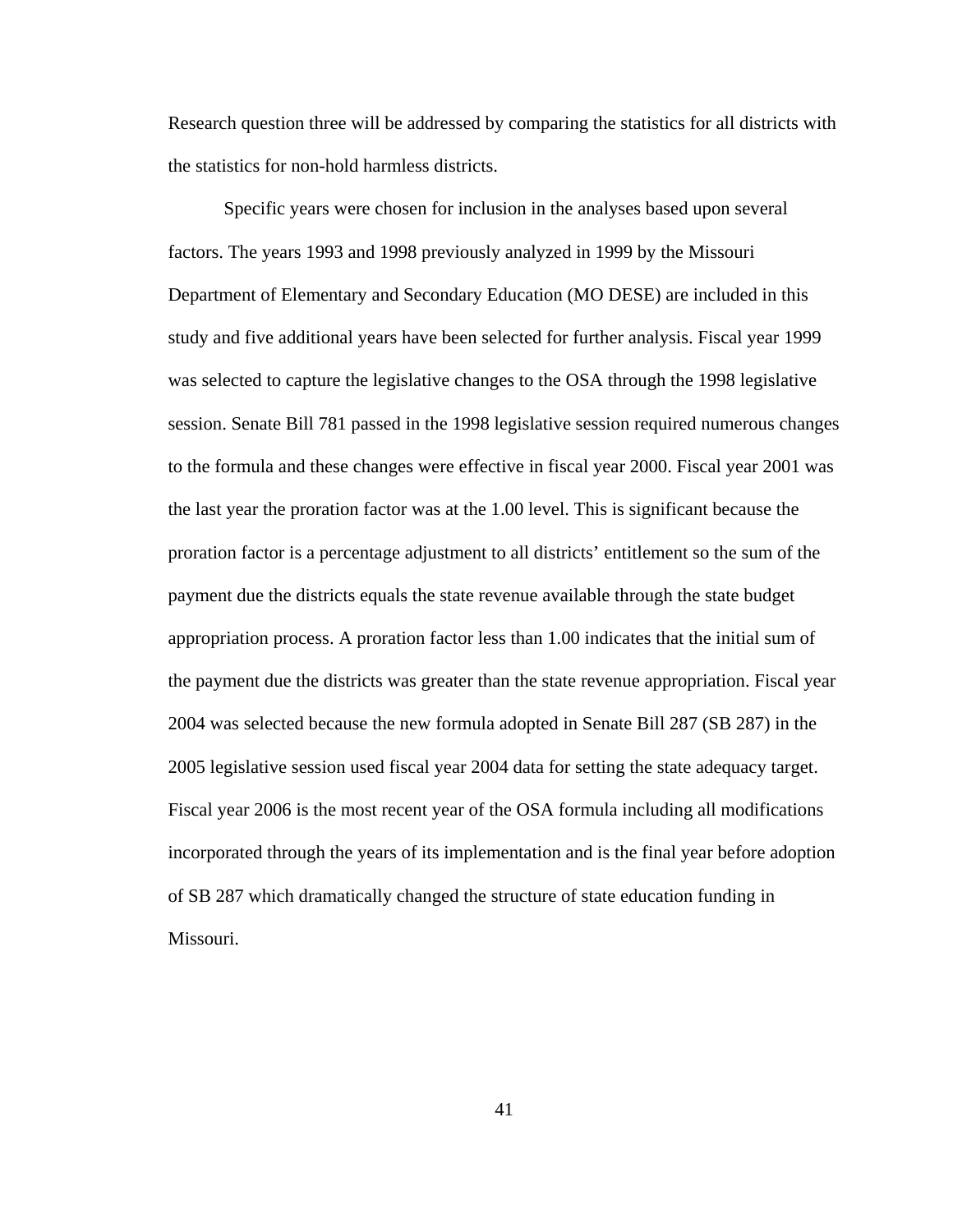## *Hypotheses*

The following alternative hypotheses will be considered:

- HA1: The equity of the OSA formula on a revenue per student per penny of tax rate basis will be improved from the pre-OSA formula as demonstrated by the decreasing values of the coefficient of variation approaching the value of 0.00.
- $H_A2$ : The equity of the OSA formula on a revenue per student per penny of tax rate basis will be improved from the pre-OSA formula as demonstrated by the decreasing values of the federal range ratio approaching the value of 0.00.
- HA3: The equity of the OSA formula on a revenue per student basis will be improved from the pre-OSA formula as demonstrated by the decreasing values of the coefficient of variation approaching the value of 0.00.
- HA4: The equity of the OSA formula on a revenue per student basis will be improved from the pre-OSA formula as demonstrated by the decreasing values of the federal range ratio approaching the value of 0.00.
- HA5: The equity of the OSA formula on a revenue per student basis will be improved from the pre-OSA formula as demonstrated by the increasing values of the McLoone Index approaching the value of 1.00.
- HA6: The equity of the OSA formula on a revenue per student per penny of tax rate basis will be improved for non-hold harmless districts when compared to all districts as demonstrated by the lower values of the coefficient of variation.
- $H_A$ 7: The equity of the OSA formula on a revenue per student per penny of tax rate basis will be improved for non-hold harmless districts when compared to all districts as demonstrated by the lower values of the federal range ratio.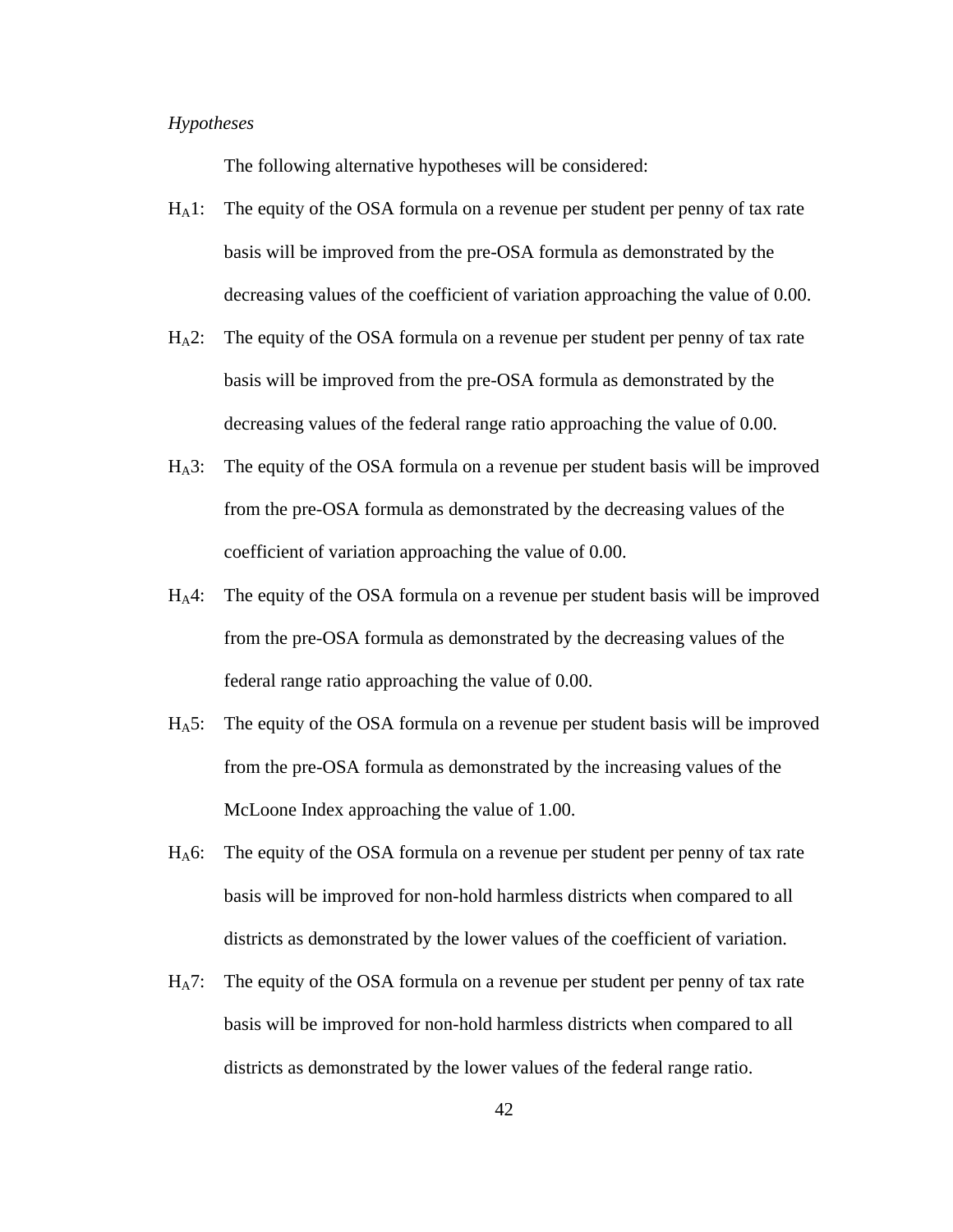- HA8: The equity of the OSA formula on a revenue per student basis will be improved for non-hold harmless districts when compared to all districts as demonstrated by the lower values of the coefficient of variation.
- HA9: The equity of the OSA formula on a revenue per student basis will be improved for non-hold harmless districts when compared to all districts as demonstrated by the lower values of the federal range ratio.
- HA10: The equity of the OSA formula on a revenue per student basis will be improved for non-hold harmless districts when compared to all districts as demonstrated by the higher values of the McLoone Index.

Research question one will be addressed by hypotheses one and two. Research question two will be addressed by hypotheses three through five. Research question three will be addressed by hypotheses six through ten, comparing the statistics of all districts to the statistics of non-hold harmless districts.

The coefficient of variation is generally between zero and one when expressed as a decimal or zero and 100 when expressed as a percentage. The closer the coefficient of variation is to zero the more uniform the distribution is among students (Odden & Picus, 2000). "A coefficient of variation of zero indicates that the object is distributed uniformly among all children" (Odden & Picus, 2000, p. 62). A benchmark of 0.10 for the coefficient of variation is recommended for analyzing the equity of a state school finance system (Picus et al., 2004).

The federal range ratio is the difference between the per-pupil data at the 95<sup>th</sup> and  $5<sup>th</sup>$  percentiles of pupils when the data are arranged in ascending order of per-pupil values divided by the per-pupil value at the  $5<sup>th</sup>$  percentile of pupils (Berne & Stiefel, 1984). The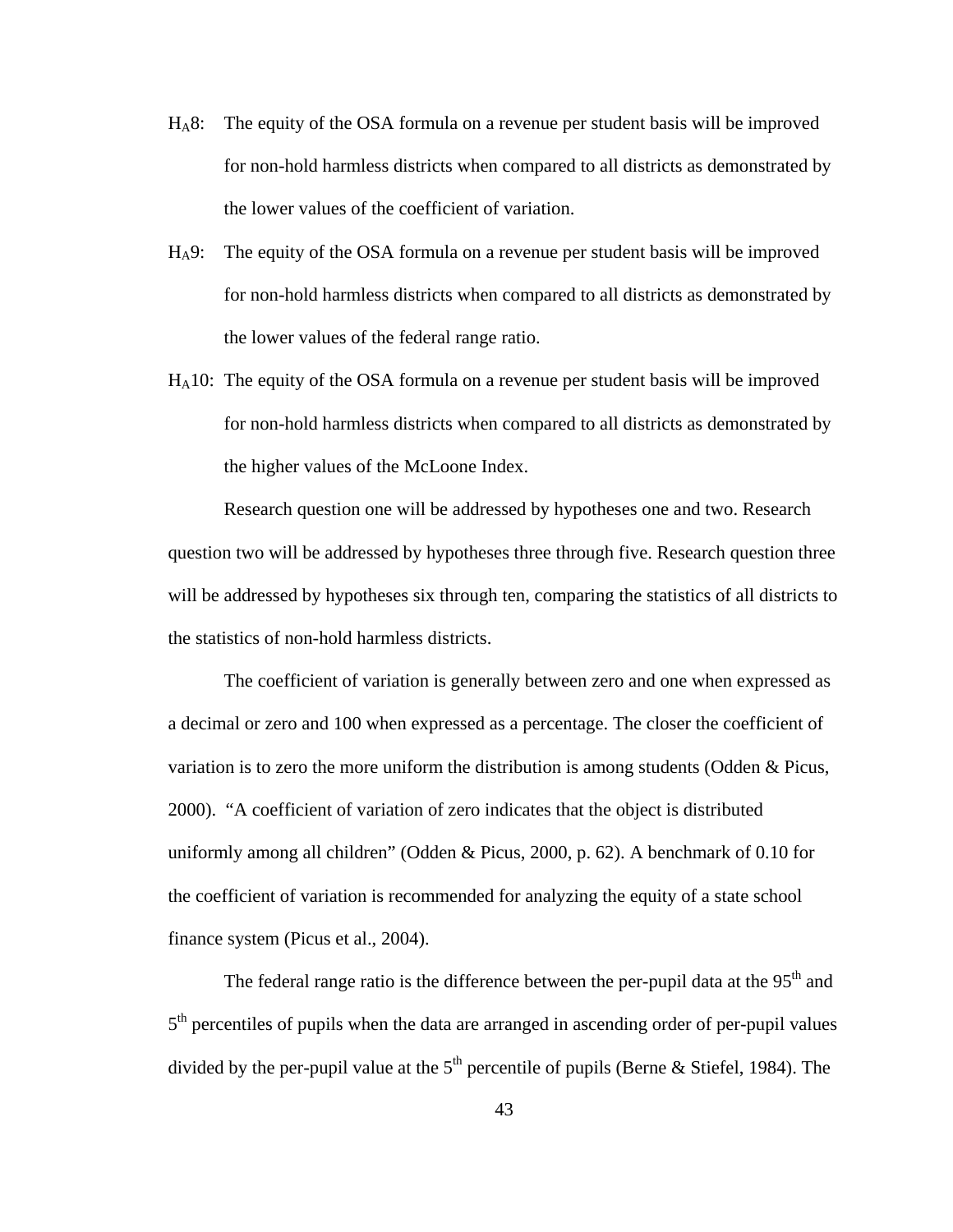federal Impact Aid law requires the federal range ratio to be equal to or less than 0.25 for a state's school finance system to be considered highly equitable (Missouri Department of Elementary and Secondary Education, 1999). A state may not consider federal Impact Aid received by a district when determining the state aid to the district unless the federal range ratio for the state is 0.25 or less (Elementary and Secondary Education Act of 1965).

The McLoone Index is named for education finance scholar Eugene P. McLoone and focuses on how much it would take, when districts expenditures or revenue per student are ranked from low to high, to get the bottom half of the districts up to the midpoint (Orlofsky, 2000). A benchmark of 0.95 for the McLoone Index is recommended to indicate substantial equity across districts in the bottom half of the revenue distribution (Picus et al., 2004). This measure assumes perfect equity is achieved if every district spent at least as much as was spent on the student in the middle of the distribution, or median.

### Population and Sample

 In 1992-93, the year preceding the implementation of the OSA, there were 535 school districts in Missouri. By 1997-98, after the full implementation of the OSA, there were 525 school districts. The number of districts decreased to 524 in 1999-2000. Specific entities were excluded from the analyses because of unique parameters for financing these districts established by state or federal law. The entities excluded from the study are the three districts with military federal lands, the two special school districts, the Division of Youth Services schools, the St. Louis Career Education District, and the Voluntary Interdistrict Choice Corporation. The Voluntary Interdistrict Choice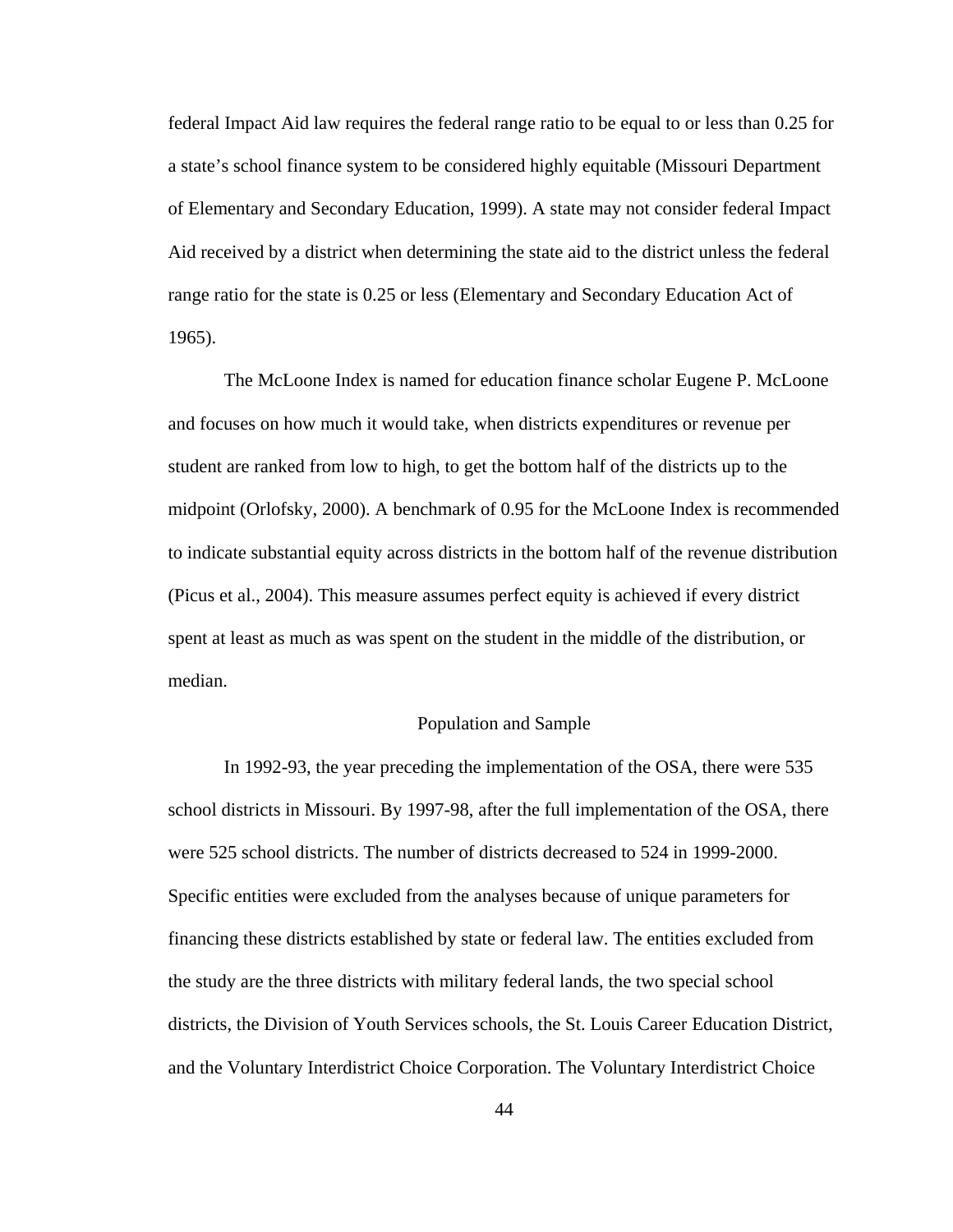Corporation (VICC) is a nonprofit corporation created by state legislation and the federal court and it is not a school district. Missouri makes a payment to VICC for the students participating in the voluntary student transfer program set forth in the federal desegregation agreement. VICC makes payment to the district providing the educational services. These districts record the revenue received from VICC as local money rather than foundation formula revenue. Charter schools were authorized beginning in 1999- 2000. During the period of this study, charter schools are viewed as buildings within the district in which they are located. Charter schools are only permitted within the Kansas City School District and the St. Louis City School District. Applicable charter school data are included with the district data.

In the 1999 MO DESE study 529 districts were used in the 1992-93 analysis and 519 in the 1997-98 analysis. The number remained at 519 for the years selected for this research. The number of districts, students and mean operating levy are listed in Table 2 for all districts. Table 3 includes the same information for non-hold harmless districts. The data used in this study are included by year in Appendices A through G.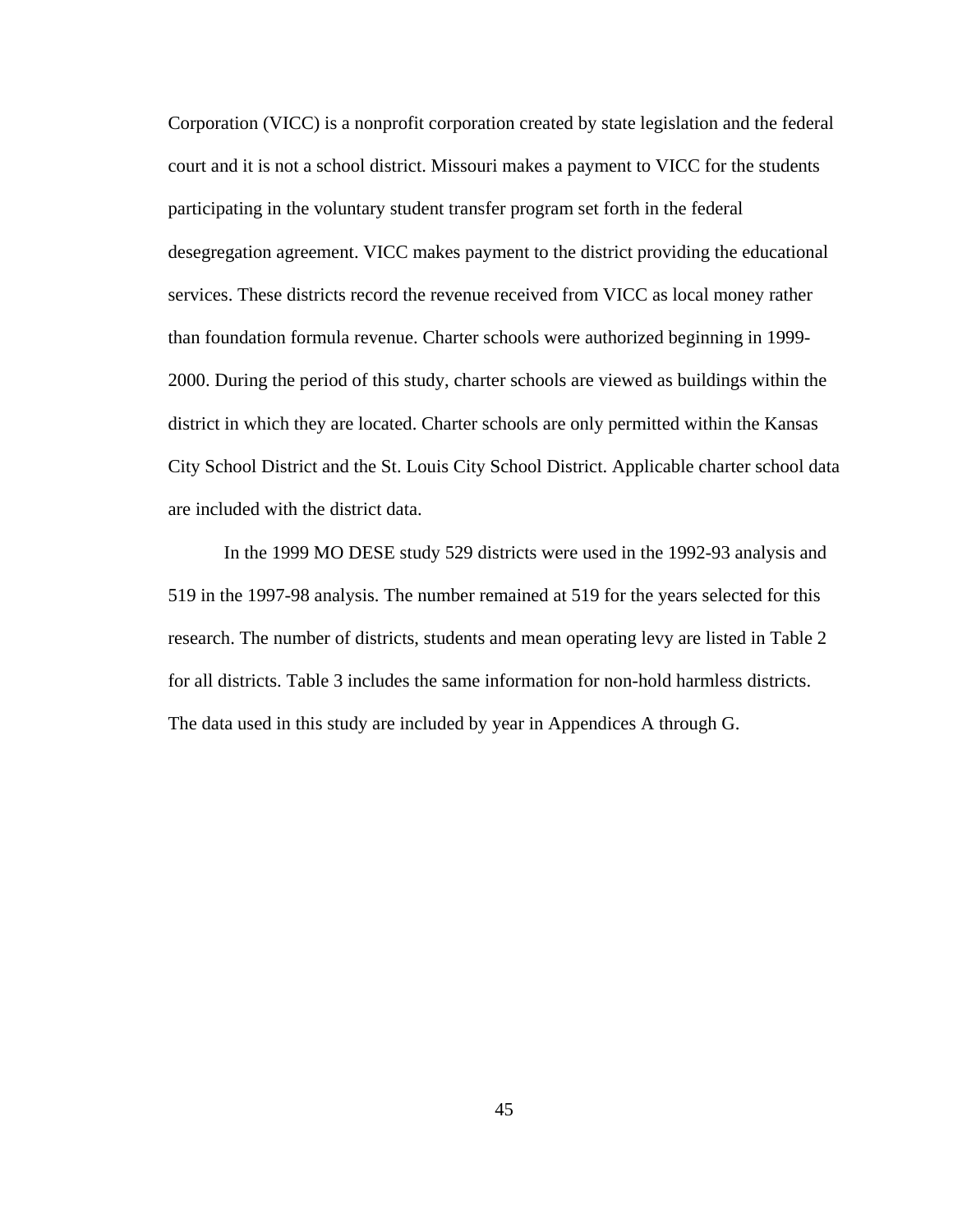# Table 2

| Fiscal Year                       |         |         |         |         |         |         |         |
|-----------------------------------|---------|---------|---------|---------|---------|---------|---------|
| Variable                          | 1992-93 | 1997-98 | 1998-99 | 1999-00 | 2000-01 | 2003-04 | 2005-06 |
| Number<br>of districts            | 529     | 519     | 519     | 519     | 519     | 519     | 519     |
| Number<br>of<br>students<br>(ADA) | 740,735 | 814,322 | 819,607 | 806,945 | 810,764 | 828,006 | 837,040 |
| Mean<br>operating<br>levy         | \$2.95  | \$3.21  | \$3.27  | \$3.35  | \$3.38  | \$3.49  | \$3.61  |

## *School District Statistics – All Missouri School Districts*

NOTE: One factor contributing to the decrease in ADA in 1999-00 is the creation of the Voluntary Interdistrict Choice Corporation (VICC).

The mean operating levy was calculated by multiplying the tax rate by the ADA for each district, summing those products, and then dividing by total ADA.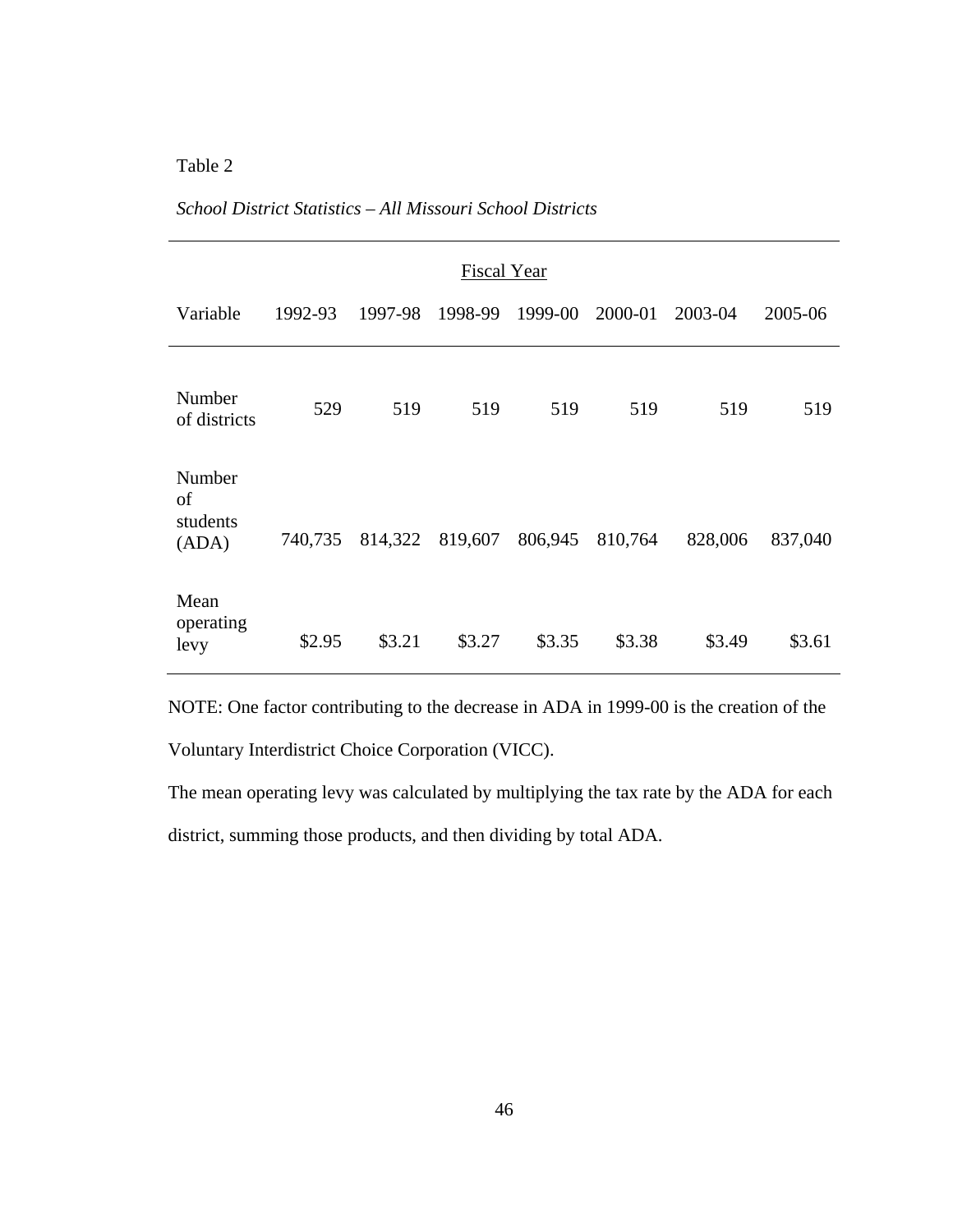# Table 3

| <b>Fiscal Year</b>             |         |         |         |         |         |         |         |
|--------------------------------|---------|---------|---------|---------|---------|---------|---------|
| Variable                       | 1992-93 | 1997-98 | 1998-99 | 1999-00 | 2000-01 | 2003-04 | 2005-06 |
| Number of<br>districts         | 519     | 469     | 466     | 453     | 463     | 459     | 461     |
| Number of<br>students<br>(ADA) | 697,789 | 685,750 | 642,724 | 625,517 | 654,331 | 616,957 | 620,309 |
| Mean<br>operating<br>levy      | \$2.95  | \$3.24  | \$3.30  | \$3.43  | \$3.42  | \$3.52  | \$3.65  |

*School District Statistics – Missouri Non-Hold Harmless School Districts* 

NOTE: The ADA in 2003-04 and 2005-06 is lower than previous years in part because the St. Louis City School District was in the hold harmless category in the 2003-04 and 2005-06 years.

The mean operating levy was calculated by multiplying the tax rate by the ADA for each district, summing those products, and then dividing by total ADA.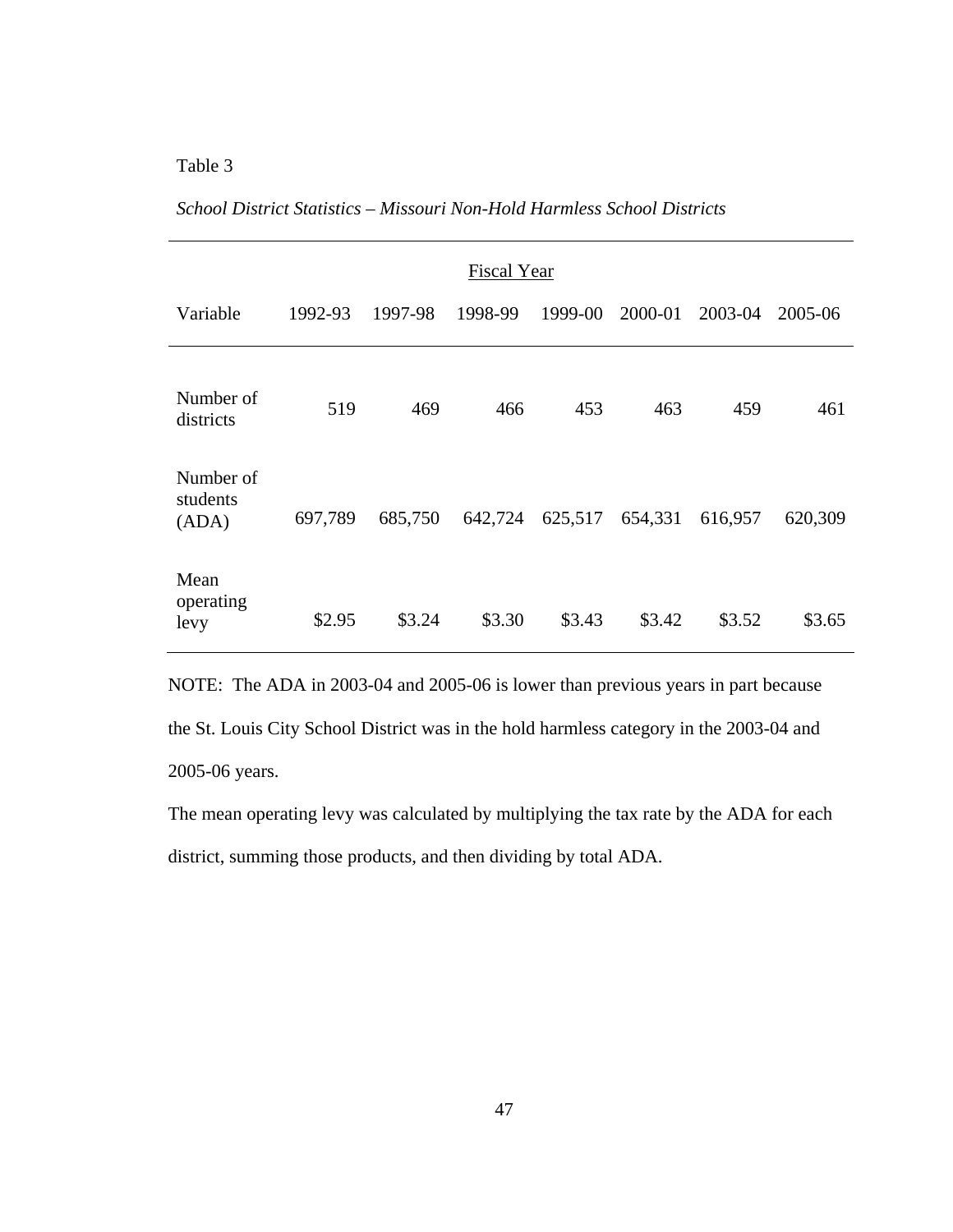#### Research Design

 The research design was a replication and expansion of the 1999 MO DESE study. This is a quantitative study. The data were analyzed for the population of students rather than districts.

#### Data Collection and Instrumentation

Financial information was collected from the statistical files of the MO DESE. Specific fiscal data were obtained from the Annual Secretary of the Board Report (ASBR) collected by MO DESE and foundation formula data file created and maintained by MO DESE. Attendance data and tax rate data were obtained from the Core Data files collected by MO DESE.

The years of 1999, 2000, 2001, 2004, and 2006 were selected for this study to denote the end of certain provisions, the beginning of new provisions, or the change in the level of financial support from the legislature. Fiscal year 1999 was selected to capture the legislative changes to the OSA through the 1998 legislative session. Senate Bill 781 passed in the 1998 legislative session required numerous changes to the formula and these changes were effective in fiscal year 2000. Fiscal year 2001 was the last year the proration factor was at the 1.00 level. This is significant because the proration factor is a percentage adjustment to all districts' entitlement so the sum of the payment due the districts equals the state revenue available through the state budget appropriation process. A proration factor less than 1.00 indicates that the initial sum of the payment due the districts was greater than the state revenue appropriation. Fiscal year 2004 was selected because the new formula adopted in Senate Bill 287 (SB 287) in the 2005 legislative session used fiscal year 2004 data for setting the state adequacy target. Fiscal year 2006 is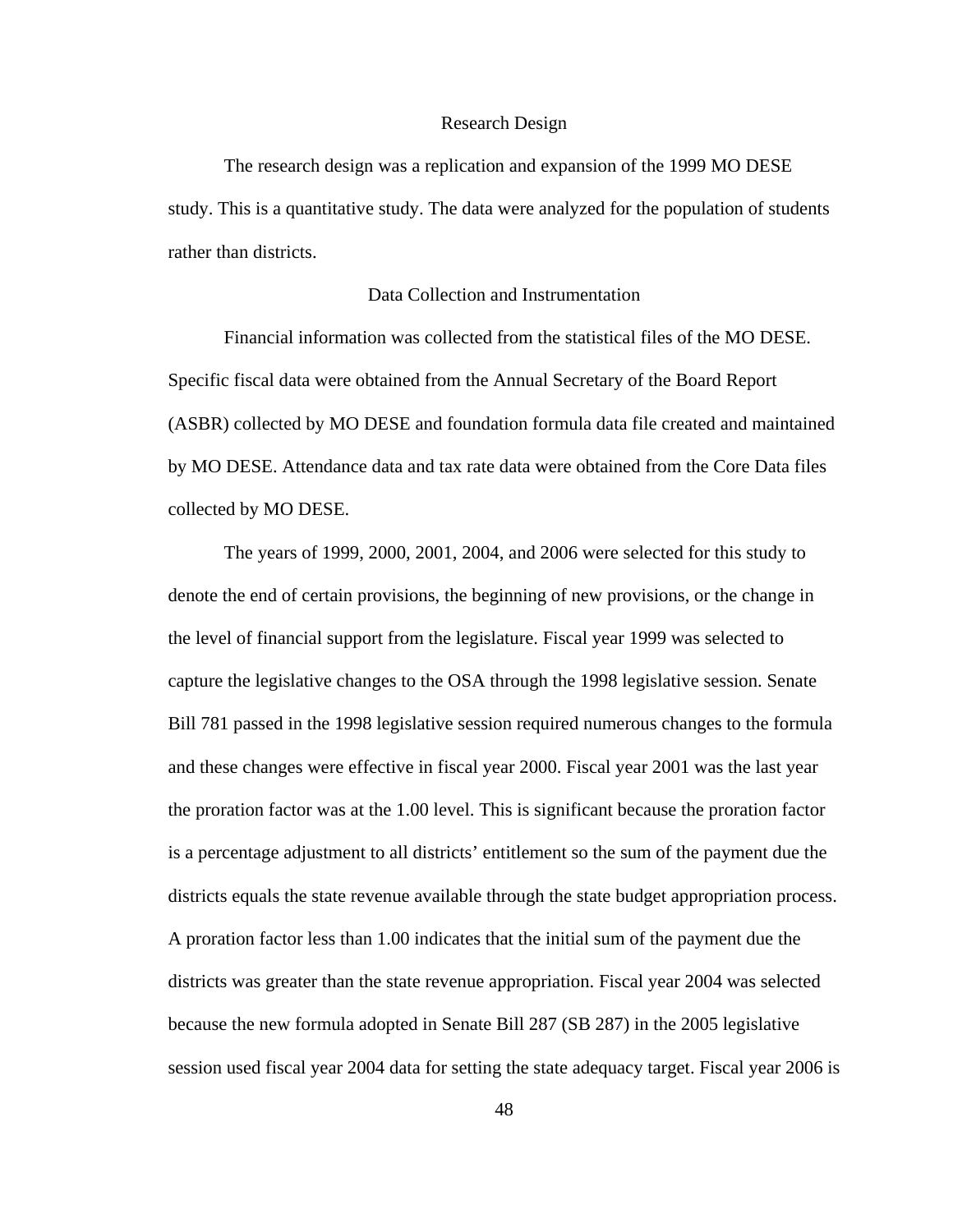the most recent year of the OSA formula including all modifications incorporated through the years of its implementation and is the final year before adoption of SB 287 which dramatically changed the structure of state education funding in Missouri.

There were two independent variables and two dependent variables in this study. One independent variable was the number of students as measured by average daily attendance. The other independent variable was the Incidental plus Teachers Fund adjusted tax levy in each district, commonly known as the operating levy. The dependent variables were the revenue per student per penny of tax levy and the revenue per student in each district.

No instruments were designed to collect the data as the data were obtained directly from the data set of MO DESE. The revenue data were obtained from the ASBR, a financial statement submitted annually by each district at the end of the fiscal year to MO DESE. The revenue data used in this study consisted of specific revenues each district placed in the Incidental and Teachers Funds, excluding any state or federal categorical revenues or court-ordered desegregation revenues. Revenues placed directly in the Capital Projects Fund and Debt Service Fund were not included because these funds received no direct state aid. The tax levy data and attendance data were obtained from data submitted by the district to MO DESE through the Core Data Collection System.

A strength of this methodology was that it used a universe of data rather than a sample. One possible weakness of the study was that it looked at revenue received per student rather than expenditures per student. Revenue was chosen rather than expenditures because of the complex decisions districts make about expenditures in the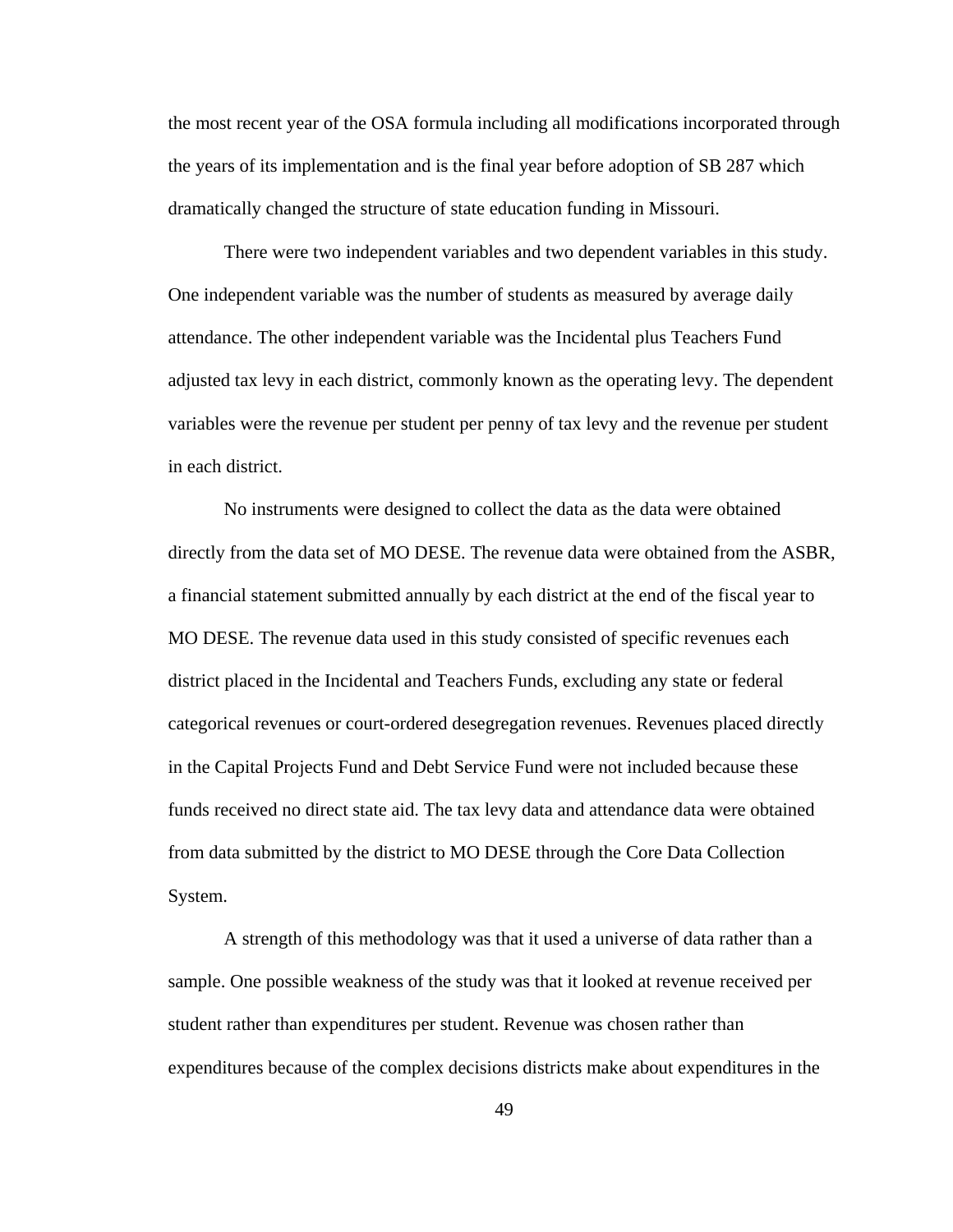form of tradeoffs between fund balances, capital expenditures, and current operating expenditures. Informed consent was not necessary for this study because the data were publicly available.

#### Variables Used in the Study

 The independent variables were the number of students and the property tax levy of each district. The dependent variables were revenue per student per penny of property tax levy and revenue per student.

### Data Analysis

For this study the researcher used public school district information provided to MO DESE in the normal course of business. The data were obtained from MO DESE for analysis and investigation of the problems identified as related to the equity. The Missouri Financial Accounting Manual revenue code number is indicated in parenthesis after the revenue name in the following list of data for each school district:

- 1. School district code identifier
- 2. Name of school district
- 3. Average daily attendance (ADA) for the district for 1992-93, 1997-98, 1998-99, 1999-2000, 2000-01, 2003-04 and 2005-06.
- 4. Equalized operating levy for the district for 1992-93, 1997-98, 1998-99, 1999- 2000, 2000-01, 2003-04 and 2005-06.
- 5. Current tax revenue (5111) for the district for 1992-93, 1997-98, 1998-99, 1999- 2000, 2000-01, 2003-04 and 2005-06.
- 6. Delinquent tax revenue (5112) for the district for 1992-93, 1997-98, 1998-99, 1999-2000, 2000-01, 2003-04 and 2005-06.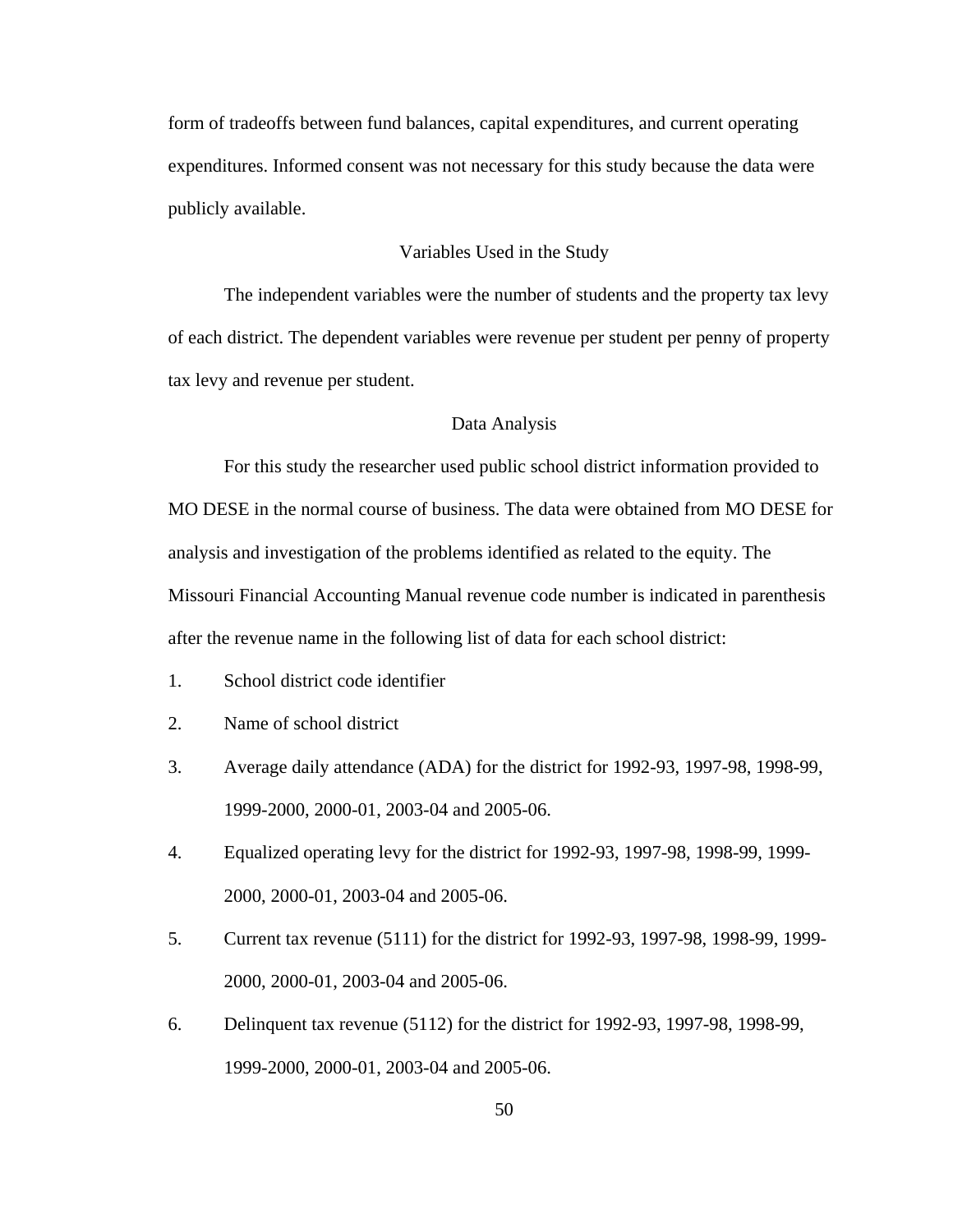- 7. Proposition "C" revenue (5113) for the district for 1992-93, 1997-98, 1998-99, 1999-2000, 2000-01, 2003-04 and 2005-06.
- 8. Financial institution tax revenue (5114) for the district for 1992-93, 1997-98, 1998-99, 1999-2000, 2000-01, 2003-04 and 2005-06.
- 9. Merchants & Manufacturers' surtax revenue (5115) for the district for 1992-93, 1997-98, 1998-99, 1999-2000, 2000-01, 2003-04 and 2005-06.
- 10. In lieu of tax revenue (5116) for the district for 1992-93, 1997-98, 1998-99, 1999- 2000, 2000-01, 2003-04 and 2005-06.
- 11. Fines and forfeitures revenue (5211) for the district for 1992-93, 1997-98, 1998- 99, 1999-2000, 2000-01, 2003-04 and 2005-06.
- 12. State Assessed Railroad and Utility revenue (5221) for the district for 1992-93, 1997-98, 1998-99, 1999-2000, 2000-01, 2003-04 and 2005-06.
- 13. Other county revenue (5222, 5230-5237) for the district for 1992-93, 1997-98, 1998-99, 1999-2000, 2000-01, 2003-04 and 2005-06.
- 14. Foundation formula revenue (5311) for the district for 1992-93, 1997-98, 1998- 99, 1999-2000, 2000-01, 2003-04 and 2005-06.
- 15. Free Textbook revenue (5331) for the district for 1992-93, 1997-98, 1998-99, 1999-2000, 2000-01, 2003-04 and 2005-06.
- 16. Fair Share revenue (5334) for the district for 1992-93, 1997-98, 1998-99, 1999- 2000, 2000-01, 2003-04 and 2005-06.
- 17. Impact Aid federal revenue (5411) for the district for 1992-93, 1997-98, 1998-99, 1999-2000, 2000-01, 2003-04 and 2005-06.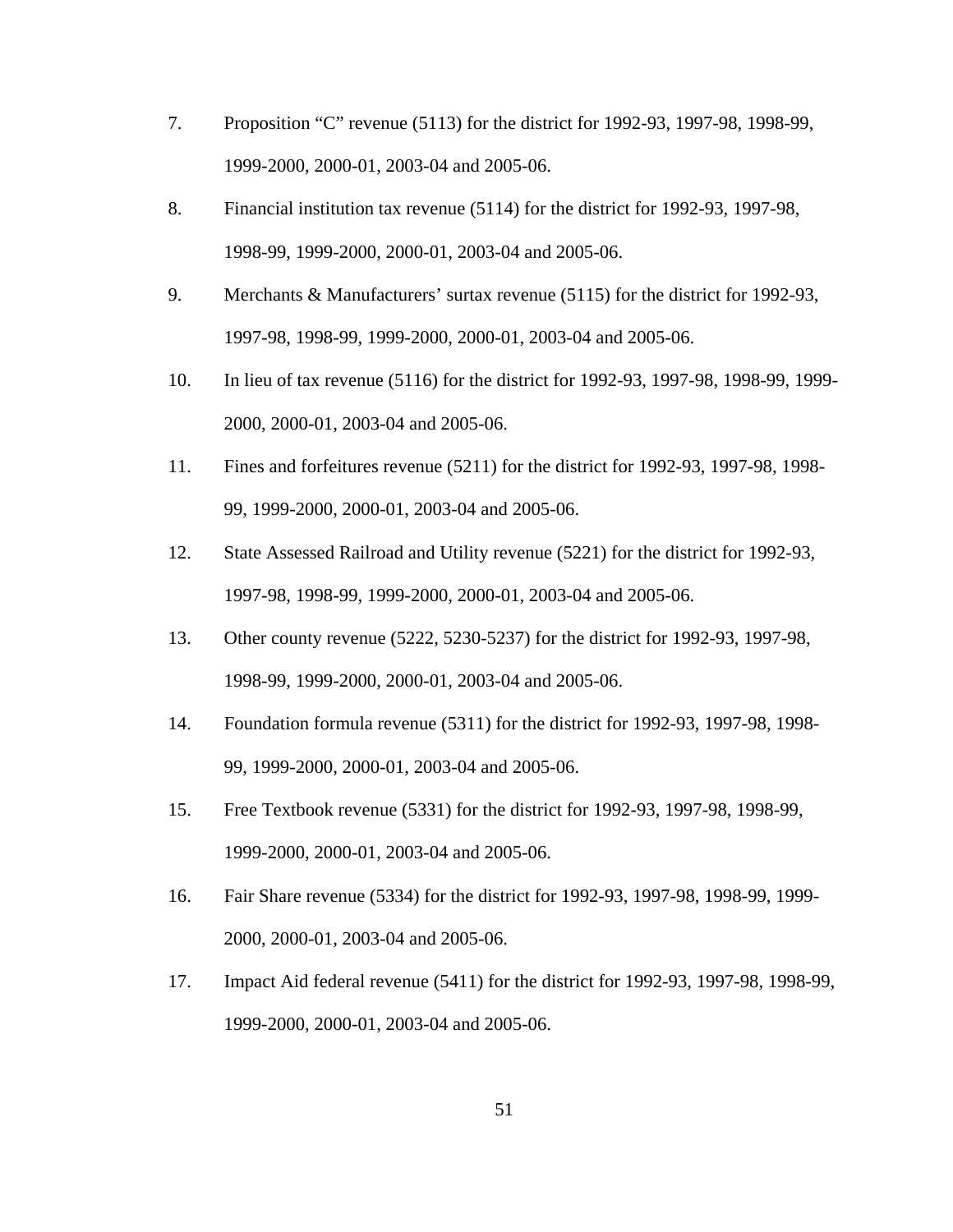18. Other federal revenue (5412) for the district for 1992-93 and 1997-98. This revenue code was not applicable in 1998-99, 1999-2000, 2000-01, 2003-04 and 2005-06.

This researcher worked with staff in MO DESE to analyze the data using the SAS statistical software (version 8.2) and Microsoft Excel version 7.0. For each independent variable the descriptive statistics of mean, standard deviation, minimum, and maximum were calculated. The horizontal equity statistics calculated were coefficient of variation, federal range ratio and McLoone Index. The calculation of the federal range ratio also required determining the  $5<sup>th</sup>$  and  $95<sup>th</sup>$  percentile of the respective data sets.

#### Summary

 All Missouri public school districts were included in this study except the three districts with federal lands, the two special districts, the Division of Youth Services and the Voluntary Interdistrict Choice Corporation. Data were provided by MO DESE to evaluate the state of Missouri's equity performance through the life of the OSA formula. Equity was defined as movement toward a zero coefficient of variation, movement toward a zero federal range ratio, and movement toward 1.00 in the McLoone Index. These measurements were applied separately to all districts and to non-hold harmless districts to determine if ensuing legislation had a negative effect on equity.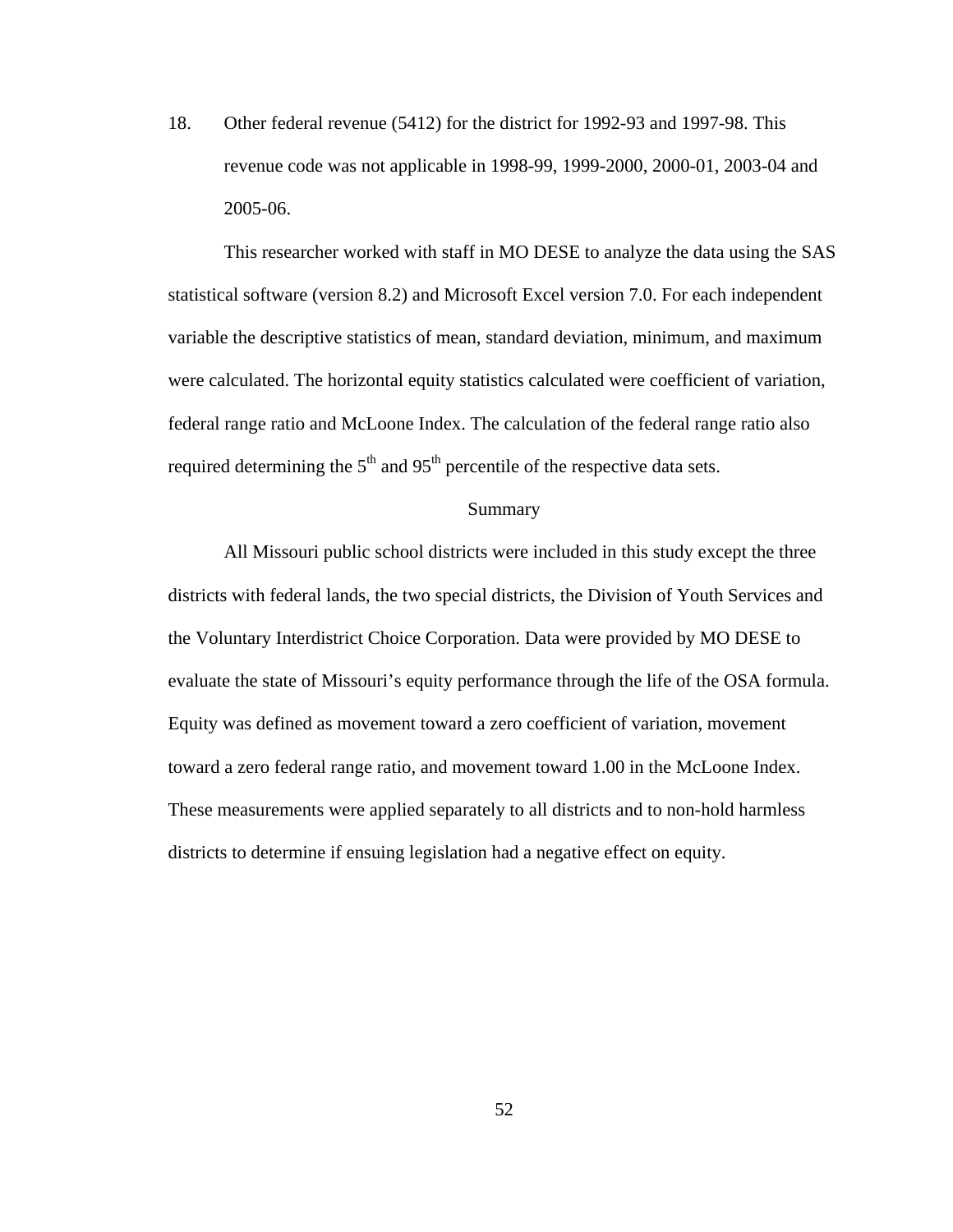#### CHAPTER 4

## PRESENTATION AND ANALYSIS OF DATA

The purpose of this study was to assess the impact of the 1993 Missouri Outstanding Schools Act (OSA) Foundation Funding Formula and subsequent revisions on the equity of statewide educational funding. The fiscal years 1993 and 1998, previously analyzed in 1999 by the Missouri Department of Elementary and Secondary Education (MO DESE), were included in this study. Five additional fiscal years were selected for further analysis. Those fiscal years were 1998-99, 1999-2000, 2000-01, 2003-04 and 2005-06. In this chapter, the data are presented and analyzed.

### Review of Research Design

In 1992-93, the year preceding the OSA, there were 535 school districts in Missouri. By 1997-98, the year of full implementation of the OSA, there were 525 school districts. The number of districts decreased to 524 in 1999-2000. Specific entities were excluded from the analyses because of unique parameters for financing these districts established by state or federal law. The entities excluded from the study were the three districts with military federal lands, the two special school districts, the Division of Youth Services schools, the St. Louis Career Education District and the Voluntary Interdistrict Choice Corporation. The Voluntary Interdistrict Choice Corporation (VICC) is a nonprofit corporation created by state legislation and the federal court. It is not a school district. Missouri makes a payment to VICC for the students participating in the volunteer student transfer program set forth in the federal desegregation agreement. VICC makes payment to the district providing the educational services. These districts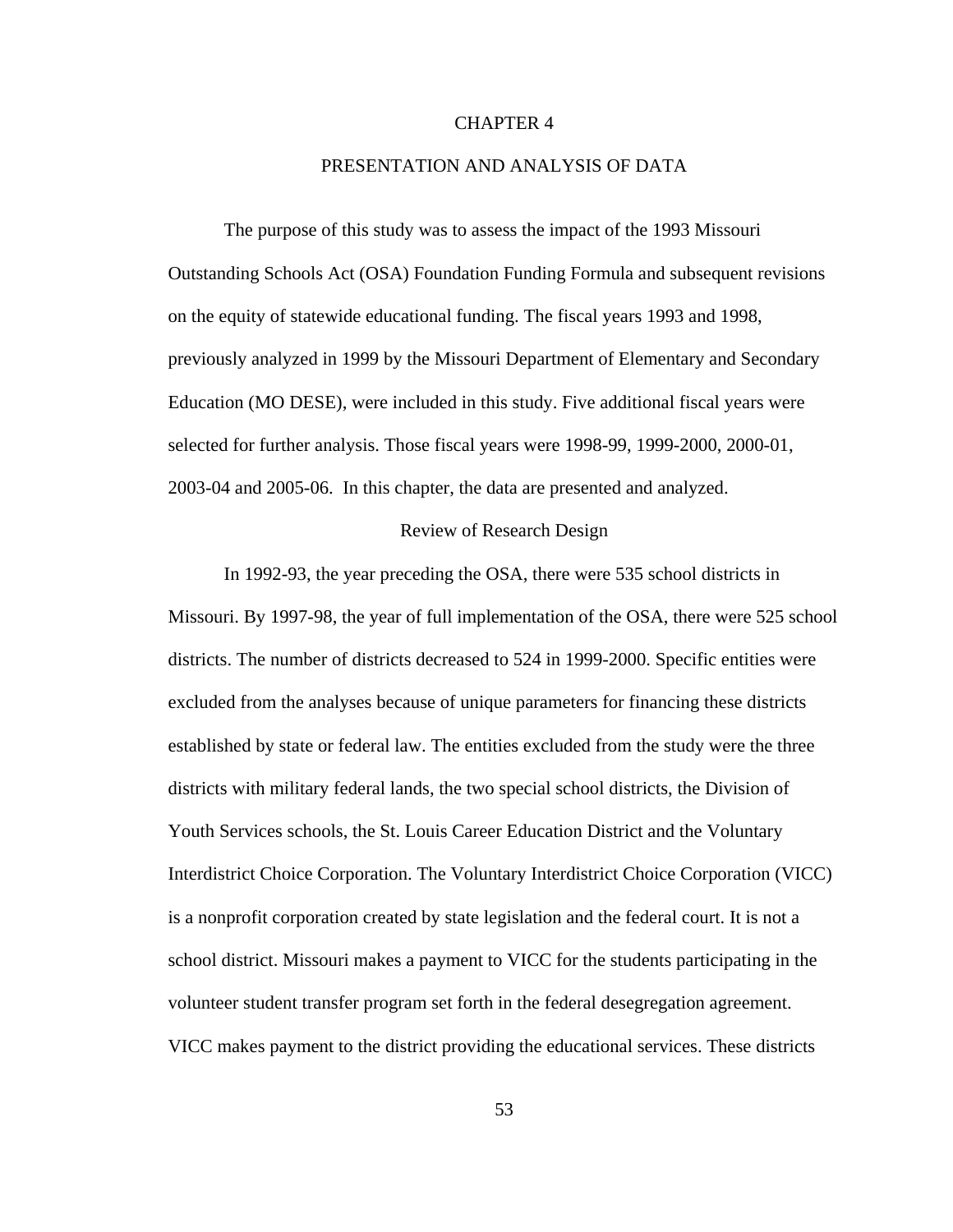record the revenue received from VICC as local money rather than foundation formula revenue. Charter schools were authorized beginning in 1999-2000. During the period of this study, charter schools were viewed as buildings within the district in which they are located. Charter schools are only permitted within the Kansas City School District and the St. Louis City School District. Applicable charter school data were included with the district data.

In the 1999 MO DESE study 529 districts were used in the 1992-93 analysis and 519 in the 1997-98 analysis. The number remained at 519 for the years selected for this research. The number of districts, students and mean operating levy were presented in Table 2 for all districts. Table 3 provided the same information for non-hold harmless districts. The research design was a replication and expansion of the 1999 MO DESE equity study.

### Descriptive Analysis

#### *Revenue per Student per Penny of Tax Rate for All Districts*

 Descriptive statistics related to revenue per student per penny of tax rate are reported in Table 4. The descriptive statistics reported include the mean revenue, the standard deviation, the minimum value and the maximum value. In 1992-93 the mean revenue per student per penny of tax rate was \$12.86. By 1997-98, the comparison year used by MO DESE, the mean had increased to \$14.61. The years in this study reflect continuing growth in the mean revenue per student per penny of tax rate from \$14.79 in 1998-99 to \$18.25 in 2005-06, the final year of the OSA formula.

 The standard deviation for revenue per student per penny of tax rate was \$3.49 in 1992-93 and dropped to \$2.23 in 1997-98. This measure showed an increase in 1998-99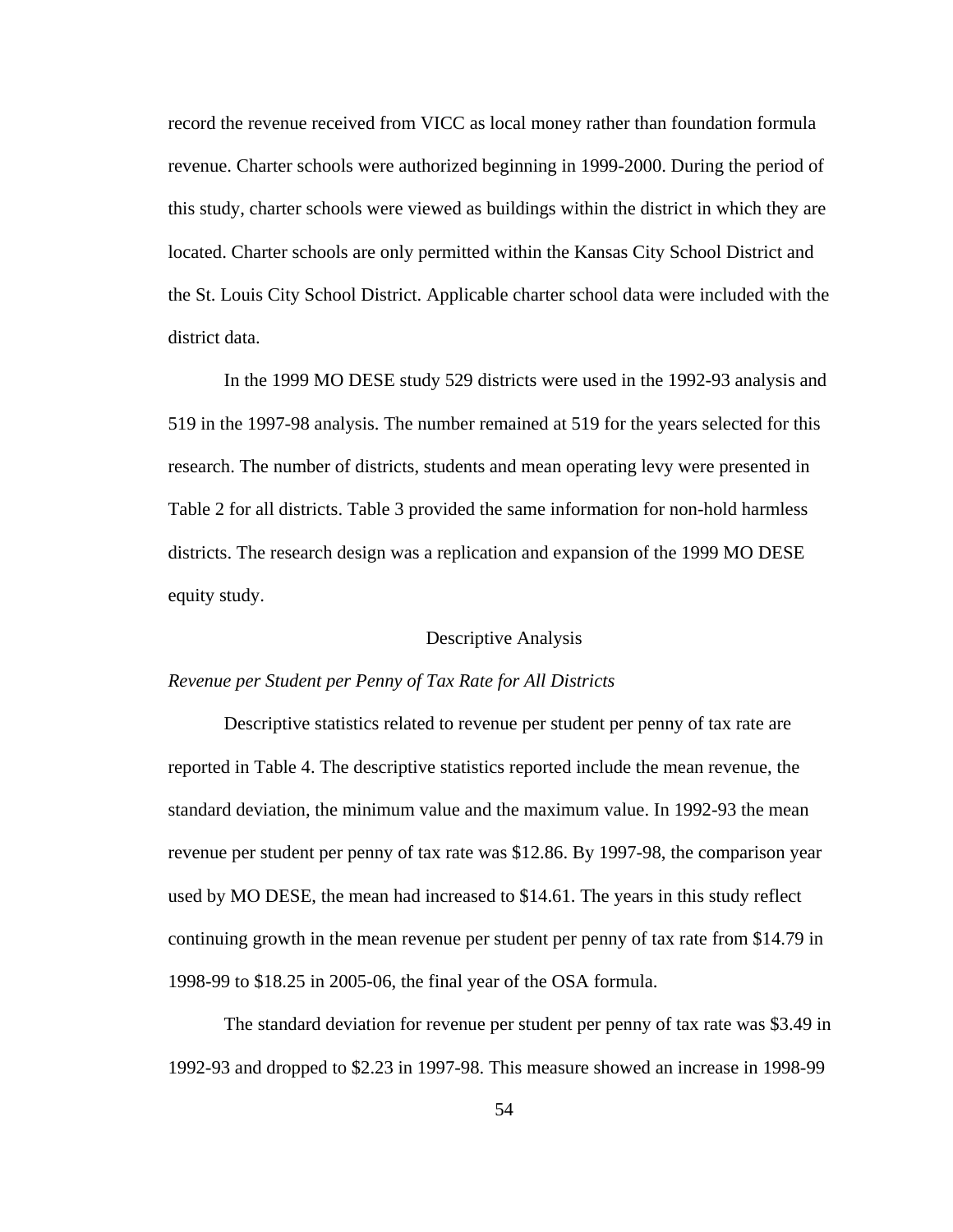to \$2.32, followed by an increase to \$3.13 in 1999-00. The standard deviation decreased in 2000-01 to \$3.03 but increased in 2003-04 to \$3.48, and increased in 2005-06 to \$3.80. However, all years studied in this research had a standard deviation which was lower than the pre-OSA formula.

 The minimum revenue per student per penny of tax rate, when analyzing all districts, was \$7.10 in the pre-OSA formula. MO DESE's 1999 study reported that the 1997-98 minimum was \$11.86. The minimum value increased in each of the years studied. The minimum value in 1998-99 was \$12.02 and increased to \$14.72 in 2005-06.

 MO DESE calculated the 1992-93 maximum revenue per student per penny of tax rate, when analyzing all districts, to be \$41.12. The maximum decreased to \$40.97 in 1997-98 and decreased to \$37.73 in 1998-99. The years 1999-00, 2000-01, 2003-04 and 2005-06 each showed an increase in the maximum revenue per student per penny of tax rate with the 2005-06 maximum at \$50.20.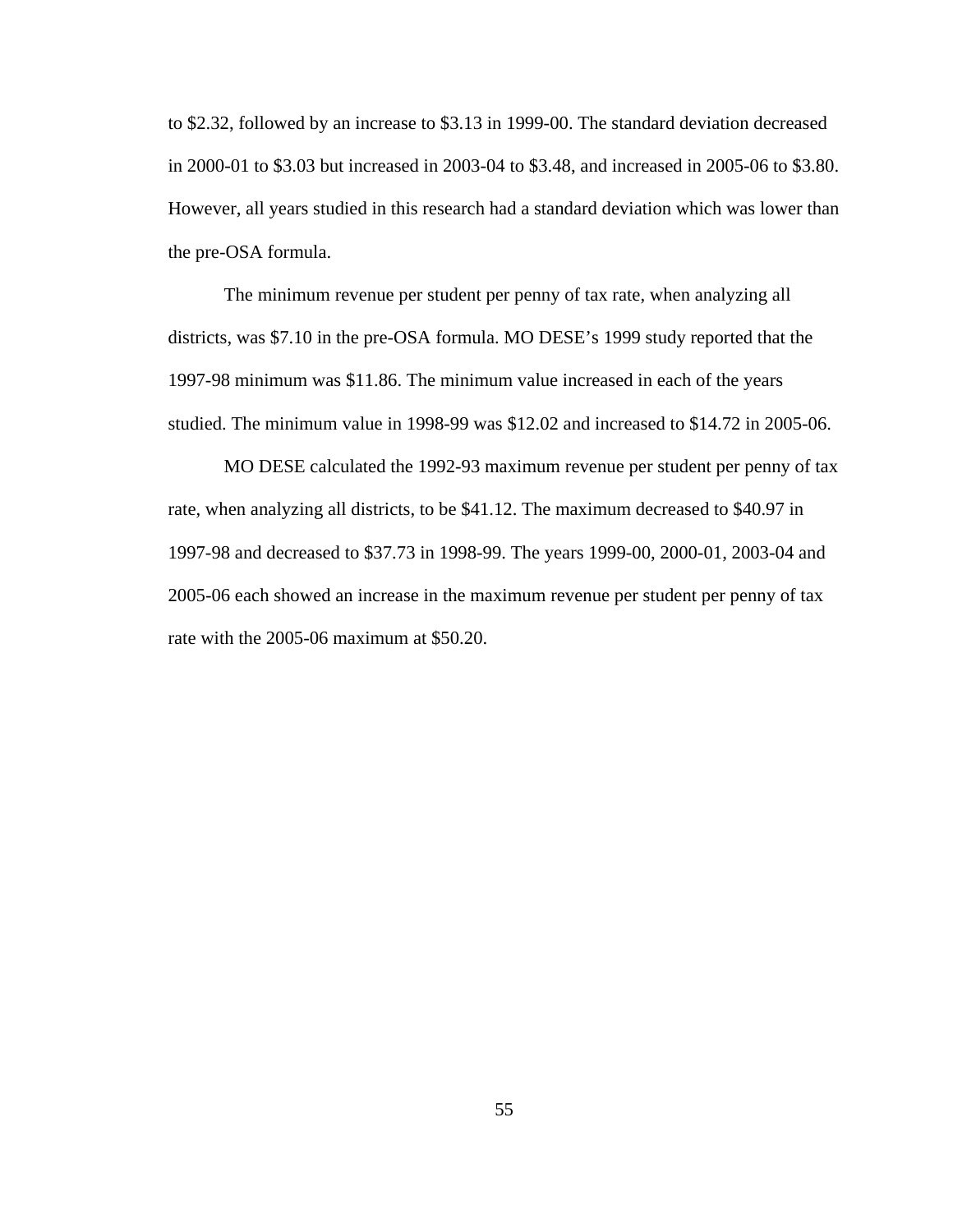### Table 4

| Category | <b>Mean Revenue</b> | <b>SD</b> | Minimum | Maximum |
|----------|---------------------|-----------|---------|---------|
| 1992-93  | \$12.86             | \$3.49    | \$7.10  | \$41.12 |
| 1997-98  | \$14.61             | \$2.23    | \$11.86 | \$40.97 |
| 1998-99  | \$14.79             | \$2.32    | \$12.02 | \$37.73 |
| 1999-00  | \$15.72             | \$3.13    | \$12.93 | \$41.74 |
| 2000-01  | \$16.38             | \$3.03    | \$13.34 | \$42.32 |
| 2003-04  | \$17.35             | \$3.48    | \$14.00 | \$46.86 |
| 2005-06  | \$18.25             | \$3.80    | \$14.72 | \$50.20 |

*Summary of Descriptive Analysis of Revenue per Student per Penny of Tax Rate for All Districts* 

#### *Revenue per Student per Penny of Tax Rate for Non-Hold Harmless Districts*

 The descriptive statistics for revenue per student per penny of tax rate for all nonhold harmless districts are reported in Table 5. The descriptive statistics reported include the mean revenue, the standard deviation, the minimum value, and the maximum value. In 1992-93 the mean revenue was \$12.50. MO DESE's 1999 study did not report a value; however, the researcher made the calculation from the 1992-93 data. The 1999 MO DESE report states the 1997-98 mean revenue was \$14.08. The years in this study of 1998-99, 1999-00, 2000-01, 2003-04 and 2005-06 reflect continuing growth in the mean revenue per student per penny of tax rate from \$14.21 in 1998-99 to \$17.09 in 2005-06, the final year of the OSA formula.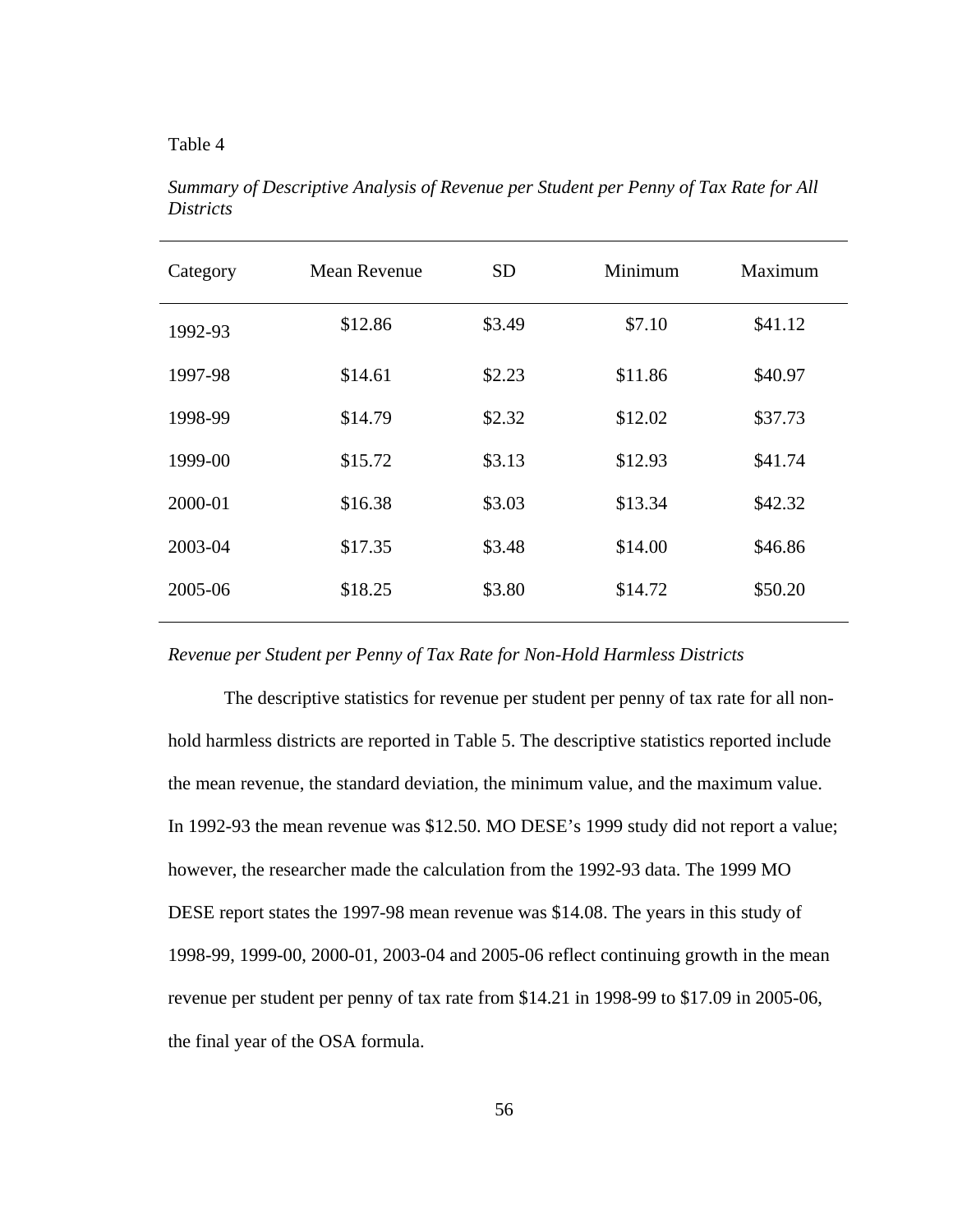The standard deviation for revenue per student per penny of tax rate for non-hold harmless districts was not calculated by MO DESE for 1992-93. The researcher calculated the standard deviation to be \$2.97. The 1997-98 standard deviation was \$0.80. This measure shows increases and decreases in the years studied in this research from \$0.76 in 1998-99 to \$1.03 in 2005-06.

 The minimum revenue per student per penny of tax rate, when analyzing all nonhold harmless districts, was not reported for 1992-93 in MO DESE's 1999 study. The researcher calculated \$7.10. MO DESE's study reported that the 1997-98 minimum was \$11.86. The minimum value increased in each of the years studied. The minimum value in 1998-99 was \$12.02 and increased to \$14.72 in 2005-06.

 The maximum revenue per student per penny of tax rate, when analyzing all nonhold harmless districts, was not reported for 1992-93 in MO DESE's 1999 study. The researcher calculated \$30.93. The 1997-98 maximum reported in the MO DESE study was \$21.31. The maximum decreased to \$20.36 in 1998-99 and further decreased in 1999-00 to \$19.57. The years 2000-01, 2003-04 and 2005-06 each showed an increase in the maximum revenue per student per penny of tax rate for all non-hold harmless districts with the 2005-06 maximum at \$24.41.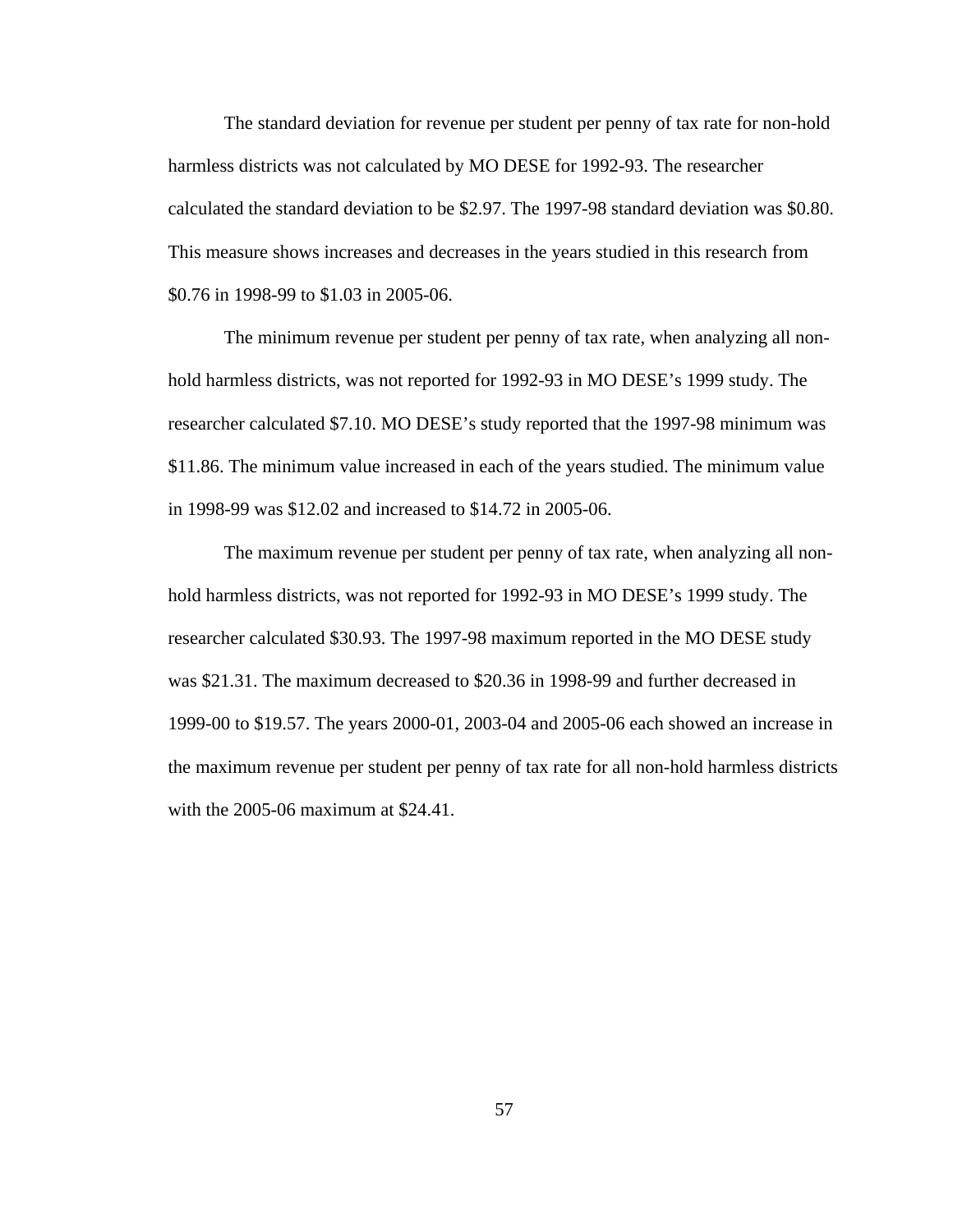## Table 5

| Category | Mean Revenue | <b>SD</b> | Minimum | Maximum |
|----------|--------------|-----------|---------|---------|
| 1992-93  | \$12.50      | \$2.97    | \$7.10  | \$30.93 |
| 1997-98  | \$14.08      | \$0.80    | \$11.86 | \$21.31 |
| 1998-99  | \$14.21      | \$0.76    | \$12.02 | \$20.36 |
| 1999-00  | \$14.85      | \$0.83    | \$12.93 | \$19.57 |
| 2000-01  | \$15.60      | \$0.81    | \$13.34 | \$20.93 |
| 2003-04  | \$16.29      | \$0.78    | \$14.00 | \$22.17 |
| 2005-06  | \$17.09      | \$1.03    | \$14.72 | \$24.41 |
|          |              |           |         |         |

*Summary of Descriptive Analysis of Revenue per Student per Penny of Tax Rate for Non-Hold Harmless Districts* 

#### *Revenue per Student for All Districts*

 The descriptive statistics for revenue per student per penny of tax rate are reported in Table 6. The descriptive statistics reported include the mean revenue, the standard deviation, the minimum value, and the maximum value. In 1992-93 the mean revenue per student was \$3,632. By 1997-98, the comparison year used by MO DESE, the mean had increased to \$4,642. The mean continued to increase in each of the years in this research from \$4,784 in 1998-99 to \$6,501 in 2005-06, the final year of the OSA formula.

 The standard deviation for all districts was \$1,025 in 1992-93 and dropped to \$828 in 1997-98. The standard deviation increased in each of the years addressed in this study. In 1998-99 the standard deviation increased to \$891 and to \$1,329 in 2005-06. The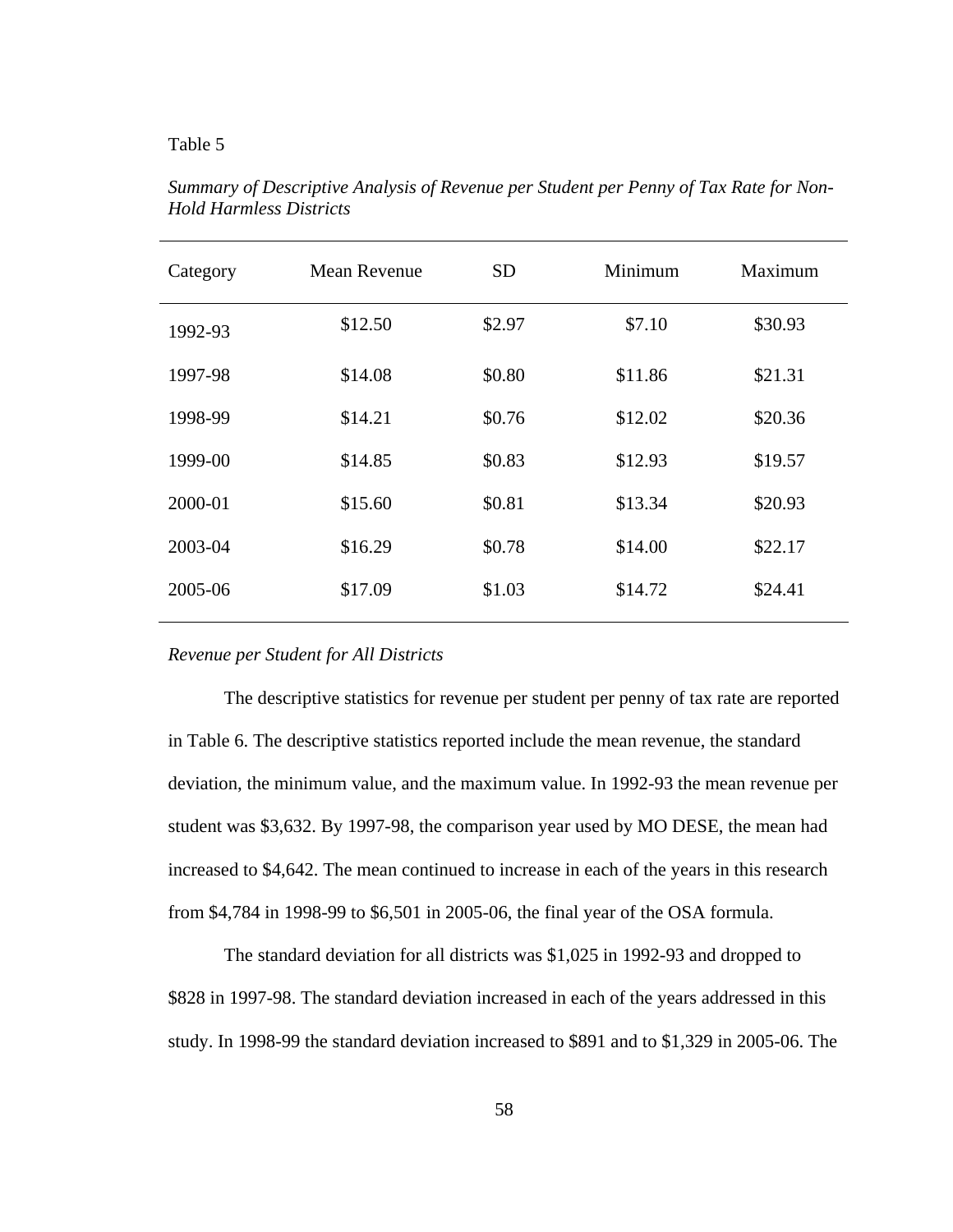1999-00, 2000-01, 2003-04 and 2005-06 standard deviations exceeded the pre-OSA formula standard deviation.

 The minimum revenue per student per penny of tax rate when analyzing all districts was \$2,182 in the pre-OSA formula. MO DESE's 1999 study reported that the 1997-98 minimum as \$3,351. The minimum value decreased in 1998-99 to \$3,327 and increased in each of the other four years studied. The minimum value in 1999-00 was \$3,737 and increased to \$4,482 in 2005-06.

 MO DESE calculated the 1992-93 maximum revenue per student when analyzing all districts to be \$8,185. The maximum decreased to \$8,142 in 1997-98. The maximum showed an increase in each of the years studied with the 1998-99 maximum at \$8,774 to \$16,998 in 2005-06.

## Table 6

| Category | Mean Revenue | <b>SD</b> | Minimum | Maximum  |
|----------|--------------|-----------|---------|----------|
| 1992-93  | \$3,632      | \$1,025   | \$2,182 | \$8,185  |
| 1997-98  | \$4,642      | \$828     | \$3,351 | \$8,142  |
| 1998-99  | \$4,784      | \$891     | \$3,327 | \$8,774  |
| 1999-00  | \$5,210      | \$1,171   | \$3,737 | \$10,726 |
| 2000-01  | \$5,466      | \$1,129   | \$3,945 | \$10,961 |
| 2003-04  | \$5,988      | \$1,291   | \$4,142 | \$14,624 |
| 2005-06  | \$6,501      | \$1,329   | \$4,482 | \$16,998 |

*Summary of Descriptive Analysis of Revenue per Student for all Districts*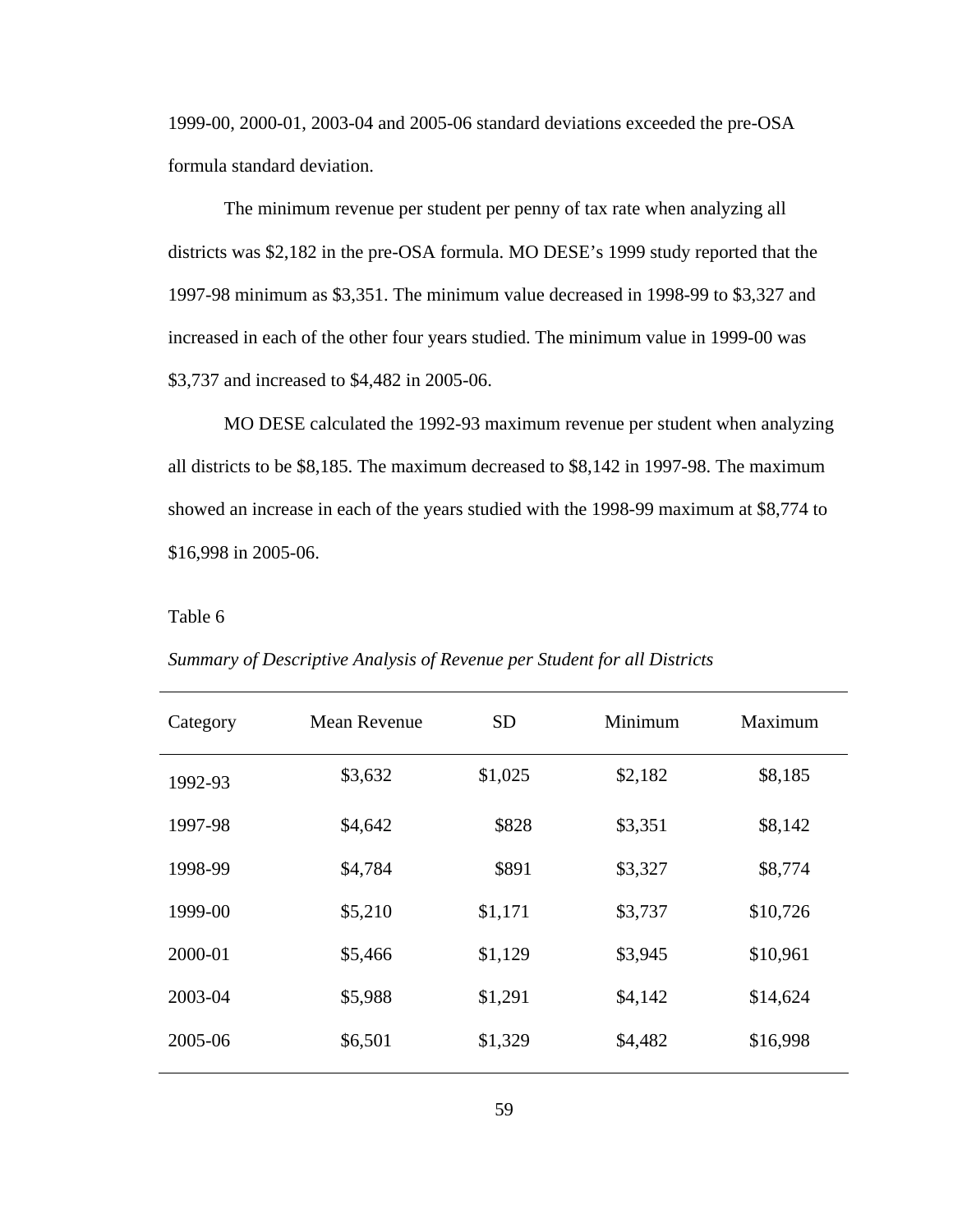#### *Revenue per Student for Non-Hold Harmless Districts*

 The descriptive statistics for revenue per student for all non-hold harmless districts are reported in Table 7. The descriptive statistics include the mean revenue, the standard deviation, the minimum value, and the maximum value. These statistics for 1992-93 were not provided in MO DESE's 1999 study. Using the 1992-93 data set, the researcher calculated the 1992-93 statistics for non-hold harmless districts. The 1992-93 mean revenue was \$3,529. The MO DESE report stated the 1997-98 mean revenue was \$4,545. The mean revenue per student decreased to \$4,674 in 1998-99 and continued to increase in the years 1999-00, 2000-01, 2003-04 and 2005-06 from \$5,079 in 1999-00 to \$6,197 in 2005-06.

 The standard deviation for revenue per student for non-hold harmless districts was \$926 in 1992-93. The 1997-98 standard deviation was \$761 and increased to \$836 in 1998-99. The standard deviation increased in 1999-00 to \$1,098 but decreased to \$1,015 in 2000-01. The 2003-04 standard deviation increased to \$1,025 and then decreased to \$984 in 2005-06.

 The minimum revenue per student in 1992-93 when analyzing non-hold harmless districts was \$2,182. MO DESE's 1999 study reported the 1997-98 minimum as \$3,351. The minimum value decreased in 1998-99 to \$3,327 and increased in each of the other four years studied. The minimum value in 1999-00 was \$3,737 and increased to \$4,482 in 2005-06.

 The maximum revenue per student when analyzing non-hold harmless districts was \$6,404. The 1997-98 maximum revenue per student when analyzing non-hold harmless districts reported in the MO DESE study was \$8,143. The maximum decreased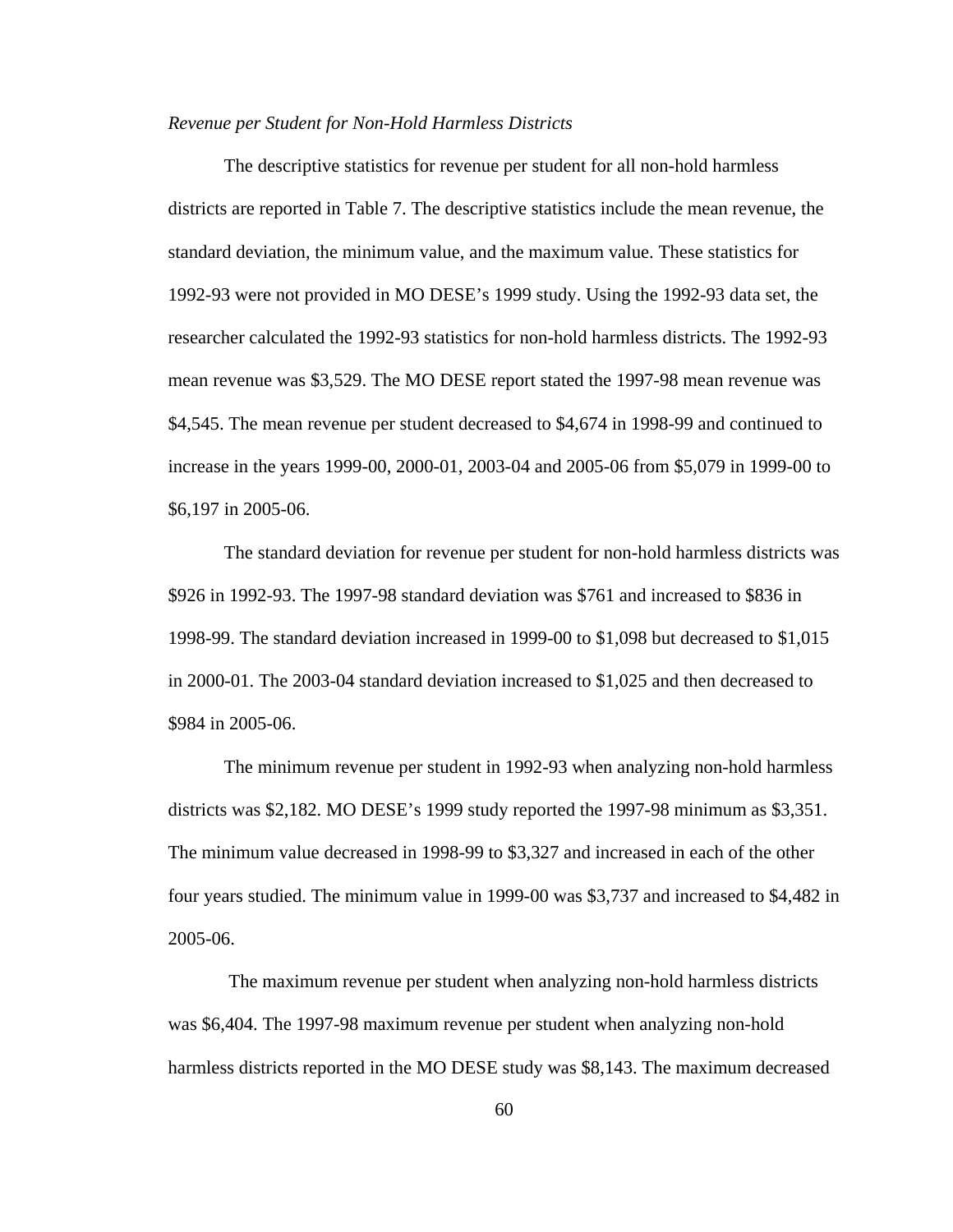to \$7,082 in 1998-99. The maximum showed an increase in each of the years 1999-00,

2000-01, 2003-04 and 2005-06. The 1999-00 maximum was \$7,790 increasing to

\$10,296 in 2005-06.

Table 7

|                  | Summary of Descriptive Analysis of Revenue per Student for Non-Hold Harmless |  |  |  |
|------------------|------------------------------------------------------------------------------|--|--|--|
| <i>Districts</i> |                                                                              |  |  |  |

| Category | <b>Mean Revenue</b> | <b>SD</b> | Minimum | Maximum  |
|----------|---------------------|-----------|---------|----------|
| 1992-93  | \$3,529             | \$926     | \$2,182 | \$6,404  |
| 1997-98  | \$4,545             | \$761     | \$3,351 | \$8,143  |
| 1998-99  | \$4,674             | \$836     | \$3,327 | \$7,082  |
| 1999-00  | \$5,079             | \$1,098   | \$3,737 | \$7,790  |
| 2000-01  | \$5,303             | \$1,015   | \$3,945 | \$8,538  |
| 2003-04  | \$5,701             | \$1,025   | \$4,142 | \$9,547  |
| 2005-06  | \$6,197             | 984<br>\$ | \$4,482 | \$10,296 |
|          |                     |           |         |          |

## Equity Analysis

## *Revenue per Student per Penny of Tax Rate – Coefficient of Variation*

 Equal access to revenue was a goal of Missouri's funding formula. The OSA formula provided state money for each additional penny of tax rate. This characteristic reduced the likelihood that the revenue per student would be equal. However, the idea was that there was equal access to combined state and local money for each penny of tax rate per student. The coefficient of variation statistic was calculated to analyze the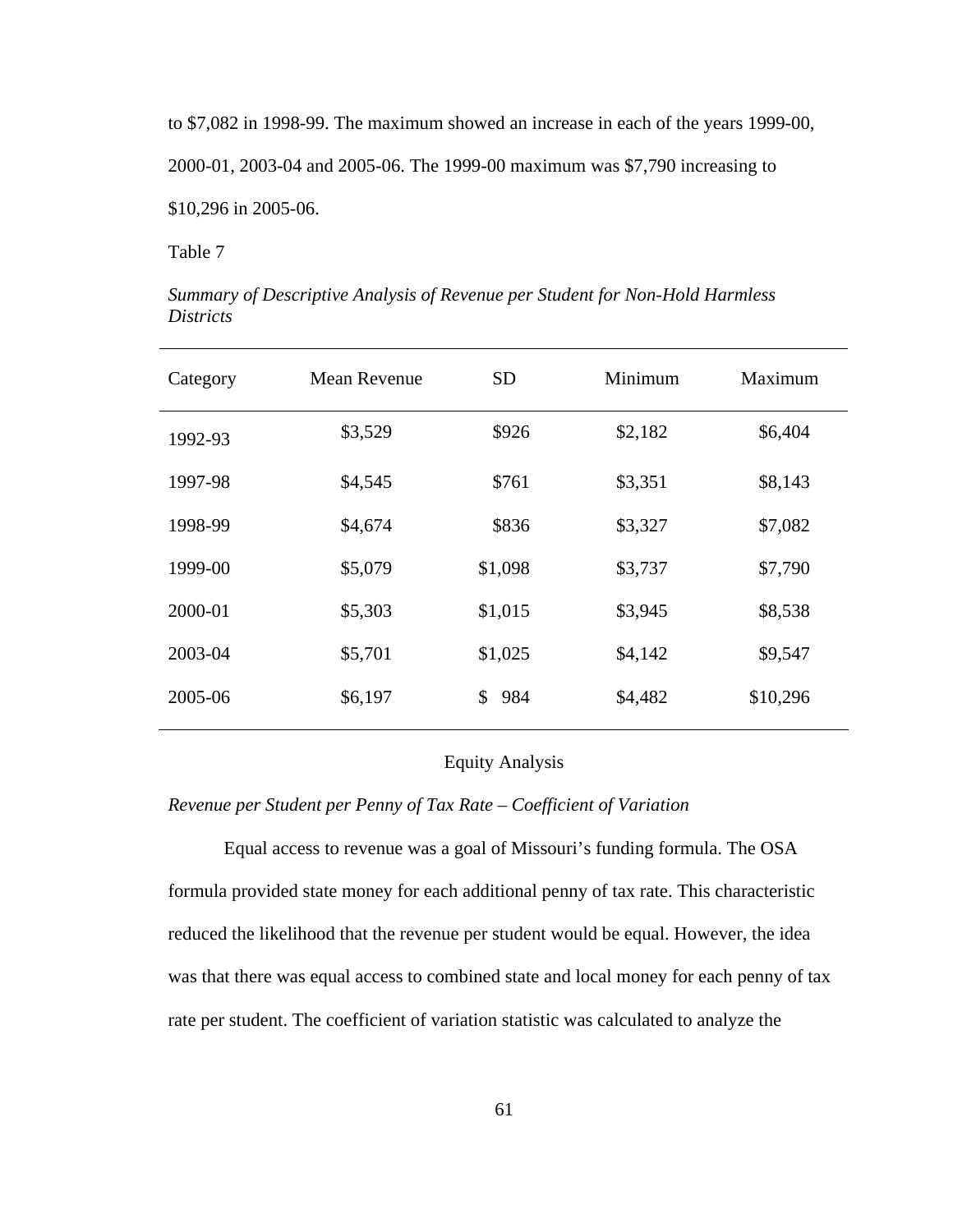revenue per student per penny of tax rate for all districts and for non-hold harmless districts. Table 8 reviews these statistics.

 The MO DESE study reported that the 1992-93 pre-OSA formula coefficient of variation for all districts was .271 and that statistic decreased to 0.153 in 1997-98, the first year after the phase-in of the OSA formula. The coefficient of variation increased slightly in 1998-99 to 0.157 and increased to 0.199 in 1999-00. In 2000-01 the coefficient decreased to 0.185 followed by an increase to 0.200 in 2003-04 and 0.208 in 2005-06. All years were lower than the pre-OSA formula coefficient of variation for all districts.

 The MO DESE study did not report the 1992-93 pre-OSA formula coefficient of variation for non-hold harmless districts. Using the 1992-93 data set, the researcher calculated the 1992-93 coefficient of variation for non-hold harmless districts to be 0.238. The 1997-98 year was 0.057. Table 8 shows that the coefficient of variation was 0.053 in 1998-99 and 0.056 in 1999-00. It decreased to 0.052 in 2000-01, decreased to 0.048 in 2003-04 and increased to .060 in 2005-06.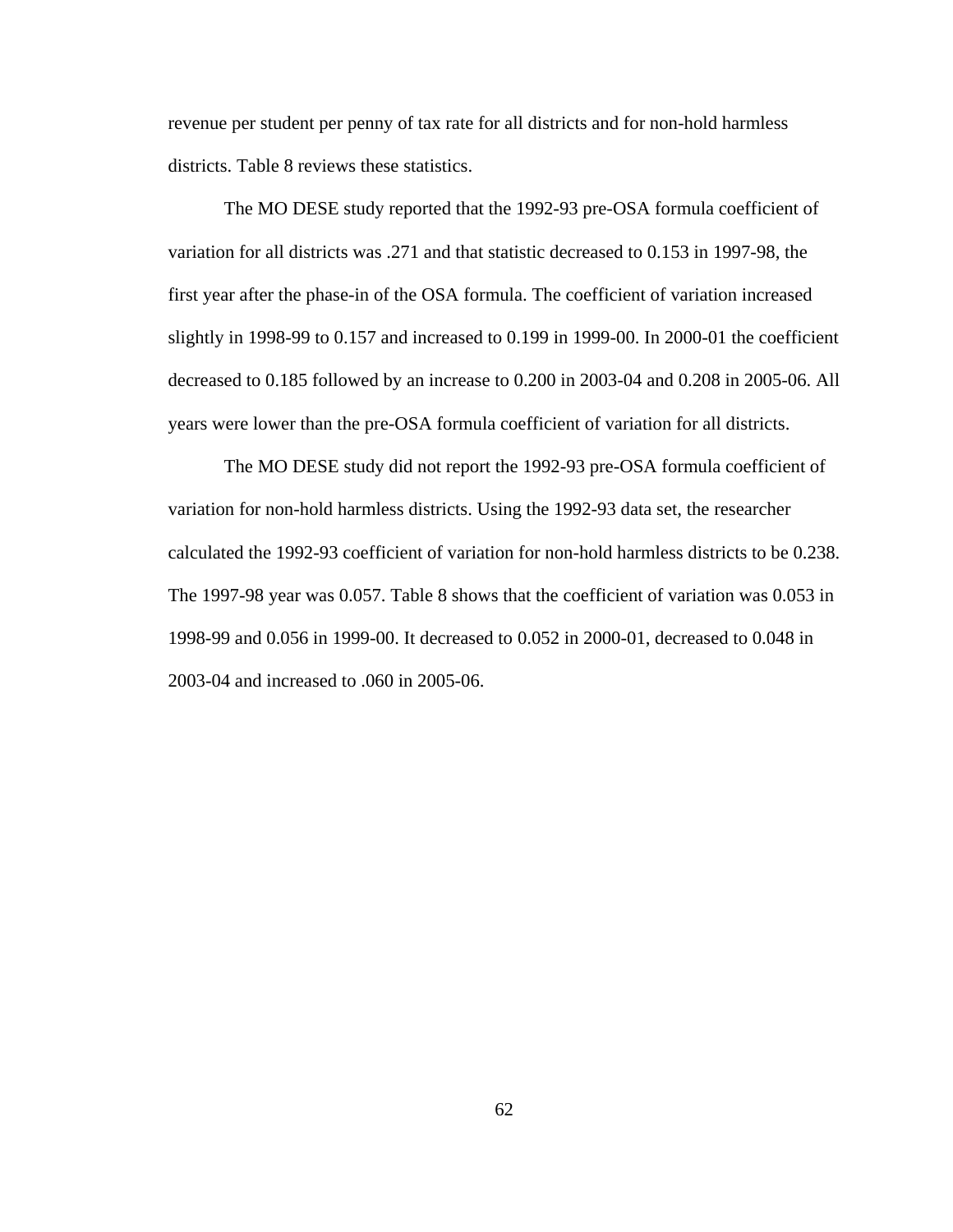## Table 8

*Summary of Equity Analysis of Revenue per Student per Penny of Tax Rate – Coefficient of Variation* 

| Year    | <b>All Districts</b> | <b>Non-Hold Harmless</b><br><b>Districts</b> |  |
|---------|----------------------|----------------------------------------------|--|
| 1992-93 | 0.271                | 0.238                                        |  |
| 1997-98 | 0.153                | 0.057                                        |  |
| 1998-99 | 0.157                | 0.053                                        |  |
| 1999-00 | 0.199                | 0.056                                        |  |
| 2000-01 | 0.185                | 0.052                                        |  |
| 2003-04 | 0.200                | 0.048                                        |  |
| 2005-06 | 0.208                | 0.060                                        |  |

### *Revenue per Student per Penny of Tax Rate – Federal Range Ratio*

 The 1992-93 pre-OSA formula yielded a federal range ratio of 1.23 for all districts when analyzing revenue per student per penny of tax rate. The federal range ratio for all districts is provided by year in Table 9. That ratio decreased to 0.390 in 1997-98 followed by an increase to 0.414 in 1998-99. The 1999-00 federal range ratio for all districts was 0.604, decreasing to .539 in 2000-01 and increasing to 0.627 in 2003-04. The final year of the OSA formula, 2005-06, yielded a federal range ratio of 0.754.

 Although the MO DESE study did not report a federal range ratio for non-hold harmless districts for 1992-93, the researcher calculated the federal range ratio to be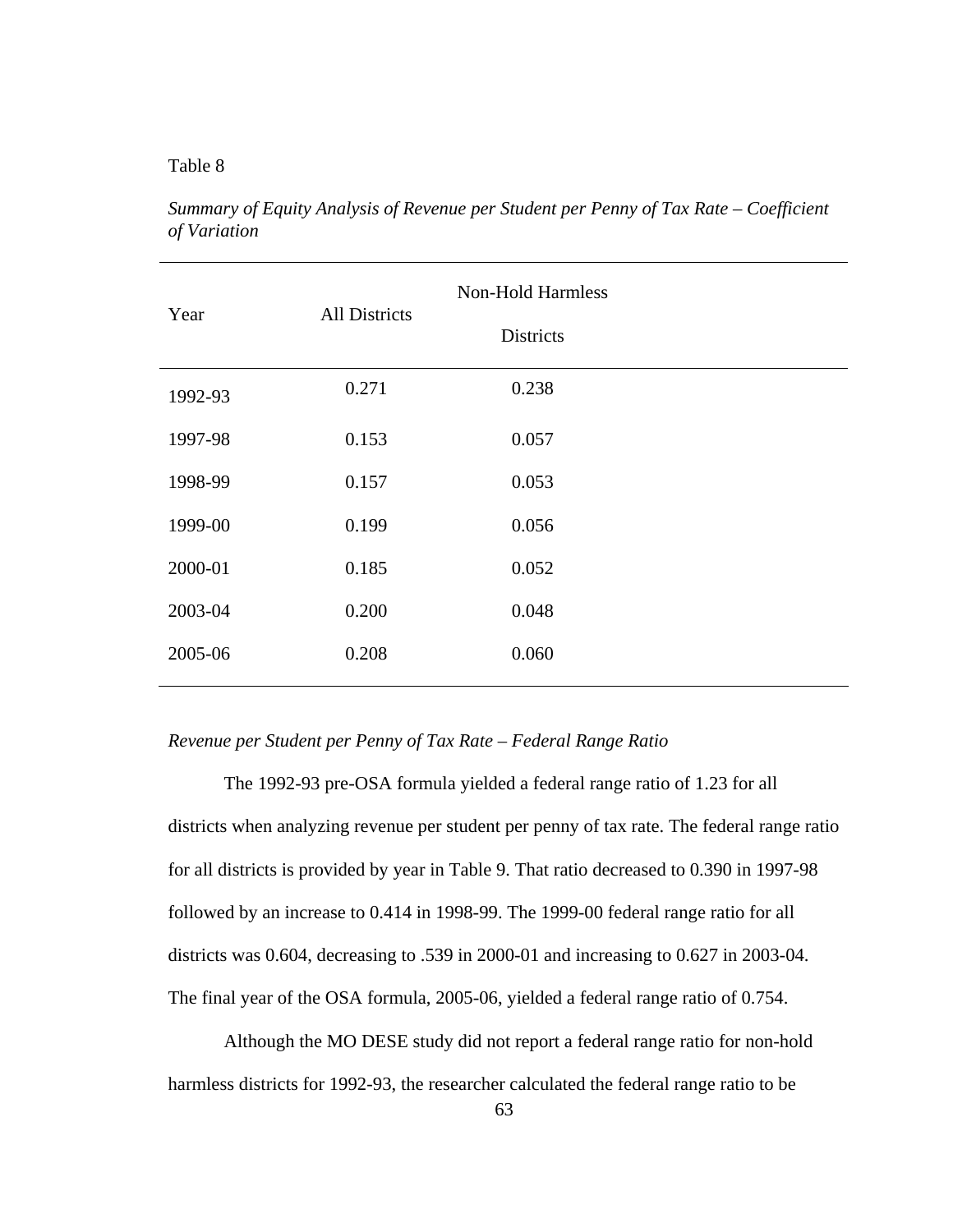1.160. Table 9 shows the ratio for 1997-98 was 0.197. The 1998-99 ratio was 0.170 followed by 0.190 in 1999-00 and 0.171 in 2000-01. The federal range ratio for non-hold harmless districts, when evaluating revenue per student per penny of tax rate, remained 0.171 in 2003-04 and increased to 0.255 in 2005-06.

# Table 9

| Year    | <b>All Districts</b> | <b>Non-Hold Harmless</b><br><b>Districts</b> |  |
|---------|----------------------|----------------------------------------------|--|
| 1992-93 | 1.230                | 1.160                                        |  |
| 1997-98 | 0.390                | 0.197                                        |  |
| 1998-99 | 0.414                | 0.170                                        |  |
| 1999-00 | 0.604                | 0.190                                        |  |
| 2000-01 | 0.539                | 0.171                                        |  |
| 2003-04 | 0.627                | 0.171                                        |  |
| 2005-06 | 0.754                | 0.255                                        |  |
|         |                      |                                              |  |

*Summary of Equity Analysis of Revenue per Student per Penny of Tax Rate – Federal Range Ratio* 

#### *Revenue per Student – Coefficient of Variation*

 As shown in Table 10, the coefficient of variation for revenue per student for all districts was reported in the MO DESE study as .282 in 1992-93 and .178 in 1997-98. The coefficient of variation increased to 0.186 in 1998-99, increased to 0.225 in 1999-00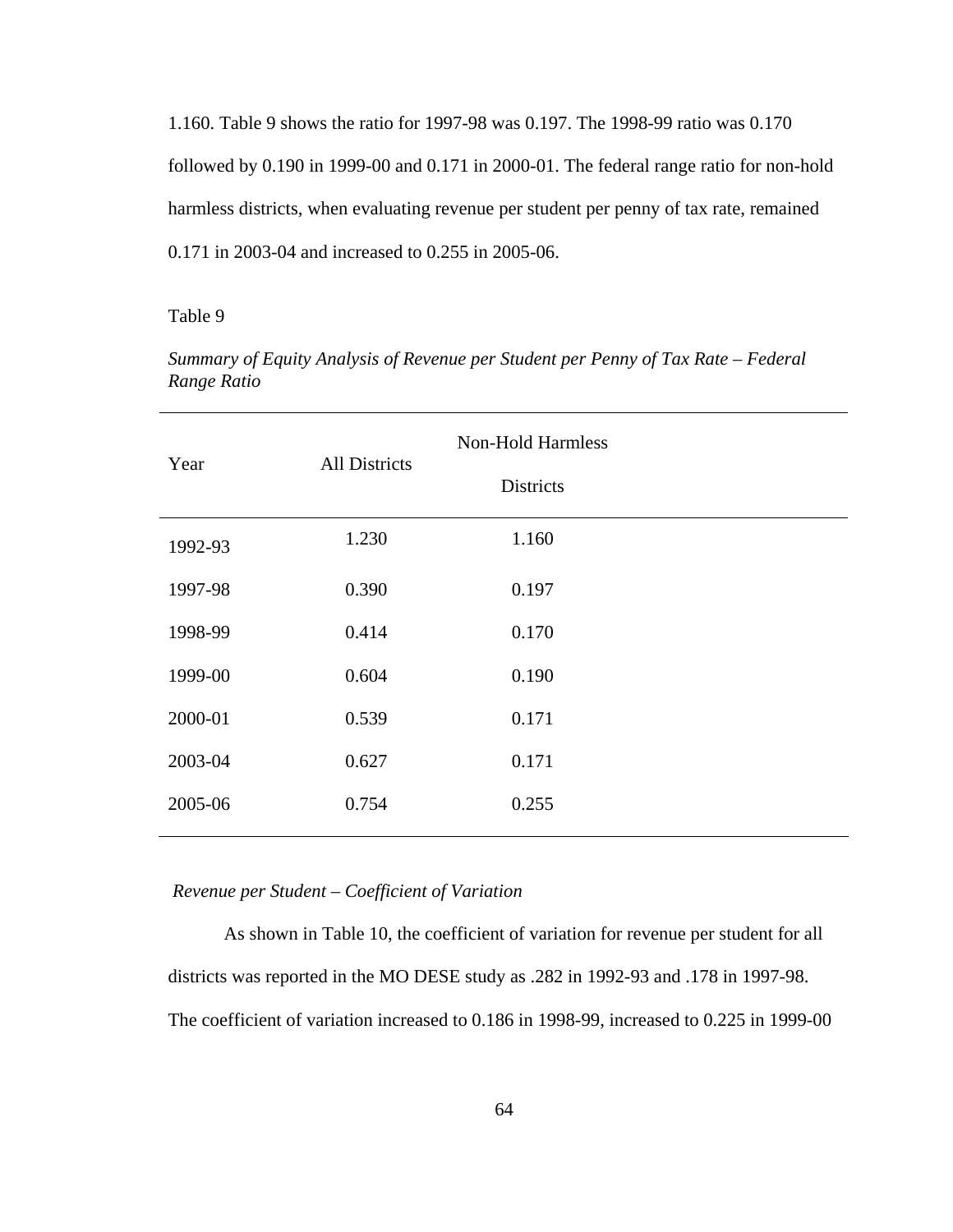and decreased to 0.206 in 2000-01. The remaining two years in this study showed an increase to 0.216 in 2003-04 followed by a decrease to 0.205 in 2005-06.

 The coefficient of variation for revenue per student for non-hold harmless districts for 1992-93 was not reported in the MO DESE study but was calculated by the researcher to be 0.262. The 1997-98 year yielded 0.167 for non-hold harmless districts. The coefficient of variation then increased to 0.179 in 1998-99 followed by an increase to 0.216 in 1999-00. There was a decrease to 0.191 in 2000-01 with a further decrease to 0.180 in 2003-04. The coefficient of variation decreased to 0.159 in 2005-06. Table 10

|         |                      | <b>Non-Hold Harmless</b> |  |
|---------|----------------------|--------------------------|--|
| Year    | <b>All Districts</b> | <b>Districts</b>         |  |
| 1992-93 | 0.282                | 0.262                    |  |
| 1997-98 | 0.178                | 0.167                    |  |
| 1998-99 | 0.186                | 0.179                    |  |
| 1999-00 | 0.225                | 0.216                    |  |
| 2000-01 | 0.206                | 0.191                    |  |
| 2003-04 | 0.216                | 0.180                    |  |
| 2005-06 | 0.205                | 0.159                    |  |
|         |                      |                          |  |

*Summary of Equity Analysis of Revenue per Student – Coefficient of Variation*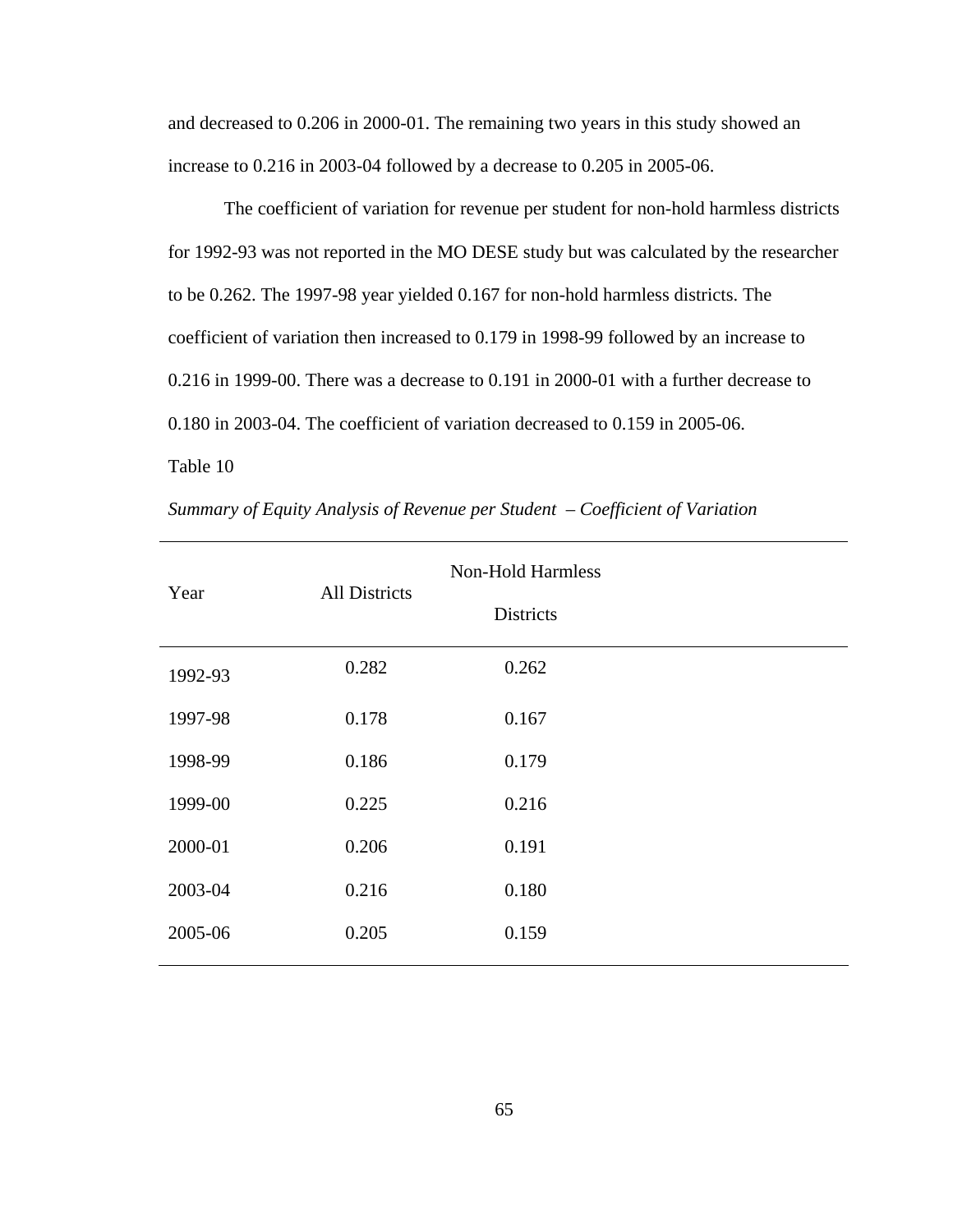# *Revenue per Student – Federal Range Ratio*

 Table 11 provides the federal range ratio for all districts when analyzing revenue per student. This ratio decreased from 1.208 in 1992-93 to 0.727 in 1997-98. It decreased to 0.706 in 1998-99 and increased to 0.875 in 1999-00. The ratio decreased to 0.752 in 2000-01, increased to 0.773 in 2003-04 and increased to 0.813 in 2005-06.

 The federal range ratio for non-hold harmless districts when analyzing revenue per student for 1992-93 was not reported in the MO DESE study but was calculated by the researcher to be 1.222. As shown in Table 11, the 1997-98 year was reported at 0.694. The federal range ratio increased to 0.711 in 1998-99, to 0.883 in 1999-00, and then decreased to 0.762 in 2000-01. The ratio for non-hold harmless districts increased to 0.777 in 2003-04 and then decreased to 0.630 in 2005-06.

Table 11

| Year    | <b>All Districts</b> | <b>Non-Hold Harmless</b><br><b>Districts</b> |           |
|---------|----------------------|----------------------------------------------|-----------|
| 1992-93 | 1.208                | 1.222                                        |           |
| 1997-98 | 0.727                | 0.694                                        | $\bullet$ |
| 1998-99 | 0.706                | 0.711                                        |           |
| 1999-00 | 0.875                | 0.883                                        |           |
| 2000-01 | 0.752                | 0.762                                        |           |
| 2003-04 | 0.773                | 0.777                                        |           |
| 2005-06 | 0.813                | 0.630                                        |           |
|         |                      |                                              |           |

*Summary of Equity Analysis of Revenue per Student – Federal Range Ratio*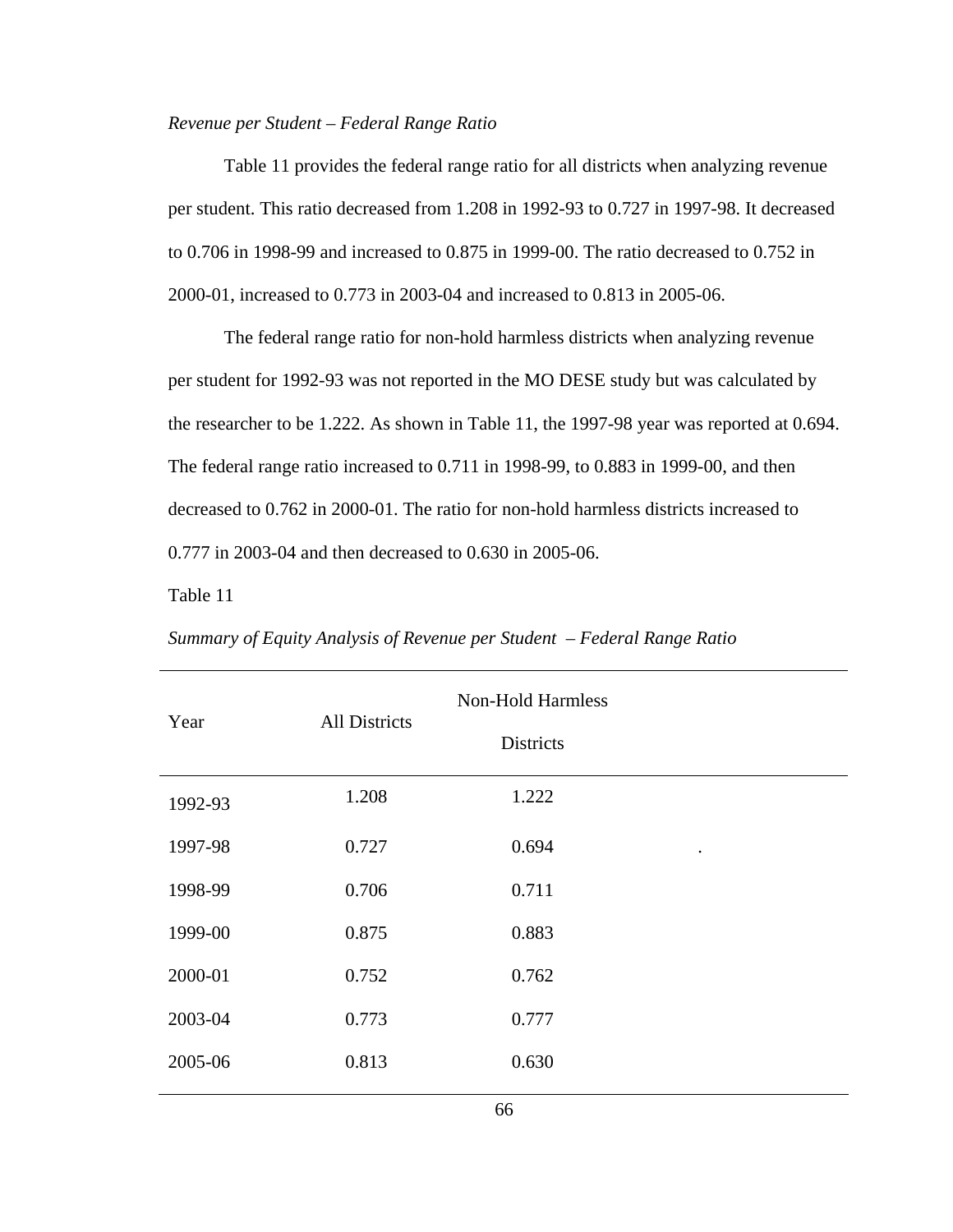### *Revenue per Student – McLoone Index*

 Table 12 lists the revenue per student McLoone Index for all districts and for nonhold harmless districts. This index was not reported in the 1999 MO DESE equity study. However, this researcher obtained the data for those years and made the calculation.

 The McLoone Index for all districts was 0.858 in the pre-OSA formula in 1992- 93. In 1997-98 this index increased to 0.903. It then decreased to .875 in 1998-99 and increased to 0.878 in 1999-00. In 2000-01 the McLoone Index was 0.893 but decreased to 0.874 in 2003-04 and further decreased in 2005-06 to 0.849.

 Table 12 indicates that the McLoone Index for 1992-93 for non-hold harmless districts was 0.857. The calculation for 1997-98 yielded 0.894, with an increase to 0.899 in 1998-99. In 1999-00 the McLoone Index decreased to 0.890 but increased in 2000-01 to 0.910. The remaining two years of this study showed a decrease to 0.872 in 2003-04 and to 0.860 in 2005-06.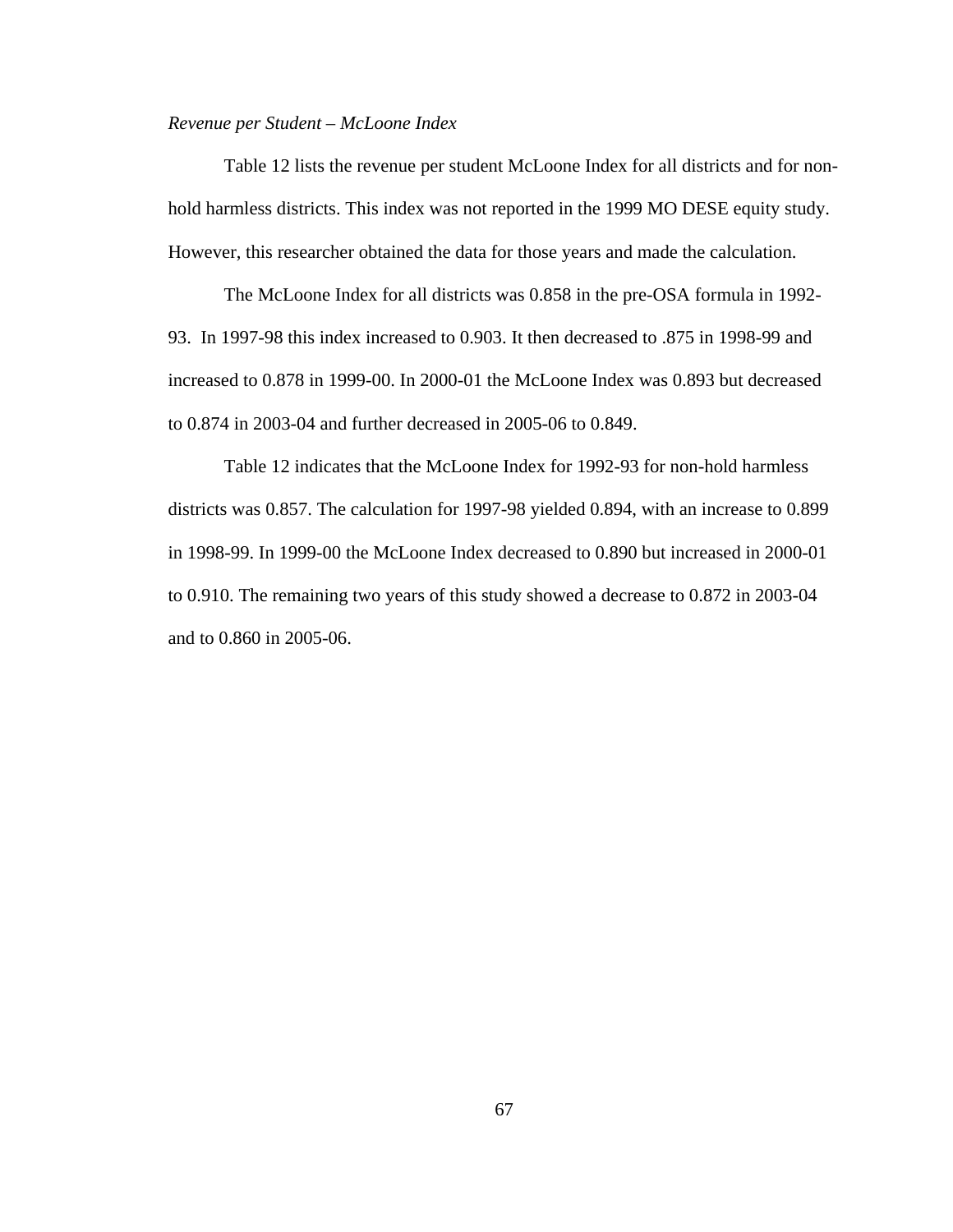# Table 12

| Year    | <b>All Districts</b> | <b>Non-Hold Harmless</b><br><b>Districts</b> |           |
|---------|----------------------|----------------------------------------------|-----------|
| 1992-93 | 0.858                | 0.857                                        |           |
| 1997-98 | 0.903                | 0.894                                        | $\bullet$ |
| 1998-99 | 0.875                | 0.899                                        |           |
| 1999-00 | 0.878                | 0.890                                        |           |
| 2000-01 | 0.893                | 0.910                                        |           |
| 2003-04 | 0.874                | 0.872                                        |           |
| 2005-06 | 0.849                | 0.860                                        |           |

*Summary of Equity Analysis of Revenue per Student – McLoone Index*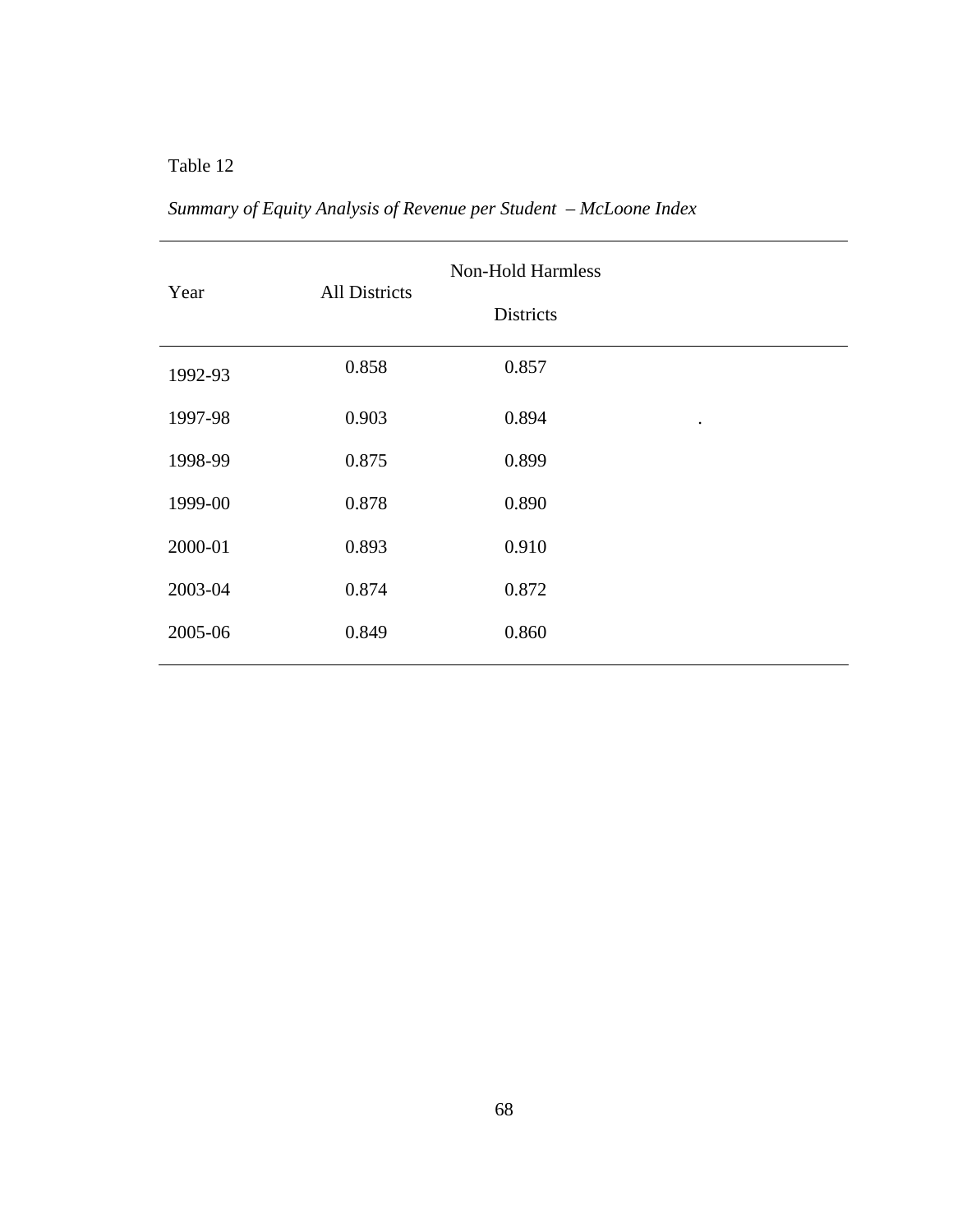#### CHAPTER 5

#### OVERVIEW, FINDINGS AND RECOMMENDATIONS

 This study assessed the impact of the 1993 Missouri Outstanding Schools Act (OSA) Foundation Funding Formula and subsequent revisions on the equity of statewide educational funding. Specific years were chosen for inclusion in the analyses based upon several factors. The fiscal years 1993 and 1998, analyzed in 1999 by the Missouri Department of Elementary and Secondary Education (MO DESE), were included in this study and five additional fiscal years were selected for further analysis. Fiscal year 1999 was selected to capture the legislative changes to the OSA through the 1998 legislative session. Senate Bill 781, passed in the 1998 legislative session, required numerous changes to the formula and these changes were effective in fiscal year 2000. Fiscal year 2001 was the last year the proration factor was at the 1.00 level. This is significant because the proration factor is a percentage adjustment to all districts' entitlement so the sum of the payment due the districts equals the state revenue available through the state budget appropriation process. A proration factor less than 1.00 indicates that the initial sum of the payment due the districts was greater than the state revenue appropriation. Fiscal year 2004 was selected because the new formula adopted in Senate Bill 287 (SB 287) in the 2005 legislative session used fiscal year 2004 data for setting the state adequacy target. Fiscal year 2006 is the most recent year of the OSA formula including all modifications incorporated through the years of its implementation and is the final year before implementation of SB 287, which dramatically changed the structure of state education funding in Missouri.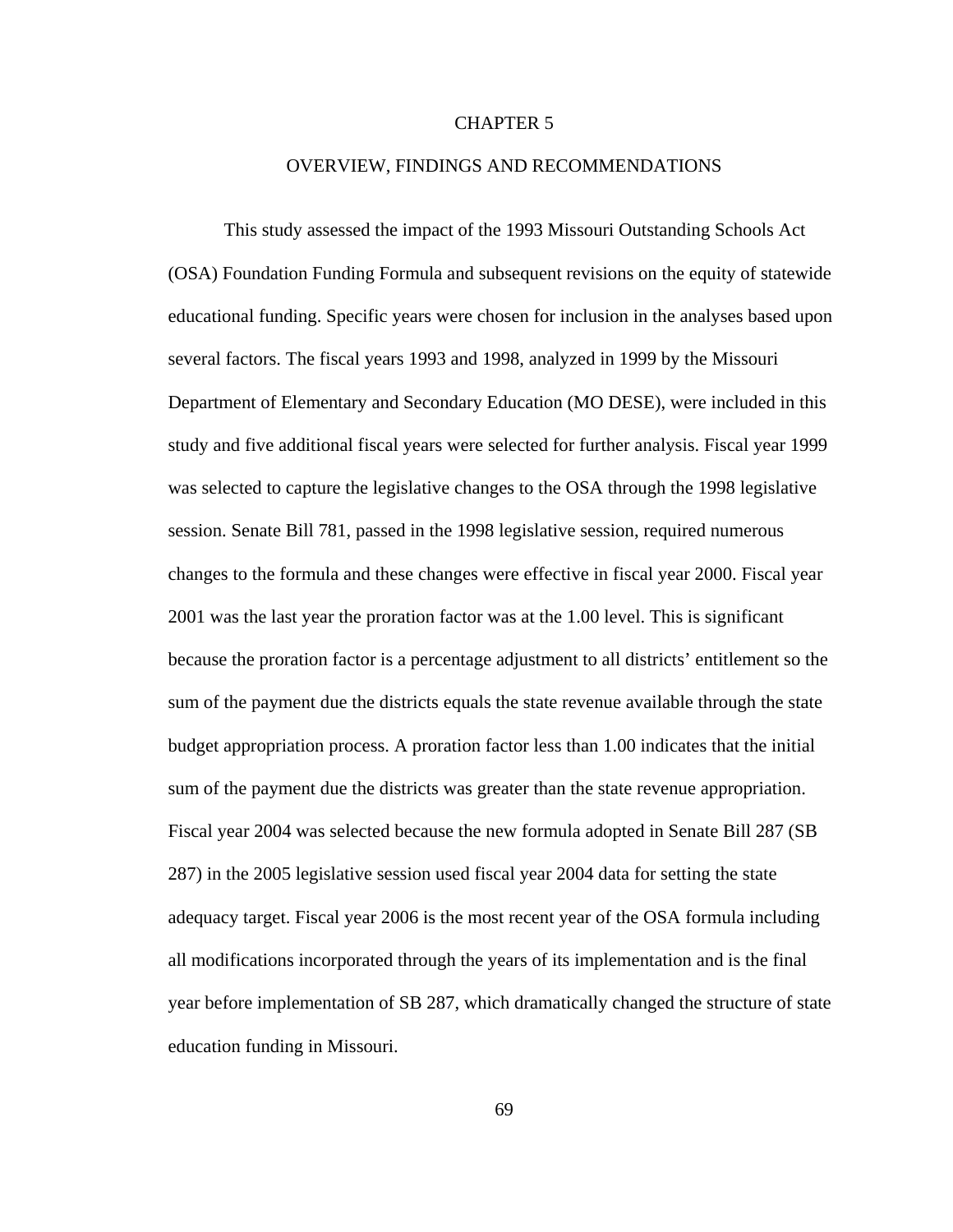The presentation and analysis of the data regarding the assessment of the impact of the 1993 Missouri Outstanding Schools Act (OSA) Foundation Funding Formula and subsequent revisions on the equity of statewide educational funding were presented in Chapter Four. A summary of the findings of the study, conclusions, implications for practice, and recommendations for further study are presented in Chapter Five.

# Discussion of Findings

The following research questions guided this study:

- 1. Is the OSA formula in Fiscal Years 1999, 2000, 2001, 2004 and 2006 providing more revenue equity than the pre-OSA formula on a per student (average daily attendance) per penny of tax rate basis?
- 2. Is the OSA formula in Fiscal Years 1999, 2000, 2001, 2004 and 2006 providing more revenue equity than the pre-OSA formula on a per student basis?
- 3. Is the legislative decision to guarantee a minimum (hold harmless) payment per student impacting equity?

The following alternative hypotheses are offered to address the research questions:

- HA1: The equity of the OSA formula on a revenue per student per penny of tax rate basis will be improved from the pre-OSA formula as demonstrated by the decreasing values of the coefficient of variation approaching the value of 0.00.
- H<sub>A</sub>2: The equity of the OSA formula on a revenue per student per penny of tax rate basis will be improved from the pre-OSA formula as demonstrated by the decreasing values of the federal range ratio approaching the value of 0.00.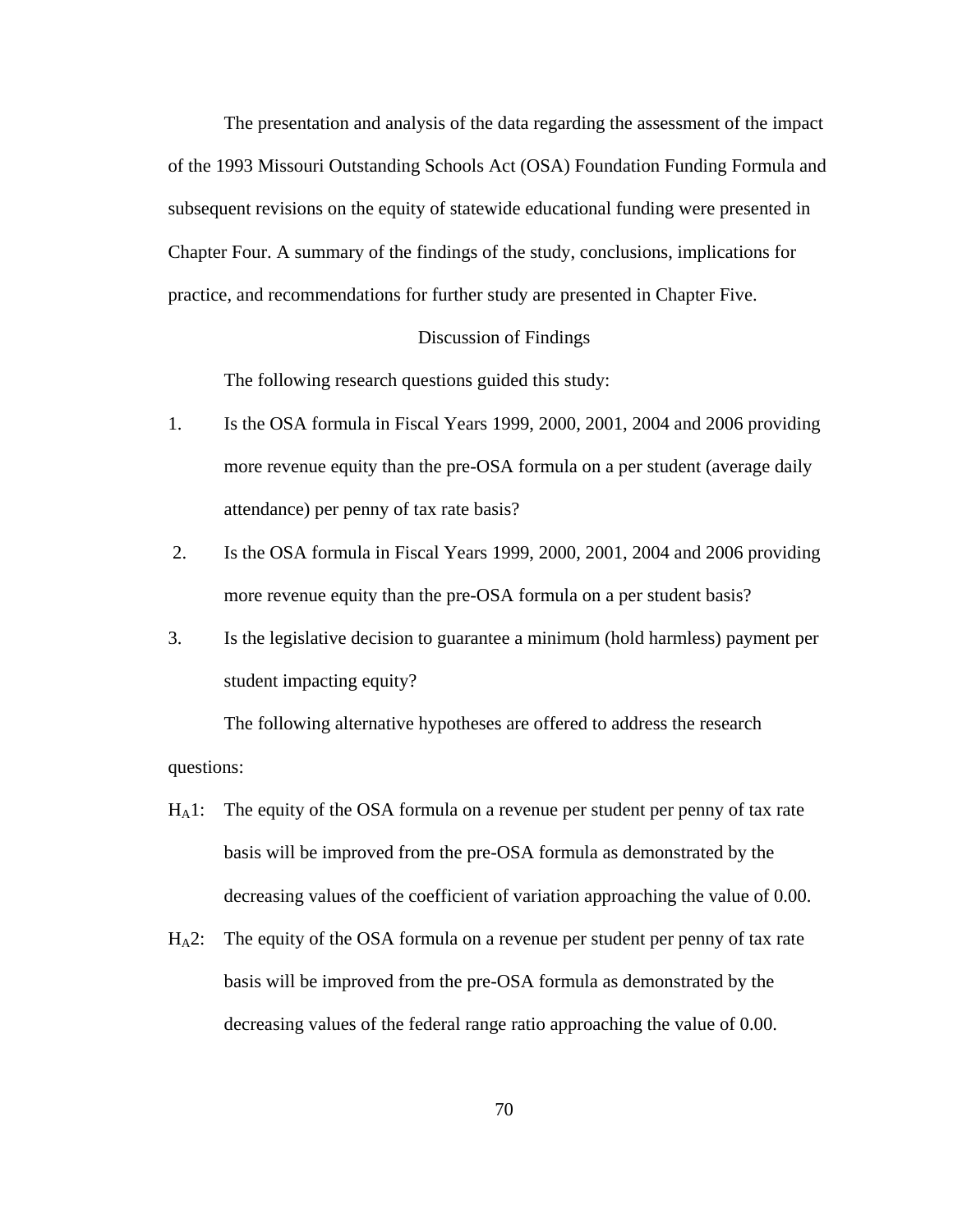- HA3: The equity of the OSA formula on a revenue per student basis will be improved from the pre-OSA formula as demonstrated by the decreasing values of the coefficient of variation approaching the value of 0.00.
- HA4: The equity of the OSA formula on a revenue per student basis will be improved from the pre-OSA formula as demonstrated by the decreasing values of the federal range ratio approaching the value of 0.00.
- HA5: The equity of the OSA formula on a revenue per student basis will be improved from the pre-OSA formula as demonstrated by the increasing values of the McLoone Index approaching the value of 1.00.
- HA6: The equity of the OSA formula on a revenue per student per penny of tax rate basis will be improved for non-hold harmless districts when compared to all districts as demonstrated by the lower values of the coefficient of variation.
- HA7: The equity of the OSA formula on a revenue per student per penny of tax rate basis will be improved for non-hold harmless districts when compared to all districts as demonstrated by the lower values of the federal range ratio.
- HA8: The equity of the OSA formula on a revenue per student basis will be improved for non-hold harmless districts when compared to all districts as demonstrated by the lower values of the coefficient of variation.
- HA9: The equity of the OSA formula on a revenue per student basis will be improved for non-hold harmless districts when compared to all districts as demonstrated by the lower values of the federal range ratio.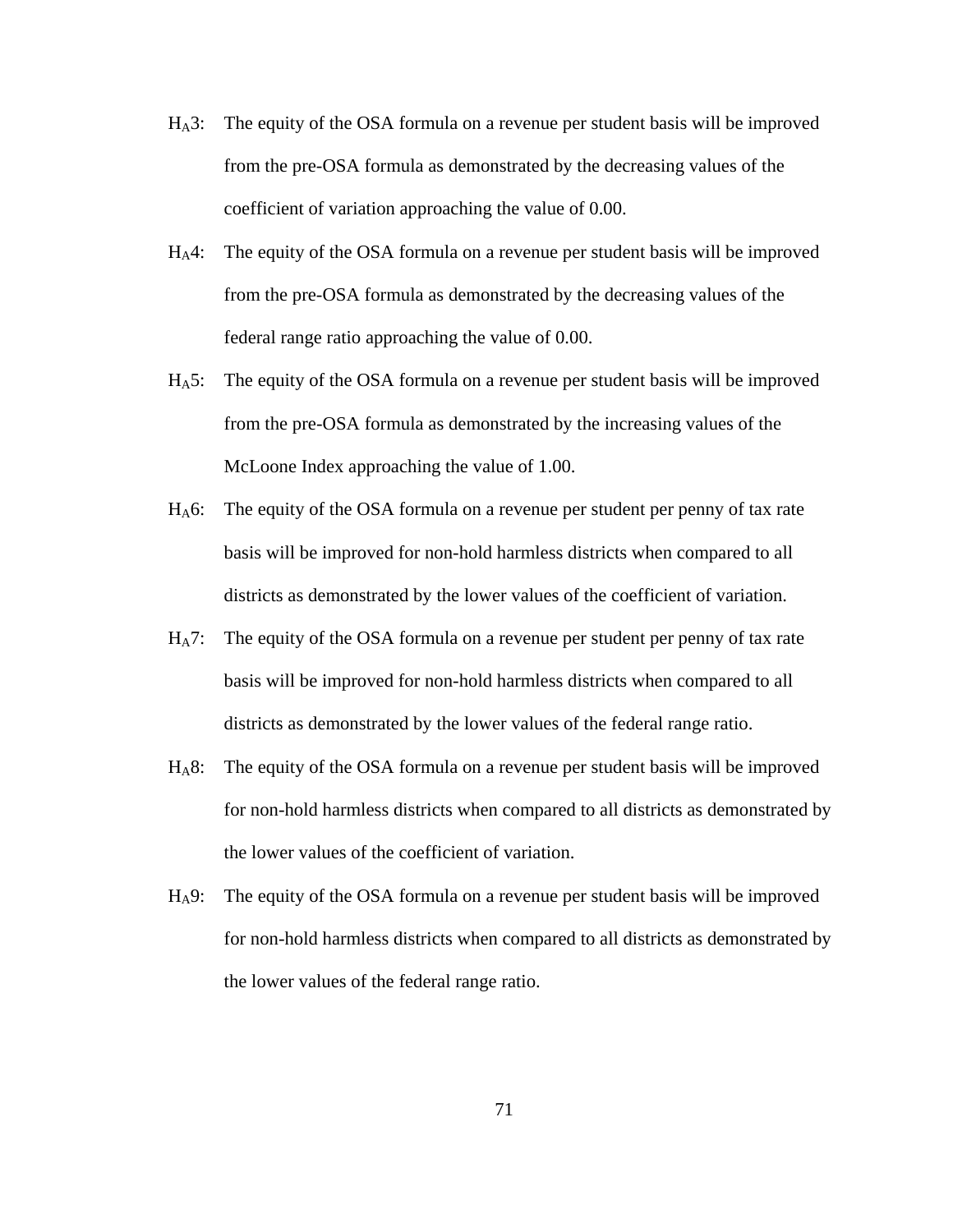HA10: The equity of the OSA formula on a revenue per student basis will be improved for non-hold harmless districts when compared to all districts as demonstrated by the higher values of the McLoone Index.

To answer research question one, alternative hypotheses  $H_A1$  and  $H_A2$  were considered by reviewing the data for all districts. The data for all years analyzed in this research had a coefficient of variation lower than the pre-OSA formula (1992-93) of 0.271. The year closest to 0.00 and showing the most improvement from 1992-93 was the 1997-98 year reported in the 1999 MO DESE study at 0.153.

No year reached the 0.10 benchmark recommended for analyzing the equity of a state school finance system (Picus et al., 2004). For example, if the benchmark of 0.10 had been achieved in 1997-98, two-thirds of the students on a per student per penny of tax rate basis would have between ten percent below or above the mean of \$14.61 funding their education. Ten percent below and above \$14.61 yields a range from \$13.15 to \$16.07, a spread of \$2.92. The actual 1997-98 coefficient of variation of 0.153 indicated that two-thirds of the students on a per student per penny of tax rate basis had the range of \$12.37 to \$16.85 per penny of revenue around the mean of \$14.61 funding their education, a spread of \$4.48.

The actual 2005-06 coefficient of variation of 0.208 means that two-thirds of the students on a per student per penny of tax rate basis had the range of \$14.45 to \$22.05 around the mean of \$18.25 funding their education, a spread of \$7.60. Although the coefficient of variation increased in each of the years of this study when compared to the lowest year of 1997-98, the coefficient of variation was lower (improved) in all years analyzed than the pre-OSA year, 1992-93. After thirteen years of the OSA formula,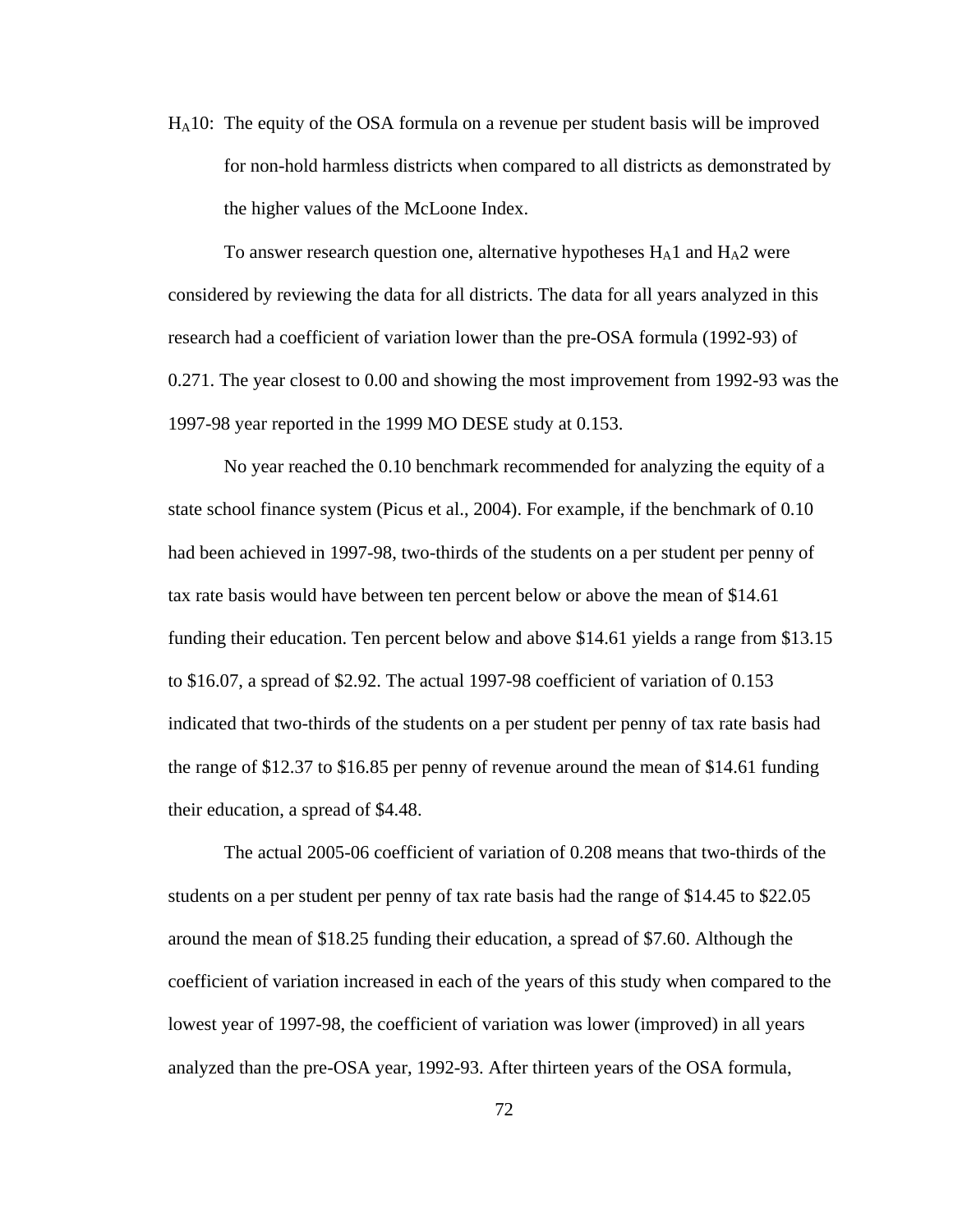including legislative revisions and state funding less than required to have a proration factor of 1.00, the coefficient of variation for all districts in 2005-06 still retained a majority of the initial improvement in the coefficient of variation from the pre-OSA formula year of 1992-93 to the first full year of implementation of the OSA formula of 1997-98.

The data for all years analyzed in this research yielded a federal range ratio lower than the federal range ratio for the pre-OSA formula. When reviewing the data for all districts, the year closest to 0.00 was the 1997-98 year reported in the 1999 MO DESE study. While still improved from the pre-OSA formula, the 2005-06 federal range ratio of 0.754, when considering all districts, had nearly doubled from the 1997-98 low point of 0.390. The 2005-06 federal range ratio for all districts of 0.754 indicates the revenue per student per penny of tax rate for the district serving the  $95<sup>th</sup>$  percentile rank student is 75 percent greater than the revenue per student per penny of tax rate for the district serving the  $5<sup>th</sup>$  percentile rank student. The federal range ratio statistic for all years is lower than the statistic for the pre-OSA but greater than the 0.25 identified by the federal government as equitable.

All years compared to the pre-OSA year of 1992-93 showed improved equity on a revenue per student per penny of tax rate basis using the coefficient of variation for the population of all districts. Likewise, all years compared to the pre-OSA year of 1992-93 showed improved equity on a revenue per student per penny of tax rate basis using the federal range ratio for the population of all districts. Considering all data, it appears that the answer to research question one is yes. Alternative hypotheses  $H_A1$  and  $H_A2$  are not rejected.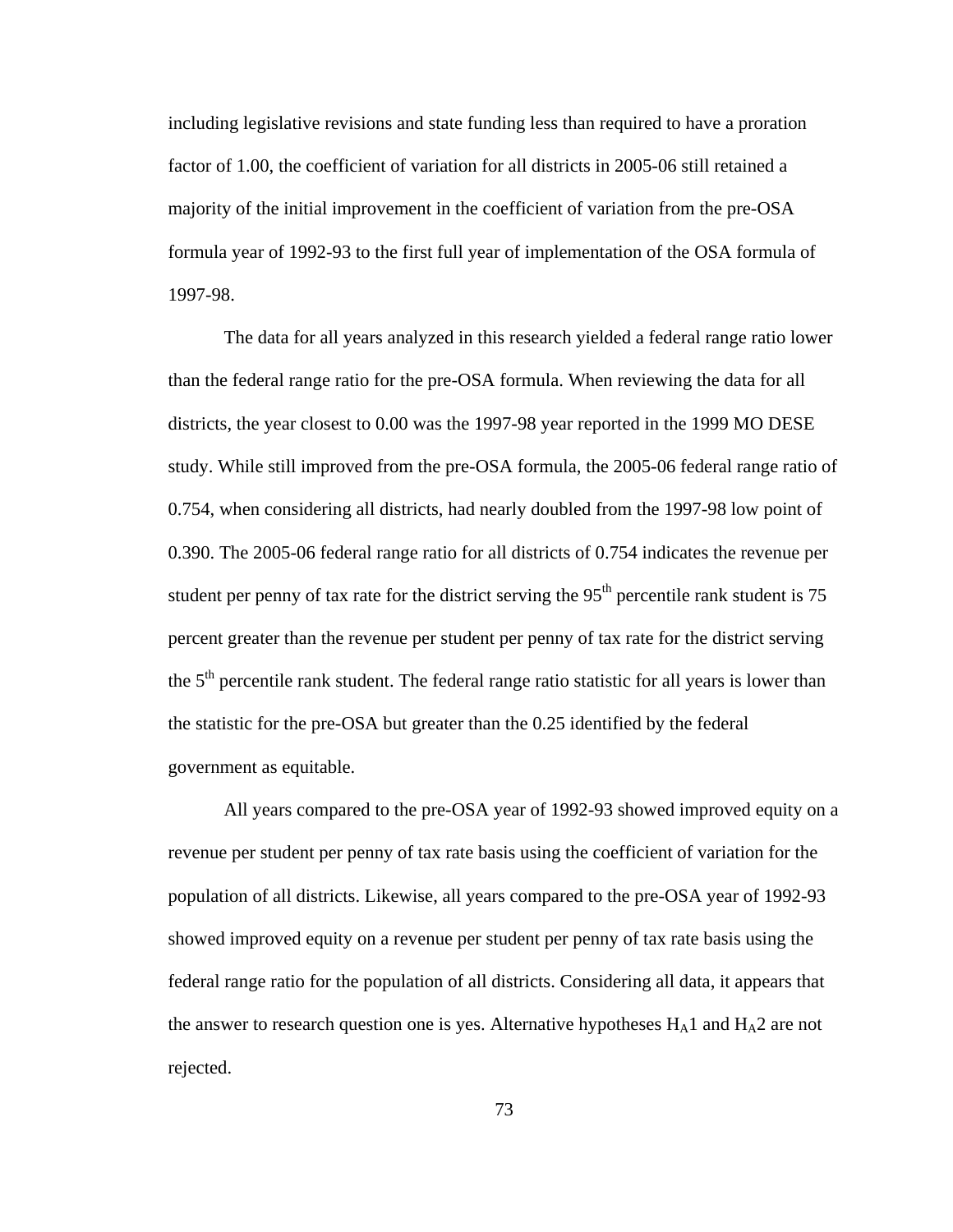To answer research question two, alternative hypotheses  $H_A$ 3,  $H_A$ 4, and  $H_A$ 5 were considered by reviewing the data for all districts. When reviewing the data for all districts, all years analyzed had a coefficient of variation lower than the pre-OSA formula (1992-93). The year closest to 0.00 and showing the most improvement from 1992-93 was the 1997-98 year reported in the 1999 MO DESE study at 0.178. No year reached the 0.10 benchmark recommended for analyzing the equity of a state school finance system (Picus et al., 2004). The actual 1997-98 coefficient of variation of 0.178 means that twothirds of the students, on a revenue per student basis, had the range of \$3,816 to \$5,468 around the mean of \$4,642 funding their education, a spread of \$1,652.

Since 1992-93, the 1999-00 year had the highest coefficient of variation on a revenue per student basis of 0.225 resulting in a range of \$4,038 to \$6,382 around the mean of \$5,210 for two thirds of students. The data for the final year of the OSA formula, 2005-06, yielded a reduced coefficient of variation for all districts on a revenue per student basis of 0.205 when compared to the 1999-00 coefficient of variation. The 2005- 06 value produced a range of \$5,168 to \$7,834 around the mean of \$6,501 for two thirds of the students when analyzing all districts.

 Although the coefficient of variation increased in each of the years of this study when compared to the lowest year of 1997-98, the coefficient of variation was improved from the pre-OSA formula as evidenced by the coefficient of variation being lower in all years analyzed in this research than 1992-93, the pre-OSA year.

The data for all years analyzed had a federal range ratio lower than the pre-OSA formula. When reviewing the data for all districts, the year closest to 0.00 was the 1998- 99 year. While still improved from the pre-OSA formula, the 1999-00 federal range ratio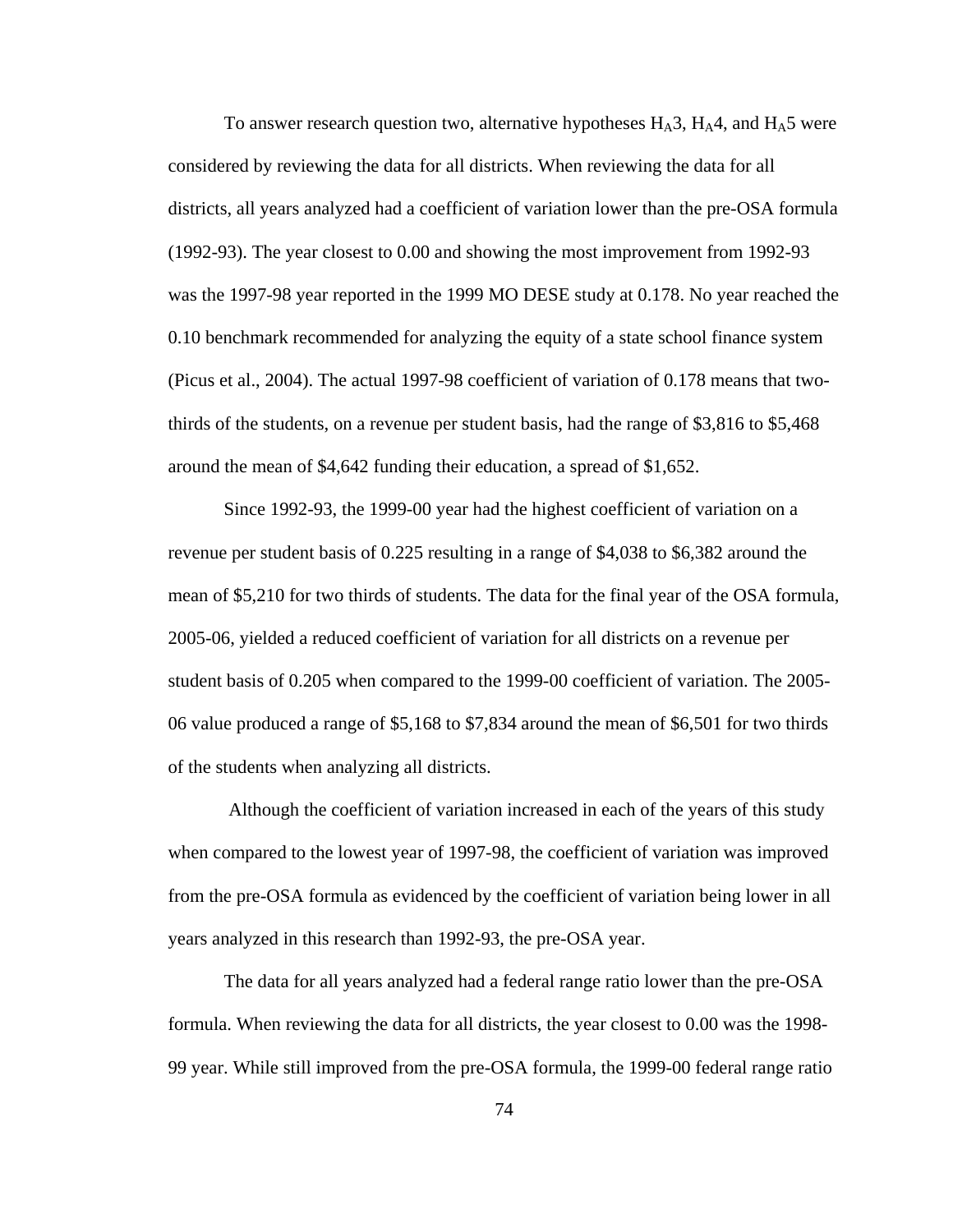of 0.875 increased 0.169 from the 1998-99 federal range ratio of 0.706, the lowest ratio. In the final year of the OSA, the 2005-06 federal range ratio for all districts of 0.813 indicates the revenue per student for the district serving the  $95<sup>th</sup>$  percentile rank student was 81.3 percent greater than the revenue per student for the district serving the  $5<sup>th</sup>$ percentile rank student. The federal range ratio for all years was lower than the federal range ratio for the pre-OSA formula but much greater than the 0.25 identified by the federal government as equitable.

When reviewing the data for all districts, the McLoone Index moved closer to 1.00 than the pre-OSA formula in all years except 2005-06. The McLoone Index for the 2005-06 year was lower than the pre-OSA calculation. No year was at the benchmark of 0.95 or higher which would have indicated substantial equity across the bottom half of the distribution.

When reviewing the data for all districts, the coefficient of variation and the federal range ratio showed improved equity on a revenue per student basis in all years analyzed compared to the pre-OSA year of 1992-93. All years, except 2005-06, showed improved equity using the McLoone Index. Considering all data, it appears that the answer to research question two is yes. Alternative hypotheses  $H_A$ 3,  $H_A$ 4, and  $H_A$ 5 are not rejected.

To answer research question three, alternative hypotheses  $H_A$ 6,  $H_A$ 7,  $H_A$ 8,  $H_A$ 9, and HA10 were considered. When reviewing the data for non-hold harmless districts on the revenue per student per penny of tax rate basis using the coefficient of variation, the data from all years analyzed in this research resulted in a coefficient of variation lower than the pre-OSA formula. More impressive is the fact that for every year analyzed it was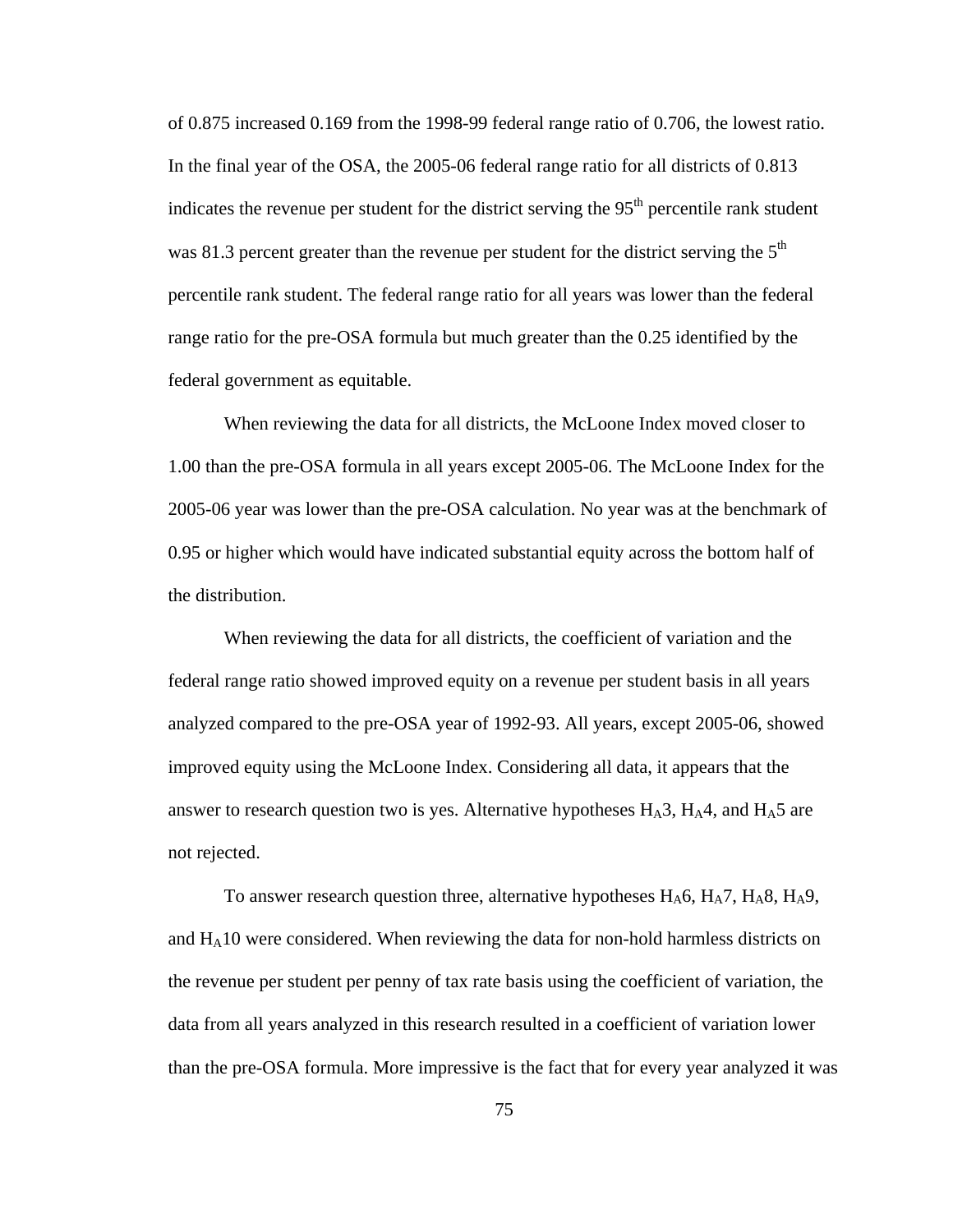well below the 0.10 benchmark value, suggesting more improved equity in non-hold harmless districts than in all districts. The 2003-04 year had the lowest coefficient of variation at 0.048, which means that two-thirds of the students in non-hold harmless districts had the range of \$15.51 to \$17.07 per student per penny of tax rate revenue around the mean of \$16.29, a spread of \$1.56. The 2005-06 year had the highest coefficient of variation during the OSA years of 0.060 resulting in two-thirds of the students having the range of \$16.06 to \$18.12 per penny of tax rate funding their education. If the coefficient of variation had been the benchmark of 0.10 in 2005-06, the per student per penny of tax rate range for two-thirds of the students would have been \$15.38 to \$18.80, a \$3.42 spread. The coefficient of variation for all years was much lower (improved) for non-hold harmless districts than for all districts which indicated that the equity of the OSA formula on a revenue per student per penny of tax rate basis for non-hold harmless districts was better than for all districts. The coefficient of variation for non-hold harmless districts was below the 0.10 benchmark in all years studied contrasted with the coefficient of variation for all districts each year, nearly triple the value for non-hold harmless districts.

When reviewing the data for non-hold harmless districts on a revenue per student per penny of tax rate basis using the federal range ratio, the year in which the federal range ratio was closest to 0.00 was the 1998-99 year at 0.170. The value in the 2000-01 and 2003-04 years was only 0.001 higher than 1998-99. The ratio for the 2005-06 year for non-hold harmless districts was 0.085 higher than the lowest year of 1998-99 but still .905 lower than the pre-OSA formula. The 2005-06 federal range ratio of 0.255 for nonhold harmless districts indicates the revenue per student per penny of tax rate for the

76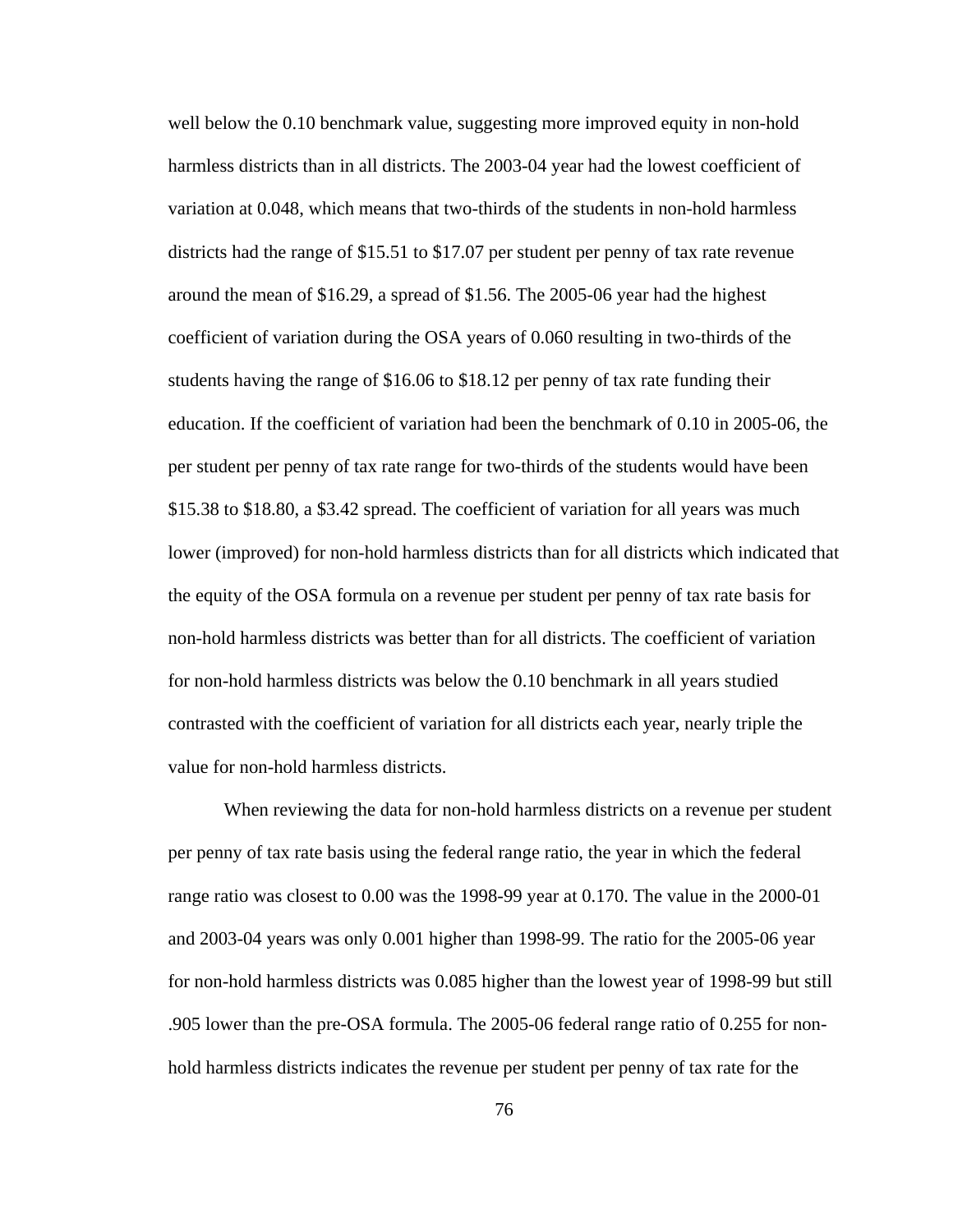district serving the 95<sup>th</sup> percentile rank student was 25.5 percent greater than the revenue per student per penny of tax rate for the district serving the  $5<sup>th</sup>$  percentile rank student. The data for all years of the OSA formula analyzed yielded a federal range ratio on a revenue per student per penny of tax rate basis for non-hold harmless districts much lower than the pre-OSA statistic. Only the 2005-06 year was higher than the 0.25 benchmark for an equitable funding system, and it was only slightly higher at 0.255. The federal range ratio for all years was much lower (improved) for non-hold harmless districts than for all districts. The data for all years analyzed indicated that equity of the OSA formula on a revenue per student per penny of tax rate basis for non-hold harmless districts using the federal range ratio was better than for all districts. The data for the 2005-06 year reflected the largest difference of 0.499 between all districts and non-hold harmless districts while the 1997-98 year had the least difference, 0.193, between the two groups.

When reviewing the data for non-hold harmless districts on a revenue per student basis using the coefficient of variation, all years analyzed in this research had a coefficient of variation lower than the pre-OSA formula. However, no year was equal to or less than the 0.10 benchmark value. The coefficient of variation was lowest in 2005-06 year at 0.159, which means that two-thirds of the students in non-hold harmless districts had the range of \$5,212 to \$7,182 of revenue per student around the mean of \$6,197, a spread of \$1,970. If the coefficient of variation had been the benchmark of 0.10 in 2005- 06, the revenue per student range for two-thirds of the students would have been \$5,577 to \$6,817, a \$1,240 spread. The 1999-00 year had the highest coefficient of variation of 0.216, during the OSA years analyzed, resulting in two-thirds of the students having the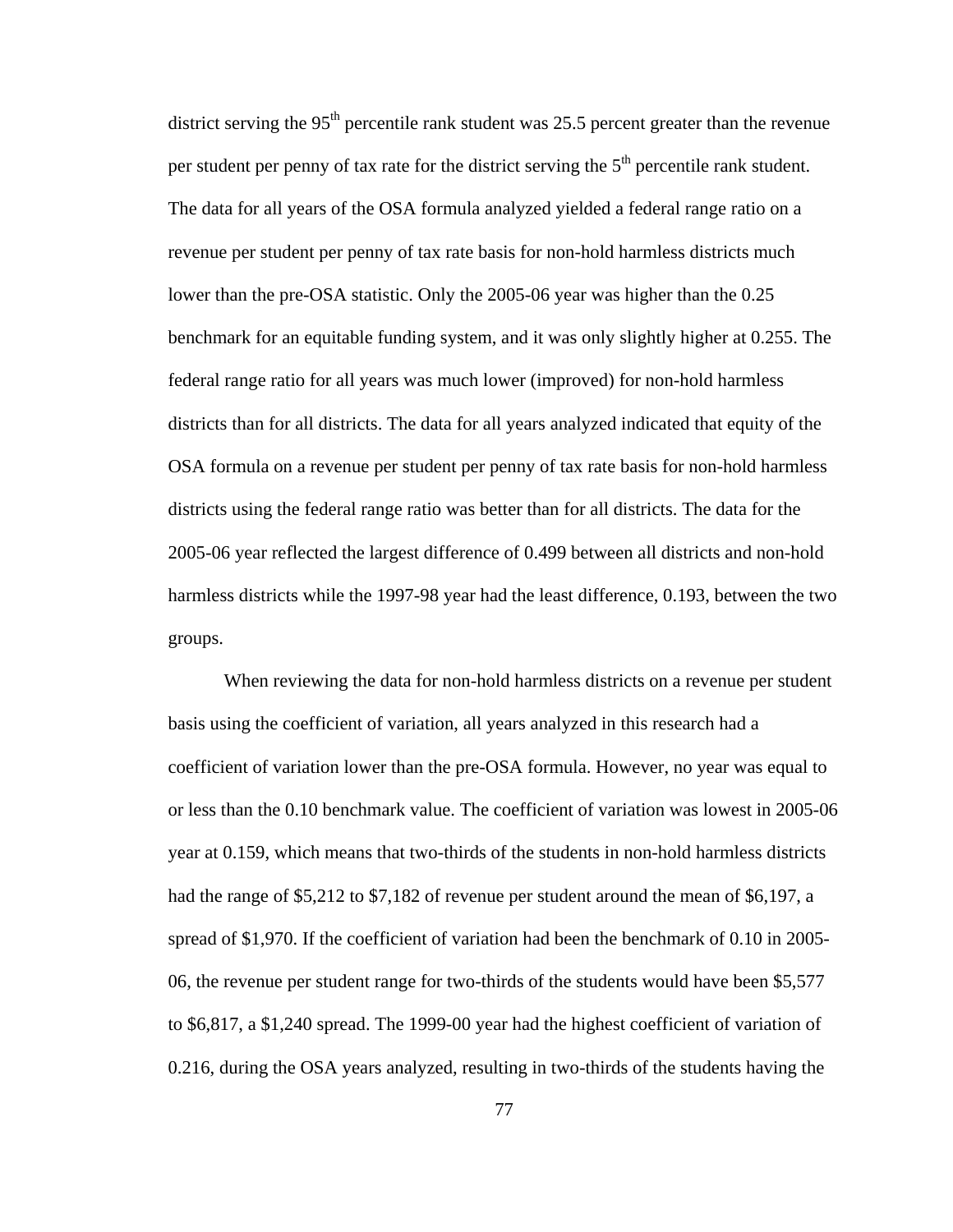range of \$3,982 to \$6,176 revenue per student funding their education. The coefficient of variation statistic for all years for non-hold harmless districts on a revenue per student basis was improved from the pre-OSA statistic indicating improved equity. While the coefficient of variation for non-hold harmless districts did not decrease to the 0.10 benchmark in any year analyzed, the coefficient of variation was lower (improved) for non-hold harmless districts than for all districts which indicated that the equity of the OSA formula on a revenue per student basis for non-hold harmless districts was better than for all districts. However, the coefficient of variation for non-hold harmless districts was most improved when compared to that of all districts for the 2005-06 year with a difference of 0.046. The smallest difference, 0.007, between all and non-hold harmless districts was in 1998-99.

When reviewing the data for non-hold harmless districts on a revenue per student basis using the federal range ratio, the year in which the federal range ratio was closest to 0.00 was the 2005-06 year. The 1999-00 year showed the least improvement from the pre-OSA formula federal range ratio. Although the 1999-00 year for non-hold harmless districts was 0.253 higher than the 2005-06 lowest year, 1999-00 was still 0.339 lower than the pre-OSA formula. The 2005-06 federal range ratio of 0.630 for non-hold harmless districts indicated the revenue per student for the district serving the 95<sup>th</sup> percentile rank student was 63 percent greater than the revenue per student for the district serving the 5<sup>th</sup> percentile rank student. All years of the OSA formula analyzed for nonhold harmless districts yielded a federal range ratio on a revenue per student basis lower than the pre-OSA statistic. However, no year was lower than the 0.25 benchmark for an equitable funding system. When comparing the non-hold harmless districts to all districts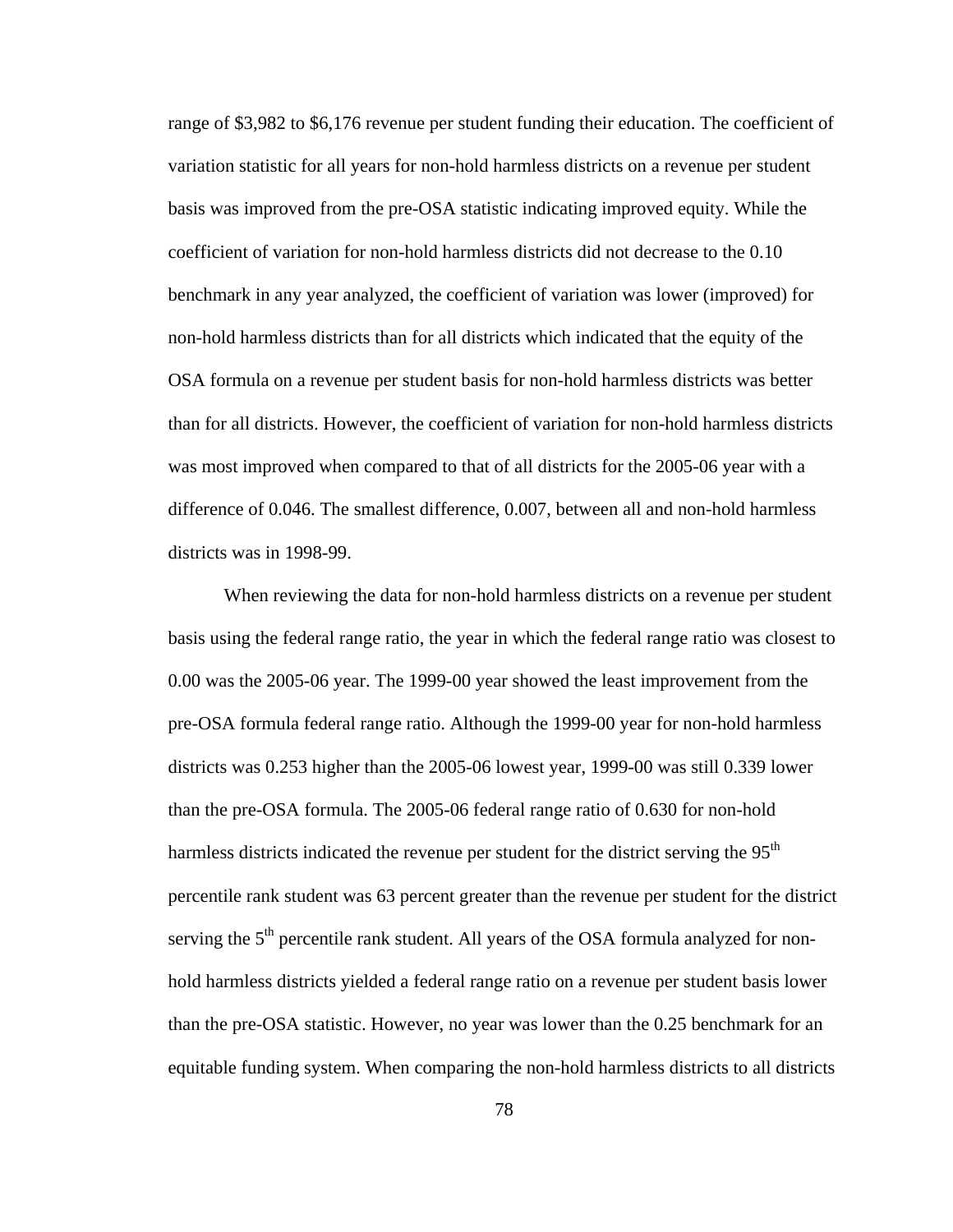on a revenue per student basis using the federal range ratio, the non-hold harmless districts had a higher ratio in four of the six years. However, the federal range ratio for each of the four years was similar for both groups. Only the 1997-98 year, first year of full implementation, and the 2005-06 year, the final year, yielded a ratio lower for nonhold harmless districts than all districts. The federal range ratio for non-hold harmless districts was most improved when compared to all districts for the 2005-06 year with a difference of 0.183.

When reviewing the data for non-hold harmless districts on a revenue per student basis using the McLoone Index, the 2000-01 year had the highest McLoone Index of 0.910. The McLoone Index measure should increase to demonstrate improved equity. The data for all years analyzed in this research moved closer to 1.00 compared to the pre-OSA formula. However, the McLoone Index for the final year of the OSA formula for non-hold harmless districts was only 0.003 improved from the pre-OSA formula. The data indicated that the equity of the OSA formula on a revenue per student for non-hold harmless districts using the McLoone Index was slightly lower in 1997-98 and 2003-04 than for all districts. For the 1998-99, 1999-00, 2000-01 and 2003-04 years the McLoone Index was slightly higher for the set of non-hold harmless districts. The difference between the McLoone Index for all districts and non-hold harmless districts was very small for each year analyzed. This minimal difference may indicate that there were very few hold harmless districts below the median. Even though the median for non-hold harmless districts and all districts was different, the resulting index for bringing the bottom half of the districts to the midpoint was nearly the same whether looking at all districts or non-hold harmless districts.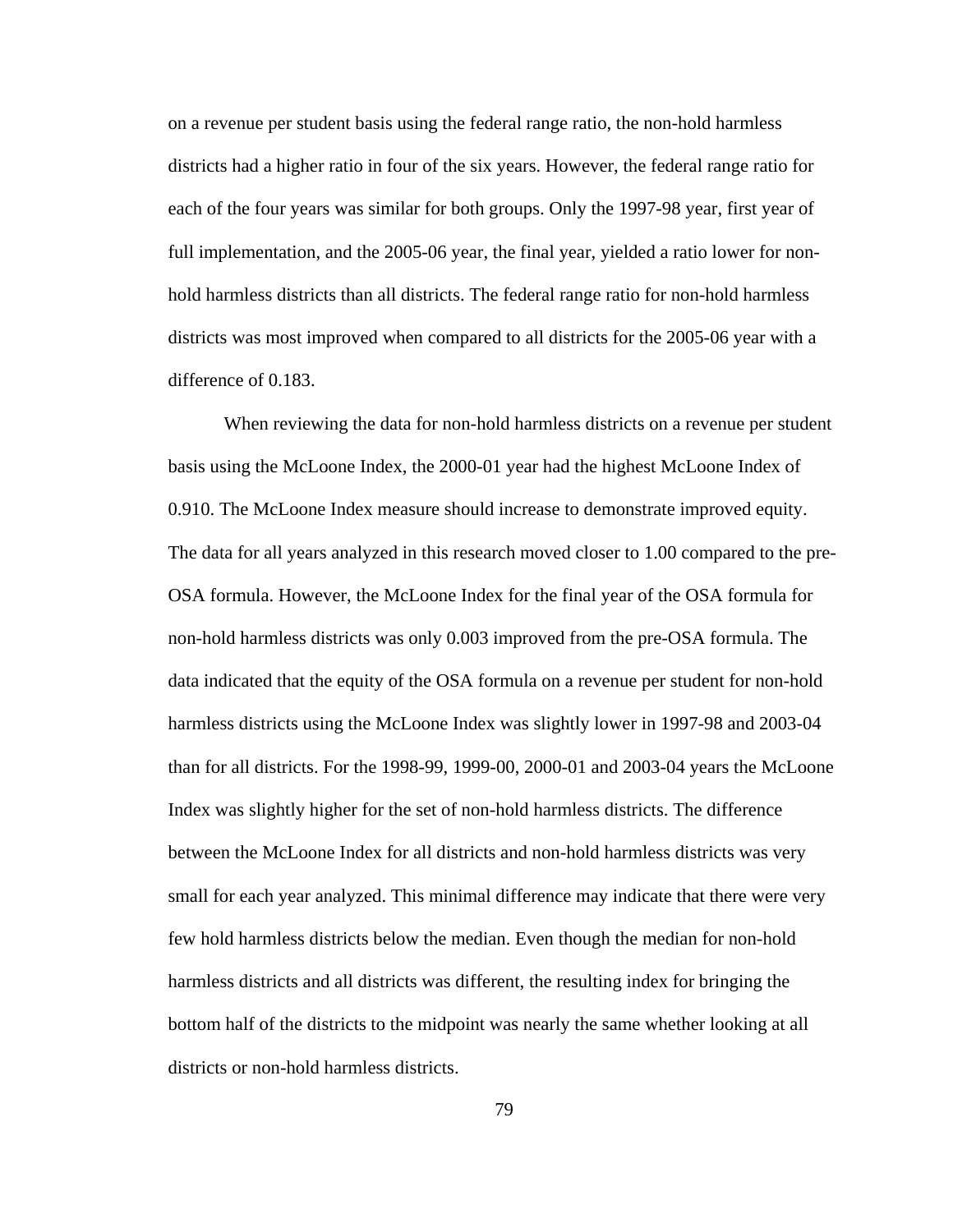Considering all data, it appears that the answer to research question three is yes. The legislative decision to guarantee a minimum or hold harmless payment does impact equity. On a revenue per student per penny of tax rate basis, the coefficient of variation and the federal range ratio were much improved for non-hold harmless districts when compared to all districts. On a revenue per student basis, the coefficient of variation, the federal range ratio and the McLoone Index also were improved for non-hold harmless districts in comparison to all districts. However, the statistics on a revenue per student per penny of tax rate basis for non-hold harmless districts indicated much more dramatic improvement. Alternative hypotheses  $H_A$ 6,  $H_A$ 7,  $H_A$ 8,  $H_A$ 9, and  $H_A$ 10 are not rejected.

#### **Conclusions**

The equitable distribution of state and local resources to public school districts is a significant factor in the educational system of any state. The equity of state school finance systems has been challenged in court for several decades. The state legislature has the responsibility of establishing a state school finance system that is in compliance with the state's constitutional requirements (Rossmiller, 2001).

In *Committee for Educational Equality, et al. v. State of Missouri, et al. (1993)* the Cole County Circuit Court stated that Missouri's school finance system did not provide an equal opportunity guaranteed to children in Missouri by the Missouri Constitution. In May, 1993, just a few months after the court decision, the Missouri General Assembly passed Senate Bill 380, the Outstanding Schools Act, to address the inequities and inadequacies cited in the court decision. Whether this funding system is either equitable or adequate has not been litigated.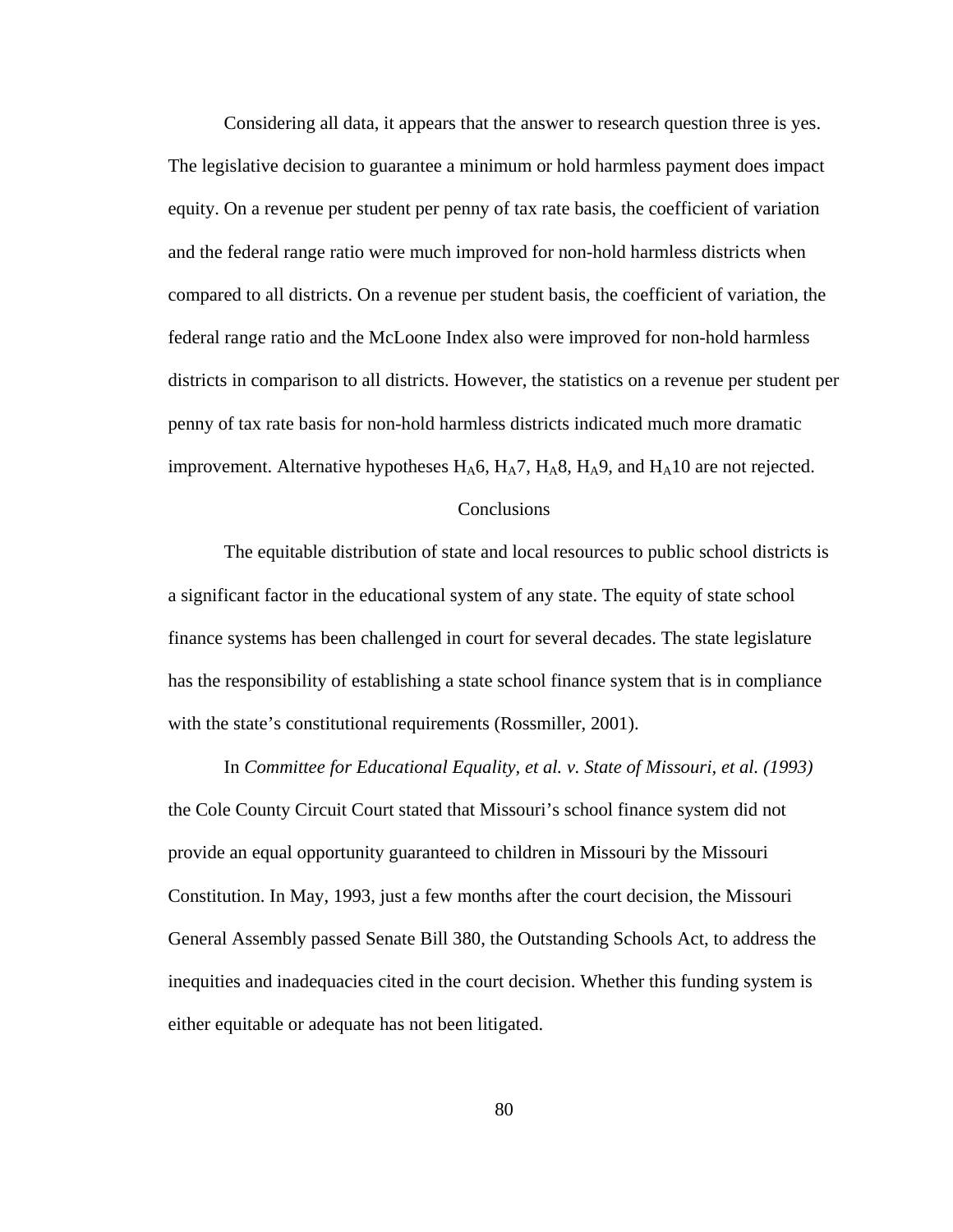The funding system was designed to provide equity on the basis of equal access to combined state and local revenue per student based on each penny of property tax levied. The objective of equal access is to provide the same amount of revenue from combined state and local sources per student for each penny of property tax rate in all districts (Missouri Department of Elementary and Secondary Education, 1999). Conversely, the funding system was not designed to provide equity on the basis of equal revenue per student. Allowing choice, or discretion, by voters in establishing the tax rate for the district is disequalizing on a revenue per student basis and results in differences in revenue per student.

Changes made to Missouri's formula in SB 380 initially improved equity, especially in terms of equal access. The revenue per student per penny of tax rate statistics appropriately measure whether Missouri's OSA formula was more equitable than the pre-OSA formula. Although there are several measures of equity, the coefficient of variation may be the best single statistic because it reflects all the variance in the population (Odden, 2000). The pre-OSA coefficient of variation for non-hold harmless districts on a revenue per student per penny of tax rate basis was 0.238 improving to 0.057 in 1997-98. Also, subsequent amendments to the OSA did not appear to have a major influence on equity in terms of equal access per student per penny of tax rate for non-hold harmless districts since the change in the coefficient of variation was minimal from year to year and was 0.060 in 2005-06.

The data for all districts did, however, indicate a decrease in equity over time. Since all districts included hold harmless districts, growth in local revenue from growth in the assessed valuation of each district that was not offset by the state formula payment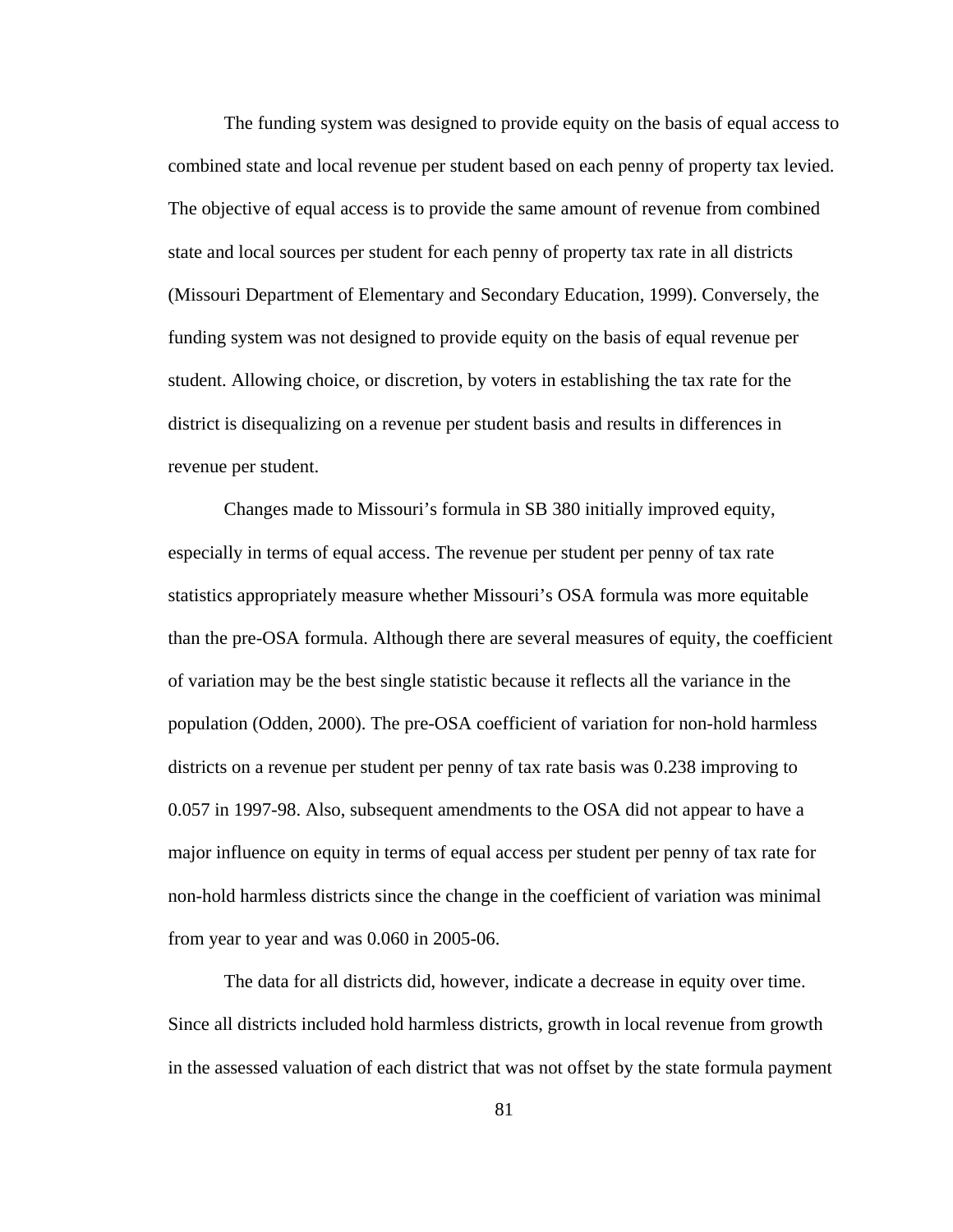may have contributed to the decrease in equity on a revenue per student basis. Still, after 13 years of the OSA with numerous revisions and decreased funding levels, the equity of the OSA formula in the last year of 2005-06 retained a majority of the initial improvement reported in the 1999 MO DESE study.

When comparing the revenue per student per penny of tax rate basis to the revenue per student basis, the equity statistics for both all districts and non-hold harmless districts demonstrated that the equal access intent of the OSA was, indeed, successful. Equity was improved in 1997-98 when compared to 1992-93 for all districts and for nonhold harmless districts. Equity was also improved in 1998-99 for non-hold harmless districts when analyzing revenue per student per penny of tax rate. However, the equity statistics generally did not continue to improve. Yet, with various legislative changes to the formula through the years, as well as the state funding level resulting in the proration factor being less than 1.00 in years 2003-04 and 2005-06, the equity measures for revenue per student per penny of tax rate still reflected improvement from the pre-OSA formula. Legislative changes, particularly in Senate Bill 781, and the decreased state funding levels appeared to have a negative effect on equity. This research does not attempt to attribute changes in statistics to specific legislative changes.

The public policy of hold harmless provisions is generally the result of political reasons rather than equity reasons and conforms to the public policy development definition offered by Fowler (2000) as value-laden and dynamic. The final conclusion is that the legislative decision to provide hold harmless payments to districts so that they did not receive less state money than in the pre-OSA formula on a per eligible pupil basis did reduce initial improvement in equity when analyzing all districts compared to non-hold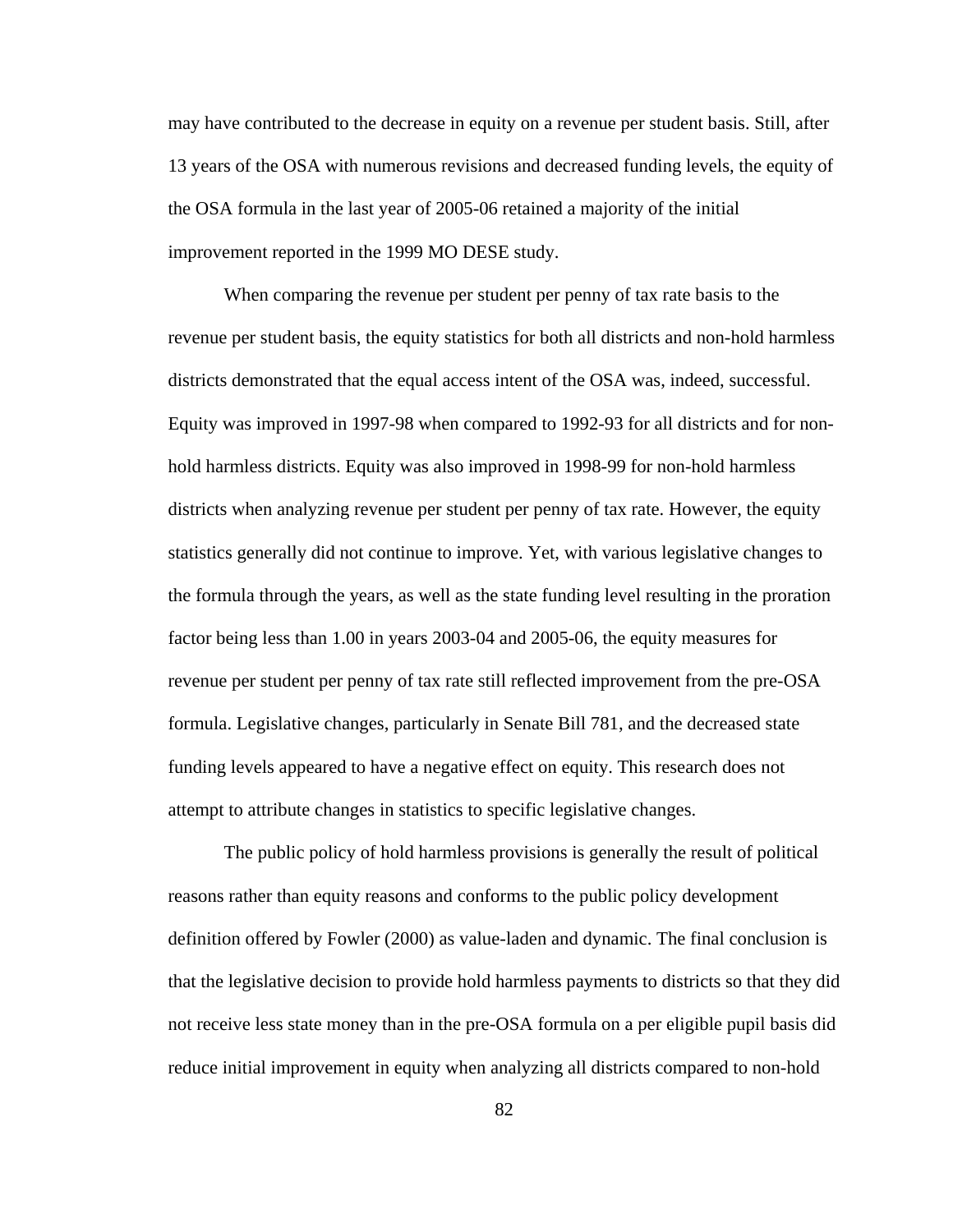harmless districts and allowed further reduction in equity over time. It is crucial to note that the equity of non-hold harmless districts dramatically improved when compared to all districts. All statistics analyzed demonstrated greater equity for non-hold harmless districts than for all districts. Therefore, it appears that the hold harmless provision of the OSA and subsequent revisions had a negative impact on equity.

# Implications for Practice

 This research yields some implications for practice. One implication for practice is that the research indicates that legislative decisions to provide a state minimum (hold harmless) payment when the formula calculation yields a lower payment, have a negative effect on equity. For future funding systems, policy makers need to understand that implementing a hold harmless provision lessens the equity of a formula. Permitting hold harmless to continue over time exacerbates the inequity of the funding system. Although the political realities may require an initial hold harmless provision, provisions for a phase-out of hold harmless could be incorporated in the funding system to regain the equity lost initially.

Another implication for practice is that the research indicates that local decisions, such as tax rates, impact equity. While the OSA did establish a minimum tax rate of \$2.75 per \$100 of assessed valuation, additional state funds were generated for each additional penny of tax rate for a wide range of tax rates, up to and including \$4.95. The equity on a revenue per student basis would have substantially improved if the range of tax rates used in the OSA formula was smaller, either by raising the minimum tax rate or reducing the maximum rate compensated in the formula.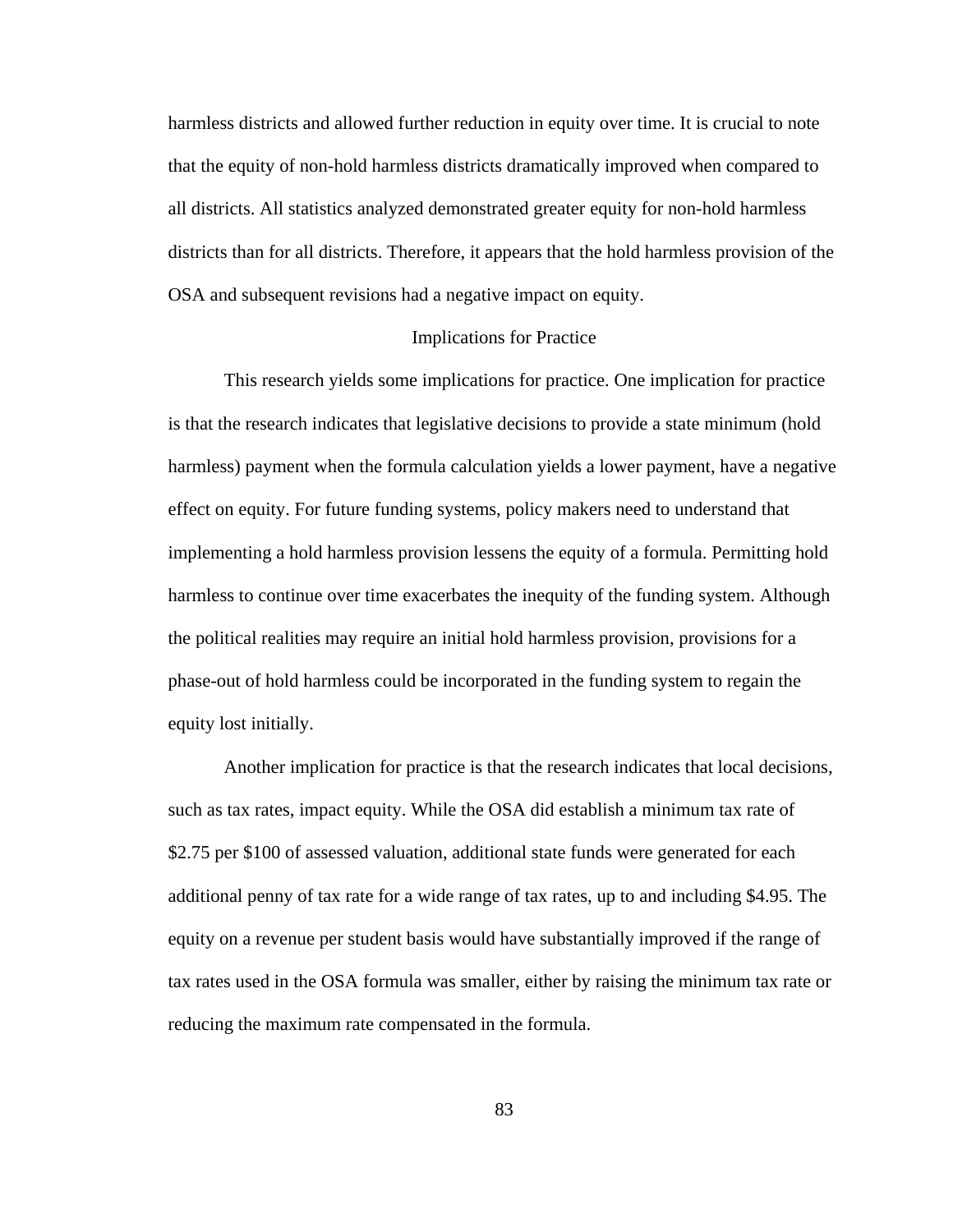#### Recommendations for Further Study

 Analyzing the data for this study generated several additional questions to research. These include:

The phase-in of the formula adopted in SB 287 in 2005 began in the 2006-07 year. The phase-in will be completed in the 2012-13 year. The equity of that formula in 2012-13 should be compared to the equity of the OSA formula in 2005-06.

 The formula adopted in SB 287 in 2005 combined specific categorical state payments into one calculation beginning in 2006-07. These specific categorical payments were exceptional pupil aid, gifted aid, remedial reading, at-risk (Line 14), free textbook, and Fair Share. The equity of the SB 287 inclusive system with the OSA separate system should be compared.

 The OSA formula contained hold harmless provisions. The impact of hold harmless on equity in the OSA formula was analyzed in this study. The SB 287 formula contains hold harmless provisions. Research to determine the effect of the SB 287 formula hold harmless provisions on equity is needed.

 The research in this study was based on actual dollars. Adjustments for inflation might provide additional insight into the changes in equity during the time period studied.

# Summary

The primary purpose of this study was to assess the impact of the 1993 Missouri Outstanding Schools Act Foundation Funding Formula and subsequent revisions on the equity of statewide educational funding. In 1999 the MO DESE prepared an equity study of the OSA formula in which equity improvement from the pre-OSA (1992-93) year to the first year of full implementation of the OSA formula (1997-98) was reported.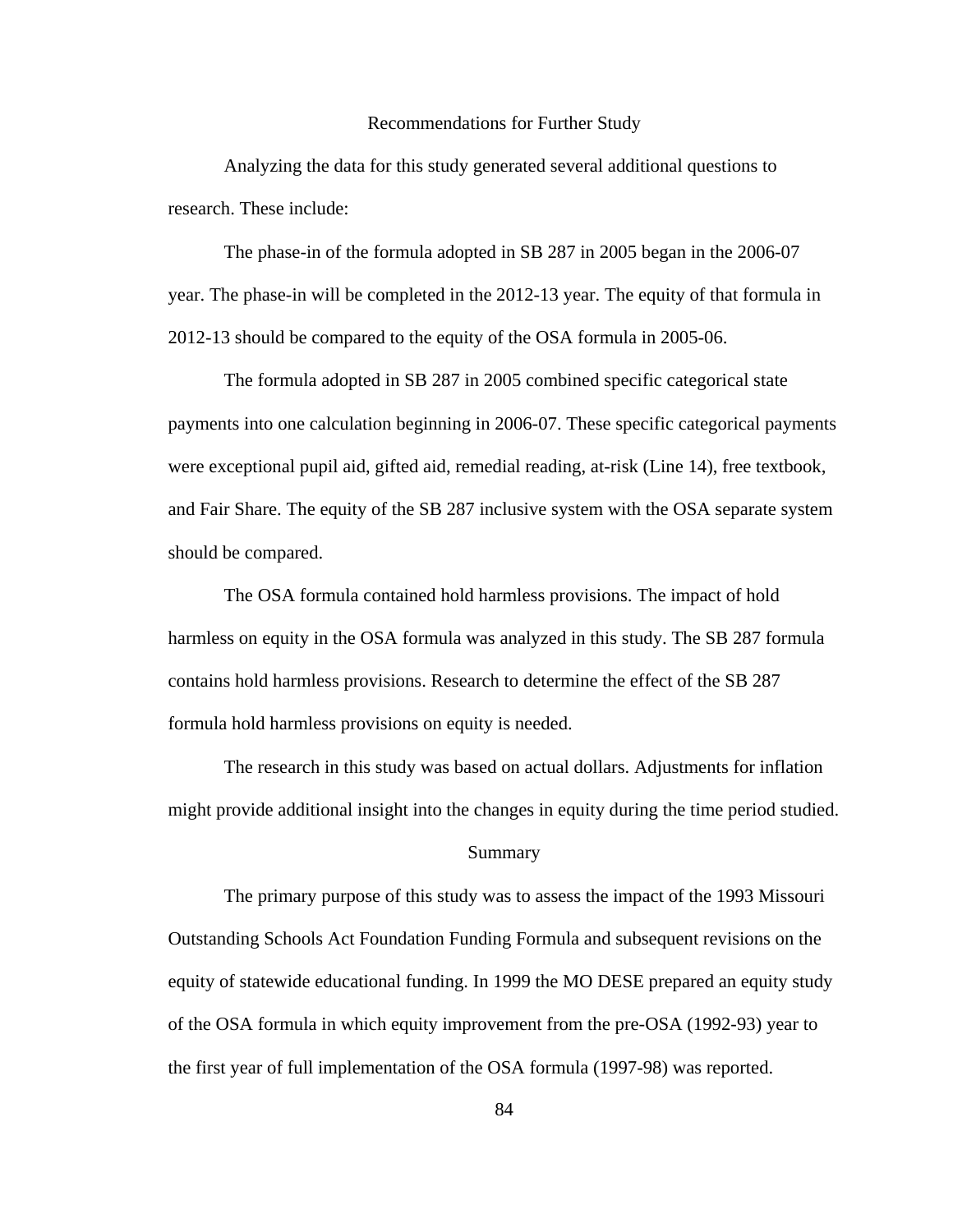Following the MO DESE study design, equity statistics for certain years subsequent to 1997-98, including 2005-06, the final year of the OSA formula as amended, were calculated in this current study and compared to the pre-OSA (1992-93) year. The 1999 MO DESE study was the opening bookend for the OSA formula analysis and this current study provides the closing bookend for the OSA formula by providing a history of the equity statistics on a consistent basis with the original years of the 1999 MO DESE study.

The horizontal equity statistics of coefficient of variation, federal range ratio and McLoone Index were calculated and tracked for selected years during the life of the OSA. The data were evaluated on a revenue per student per penny of tax rate basis and a revenue per student basis. Additionally, comparisons of data for all districts and non-hold harmless districts were made.

Data for all years studied compared to the pre-OSA year of 1992-93 showed improved equity for all districts on a revenue per student per penny of tax rate basis using both the coefficient of variation and the federal range ratio. When reviewing the data for all districts on a revenue per student basis, the coefficient of variation and the federal range ratio showed improved equity in all years analyzed compared to the pre-OSA year of 1992-93. All years, except 2005-06, showed improved equity using the McLoone Index. All statistics analyzed demonstrated dramatically greater improved equity for nonhold harmless districts than for all districts.

 The statistics indicate that the OSA formula, even after all the changes, was more equitable than the pre-OSA formula. Future research will indicate whether the formula adopted in Senate Bill 287 in 2005 is more equitable on a revenue per student basis than the OSA formula as amended.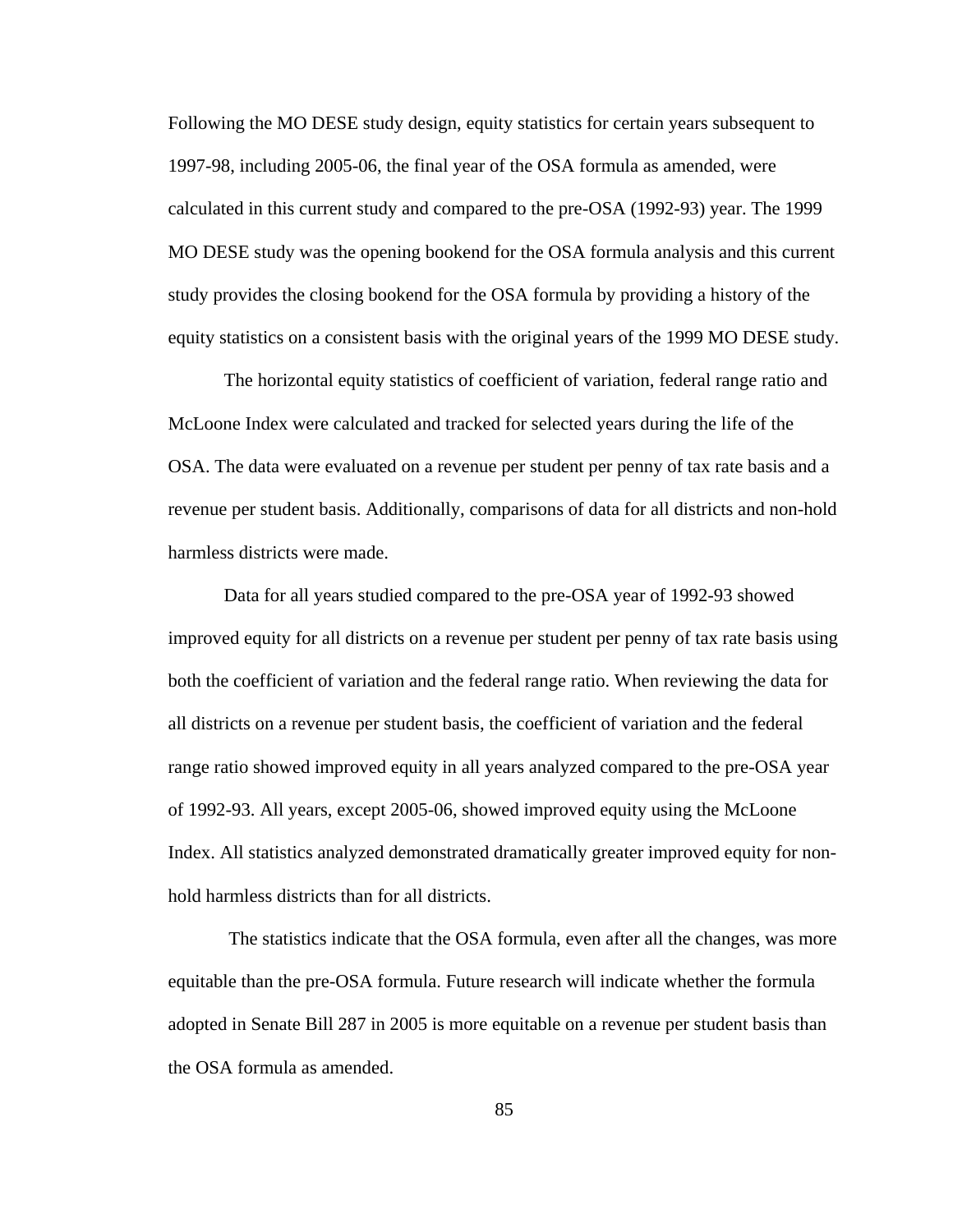# APPENDIX A

| $Code*$     | $HH**$ | $ADA***$ | Levy**** | $Revenue*****$ |
|-------------|--------|----------|----------|----------------|
|             |        |          |          |                |
| 001-090     |        | 311.12   | 2.6900   | \$1,002,561.19 |
| 001-091     |        | 2,251.08 | 2.1500   | \$6,846,870.53 |
| 001-092     |        | 240.88   | 2.5200   | \$759,529.35   |
| 002-089     |        | 372.30   | 3.5300   | \$1,245,411.24 |
| 002-090     |        | 142.59   | 3.5000   | \$479,951.43   |
| 002-097     |        | 2,104.82 | 2.8200   | \$5,573,432.34 |
| 003-031     |        | 353.80   | 3.2900   | \$1,190,418.53 |
| 003-032     |        | 446.71   | 2.9200   | \$1,606,790.69 |
| 003-033     |        | 211.31   | 3.3900   | \$712,184.46   |
| 003-034     |        | 78.20    | 4.1200   | \$291,806.83   |
| 004-106     |        | 354.16   | 2.9300   | \$1,266,239.92 |
| 004-109     |        | 703.05   | 2.6700   | \$2,103,387.76 |
| $004 - 110$ |        | 2,383.48 | 2.9200   | \$7,436,004.19 |
| 005-120     |        | 428.64   | 1.2500   | \$1,085,677.23 |
| 005-121     |        | 668.54   | 1.2500   | \$1,664,644.17 |
| 005-122     |        | 299.58   | 1.2900   | \$795,062.85   |
| 005-123     |        | 1,418.23 | 1.4200   | \$3,318,352.31 |
| 005-124     |        | 487.69   | 1.2500   | \$1,219,464.45 |
| 005-126     |        | 89.90    | 2.2200   | \$270,312.82   |
| 005-127     |        | 203.29   | 1.7400   | \$627,820.25   |
| 005-128     |        | 1,616.71 | 1.4700   | \$4,025,570.40 |
| 006-101     |        | 462.73   | 2.8400   | \$1,249,593.27 |
| 006-103     |        | 250.62   | 2.0500   | \$696,010.19   |
| 006-104     |        | 1,242.84 | 2.4300   | \$3,430,253.15 |
| 007-121     |        | 263.01   | 2.7500   | \$875,213.43   |
| 007-122     |        | 122.74   | 3.4900   | \$447,761.00   |
| 007-123     |        | 602.78   | 2.2700   | \$1,546,303.79 |
| 007-124     |        | 405.40   | 3.0400   | \$1,297,659.56 |
| $007 - 125$ |        | 154.75   | 2.8000   | \$424,784.77   |
| 007-126     |        | 91.21    | 2.0000   | \$263,027.10   |
| 007-129     |        | 1,002.62 | 2.5200   | \$3,012,300.21 |

# 1992-93 MISSOURI SCHOOL DISTRICT DATA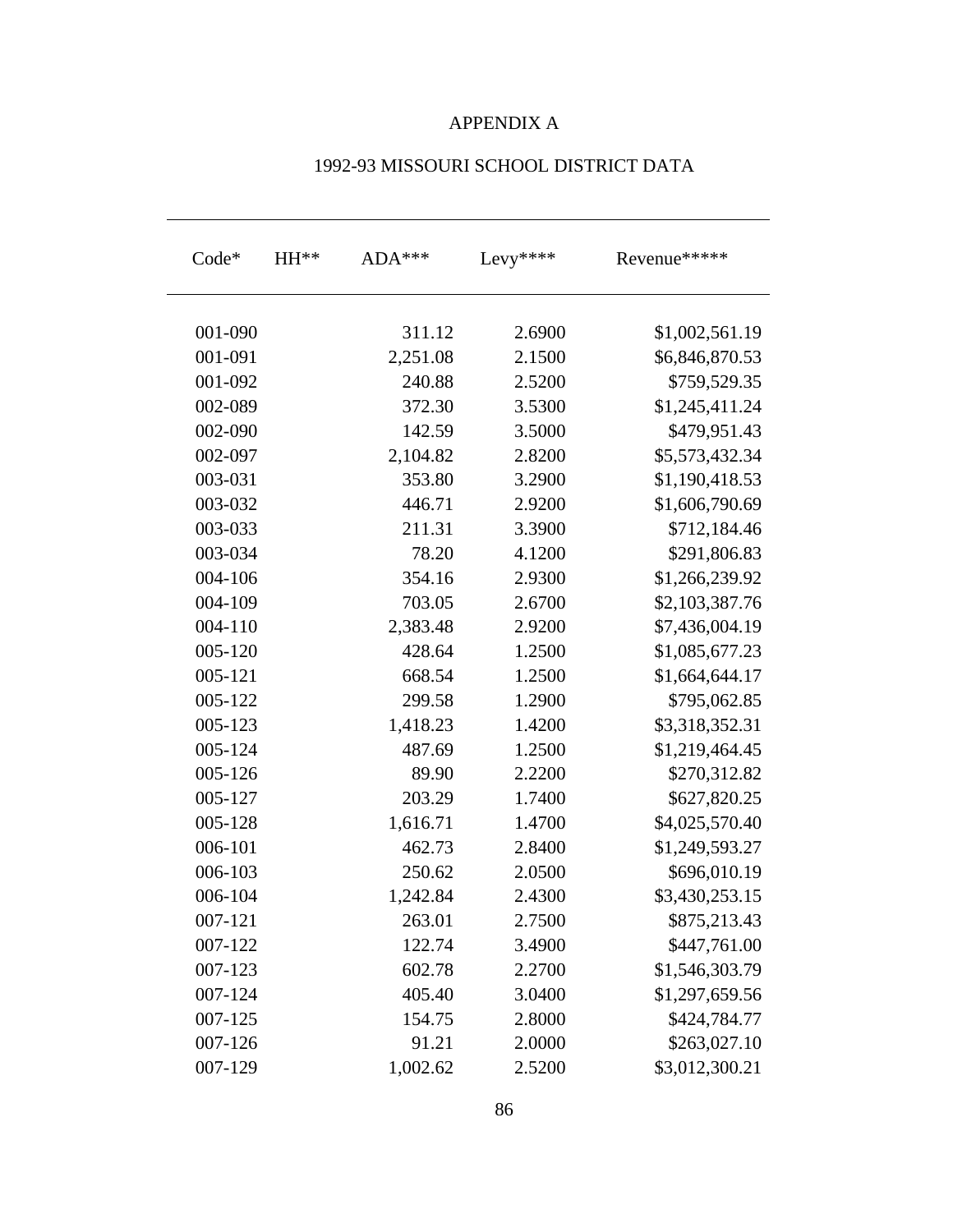| 008-106 |    | 411.14    | 1.8800 | \$1,114,887.00  |
|---------|----|-----------|--------|-----------------|
| 008-107 |    | 1,026.43  | 2.0500 | \$2,943,748.83  |
| 008-111 |    | 601.00    | 2.3300 | \$1,620,444.29  |
| 009-077 |    | 478.38    | 1.2500 | \$1,181,783.12  |
| 009-078 |    | 196.13    | 1.5300 | \$477,337.87    |
| 009-079 |    | 266.27    | 2.2000 | \$732,675.52    |
| 009-080 |    | 818.03    | 1.4500 | \$2,000,981.85  |
| 010-087 |    | 801.64    | 2.9500 | \$2,378,101.49  |
| 010-089 |    | 837.23    | 2.7000 | \$2,445,927.14  |
| 010-090 |    | 288.75    | 3.0400 | \$1,047,248.70  |
| 010-091 |    | 1,111.46  | 2.3400 | \$3,113,086.23  |
| 010-092 |    | 440.70    | 2.9100 | \$1,354,901.26  |
| 010-093 |    | 12,466.46 | 3.7500 | \$48,461,811.40 |
| 011-076 |    | 701.96    | 3.7000 | \$2,260,346.26  |
| 011-078 |    | 673.32    | 2.8600 | \$1,995,581.05  |
| 011-079 |    | 376.09    | 3.6600 | \$1,180,527.17  |
| 011-082 |    | 11,342.26 | 2.8500 | \$36,332,948.59 |
| 012-108 |    | 580.00    | 1.4500 | \$1,798,026.43  |
| 012-109 |    | 4,473.94  | 1.9000 | \$12,456,300.42 |
| 012-110 |    | 1,006.11  | 1.3500 | \$3,047,732.53  |
| 013-054 |    | 104.72    | 5.1600 | \$555,481.20    |
| 013-055 |    | 586.82    | 2.8100 | \$1,763,824.63  |
| 013-057 |    | 50.34     | 3.5000 | \$176,944.06    |
| 013-058 |    | 56.56     | 3.5400 | \$220,578.85    |
| 013-059 |    | 309.22    | 3.0600 | \$977,665.32    |
| 013-060 |    | 58.43     | 3.7800 | \$227,469.62    |
| 013-061 |    | 305.99    | 3.8500 | \$1,032,427.93  |
| 013-062 |    | 73.47     | 3.9200 | \$250,378.88    |
| 014-126 |    | 932.68    | 2.6000 | \$2,730,491.12  |
| 014-127 |    | 458.29    | 2.2700 | \$1,347,158.65  |
| 014-129 |    | 2,045.08  | 2.9800 | \$5,712,293.47  |
| 014-130 | HH | 716.06    | 1.3800 | \$4,063,697.95  |
| 015-001 |    | 437.95    | 2.3500 | \$1,190,240.52  |
| 015-002 |    | 2,947.37  | 1.6000 | \$8,540,788.99  |
| 015-003 |    | 217.20    | 2.0600 | \$821,301.38    |
| 015-004 |    | 323.83    | 1.8200 | \$851,524.66    |
| 016-090 |    | 3,214.02  | 2.6300 | \$8,694,860.95  |
| 016-092 |    | 324.20    | 2.4100 | \$1,014,181.03  |
| 016-094 |    | 273.58    | 2.5800 | \$903,789.52    |
| 016-096 |    | 3,965.98  | 2.8700 | \$14,029,926.76 |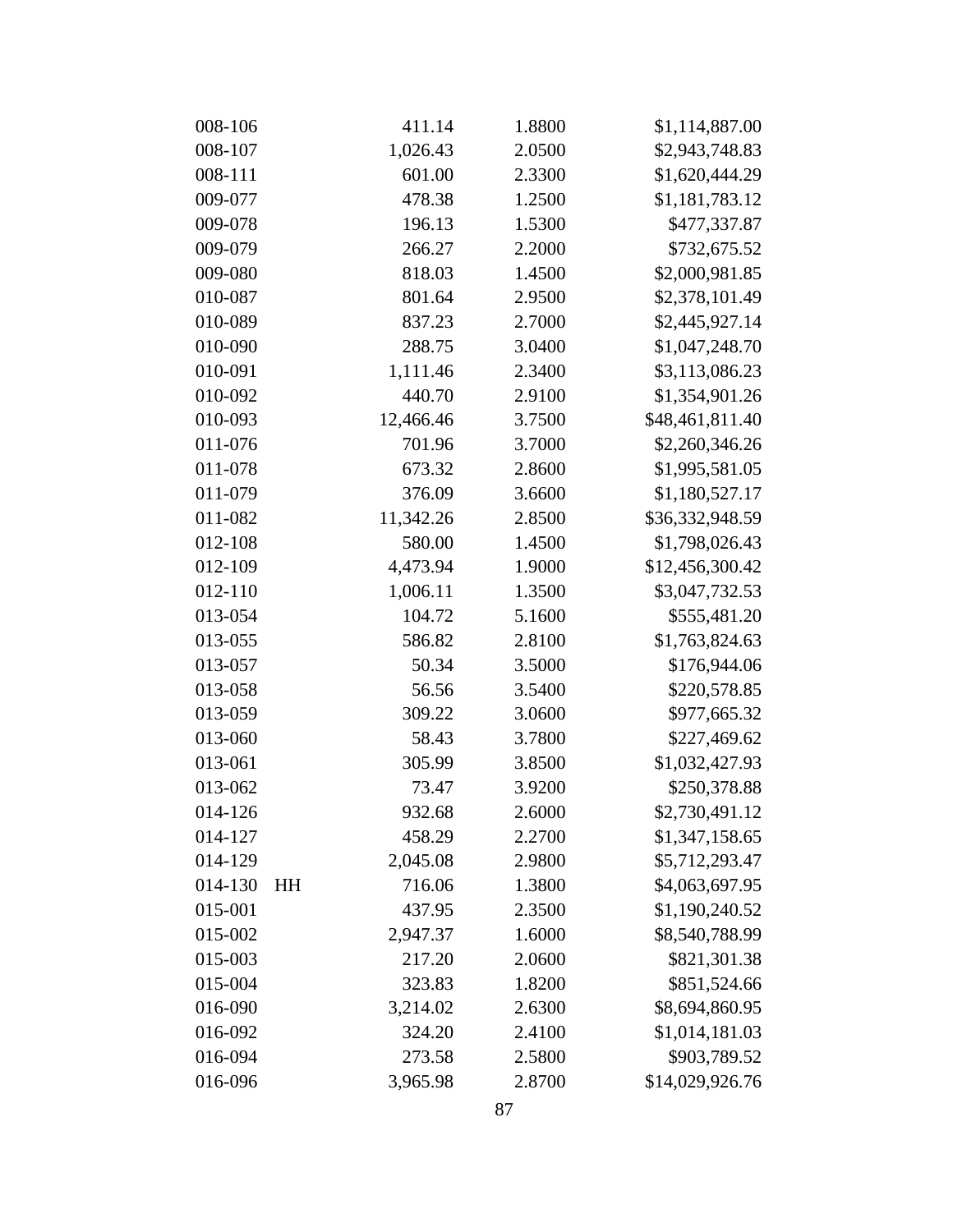| 016-097 | 371.59    | 3.1700 | \$1,572,523.54  |
|---------|-----------|--------|-----------------|
| 017-121 | 165.93    | 4.2500 | \$520,573.30    |
| 017-122 | 171.53    | 3.3000 | \$630,307.62    |
| 017-124 | 132.83    | 3.9300 | \$485,941.76    |
| 017-125 | 1,066.07  | 3.0100 | \$3,245,662.25  |
| 017-126 | 238.95    | 3.4300 | \$782,427.43    |
| 018-047 | 715.46    | 1.2500 | \$1,865,600.67  |
| 018-050 | 477.98    | 1.2500 | \$1,543,000.98  |
| 019-139 | 412.48    | 3.1600 | \$1,324,745.79  |
| 019-140 | 136.95    | 3.1400 | \$464,262.53    |
| 019-142 | 2,820.96  | 3.1400 | \$8,667,202.57  |
| 019-144 | 691.63    | 2.6300 | \$1,977,902.37  |
| 019-147 | 228.72    | 3.7400 | \$722,389.30    |
| 019-148 | 1,219.62  | 3.0300 | \$3,717,767.42  |
| 019-149 | 1,964.70  | 3.1900 | \$6,545,470.00  |
| 019-150 | 271.23    | 4.0400 | \$967,876.10    |
| 019-151 | 521.92    | 4.8700 | \$1,926,843.40  |
| 020-001 | 789.59    | 1.9300 | \$2,008,482.19  |
| 020-002 | 1,163.35  | 1.7400 | \$2,881,079.38  |
| 021-148 | 203.43    | 3.8500 | \$752,865.16    |
| 021-149 | 307.67    | 2.8200 | \$974,972.61    |
| 021-150 | 217.51    | 3.2200 | \$679,717.55    |
| 021-151 | 607.70    | 2.7000 | \$2,047,192.34  |
| 022-088 | 223.46    | 3.0500 | \$717,275.17    |
| 022-089 | 2,089.20  | 2.5200 | \$5,376,868.21  |
| 022-090 | 574.55    | 1.7300 | \$1,339,791.46  |
| 022-091 | 381.94    | 2.4000 | \$1,078,776.74  |
| 022-092 | 413.61    | 2.5900 | \$1,152,785.66  |
| 022-093 | 2,401.53  | 1.8700 | \$5,539,327.59  |
| 022-094 | 550.29    | 2.8300 | \$1,476,164.66  |
| 023-094 | 92.60     | 4.6400 | \$354,515.95    |
| 023-096 | 117.66    | 3.4000 | \$401,652.03    |
| 023-099 | 61.36     | 2.5400 | \$277,717.03    |
| 023-101 | 1,071.03  | 2.5500 | \$2,993,184.89  |
| 024-086 | 2,061.59  | 3.1800 | \$6,150,001.70  |
| 024-087 | 1,004.50  | 3.1700 | \$3,143,616.36  |
| 024-089 | 3,165.84  | 2.7400 | \$8,700,374.27  |
| 024-090 | 4,217.64  | 4.0000 | \$14,730,796.13 |
| 024-091 | 104.07    | 3.7000 | \$382,272.28    |
| 024-093 | 14,505.72 | 3.3700 | \$65,005,603.08 |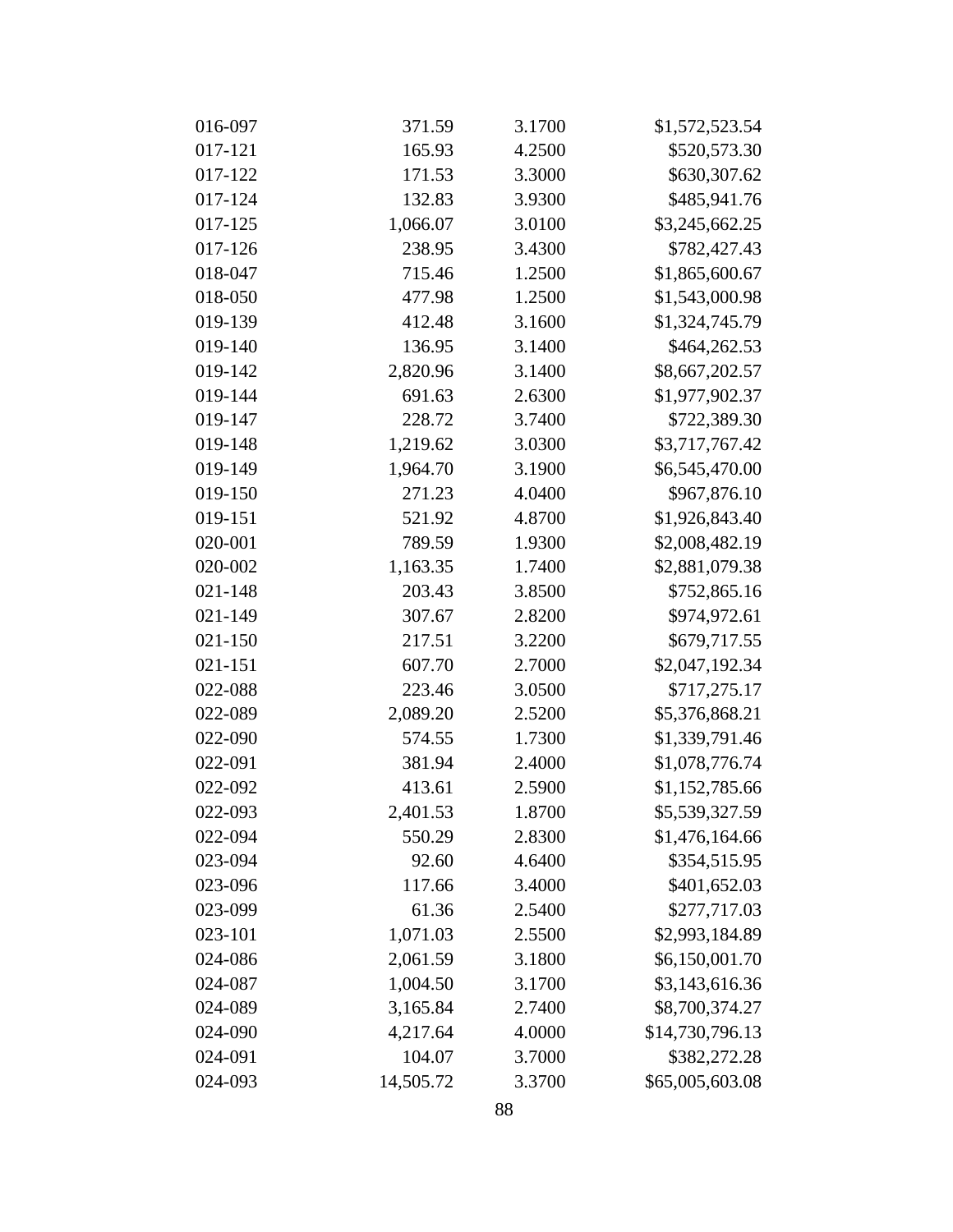| 025-001 | 1,331.59 | 2.2400 | \$3,611,538.24  |
|---------|----------|--------|-----------------|
| 025-002 | 770.70   | 3.2800 | \$2,412,945.33  |
| 025-003 | 734.65   | 3.0500 | \$2,310,473.15  |
| 026-001 | 580.87   | 2.7300 | \$1,568,799.05  |
| 026-002 | 523.41   | 2.6700 | \$1,651,420.26  |
| 026-005 | 785.40   | 2.7900 | \$2,004,938.32  |
| 026-006 | 7,527.32 | 2.9600 | \$24,656,406.48 |
| 027-055 | 146.94   | 3.0000 | \$611,057.82    |
| 027-056 | 167.59   | 3.8900 | \$550,621.65    |
| 027-057 | 148.43   | 3.3900 | \$439,492.01    |
| 027-058 | 253.85   | 3.2500 | \$819,415.38    |
| 027-059 | 217.89   | 3.3700 | \$761,292.00    |
| 027-061 | 1,267.27 | 3.2300 | \$4,171,924.87  |
| 028-101 | 831.04   | 2.1800 | \$2,395,754.58  |
| 028-102 | 1,287.70 | 2.2500 | \$3,288,458.13  |
| 028-103 | 841.22   | 2.7100 | \$2,307,949.25  |
| 029-001 | 423.71   | 2.7200 | \$1,111,067.93  |
| 029-002 | 169.77   | 3.7600 | \$500,410.81    |
| 029-003 | 182.76   | 2.9800 | \$635,370.92    |
| 029-004 | 448.79   | 2.3200 | \$1,331,449.63  |
| 030-093 | 1,721.31 | 1.2500 | \$4,010,279.25  |
| 031-116 | 195.15   | 4.1100 | \$648,939.59    |
| 031-117 | 178.80   | 3.7800 | \$602,878.91    |
| 031-118 | 123.03   | 5.4500 | \$511,276.75    |
| 031-121 | 518.37   | 3.1100 | \$1,599,857.30  |
| 031-122 | 165.22   | 4.3400 | \$702,505.19    |
| 032-054 | 153.28   | 3.9200 | \$509,134.63    |
| 032-055 | 674.10   | 2.4000 | \$1,831,648.73  |
| 032-056 | 179.22   | 4.4400 | \$617,821.95    |
| 032-058 | 253.88   | 3.6300 | \$818,274.09    |
| 033-091 | 252.34   | 1.9700 | \$752,678.37    |
| 033-092 | 311.33   | 1.3800 | \$855,418.86    |
| 033-093 | 394.59   | 1.9900 | \$997,867.01    |
| 033-094 | 341.81   | 1.8400 | \$930,372.30    |
| 034-121 | 175.21   | 1.7800 | \$516,849.62    |
| 034-122 | 103.53   | 2.0200 | \$292,722.09    |
| 034-124 | 1,333.01 | 1.5900 | \$3,368,420.76  |
| 035-092 | 1,143.37 | 2.5300 | \$3,377,146.90  |
| 035-093 | 632.37   | 1.2500 | \$1,678,116.48  |
| 035-094 | 387.55   | 1.3200 | \$1,014,828.79  |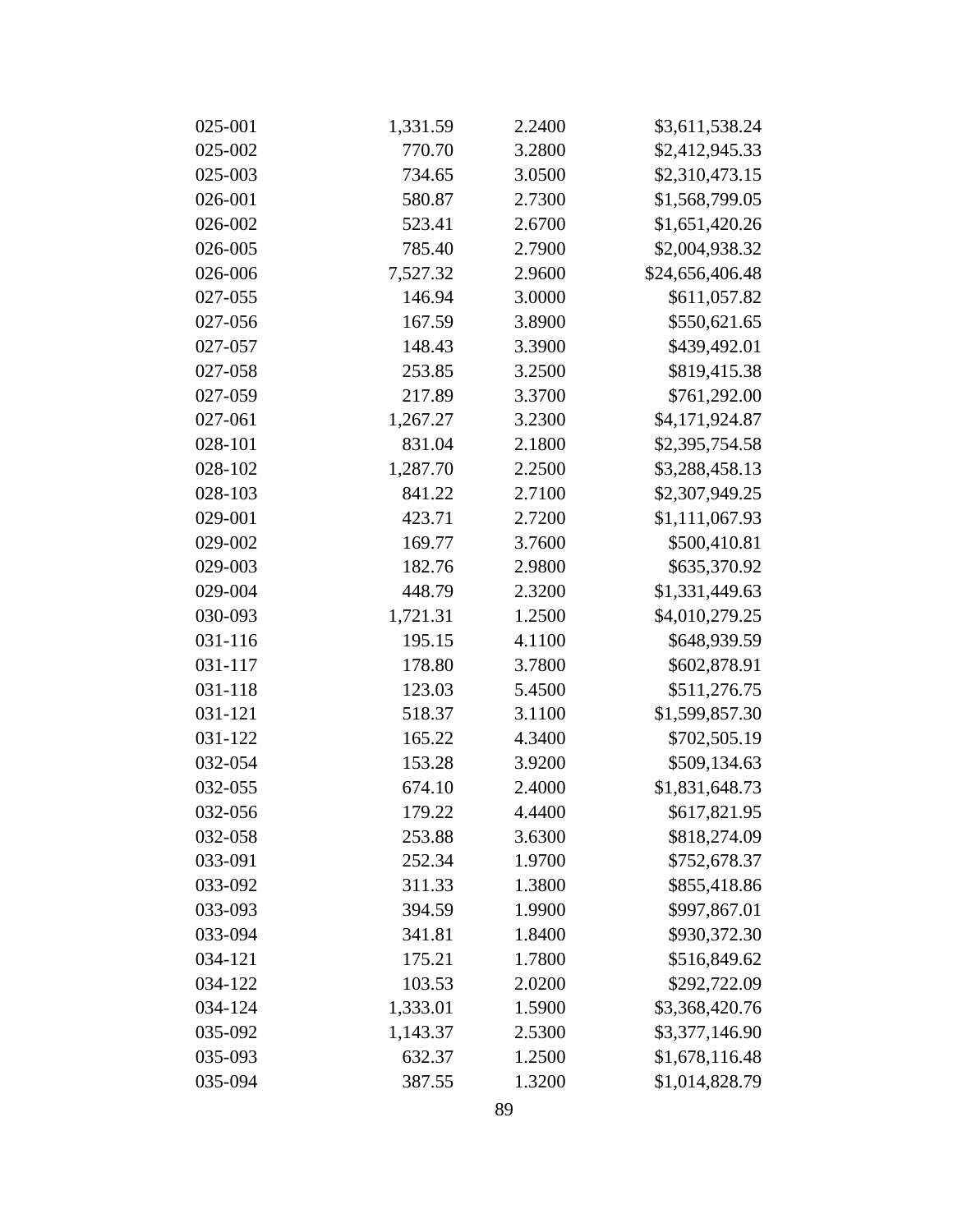| 035-097 | 318.78    | 1.2500 | \$888,960.36    |
|---------|-----------|--------|-----------------|
| 035-098 | 743.84    | 1.9100 | \$2,332,222.16  |
| 035-099 | 356.71    | 1.9700 | \$1,125,727.49  |
| 035-102 | 1,824.89  | 1.4400 | \$5,006,788.34  |
| 036-123 | 266.77    | 2.7300 | \$698,041.97    |
| 036-126 | 2,949.27  | 2.3300 | \$7,973,744.11  |
| 036-131 | 2,648.78  | 2.6300 | \$7,392,330.22  |
| 036-133 | 532.61    | 2.5600 | \$1,416,752.34  |
| 036-134 | 247.86    | 2.3300 | \$699,387.93    |
| 036-135 | 144.63    | 1.8200 | \$423,242.39    |
| 036-136 | 1,806.91  | 1.5900 | \$4,306,331.05  |
| 036-137 | 1,552.79  | 1.9500 | \$4,005,831.18  |
| 036-138 | 381.30    | 3.1300 | \$1,146,545.52  |
| 036-139 | 2,965.62  | 3.4400 | \$10,596,869.79 |
| 037-037 | 1,740.86  | 3.0500 | \$4,607,152.00  |
| 037-039 | 940.17    | 3.0700 | \$3,025,422.44  |
| 038-044 | 330.41    | 3.8500 | \$1,072,792.10  |
| 038-045 | 395.40    | 3.2700 | \$1,172,375.70  |
| 038-046 | 470.13    | 2.4600 | \$1,450,103.51  |
| 039-133 | 2,343.89  | 1.5400 | \$5,382,385.32  |
| 039-134 | 2,432.70  | 2.3200 | \$5,332,859.49  |
| 039-135 | 726.19    | 2.7900 | \$2,052,455.81  |
| 039-136 | 304.33    | 2.2000 | \$884,118.40    |
| 039-137 | 846.58    | 2.7000 | \$2,586,799.01  |
| 039-139 | 1,435.75  | 2.2300 | \$3,884,822.52  |
| 039-141 | 21,525.45 | 2.9000 | \$75,821,421.63 |
| 039-142 | 831.20    | 2.5900 | \$2,402,108.99  |
| 040-100 | 232.10    | 3.2800 | \$675,125.10    |
| 040-101 | 76.76     | 3.8000 | \$285,272.95    |
| 040-103 | 62.93     | 4.3600 | \$348,431.64    |
| 040-104 | 108.08    | 3.6200 | \$380,221.92    |
| 040-107 | 1,151.85  | 2.9100 | \$3,717,521.74  |
| 041-001 | 103.17    | 5.0600 | \$386,601.25    |
| 041-002 | 795.28    | 3.0500 | \$2,479,419.82  |
| 041-003 | 217.06    | 3.6400 | \$842,810.24    |
| 041-004 | 155.12    | 4.5800 | \$597,796.36    |
| 041-005 | 137.50    | 4.1800 | \$551,409.71    |
| 042-111 | 689.27    | 2.6900 | \$1,843,933.95  |
| 042-113 | 85.00     | 2.8400 | \$274,387.96    |
| 042-117 | 174.59    | 3.0800 | \$513,819.84    |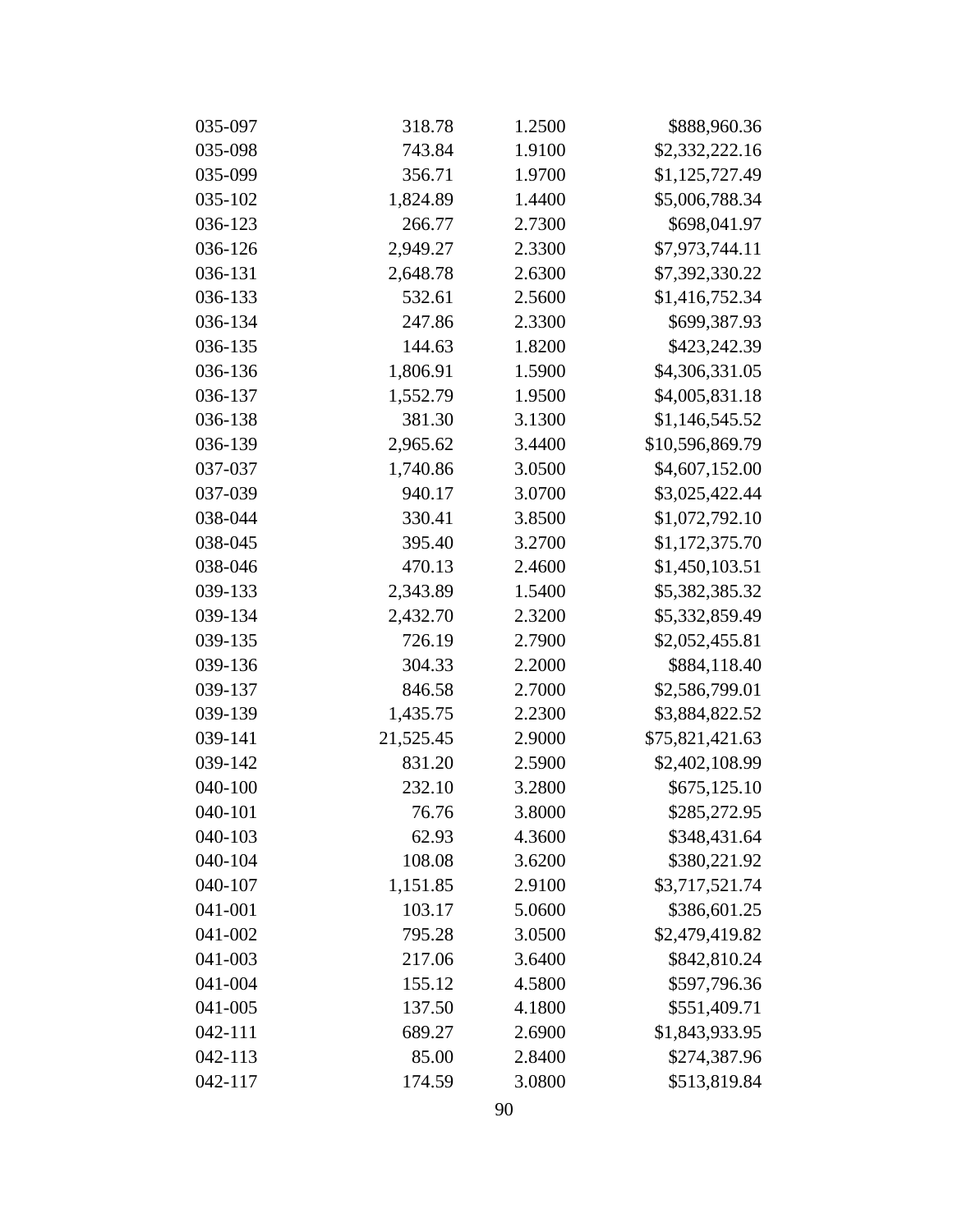| 042-118 | 127.48    | 1.6300 | \$374,547.33     |
|---------|-----------|--------|------------------|
| 042-119 | 91.37     | 2.0300 | \$286,304.83     |
| 042-121 | 89.63     | 4.4100 | \$450,678.10     |
| 042-124 | 1,751.70  | 1.9200 | \$4,561,707.74   |
| 043-001 | 619.52    | 1.8800 | \$1,524,312.60   |
| 043-002 | 230.00    | 2.0200 | \$740,833.05     |
| 043-003 | 343.13    | 2.0200 | \$1,008,784.62   |
| 044-078 | 171.90    | 2.2300 | \$592,005.92     |
| 044-083 | 313.82    | 2.6100 | \$988,175.30     |
| 044-084 | 421.52    | 3.1000 | \$1,323,561.21   |
| 045-076 | 413.12    | 3.2200 | \$1,311,101.88   |
| 045-077 | 687.03    | 2.7900 | \$2,280,172.86   |
| 045-078 | 360.13    | 2.8100 | \$1,074,956.47   |
| 046-128 | 244.17    | 2.7500 | \$671,960.17     |
| 046-129 | 66.97     | 1.6200 | \$226,083.55     |
| 046-130 | 1,149.05  | 1.2500 | \$2,979,141.21   |
| 046-131 | 1,145.17  | 1.2500 | \$2,638,263.92   |
| 046-132 | 373.94    | 1.2500 | \$1,067,665.43   |
| 046-134 | 1,812.74  | 3.0200 | \$4,919,513.94   |
| 046-135 | 257.79    | 1.2500 | \$726,178.75     |
| 046-137 | 216.76    | 1.2500 | \$593,877.62     |
| 046-140 | 582.68    | 1.2500 | \$1,527,284.24   |
| 047-060 | 347.98    | 1.8600 | \$1,206,708.53   |
| 047-062 | 1,172.21  | 1.8000 | \$2,796,677.12   |
| 047-064 | 221.65    | 1.2500 | \$658,778.89     |
| 047-065 | 563.41    | 1.7300 | \$2,274,652.95   |
| 048-066 | 4,473.64  | 3.5400 | \$14,153,704.75  |
| 048-068 | 10,445.78 | 3.7700 | \$34,310,399.83  |
| 048-069 | 1,072.84  | 2.8100 | \$3,092,203.98   |
| 048-070 | 1,499.48  | 3.3100 | \$4,491,628.96   |
| 048-071 | 9,198.44  | 4.1200 | \$33,440,033.03  |
| 048-072 | 6,422.82  | 3.4500 | \$30,827,799.66  |
| 048-073 | 7,430.79  | 3.3000 | \$31,138,818.91  |
| 048-074 | 3,788.45  | 4.0900 | \$18,414,618.50  |
| 048-075 | 321.08    | 3.0800 | \$1,031,392.50   |
| 048-077 | 9,890.93  | 3.2000 | \$34,853,338.61  |
| 048-078 | 30,028.24 | 4.9600 | \$157,989,302.01 |
| 048-080 | 2,352.42  | 3.2600 | \$14,711,541.25  |
| 049-132 | 1,928.50  | 2.0400 | \$4,834,584.21   |
| 049-135 | 175.32    | 2.6400 | \$607,971.03     |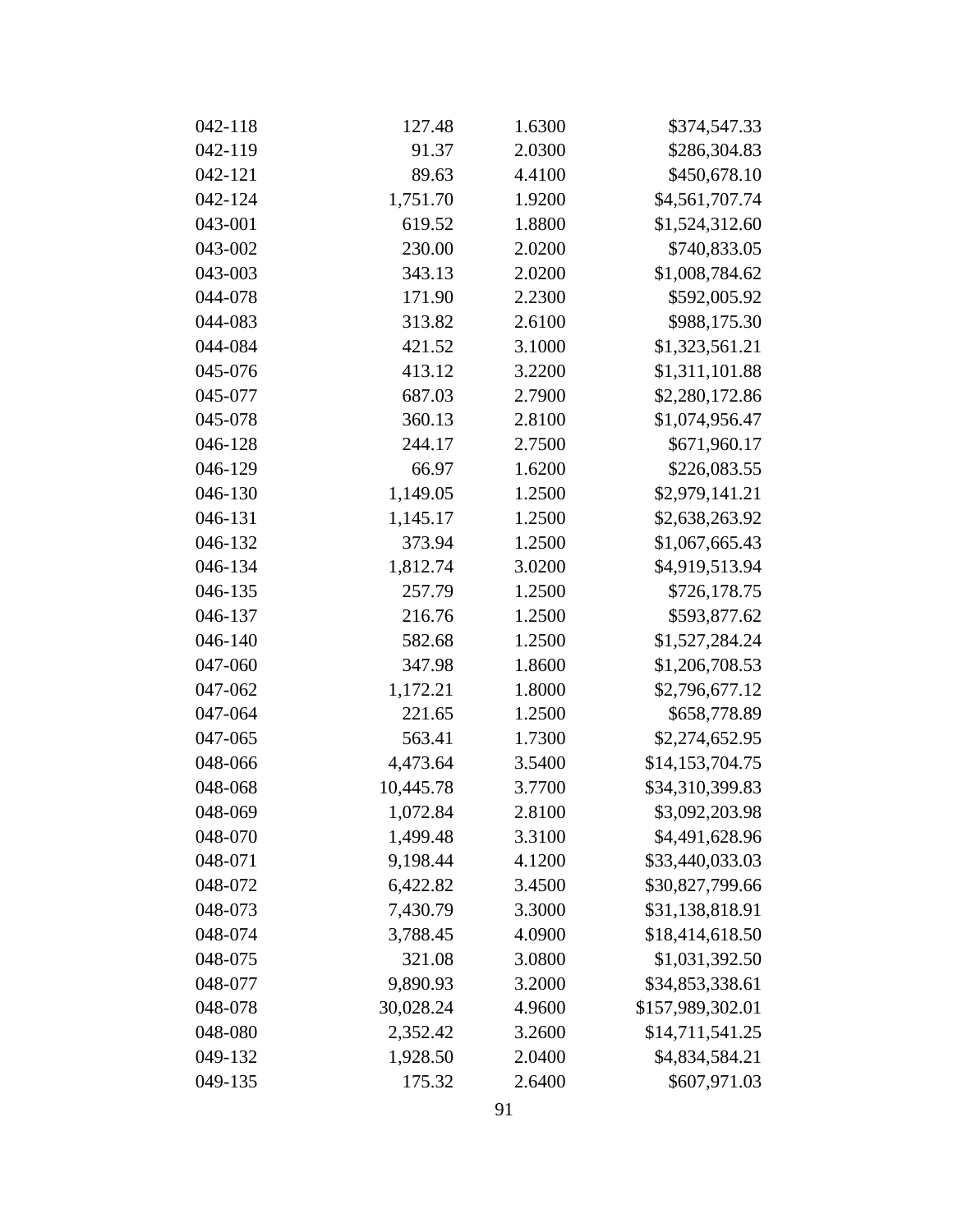| 049-137 | 487.63   | 2.8900 | \$1,460,450.29  |
|---------|----------|--------|-----------------|
| 049-140 | 548.19   | 1.4000 | \$1,435,326.50  |
| 049-142 | 3,052.53 | 2.7100 | \$8,596,367.08  |
| 049-144 | 2,685.20 | 1.7000 | \$6,323,753.26  |
| 049-148 | 6,683.57 | 2.3600 | \$21,263,514.81 |
| 050-001 | 6,722.96 | 2.8200 | \$19,997,153.45 |
| 050-002 | 775.67   | 1.7800 | \$1,984,272.30  |
| 050-003 | 3,022.02 | 2.7300 | \$8,893,268.93  |
| 050-005 | 1,441.21 | 2.8200 | \$4,765,769.38  |
| 050-006 | 2,071.62 | 2.3700 | \$6,076,144.36  |
| 050-007 | 850.84   | 2.5700 | \$2,731,005.16  |
| 050-009 | 439.74   | 2.4600 | \$1,316,769.23  |
| 050-010 | 2,436.94 | 2.8300 | \$7,207,824.14  |
| 050-012 | 8,668.22 | 2.7000 | \$26,617,500.52 |
| 050-013 | 449.13   | 3.1000 | \$1,874,801.40  |
| 050-014 | 2,715.07 | 2.9100 | \$8,136,011.25  |
| 051-150 | 243.46   | 1.8400 | \$827,916.07    |
| 051-152 | 1,148.26 | 2.4100 | \$3,070,477.17  |
| 051-153 | 158.67   | 3.0100 | \$489,999.30    |
| 051-154 | 494.88   | 2.3600 | \$1,290,354.79  |
| 051-156 | 298.95   | 2.3600 | \$804,466.07    |
| 051-159 | 2,526.63 | 2.8400 | \$7,851,947.92  |
| 052-096 | 593.17   | 2.5600 | \$2,081,280.21  |
| 053-110 | 73.13    | 1.5800 | \$238,344.23    |
| 053-111 | 631.41   | 1.5700 | \$1,628,663.28  |
| 053-112 | 141.73   | 1.2500 | \$337,892.00    |
| 053-113 | 3,164.56 | 1.4300 | \$7,515,234.91  |
| 053-114 | 545.63   | 1.2500 | \$1,252,674.47  |
| 054-037 | 394.05   | 3.0900 | \$1,320,940.37  |
| 054-039 | 1,013.86 | 3.0700 | \$2,865,875.40  |
| 054-041 | 1,778.82 | 2.4600 | \$5,055,174.69  |
| 054-042 | 407.25   | 3.4400 | \$1,341,435.10  |
| 054-043 | 398.98   | 2.9600 | \$1,166,582.59  |
| 054-045 | 1,066.64 | 2.7300 | \$3,011,507.15  |
| 055-104 | 567.33   | 2.8300 | \$1,798,628.17  |
| 055-105 | 556.02   | 1.3400 | \$1,407,096.57  |
| 055-106 | 610.18   | 2.2000 | \$1,604,699.31  |
| 055-108 | 1,190.54 | 2.1900 | \$3,127,452.70  |
| 055-110 | 1,699.27 | 1.8700 | \$4,051,795.44  |
| 055-111 | 251.78   | 2.5700 | \$827,699.48    |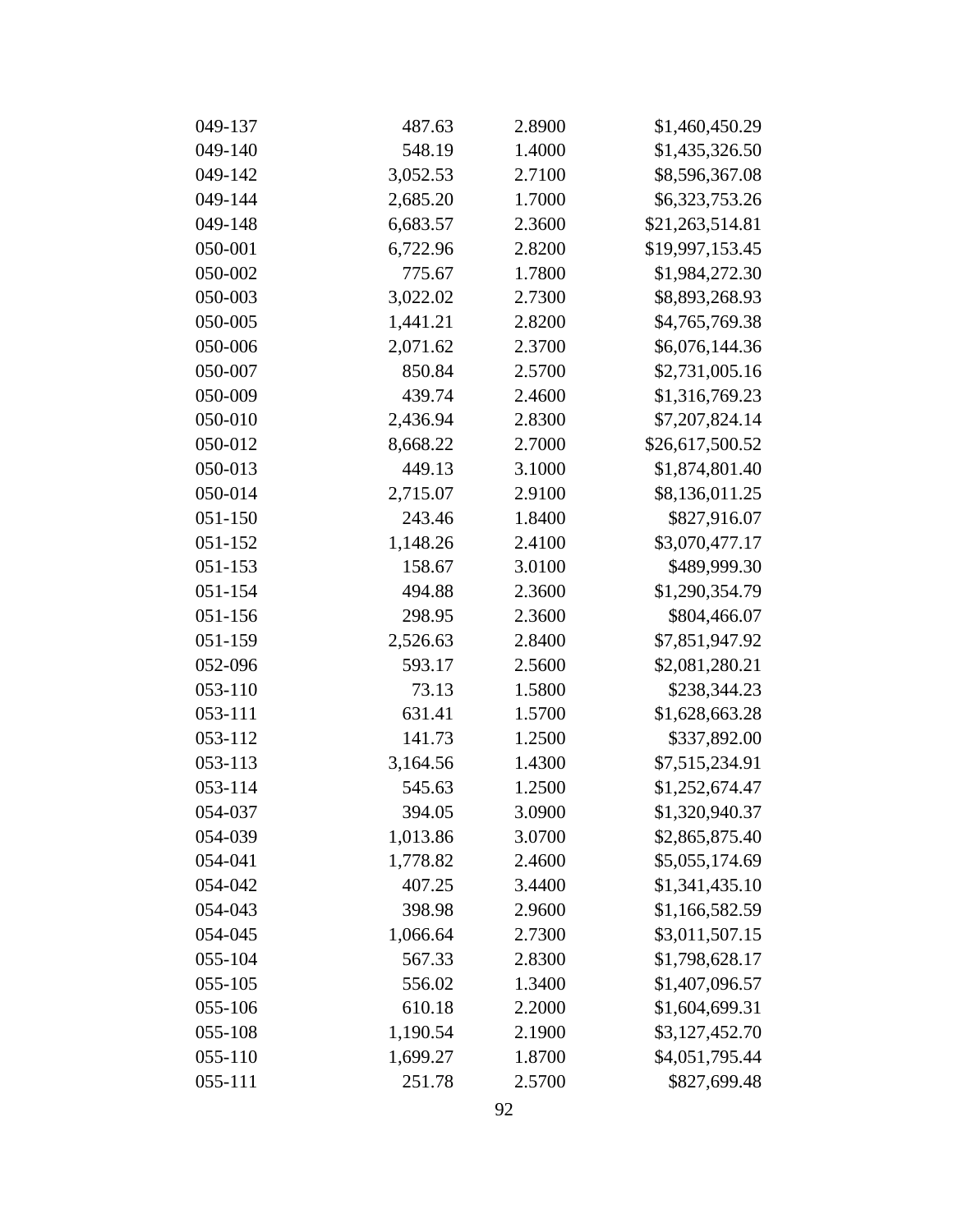| 056-015 | 495.31   | 2.1900 | \$1,558,738.83  |
|---------|----------|--------|-----------------|
| 056-017 | 1,134.96 | 2.3200 | \$3,435,188.11  |
| 057-001 | 276.11   | 2.3800 | \$847,273.04    |
| 057-002 | 798.91   | 1.7700 | \$2,033,839.97  |
| 057-003 | 2,804.36 | 2.5000 | \$7,494,134.81  |
| 057-004 | 1,173.53 | 2.0600 | \$3,137,451.65  |
| 058-106 | 308.88   | 2.9000 | \$1,003,620.14  |
| 058-107 | 205.39   | 2.8800 | \$680,315.84    |
| 058-108 | 224.76   | 3.7300 | \$698,995.07    |
| 058-109 | 734.99   | 3.3500 | \$2,165,909.85  |
| 058-112 | 1,104.88 | 3.6500 | \$3,447,838.54  |
| 059-113 | 226.05   | 3.6500 | \$817,635.12    |
| 059-114 | 105.29   | 4.8000 | \$478,041.45    |
| 059-117 | 1,914.73 | 2.7000 | \$5,233,678.96  |
| 060-077 | 2,484.17 | 1.3300 | \$5,517,638.08  |
| 061-149 | 37.37    | 2.7600 | \$157,200.80    |
| 061-150 | 191.01   | 3.3700 | \$648,323.34    |
| 061-151 | 205.13   | 3.2000 | \$730,947.44    |
| 061-154 | 355.35   | 3.4900 | \$1,165,949.85  |
| 061-156 | 1,360.45 | 2.2800 | \$3,823,948.47  |
| 061-157 | 127.99   | 4.2600 | \$395,064.45    |
| 061-158 | 155.60   | 4.2300 | \$606,586.11    |
| 062-070 | 227.02   | 2.3900 | \$706,204.40    |
| 062-072 | 1,641.55 | 1.3900 | \$4,095,341.26  |
| 063-066 | 505.65   | 2.9300 | \$1,725,420.11  |
| 063-067 | 762.59   | 2.7800 | \$2,408,313.71  |
| 064-072 | 249.71   | 3.4200 | \$829,495.00    |
| 064-074 | 1,031.48 | 2.3900 | \$2,997,489.70  |
| 064-075 | 3,575.25 | 2.7500 | \$10,274,762.93 |
| 065-096 | 189.22   | 4.2600 | \$721,441.43    |
| 065-098 | 369.05   | 4.1700 | \$1,867,963.76  |
| 066-102 | 1,815.48 | 1.7100 | \$4,762,570.06  |
| 066-103 | 232.12   | 3.2400 | \$763,651.26    |
| 066-104 | 290.38   | 2.3700 | \$767,261.11    |
| 066-105 | 1,200.19 | 2.0200 | \$4,207,021.59  |
| 066-107 | 651.22   | 1.7100 | \$1,568,068.03  |
| 067-055 | 1,112.76 | 1.8300 | \$3,429,088.92  |
| 067-061 | 1,514.65 | 1.6500 | \$4,296,926.85  |
| 068-070 | 1,067.53 | 2.0500 | \$2,820,201.61  |
| 068-071 | 118.23   | 2.9800 | \$423,896.14    |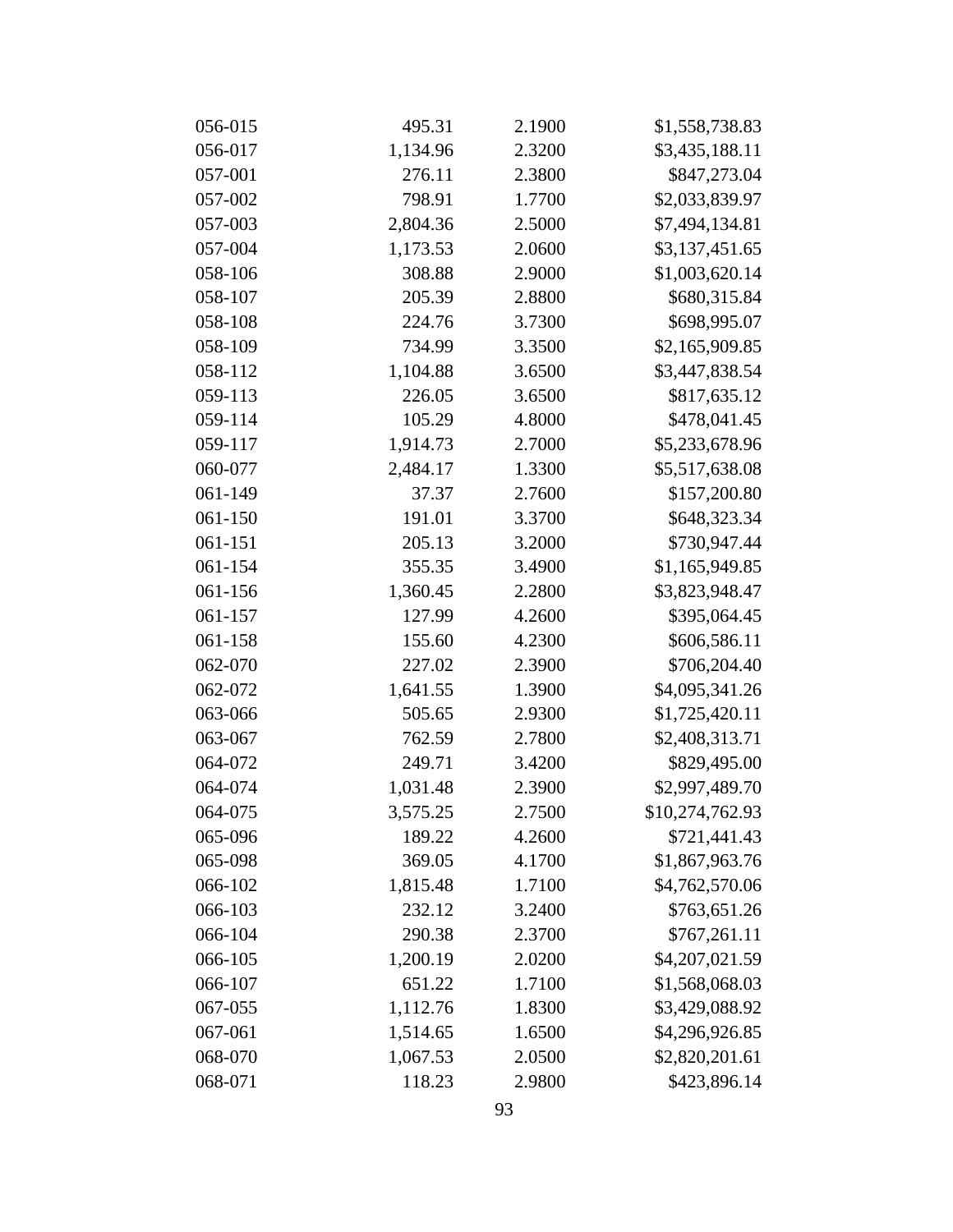| 068-072 | 104.29   | 2.8700 | \$360,136.26   |
|---------|----------|--------|----------------|
| 068-073 | 484.90   | 2.6400 | \$1,565,675.29 |
| 068-074 | 246.62   | 3.2700 | \$643,820.92   |
| 068-075 | 143.51   | 3.1100 | \$471,660.55   |
| 069-104 | 43.05    | 3.2900 | \$180,964.33   |
| 069-106 | 844.87   | 2.6100 | \$2,451,318.44 |
| 069-107 | 82.59    | 2.1500 | \$308,311.10   |
| 069-108 | 213.96   | 2.7900 | \$803,805.91   |
| 069-109 | 528.09   | 2.9300 | \$1,656,604.46 |
| 070-092 | 454.47   | 2.4500 | \$1,294,684.42 |
| 070-093 | 1,425.61 | 3.0000 | \$4,478,684.00 |
| 071-091 | 434.90   | 2.2400 | \$1,601,526.50 |
| 071-092 | 1,288.91 | 1.5800 | \$3,661,952.56 |
| 072-066 | 233.92   | 2.8800 | \$880,119.47   |
| 072-068 | 857.47   | 1.4700 | \$2,485,577.50 |
| 072-073 | 392.10   | 2.9900 | \$1,288,020.76 |
| 072-074 | 2,049.61 | 1.3300 | \$7,039,002.06 |
| 073-099 | 1,181.96 | 1.2500 | \$2,910,364.19 |
| 073-102 | 691.09   | 1.2500 | \$1,814,692.44 |
| 073-105 | 178.92   | 1.2500 | \$483,720.97   |
| 073-106 | 1,190.77 | 1.2500 | \$2,950,130.45 |
| 073-108 | 3,360.42 | 1.8400 | \$8,247,336.68 |
| 074-187 | 366.03   | 3.4700 | \$1,242,463.97 |
| 074-190 | 344.15   | 3.7100 | \$1,161,575.39 |
| 074-194 | 283.15   | 4.2900 | \$898,859.34   |
| 074-195 | 171.82   | 4.2600 | \$616,531.49   |
| 074-197 | 287.56   | 3.5200 | \$884,259.14   |
| 074-201 | 1,392.11 | 3.5500 | \$5,362,993.71 |
| 074-202 | 202.15   | 4.7400 | \$680,683.54   |
| 075-084 | 187.79   | 1.6200 | \$683,805.28   |
| 075-085 | 504.24   | 2.5600 | \$1,600,449.26 |
| 075-086 | 228.30   | 1.2500 | \$616,654.87   |
| 075-087 | 693.26   | 1.2500 | \$2,005,417.18 |
| 076-081 | 229.94   | 4.1800 | \$755,896.25   |
| 076-082 | 537.21   | 2.6300 | \$1,800,394.33 |
| 076-083 | 711.46   | 2.4100 | \$2,161,661.84 |
| 077-100 | 117.02   | 2.1400 | \$404,247.72   |
| 077-101 | 290.45   | 2.8000 | \$938,516.04   |
| 077-102 | 637.09   | 1.8800 | \$1,759,502.84 |
| 077-103 | 269.41   | 1.7100 | \$732,298.69   |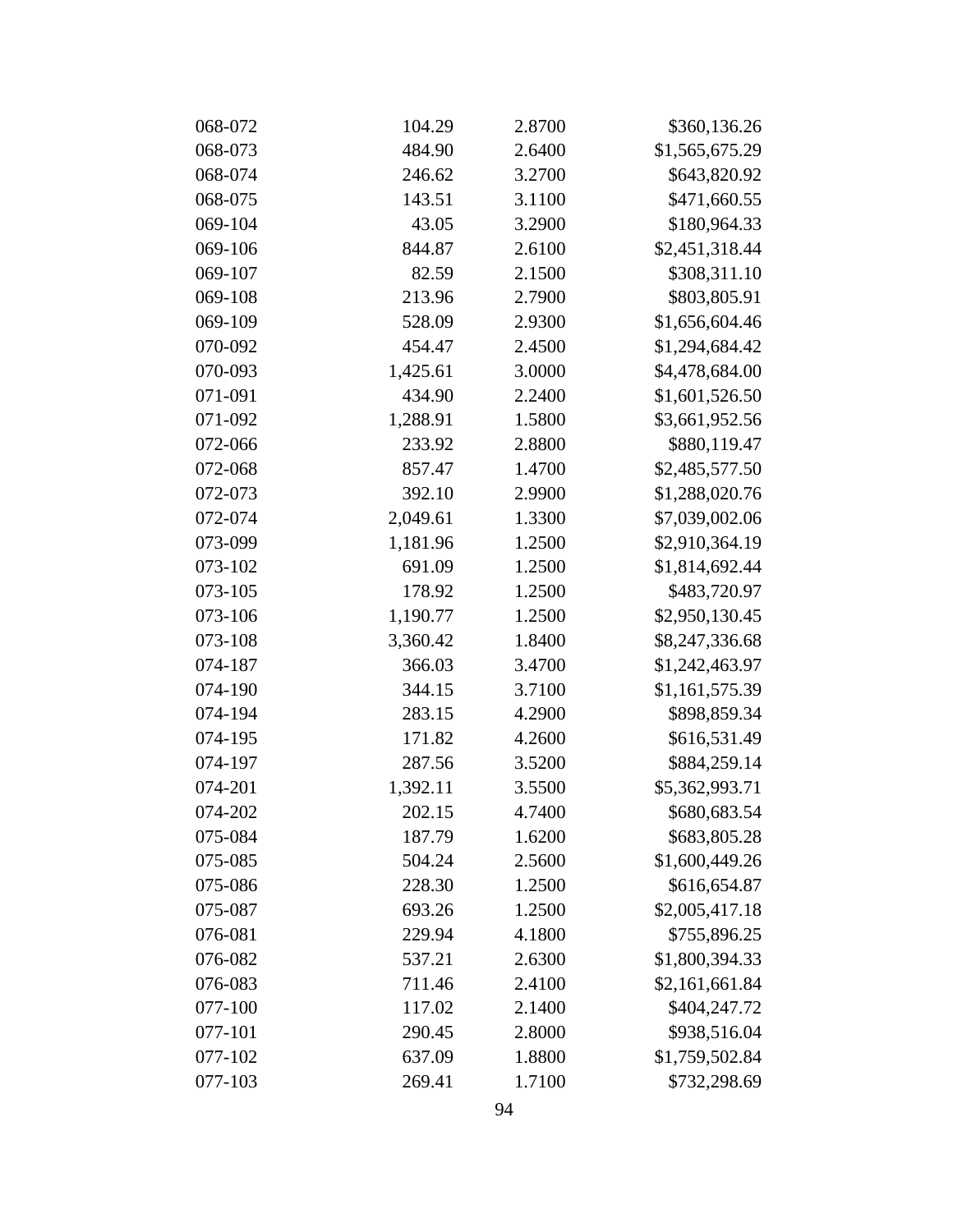| 077-104 |           | 217.58   | 2.0400 | \$566,458.08    |
|---------|-----------|----------|--------|-----------------|
| 078-001 |           | 415.69   | 2.6800 | \$1,485,781.48  |
| 078-002 |           | 861.42   | 1.4600 | \$2,673,611.99  |
| 078-003 |           | 189.97   | 2.4100 | \$663,259.48    |
| 078-004 |           | 156.36   | 2.1500 | \$790,481.53    |
| 078-005 |           | 666.69   | 1.7800 | \$1,949,836.86  |
| 078-009 |           | 282.91   | 2.6200 | \$934,056.68    |
| 078-012 |           | 1,365.90 | 1.2500 | \$4,082,223.73  |
| 079-077 |           | 2,126.52 | 2.4300 | \$5,999,669.95  |
| 079-078 |           | 118.58   | 3.0900 | \$427,577.15    |
| 080-115 |           | 29.42    | 3.5000 | \$107,678.64    |
| 080-116 |           | 368.87   | 3.1600 | \$965,661.31    |
| 080-118 |           | 339.57   | 2.9500 | \$919,797.77    |
| 080-119 |           | 547.04   | 2.4300 | \$1,592,097.05  |
| 080-121 |           | 301.01   | 2.9800 | \$926,384.20    |
| 080-122 | <b>HH</b> | 92.34    | 1.9400 | \$555,637.08    |
| 080-125 |           | 3,836.51 | 2.7500 | \$11,527,108.68 |
| 081-094 |           | 1,427.83 | 2.1000 | \$3,460,282.40  |
| 081-095 |           | 508.24   | 1.7000 | \$1,378,934.64  |
| 081-096 |           | 3,353.83 | 3.0400 | \$9,463,605.98  |
| 081-097 |           | 292.89   | 1.2500 | \$836,459.66    |
| 082-100 |           | 1,340.03 | 2.9500 | \$4,005,569.03  |
| 082-101 |           | 445.45   | 2.6800 | \$1,456,625.83  |
| 082-105 |           | 82.14    | 3.1100 | \$346,378.32    |
| 082-108 |           | 770.89   | 2.6900 | \$2,576,591.85  |
| 083-001 |           | 702.69   | 3.3300 | \$2,179,138.07  |
| 083-002 |           | 711.49   | 3.2600 | \$2,529,022.01  |
| 083-003 |           | 1,494.27 | 3.5200 | \$5,930,636.16  |
| 083-005 |           | 6,988.38 | 3.2900 | \$27,581,901.16 |
| 084-001 |           | 1,598.43 | 2.0600 | \$3,802,262.39  |
| 084-002 |           | 345.91   | 1.5900 | \$866,125.97    |
| 084-003 |           | 295.46   | 2.6400 | \$729,563.92    |
| 084-004 |           | 350.82   | 1.2500 | \$947,103.24    |
| 084-005 |           | 527.05   | 2.2600 | \$1,374,797.50  |
| 084-006 |           | 705.67   | 1.2500 | \$1,895,005.93  |
| 085-043 |           | 85.50    | 1.3200 | \$248,037.93    |
| 085-044 |           | 557.79   | 1.5600 | \$1,376,436.71  |
| 085-045 |           | 545.44   | 1.2500 | \$1,373,869.98  |
| 085-048 |           | 1,148.77 | 1.2500 | \$2,752,248.89  |
| 085-049 |           | 528.71   | 1.7800 | \$1,308,605.70  |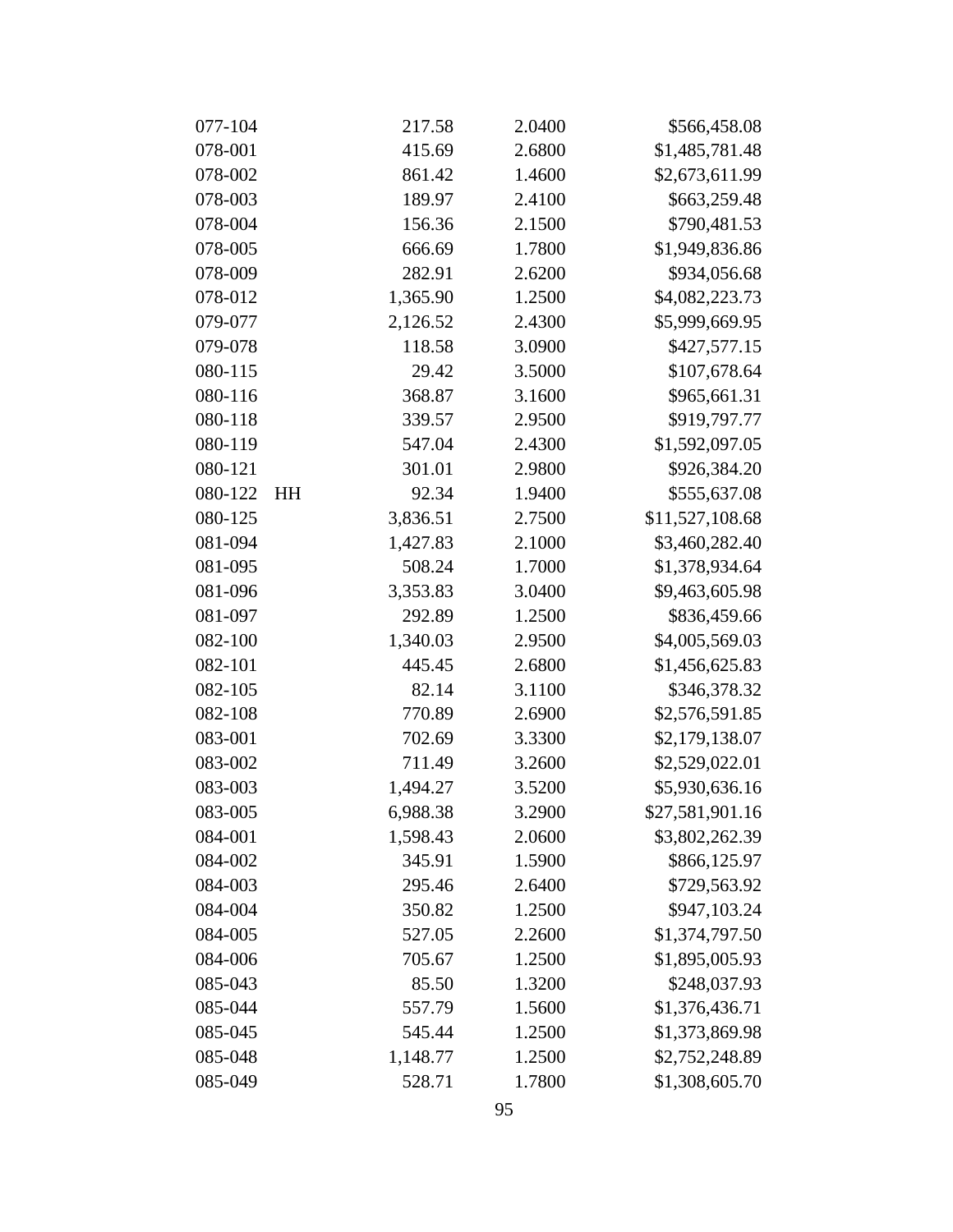| 086-100 |    | 749.57    | 2.7500 | \$2,555,941.33  |
|---------|----|-----------|--------|-----------------|
| 087-083 |    | 881.38    | 1.7700 | \$2,396,703.89  |
| 088-072 |    | 277.51    | 3.3100 | \$858,103.18    |
| 088-073 |    | 169.57    | 4.1200 | \$637,206.72    |
| 088-074 |    | 88.53     | 3.4600 | \$315,518.57    |
| 088-075 |    | 229.44    | 2.5100 | \$673,720.22    |
| 088-080 | HH | 714.75    | 1.8000 | \$3,509,153.64  |
| 088-081 |    | 2,254.34  | 2.6500 | \$6,470,843.83  |
| 089-077 |    | 105.19    | 4.4300 | \$384,205.65    |
| 089-080 |    | 1,102.03  | 2.5800 | \$3,028,982.79  |
| 089-087 |    | 385.50    | 3.1500 | \$1,260,444.63  |
| 089-088 |    | 207.33    | 4.1900 | \$738,345.06    |
| 089-089 |    | 1,588.06  | 2.6200 | \$4,780,372.33  |
| 090-075 |    | 129.41    | 1.2500 | \$500,324.96    |
| 090-076 |    | 531.77    | 2.2400 | \$1,509,228.56  |
| 090-077 |    | 289.90    | 1.7100 | \$1,187,539.76  |
| 090-078 |    | 273.02    | 2.0300 | \$939,763.74    |
| 091-091 |    | 376.31    | 1.2500 | \$988,091.31    |
| 091-092 |    | 1,387.19  | 1.2500 | \$3,745,993.79  |
| 091-093 |    | 184.22    | 1.2500 | \$561,171.41    |
| 091-095 |    | 147.50    | 1.2500 | \$349,908.39    |
| 092-087 |    | 10,083.59 | 3.3000 | \$35,562,090.93 |
| 092-088 |    | 13,185.95 | 3.7300 | \$48,399,050.29 |
| 092-089 |    | 4,105.44  | 3.2300 | \$15,613,328.98 |
| 092-090 |    | 5,769.01  | 3.3500 | \$26,761,011.42 |
| 092-091 |    | 1,230.23  | 3.4100 | \$4,681,362.74  |
| 093-120 |    | 405.46    | 2.5400 | \$1,199,711.59  |
| 093-121 |    | 91.10     | 1.8200 | \$362,179.37    |
| 093-123 |    | 399.40    | 2.1500 | \$1,220,075.34  |
| 093-124 |    | 403.08    | 2.6000 | \$1,177,439.57  |
| 094-076 |    | 626.27    | 2.4200 | \$1,675,722.38  |
| 094-078 |    | 2,920.54  | 2.7600 | \$8,145,493.81  |
| 094-080 |    | 48.76     | 2.2400 | \$130,929.59    |
| 094-083 |    | 2,577.51  | 2.8100 | \$6,195,944.03  |
| 094-086 |    | 1,727.62  | 2.8200 | \$4,589,287.09  |
| 094-087 |    | 802.07    | 2.3100 | \$2,184,064.41  |
| 095-059 |    | 1,870.86  | 2.5100 | \$5,831,598.63  |
| 095-062 |    | 89.29     | 1.8800 | \$264,030.26    |
| 096-088 |    | 16,388.43 | 3.6200 | \$74,028,862.32 |
| 096-089 |    | 9,860.52  | 3.8800 | \$56,154,828.96 |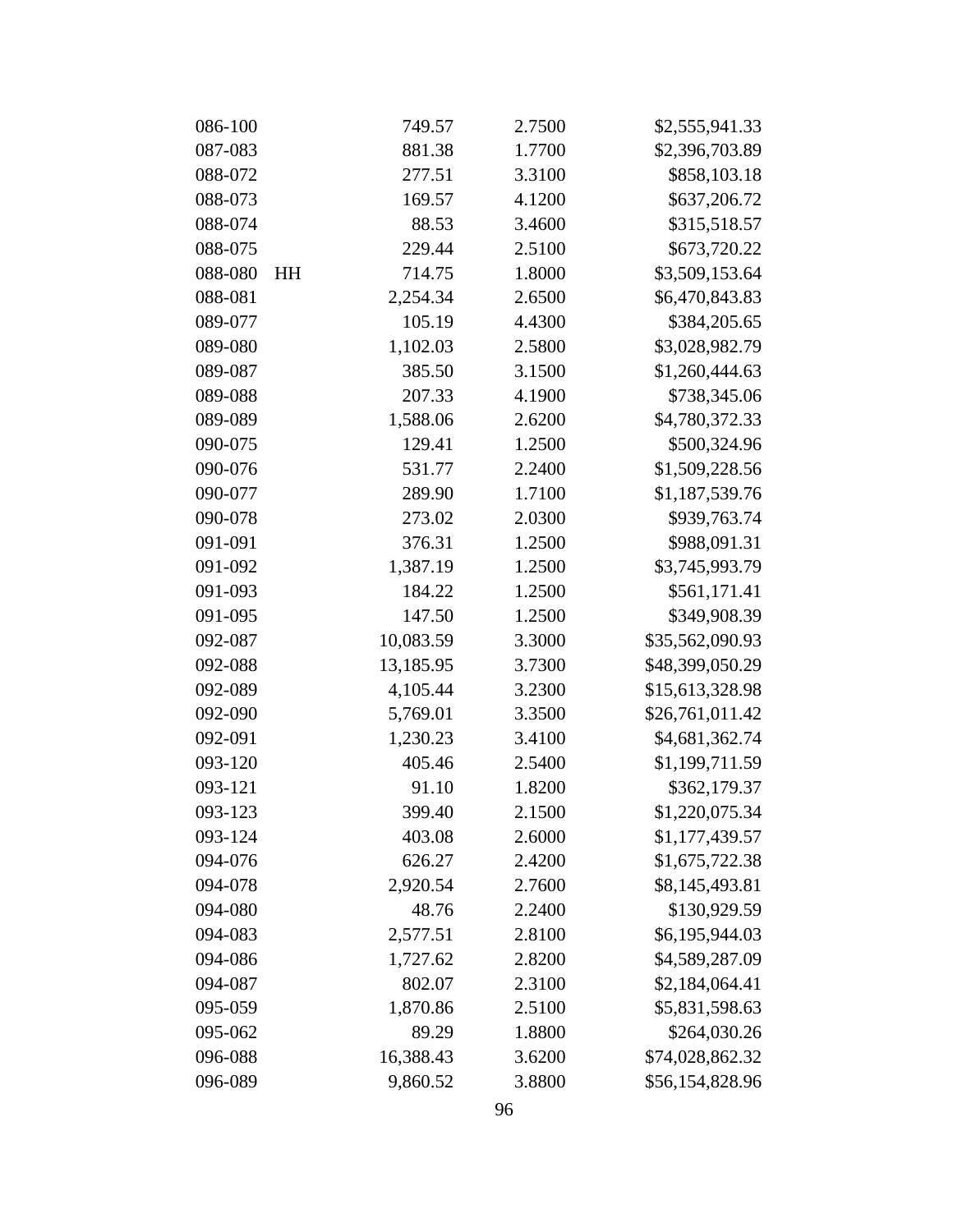| 096-090 | HH | 5,967.60  | 3.0100 | \$35,326,587.70 |
|---------|----|-----------|--------|-----------------|
| 096-091 |    | 15,651.48 | 3.1700 | \$61,710,012.31 |
| 096-092 | HH | 4,587.23  | 3.1400 | \$23,064,646.02 |
| 096-093 | HH | 4,704.83  | 2.4200 | \$21,641,649.93 |
| 096-094 |    | 10,766.68 | 2.8700 | \$40,821,084.01 |
| 096-095 | HH | 20,704.80 | 3.1100 | \$95,888,340.49 |
| 096-098 |    | 2,321.59  | 3.3500 | \$10,816,186.44 |
| 096-099 |    | 1,180.49  | 2.1100 | \$4,130,564.89  |
| 096-101 | HH | 715.47    | 2.7400 | \$5,140,778.46  |
| 096-102 | HH | 2,059.44  | 2.7100 | \$15,594,028.27 |
| 096-103 |    | 1,449.14  | 4.0300 | \$4,606,016.52  |
| 096-104 |    | 2,294.89  | 3.3600 | \$6,855,746.32  |
| 096-106 | HH | 2,945.31  | 2.7640 | \$24,107,123.98 |
| 096-107 |    | 1,176.18  | 3.4300 | \$6,492,331.41  |
| 096-109 |    | 4,628.68  | 4.0400 | \$21,604,278.14 |
| 096-110 |    | 5,866.82  | 3.1700 | \$23,497,153.19 |
| 096-111 |    | 4,669.33  | 3.9600 | \$17,426,634.18 |
| 096-112 |    | 4,285.28  | 3.7000 | \$21,476,722.06 |
| 096-113 |    | 729.12    | 3.2400 | \$3,238,867.71  |
| 096-114 |    | 3,971.78  | 3.4800 | \$17,373,539.45 |
| 096-115 |    | 654.41    | 4.0400 | \$3,964,275.24  |
| 097-116 |    | 96.63     | 3.6300 | \$359,635.85    |
| 097-118 |    | 58.28     | 2.7500 | \$203,610.87    |
| 097-119 |    | 135.05    | 3.9400 | \$589,394.44    |
| 097-122 |    | 96.40     | 3.4600 | \$308,745.84    |
| 097-127 |    | 72.32     | 3.3300 | \$226,288.45    |
| 097-129 |    | 2,194.69  | 2.9600 | \$6,563,669.59  |
| 097-130 |    | 397.39    | 2.6600 | \$1,194,415.26  |
| 097-131 |    | 411.45    | 2.9600 | \$1,250,579.67  |
| 098-080 |    | 677.97    | 2.2600 | \$2,132,593.80  |
| 099-078 |    | 70.14     | 4.6700 | \$352,650.00    |
| 099-079 |    | 26.20     | 3.2200 | \$107,551.86    |
| 099-080 |    | 37.70     | 4.2000 | \$148,113.93    |
| 099-082 |    | 583.66    | 2.9500 | \$1,952,282.12  |
| 100-059 |    | 769.86    | 2.2700 | \$2,316,682.89  |
| 100-060 |    | 614.52    | 1.7000 | \$1,603,793.88  |
| 100-061 |    | 690.13    | 1.7200 | \$1,716,818.41  |
| 100-062 |    | 329.09    | 2.1300 | \$1,238,536.35  |
| 100-063 |    | 3,990.36  | 1.7600 | \$10,513,908.87 |
| 100-064 |    | 226.12    | 1.2500 | \$514,479.70    |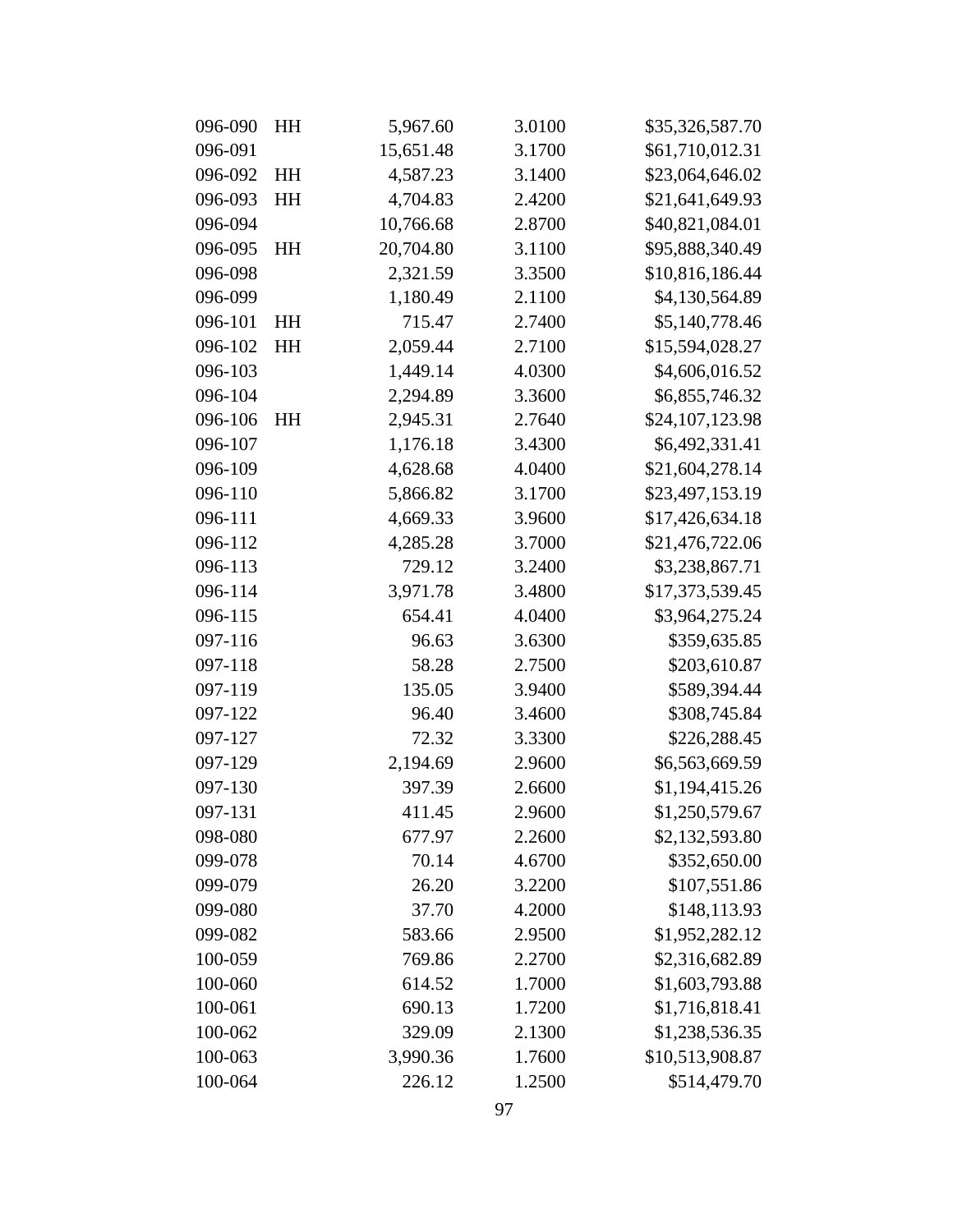| 100-065 | 335.21   | 2.2500 | \$1,047,186.41 |
|---------|----------|--------|----------------|
| 101-105 | 417.32   | 1.2500 | \$1,184,196.59 |
| 101-107 | 313.66   | 1.4900 | \$919,289.42   |
| 102-081 | 355.18   | 3.4500 | \$1,262,899.52 |
| 102-085 | 841.67   | 2.7300 | \$2,518,322.52 |
| 103-127 | 425.74   | 3.4300 | \$1,382,612.45 |
| 103-128 | 215.45   | 2.9100 | \$917,668.45   |
| 103-129 | 464.18   | 2.0400 | \$1,222,349.07 |
| 103-130 | 666.41   | 2.5200 | \$1,845,917.20 |
| 103-131 | 654.03   | 2.0100 | \$1,742,201.19 |
| 103-132 | 2,083.16 | 1.6700 | \$5,078,078.87 |
| 103-135 | 536.98   | 1.7100 | \$1,528,291.84 |
| 104-041 | 213.69   | 2.9100 | \$553,993.53   |
| 104-042 | 447.73   | 1.4100 | \$1,108,725.17 |
| 104-043 | 550.89   | 1.2500 | \$1,201,795.72 |
| 104-044 | 1,238.61 | 2.1600 | \$4,002,070.71 |
| 104-045 | 508.39   | 2.5100 | \$1,345,779.19 |
| 105-123 | 268.82   | 3.5800 | \$986,586.03   |
| 105-124 | 489.68   | 2.9600 | \$1,618,938.60 |
| 105-125 | 67.24    | 5.8300 | \$430,607.33   |
| 106-001 | 156.31   | 2.3700 | \$473,501.71   |
| 106-002 | 210.53   | 2.3400 | \$538,209.60   |
| 106-003 | 808.94   | 2.2200 | \$2,022,474.38 |
| 106-004 | 1,868.53 | 2.2900 | \$5,894,399.94 |
| 106-005 | 754.17   | 2.5500 | \$2,181,898.45 |
| 106-006 | 236.02   | 2.6700 | \$560,997.45   |
| 106-008 | 85.84    | 1.3600 | \$248,050.93   |
| 107-151 | 188.02   | 1.2500 | \$522,814.76   |
| 107-152 | 948.99   | 1.8800 | \$2,545,838.23 |
| 107-153 | 568.66   | 1.2500 | \$1,392,832.53 |
| 107-154 | 723.44   | 1.2500 | \$1,678,295.31 |
| 107-155 | 859.57   | 1.3800 | \$2,224,779.43 |
| 107-156 | 465.40   | 1.2500 | \$1,218,815.60 |
| 107-158 | 219.43   | 1.2500 | \$527,866.58   |
| 108-141 | 186.56   | 2.2000 | \$581,332.59   |
| 108-142 | 2,304.96 | 2.3400 | \$6,528,264.63 |
| 108-143 | 235.67   | 2.3300 | \$668,055.13   |
| 108-144 | 158.52   | 3.0400 | \$547,112.35   |
| 108-147 | 114.04   | 3.3000 | \$477,931.41   |
| 109-002 | 957.90   | 2.7100 | \$2,992,608.75 |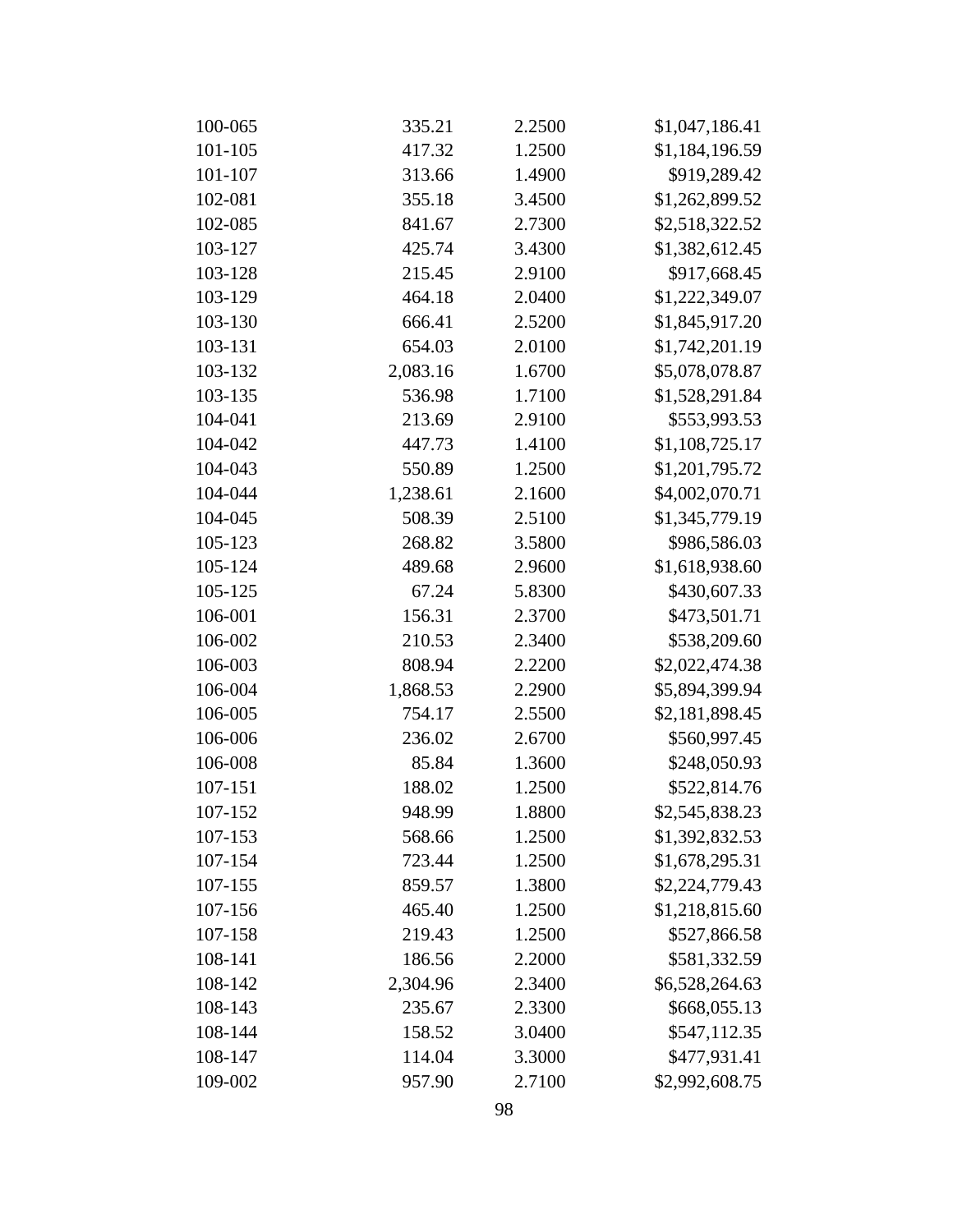| 109-003 | 1,935.60  | 2.6500 | \$5,502,149.55   |
|---------|-----------|--------|------------------|
| 110-014 | 740.74    | 1.8600 | \$1,875,514.79   |
| 110-029 | 2,070.98  | 2.1600 | \$5,140,395.47   |
| 110-030 | 199.23    | 3.1300 | \$670,973.70     |
| 110-031 | 459.08    | 2.4900 | \$1,351,294.06   |
| 111-086 | 778.03    | 1.2500 | \$2,019,750.34   |
| 111-087 | 979.93    | 1.2500 | \$2,827,027.63   |
| 112-099 | 359.58    | 1.2500 | \$831,291.75     |
| 112-101 | 456.32    | 1.2500 | \$1,204,397.22   |
| 112-102 | 2,176.33  | 1.8100 | \$5,337,697.50   |
| 112-103 | 786.89    | 1.2500 | \$1,937,942.69   |
| 113-001 | 431.44    | 3.2200 | \$1,329,762.18   |
| 114-112 | 367.97    | 1.4500 | \$982,157.74     |
| 114-113 | 700.56    | 1.4400 | \$1,787,145.00   |
| 114-114 | 1,511.74  | 1.5700 | \$3,764,180.34   |
| 114-115 | 686.86    | 1.2500 | \$1,696,153.85   |
| 114-116 | 85.79     | 1.7000 | \$301,667.65     |
| 115-115 | 39,331.15 | 3.7500 | \$211,706,958.00 |
|         |           |        |                  |

- \* = County District code identifier for each district.
- \*\* = HH denotes hold harmless status.
- \*\*\* = Total of regular year and summer school average daily attendance.
- \*\*\*\* = School district tax levy in the Incidental and Teachers Funds.
- \*\*\*\*\*  $=$  Total revenue used in study.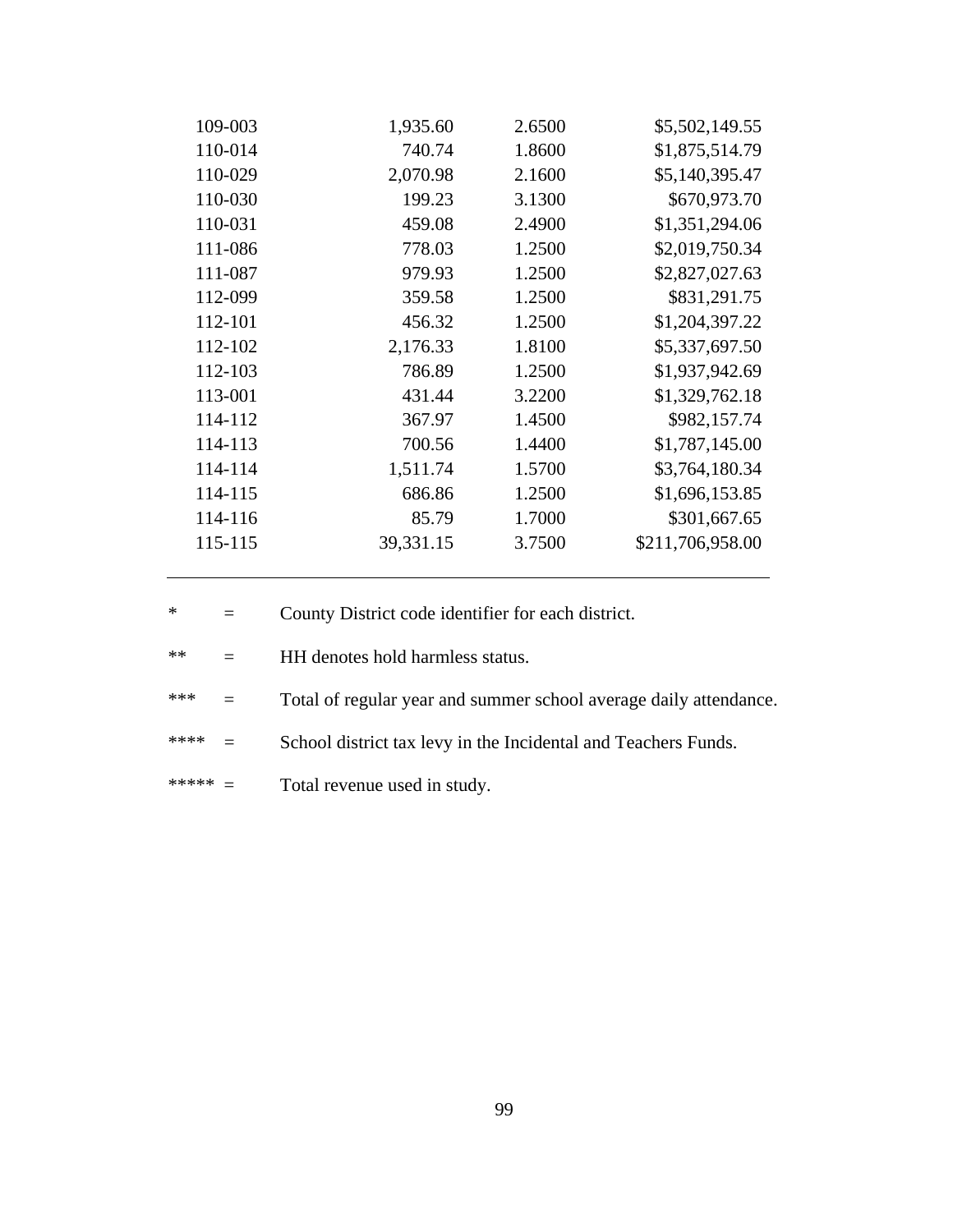# APPENDIX B

| $Code*$     | $HH**$ | $ADA***$ | Levy**** | Revenue*****    |
|-------------|--------|----------|----------|-----------------|
|             |        |          |          |                 |
| 001-090     |        | 338.35   | 3.5400   | \$1,583,011.63  |
| 001-091     |        | 2,166.28 | 2.5500   | \$8,328,410.04  |
| 001-092     |        | 263.38   | 3.0500   | \$1,071,513.37  |
| 002-089     |        | 330.05   | 4.4500   | \$1,968,064.91  |
| 002-090     |        | 160.85   | 3.4200   | \$703,046.78    |
| 002-097     |        | 2,248.58 | 2.7500   | \$8,532,570.08  |
| 003-031     |        | 601.20   | 2.7900   | \$2,348,392.57  |
| 003-032     |        | 398.40   | 3.5000   | \$1,955,161.46  |
| 003-033     |        | 201.74   | 3.5100   | \$1,049,013.12  |
| 004-106     |        | 352.98   | 3.1900   | \$1,524,735.31  |
| 004-109     |        | 658.28   | 3.3700   | \$2,981,528.76  |
| 004-110     |        | 2,543.14 | 2.7500   | \$10,679,030.18 |
| 005-120     |        | 414.67   | 2.7500   | \$1,523,428.37  |
| 005-121     |        | 834.86   | 2.6600   | \$3,259,592.91  |
| 005-122     |        | 319.70   | 2.7500   | \$1,274,224.50  |
| 005-123     |        | 1,809.02 | 2.6300   | \$6,853,927.22  |
| 005-124     |        | 564.37   | 2.6700   | \$2,119,887.70  |
| 005-127 HH  |        | 307.56   | 2.7500   | \$1,318,350.87  |
| 005-128     |        | 1,845.84 | 2.6100   | \$7,077,956.01  |
| 006-101     |        | 517.16   | 2.7500   | \$1,900,619.59  |
| 006-103     |        | 293.32   | 2.7500   | \$1,101,729.97  |
| 006-104     |        | 1,310.28 | 2.7500   | \$4,977,729.81  |
| 007-121     |        | 284.85   | 3.5000   | \$1,438,306.96  |
| 007-122     |        | 126.97   | 3.6200   | \$618,438.15    |
| 007-123     |        | 682.07   | 2.8000   | \$2,444,483.85  |
| 007-124     |        | 482.48   | 2.7500   | \$1,623,454.25  |
| 007-125     |        | 168.23   | 3.0000   | \$697,771.69    |
| $007 - 126$ |        | 74.85    | 3.6600   | \$414,548.84    |
| 007-129     |        | 1,022.21 | 2.7500   | \$3,946,930.58  |
| 008-106     |        | 503.47   | 2.4900   | \$1,896,153.97  |
|             |        |          | 100      |                 |

# 1997-98 MISSOURI SCHOOL DISTRICT DATA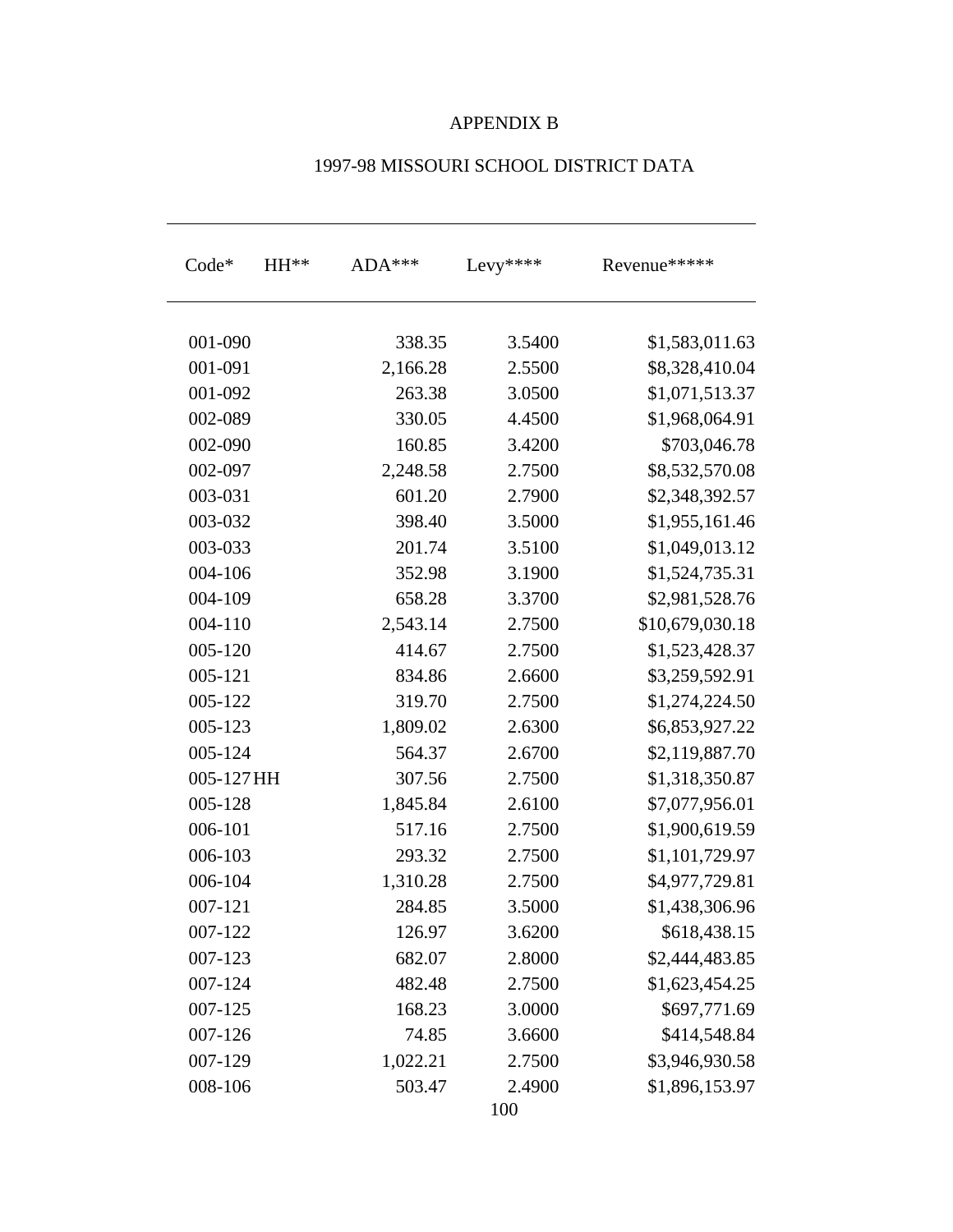| 008-107    | 1,313.68  | 2.5000 | \$5,332,346.08  |
|------------|-----------|--------|-----------------|
| 008-111    | 698.62    | 2.6900 | \$2,681,422.65  |
| 009-077    | 570.50    | 2.5500 | \$2,081,363.80  |
| 009-078    | 227.14    | 2.7600 | \$862,314.94    |
| 009-079    | 260.99    | 2.5900 | \$1,093,307.86  |
| 009-080    | 888.90    | 2.5000 | \$3,411,459.83  |
| 010-087    | 1,051.29  | 2.5700 | \$4,085,675.29  |
| 010-089    | 1,018.51  | 2.6600 | \$4,279,873.10  |
| 010-090    | 450.69    | 2.9000 | \$2,007,584.05  |
| 010-091    | 1,190.02  | 2.7500 | \$4,843,637.61  |
| 010-092    | 534.76    | 3.1100 | \$2,213,933.72  |
| 010-093    | 14,104.04 | 3.3900 | \$72,019,075.18 |
| 011-076    | 680.60    | 3.7500 | \$3,472,249.22  |
| 011-078    | 714.74    | 2.9000 | \$2,892,040.41  |
| 011-079    | 370.95    | 3.5000 | \$1,639,615.56  |
| 011-082    | 11,628.82 | 2.9000 | \$47,273,847.76 |
| 012-108    | 582.66    | 2.7500 | \$2,158,632.05  |
| 012-109    | 4,637.09  | 2.7500 | \$16,937,367.08 |
| 012-110    | 1,059.97  | 2.8000 | \$3,953,788.25  |
| 013-054    | 108.80    | 4.4800 | \$780,093.75    |
| 013-055    | 695.63    | 3.0600 | \$2,830,502.80  |
| 013-057    | 58.43     | 3.7000 | \$310,377.33    |
| 013-058    | 97.23     | 4.0100 | \$510,512.90    |
| 013-059    | 356.88    | 3.0500 | \$1,494,904.15  |
| 013-060    | 52.47     | 3.8200 | \$427,236.54    |
| 013-061    | 341.03    | 3.1200 | \$1,462,571.49  |
| 013-062    | 73.84     | 3.8400 | \$339,779.40    |
| 014-126    | 1,138.15  | 2.7500 | \$4,606,768.94  |
| 014-127    | 552.01    | 2.6200 | \$2,437,761.15  |
| 014-129    | 2,314.62  | 2.7500 | \$9,700,671.59  |
| 014-130 HH | 876.77    | 1.2500 | \$3,775,778.21  |
| 015-001    | 544.84    | 2.7500 | \$2,080,769.72  |
| 015-002 HH | 3,555.41  | 1.9200 | \$13,503,980.30 |
| 015-003 HH | 262.44    | 2.2500 | \$1,253,739.26  |
| 015-004    | 391.76    | 2.7500 | \$1,482,642.21  |
| 016-090    | 3,850.37  | 2.7500 | \$14,952,436.52 |
| 016-092    | 341.36    | 2.7500 | \$1,216,393.73  |
| 016-094    | 315.81    | 2.7500 | \$1,201,800.55  |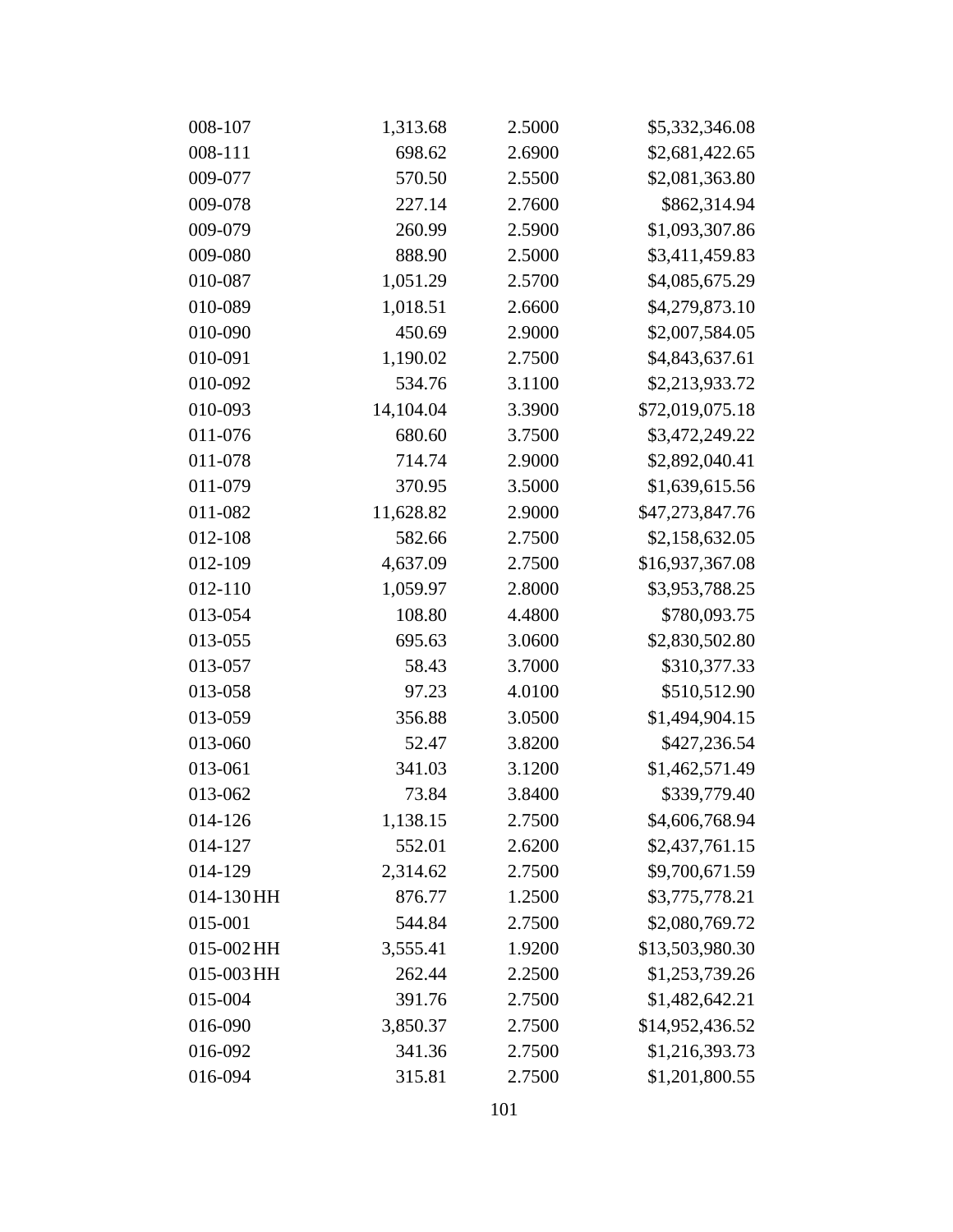| 016-096HH  | 3,950.26 | 2.7500 | \$16,051,778.85 |
|------------|----------|--------|-----------------|
| 016-097 HH | 419.46   | 2.7500 | \$1,569,521.26  |
| 017-121    | 164.13   | 3.8000 | \$926,363.30    |
| 017-122    | 221.17   | 3.0100 | \$936,939.06    |
| 017-124    | 140.12   | 4.6000 | \$881,350.94    |
| 017-125    | 1,050.90 | 2.7500 | \$4,103,758.55  |
| 017-126    | 221.99   | 3.8000 | \$1,164,580.53  |
| 018-047    | 790.98   | 2.7500 | \$3,076,255.50  |
| 018-050    | 580.79   | 2.7500 | \$2,404,119.01  |
| 019-139    | 466.18   | 2.8700 | \$1,843,369.88  |
| 019-140    | 166.55   | 3.1600 | \$696,559.36    |
| 019-142    | 3,513.29 | 3.1700 | \$15,901,437.79 |
| 019-144    | 785.37   | 2.7500 | \$3,056,310.75  |
| 019-147    | 210.15   | 3.0400 | \$943,871.13    |
| 019-148    | 1,436.16 | 3.4700 | \$7,175,290.06  |
| 019-149    | 2,131.35 | 2.9500 | \$9,238,085.91  |
| 019-150    | 346.15   | 4.0000 | \$1,692,871.37  |
| 019-151    | 521.79   | 4.5100 | \$3,215,056.99  |
| 020-001    | 970.96   | 2.5300 | \$3,905,012.79  |
| 020-002    | 1,248.16 | 2.7500 | \$4,967,910.25  |
| 021-148    | 217.60   | 4.2900 | \$1,404,852.01  |
| 021-149    | 286.05   | 2.8200 | \$1,103,069.34  |
| 021-150    | 218.04   | 3.5000 | \$1,134,940.97  |
| 021-151    | 638.74   | 3.3300 | \$2,911,990.45  |
| 022-088    | 257.11   | 3.3100 | \$1,108,230.23  |
| 022-089    | 2,958.99 | 2.7500 | \$11,256,159.64 |
| 022-090    | 622.67   | 3.0600 | \$2,717,090.76  |
| 022-091    | 404.11   | 2.7500 | \$1,570,331.00  |
| 022-092    | 567.34   | 2.7500 | \$2,185,333.41  |
| 022-093    | 3,019.26 | 2.7300 | \$11,651,490.49 |
| 022-094    | 706.25   | 2.9100 | \$2,900,291.45  |
| 023-094    | 79.47    | 4.6000 | \$479,776.11    |
| 023-096    | 103.51   | 3.8400 | \$672,072.05    |
| 023-099 HH | 60.83    | 2.7500 | \$278,704.26    |
| 023-101    | 1,074.91 | 2.7500 | \$4,231,420.55  |
| 024-086    | 2,572.81 | 3.0300 | \$10,853,582.86 |
| 024-087    | 1,306.44 | 3.1600 | \$5,868,289.61  |
| 024-089    | 3,169.98 | 2.7800 | \$12,665,532.61 |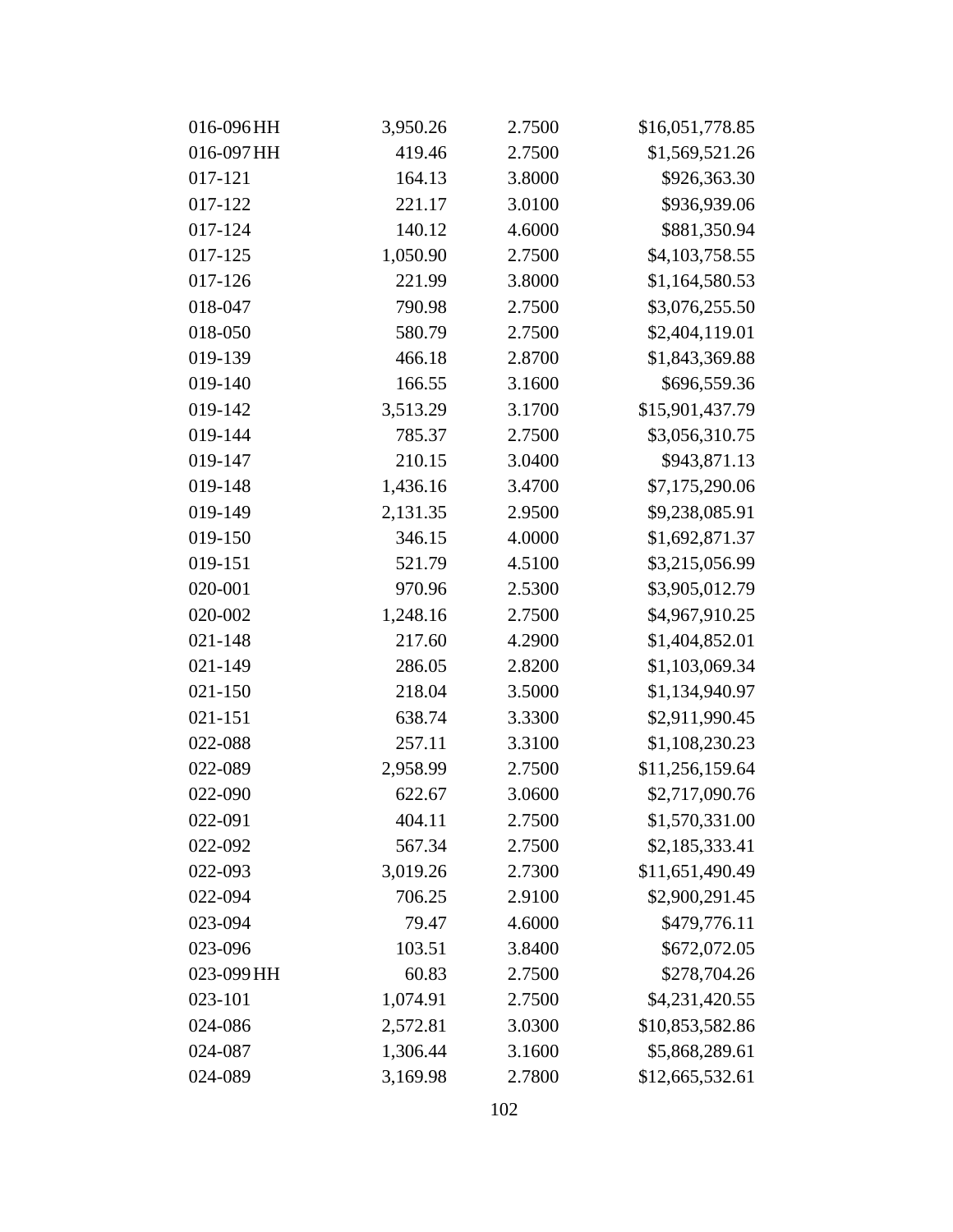| 024-090 | 5,236.96  | 4.0000 | \$26,748,058.55 |
|---------|-----------|--------|-----------------|
| 024-091 | 100.33    | 3.8500 | \$485,114.63    |
| 024-093 | 15,021.96 | 3.7300 | \$77,693,825.80 |
| 025-001 | 1,424.95  | 2.7900 | \$5,456,259.88  |
| 025-002 | 832.41    | 3.1500 | \$3,654,351.89  |
| 025-003 | 831.83    | 3.0500 | \$3,702,269.89  |
| 026-001 | 639.25    | 2.7700 | \$2,566,560.15  |
| 026-002 | 606.13    | 2.7500 | \$2,435,121.23  |
| 026-005 | 771.72    | 2.7500 | \$2,899,998.63  |
| 026-006 | 7,869.00  | 2.8400 | \$33,467,154.30 |
| 027-055 | 157.26    | 2.8800 | \$644,275.71    |
| 027-056 | 170.90    | 3.0000 | \$723,863.59    |
| 027-057 | 171.27    | 3.7000 | \$803,352.22    |
| 027-058 | 287.31    | 3.3000 | \$1,325,471.61  |
| 027-059 | 258.41    | 3.8500 | \$1,271,738.97  |
| 027-061 | 1,401.31  | 3.1300 | \$6,188,722.01  |
| 028-101 | 969.88    | 2.7500 | \$3,598,246.65  |
| 028-102 | 1,367.96  | 2.7500 | \$5,742,237.67  |
| 028-103 | 848.75    | 2.7500 | \$3,269,717.46  |
| 029-001 | 410.88    | 2.7500 | \$1,553,796.14  |
| 029-002 | 217.24    | 3.3500 | \$1,082,414.45  |
| 029-003 | 222.68    | 3.0000 | \$912,591.44    |
| 029-004 | 533.97    | 2.7000 | \$2,173,079.21  |
| 030-093 | 1,980.04  | 2.7400 | \$7,522,287.63  |
| 031-116 | 183.08    | 4.0900 | \$1,049,263.43  |
| 031-117 | 167.68    | 4.0900 | \$1,027,970.57  |
| 031-118 | 135.72    | 4.6000 | \$868,533.62    |
| 031-121 | 574.34    | 3.7000 | \$3,038,362.80  |
| 031-122 | 221.61    | 4.2200 | \$1,502,412.16  |
| 032-054 | 158.58    | 4.0800 | \$914,835.47    |
| 032-055 | 734.59    | 2.7500 | \$2,822,488.63  |
| 032-056 | 193.07    | 3.7500 | \$1,004,900.52  |
| 032-058 | 286.85    | 3.3700 | \$1,421,977.24  |
| 033-090 | 1,131.62  | 2.4500 | \$4,282,874.93  |
| 033-091 | 226.84    | 2.7500 | \$921,026.34    |
| 033-092 | 326.56    | 2.5000 | \$1,150,110.05  |
| 033-093 | 409.35    | 2.5500 | \$1,623,851.29  |
| 033-094 | 344.33    | 2.7500 | \$1,362,563.38  |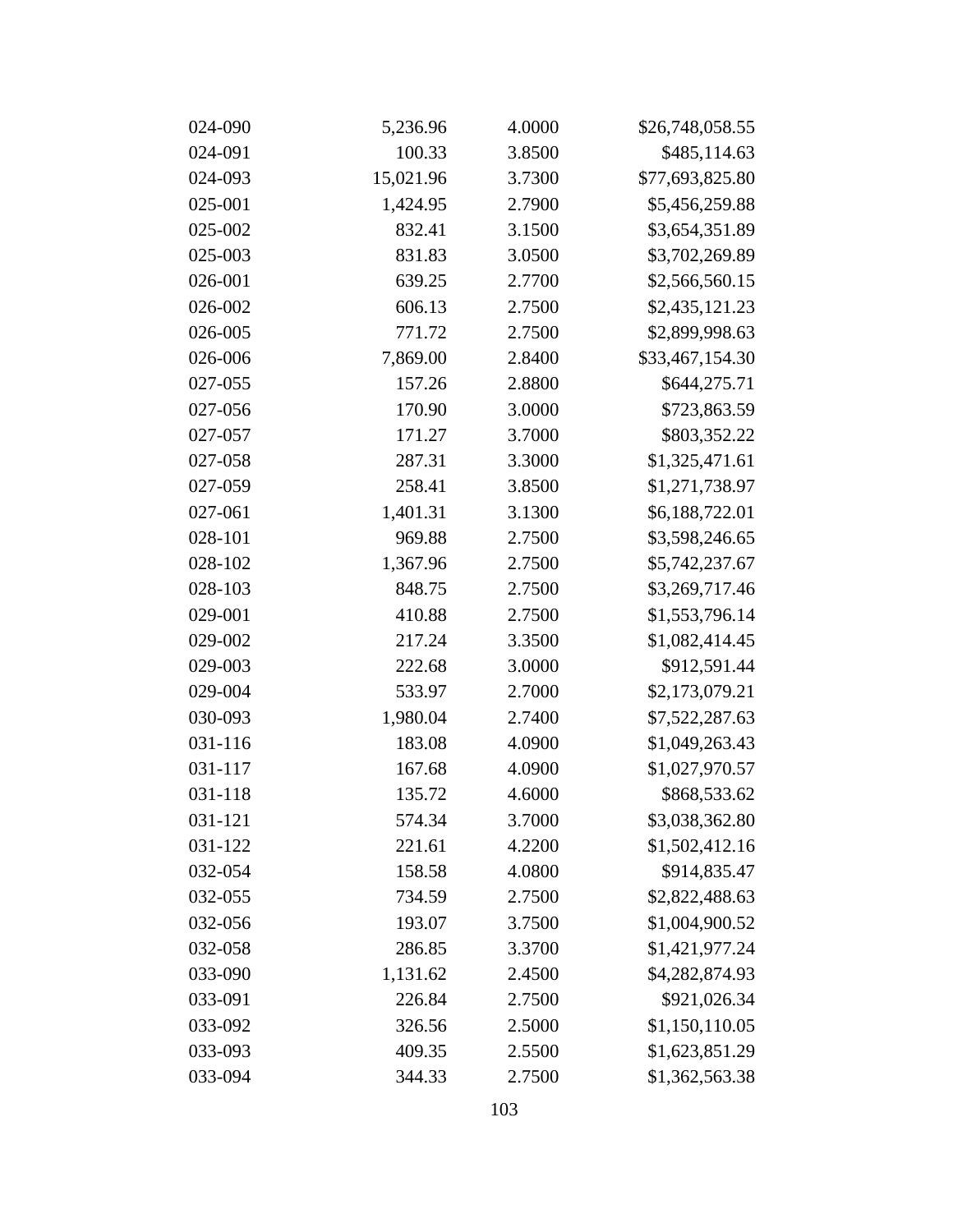| 034-121    | 187.25    | 2.5300 | \$718,386.28     |
|------------|-----------|--------|------------------|
| 034-122    | 123.71    | 2.7500 | \$495,916.90     |
| 034-124    | 1,488.34  | 2.4300 | \$5,619,408.79   |
| 035-092    | 1,140.97  | 3.1000 | \$4,940,302.09   |
| 035-093    | 654.27    | 2.9300 | \$2,466,569.63   |
| 035-094    | 435.19    | 2.9000 | \$1,674,480.37   |
| 035-097    | 336.52    | 2.9500 | \$1,418,366.06   |
| 035-098    | 826.52    | 2.7500 | \$3,019,564.32   |
| 035-099    | 343.29    | 2.8500 | \$1,529,417.97   |
| 035-102    | 1,955.87  | 2.7500 | \$7,551,481.64   |
| 036-123    | 292.40    | 2.7500 | \$1,057,154.05   |
| 036-126    | 3,627.19  | 2.7500 | \$13,768,567.81  |
| 036-131    | 2,852.26  | 2.7500 | \$10,917,344.03  |
| 036-133    | 604.52    | 2.7500 | \$2,272,194.90   |
| 036-134    | 296.49    | 2.5400 | \$1,122,306.53   |
| 036-135    | 139.13    | 2.4700 | \$521,151.01     |
| 036-136    | 2,090.35  | 2.5100 | \$7,797,010.43   |
| 036-137    | 1,778.12  | 2.4600 | \$6,392,426.46   |
| 036-138    | 399.58    | 3.1100 | \$1,715,285.39   |
| 036-139 HH | 3,272.25  | 2.9100 | \$14,856,823.49  |
| 037-037    | 1,907.26  | 2.7500 | \$7,675,365.75   |
| 037-039    | 1,073.37  | 2.9000 | \$4,916,096.93   |
| 038-044    | 386.66    | 3.7900 | \$2,072,709.76   |
| 038-045    | 388.36    | 3.5600 | \$1,881,266.46   |
| 038-046    | 553.37    | 3.0600 | \$2,447,406.01   |
| 039-133    | 2,823.42  | 2.7500 | \$10,761,600.60  |
| 039-134    | 2,597.81  | 2.7400 | \$10,246,766.88  |
| 039-135    | 795.83    | 2.7500 | \$3,295,057.10   |
| 039-136    | 321.40    | 2.7500 | \$1,473,851.74   |
| 039-137    | 970.51    | 2.7500 | \$3,792,353.83   |
| 039-139    | 1,701.33  | 2.7000 | \$6,282,293.80   |
| 039-141    | 23,093.88 | 2.9400 | \$101,438,470.18 |
| 039-142    | 884.24    | 2.7500 | \$3,467,726.65   |
| 040-100    | 211.86    | 3.4600 | \$1,031,155.09   |
| 040-101    | 82.04     | 3.4300 | \$340,325.80     |
| 040-103    | 64.57     | 4.1000 | \$349,980.59     |
| 040-104    | 88.88     | 3.5000 | \$511,084.80     |
| 040-107    | 1,142.38  | 2.7500 | \$4,538,890.20   |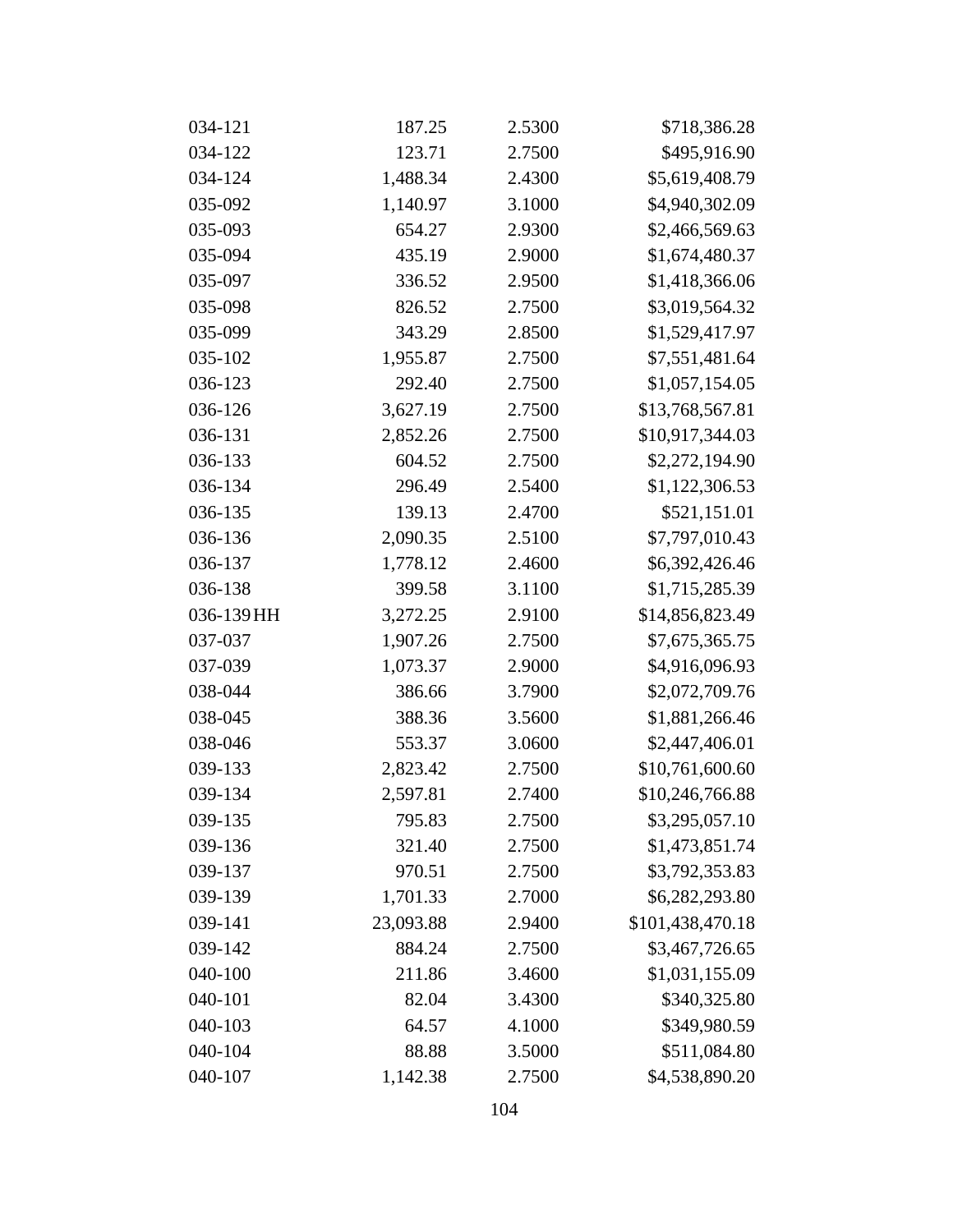| 041-001    | 107.20    | 5.0600 | \$679,529.27    |
|------------|-----------|--------|-----------------|
| 041-002    | 816.35    | 2.7800 | \$3,285,282.67  |
| 041-003    | 231.73    | 3.5900 | \$1,185,771.39  |
| 041-004    | 152.58    | 3.9200 | \$841,983.73    |
| 041-005    | 142.52    | 4.2300 | \$865,868.53    |
| 042-111    | 725.44    | 2.7500 | \$2,857,769.60  |
| 042-113    | 94.45     | 2.8500 | \$330,939.94    |
| 042-117    | 203.31    | 3.4600 | \$925,756.49    |
| 042-118    | 151.84    | 2.9200 | \$651,859.60    |
| 042-119 HH | 83.65     | 3.1300 | \$429,584.70    |
| 042-121    | 102.32    | 3.6300 | \$646,716.88    |
| 042-124    | 1,756.85  | 2.6200 | \$7,069,781.38  |
| 043-001    | 715.29    | 2.7400 | \$2,791,925.86  |
| 043-002    | 292.84    | 3.1200 | \$1,606,088.78  |
| 043-003    | 406.11    | 2.7000 | \$1,459,393.31  |
| 043-004    | 363.07    | 2.5000 | \$1,475,108.25  |
| 044-078    | 164.58    | 3.7500 | \$810,014.56    |
| 044-083    | 321.98    | 3.2200 | \$1,453,356.25  |
| 044-084    | 432.07    | 3.0300 | \$1,790,549.90  |
| 045-076    | 465.54    | 3.1500 | \$1,968,533.20  |
| 045-077    | 719.47    | 2.7500 | \$2,902,331.22  |
| 045-078    | 375.18    | 2.8300 | \$1,468,404.51  |
| 046-128    | 335.15    | 3.2400 | \$1,617,435.98  |
| 046-130    | 1,297.16  | 2.5000 | \$5,159,684.39  |
| 046-131    | 1,256.27  | 2.5200 | \$4,639,709.30  |
| 046-132    | 533.48    | 2.4800 | \$2,163,126.58  |
| 046-134    | 2,036.15  | 2.7500 | \$9,125,969.42  |
| 046-135    | 367.98    | 2.3500 | \$1,542,776.37  |
| 046-137    | 326.87    | 2.5500 | \$1,146,466.53  |
| 046-140    | 682.88    | 2.4400 | \$2,726,329.44  |
| 047-060 HH | 395.33    | 2.3000 | \$1,682,860.36  |
| 047-062    | 1,140.25  | 2.7500 | \$4,503,899.86  |
| 047-064    | 226.79    | 2.4700 | \$860,676.67    |
| 047-065 HH | 540.78    | 2.7500 | \$2,477,417.24  |
| 048-066    | 4,641.22  | 3.6500 | \$23,067,805.12 |
| 048-068    | 11,520.25 | 3.7400 | \$57,175,452.71 |
| 048-069    | 1,294.42  | 3.0100 | \$5,451,478.88  |
| 048-070    | 1,688.82  | 3.2600 | \$7,626,402.06  |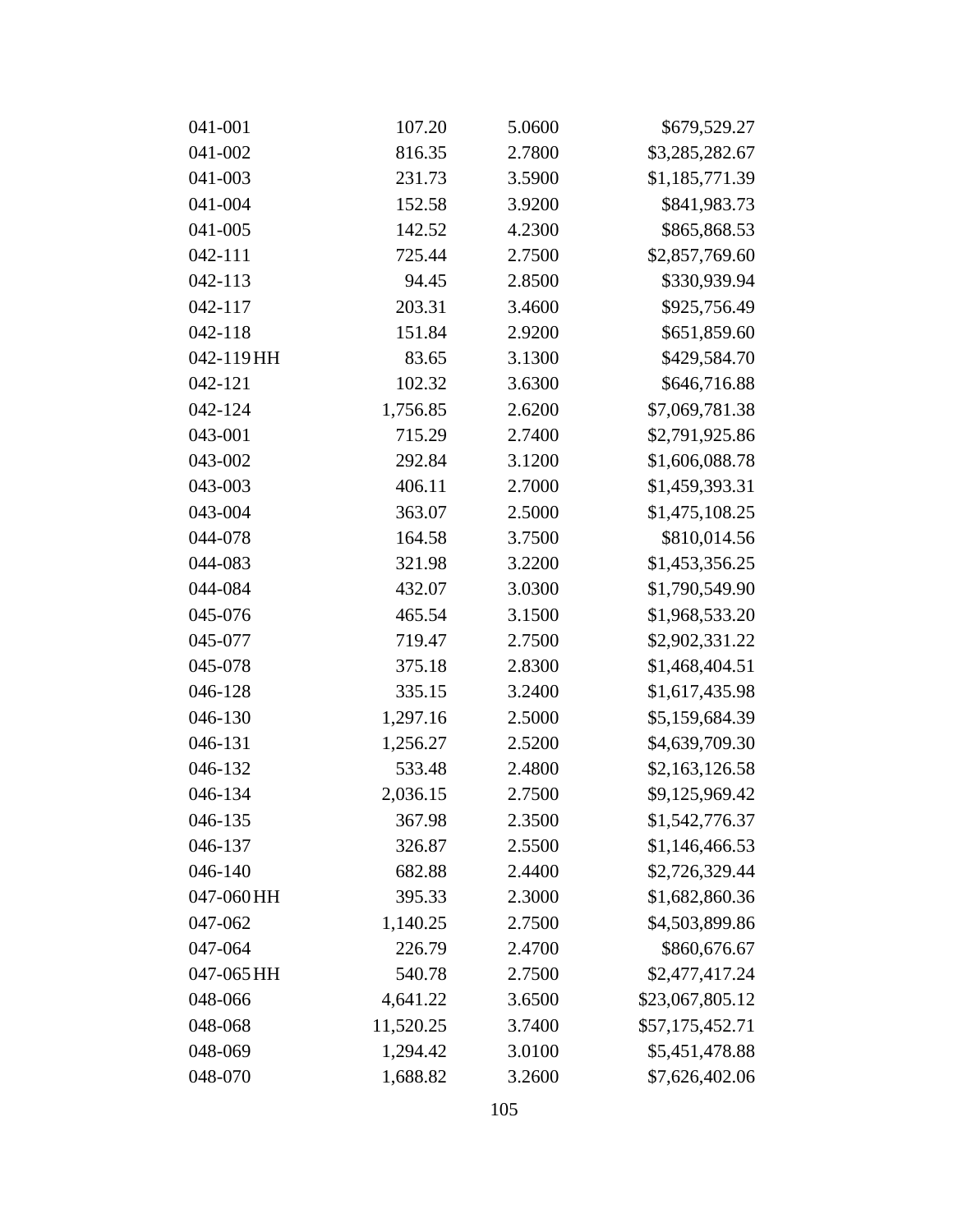| 048-071     | 12,167.24 | 4.1200 | \$65,062,253.95  |
|-------------|-----------|--------|------------------|
| 048-072     | 6,739.35  | 3.9700 | \$35,657,361.04  |
| 048-073     | 7,435.37  | 3.7100 | \$35,848,645.15  |
| 048-074     | 3,967.02  | 4.1100 | \$22,317,186.37  |
| 048-075     | 393.61    | 3.8000 | \$1,832,272.14   |
| 048-077     | 10,517.73 | 3.7700 | \$51,798,595.15  |
| 048-078     | 31,950.95 | 4.7000 | \$205,254,632.93 |
| 048-080 HH  | 2,267.31  | 3.9200 | \$15,090,720.20  |
| 049-132     | 2,317.69  | 2.7500 | \$9,382,240.16   |
| 049-135     | 210.69    | 3.2400 | \$875,259.17     |
| 049-137     | 522.51    | 3.2100 | \$2,330,579.41   |
| 049-140     | 595.36    | 2.5900 | \$2,235,113.23   |
| 049-142     | 3,248.46  | 2.7500 | \$12,853,815.88  |
| 049-144     | 3,103.08  | 2.5500 | \$12,010,497.16  |
| 049-148 HH  | 6,678.29  | 2.6200 | \$26,737,266.58  |
| 050-001     | 6,821.52  | 2.7600 | \$27,173,895.33  |
| 050-002     | 893.13    | 2.6500 | \$3,354,544.68   |
| 050-003     | 3,341.07  | 2.7500 | \$12,407,164.64  |
| 050-005     | 1,427.49  | 2.8000 | \$5,870,914.63   |
| 050-006     | 2,157.27  | 2.7500 | \$8,112,326.62   |
| 050-007 HH  | 941.16    | 2.7500 | \$3,559,091.68   |
| 050-009     | 461.87    | 2.7500 | \$1,723,154.70   |
| 050-010     | 2,834.61  | 3.2000 | \$12,939,507.27  |
| 050-012     | 10,289.47 | 3.2800 | \$45,389,822.08  |
| 050-013 HH  | 482.92    | 3.0300 | \$2,124,890.38   |
| 050-014     | 2,665.83  | 2.8600 | \$10,931,629.26  |
| 051-150     | 265.66    | 2.4200 | \$996,055.08     |
| $051 - 152$ | 1,355.21  | 2.7500 | \$5,088,790.26   |
| 051-153     | 166.73    | 3.6500 | \$883,354.33     |
| 051-154     | 589.96    | 2.5600 | \$2,350,141.79   |
| 051-156     | 316.06    | 3.1000 | \$1,541,298.34   |
| 051-159     | 3,015.65  | 2.7500 | \$11,828,808.01  |
| 052-096     | 656.94    | 3.2300 | \$3,018,133.64   |
| 053-111     | 734.36    | 2.5900 | \$2,784,762.56   |
| 053-112     | 139.17    | 2.7500 | \$538,829.66     |
| 053-113     | 3,528.37  | 2.5500 | \$14,235,431.95  |
| 053-114     | 628.33    | 2.7500 | \$2,444,424.07   |
| 054-037     | 464.57    | 3.2900 | \$2,209,747.92   |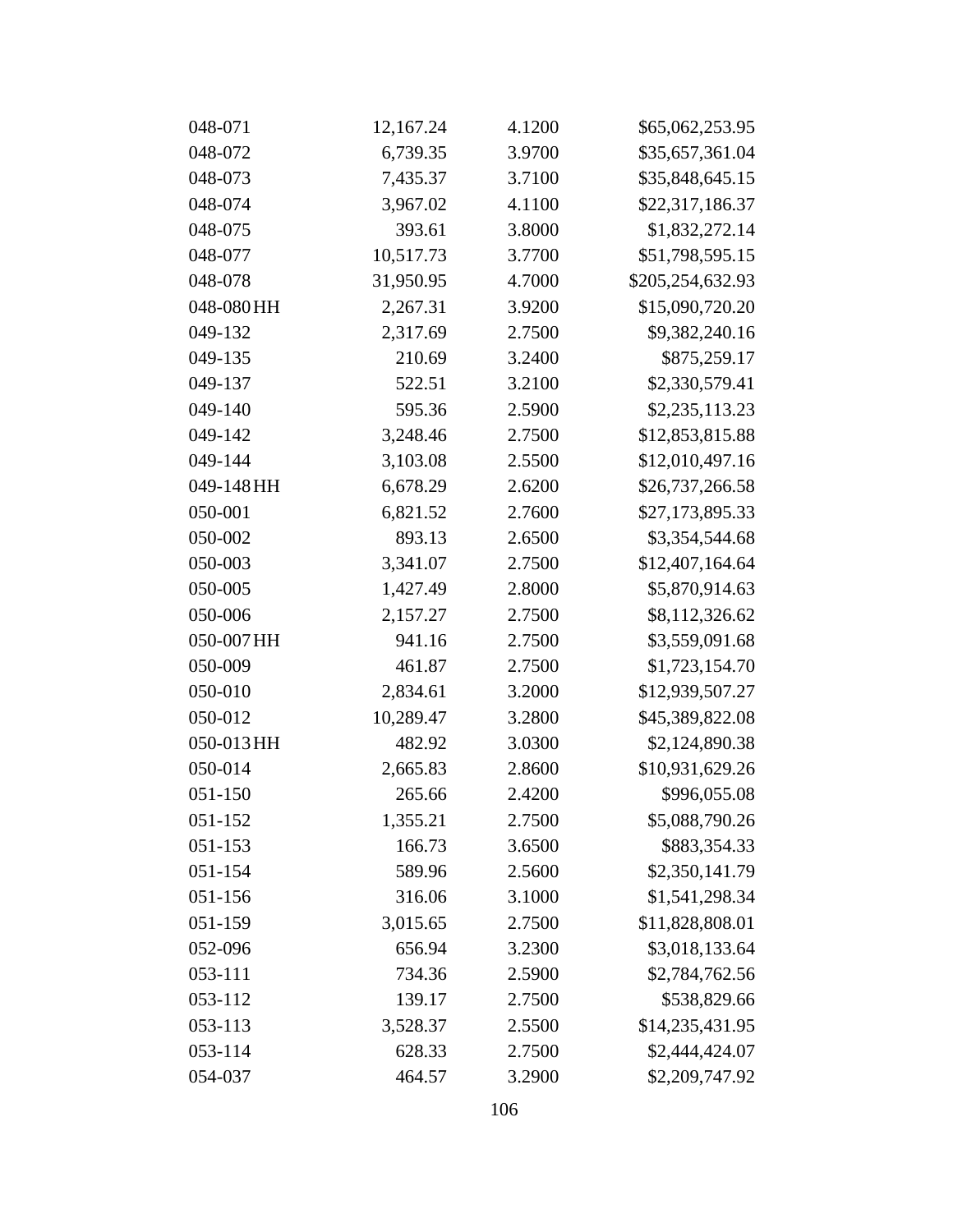| 054-039 | 1,044.84 | 2.7700 | \$4,082,892.61  |
|---------|----------|--------|-----------------|
| 054-041 | 2,149.65 | 2.7500 | \$8,568,304.23  |
| 054-042 | 435.96   | 3.0300 | \$1,951,214.97  |
| 054-043 | 381.32   | 3.6000 | \$1,868,843.41  |
| 054-045 | 1,131.19 | 3.2500 | \$5,018,053.77  |
| 055-104 | 659.23   | 2.7500 | \$2,640,901.08  |
| 055-105 | 733.41   | 2.5800 | \$2,776,938.79  |
| 055-106 | 685.23   | 2.7500 | \$2,736,323.37  |
| 055-108 | 1,276.45 | 2.4700 | \$5,000,037.19  |
| 055-110 | 1,902.88 | 2.4500 | \$7,499,944.29  |
| 055-111 | 335.43   | 2.7500 | \$1,374,497.53  |
| 056-015 | 598.70   | 2.7500 | \$2,346,496.66  |
| 056-017 | 1,049.80 | 2.7500 | \$4,130,303.61  |
| 057-001 | 321.33   | 2.9200 | \$1,295,539.18  |
| 057-002 | 898.25   | 2.7100 | \$3,550,508.91  |
| 057-003 | 3,669.00 | 2.7500 | \$13,921,367.18 |
| 057-004 | 1,326.54 | 2.7500 | \$4,868,507.80  |
| 058-106 | 284.19   | 3.0000 | \$1,308,275.31  |
| 058-107 | 210.58   | 3.7100 | \$985,373.19    |
| 058-108 | 262.62   | 3.6600 | \$1,414,023.66  |
| 058-109 | 790.95   | 3.2200 | \$3,680,960.99  |
| 058-112 | 1,218.08 | 2.9700 | \$5,992,584.26  |
| 059-113 | 241.15   | 3.6400 | \$1,228,447.83  |
| 059-114 | 98.02    | 4.0300 | \$676,844.44    |
| 059-117 | 1,996.33 | 2.7500 | \$8,495,976.33  |
| 060-077 | 3,130.89 | 2.4700 | \$12,081,347.58 |
| 061-150 | 216.87   | 3.2700 | \$990,094.45    |
| 061-151 | 231.63   | 3.2600 | \$931,351.34    |
| 061-154 | 388.60   | 2.8900 | \$1,492,108.61  |
| 061-156 | 1,270.54 | 2.7500 | \$4,917,354.43  |
| 061-157 | 127.21   | 3.9500 | \$595,694.09    |
| 061-158 | 165.46   | 4.0400 | \$1,036,856.06  |
| 062-070 | 231.32   | 3.0500 | \$946,015.05    |
| 062-072 | 1,787.92 | 2.7500 | \$6,860,868.73  |
| 063-066 | 583.09   | 2.9800 | \$2,588,241.81  |
| 063-067 | 870.54   | 2.7500 | \$3,591,773.11  |
| 064-072 | 279.59   | 3.5000 | \$1,325,162.55  |
| 064-074 | 1,091.06 | 2.7500 | \$4,324,221.63  |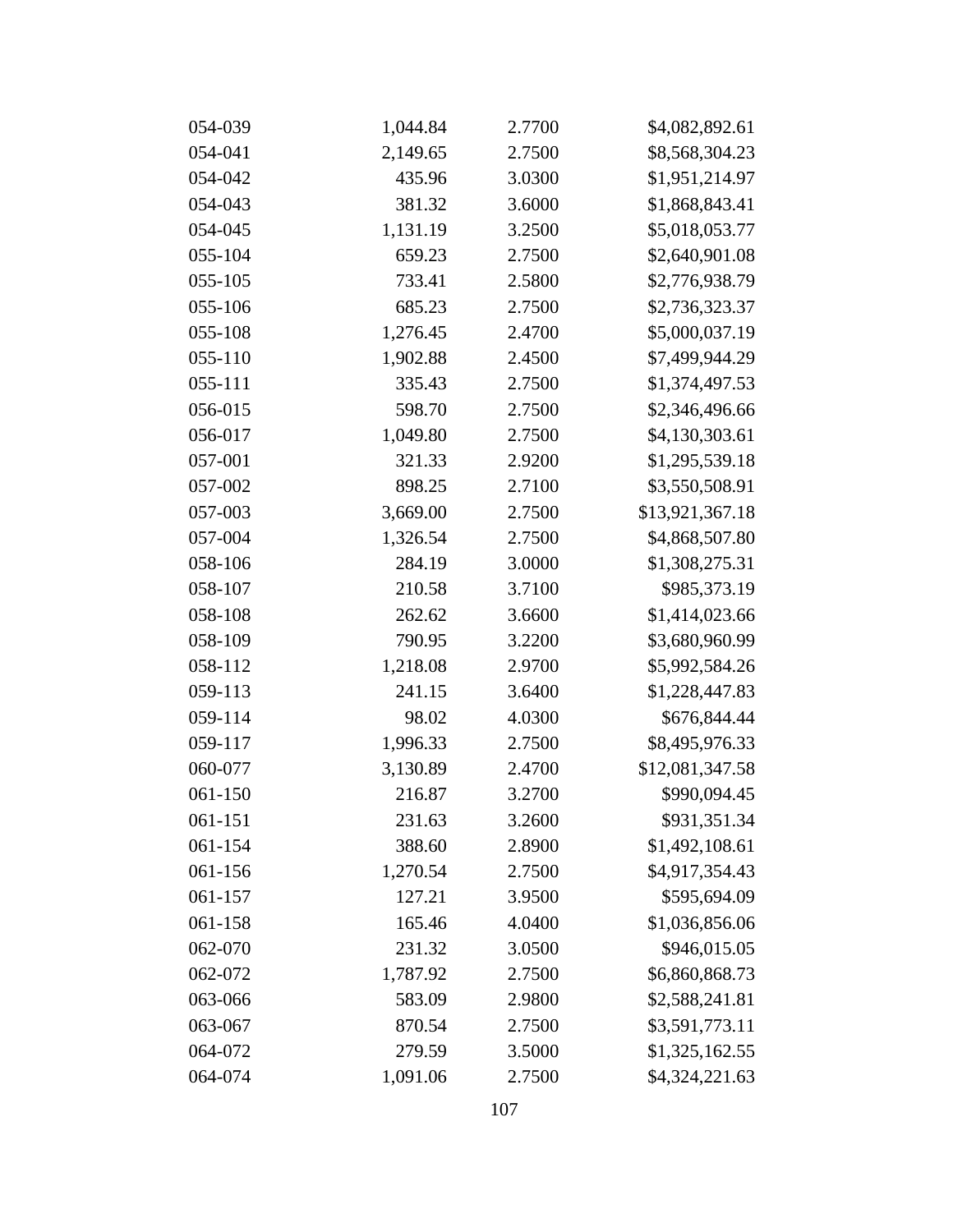| 064-075    | 3,579.00 | 2.7500 | \$13,106,603.87 |
|------------|----------|--------|-----------------|
| 065-096    | 229.42   | 3.6000 | \$1,241,666.78  |
| 065-098    | 421.81   | 3.8900 | \$2,317,909.42  |
| 066-102    | 1,849.39 | 2.7500 | \$7,423,992.64  |
| 066-103    | 270.40   | 2.9300 | \$1,081,614.44  |
| 066-104    | 297.95   | 2.9900 | \$1,330,366.01  |
| 066-105 HH | 1,489.44 | 1.8400 | \$6,183,600.91  |
| 066-107    | 704.52   | 2.7500 | \$2,755,043.87  |
| 067-055    | 1,151.42 | 2.7500 | \$4,666,404.72  |
| 067-061    | 1,369.85 | 2.7500 | \$5,261,770.18  |
| 068-070    | 1,198.06 | 2.5800 | \$4,487,181.09  |
| 068-071    | 119.06   | 2.7500 | \$451,031.00    |
| 068-072 HH | 92.86    | 2.7500 | \$397,113.55    |
| 068-073    | 543.09   | 2.7500 | \$2,142,532.05  |
| 068-074    | 201.85   | 3.8500 | \$1,011,510.61  |
| 068-075    | 180.17   | 3.2500 | \$891,504.89    |
| 069-104    | 66.74    | 3.1900 | \$291,074.07    |
| 069-106    | 835.58   | 3.0600 | \$3,446,477.83  |
| 069-107 HH | 93.49    | 2.8000 | \$374,143.18    |
| 069-108    | 244.12   | 3.2700 | \$1,120,991.58  |
| 069-109    | 609.59   | 2.7600 | \$2,382,478.31  |
| 070-092    | 519.64   | 2.7500 | \$2,145,767.94  |
| 070-093    | 1,442.94 | 2.7500 | \$6,092,623.16  |
| 071-091    | 567.98   | 2.4900 | \$2,386,353.64  |
| 071-092    | 1,486.26 | 2.6100 | \$6,058,761.98  |
| 072-066    | 201.74   | 3.6000 | \$963,721.14    |
| 072-068    | 931.68   | 3.0000 | \$3,734,613.76  |
| 072-073    | 427.29   | 2.9700 | \$1,675,940.09  |
| 072-074 HH | 1,901.93 | 1.6800 | \$7,943,051.91  |
| 073-099    | 1,386.37 | 2.6500 | \$5,292,088.00  |
| 073-102    | 799.97   | 2.6800 | \$2,933,768.13  |
| 073-105    | 196.06   | 2.6000 | \$730,864.53    |
| 073-106    | 1,493.87 | 2.6000 | \$5,707,536.11  |
| 073-108    | 3,584.07 | 2.7500 | \$13,952,933.06 |
| 074-187    | 344.03   | 3.6400 | \$1,686,147.57  |
| 074-190    | 386.74   | 3.3400 | \$1,784,730.07  |
| 074-194    | 294.23   | 4.3100 | \$1,646,938.33  |
| 074-195    | 161.86   | 4.6000 | \$986,974.10    |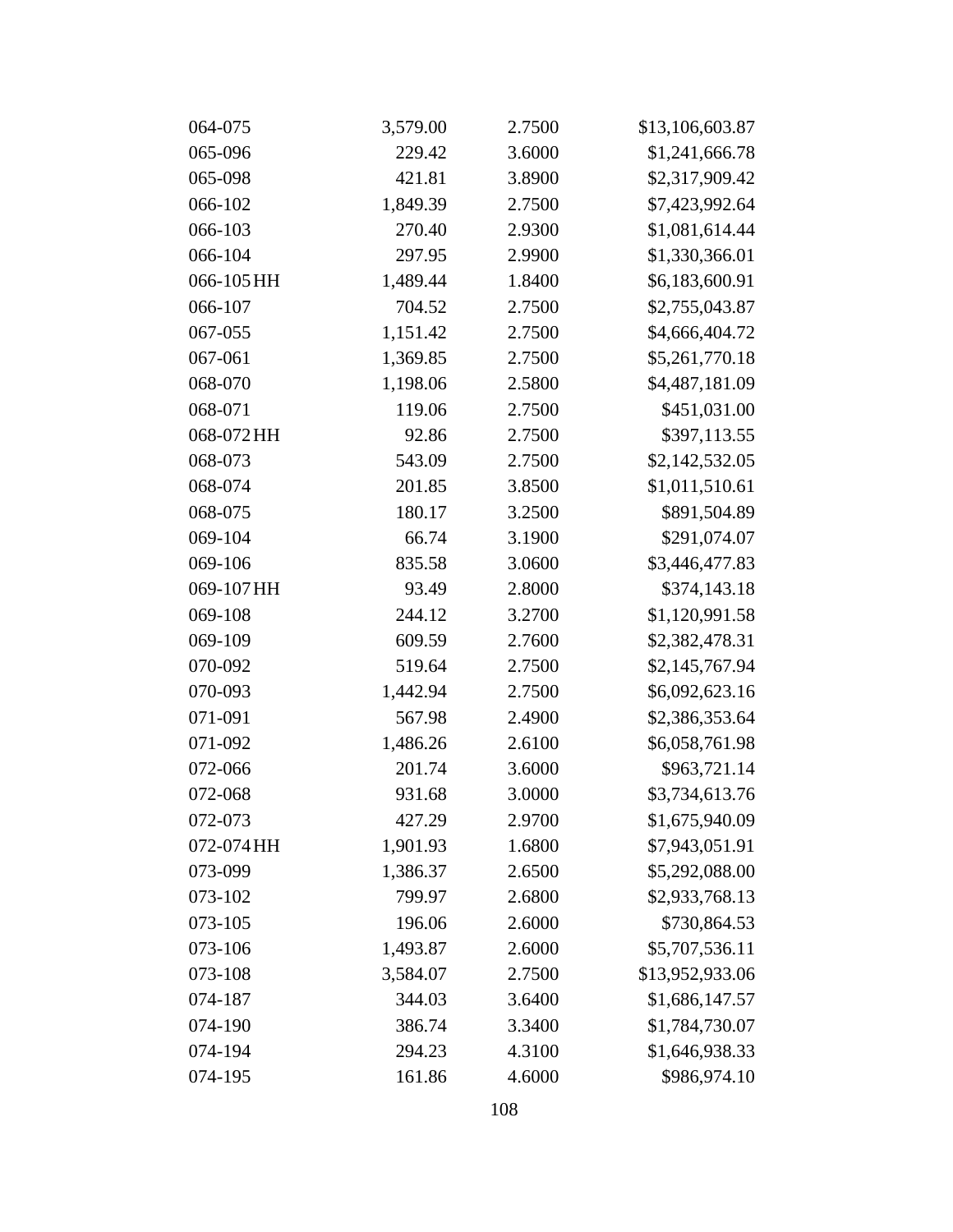| 074-197    | 263.79   | 3.6200 | \$1,295,488.27  |
|------------|----------|--------|-----------------|
| 074-201    | 1,370.82 | 3.4600 | \$6,611,177.64  |
| 074-202    | 216.44   | 4.6000 | \$1,341,693.29  |
| 075-084 HH | 246.53   | 2.6000 | \$1,007,046.07  |
| 075-085    | 575.56   | 2.4900 | \$2,179,117.57  |
| 075-086    | 265.85   | 2.4800 | \$1,012,961.02  |
| 075-087    | 682.96   | 2.6000 | \$2,661,327.85  |
| 076-081    | 251.81   | 3.4300 | \$1,352,644.24  |
| 076-082    | 626.66   | 2.8500 | \$2,988,501.57  |
| 076-083    | 743.14   | 2.6100 | \$3,048,697.23  |
| 077-100    | 134.94   | 2.7500 | \$551,144.71    |
| 077-101    | 289.80   | 2.7500 | \$1,106,520.34  |
| 077-102    | 697.39   | 2.5000 | \$2,663,025.25  |
| 077-103    | 281.10   | 2.6100 | \$1,079,473.12  |
| 077-104    | 187.21   | 3.1300 | \$984,459.13    |
| 078-001    | 465.87   | 2.8500 | \$1,694,176.73  |
| 078-002    | 855.14   | 2.7500 | \$3,215,501.28  |
| 078-003 HH | 220.64   | 2.7700 | \$879,043.32    |
| 078-004 HH | 201.02   | 2.7500 | \$936,010.46    |
| 078-005    | 703.40   | 3.2500 | \$2,990,627.40  |
| 078-009    | 272.75   | 2.8500 | \$1,023,825.31  |
| 078-012    | 1,397.25 | 2.7500 | \$5,401,669.92  |
| 079-077    | 2,192.16 | 2.6800 | \$9,113,271.79  |
| 079-078    | 151.61   | 2.8000 | \$672,740.87    |
| 080-116    | 365.34   | 3.1700 | \$1,587,730.56  |
| 080-118    | 290.16   | 3.0500 | \$1,297,773.60  |
| 080-119    | 587.62   | 2.7500 | \$2,378,015.26  |
| 080-121    | 351.85   | 3.2100 | \$1,546,918.89  |
| 080-122 HH | 113.59   | 1.9000 | \$884,199.30    |
| 080-125    | 4,125.21 | 2.7500 | \$15,988,970.42 |
| 081-094    | 1,765.25 | 2.7500 | \$6,539,154.53  |
| 081-095    | 518.76   | 2.8800 | \$1,979,987.49  |
| 081-096    | 3,670.88 | 2.7600 | \$15,665,986.85 |
| 081-097    | 302.49   | 2.5700 | \$1,117,876.16  |
| 082-100    | 1,457.51 | 2.9500 | \$5,764,199.22  |
| 082-101    | 524.14   | 3.0500 | \$2,226,580.11  |
| 082-105 HH | 71.07    | 3.1100 | \$354,837.18    |
| 082-108    | 795.22   | 2.8400 | \$3,092,437.73  |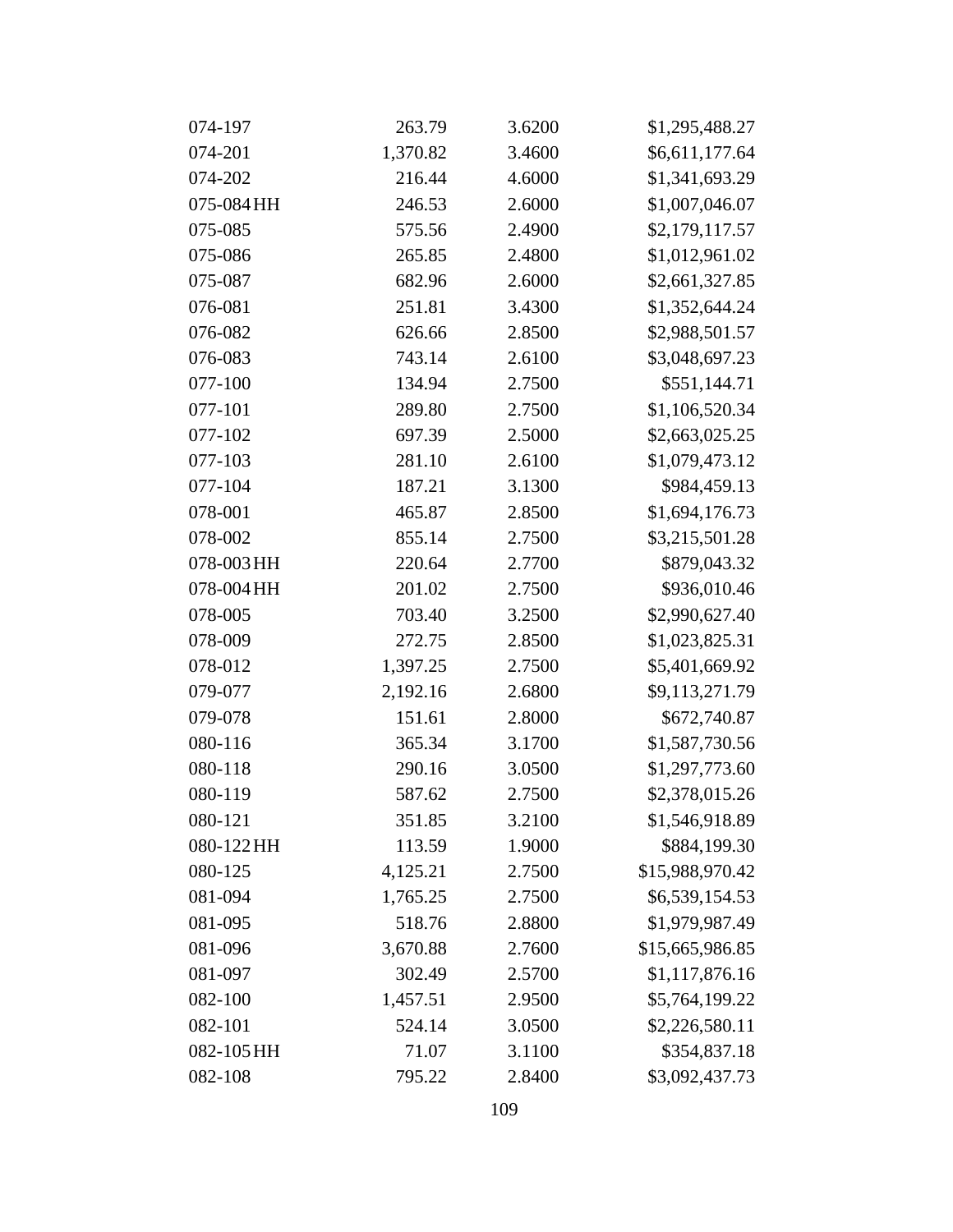| 083-001    | 695.17    | 3.4500 | \$3,453,024.97  |
|------------|-----------|--------|-----------------|
| 083-002    | 721.18    | 3.0900 | \$3,223,087.10  |
| 083-003    | 1,748.48  | 3.3500 | \$7,945,299.81  |
| 083-005    | 7,741.39  | 4.1700 | \$42,487,135.59 |
| 084-001    | 2,116.92  | 2.6200 | \$8,360,649.63  |
| 084-002    | 346.95    | 2.7500 | \$1,395,539.23  |
| 084-003    | 351.56    | 2.7500 | \$1,303,645.01  |
| 084-004    | 413.84    | 2.7400 | \$1,656,856.99  |
| 084-005    | 564.12    | 2.8100 | \$2,102,696.34  |
| 084-006    | 866.83    | 2.7000 | \$3,229,994.82  |
| 085-043    | 108.37    | 2.8100 | \$414,074.99    |
| 085-044    | 593.78    | 2.6900 | \$2,291,713.53  |
| 085-045    | 605.03    | 2.6200 | \$2,359,357.11  |
| 085-048    | 1,075.55  | 2.6800 | \$3,996,372.16  |
| 085-049    | 550.65    | 2.7500 | \$2,215,915.42  |
| 086-100    | 806.83    | 2.7500 | \$3,276,873.47  |
| 087-083    | 883.79    | 2.7500 | \$3,333,436.29  |
| 088-072    | 339.24    | 3.4800 | \$1,661,309.14  |
| 088-073    | 216.26    | 3.6600 | \$1,019,671.25  |
| 088-075    | 229.17    | 2.7500 | \$846,627.69    |
| 088-080 HH | 691.64    | 2.3000 | \$3,747,132.38  |
| 088-081    | 2,098.38  | 2.7500 | \$8,131,710.81  |
| 089-077    | 106.72    | 4.6000 | \$775,970.28    |
| 089-080    | 1,220.86  | 2.7500 | \$4,704,115.91  |
| 089-087    | 431.06    | 2.8900 | \$1,764,286.91  |
| 089-088    | 178.97    | 4.3000 | \$1,017,883.36  |
| 089-089    | 1,786.57  | 2.7500 | \$6,991,908.33  |
| 090-075 HH | 132.58    | 2.7500 | \$504,318.14    |
| 090-076    | 548.42    | 2.7500 | \$2,434,063.38  |
| 090-077 HH | 272.15    | 2.7500 | \$1,378,241.80  |
| 090-078    | 263.31    | 2.7500 | \$1,189,996.78  |
| 091-091    | 372.88    | 2.7500 | \$1,459,074.68  |
| 091-092    | 1,492.69  | 2.7500 | \$5,553,861.91  |
| 091-093    | 217.92    | 2.7500 | \$730,335.94    |
| 091-095    | 154.71    | 2.7500 | \$659,929.71    |
| 092-087    | 13,184.07 | 3.3000 | \$58,062,891.11 |
| 092-088    | 16,822.50 | 3.9000 | \$85,495,804.92 |
| 092-089 HH | 4,800.04  | 3.4100 | \$22,181,360.67 |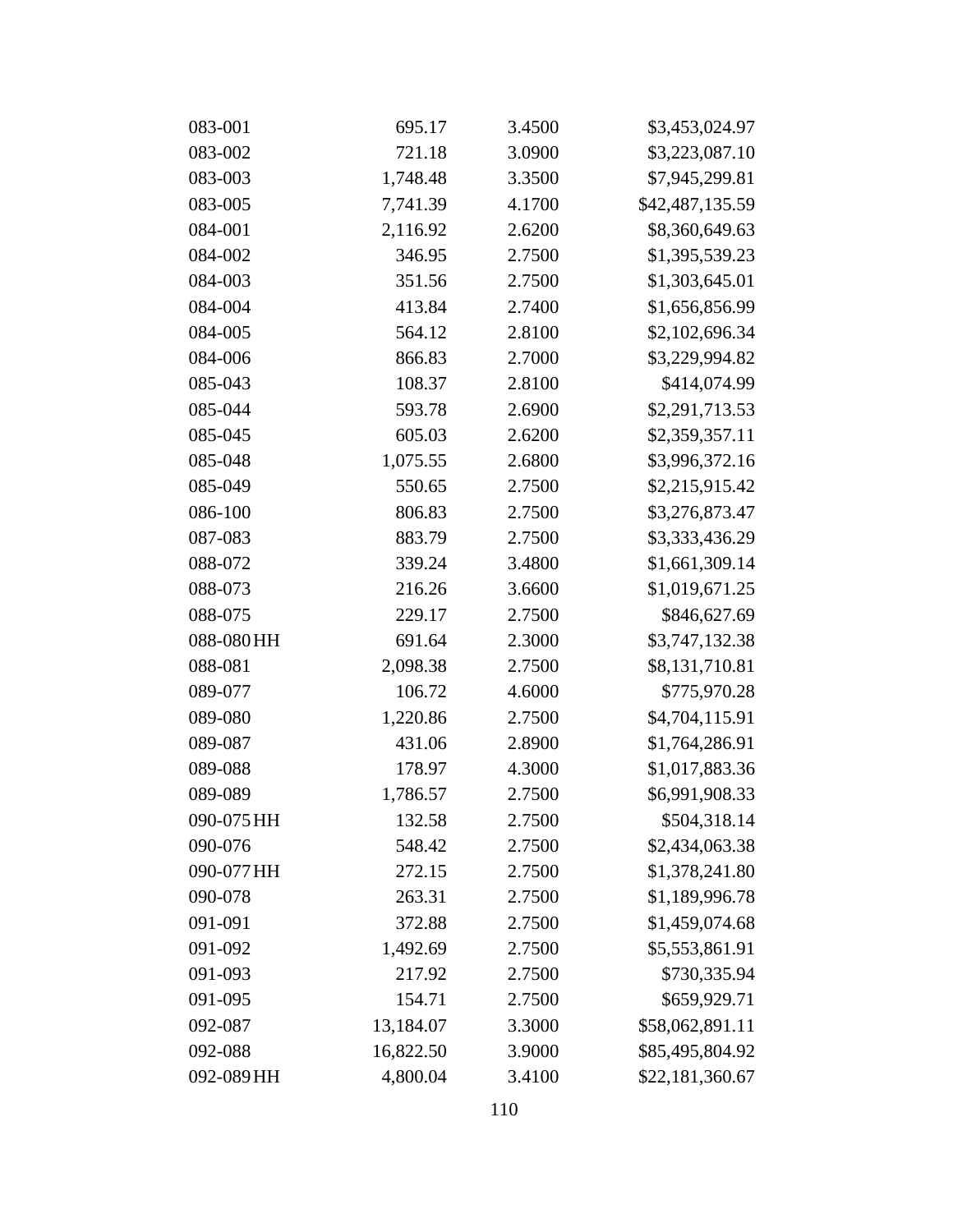| 092-090 HH | 5,993.81  | 3.4500 | \$31,969,682.22  |
|------------|-----------|--------|------------------|
| 092-091    | 1,058.50  | 3.5500 | \$5,718,109.12   |
| 093-120    | 441.52    | 3.1200 | \$2,080,847.71   |
| 093-121 HH | 94.74     | 2.7800 | \$392,330.52     |
| 093-123    | 511.81    | 2.5900 | \$1,930,643.59   |
| 093-124    | 471.51    | 2.9200 | \$1,978,312.76   |
| 094-076    | 634.99    | 2.7500 | \$2,505,706.50   |
| 094-078    | 3,419.11  | 2.8700 | \$13,726,094.89  |
| 094-083    | 2,858.53  | 2.7500 | \$11,079,616.22  |
| 094-086    | 1,764.82  | 2.7500 | \$6,925,887.26   |
| 094-087    | 905.59    | 2.7500 | \$3,420,566.51   |
| 095-059    | 2,053.93  | 2.7500 | \$7,866,613.17   |
| 096-088    | 16,879.73 | 3.8100 | \$85,320,593.25  |
| 096-089    | 10,473.08 | 4.5000 | \$65,833,478.89  |
| 096-090 HH | 6,687.09  | 3.3700 | \$42,618,239.47  |
| 096-091 HH | 18,411.90 | 3.5200 | \$92,664,120.63  |
| 096-092 HH | 4,513.37  | 3.0700 | \$24,934,922.41  |
| 096-093 HH | 4,710.14  | 2.2100 | \$23,174,382.03  |
| 096-094 HH | 10,918.21 | 2.8100 | \$45,918,912.30  |
| 096-095 HH | 19,488.37 | 3.1700 | \$111,895,223.81 |
| 096-098 HH | 2,377.29  | 3.0800 | \$11,721,248.40  |
| 096-099 HH | 1,280.52  | 2.7500 | \$5,160,447.25   |
| 096-101 HH | 826.41    | 2.5400 | \$5,810,315.96   |
| 096-102 HH | 2,290.43  | 2.7600 | \$18,184,065.37  |
| 096-103    | 1,577.39  | 3.2300 | \$6,782,288.84   |
| 096-104    | 2,667.99  | 3.6800 | \$13,485,528.64  |
| 096-106HH  | 3,238.85  | 2.5200 | \$26,320,658.22  |
| 096-107 HH | 1,105.28  | 3.7500 | \$7,235,874.99   |
| 096-109    | 4,879.49  | 4.3200 | \$28,400,039.00  |
| 096-110    | 5,758.24  | 3.3000 | \$25,435,577.55  |
| 096-111    | 5,738.98  | 4.0500 | \$29,602,843.58  |
| 096-112HH  | 4,041.14  | 4.1800 | \$22,671,544.50  |
| 096-113 HH | 835.55    | 3.2200 | \$4,338,658.21   |
| 096-114 HH | 3,912.94  | 3.4400 | \$19,910,926.57  |
| 096-115    | 572.07    | 5.8000 | \$4,304,476.31   |
| 097-116    | 108.85    | 3.7100 | \$506,370.37     |
| 097-118    | 75.88     | 3.6000 | \$372,842.87     |
| 097-119    | 165.97    | 3.9400 | \$860,753.45     |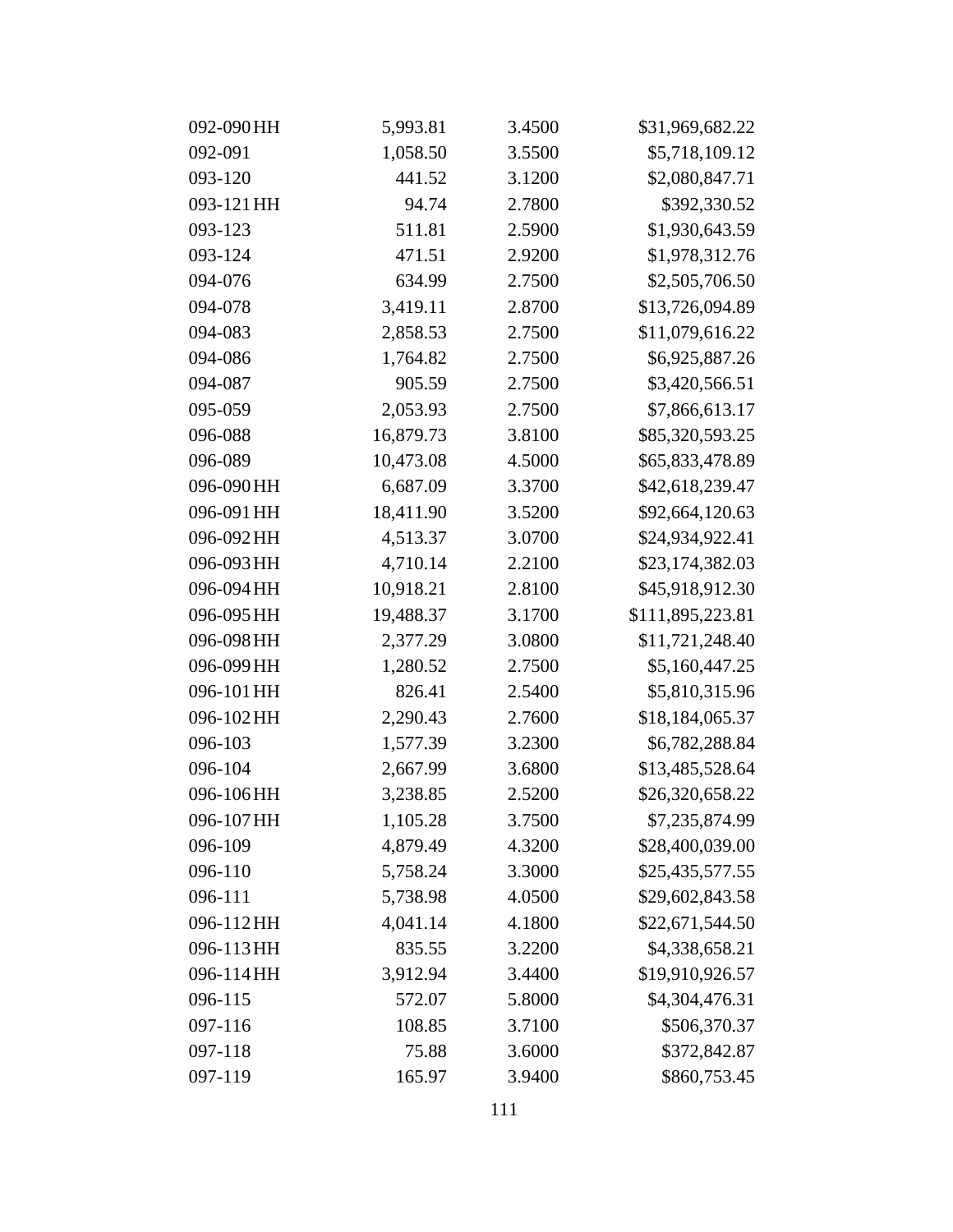| 097-122    | 91.36    | 2.9200 | \$366,060.52    |
|------------|----------|--------|-----------------|
| 097-127    | 63.47    | 3.4500 | \$301,275.79    |
| 097-129    | 2,322.31 | 2.9100 | \$9,644,399.45  |
| 097-130    | 403.27   | 3.5900 | \$2,010,065.33  |
| 097-131    | 474.14   | 2.9200 | \$1,859,246.66  |
| 098-080    | 736.82   | 2.7500 | \$2,957,111.22  |
| 099-078    | 69.43    | 4.3100 | \$395,703.68    |
| 099-082    | 691.09   | 2.7500 | \$2,671,616.95  |
| 100-059    | 910.69   | 2.7500 | \$3,302,330.84  |
| 100-060    | 590.17   | 2.7500 | \$2,272,661.42  |
| 100-061    | 967.44   | 2.7200 | \$3,550,789.10  |
| 100-062 HH | 399.87   | 2.7500 | \$1,535,983.10  |
| 100-063    | 3,927.52 | 2.7500 | \$14,818,857.37 |
| 100-064    | 243.64   | 2.7400 | \$916,122.21    |
| 100-065    | 385.10   | 2.7500 | \$1,476,954.11  |
| 101-105    | 535.72   | 2.6100 | \$2,158,654.25  |
| 101-107    | 337.66   | 2.5100 | \$1,394,658.20  |
| 102-081    | 378.98   | 3.3800 | \$1,784,103.41  |
| 102-085    | 856.46   | 3.1100 | \$3,787,141.56  |
| 103-127    | 464.08   | 3.2400 | \$2,069,097.57  |
| 103-128 HH | 267.63   | 2.7500 | \$1,125,998.16  |
| 103-129    | 501.46   | 2.7500 | \$1,888,517.80  |
| 103-130    | 725.45   | 2.7500 | \$2,751,673.64  |
| 103-131    | 721.45   | 2.7500 | \$2,688,274.16  |
| 103-132    | 2,125.68 | 2.7500 | \$7,687,523.69  |
| 103-135    | 565.01   | 2.8200 | \$2,176,364.48  |
| 104-041    | 324.68   | 2.7500 | \$1,276,377.49  |
| 104-042    | 493.93   | 2.7500 | \$1,951,252.12  |
| 104-043    | 649.79   | 2.7500 | \$2,443,278.85  |
| 104-044    | 1,855.59 | 2.7200 | \$7,488,107.79  |
| 104-045    | 629.52   | 2.7500 | \$2,498,284.47  |
| 105-123    | 276.17   | 3.5200 | \$1,354,683.42  |
| 105-124    | 592.42   | 3.0000 | \$2,484,193.84  |
| 105-125 HH | 117.15   | 4.9000 | \$811,131.66    |
| 106-001    | 162.84   | 3.1000 | \$843,307.66    |
| 106-002    | 239.42   | 2.7500 | \$900,587.57    |
| 106-003    | 956.66   | 2.6900 | \$3,581,195.00  |
| 106-004 HH | 2,404.51 | 2.1600 | \$11,966,482.73 |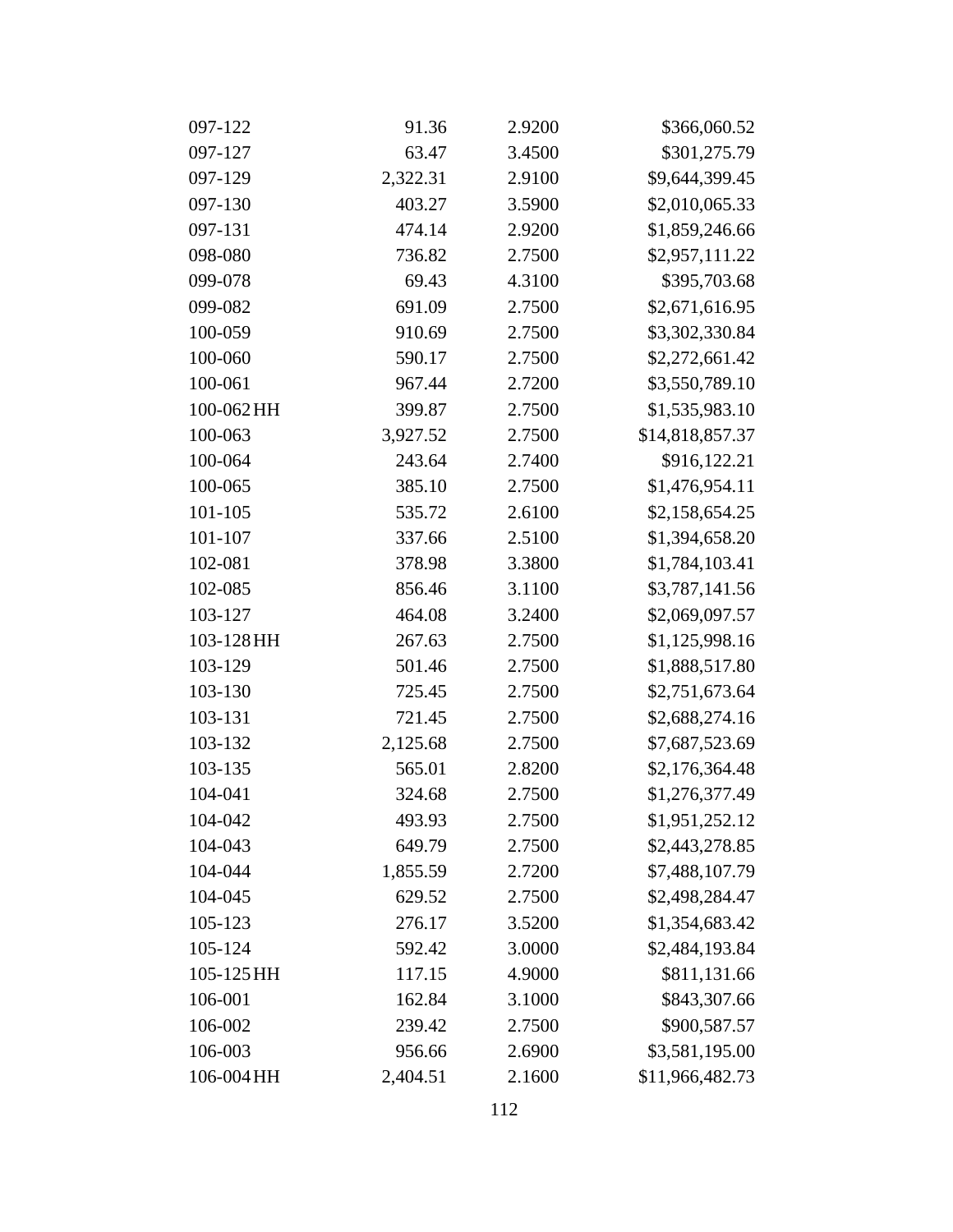| 106-005    | 956.97   | 2.7500 | \$3,706,302.07  |
|------------|----------|--------|-----------------|
| 106-006    | 352.77   | 2.7500 | \$1,389,069.84  |
| 106-008    | 80.07    | 2.7200 | \$420,700.96    |
| 107-151    | 193.52   | 2.7500 | \$757,969.38    |
| 107-152    | 1,023.79 | 2.7500 | \$4,126,244.84  |
| 107-153    | 595.79   | 2.7300 | \$2,312,835.39  |
| 107-154    | 721.50   | 2.7500 | \$2,809,808.85  |
| 107-155    | 884.89   | 2.7500 | \$3,444,747.35  |
| 107-156    | 508.32   | 2.6200 | \$1,781,142.48  |
| 107-158    | 207.91   | 2.7500 | \$941,512.41    |
| 108-142    | 2,520.16 | 2.7500 | \$10,267,236.00 |
| 108-143    | 241.82   | 2.7500 | \$902,956.53    |
| 108-144    | 181.97   | 2.9000 | \$745,678.36    |
| 108-147 HH | 259.70   | 2.7500 | \$1,145,701.14  |
| 109-002    | 1,035.92 | 2.8500 | \$4,363,478.49  |
| 109-003    | 2,213.73 | 2.5400 | \$8,047,778.45  |
| 110-014    | 860.48   | 2.7500 | \$3,393,601.06  |
| 110-029    | 2,105.18 | 2.7500 | \$7,879,949.30  |
| 110-030    | 281.32   | 2.7500 | \$975,734.61    |
| 110-031    | 463.87   | 3.1700 | \$2,132,810.25  |
| 111-086    | 847.15   | 2.6400 | \$3,034,759.26  |
| 111-087    | 1,135.15 | 2.7500 | \$4,125,533.07  |
| 112-099    | 353.64   | 2.5000 | \$1,410,063.79  |
| 112-101    | 592.78   | 2.4900 | \$2,126,297.21  |
| 112-102    | 2,472.95 | 2.3900 | \$9,366,252.41  |
| 112-103    | 757.88   | 2.4800 | \$2,852,246.20  |
| 113-001    | 448.63   | 3.0000 | \$1,931,207.02  |
| 114-112    | 478.87   | 3.3800 | \$2,398,334.41  |
| 114-113    | 757.06   | 2.7300 | \$2,856,967.14  |
| 114-114    | 1,673.60 | 2.5700 | \$6,734,657.04  |
| 114-115    | 784.36   | 2.6600 | \$3,189,350.09  |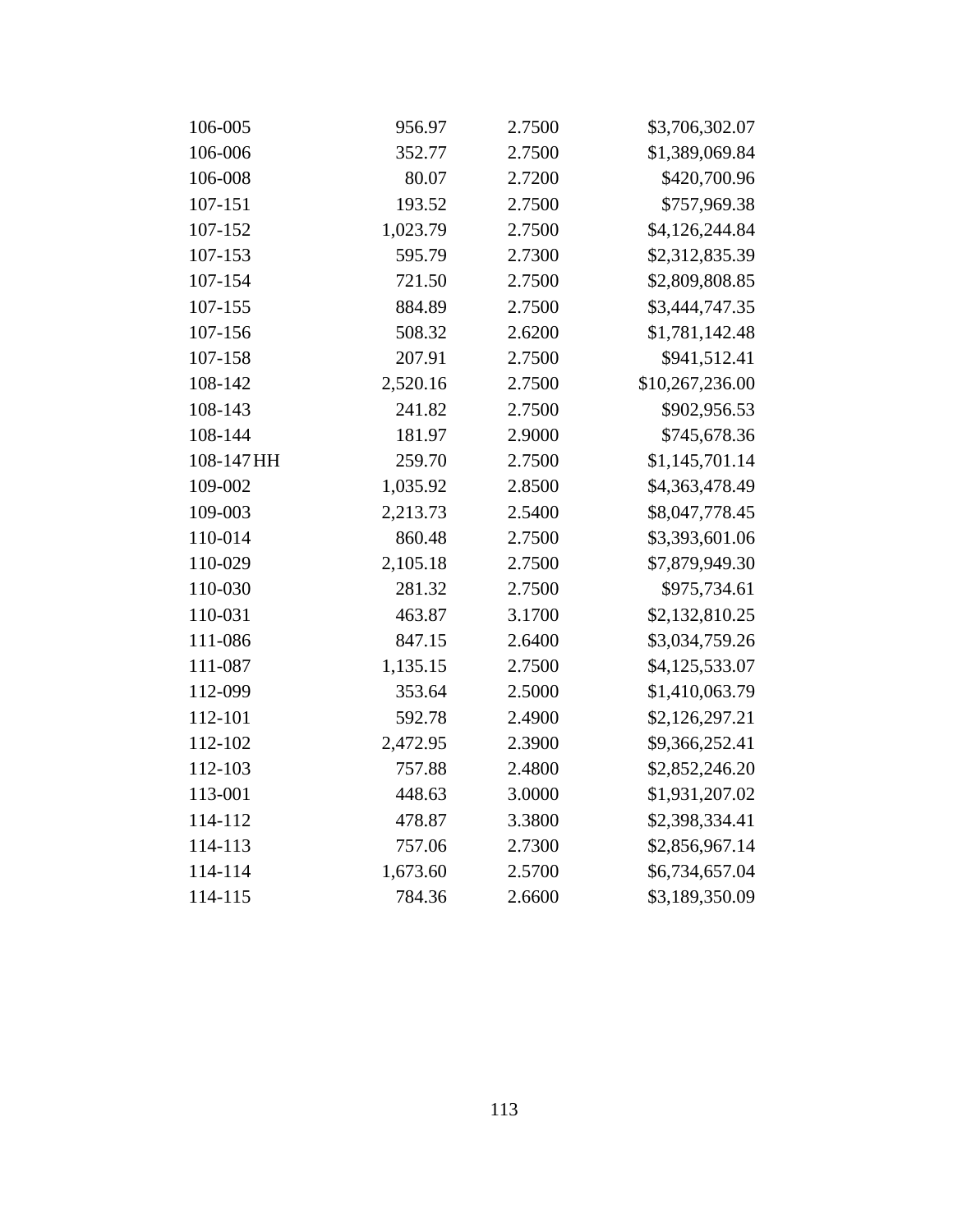| 114-116 | 98.17     | 2.7100 | \$349,264.27     |
|---------|-----------|--------|------------------|
| 115-115 | 46,462.82 | 3.7500 | \$245,878,005.00 |

|  | County District code identifier for each district. |
|--|----------------------------------------------------|
|--|----------------------------------------------------|

| **<br>HH denotes hold harmless status. |  |
|----------------------------------------|--|
|----------------------------------------|--|

| *** |  |  |  | Total of regular year and summer school average daily attendance. |  |
|-----|--|--|--|-------------------------------------------------------------------|--|
|-----|--|--|--|-------------------------------------------------------------------|--|

- \*\*\*\* = School district tax levy in the Incidental and Teachers Funds.
- \*\*\*\*\* = Total revenue used in study.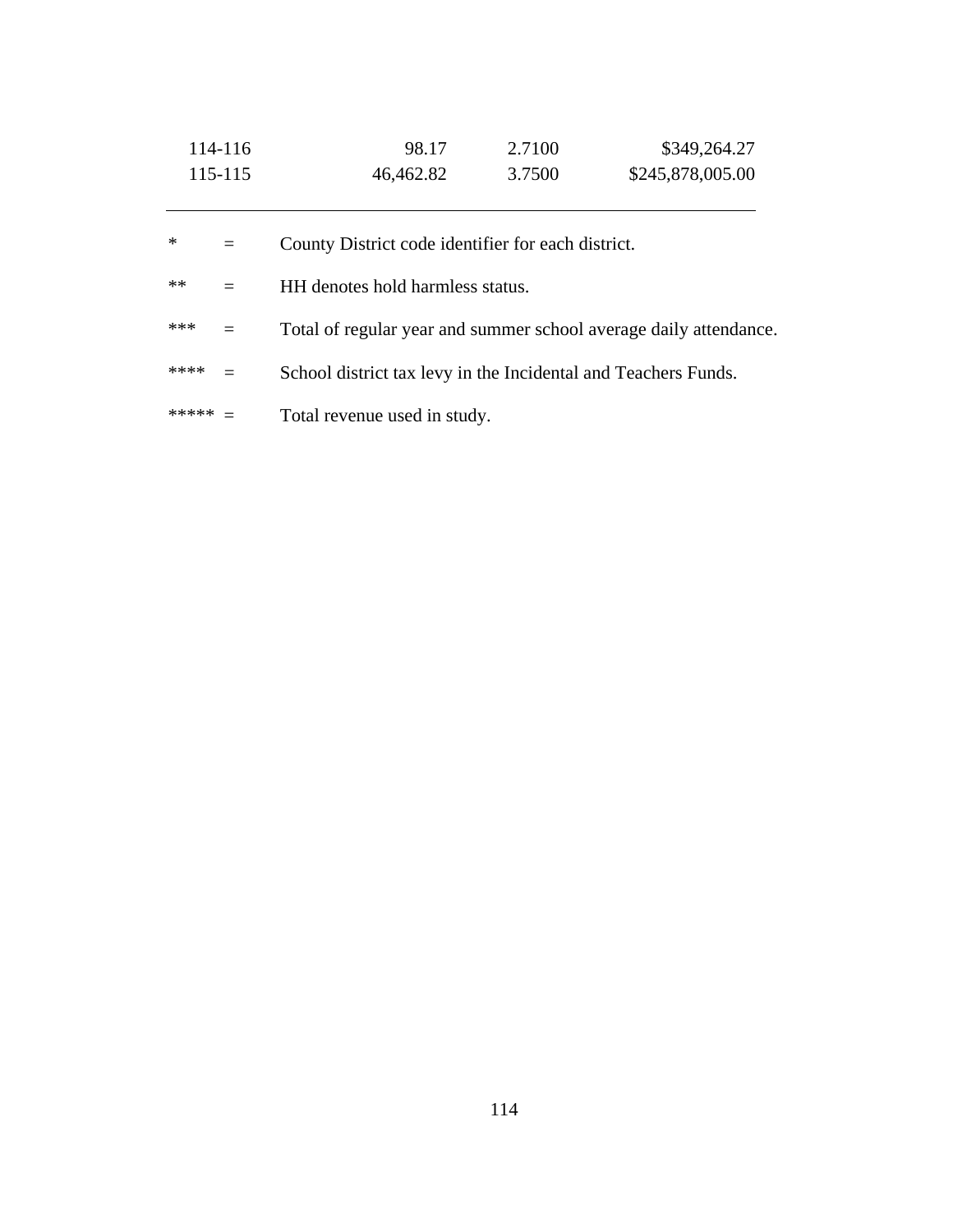# APPENDIX C

| $Code*$<br>$HH**$ | $ADA***$ | Levy**** | Revenue*****    |
|-------------------|----------|----------|-----------------|
| 001-090           | 309.47   | 3.4900   | \$1,615,528.37  |
| 001-091           | 2,130.91 | 2.6100   | \$8,224,510.75  |
| 001-092           | 261.31   | 3.0500   | \$1,112,473.76  |
| 002-089           | 342.59   | 4.4900   | \$2,033,225.80  |
| 002-090           | 180.45   | 3.2500   | \$705,175.31    |
| 002-097           | 2,238.52 | 2.7500   | \$8,372,487.81  |
| 003-031           | 708.57   | 2.7700   | \$2,776,871.01  |
| 003-032           | 414.26   | 3.6000   | \$1,945,620.39  |
| 003-033           | 193.21   | 3.5400   | \$958,024.72    |
| 004-106           | 377.36   | 3.1900   | \$1,627,866.82  |
| 004-109           | 655.92   | 3.5100   | \$3,213,619.58  |
| 004-110           | 2,486.67 | 2.7500   | \$10,112,678.13 |
| 005-120           | 405.90   | 2.7500   | \$1,578,241.77  |
| 005-121           | 874.41   | 2.6500   | \$3,230,676.82  |
| 005-122           | 306.01   | 2.7500   | \$1,234,696.28  |
| 005-123           | 1,771.82 | 2.6300   | \$6,898,035.53  |
| 005-124           | 586.63   | 2.6600   | \$2,162,636.75  |
| 005-127 HH        | 306.13   | 2.7500   | \$1,344,614.41  |
| 005-128           | 1,916.61 | 2.6200   | \$7,200,129.49  |
| 006-101           | 514.37   | 2.7500   | \$1,955,072.37  |
| 006-103           | 284.66   | 2.7100   | \$1,133,787.31  |
| 006-104           | 1,280.83 | 2.7500   | \$5,106,504.56  |
| 007-121           | 261.00   | 3.5000   | \$1,342,909.56  |
| 007-122           | 141.62   | 3.4200   | \$604,042.24    |
| 007-123           | 664.41   | 2.8000   | \$2,777,417.24  |
| 007-124           | 474.74   | 2.7500   | \$1,998,869.91  |
| 007-125           | 156.67   | 3.0000   | \$738,546.47    |
| 007-126           | 74.21    | 3.7800   | \$388,823.33    |
| 007-129           | 1,020.22 | 2.7500   | \$3,879,073.70  |
| 008-106           | 536.15   | 2.5000   | \$1,986,229.03  |
| 008-107           | 1,306.03 | 2.5000   | \$5,017,846.08  |
| 008-111           | 729.07   | 2.7100   | \$2,726,193.17  |

# 1998-99 MISSOURI SCHOOL DISTRICT DATA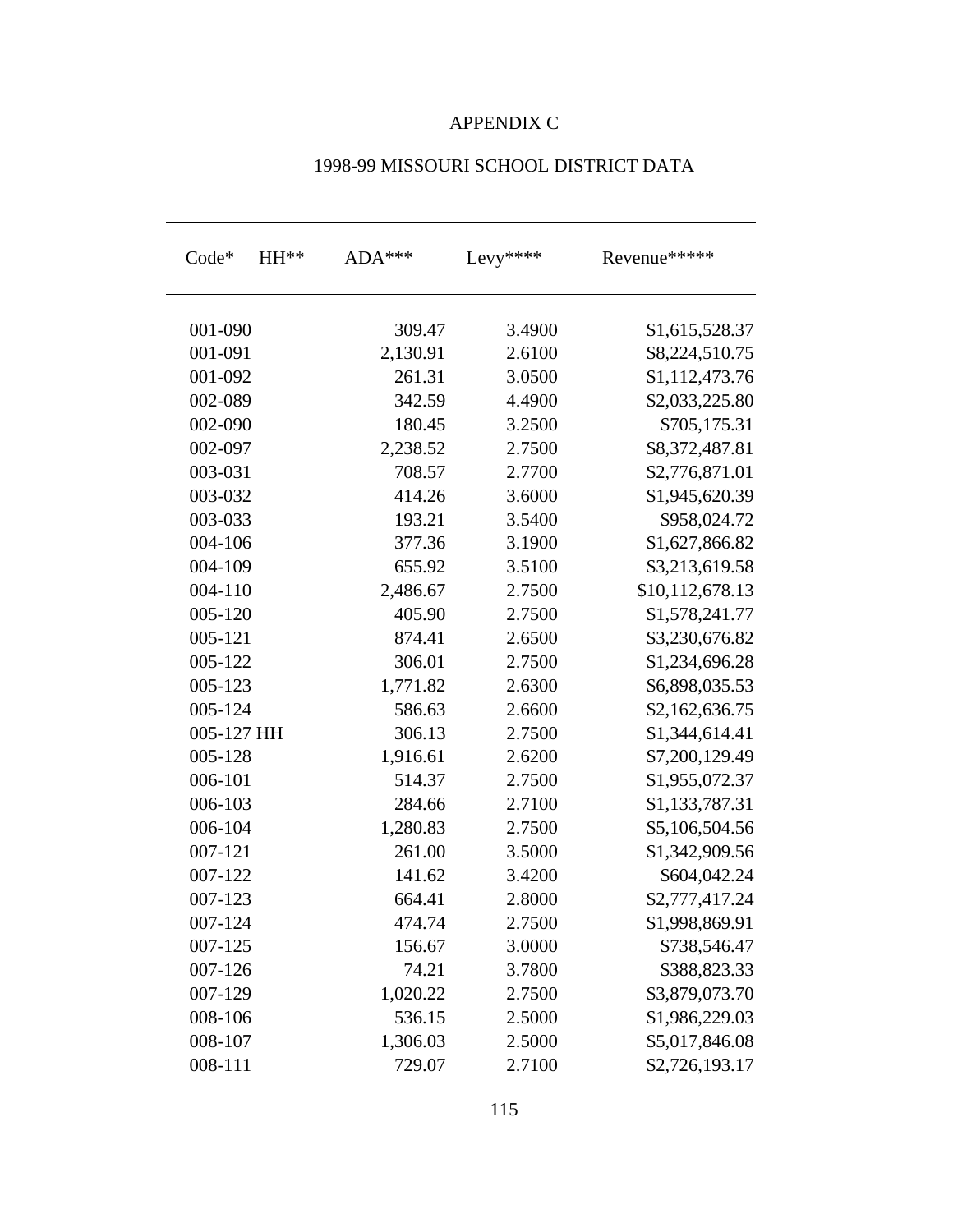| 009-077    | 589.13    | 2.6200 | \$2,285,863.34  |
|------------|-----------|--------|-----------------|
| 009-078    | 238.04    | 2.8400 | \$905,117.13    |
| 009-079    | 266.19    | 2.6500 | \$995,258.89    |
| 009-080    | 907.86    | 2.5400 | \$3,417,435.85  |
| 010-087    | 1,098.37  | 2.7000 | \$4,422,316.42  |
| 010-089    | 1,047.19  | 2.6600 | \$4,298,239.26  |
| 010-090    | 451.80    | 2.8200 | \$1,908,026.12  |
| 010-091    | 1,184.88  | 2.7500 | \$4,669,050.80  |
| 010-092    | 540.76    | 3.1600 | \$2,270,564.19  |
| 010-093    | 14,224.36 | 3.3900 | \$67,224,961.83 |
| 011-076    | 675.60    | 3.7400 | \$3,555,590.46  |
| 011-078    | 712.35    | 3.1500 | \$3,084,421.99  |
| 011-079    | 377.24    | 3.0800 | \$1,824,581.85  |
| 011-082    | 11,643.53 | 2.8600 | \$48,215,316.82 |
| 012-108    | 605.24    | 2.7500 | \$2,228,046.85  |
| 012-109    | 4,552.21  | 2.7500 | \$18,288,993.90 |
| 012-110    | 1,044.65  | 2.9700 | \$4,369,347.54  |
| 013-054    | 112.90    | 4.5500 | \$689,767.91    |
| 013-055    | 696.82    | 3.2600 | \$3,246,135.71  |
| 013-057    | 59.93     | 3.7000 | \$292,801.04    |
| 013-058    | 95.16     | 4.0200 | \$628,114.11    |
| 013-059    | 362.10    | 3.2600 | \$1,614,240.32  |
| 013-060    | 54.30     | 3.8600 | \$281,088.32    |
| 013-061    | 358.47    | 3.1100 | \$1,603,977.57  |
| 013-062    | 70.28     | 4.2000 | \$444,968.23    |
| 014-126    | 1,207.25  | 2.7500 | \$4,624,145.17  |
| 014-127    | 565.58    | 2.6700 | \$2,369,930.13  |
| 014-129    | 2,324.28  | 2.8900 | \$10,212,415.83 |
| 014-130 HH | 869.53    | 1.3900 | \$4,127,879.02  |
| 015-001    | 541.61    | 2.7500 | \$2,207,053.11  |
| 015-002 HH | 3,693.36  | 2.0000 | \$14,355,641.86 |
| 015-003 HH | 252.60    | 2.3900 | \$1,392,093.67  |
| 015-004    | 377.56    | 2.7500 | \$1,482,518.61  |
| 016-090    | 4,110.44  | 2.7500 | \$15,919,516.13 |
| 016-092    | 341.38    | 2.7500 | \$1,452,123.59  |
| 016-094    | 346.46    | 2.7500 | \$1,262,514.71  |
| 016-096 HH | 3,933.94  | 2.8000 | \$16,380,805.35 |
| 016-097    | 424.75    | 3.1700 | \$1,968,172.02  |
| 017-121    | 155.17    | 3.8600 | \$908,064.67    |
| 017-122    | 216.89    | 3.7500 | \$1,117,725.08  |
| 017-124    | 152.24    | 4.6000 | \$858,516.44    |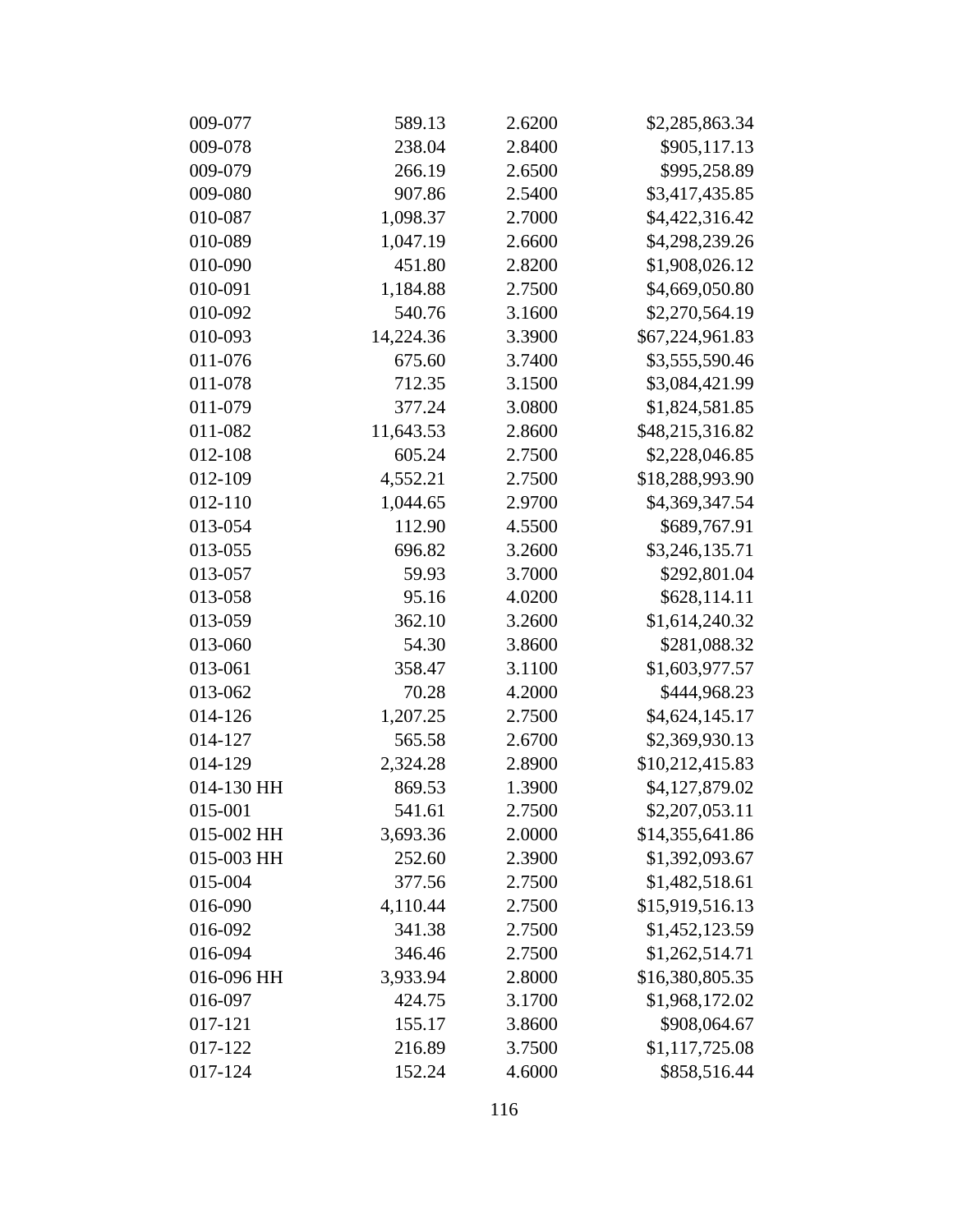| 017-125    | 1,015.62  | 3.1000 | \$4,458,917.65  |
|------------|-----------|--------|-----------------|
| 017-126    | 216.03    | 3.8500 | \$1,146,344.30  |
| 018-047    | 769.77    | 2.7500 | \$3,009,578.29  |
| 018-050    | 556.47    | 2.7200 | \$2,220,223.38  |
| 019-139    | 484.20    | 3.1800 | \$2,057,637.77  |
| 019-140    | 160.04    | 3.1600 | \$721,974.61    |
| 019-142    | 3,601.77  | 3.4200 | \$18,216,345.91 |
| 019-144    | 780.07    | 2.7500 | \$2,980,609.20  |
| 019-147    | 207.57    | 3.1300 | \$992,231.98    |
| 019-148    | 1,544.56  | 3.4800 | \$7,411,826.00  |
| 019-149    | 2,159.99  | 2.9600 | \$8,993,211.58  |
| 019-150    | 361.62    | 4.0000 | \$2,090,953.15  |
| 019-151    | 537.76    | 4.5100 | \$3,224,232.32  |
| 020-001    | 1,015.34  | 2.5200 | \$3,888,097.67  |
| 020-002    | 1,322.36  | 2.7500 | \$4,985,088.84  |
| 021-148    | 209.05    | 4.2900 | \$1,240,902.70  |
| 021-149    | 280.58    | 2.9900 | \$1,233,753.62  |
| 021-150    | 222.52    | 3.4100 | \$1,043,402.93  |
| 021-151    | 615.66    | 3.2800 | \$2,875,468.80  |
| 022-088    | 255.42    | 3.4300 | \$1,211,566.91  |
| 022-089    | 3,174.83  | 2.7500 | \$11,941,533.59 |
| 022-090    | 634.31    | 3.0600 | \$2,620,861.96  |
| 022-091    | 442.19    | 2.7500 | \$1,649,040.95  |
| 022-092    | 596.29    | 2.7500 | \$2,248,715.29  |
| 022-093    | 3,133.72  | 2.7300 | \$12,238,722.65 |
| 022-094    | 724.98    | 2.9100 | \$2,837,055.85  |
| 023-094    | 74.97     | 4.5900 | \$471,785.89    |
| 023-096    | 104.30    | 3.8400 | \$510,295.74    |
| 023-099 HH | 64.95     | 2.7500 | \$292,508.33    |
| 023-101    | 1,067.98  | 2.7500 | \$4,099,657.81  |
| 024-086    | 2,657.08  | 3.0000 | \$10,906,371.98 |
| 024-087    | 1,377.76  | 3.1600 | \$6,037,953.22  |
| 024-089    | 3,241.01  | 2.7800 | \$12,293,750.01 |
| 024-090    | 5,605.19  | 4.0000 | \$28,774,643.99 |
| 024-091    | 94.74     | 3.8600 | \$546,828.80    |
| 024-093 HH | 15,103.08 | 3.7300 | \$76,602,850.48 |
| 025-001    | 1,468.51  | 3.7500 | \$7,521,518.89  |
| 025-002    | 846.35    | 3.2700 | \$3,832,300.08  |
| 025-003    | 835.32    | 3.0400 | \$3,791,984.88  |
| 026-001    | 628.46    | 2.7500 | \$2,505,559.14  |
| 026-002 HH | 609.81    | 2.7600 | \$2,531,677.30  |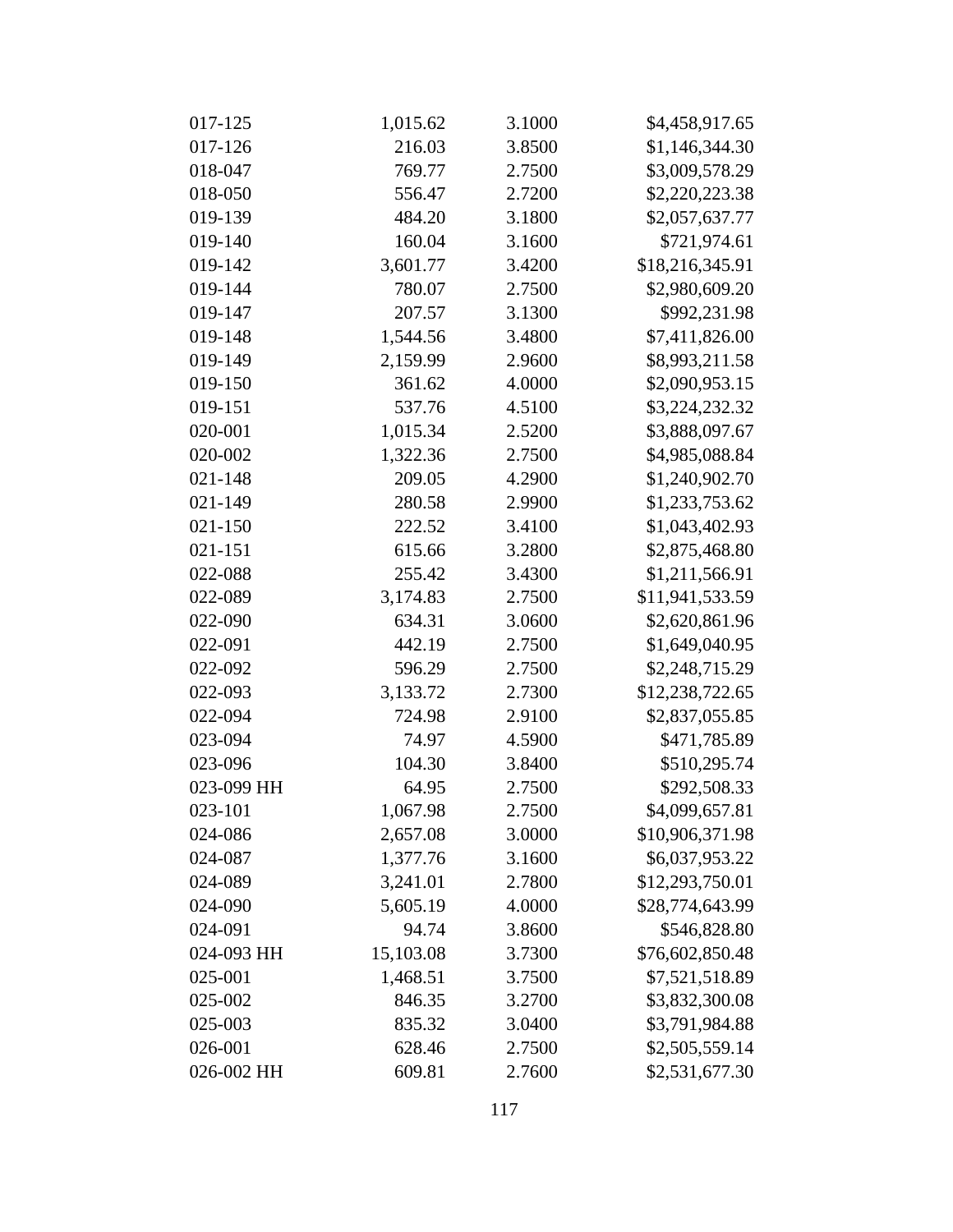| 026-005    | 744.68   | 2.7500 | \$2,972,398.54  |
|------------|----------|--------|-----------------|
| 026-006 HH | 7,765.28 | 2.8500 | \$33,122,888.74 |
| 027-055    | 149.98   | 3.1800 | \$716,667.63    |
| 027-056    | 149.83   | 3.5900 | \$824,621.85    |
| 027-057    | 174.48   | 3.8500 | \$923,180.89    |
| 027-058    | 275.32   | 2.9000 | \$1,141,350.41  |
| 027-059    | 272.85   | 3.8000 | \$1,444,498.07  |
| 027-061    | 1,411.56 | 3.1900 | \$6,283,037.40  |
| 028-101    | 938.52   | 2.7500 | \$3,697,027.85  |
| 028-102    | 1,364.07 | 2.7500 | \$5,191,951.18  |
| 028-103    | 866.13   | 2.9500 | \$3,393,923.65  |
| 029-001    | 396.19   | 3.2400 | \$1,805,092.13  |
| 029-002    | 191.97   | 3.2800 | \$1,074,308.28  |
| 029-003    | 213.78   | 3.0000 | \$931,127.81    |
| 029-004    | 544.05   | 2.6900 | \$2,118,542.36  |
| 030-093    | 2,015.34 | 2.7100 | \$7,820,622.19  |
| 031-116    | 179.60   | 4.0900 | \$1,014,339.64  |
| 031-117    | 168.26   | 4.0400 | \$1,068,282.64  |
| 031-118    | 132.39   | 4.6000 | \$919,543.14    |
| 031-121    | 560.86   | 3.7000 | \$2,935,294.58  |
| 031-122    | 216.84   | 4.2200 | \$1,309,811.48  |
| 032-054    | 161.22   | 4.0800 | \$867,175.75    |
| 032-055    | 705.08   | 2.9700 | \$3,050,744.04  |
| 032-056    | 191.40   | 3.6700 | \$983,764.63    |
| 032-058    | 299.91   | 3.2300 | \$1,380,853.10  |
| 033-090    | 1,117.67 | 2.4900 | \$4,338,517.80  |
| 033-091    | 213.72   | 2.7500 | \$832,006.06    |
| 033-092    | 324.86   | 2.5000 | \$1,316,494.03  |
| 033-093    | 440.45   | 2.6500 | \$1,622,951.15  |
| 033-094    | 344.61   | 2.7500 | \$1,457,579.87  |
| 034-121    | 195.23   | 2.6000 | \$734,319.56    |
| 034-122    | 126.26   | 2.7500 | \$481,550.81    |
| 034-124    | 1,502.03 | 2.4300 | \$5,610,858.85  |
| 035-092    | 1,129.42 | 3.1000 | \$4,882,955.27  |
| 035-093    | 651.75   | 2.9200 | \$2,692,199.02  |
| 035-094    | 442.88   | 2.9600 | \$1,832,801.21  |
| 035-097    | 348.57   | 2.9100 | \$1,386,990.77  |
| 035-098    | 768.09   | 2.8500 | \$3,480,361.95  |
| 035-099    | 348.26   | 2.9500 | \$1,494,640.52  |
| 035-102    | 1,941.96 | 2.6700 | \$7,543,824.31  |
| 036-123    | 292.48   | 2.7500 | \$1,129,935.68  |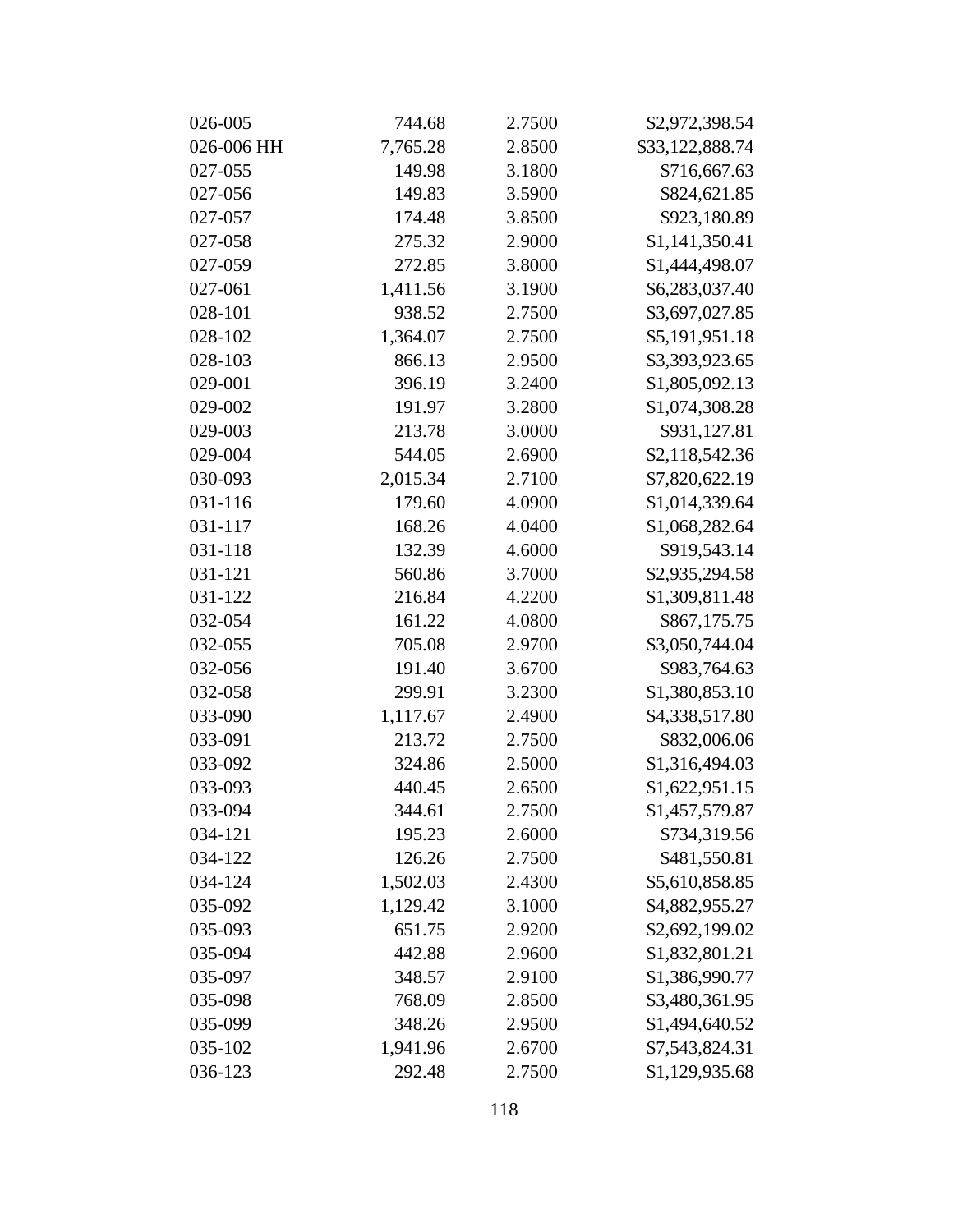| 036-126    | 3,582.71  | 2.7500 | \$13,717,139.79  |
|------------|-----------|--------|------------------|
| 036-131    | 2,896.93  | 2.7500 | \$11,195,258.04  |
| 036-133    | 623.24    | 2.7500 | \$2,254,582.42   |
| 036-134    | 308.01    | 2.5500 | \$1,108,967.25   |
| 036-135    | 125.79    | 3.1500 | \$603,814.07     |
| 036-136    | 2,095.27  | 2.6000 | \$7,946,690.16   |
| 036-137    | 1,803.58  | 2.5800 | \$7,011,075.62   |
| 036-138    | 413.00    | 3.1300 | \$1,701,830.71   |
| 036-139 HH | 3,332.68  | 2.9900 | \$15,534,532.09  |
| 037-037    | 1,928.57  | 2.7500 | \$7,791,228.29   |
| 037-039    | 1,092.85  | 2.9200 | \$4,449,357.37   |
| 038-044    | 384.39    | 3.6800 | \$1,973,444.83   |
| 038-045    | 381.64    | 3.6600 | \$1,937,715.54   |
| 038-046    | 529.07    | 3.0600 | \$2,355,613.00   |
| 039-133    | 2,897.50  | 2.7500 | \$11,349,412.77  |
| 039-134    | 2,623.60  | 2.7400 | \$10,219,183.21  |
| 039-135    | 809.29    | 2.7500 | \$3,087,083.57   |
| 039-136    | 328.62    | 2.7500 | \$1,426,231.84   |
| 039-137 HH | 997.18    | 2.7500 | \$4,164,081.73   |
| 039-139    | 1,718.34  | 2.7300 | \$6,597,048.59   |
| 039-141 HH | 22,885.59 | 2.9500 | \$102,317,117.94 |
| 039-142    | 933.92    | 2.7500 | \$3,409,549.86   |
| 040-100    | 215.94    | 3.6600 | \$1,070,582.02   |
| 040-101    | 89.13     | 3.2500 | \$388,289.41     |
| 040-103    | 65.85     | 4.5800 | \$418,505.09     |
| 040-104    | 81.66     | 3.4600 | \$430,163.12     |
| 040-107    | 1,151.67  | 2.7500 | \$4,714,493.92   |
| 041-001    | 105.30    | 5.0600 | \$690,069.83     |
| 041-002    | 801.26    | 3.4200 | \$4,110,406.33   |
| 041-003    | 232.89    | 3.5900 | \$1,145,819.36   |
| 041-004    | 151.46    | 3.9700 | \$844,449.31     |
| 041-005    | 135.06    | 4.1100 | \$814,536.92     |
| 042-111    | 724.21    | 2.7500 | \$2,811,373.91   |
| 042-113    | 89.19     | 3.0000 | \$435,981.86     |
| 042-117    | 199.75    | 3.5600 | \$1,030,007.64   |
| 042-118    | 156.36    | 3.0100 | \$658,521.50     |
| 042-119 HH | 87.47     | 3.2500 | \$401,290.54     |
| 042-121    | 99.32     | 3.8200 | \$542,343.51     |
| 042-124    | 1,739.26  | 3.2900 | \$7,885,063.65   |
| 043-001    | 759.65    | 2.7200 | \$2,863,890.05   |
| 043-002    | 281.29    | 3.1300 | \$1,343,090.87   |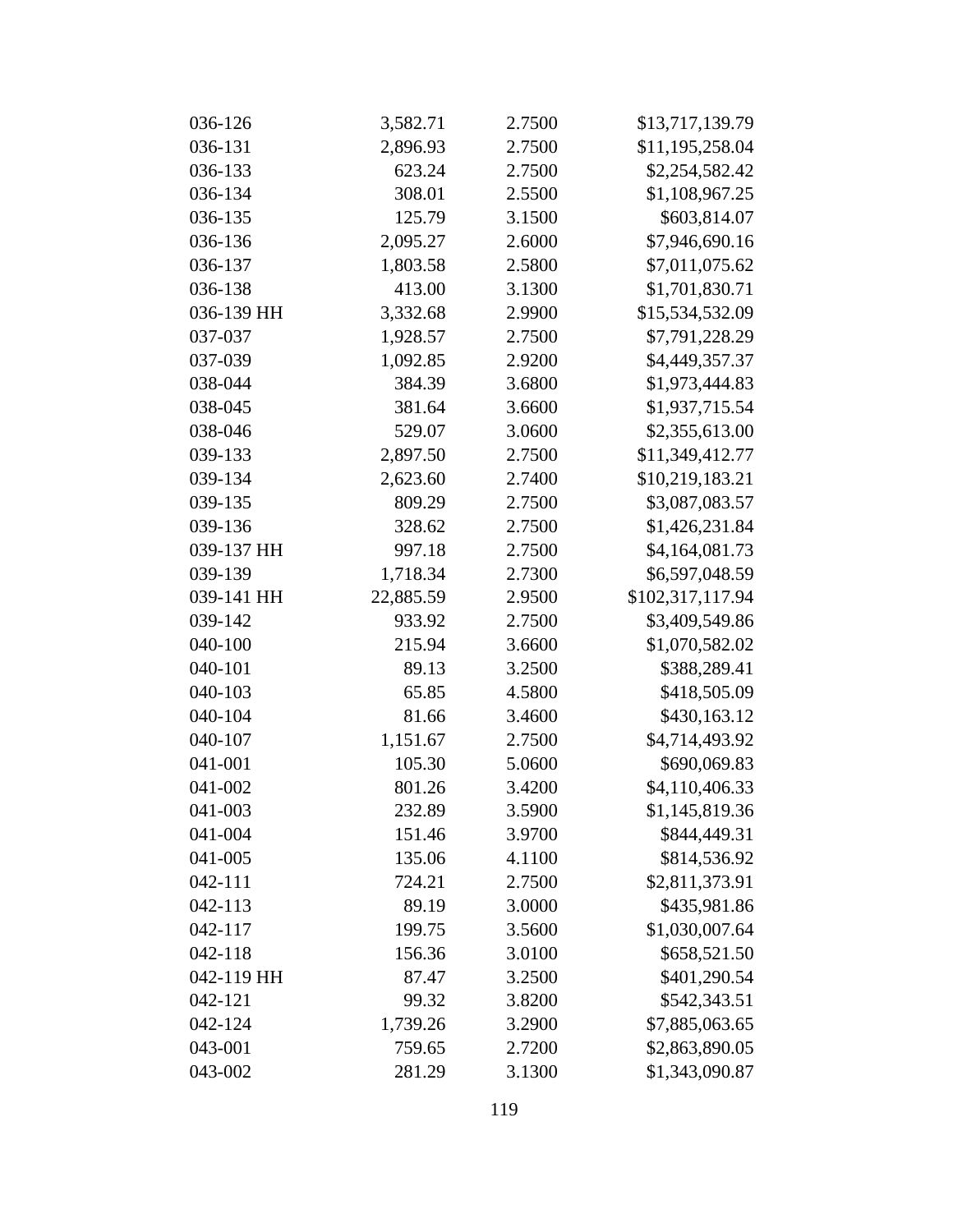| 043-003    | 428.61    | 2.6700 | \$1,707,018.37   |
|------------|-----------|--------|------------------|
| 043-004    | 352.27    | 2.5100 | \$1,453,022.93   |
| 044-078    | 167.04    | 3.6600 | \$838,374.99     |
| 044-083    | 313.69    | 3.0200 | \$1,344,368.44   |
| 044-084    | 431.81    | 2.8500 | \$1,700,945.89   |
| 045-076    | 462.88    | 3.1800 | \$2,148,927.91   |
| 045-077    | 693.14    | 2.7500 | \$2,736,890.06   |
| 045-078    | 371.93    | 2.7500 | \$1,478,359.47   |
| 046-128    | 328.74    | 3.2600 | \$1,781,036.61   |
| 046-130    | 1,267.33  | 2.5200 | \$4,914,951.53   |
| 046-131    | 1,275.84  | 2.5200 | \$4,929,520.89   |
| 046-132    | 563.28    | 2.5000 | \$2,147,010.48   |
| 046-134    | 2,022.70  | 2.7500 | \$8,595,439.87   |
| 046-135    | 361.43    | 2.3600 | \$1,409,471.59   |
| 046-137    | 347.11    | 2.5800 | \$1,384,725.91   |
| 046-140    | 697.72    | 2.4500 | \$2,597,916.63   |
| 047-060 HH | 379.18    | 2.7500 | \$1,883,230.08   |
| 047-062    | 1,136.78  | 2.6200 | \$4,240,964.48   |
| 047-064    | 206.99    | 2.5100 | \$787,536.80     |
| 047-065 HH | 530.86    | 2.7500 | \$2,461,104.89   |
| 048-066    | 4,608.69  | 3.7900 | \$23,816,128.71  |
| 048-068    | 11,502.36 | 3.7200 | \$58,371,108.74  |
| 048-069    | 1,377.67  | 3.0600 | \$5,815,371.69   |
| 048-070    | 1,764.84  | 3.2500 | \$7,926,178.63   |
| 048-071    | 12,547.58 | 4.1200 | \$69,711,936.71  |
| 048-072    | 6,869.22  | 4.0700 | \$36,868,985.64  |
| 048-073    | 7,767.63  | 3.7500 | \$37,892,662.65  |
| 048-074    | 3,934.30  | 3.9800 | \$20,677,639.99  |
| 048-075    | 429.09    | 3.6200 | \$2,110,805.60   |
| 048-077    | 10,424.52 | 3.8700 | \$55,266,567.42  |
| 048-078    | 31,087.96 | 4.6000 | \$200,005,173.11 |
| 048-080 HH | 2,390.29  | 3.8700 | \$17,950,063.46  |
| 049-132    | 2,309.49  | 2.7500 | \$9,106,283.25   |
| 049-135    | 208.12    | 2.7500 | \$875,180.32     |
| 049-137    | 507.11    | 3.2100 | \$2,436,607.65   |
| 049-140    | 615.33    | 2.5800 | \$2,288,628.84   |
| 049-142    | 3,320.63  | 2.7500 | \$12,707,405.04  |
| 049-144    | 3,247.06  | 2.6700 | \$13,308,353.33  |
| 049-148 HH | 6,832.53  | 2.8200 | \$28,625,850.62  |
| 050-001    | 7,051.72  | 3.4300 | \$32,166,189.72  |
| 050-002    | 893.83    | 2.7000 | \$3,374,244.81   |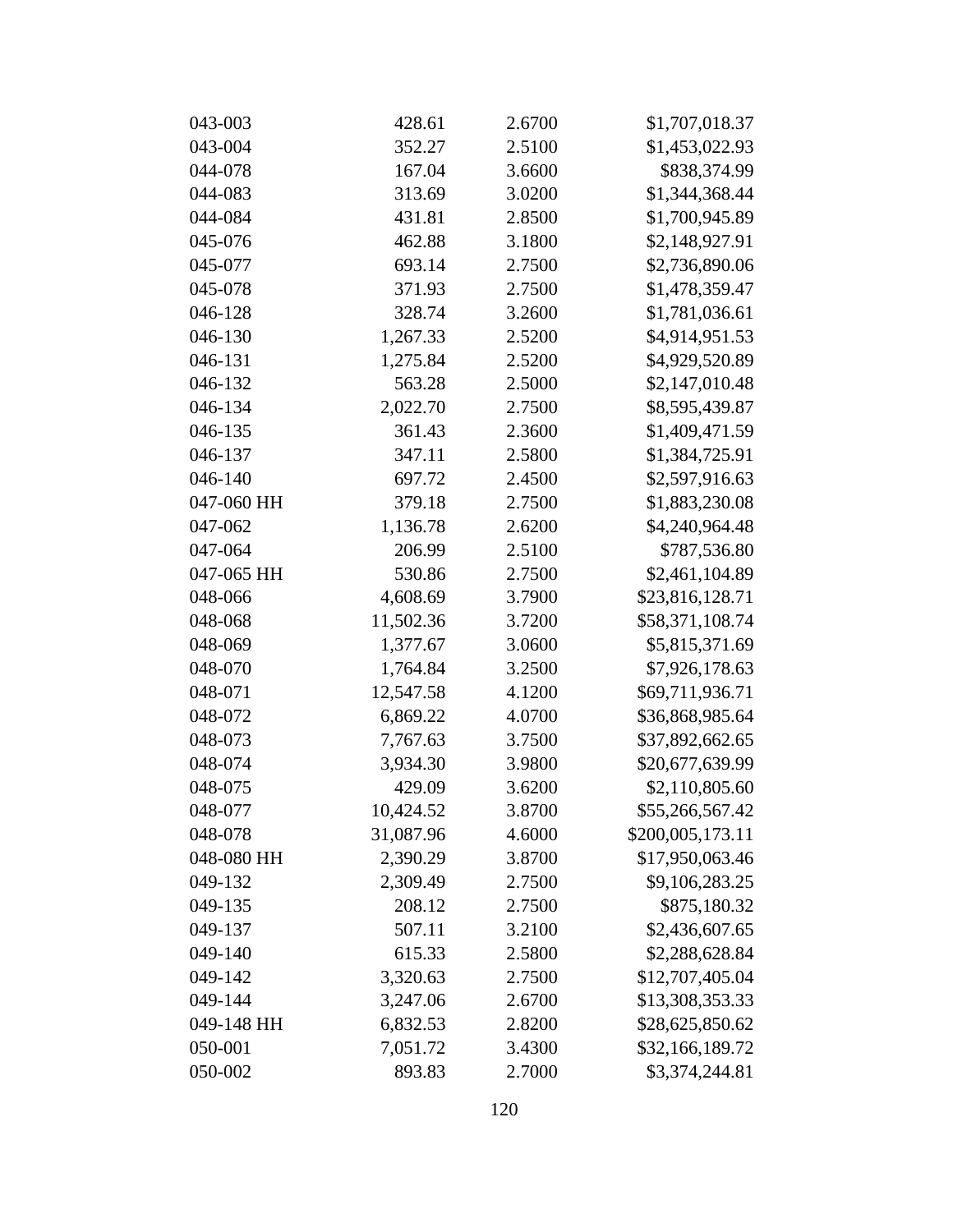| 050-003    | 3,322.96  | 3.1800 | \$14,165,073.78 |
|------------|-----------|--------|-----------------|
| 050-005    | 1,451.30  | 2.8000 | \$5,361,416.68  |
| 050-006    | 2,163.03  | 2.7500 | \$8,163,577.39  |
| 050-007    | 943.18    | 3.1000 | \$3,785,210.73  |
| 050-009    | 450.79    | 2.7500 | \$1,740,339.76  |
| 050-010    | 2,796.61  | 3.3000 | \$11,999,312.49 |
| 050-012    | 10,348.98 | 3.2800 | \$48,016,520.51 |
| 050-013 HH | 465.25    | 3.0200 | \$2,135,967.88  |
| 050-014    | 2,679.44  | 2.8800 | \$11,036,489.17 |
| 051-150    | 261.45    | 2.5500 | \$1,002,752.91  |
| 051-152    | 1,385.37  | 2.8500 | \$6,063,887.47  |
| 051-153    | 160.64    | 3.8100 | \$974,552.18    |
| 051-154    | 582.64    | 2.5600 | \$2,234,142.98  |
| 051-156    | 337.36    | 3.1000 | \$1,290,409.49  |
| 051-159    | 2,996.82  | 2.7500 | \$12,047,589.28 |
| 052-096    | 651.03    | 3.6100 | \$3,403,832.83  |
| 053-111    | 788.70    | 2.6000 | \$2,984,616.08  |
| 053-112    | 134.34    | 2.7500 | \$517,324.19    |
| 053-113    | 3,589.98  | 2.5500 | \$13,952,062.89 |
| 053-114    | 661.23    | 2.7500 | \$2,395,170.71  |
| 054-037    | 453.68    | 3.3400 | \$2,211,145.78  |
| 054-039    | 1,015.39  | 3.6300 | \$5,262,443.91  |
| 054-041    | 2,190.72  | 2.9500 | \$9,074,399.13  |
| 054-042    | 408.86    | 3.0400 | \$1,926,798.64  |
| 054-043    | 389.05    | 3.6800 | \$1,975,012.56  |
| 054-045    | 1,130.48  | 2.9500 | \$6,788,666.58  |
| 055-104    | 649.91    | 2.7500 | \$2,609,525.15  |
| 055-105    | 709.23    | 2.6100 | \$2,917,420.48  |
| 055-106    | 675.43    | 2.7500 | \$2,665,293.94  |
| 055-108    | 1,285.21  | 2.4700 | \$4,835,209.65  |
| 055-110    | 1,884.23  | 2.5000 | \$7,281,790.07  |
| 055-111    | 337.94    | 2.7500 | \$1,306,606.53  |
| 056-015    | 584.69    | 2.7900 | \$2,496,433.59  |
| 056-017    | 1,026.37  | 2.7500 | \$4,082,410.55  |
| 057-001    | 312.67    | 3.2700 | \$1,479,866.30  |
| 057-002    | 900.37    | 2.7500 | \$3,425,986.68  |
| 057-003    | 3,881.21  | 2.7500 | \$14,788,641.73 |
| 057-004    | 1,325.77  | 2.7500 | \$5,182,292.30  |
| 058-106    | 274.36    | 3.1400 | \$1,311,878.00  |
| 058-107    | 214.03    | 3.7500 | \$1,128,049.79  |
| 058-108    | 259.16    | 3.6600 | \$1,433,301.04  |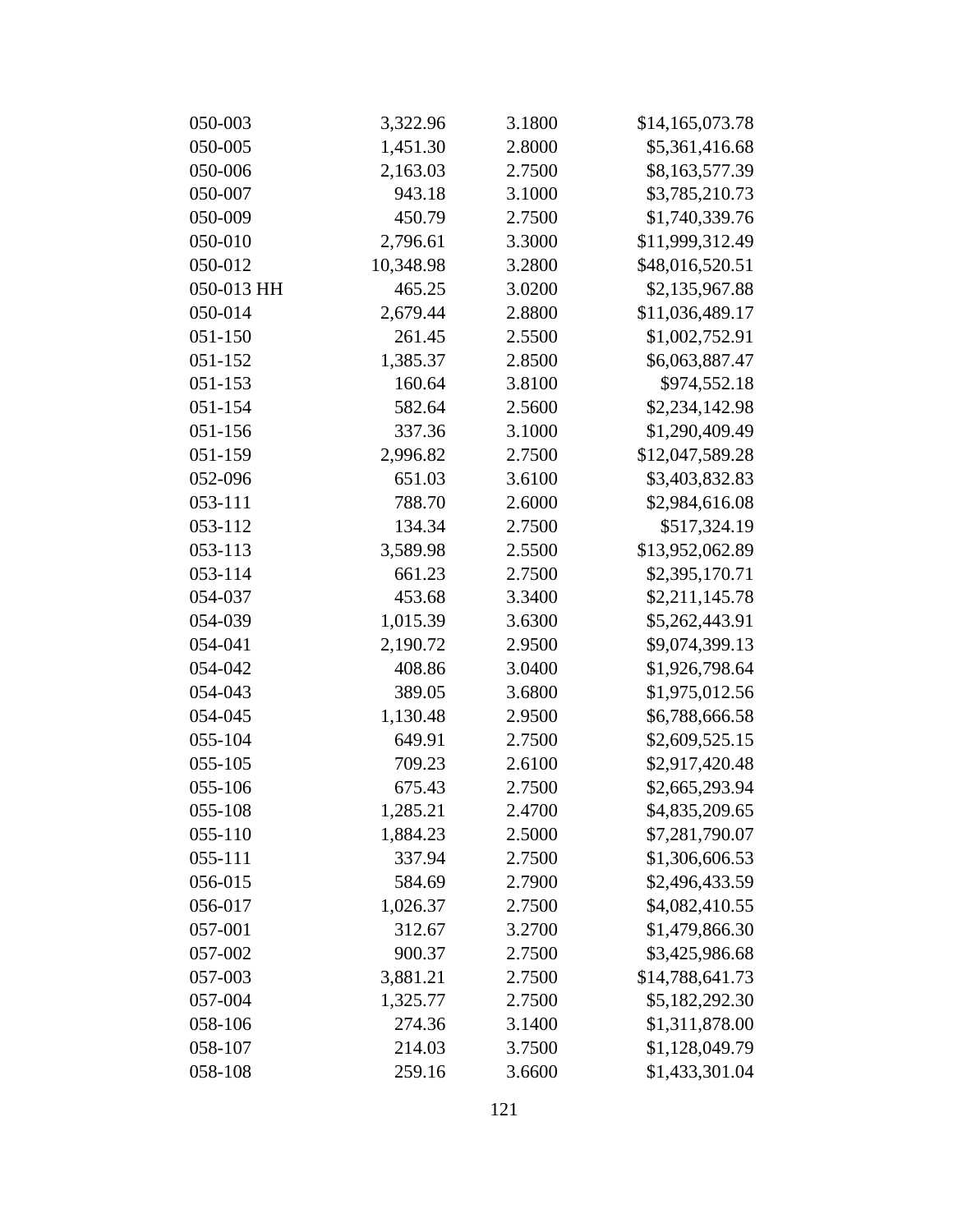| 058-109    | 770.33   | 3.3300 | \$3,878,396.73  |
|------------|----------|--------|-----------------|
| 058-112    | 1,241.78 | 2.9100 | \$5,842,800.42  |
| 059-113    | 242.28   | 3.4900 | \$1,241,449.49  |
| 059-114    | 95.47    | 4.1700 | \$580,920.96    |
| 059-117    | 2,050.43 | 2.7500 | \$8,106,040.21  |
| 060-077    | 3,119.96 | 2.4700 | \$11,372,889.85 |
| 061-150    | 228.08   | 3.4600 | \$1,016,281.89  |
| 061-151    | 244.60   | 3.2600 | \$1,104,576.92  |
| 061-154    | 403.73   | 3.0400 | \$1,645,162.24  |
| 061-156    | 1,251.86 | 3.0900 | \$5,263,632.42  |
| 061-157    | 108.85   | 3.9600 | \$691,114.27    |
| 061-158    | 154.46   | 4.0500 | \$931,493.40    |
| 062-070    | 229.54   | 3.0500 | \$967,058.64    |
| 062-072    | 1,780.83 | 2.7400 | \$6,936,171.88  |
| 063-066    | 570.71   | 2.9100 | \$2,441,030.47  |
| 063-067    | 864.52   | 2.7500 | \$3,333,073.08  |
| 064-072    | 277.49   | 3.5000 | \$1,331,023.39  |
| 064-074    | 1,110.43 | 2.7500 | \$4,466,001.48  |
| 064-075    | 3,442.76 | 2.7500 | \$13,791,782.43 |
| 065-096    | 221.20   | 3.9100 | \$1,269,549.97  |
| 065-098    | 396.47   | 3.5600 | \$2,151,852.56  |
| 066-102    | 1,881.99 | 2.7500 | \$7,384,172.92  |
| 066-103    | 274.38   | 3.0300 | \$1,198,921.61  |
| 066-104    | 284.38   | 3.0900 | \$1,363,818.80  |
| 066-105 HH | 1,504.18 | 1.9900 | \$6,678,245.28  |
| 066-107    | 711.20   | 2.7500 | \$2,748,369.75  |
| 067-055    | 1,138.57 | 2.7500 | \$4,499,718.01  |
| 067-061    | 1,351.80 | 2.7500 | \$5,267,810.74  |
| 068-070    | 1,174.01 | 2.6100 | \$4,543,570.90  |
| 068-071    | 120.97   | 3.0000 | \$494,425.67    |
| 068-072 HH | 89.77    | 2.7500 | \$385,695.75    |
| 068-073    | 545.83   | 2.9900 | \$2,332,856.43  |
| 068-074    | 213.39   | 3.8500 | \$1,136,352.41  |
| 068-075    | 191.55   | 3.2500 | \$804,013.20    |
| 069-104    | 63.85    | 2.9400 | \$295,324.09    |
| 069-106    | 821.66   | 3.1000 | \$3,515,406.26  |
| 069-107    | 100.71   | 2.9000 | \$383,201.14    |
| 069-108    | 247.41   | 3.5500 | \$1,206,253.60  |
| 069-109    | 575.98   | 2.9600 | \$2,639,478.55  |
| 070-092    | 527.26   | 2.8000 | \$2,252,706.61  |
| 070-093    | 1,375.01 | 2.7500 | \$5,898,386.17  |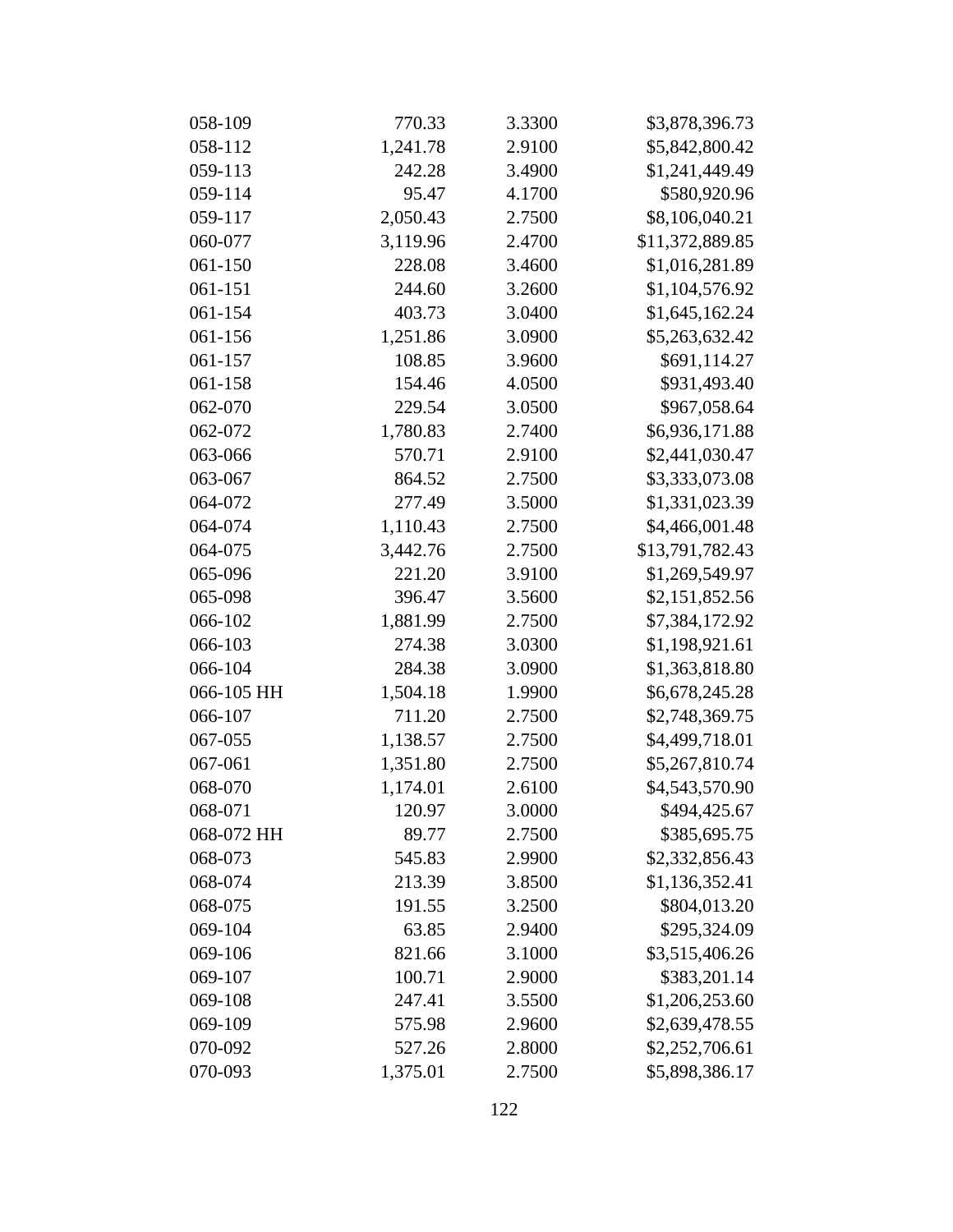| 071-091    | 643.36   | 2.4800 | \$2,141,386.10  |
|------------|----------|--------|-----------------|
| 071-092    | 1,443.89 | 2.6200 | \$5,741,179.76  |
| 072-066    | 200.80   | 3.5200 | \$926,336.01    |
| 072-068    | 895.85   | 2.7500 | \$3,574,400.61  |
| 072-073    | 388.60   | 3.0200 | \$1,822,334.68  |
| 072-074 HH | 1,874.63 | 1.7800 | \$8,157,673.55  |
| 073-099    | 1,368.13 | 2.6400 | \$5,216,657.51  |
| 073-102    | 801.74   | 2.6700 | \$3,110,642.88  |
| 073-105    | 216.54   | 2.6300 | \$748,361.08    |
| 073-106    | 1,563.88 | 2.5600 | \$5,852,531.77  |
| 073-108    | 3,858.02 | 2.7500 | \$14,822,349.04 |
| 074-187    | 334.22   | 3.5300 | \$1,658,024.68  |
| 074-190    | 375.87   | 3.3900 | \$1,771,318.35  |
| 074-194    | 275.76   | 4.4700 | \$1,800,569.62  |
| 074-195    | 163.96   | 4.6000 | \$989,284.14    |
| 074-197    | 260.08   | 4.0200 | \$1,426,371.21  |
| 074-201    | 1,347.89 | 3.4500 | \$6,754,794.28  |
| 074-202    | 208.50   | 4.6000 | \$1,308,536.59  |
| 075-084 HH | 232.93   | 2.6000 | \$976,076.73    |
| 075-085    | 596.96   | 2.5100 | \$2,309,570.39  |
| 075-086    | 269.08   | 2.6900 | \$1,115,594.17  |
| 075-087    | 694.07   | 2.6200 | \$2,641,481.70  |
| 076-081    | 238.67   | 3.6200 | \$1,399,148.06  |
| 076-082    | 649.25   | 2.9200 | \$2,868,650.97  |
| 076-083    | 727.01   | 2.6400 | \$2,990,669.84  |
| 077-100    | 126.65   | 2.7500 | \$494,141.09    |
| 077-101    | 313.93   | 3.7500 | \$1,481,506.16  |
| 077-102    | 703.55   | 2.5800 | \$2,648,301.37  |
| 077-103    | 274.80   | 2.6600 | \$1,150,303.47  |
| 077-104    | 194.11   | 3.1800 | \$810,178.35    |
| 078-001    | 467.72   | 2.8500 | \$2,089,094.27  |
| 078-002    | 966.06   | 3.6300 | \$4,600,853.14  |
| 078-003    | 207.30   | 3.0000 | \$903,195.11    |
| 078-004 HH | 198.79   | 2.7500 | \$1,046,743.02  |
| 078-005    | 736.70   | 2.7500 | \$2,830,417.02  |
| 078-009    | 281.97   | 2.8500 | \$1,118,515.88  |
| 078-012    | 1,463.67 | 2.7500 | \$5,822,070.34  |
| 079-077    | 2,197.75 | 2.7000 | \$8,897,914.25  |
| 079-078    | 151.22   | 2.8000 | \$612,376.20    |
| 080-116    | 384.39   | 3.3700 | \$1,739,265.84  |
| 080-118    | 307.50   | 3.0500 | \$1,209,694.62  |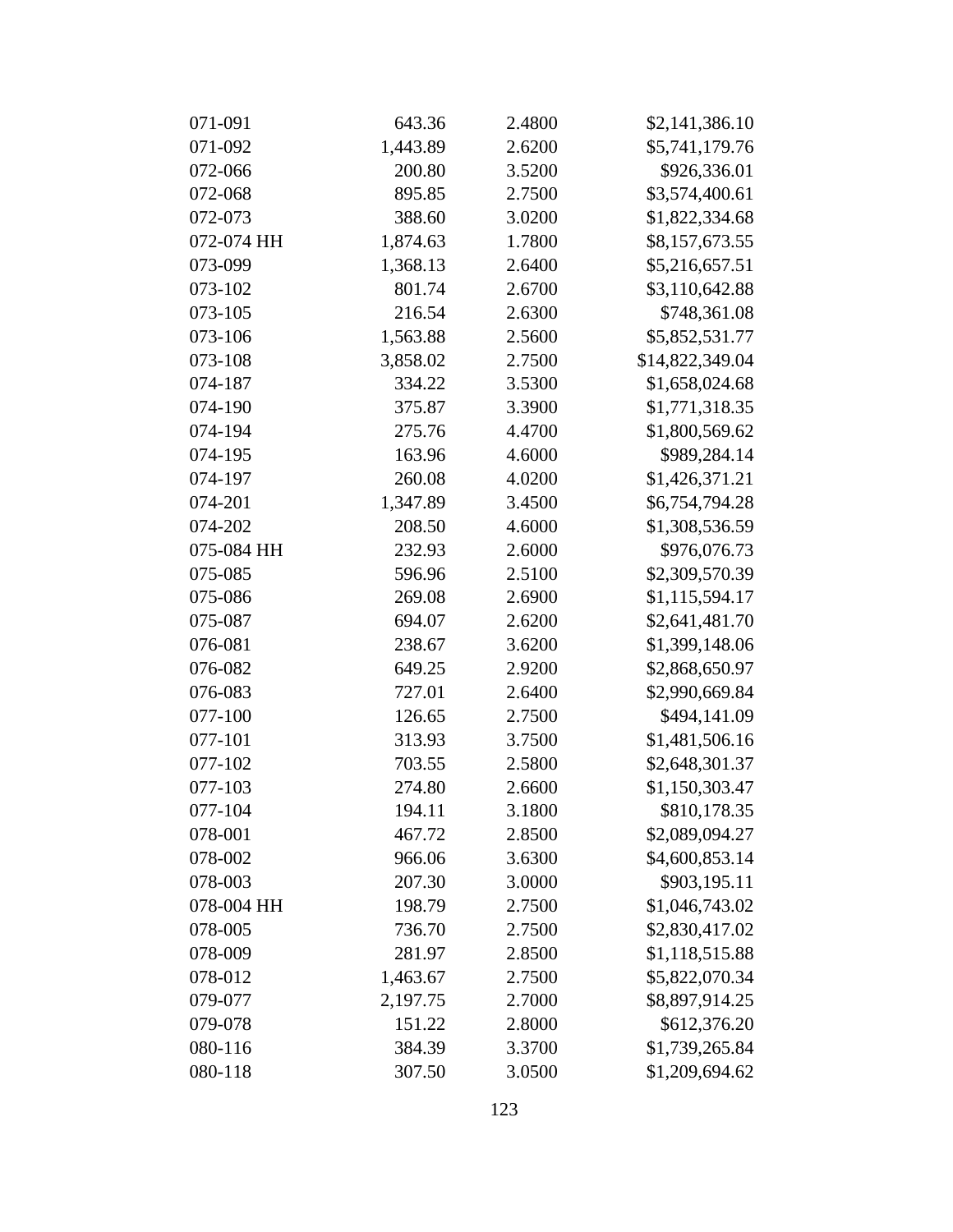| 080-119    | 581.33   | 2.7500 | \$2,231,124.70  |
|------------|----------|--------|-----------------|
| 080-121    | 368.40   | 3.3400 | \$1,795,040.68  |
| 080-122 HH | 133.34   | 1.8100 | \$910,578.21    |
| 080-125    | 4,009.60 | 2.7500 | \$16,483,621.94 |
| 081-094    | 1,697.49 | 2.7500 | \$6,750,109.69  |
| 081-095    | 488.46   | 2.9400 | \$2,217,714.41  |
| 081-096    | 3,655.80 | 2.7500 | \$15,194,042.97 |
| 081-097    | 299.07   | 2.5900 | \$1,146,465.46  |
| 082-100    | 1,494.32 | 2.9500 | \$6,122,385.12  |
| 082-101    | 522.49   | 3.0900 | \$2,366,277.53  |
| 082-105 HH | 70.22    | 3.1100 | \$350,342.58    |
| 082-108    | 789.44   | 2.9400 | \$3,205,314.42  |
| 083-001    | 714.48   | 3.5800 | \$3,429,965.32  |
| 083-002    | 697.93   | 3.0700 | \$3,236,382.74  |
| 083-003    | 1,825.33 | 3.3200 | \$8,696,583.12  |
| 083-005    | 7,959.25 | 4.4900 | \$47,078,860.15 |
| 084-001    | 2,089.24 | 2.6000 | \$8,217,940.97  |
| 084-002    | 378.74   | 2.7500 | \$1,335,840.67  |
| 084-003    | 340.86   | 2.7500 | \$1,373,452.05  |
| 084-004    | 428.41   | 2.7700 | \$1,649,011.63  |
| 084-005    | 574.18   | 2.8100 | \$2,252,981.73  |
| 084-006    | 859.31   | 2.6800 | \$3,275,577.04  |
| 085-043    | 102.13   | 2.8000 | \$464,355.51    |
| 085-044    | 591.23   | 2.7100 | \$2,322,353.20  |
| 085-045    | 602.16   | 2.6200 | \$2,409,634.28  |
| 085-048    | 1,089.55 | 2.7300 | \$4,201,243.81  |
| 085-049    | 559.37   | 2.7500 | \$2,126,141.60  |
| 086-100    | 794.08   | 3.0300 | \$3,473,129.78  |
| 087-083    | 907.37   | 2.7300 | \$3,422,085.18  |
| 088-072    | 344.41   | 3.0600 | \$1,506,956.97  |
| 088-073    | 226.94   | 3.6100 | \$1,192,546.84  |
| 088-075    | 223.33   | 3.1000 | \$1,029,740.09  |
| 088-080 HH | 681.64   | 2.7500 | \$4,280,535.65  |
| 088-081    | 2,084.48 | 2.7500 | \$8,324,393.51  |
| 089-077    | 95.59    | 4.6000 | \$642,663.02    |
| 089-080    | 1,213.20 | 3.1500 | \$5,181,238.94  |
| 089-087    | 425.40   | 2.8900 | \$1,801,425.17  |
| 089-088    | 183.07   | 4.4000 | \$1,063,590.84  |
| 089-089    | 1,696.22 | 2.7500 | \$6,792,061.07  |
| 090-075 HH | 128.14   | 2.6300 | \$539,460.71    |
| 090-076    | 523.94   | 2.7500 | \$2,065,881.78  |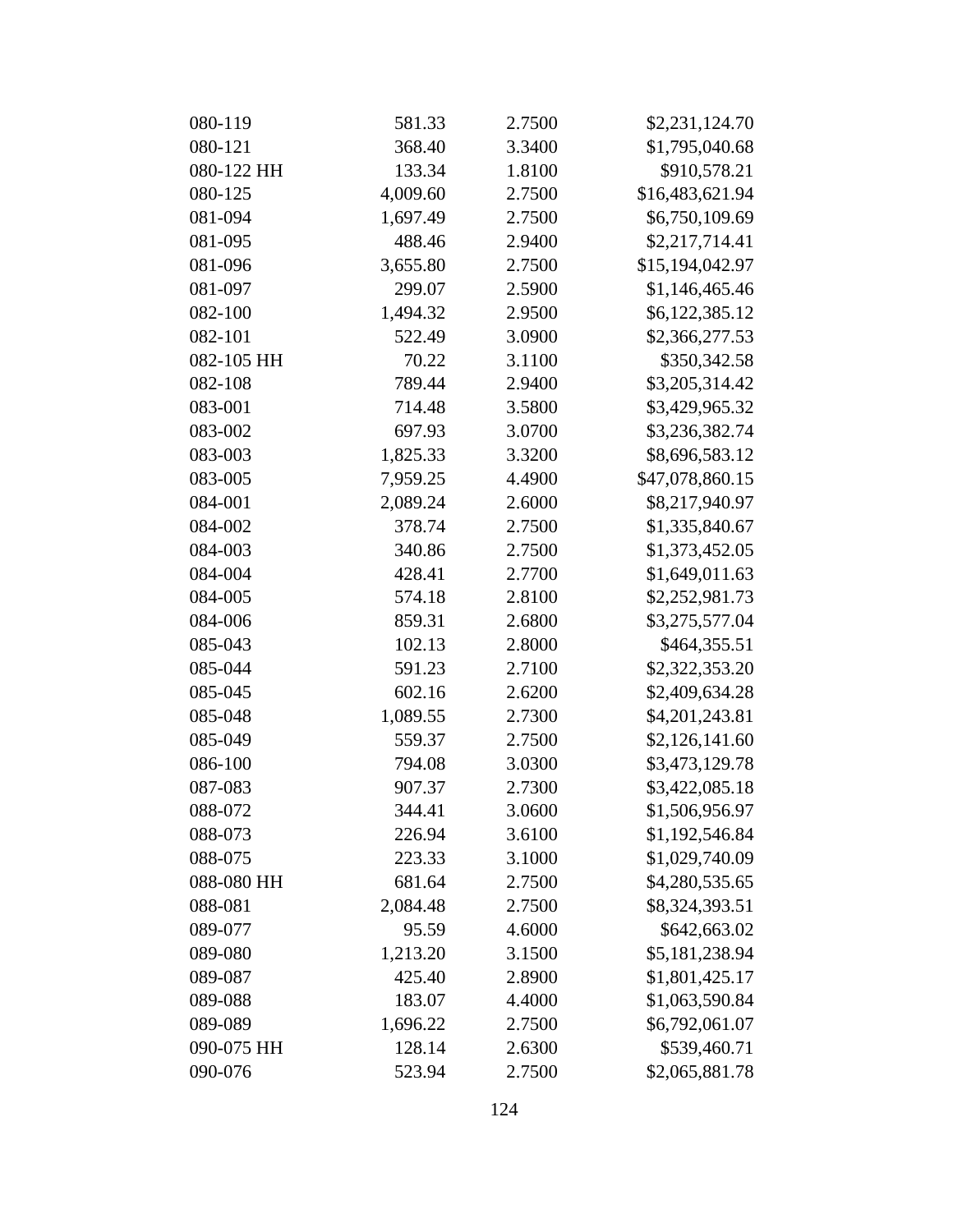| 090-077 HH | 293.37    | 2.7500 | \$1,337,882.02   |
|------------|-----------|--------|------------------|
| 090-078 HH | 257.84    | 2.7500 | \$1,019,605.71   |
| 091-091    | 356.64    | 2.7500 | \$1,444,993.88   |
| 091-092    | 1,571.66  | 2.7500 | \$5,718,025.76   |
| 091-093    | 191.56    | 2.7500 | \$851,902.89     |
| 091-095    | 155.94    | 2.7500 | \$613,000.38     |
| 092-087    | 13,959.66 | 3.3200 | \$65,681,966.82  |
| 092-088    | 16,824.75 | 4.0000 | \$89,990,818.49  |
| 092-089 HH | 4,941.00  | 3.6500 | \$23,871,057.45  |
| 092-090 HH | 5,858.54  | 3.7200 | \$32,960,757.01  |
| 092-091 HH | 1,087.74  | 3.4900 | \$5,640,205.54   |
| 093-120    | 449.85    | 3.1200 | \$1,890,705.93   |
| 093-121 HH | 96.73     | 2.7500 | \$375,222.02     |
| 093-123    | 505.31    | 2.7000 | \$2,092,535.19   |
| 093-124    | 473.70    | 2.9900 | \$2,071,997.01   |
| 094-076    | 641.17    | 2.7500 | \$2,385,177.42   |
| 094-078    | 3,420.68  | 2.9100 | \$14,239,988.72  |
| 094-083    | 2,826.52  | 2.7500 | \$10,846,927.16  |
| 094-086    | 1,764.80  | 2.9500 | \$7,602,121.49   |
| 094-087    | 884.73    | 2.7500 | \$3,535,384.32   |
| 095-059    | 2,049.72  | 2.7500 | \$7,894,588.16   |
| 096-088    | 16,876.94 | 4.1800 | \$95,402,177.36  |
| 096-089    | 10,630.71 | 4.6100 | \$72,011,461.96  |
| 096-090 HH | 6,424.68  | 3.3800 | \$45,733,024.65  |
| 096-091 HH | 18,744.39 | 3.5200 | \$95,822,882.50  |
| 096-092 HH | 4,520.61  | 3.6000 | \$28,819,571.53  |
| 096-093 HH | 4,651.35  | 2.2100 | \$23,519,746.03  |
| 096-094 HH | 10,612.64 | 3.1200 | \$50,358,227.39  |
| 096-095 HH | 19,165.02 | 3.0900 | \$110,284,529.68 |
| 096-098 HH | 2,376.28  | 3.4500 | \$12,769,501.87  |
| 096-099 HH | 1,258.89  | 2.7500 | \$5,155,469.73   |
| 096-101 HH | 876.68    | 2.5400 | \$5,935,888.58   |
| 096-102 HH | 2,247.96  | 2.8300 | \$19,724,210.83  |
| 096-103    | 1,561.80  | 3.2300 | \$7,320,181.99   |
| 096-104    | 2,846.64  | 4.3800 | \$16,035,581.80  |
| 096-106 HH | 3,213.92  | 2.4600 | \$26,396,369.40  |
| 096-107 HH | 1,074.14  | 3.7700 | \$7,037,375.11   |
| 096-109    | 5,195.93  | 4.2900 | \$28,860,896.99  |
| 096-110    | 5,874.09  | 3.4300 | \$29,074,716.97  |
| 096-111    | 6,283.02  | 4.0500 | \$33,928,934.98  |
| 096-112 HH | 4,001.57  | 4.1800 | \$22,652,404.29  |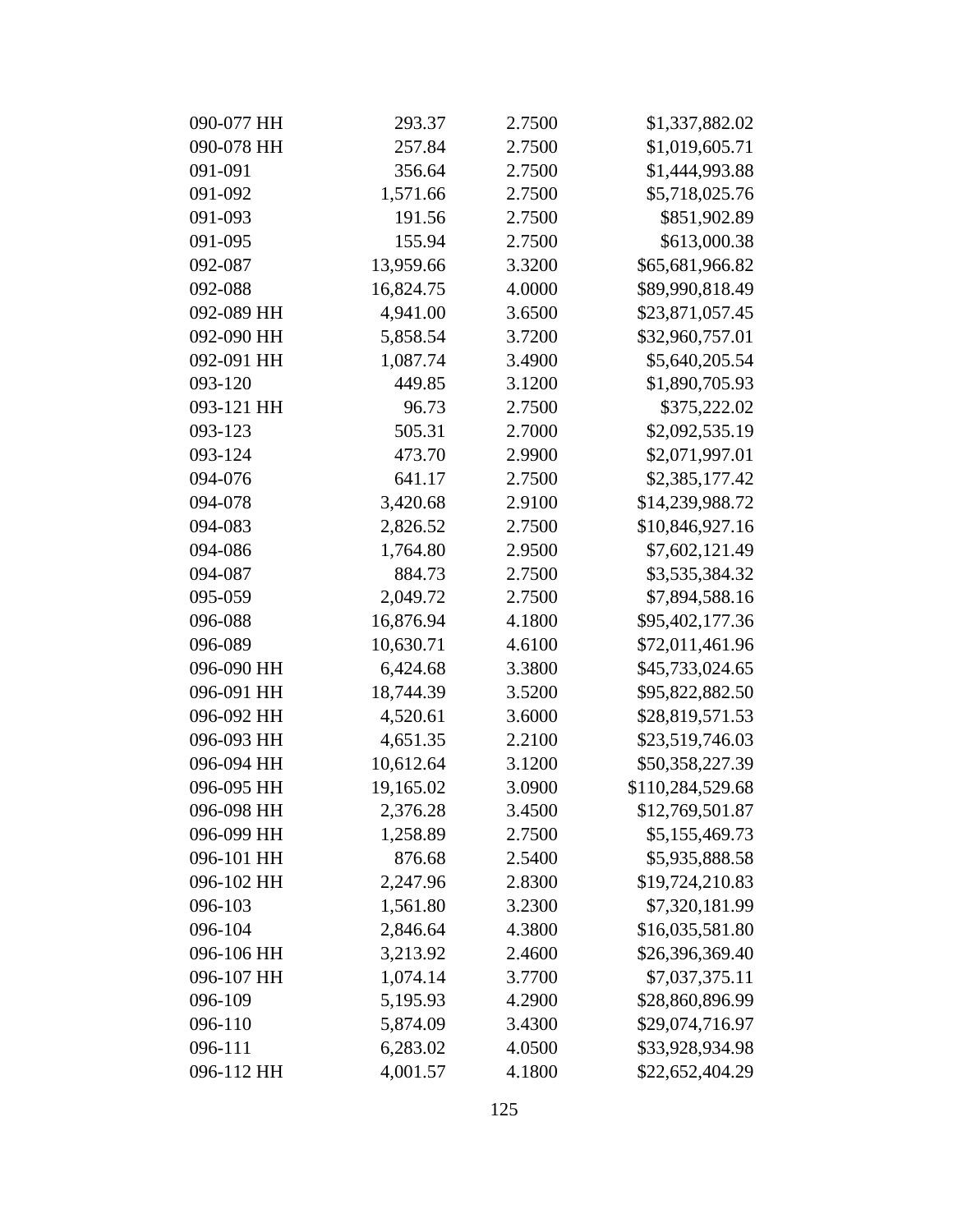| 096-113 HH | 857.47   | 3.4200 | \$4,678,482.92  |
|------------|----------|--------|-----------------|
| 096-114 HH | 3,862.43 | 3.5200 | \$20,109,436.17 |
| 096-115    | 552.52   | 5.3800 | \$3,912,828.22  |
| 097-116    | 92.15    | 3.7400 | \$535,116.45    |
| 097-118    | 68.68    | 3.6300 | \$409,315.26    |
| 097-119    | 172.52   | 3.9400 | \$889,100.91    |
| 097-122    | 94.76    | 3.9000 | \$500,621.97    |
| 097-127    | 69.30    | 3.7000 | \$338,549.06    |
| 097-129    | 2,411.89 | 2.9300 | \$9,766,318.36  |
| 097-130    | 412.32   | 3.5900 | \$1,938,329.81  |
| 097-131    | 460.82   | 2.9200 | \$1,985,790.10  |
| 098-080    | 733.02   | 2.7500 | \$2,728,426.50  |
| 099-078    | 63.76    | 4.3400 | \$410,299.80    |
| 099-082    | 678.77   | 3.0200 | \$2,968,432.19  |
| 100-059    | 945.82   | 2.7500 | \$3,882,282.49  |
| 100-060    | 580.68   | 2.7500 | \$2,224,253.16  |
| 100-061    | 960.17   | 2.6600 | \$3,791,637.96  |
| 100-062    | 416.11   | 2.7500 | \$1,617,799.40  |
| 100-063    | 3,812.36 | 2.7500 | \$15,403,717.78 |
| 100-064    | 241.20   | 2.7200 | \$948,063.40    |
| 100-065    | 373.50   | 2.7500 | \$1,527,063.37  |
| 101-105    | 561.66   | 2.6300 | \$2,225,558.49  |
| 101-107    | 317.43   | 2.5100 | \$1,352,419.97  |
| 102-081    | 372.44   | 3.6200 | \$1,859,544.72  |
| 102-085    | 839.30   | 3.2400 | \$3,780,871.95  |
| 103-127    | 458.92   | 3.1600 | \$2,034,554.52  |
| 103-128 HH | 272.12   | 2.7500 | \$1,139,677.84  |
| 103-129    | 489.97   | 2.7000 | \$1,998,183.59  |
| 103-130    | 813.66   | 2.7500 | \$2,872,977.66  |
| 103-131    | 749.02   | 2.7500 | \$2,869,528.62  |
| 103-132    | 2,078.45 | 2.7400 | \$8,122,222.27  |
| 103-135    | 556.63   | 2.7500 | \$2,257,766.46  |
| 104-041    | 332.06   | 3.3900 | \$1,501,799.17  |
| 104-042    | 461.27   | 2.7500 | \$1,868,570.89  |
| 104-043    | 669.16   | 2.7500 | \$2,537,584.66  |
| 104-044 HH | 1,846.48 | 2.7200 | \$7,500,396.14  |
| 104-045    | 653.70   | 2.7500 | \$2,526,305.92  |
| 105-123    | 284.07   | 3.6000 | \$1,383,561.76  |
| 105-124    | 619.84   | 3.0000 | \$2,624,904.82  |
| 105-125 HH | 112.76   | 4.9000 | \$853,312.78    |
| 106-001    | 155.27   | 3.1600 | \$691,977.72    |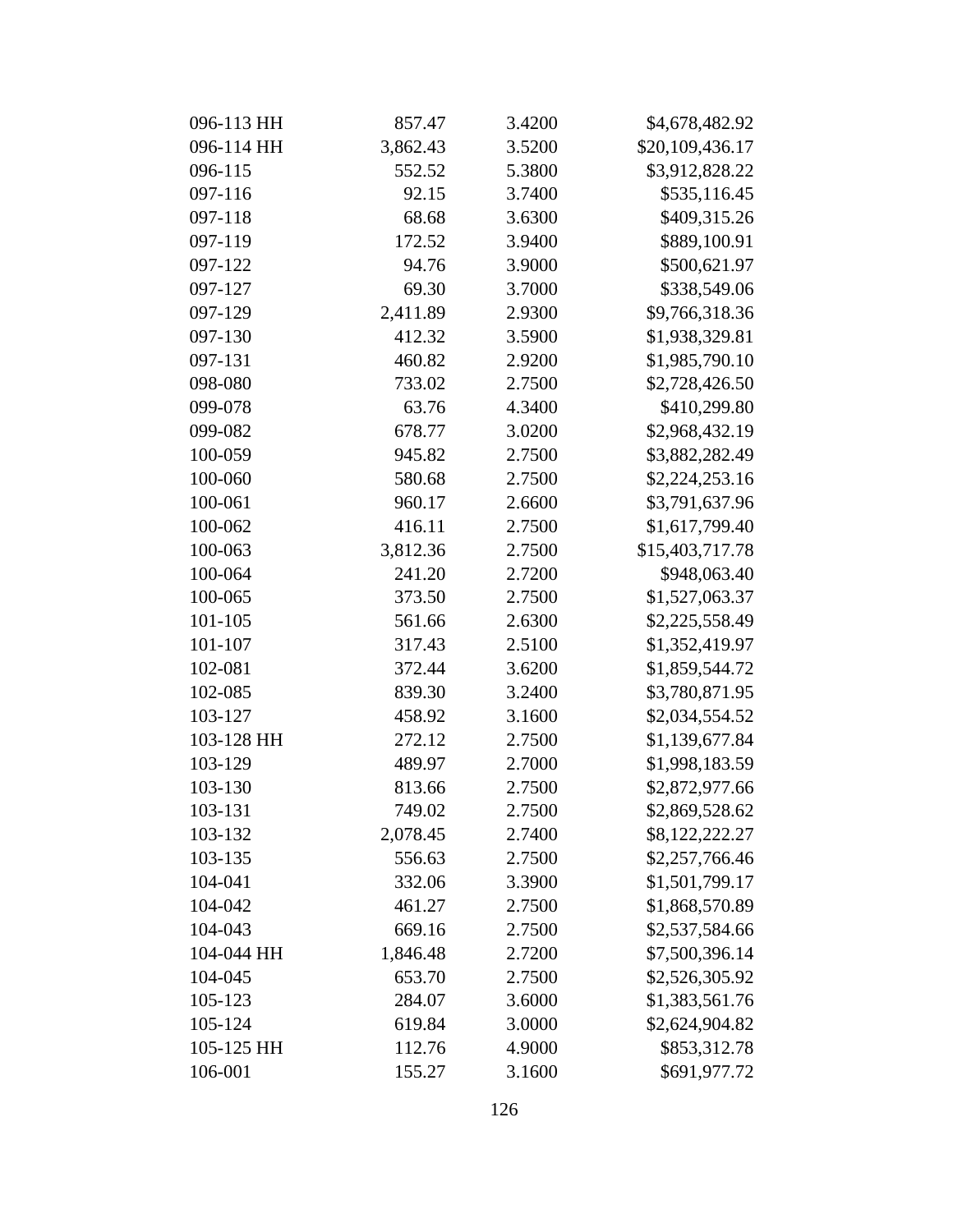| 106-002    | 251.19   | 2.7500 | \$967,239.54    |
|------------|----------|--------|-----------------|
| 106-003    | 963.22   | 2.7100 | \$3,675,080.00  |
| 106-004 HH | 2,547.91 | 2.1700 | \$12,957,321.17 |
| 106-005    | 984.05   | 2.8000 | \$3,918,216.60  |
| 106-006    | 388.66   | 3.1600 | \$1,637,843.74  |
| 106-008    | 83.57    | 2.7000 | \$278,025.77    |
| 107-151    | 174.16   | 2.7500 | \$727,533.47    |
| 107-152    | 1,035.85 | 2.7500 | \$4,010,978.72  |
| 107-153    | 567.70   | 3.0000 | \$2,504,256.45  |
| 107-154    | 705.02   | 2.7500 | \$2,676,291.86  |
| 107-155    | 852.52   | 2.7500 | \$3,406,024.25  |
| 107-156    | 487.62   | 2.6800 | \$2,050,115.27  |
| 107-158    | 199.48   | 2.9500 | \$828,954.37    |
| 108-142    | 2,563.28 | 2.7500 | \$10,227,149.84 |
| 108-143    | 239.95   | 3.3400 | \$1,150,257.55  |
| 108-144    | 196.11   | 2.9800 | \$796,499.65    |
| 108-147 HH | 267.78   | 2.7500 | \$1,119,532.46  |
| 109-002    | 1,122.37 | 3.2800 | \$4,830,403.54  |
| 109-003    | 2,303.91 | 2.5800 | \$8,863,950.51  |
| 110-014    | 832.80   | 2.4800 | \$3,344,430.95  |
| 110-029    | 2,145.23 | 2.6200 | \$7,624,465.07  |
| 110-030    | 262.26   | 2.7500 | \$1,197,999.41  |
| 110-031    | 434.72   | 3.1900 | \$1,928,673.82  |
| 111-086    | 825.99   | 2.7500 | \$3,188,938.33  |
| 111-087    | 1,118.68 | 2.7500 | \$4,569,716.95  |
| 112-099    | 349.29   | 2.5400 | \$1,315,498.51  |
| 112-101    | 609.49   | 2.4900 | \$2,365,194.57  |
| 112-102    | 2,559.12 | 2.4000 | \$9,633,288.47  |
| 112-103    | 781.76   | 2.5100 | \$3,022,046.12  |
| 113-001    | 441.66   | 3.0000 | \$1,826,818.53  |
| 114-112    | 484.50   | 3.3800 | \$2,521,810.72  |
| 114-113    | 729.75   | 2.7200 | \$2,870,654.80  |
| 114-114    | 1,648.48 | 2.6200 | \$6,613,406.95  |
| 114-115    | 763.31   | 2.6400 | \$3,074,985.43  |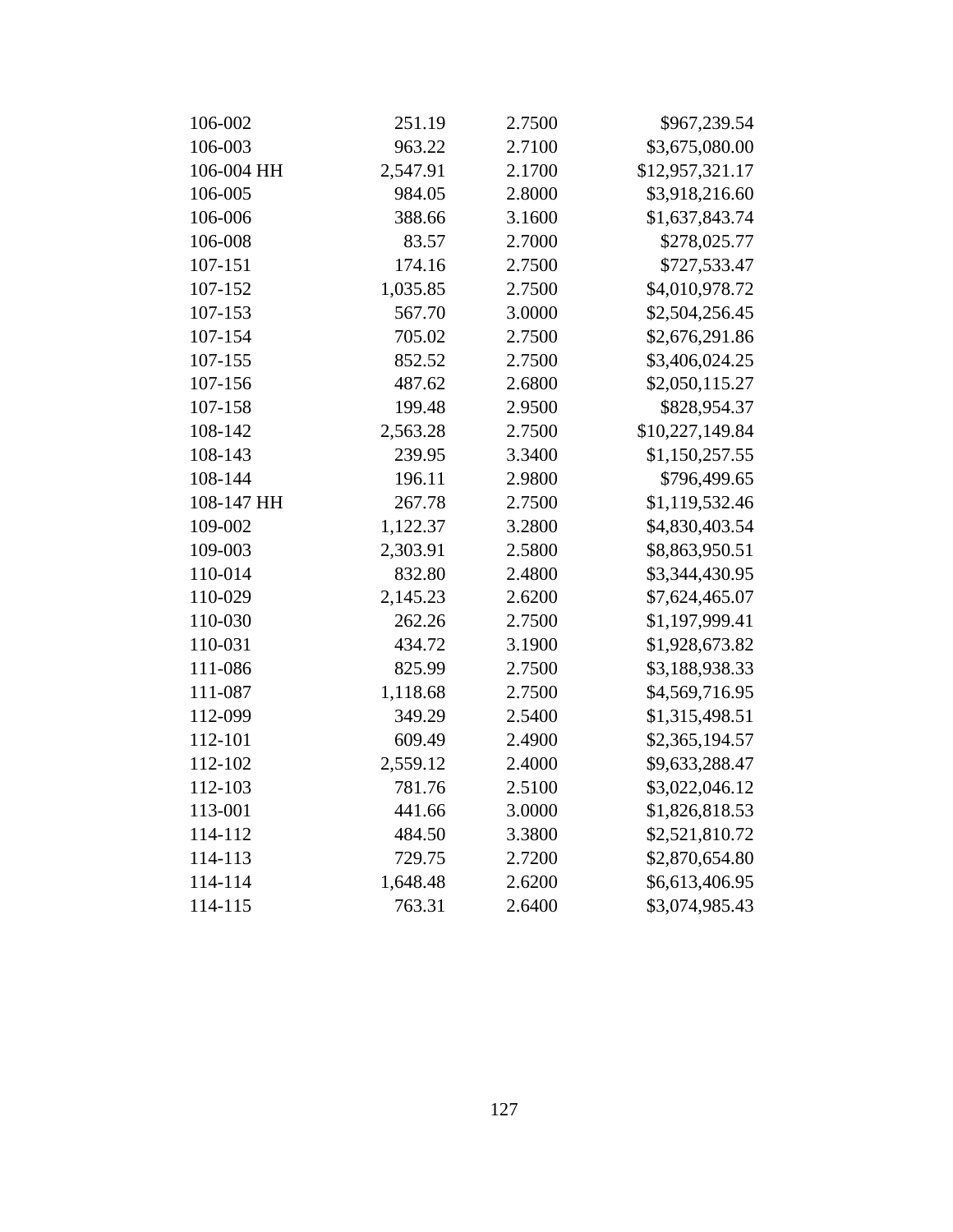| 114-116 | 99.83     | 2.7400 | \$377,280.46     |
|---------|-----------|--------|------------------|
| 115-115 | 46,536.32 | 3.7300 | \$262,447,843.00 |

| $\ast$ | $=$                                                                                                                                                                                                                                                                                                                          | County District code identifier for each district.                |
|--------|------------------------------------------------------------------------------------------------------------------------------------------------------------------------------------------------------------------------------------------------------------------------------------------------------------------------------|-------------------------------------------------------------------|
| $**$   | $=$                                                                                                                                                                                                                                                                                                                          | HH denotes hold harmless status.                                  |
| ***    | $=$                                                                                                                                                                                                                                                                                                                          | Total of regular year and summer school average daily attendance. |
| ****   | $\hspace{0.1cm}$ $\hspace{0.1cm}$ $\hspace{0.1cm}$ $\hspace{0.1cm}$ $\hspace{0.1cm}$ $\hspace{0.1cm}$ $\hspace{0.1cm}$ $\hspace{0.1cm}$ $\hspace{0.1cm}$ $\hspace{0.1cm}$ $\hspace{0.1cm}$ $\hspace{0.1cm}$ $\hspace{0.1cm}$ $\hspace{0.1cm}$ $\hspace{0.1cm}$ $\hspace{0.1cm}$ $\hspace{0.1cm}$ $\hspace{0.1cm}$ $\hspace{$ | School district tax levy in the Incidental and Teachers Funds.    |
| *****  |                                                                                                                                                                                                                                                                                                                              | Total revenue used in study.                                      |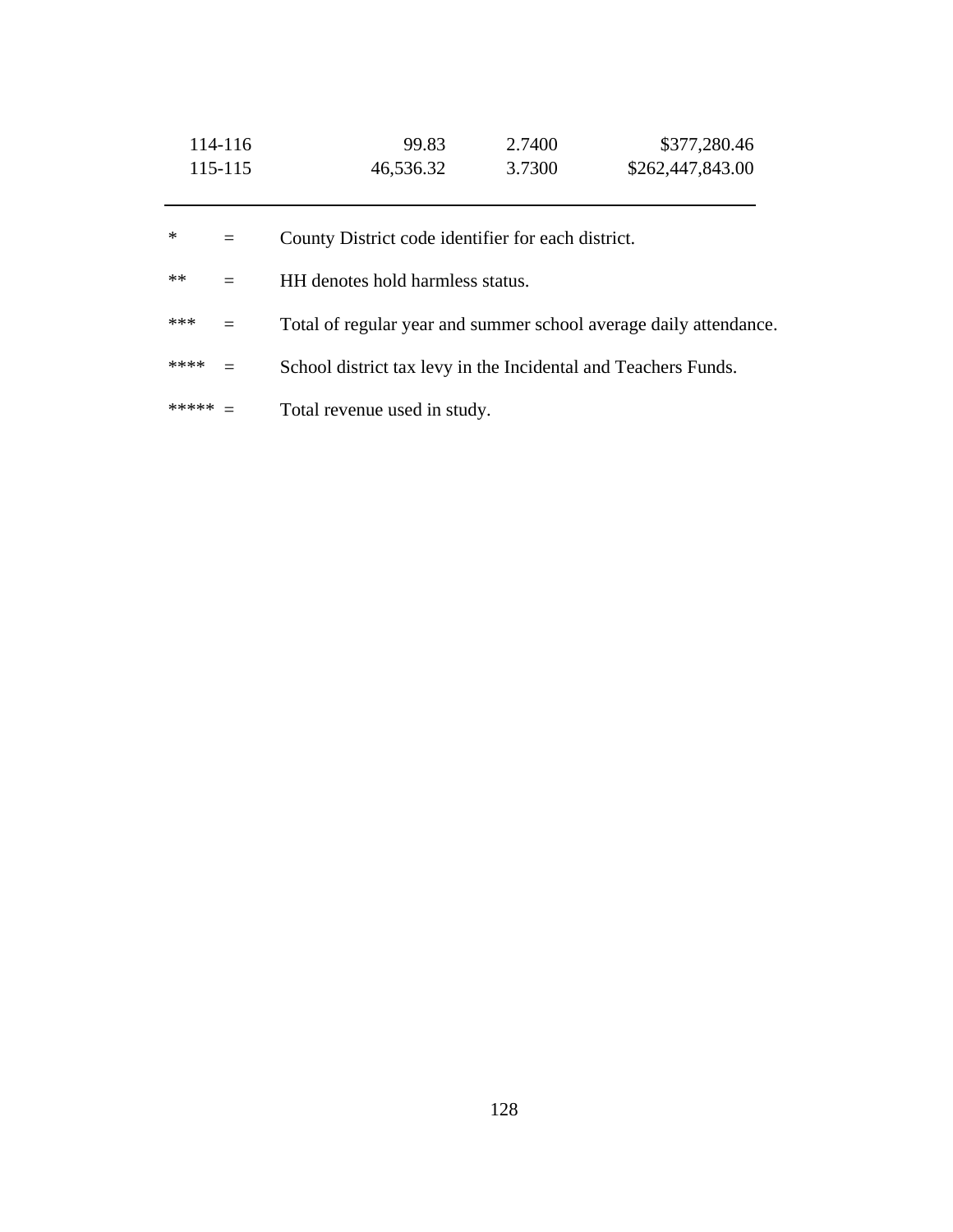## APPENDIX D

| $Code*$     | HH** | $ADA***$ | Levy**** | Revenue*****    |
|-------------|------|----------|----------|-----------------|
| 001-090     |      | 308.53   | 3.5500   | \$1,625,581.63  |
| 001-091     |      | 2,229.56 | 2.7500   | \$8,954,786.87  |
| 001-092     |      | 261.81   | 3.1000   | \$1,147,317.02  |
| 002-089     |      | 348.64   | 4.3500   | \$2,150,323.80  |
| 002-090     |      | 180.17   | 3.2500   | \$864,894.42    |
| 002-097     |      | 2,254.69 | 2.7500   | \$8,709,268.78  |
| 003-031     |      | 635.61   | 2.7500   | \$3,221,863.95  |
| 003-032     |      | 405.32   | 3.5900   | \$2,123,168.47  |
| 003-033     |      | 186.76   | 3.5400   | \$986,941.71    |
| 004-106     |      | 367.78   | 3.2900   | \$1,829,864.22  |
| 004-109     |      | 632.24   | 3.5000   | \$3,215,598.34  |
| $004 - 110$ |      | 2,459.00 | 2.7500   | \$10,360,211.57 |
| 005-120     |      | 415.88   | 2.7500   | \$1,613,177.86  |
| 005-121     |      | 889.07   | 2.7500   | \$3,648,051.38  |
| 005-122     |      | 319.15   | 2.7500   | \$1,275,066.65  |
| 005-123     |      | 1,750.97 | 2.7500   | \$7,353,481.13  |
| 005-124     |      | 618.94   | 2.6700   | \$2,312,675.07  |
| 005-127 HH  |      | 307.65   | 2.7500   | \$1,463,697.68  |
| 005-128     |      | 1,844.39 | 2.7500   | \$8,144,662.17  |
| 006-101     |      | 498.68   | 2.7500   | \$2,051,503.04  |
| 006-103     |      | 279.03   | 2.7500   | \$1,157,870.87  |
| 006-104     |      | 1,284.90 | 2.7500   | \$5,414,003.01  |
| 007-121     |      | 281.12   | 3.5000   | \$1,338,466.43  |
| 007-122     |      | 138.70   | 4.0000   | \$835,499.48    |
| 007-123     |      | 661.63   | 2.8000   | \$2,701,221.66  |
| 007-124     |      | 464.58   | 2.7500   | \$1,890,224.21  |
| 007-125     |      | 148.05   | 3.0000   | \$693,156.75    |
| 007-126     |      | 66.67    | 3.7800   | \$407,804.46    |
| 007-129     |      | 1,049.34 | 3.2500   | \$4,772,078.32  |
| 008-106     |      | 537.28   | 2.7500   | \$2,309,175.70  |
| 008-107     |      | 1,294.46 | 2.7500   | \$5,699,657.62  |
| 008-111     |      | 718.05   | 2.7100   | \$3,037,402.03  |

# 1999-00 MISSOURI SCHOOL DISTRICT DATA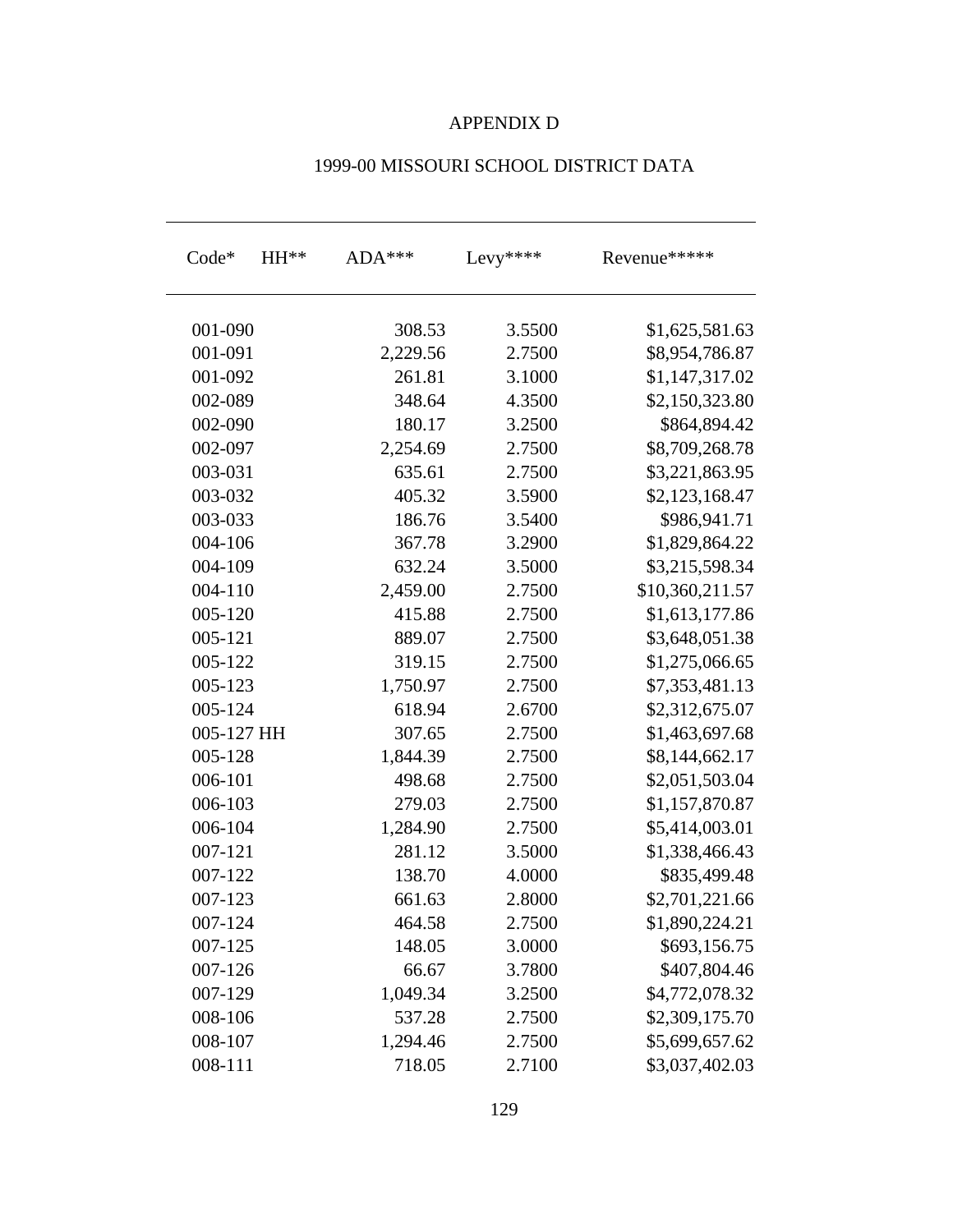| 009-077    | 601.70    | 2.7500 | \$2,556,285.31  |
|------------|-----------|--------|-----------------|
| 009-078    | 237.55    | 2.8400 | \$1,002,105.92  |
| 009-079    | 255.24    | 2.7500 | \$1,131,051.56  |
| 009-080    | 899.09    | 2.7500 | \$3,780,644.55  |
| 010-087    | 1,096.92  | 3.2300 | \$5,570,835.44  |
| 010-089    | 1,067.68  | 3.2700 | \$5,372,544.07  |
| 010-090    | 454.57    | 2.7500 | \$1,936,646.27  |
| 010-091    | 1,199.03  | 2.7500 | \$4,914,318.37  |
| 010-092    | 531.80    | 3.1700 | \$2,475,115.61  |
| 010-093    | 14,475.34 | 3.9700 | \$79,560,902.84 |
| 011-076    | 717.97    | 3.7500 | \$3,724,938.13  |
| 011-078    | 727.49    | 3.1500 | \$3,155,283.95  |
| 011-079    | 369.26    | 3.1600 | \$1,904,809.42  |
| 011-082    | 11,618.99 | 2.8700 | \$49,576,835.92 |
| 012-108 HH | 611.83    | 2.7500 | \$2,457,300.00  |
| 012-109    | 4,410.78  | 2.7500 | \$17,474,786.24 |
| 012-110    | 989.83    | 2.9700 | \$4,350,349.00  |
| 013-054    | 101.93    | 3.8200 | \$754,767.70    |
| 013-055    | 692.27    | 3.0600 | \$3,200,309.90  |
| 013-057    | 60.21     | 3.8000 | \$316,240.36    |
| 013-058    | 78.67     | 3.7300 | \$523,288.37    |
| 013-059    | 359.89    | 3.3200 | \$1,727,407.10  |
| 013-060    | 57.65     | 3.8600 | \$322,792.64    |
| 013-061    | 369.55    | 2.8500 | \$1,720,227.35  |
| 013-062    | 63.78     | 4.1300 | \$424,542.33    |
| 014-126    | 1,258.15  | 2.7500 | \$5,037,673.41  |
| 014-127    | 628.80    | 2.7500 | \$2,779,696.93  |
| 014-129    | 2,345.67  | 2.9900 | \$10,677,713.77 |
| 014-130 HH | 893.52    | 1.5100 | \$4,459,295.17  |
| 015-001    | 550.15    | 2.7500 | \$2,175,189.63  |
| 015-002 HH | 3,726.55  | 2.1800 | \$16,630,528.31 |
| 015-003 HH | 247.76    | 2.1800 | \$1,363,274.99  |
| 015-004    | 371.31    | 2.7500 | \$1,542,315.05  |
| 016-090    | 4,268.67  | 2.7500 | \$16,850,999.42 |
| 016-092    | 338.98    | 2.7500 | \$1,382,889.91  |
| 016-094    | 356.62    | 2.7500 | \$1,528,098.03  |
| 016-096 HH | 3,830.49  | 2.8000 | \$17,035,879.75 |
| 016-097    | 415.02    | 3.1000 | \$1,864,636.38  |
| 017-121    | 161.46    | 3.3600 | \$912,540.49    |
| 017-122    | 201.57    | 3.5500 | \$1,133,140.99  |
| 017-124    | 151.69    | 4.1900 | \$1,018,232.57  |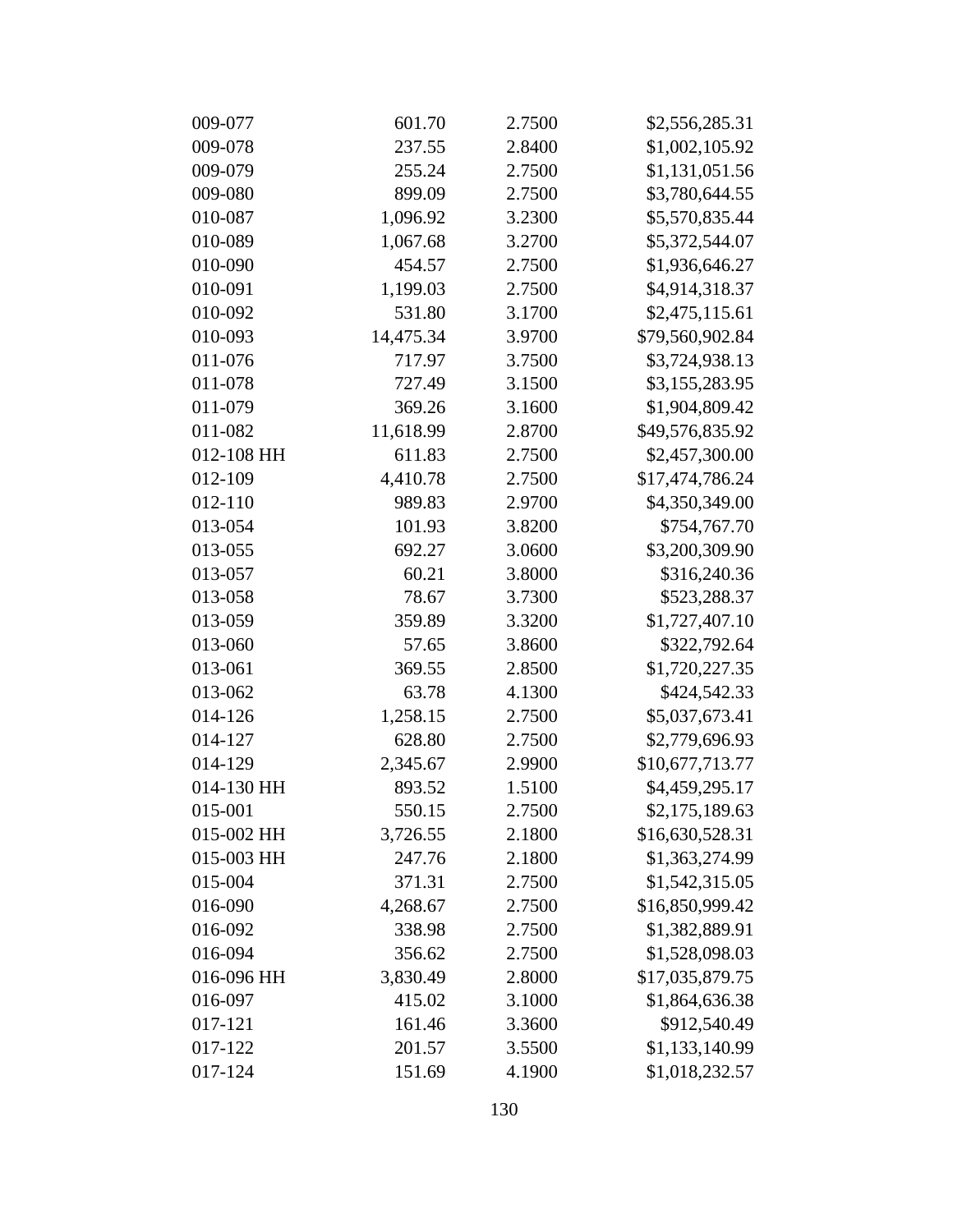| 017-125    | 1,037.08  | 3.0400 | \$4,589,517.10  |
|------------|-----------|--------|-----------------|
| 017-126    | 208.16    | 3.6100 | \$1,139,888.02  |
| 018-047    | 753.24    | 2.7500 | \$3,121,614.51  |
| 018-050    | 515.03    | 2.7500 | \$2,368,788.75  |
| 019-139    | 488.28    | 3.2900 | \$2,338,579.03  |
| 019-140    | 161.70    | 3.1600 | \$777,605.55    |
| 019-142    | 3,832.62  | 3.3600 | \$17,246,521.16 |
| 019-144    | 811.76    | 2.7500 | \$3,177,321.68  |
| 019-147    | 213.25    | 3.0800 | \$1,004,455.96  |
| 019-148    | 1,547.28  | 3.4400 | \$8,415,587.63  |
| 019-149    | 2,129.07  | 3.0100 | \$9,750,895.79  |
| 019-150    | 349.65    | 4.0000 | \$2,109,907.46  |
| 019-151    | 539.70    | 4.2400 | \$3,248,489.35  |
| 020-001    | 1,031.85  | 2.5200 | \$4,128,867.55  |
| 020-002    | 1,271.57  | 2.7500 | \$5,310,982.20  |
| 021-148    | 225.20    | 4.2500 | \$1,276,583.05  |
| 021-149    | 279.79    | 3.0800 | \$1,259,987.97  |
| 021-150    | 203.05    | 3.2900 | \$1,089,448.68  |
| 021-151    | 578.62    | 3.4500 | \$3,084,620.42  |
| 022-088    | 250.31    | 3.0500 | \$1,066,920.29  |
| 022-089    | 3,311.76  | 2.7100 | \$13,225,212.22 |
| 022-090    | 646.80    | 3.0600 | \$2,900,676.66  |
| 022-091    | 456.44    | 2.9500 | \$1,950,473.81  |
| 022-092    | 609.17    | 2.8100 | \$2,613,922.41  |
| 022-093    | 3,326.40  | 2.7500 | \$13,496,352.47 |
| 022-094    | 731.78    | 3.0600 | \$3,397,420.63  |
| 023-094    | 69.81     | 4.5100 | \$493,537.17    |
| 023-096    | 87.90     | 4.3300 | \$618,804.64    |
| 023-099    | 58.77     | 4.2500 | \$399,475.69    |
| 023-101    | 1,036.80  | 2.7500 | \$4,299,861.96  |
| 024-086    | 2,709.16  | 2.7900 | \$11,709,967.84 |
| 024-087    | 1,433.30  | 3.0500 | \$6,727,064.57  |
| 024-089    | 3,185.79  | 3.2400 | \$15,810,349.71 |
| 024-090    | 5,826.97  | 3.6900 | \$31,418,487.19 |
| 024-091    | 78.85     | 3.6000 | \$527,182.47    |
| 024-093 HH | 15,266.32 | 3.8500 | \$87,615,701.91 |
| 025-001    | 1,498.31  | 3.6400 | \$8,121,226.19  |
| 025-002    | 841.26    | 3.1500 | \$4,113,254.50  |
| 025-003    | 818.71    | 2.9100 | \$3,850,050.91  |
| 026-001    | 661.17    | 2.7500 | \$2,612,407.59  |
| 026-002 HH | 613.14    | 2.7500 | \$2,741,774.35  |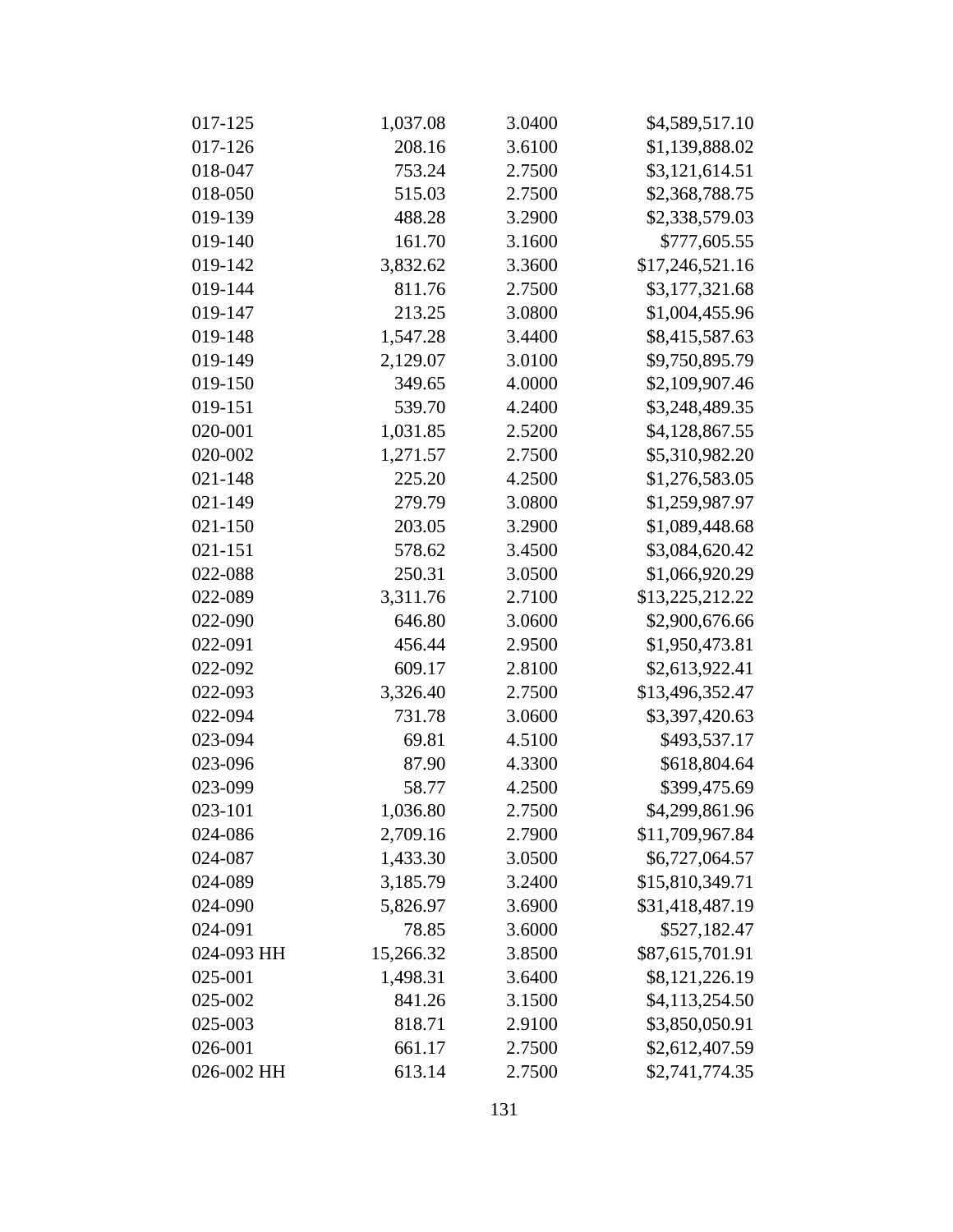| 026-005    | 736.60   | 2.7500 | \$3,002,413.17  |
|------------|----------|--------|-----------------|
| 026-006 HH | 7,729.56 | 2.8500 | \$35,362,933.11 |
| 027-055    | 152.01   | 3.1800 | \$726,398.95    |
| 027-056    | 159.88   | 4.4400 | \$1,037,276.09  |
| 027-057    | 157.68   | 3.9000 | \$988,933.39    |
| 027-058    | 282.37   | 2.9000 | \$1,186,383.09  |
| 027-059    | 252.99   | 3.7500 | \$1,575,061.15  |
| 027-061    | 1,398.53 | 2.9900 | \$6,613,187.91  |
| 028-101    | 953.79   | 2.7500 | \$3,977,082.92  |
| 028-102    | 1,373.21 | 2.7500 | \$5,933,898.56  |
| 028-103    | 916.96   | 3.3500 | \$4,441,439.59  |
| 029-001    | 376.54   | 3.2400 | \$1,844,143.01  |
| 029-002    | 190.96   | 3.2200 | \$1,045,869.70  |
| 029-003    | 218.79   | 3.1200 | \$1,003,359.12  |
| 029-004    | 516.69   | 2.7500 | \$2,280,071.94  |
| 030-093    | 2,021.50 | 2.7500 | \$8,309,609.47  |
| 031-116    | 194.24   | 3.9300 | \$986,762.24    |
| 031-117    | 168.78   | 3.9200 | \$1,045,932.96  |
| 031-118    | 116.80   | 4.8000 | \$909,898.29    |
| 031-121    | 562.93   | 3.7000 | \$3,027,465.37  |
| 031-122    | 202.79   | 3.9500 | \$1,249,316.83  |
| 032-054    | 163.81   | 4.0800 | \$917,454.42    |
| 032-055    | 731.94   | 2.7500 | \$3,123,870.45  |
| 032-056    | 190.35   | 3.9700 | \$1,117,222.79  |
| 032-058    | 299.77   | 2.9600 | \$1,465,843.49  |
| 033-090    | 1,104.92 | 2.5100 | \$4,443,445.55  |
| 033-091    | 216.57   | 2.8000 | \$864,133.11    |
| 033-092    | 322.74   | 2.5000 | \$1,240,636.21  |
| 033-093    | 387.43   | 2.7500 | \$1,875,449.58  |
| 033-094    | 314.49   | 2.7500 | \$1,488,969.34  |
| 034-121    | 188.09   | 2.6600 | \$821,170.28    |
| 034-122    | 117.18   | 2.8600 | \$538,817.90    |
| 034-124    | 1,473.81 | 2.6800 | \$6,446,801.70  |
| 035-092    | 1,093.02 | 3.1000 | \$4,998,030.86  |
| 035-093    | 652.62   | 2.9100 | \$3,192,166.87  |
| 035-094    | 459.35   | 2.9800 | \$1,926,360.30  |
| 035-097    | 334.37   | 2.9400 | \$1,544,512.37  |
| 035-098    | 798.15   | 2.9500 | \$3,424,528.54  |
| 035-099    | 345.83   | 2.9500 | \$1,548,119.48  |
| 035-102    | 1,944.76 | 2.7500 | \$7,914,284.14  |
| 036-123    | 289.84   | 2.7500 | \$1,140,078.33  |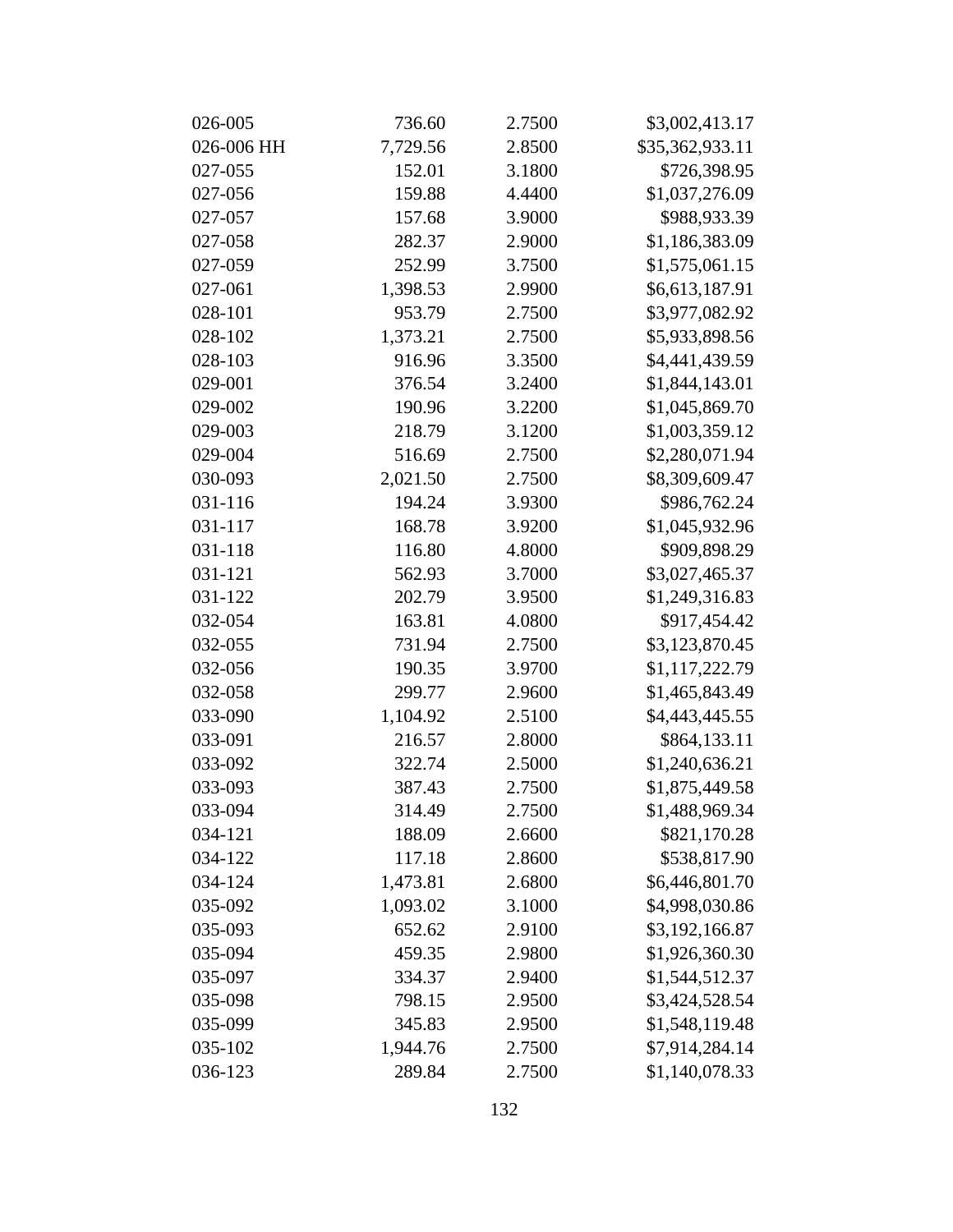| 036-126    | 3,533.98  | 2.7500 | \$14,190,517.10  |
|------------|-----------|--------|------------------|
| 036-131    | 2,884.76  | 2.7500 | \$11,603,751.59  |
| 036-133    | 611.97    | 2.8800 | \$2,654,777.22   |
| 036-134    | 314.22    | 2.5300 | \$1,253,857.33   |
| 036-135    | 126.88    | 3.1500 | \$605,875.31     |
| 036-136    | 2,091.16  | 2.6000 | \$8,220,083.68   |
| 036-137    | 1,822.72  | 2.7500 | \$7,892,920.45   |
| 036-138    | 392.67    | 3.4300 | \$2,070,388.36   |
| 036-139 HH | 3,389.86  | 2.8500 | \$16,570,553.16  |
| 037-037    | 1,921.51  | 2.7700 | \$8,082,402.56   |
| 037-039    | 1,106.09  | 2.9700 | \$4,958,865.55   |
| 038-044    | 382.52    | 3.6400 | \$1,973,443.34   |
| 038-045    | 393.21    | 4.0000 | \$2,135,446.74   |
| 038-046    | 528.02    | 3.0600 | \$2,392,444.54   |
| 039-133    | 2,958.67  | 2.7500 | \$11,939,792.07  |
| 039-134    | 2,672.28  | 2.7500 | \$10,769,399.57  |
| 039-135    | 827.25    | 2.7500 | \$3,293,849.57   |
| 039-136    | 336.48    | 2.7500 | \$1,574,549.57   |
| 039-137 HH | 998.27    | 2.7500 | \$4,417,917.18   |
| 039-139    | 1,741.28  | 2.7500 | \$6,876,448.18   |
| 039-141 HH | 22,675.91 | 2.9500 | \$103,086,269.29 |
| 039-142    | 980.10    | 2.7500 | \$3,925,621.46   |
| 040-100    | 209.08    | 3.5600 | \$1,081,487.66   |
| 040-101    | 75.73     | 3.9500 | \$522,705.77     |
| 040-103    | 61.57     | 4.6300 | \$419,388.62     |
| 040-104    | 76.70     | 3.5400 | \$453,285.80     |
| 040-107    | 1,152.10  | 2.7800 | \$4,838,439.33   |
| 041-001    | 101.17    | 4.9000 | \$719,646.94     |
| 041-002    | 778.66    | 3.3200 | \$4,044,588.71   |
| 041-003    | 230.21    | 3.5900 | \$1,216,489.92   |
| 041-004    | 141.18    | 4.6000 | \$975,062.88     |
| 041-005    | 139.29    | 4.2300 | \$859,633.01     |
| 042-111    | 715.93    | 2.7500 | \$2,879,273.41   |
| 042-113    | 92.91     | 3.0000 | \$392,353.34     |
| 042-117    | 195.48    | 3.6600 | \$1,039,604.31   |
| 042-118    | 150.68    | 3.1300 | \$715,577.58     |
| 042-119 HH | 84.11     | 3.2600 | \$424,116.79     |
| 042-121    | 103.46    | 4.0100 | \$563,742.71     |
| 042-124    | 1,744.25  | 3.3900 | \$8,279,533.59   |
| 043-001    | 762.61    | 2.7500 | \$3,226,863.43   |
| 043-002    | 302.18    | 3.0000 | \$1,304,708.36   |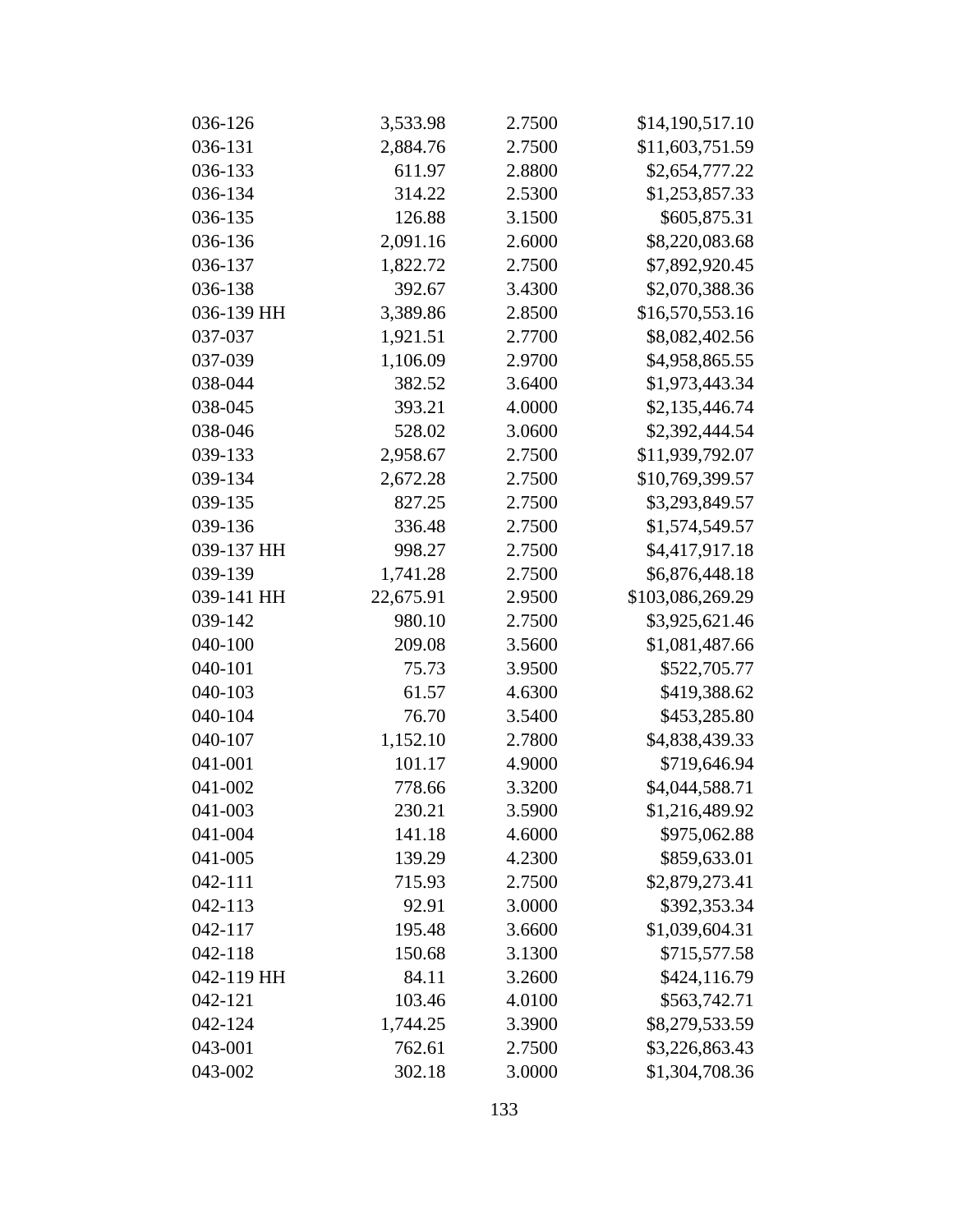| 043-003    | 436.22    | 2.7500 | \$1,788,175.45   |
|------------|-----------|--------|------------------|
| 043-004    | 329.38    | 2.5400 | \$1,509,674.84   |
| 044-078    | 159.15    | 4.0600 | \$1,058,471.11   |
| 044-083    | 300.33    | 3.4200 | \$1,622,811.66   |
| 044-084    | 398.59    | 2.8400 | \$1,857,334.58   |
| 045-076    | 454.82    | 3.1800 | \$2,116,467.63   |
| 045-077    | 678.75    | 3.5000 | \$3,536,741.39   |
| 045-078    | 369.71    | 2.7700 | \$1,558,318.94   |
| 046-128    | 330.57    | 3.3000 | \$1,674,569.72   |
| 046-130    | 1,255.07  | 2.7500 | \$5,499,451.67   |
| 046-131    | 1,268.25  | 2.7100 | \$5,386,241.80   |
| 046-132    | 557.34    | 2.7100 | \$2,483,866.04   |
| 046-134    | 2,018.76  | 2.7500 | \$8,918,703.11   |
| 046-135    | 378.80    | 2.7500 | \$1,633,305.00   |
| 046-137    | 350.12    | 2.7500 | \$1,544,050.11   |
| 046-140    | 718.22    | 2.7000 | \$3,030,048.18   |
| 047-060 HH | 392.42    | 2.7500 | \$1,860,912.96   |
| 047-062    | 1,082.84  | 2.7200 | \$4,548,888.81   |
| 047-064    | 202.20    | 2.7500 | \$886,650.65     |
| 047-065 HH | 510.11    | 2.7500 | \$2,472,836.91   |
| 048-066    | 4,674.02  | 3.6700 | \$24,500,143.97  |
| 048-068    | 11,523.26 | 3.6400 | \$60,111,570.57  |
| 048-069    | 1,503.42  | 3.0200 | \$7,193,896.80   |
| 048-070    | 1,776.47  | 3.1100 | \$8,302,075.16   |
| 048-071    | 12,785.97 | 4.1200 | \$73,590,737.30  |
| 048-072    | 6,970.03  | 4.2300 | \$40,699,893.08  |
| 048-073    | 7,812.06  | 3.8200 | \$41,690,633.73  |
| 048-074    | 4,001.82  | 4.3400 | \$23,123,691.85  |
| 048-075    | 453.43    | 3.1700 | \$2,285,791.38   |
| 048-077    | 10,448.27 | 3.7000 | \$55,601,672.01  |
| 048-078    | 32,145.65 | 4.9500 | \$234,713,121.64 |
| 048-080 HH | 2,478.74  | 4.0000 | \$17,457,362.71  |
| 049-132    | 2,367.88  | 2.7500 | \$9,419,877.03   |
| 049-135    | 187.10    | 2.7500 | \$842,793.28     |
| 049-137    | 511.88    | 3.2100 | \$2,373,013.69   |
| 049-140    | 641.67    | 2.7000 | \$2,516,063.14   |
| 049-142    | 3,398.00  | 2.7500 | \$13,596,213.11  |
| 049-144    | 3,381.84  | 2.7500 | \$14,193,875.94  |
| 049-148 HH | 7,069.50  | 2.8300 | \$31,063,141.96  |
| 050-001    | 7,062.78  | 3.5400 | \$34,491,648.93  |
| 050-002    | 875.57    | 2.7500 | \$3,472,093.80   |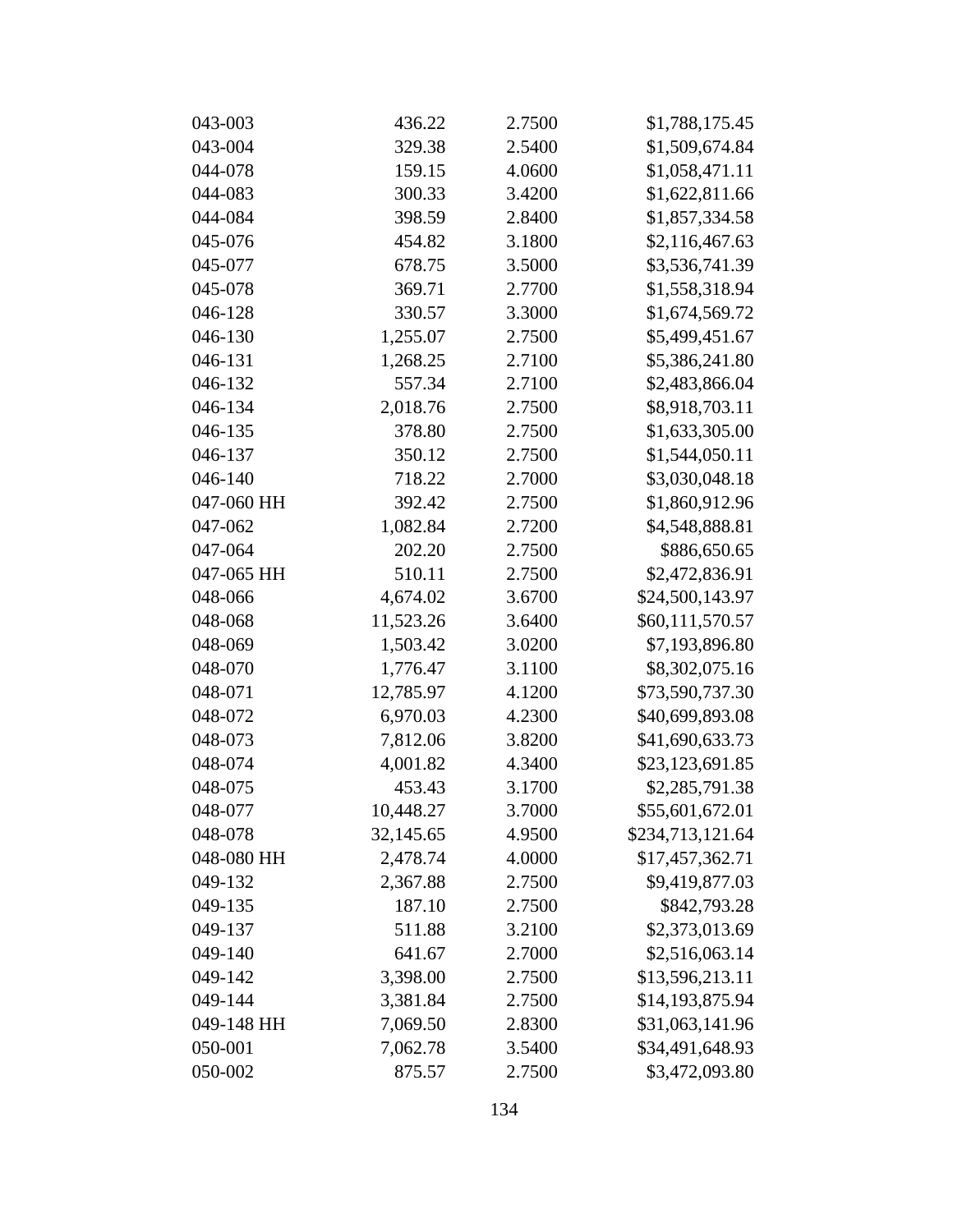| 050-003    | 3,337.86  | 2.8900 | \$13,386,049.69 |
|------------|-----------|--------|-----------------|
| 050-005    | 1,325.17  | 2.9800 | \$7,726,318.24  |
| 050-006    | 2,213.13  | 2.8500 | \$8,631,562.04  |
| 050-007 HH | 900.73    | 3.1000 | \$4,097,312.85  |
| 050-009    | 472.64    | 2.7500 | \$1,856,000.02  |
| 050-010    | 2,725.09  | 3.3600 | \$12,233,129.27 |
| 050-012    | 10,361.50 | 3.0500 | \$45,879,250.41 |
| 050-013 HH | 499.89    | 3.0700 | \$2,263,038.14  |
| 050-014    | 2,666.76  | 2.8800 | \$11,528,889.32 |
| 051-150 HH | 268.51    | 2.7300 | \$1,091,028.78  |
| 051-152    | 1,363.86  | 2.8500 | \$6,222,718.98  |
| 051-153    | 165.09    | 3.6600 | \$926,726.14    |
| 051-154    | 579.06    | 2.7500 | \$2,436,343.89  |
| 051-156    | 330.52    | 3.3300 | \$1,757,976.93  |
| 051-159    | 3,032.09  | 3.0200 | \$12,872,203.34 |
| 052-096    | 619.84    | 3.5900 | \$3,427,060.97  |
| 053-111    | 783.18    | 2.7500 | \$3,424,325.28  |
| 053-112    | 140.77    | 2.7500 | \$538,005.59    |
| 053-113    | 3,754.31  | 2.5500 | \$15,157,682.95 |
| 053-114    | 682.30    | 2.7500 | \$2,774,207.01  |
| 054-037    | 454.27    | 3.3500 | \$2,284,744.78  |
| 054-039    | 1,052.53  | 3.5800 | \$5,344,272.14  |
| 054-041    | 2,245.78  | 2.9500 | \$9,582,554.09  |
| 054-042    | 414.43    | 3.0900 | \$1,970,474.62  |
| 054-043    | 376.50    | 3.5500 | \$2,002,422.84  |
| 054-045    | 1,093.15  | 2.9900 | \$4,815,388.49  |
| 055-104    | 644.57    | 2.7500 | \$2,700,994.08  |
| 055-105    | 681.32    | 2.7500 | \$3,002,345.17  |
| 055-106    | 705.18    | 2.7500 | \$2,797,641.81  |
| 055-108    | 1,319.61  | 2.6800 | \$5,469,500.38  |
| 055-110    | 1,921.32  | 2.7500 | \$8,198,802.13  |
| 055-111    | 340.34    | 2.7500 | \$1,377,178.30  |
| 056-015    | 599.29    | 2.7500 | \$2,399,787.81  |
| 056-017    | 1,021.26  | 3.1300 | \$4,644,719.89  |
| 057-001    | 326.82    | 3.2600 | \$1,506,626.55  |
| 057-002    | 898.18    | 2.7500 | \$3,616,270.90  |
| 057-003    | 4,045.12  | 2.7500 | \$16,483,885.23 |
| 057-004    | 1,397.72  | 2.7500 | \$5,270,929.24  |
| 058-106    | 287.51    | 3.1800 | \$1,353,387.72  |
| 058-107    | 180.54    | 3.7200 | \$1,129,980.81  |
| 058-108    | 256.32    | 3.6600 | \$1,339,389.46  |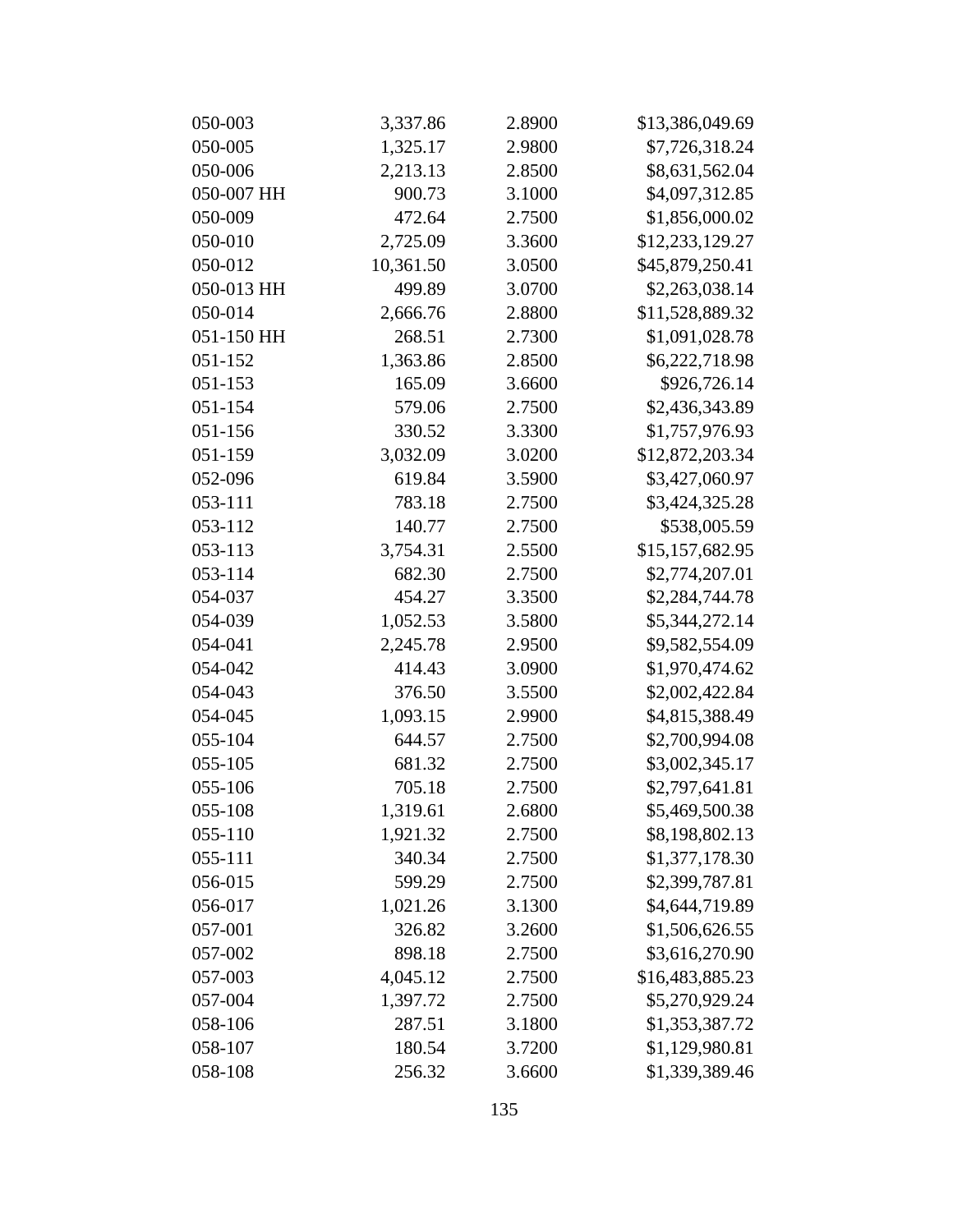| 058-109    | 767.56   | 3.3500 | \$3,987,976.72  |
|------------|----------|--------|-----------------|
| 058-112    | 1,199.08 | 3.0000 | \$6,230,517.85  |
| 059-113    | 230.72   | 3.5700 | \$1,261,153.40  |
| 059-114    | 97.67    | 4.2800 | \$619,290.58    |
| 059-117    | 1,987.43 | 2.7500 | \$8,858,184.40  |
| 060-077    | 3,062.03 | 2.7500 | \$12,178,322.24 |
| 061-150    | 229.63   | 3.5400 | \$1,217,278.72  |
| 061-151    | 247.08   | 3.2600 | \$1,201,286.05  |
| 061-154    | 415.42   | 2.9800 | \$1,849,991.85  |
| 061-156    | 1,231.72 | 3.1200 | \$5,714,024.42  |
| 061-157    | 107.88   | 3.7700 | \$656,583.35    |
| 061-158    | 157.95   | 4.0900 | \$983,300.14    |
| 062-070    | 188.91   | 3.0500 | \$981,229.26    |
| 062-072    | 1,760.92 | 2.7500 | \$7,065,332.73  |
| 063-066    | 549.38   | 2.9200 | \$2,440,945.16  |
| 063-067    | 837.79   | 2.7500 | \$3,490,815.66  |
| 064-072    | 282.78   | 3.5000 | \$1,396,182.74  |
| 064-074    | 1,097.85 | 2.7500 | \$4,777,325.52  |
| 064-075    | 3,461.96 | 2.8200 | \$14,567,657.77 |
| 065-096    | 219.02   | 4.5200 | \$1,377,969.92  |
| 065-098    | 398.44   | 3.8000 | \$2,257,596.93  |
| 066-102    | 1,887.16 | 2.7500 | \$7,552,002.14  |
| 066-103    | 279.16   | 3.0300 | \$1,181,662.06  |
| 066-104    | 281.02   | 3.0900 | \$1,358,304.07  |
| 066-105 HH | 1,519.79 | 1.9900 | \$7,174,073.60  |
| 066-107    | 720.81   | 2.7500 | \$2,854,246.54  |
| 067-055    | 1,102.18 | 2.7500 | \$4,599,182.93  |
| 067-061    | 1,374.00 | 2.7500 | \$5,390,747.27  |
| 068-070    | 1,207.25 | 2.6800 | \$4,803,260.64  |
| 068-071    | 116.85   | 3.2600 | \$589,630.04    |
| 068-072 HH | 80.95    | 2.7500 | \$401,020.88    |
| 068-073    | 559.34   | 2.9500 | \$2,441,982.87  |
| 068-074    | 202.50   | 3.8500 | \$1,187,597.52  |
| 068-075    | 170.37   | 3.1900 | \$895,010.41    |
| 069-104    | 70.58    | 3.3200 | \$327,597.19    |
| 069-106    | 812.69   | 3.1600 | \$3,912,893.82  |
| 069-107    | 97.04    | 3.4800 | \$541,386.33    |
| 069-108    | 247.47   | 3.5200 | \$1,196,950.33  |
| 069-109    | 577.88   | 2.9000 | \$2,526,754.56  |
| 070-092    | 521.88   | 2.8000 | \$2,226,985.67  |
| 070-093    | 1,340.68 | 3.3700 | \$7,139,540.99  |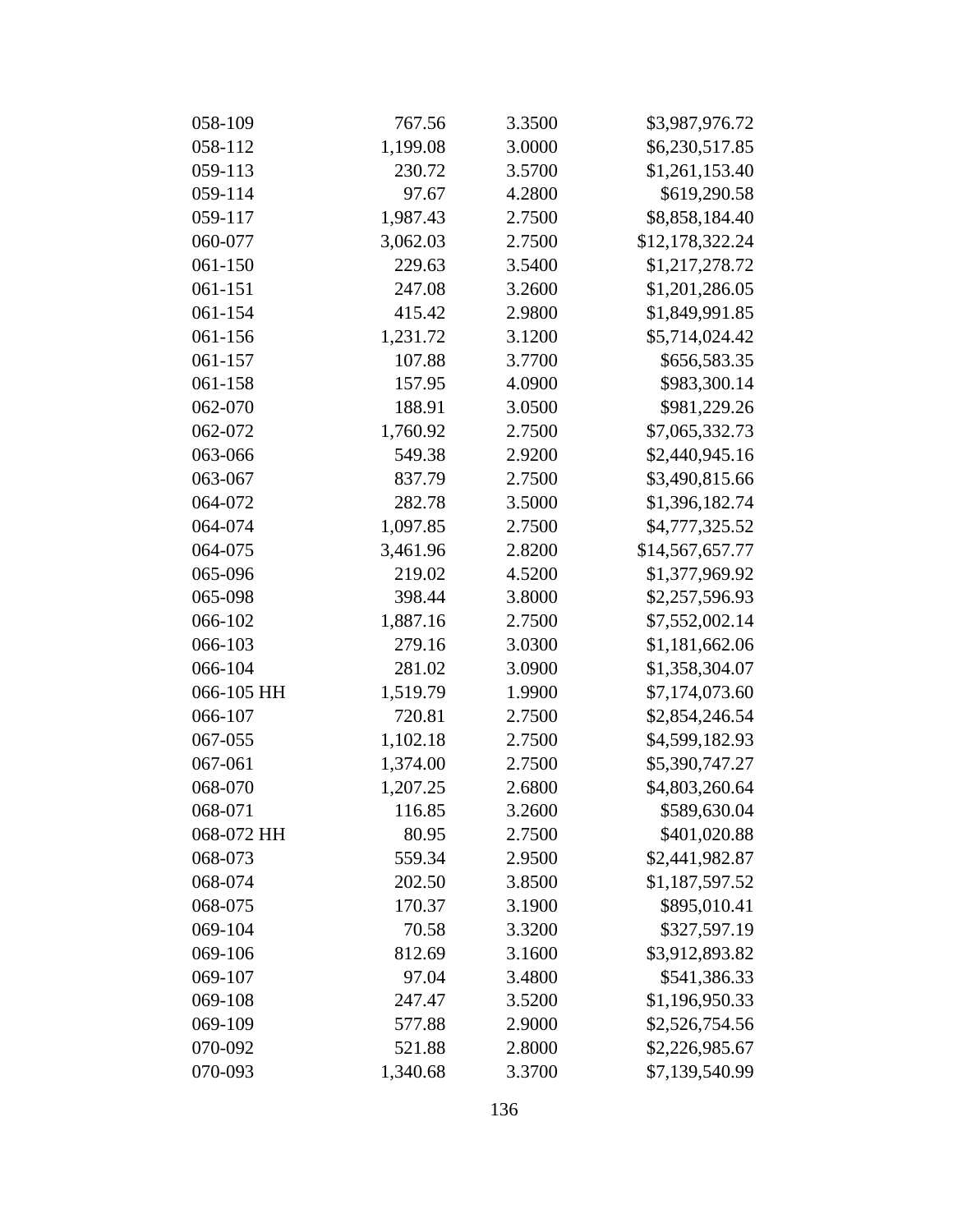| 071-091 HH | 638.78   | 2.4800 | \$2,821,318.96  |
|------------|----------|--------|-----------------|
| 071-092 HH | 1,482.35 | 2.7500 | \$6,302,830.69  |
| 072-066    | 190.62   | 3.5800 | \$1,022,316.60  |
| 072-068    | 877.95   | 2.7500 | \$3,668,163.85  |
| 072-073    | 390.89   | 3.0200 | \$1,783,005.55  |
| 072-074 HH | 1,795.66 | 1.8600 | \$8,552,964.36  |
| 073-099    | 1,420.70 | 2.7500 | \$5,805,509.82  |
| 073-102    | 784.06   | 2.6900 | \$3,177,315.50  |
| 073-105    | 222.95   | 2.7500 | \$988,415.65    |
| 073-106    | 1,560.12 | 2.7500 | \$6,929,775.47  |
| 073-108    | 3,893.64 | 2.7500 | \$15,780,389.92 |
| 074-187    | 312.28   | 3.5500 | \$1,737,084.90  |
| 074-190    | 357.64   | 3.2500 | \$1,747,707.29  |
| 074-194    | 257.32   | 4.4700 | \$1,777,333.06  |
| 074-195    | 163.08   | 4.9500 | \$1,129,671.00  |
| 074-197    | 257.89   | 4.0200 | \$1,444,323.55  |
| 074-201 HH | 1,332.98 | 3.1800 | \$6,737,350.76  |
| 074-202    | 216.57   | 4.4600 | \$1,299,939.67  |
| 075-084 HH | 244.74   | 2.6000 | \$1,075,691.90  |
| 075-085    | 596.77   | 2.7500 | \$2,676,431.65  |
| 075-086    | 275.86   | 2.7500 | \$1,193,465.73  |
| 075-087    | 689.68   | 2.7500 | \$3,011,849.53  |
| 076-081    | 237.02   | 3.5500 | \$1,397,431.30  |
| 076-082    | 671.35   | 2.9400 | \$3,205,274.59  |
| 076-083 HH | 727.45   | 2.6400 | \$2,994,162.97  |
| 077-100 HH | 110.19   | 2.7500 | \$516,651.67    |
| 077-101    | 330.81   | 3.7500 | \$1,882,301.19  |
| 077-102    | 685.42   | 2.7500 | \$2,988,156.82  |
| 077-103    | 286.01   | 2.7200 | \$1,216,351.02  |
| 077-104    | 203.16   | 3.1800 | \$942,966.29    |
| 078-001    | 455.32   | 2.8500 | \$2,002,287.55  |
| 078-002    | 970.11   | 3.6300 | \$5,868,174.70  |
| 078-003    | 190.73   | 3.0500 | \$947,744.61    |
| 078-004 HH | 220.16   | 2.7500 | \$1,083,217.96  |
| 078-005    | 758.55   | 2.7500 | \$2,942,870.06  |
| 078-009    | 257.89   | 2.8500 | \$1,163,436.52  |
| 078-012    | 1,464.42 | 2.7500 | \$5,761,506.69  |
| 079-077 HH | 2,139.13 | 2.7000 | \$9,823,361.21  |
| 079-078    | 130.10   | 2.8700 | \$661,808.07    |
| 080-116    | 398.13   | 3.4200 | \$1,923,854.21  |
| 080-118    | 340.26   | 3.0500 | \$1,472,085.49  |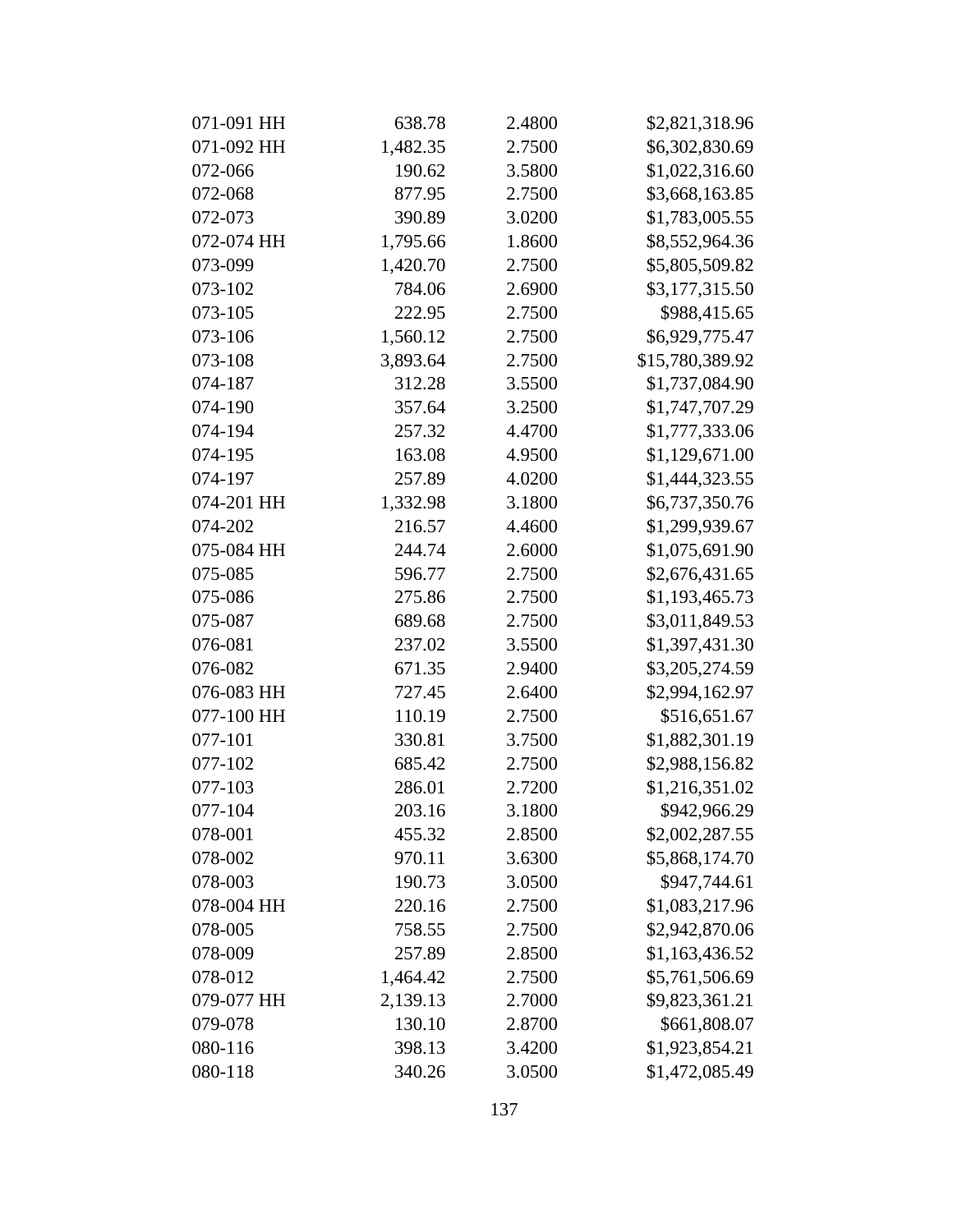| 080-119    | 598.80   | 2.7500 | \$2,299,595.13  |
|------------|----------|--------|-----------------|
| 080-121    | 370.57   | 3.3500 | \$1,855,055.61  |
| 080-122 HH | 145.64   | 1.9200 | \$1,129,936.55  |
| 080-125    | 3,950.95 | 2.7500 | \$16,415,675.48 |
| 081-094    | 1,771.32 | 2.7500 | \$6,905,249.08  |
| 081-095    | 495.90   | 2.9300 | \$2,144,413.01  |
| 081-096    | 3,721.50 | 2.7600 | \$15,669,165.36 |
| 081-097    | 296.76   | 2.7500 | \$1,211,109.12  |
| 082-100    | 1,465.21 | 2.9500 | \$6,295,728.50  |
| 082-101    | 543.64   | 3.1800 | \$2,610,807.67  |
| 082-105 HH | 67.33    | 3.1100 | \$348,644.84    |
| 082-108    | 762.01   | 3.0000 | \$3,369,949.03  |
| 083-001    | 683.33   | 4.2500 | \$4,237,714.00  |
| 083-002    | 690.32   | 3.0900 | \$3,212,475.76  |
| 083-003 HH | 1,882.51 | 3.4100 | \$9,782,634.88  |
| 083-005    | 8,148.37 | 4.3400 | \$49,427,855.21 |
| 084-001    | 2,143.25 | 2.7500 | \$8,844,310.53  |
| 084-002    | 367.98   | 2.7500 | \$1,643,784.79  |
| 084-003    | 307.12   | 3.1500 | \$1,566,247.08  |
| 084-004    | 436.65   | 2.7500 | \$1,819,825.16  |
| 084-005    | 573.19   | 2.8100 | \$2,317,484.26  |
| 084-006    | 865.56   | 2.7500 | \$3,599,478.39  |
| 085-043    | 96.37    | 2.7600 | \$434,897.00    |
| 085-044    | 592.76   | 2.7500 | \$2,440,819.58  |
| 085-045    | 624.68   | 2.6300 | \$2,443,908.23  |
| 085-048    | 1,068.58 | 2.7500 | \$4,385,690.88  |
| 085-049    | 532.65   | 2.7500 | \$2,262,577.63  |
| 086-100    | 793.19   | 3.1300 | \$3,540,800.66  |
| 087-083    | 891.86   | 2.7500 | \$3,718,894.79  |
| 088-072    | 380.06   | 2.8400 | \$1,550,481.31  |
| 088-073    | 217.32   | 3.7200 | \$1,265,828.05  |
| 088-075    | 207.66   | 3.1000 | \$997,872.15    |
| 088-080 HH | 671.18   | 3.1600 | \$4,378,017.94  |
| 088-081    | 2,084.14 | 3.1100 | \$9,428,186.17  |
| 089-077    | 90.08    | 4.6000 | \$691,575.73    |
| 089-080    | 1,251.60 | 3.4000 | \$5,928,186.10  |
| 089-087    | 420.87   | 2.8500 | \$1,825,922.21  |
| 089-088    | 188.11   | 4.5000 | \$1,207,197.34  |
| 089-089    | 1,717.82 | 2.7500 | \$6,932,943.85  |
| 090-075 HH | 122.72   | 2.7500 | \$570,181.36    |
| 090-076    | 519.28   | 2.9200 | \$2,253,336.62  |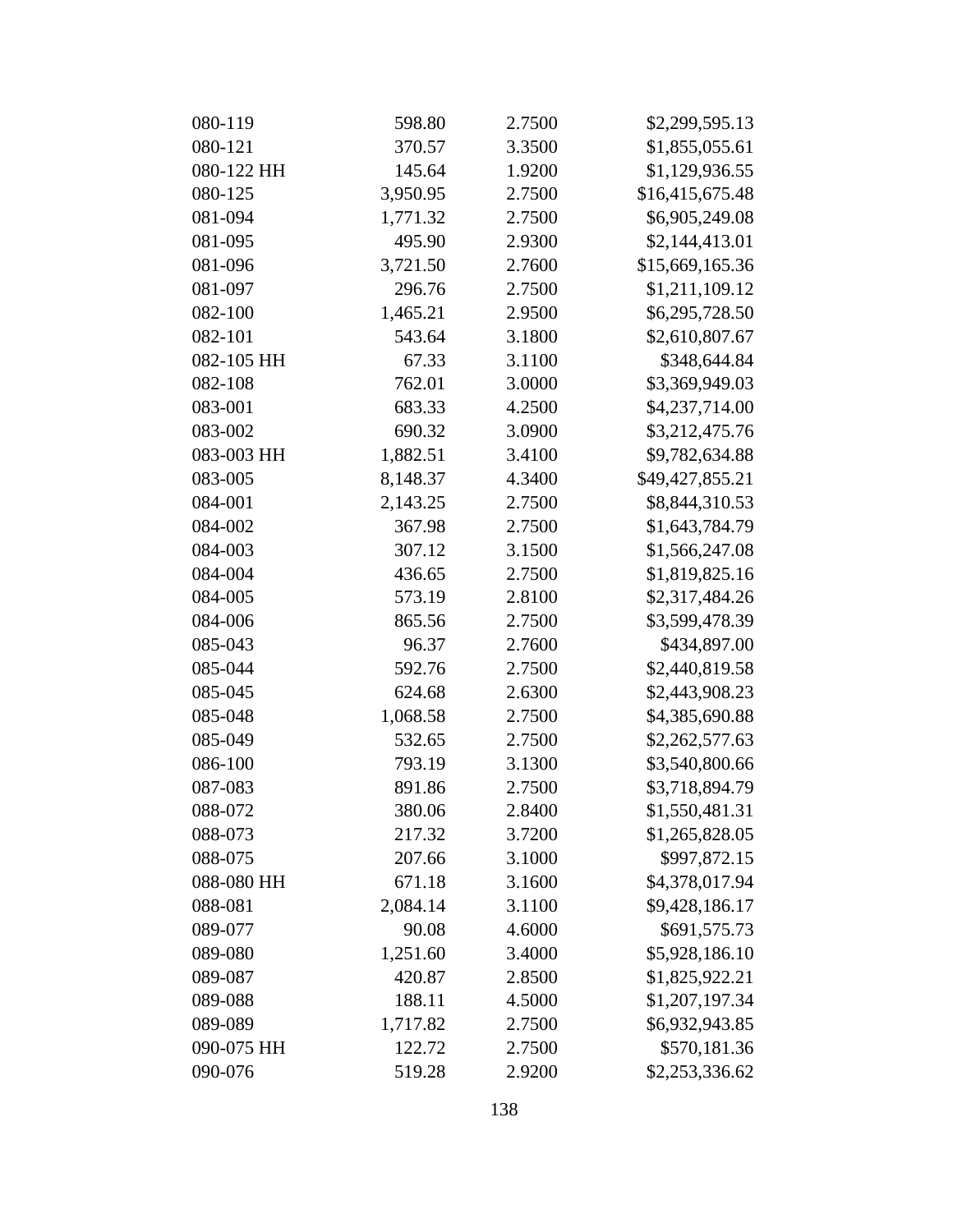| 090-077 HH | 291.26    | 2.7500 | \$1,420,180.47   |
|------------|-----------|--------|------------------|
| 090-078 HH | 243.57    | 3.1600 | \$1,241,924.85   |
| 091-091    | 346.32    | 2.7500 | \$1,452,737.86   |
| 091-092    | 1,454.43  | 2.7500 | \$6,377,586.97   |
| 091-093    | 196.41    | 2.7500 | \$749,849.44     |
| 091-095    | 153.23    | 2.7500 | \$572,554.23     |
| 092-087    | 14,639.58 | 3.2800 | \$72,976,843.07  |
| 092-088    | 17,191.23 | 3.9500 | \$91,208,144.60  |
| 092-089 HH | 5,100.85  | 3.6500 | \$25,755,746.74  |
| 092-090 HH | 5,751.95  | 3.6600 | \$34,201,386.85  |
| 092-091 HH | 1,134.69  | 3.4500 | \$6,312,380.51   |
| 093-120    | 419.35    | 3.1200 | \$2,042,195.00   |
| 093-121 HH | 87.40     | 2.9200 | \$444,986.56     |
| 093-123    | 500.93    | 2.7100 | \$2,096,952.22   |
| 093-124    | 451.96    | 2.9900 | \$2,170,042.63   |
| 094-076    | 615.99    | 2.7500 | \$2,486,497.47   |
| 094-078    | 3,423.84  | 2.9500 | \$14,759,568.44  |
| 094-083    | 2,877.30  | 2.7500 | \$11,162,816.16  |
| 094-086    | 1,734.04  | 3.1000 | \$8,258,016.18   |
| 094-087    | 911.67    | 2.7500 | \$3,447,879.02   |
| 095-059 HH | 2,037.24  | 2.7500 | \$8,760,544.82   |
| 096-088    | 16,709.33 | 4.3000 | \$101,953,994.75 |
| 096-089    | 10,739.18 | 4.6100 | \$75,112,099.53  |
| 096-090 HH | 5,480.49  | 3.2200 | \$47,286,910.04  |
| 096-091 HH | 16,837.16 | 3.5000 | \$101,772,017.15 |
| 096-092 HH | 3,919.67  | 3.5100 | \$30,254,745.06  |
| 096-093 HH | 3,967.15  | 2.2100 | \$24,637,593.84  |
| 096-094 HH | 9,274.62  | 3.0400 | \$51,281,121.04  |
| 096-095 HH | 16,359.99 | 2.9700 | \$112,517,333.28 |
| 096-098 HH | 2,102.94  | 3.2600 | \$12,828,326.33  |
| 096-099 HH | 1,117.96  | 2.7500 | \$5,497,758.70   |
| 096-101 HH | 653.67    | 2.5400 | \$6,224,280.35   |
| 096-102 HH | 1,877.38  | 2.5700 | \$20,136,995.63  |
| 096-103    | 1,268.09  | 3.1700 | \$7,077,020.21   |
| 096-104    | 2,901.13  | 4.3500 | \$18,455,023.68  |
| 096-106 HH | 2,814.40  | 2.3000 | \$26,682,346.82  |
| 096-107 HH | 972.20    | 3.6500 | \$7,376,312.48   |
| 096-109    | 5,200.58  | 4.3600 | \$33,738,618.28  |
| 096-110    | 5,874.25  | 3.8900 | \$33,577,144.18  |
| 096-111    | 6,585.26  | 4.0500 | \$36,249,853.43  |
| 096-112 HH | 3,958.51  | 4.1000 | \$23,402,002.47  |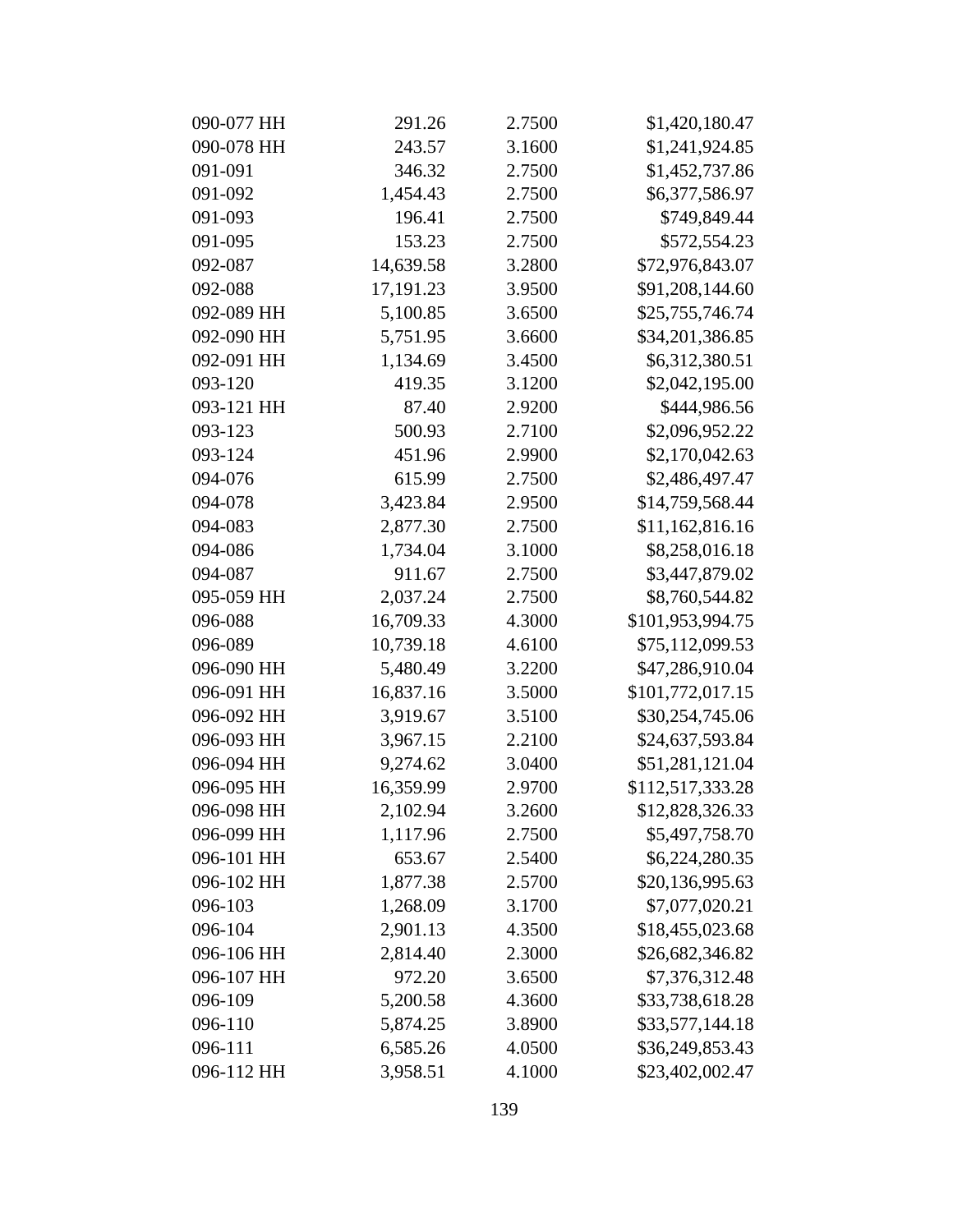| 096-113 HH | 703.57   | 3.6900 | \$5,239,398.87  |
|------------|----------|--------|-----------------|
| 096-114 HH | 3,433.63 | 3.4200 | \$21,008,486.54 |
| 096-115    | 574.43   | 5.2000 | \$4,069,948.18  |
| 097-116    | 99.76    | 3.6900 | \$564,612.82    |
| 097-118    | 71.76    | 3.6700 | \$361,294.98    |
| 097-119    | 168.11   | 3.9400 | \$924,152.09    |
| 097-122    | 89.09    | 3.6700 | \$523,935.44    |
| 097-127    | 69.66    | 3.7000 | \$373,757.73    |
| 097-129    | 2,431.58 | 2.9300 | \$10,472,760.03 |
| 097-130    | 372.74   | 3.5900 | \$2,110,097.97  |
| 097-131    | 460.12   | 2.9200 | \$1,934,825.65  |
| 098-080    | 715.83   | 2.7500 | \$2,837,374.66  |
| 099-078    | 73.90    | 4.3300 | \$458,702.59    |
| 099-082    | 697.40   | 3.0000 | \$2,935,000.20  |
| 100-059    | 952.96   | 2.7500 | \$4,066,581.49  |
| 100-060    | 596.91   | 2.8100 | \$2,447,578.95  |
| 100-061    | 961.76   | 2.7500 | \$3,888,963.75  |
| 100-062 HH | 408.40   | 2.7500 | \$1,853,743.97  |
| 100-063    | 3,792.48 | 2.7500 | \$15,641,206.86 |
| 100-064    | 249.64   | 2.7500 | \$943,235.74    |
| 100-065    | 358.15   | 2.9500 | \$1,625,816.89  |
| 101-105    | 580.37   | 2.7500 | \$2,457,086.05  |
| 101-107    | 298.04   | 2.7500 | \$1,469,846.87  |
| 102-081    | 364.10   | 3.4400 | \$1,831,560.47  |
| 102-085    | 810.87   | 3.4300 | \$4,145,783.21  |
| 103-127    | 456.35   | 3.1500 | \$2,093,977.81  |
| 103-128 HH | 289.17   | 2.7500 | \$1,300,901.81  |
| 103-129    | 476.60   | 2.7500 | \$1,995,932.16  |
| 103-130    | 827.47   | 2.7500 | \$3,674,529.19  |
| 103-131    | 759.57   | 2.7500 | \$3,010,689.71  |
| 103-132    | 2,023.87 | 2.7500 | \$8,268,200.23  |
| 103-135    | 531.40   | 2.7500 | \$2,238,923.26  |
| 104-041    | 317.64   | 3.5900 | \$1,755,016.58  |
| 104-042    | 485.58   | 2.7500 | \$1,958,321.58  |
| 104-043    | 654.28   | 3.3000 | \$3,275,695.87  |
| 104-044 HH | 1,858.41 | 2.7500 | \$8,092,399.84  |
| 104-045    | 644.22   | 2.7500 | \$2,829,454.42  |
| 105-123    | 299.21   | 3.4500 | \$1,438,986.45  |
| 105-124    | 628.37   | 2.9700 | \$2,796,111.09  |
| 105-125 HH | 119.49   | 4.9000 | \$760,821.38    |
| 106-001    | 169.25   | 3.2500 | \$721,050.86    |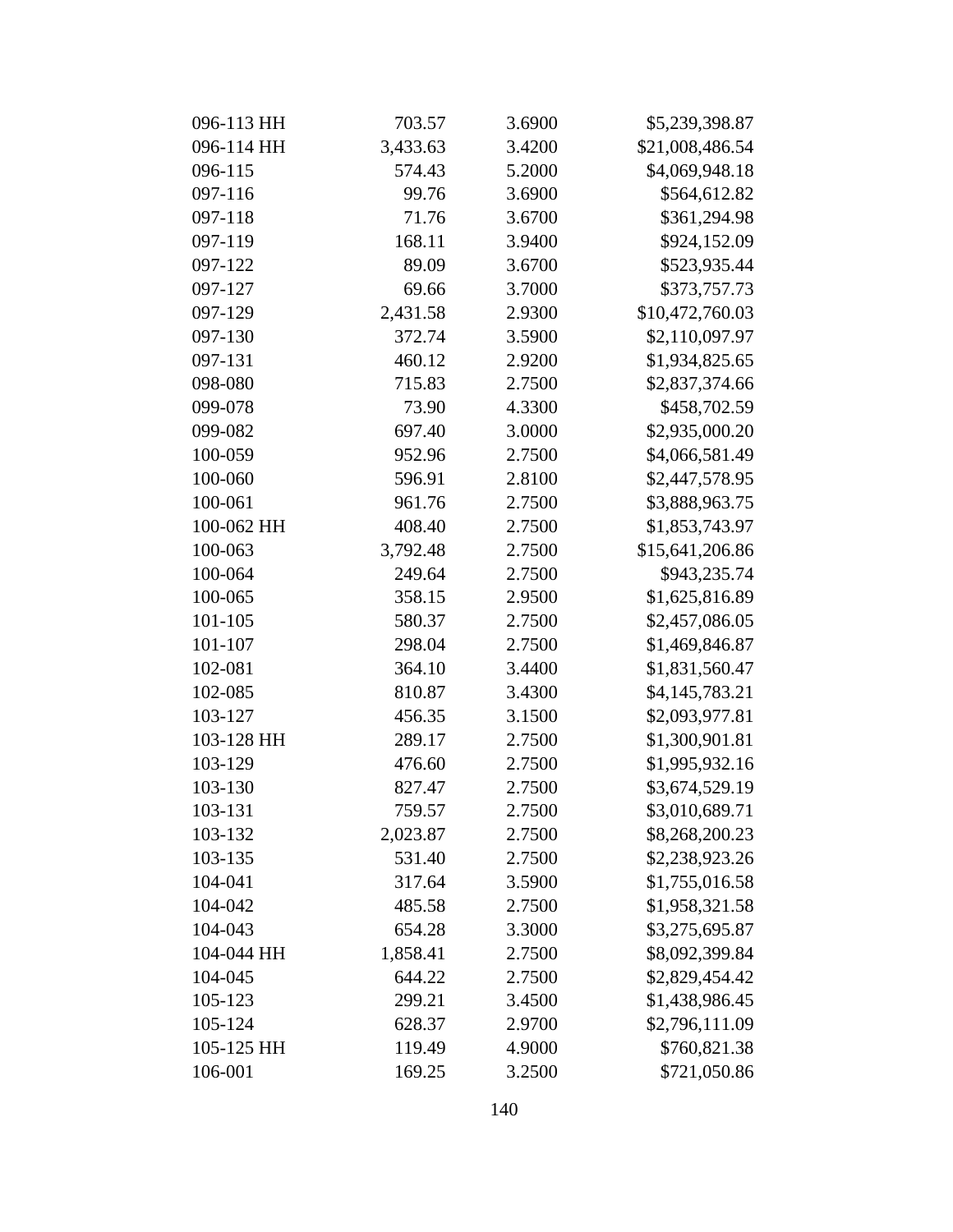| 106-002    | 266.09   | 3.0500 | \$1,175,146.51  |
|------------|----------|--------|-----------------|
| 106-003    | 947.75   | 2.7500 | \$4,045,441.22  |
| 106-004 HH | 2,612.19 | 1.9000 | \$12,645,312.25 |
| 106-005 HH | 992.06   | 2.8500 | \$4,352,634.48  |
| 106-006    | 419.63   | 3.1600 | \$2,032,718.92  |
| 106-008    | 84.82    | 2.7500 | \$353,968.67    |
| 107-151    | 168.93   | 2.7500 | \$737,595.85    |
| 107-152    | 990.69   | 2.7500 | \$4,268,310.63  |
| 107-153    | 571.29   | 3.0000 | \$2,571,259.22  |
| 107-154    | 704.50   | 2.7500 | \$2,798,918.11  |
| 107-155    | 864.37   | 2.7500 | \$3,517,248.76  |
| 107-156    | 481.02   | 2.7000 | \$2,034,578.49  |
| 107-158    | 200.69   | 2.9500 | \$858,999.96    |
| 108-142    | 2,532.17 | 3.1000 | \$12,033,773.41 |
| 108-143    | 234.99   | 3.5300 | \$1,201,583.85  |
| 108-144    | 188.06   | 2.9800 | \$895,979.85    |
| 108-147 HH | 229.74   | 2.7500 | \$1,279,334.83  |
| 109-002    | 1,118.25 | 3.3000 | \$5,611,858.87  |
| 109-003    | 2,343.56 | 2.8500 | \$10,276,808.47 |
| 110-014    | 857.72   | 2.7100 | \$3,626,425.40  |
| 110-029    | 2,216.24 | 2.7500 | \$9,201,224.00  |
| 110-030    | 248.14   | 2.7500 | \$1,110,986.32  |
| 110-031    | 451.56   | 3.2600 | \$2,026,211.01  |
| 111-086    | 815.14   | 2.7500 | \$3,226,751.56  |
| 111-087 HH | 1,121.59 | 2.7500 | \$4,591,751.69  |
| 112-099    | 338.90   | 2.7100 | \$1,449,332.24  |
| 112-101    | 622.39   | 2.7500 | \$2,645,423.32  |
| 112-102    | 2,607.58 | 2.4000 | \$10,241,285.69 |
| 112-103    | 830.07   | 2.7500 | \$3,611,137.50  |
| 113-001    | 423.17   | 3.2800 | \$2,052,411.50  |
| 114-112    | 480.01   | 3.3700 | \$2,508,406.47  |
| 114-113    | 733.48   | 2.7500 | \$2,935,405.60  |
| 114-114    | 1,620.52 | 2.7500 | \$7,078,078.70  |
| 114-115    | 749.53   | 2.7500 | \$3,214,846.13  |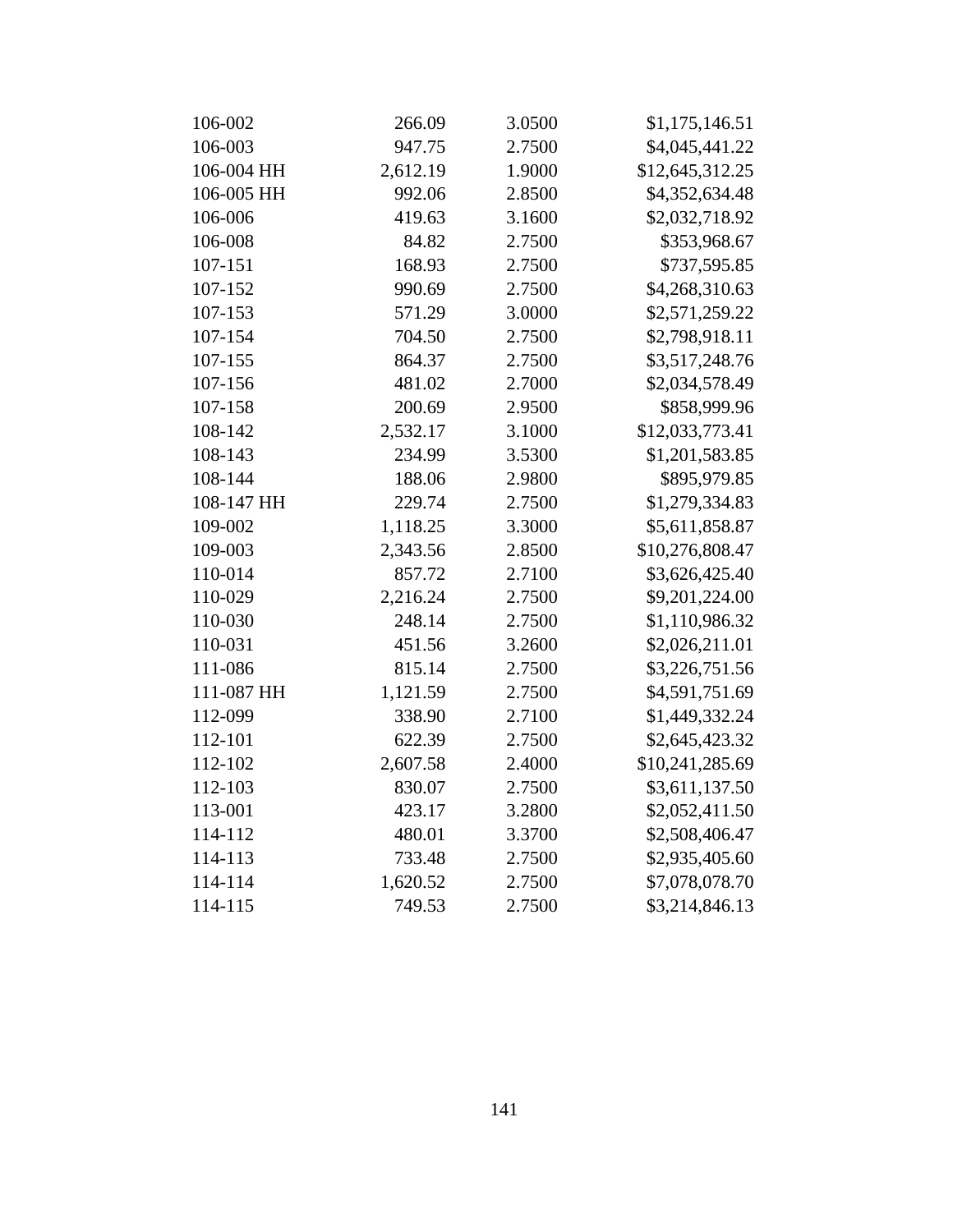| 114-116 | 104.08    | 2.7500 | \$410,651.08     |
|---------|-----------|--------|------------------|
| 115-115 | 39,727.38 | 4.6000 | \$295,421,708.00 |

| $\ast$ | $=$                      | County District code identifier for each district.                |
|--------|--------------------------|-------------------------------------------------------------------|
| $**$   | $=$                      | HH denotes hold harmless status.                                  |
| ***    | $\equiv$                 | Total of regular year and summer school average daily attendance. |
| ****   | $\overline{\phantom{0}}$ | School district tax levy in the Incidental and Teachers Funds.    |
|        |                          | Total revenue used in study.                                      |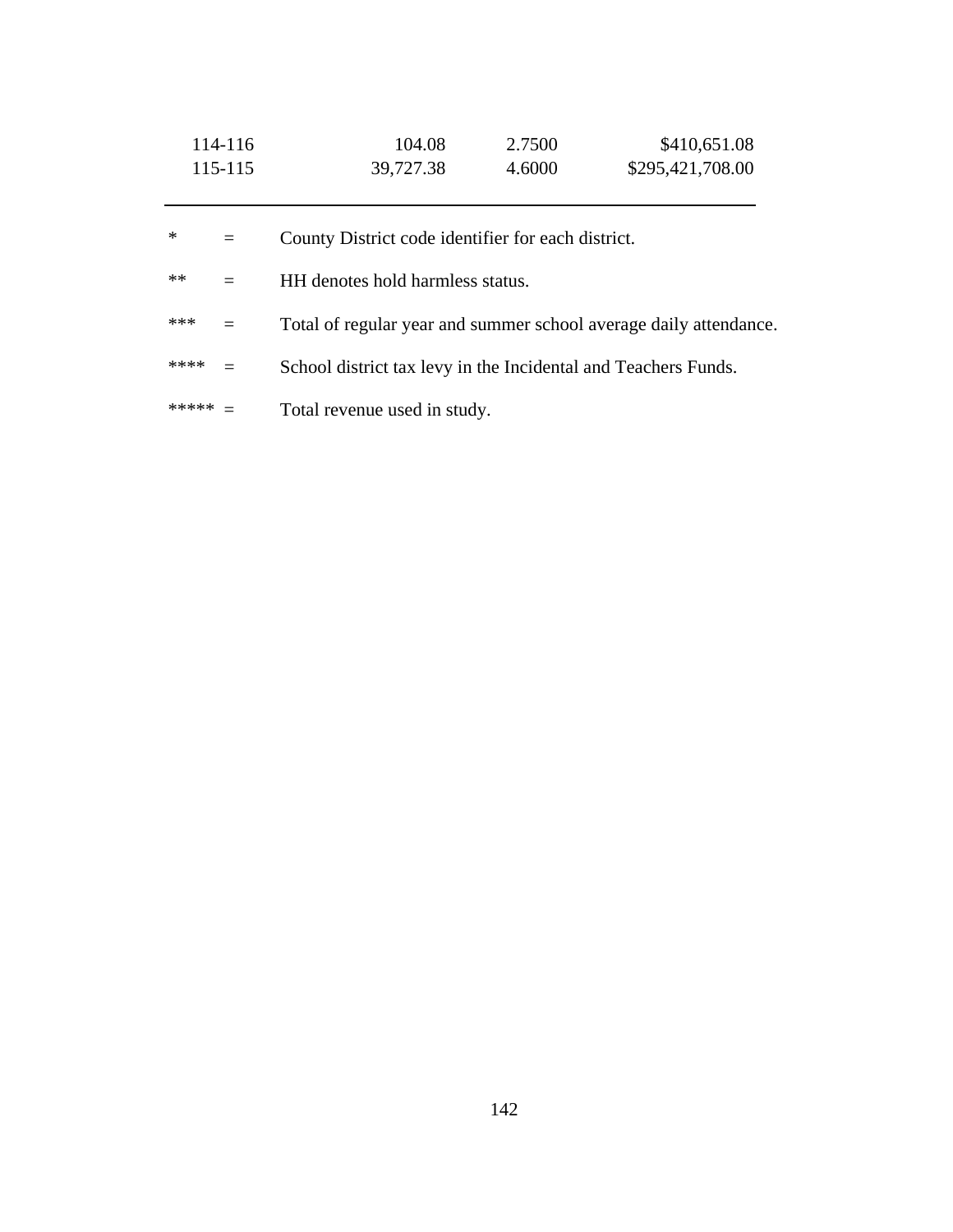### APPENDIX E

| $Code*$     | $HH**$ | $ADA***$ | Levy**** | Revenue*****    |
|-------------|--------|----------|----------|-----------------|
| 001-090     |        | 300.86   | 3.4756   | \$1,585,360.20  |
| 001-091     |        | 2,248.57 | 3.2400   | \$11,279,532.41 |
| 001-092     |        | 264.61   | 3.1000   | \$1,208,450.13  |
| 002-089     |        | 350.10   | 4.3458   | \$2,291,697.92  |
| 002-090     |        | 179.75   | 3.1500   | \$818,376.91    |
| 002-097     |        | 2,270.08 | 3.3474   | \$11,118,429.96 |
| 003-031     |        | 547.87   | 2.7500   | \$3,107,133.57  |
| 003-032     |        | 388.82   | 3.6100   | \$2,202,280.77  |
| 003-033     |        | 179.31   | 3.6066   | \$1,015,388.23  |
| 004-106     |        | 363.11   | 3.2900   | \$1,884,422.30  |
| 004-109     |        | 624.89   | 3.4600   | \$3,418,685.04  |
| $004 - 110$ |        | 2,413.45 | 2.7500   | \$11,010,802.17 |
| 005-120     |        | 408.23   | 2.7500   | \$1,727,784.67  |
| 005-121     |        | 867.36   | 2.7500   | \$3,882,176.61  |
| 005-122     |        | 296.00   | 2.7500   | \$1,356,161.98  |
| 005-123     |        | 1,791.36 | 2.7500   | \$7,675,841.83  |
| 005-124     |        | 637.14   | 2.7500   | \$2,719,978.44  |
| 005-127 HH  |        | 321.38   | 2.7500   | \$1,537,610.49  |
| 005-128     |        | 1,862.46 | 2.7500   | \$8,140,637.43  |
| 006-101     |        | 473.92   | 2.7700   | \$2,121,937.52  |
| 006-103     |        | 283.88   | 3.2500   | \$1,386,925.14  |
| 006-104     |        | 1,306.76 | 2.7500   | \$5,728,533.55  |
| 007-121     |        | 280.87   | 3.5000   | \$1,441,703.61  |
| 007-122     |        | 146.22   | 4.1000   | \$871,206.06    |
| 007-123     |        | 637.37   | 2.8500   | \$2,834,733.32  |
| 007-124     |        | 478.75   | 2.7500   | \$2,004,537.60  |
| 007-125     |        | 146.09   | 3.0510   | \$724,612.96    |
| 007-126     |        | 72.05    | 3.7601   | \$430,553.79    |
| 007-129     |        | 1,078.31 | 3.2500   | \$5,256,479.72  |
| 008-106     |        | 536.27   | 2.7500   | \$2,434,847.37  |
| 008-107     |        | 1,233.88 | 2.7500   | \$6,028,572.14  |
| 008-111     |        | 735.44   | 2.6700   | \$3,053,825.04  |

# 2000-01 MISSOURI SCHOOL DISTRICT DATA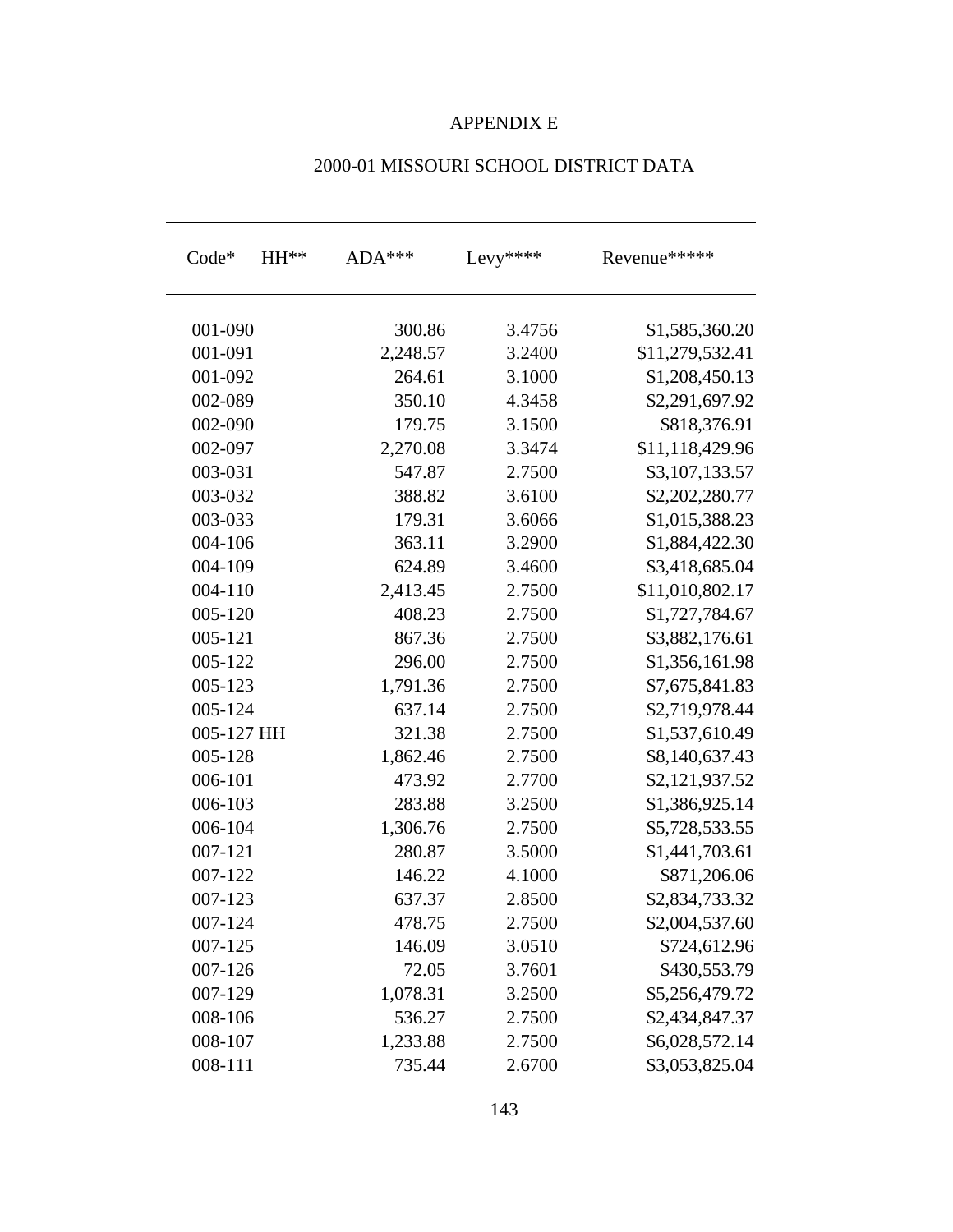| 009-077    | 601.13    | 2.7500 | \$2,745,327.40  |
|------------|-----------|--------|-----------------|
| 009-078    | 234.24    | 2.7500 | \$991,265.39    |
| 009-079    | 262.05    | 2.7500 | \$1,169,639.06  |
| 009-080    | 882.32    | 2.7500 | \$3,987,701.38  |
| 010-087    | 1,172.24  | 3.2770 | \$6,147,878.31  |
| 010-089    | 1,109.52  | 3.2113 | \$5,744,488.97  |
| 010-090    | 448.11    | 2.7500 | \$2,066,032.43  |
| 010-091    | 1,200.88  | 2.7500 | \$5,236,109.31  |
| 010-092    | 544.66    | 3.1429 | \$2,542,879.12  |
| 010-093    | 14,769.67 | 3.9181 | \$88,943,927.79 |
| 011-076    | 705.99    | 3.7208 | \$4,156,416.00  |
| 011-078    | 694.18    | 3.1462 | \$3,421,606.15  |
| 011-079    | 378.14    | 3.3442 | \$2,070,094.20  |
| 011-082    | 11,264.06 | 2.8930 | \$51,320,687.70 |
| 012-108    | 610.05    | 2.7500 | \$2,565,461.57  |
| 012-109    | 4,448.60  | 2.7500 | \$19,249,210.67 |
| 012-110    | 1,014.09  | 3.0700 | \$4,763,787.01  |
| 013-054    | 105.83    | 4.2500 | \$842,052.66    |
| 013-055    | 657.23    | 3.2966 | \$3,638,774.52  |
| 013-057    | 57.67     | 3.8400 | \$340,797.64    |
| 013-058    | 85.22     | 3.6718 | \$520,564.15    |
| 013-059    | 342.89    | 3.3400 | \$1,804,733.02  |
| 013-060    | 51.57     | 3.9506 | \$388,756.26    |
| 013-061    | 358.61    | 2.7500 | \$1,821,814.32  |
| 013-062    | 58.96     | 4.3280 | \$476,494.63    |
| 014-126    | 1,249.19  | 2.7500 | \$5,442,076.93  |
| 014-127    | 650.96    | 2.7500 | \$3,037,619.34  |
| 014-129    | 2,352.84  | 2.9902 | \$11,638,548.47 |
| 014-130 HH | 855.96    | 1.9300 | \$5,551,075.49  |
| 015-001    | 538.09    | 2.7500 | \$2,368,848.32  |
| 015-002 HH | 3,732.71  | 2.2200 | \$17,683,434.15 |
| 015-003 HH | 229.08    | 2.6000 | \$1,609,798.86  |
| 015-004    | 376.58    | 2.7500 | \$1,625,103.03  |
| 016-090    | 4,392.56  | 2.7500 | \$18,325,015.51 |
| 016-092    | 310.41    | 3.0800 | \$1,634,348.39  |
| 016-094    | 370.12    | 2.7500 | \$1,569,739.83  |
| 016-096 HH | 3,756.20  | 2.8000 | \$17,695,637.76 |
| 016-097    | 420.35    | 2.9800 | \$1,941,963.09  |
| 017-121    | 153.19    | 3.3800 | \$965,503.74    |
| 017-122    | 199.76    | 3.5500 | \$1,137,031.28  |
| 017-124    | 154.38    | 3.9735 | \$960,333.86    |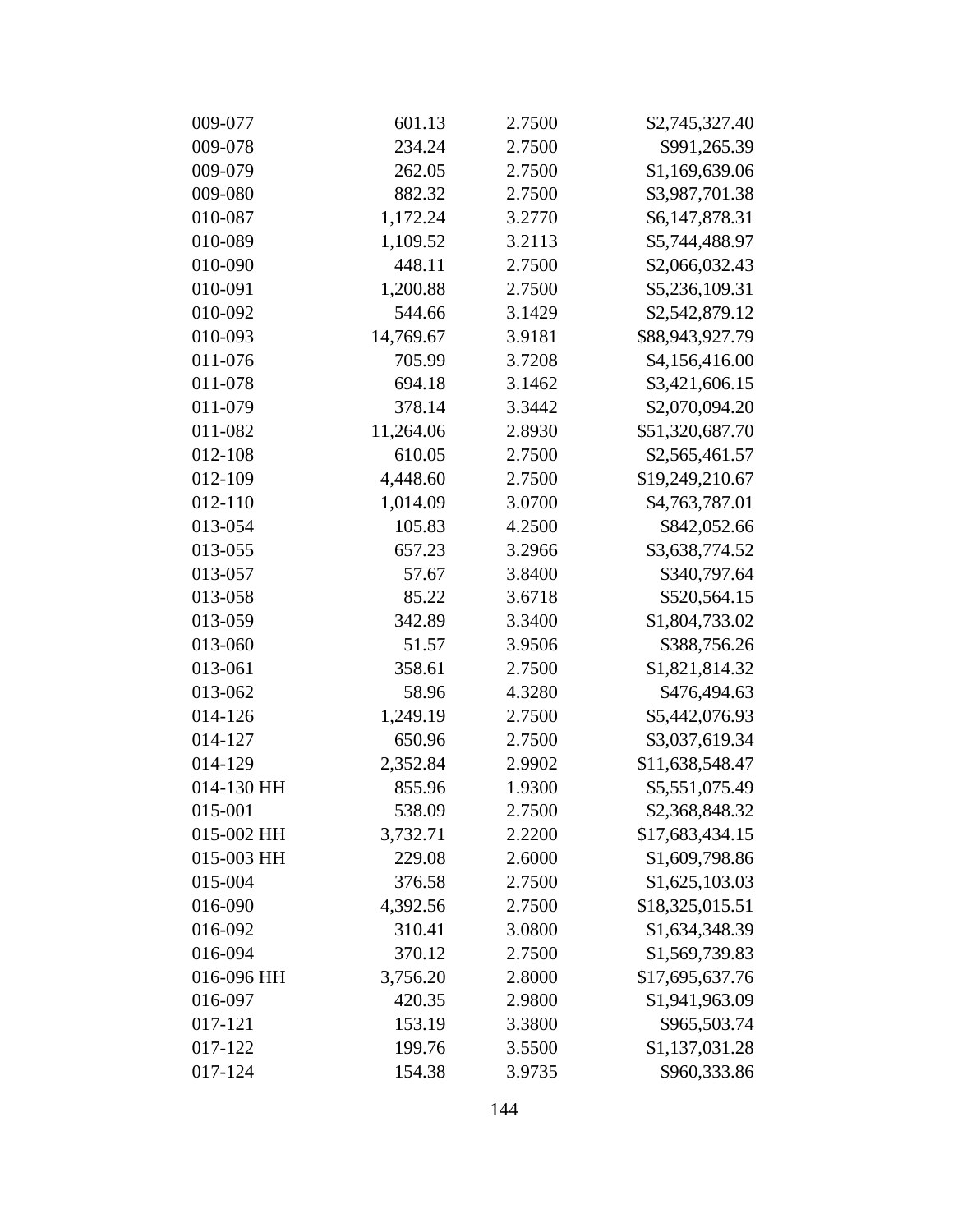| 017-125    | 991.78    | 3.0704 | \$5,047,723.79  |
|------------|-----------|--------|-----------------|
| 017-126    | 208.41    | 3.7613 | \$1,229,841.04  |
| 018-047    | 751.98    | 2.7500 | \$3,177,108.42  |
| 018-050    | 513.32    | 2.7500 | \$2,362,247.55  |
| 019-139    | 465.13    | 3.3800 | \$2,449,967.06  |
| 019-140    | 181.89    | 3.1800 | \$856,769.78    |
| 019-142    | 3,992.96  | 3.3301 | \$19,768,215.12 |
| 019-144    | 854.23    | 3.0000 | \$3,883,689.32  |
| 019-147    | 200.45    | 3.4100 | \$1,154,030.15  |
| 019-148    | 1,658.82  | 3.3907 | \$8,458,150.48  |
| 019-149    | 2,148.27  | 3.6400 | \$11,933,374.78 |
| 019-150    | 355.85    | 4.0000 | \$2,120,664.44  |
| 019-151    | 537.41    | 4.3841 | \$3,521,435.67  |
| 020-001    | 1,036.72  | 2.5200 | \$4,459,325.52  |
| 020-002    | 1,311.30  | 2.7500 | \$5,588,853.60  |
| 021-148    | 209.45    | 4.2700 | \$1,504,853.48  |
| 021-149    | 260.17    | 3.0561 | \$1,324,769.32  |
| 021-150    | 199.59    | 3.1762 | \$1,060,656.31  |
| 021-151    | 568.84    | 3.4500 | \$3,110,659.06  |
| 022-088    | 237.42    | 3.2002 | \$1,208,527.23  |
| 022-089    | 3,491.24  | 2.8700 | \$14,862,186.38 |
| 022-090    | 641.74    | 2.9595 | \$3,045,994.23  |
| 022-091    | 447.55    | 2.9500 | \$2,110,159.17  |
| 022-092    | 604.74    | 2.8500 | \$2,768,386.94  |
| 022-093    | 3,377.43  | 2.7500 | \$15,234,458.89 |
| 022-094    | 716.63    | 3.2600 | \$3,411,711.15  |
| 023-094    | 68.11     | 4.6312 | \$517,356.38    |
| 023-096    | 81.92     | 4.3300 | \$627,784.17    |
| 023-099    | 71.17     | 4.2500 | \$421,956.55    |
| 023-101    | 1,004.66  | 2.7500 | \$4,425,318.20  |
| 024-086    | 2,824.52  | 2.7811 | \$12,310,305.25 |
| 024-087    | 1,517.41  | 3.2700 | \$8,041,900.29  |
| 024-089    | 3,198.80  | 3.2300 | \$15,968,636.68 |
| 024-090    | 6,211.31  | 3.8400 | \$36,662,553.62 |
| 024-091    | 68.97     | 3.6736 | \$530,291.93    |
| 024-093 HH | 15,127.62 | 3.9016 | \$90,821,820.19 |
| 025-001    | 1,503.18  | 3.6400 | \$8,272,119.09  |
| 025-002    | 837.35    | 3.1350 | \$4,201,356.43  |
| 025-003    | 797.76    | 2.8673 | \$3,967,178.52  |
| 026-001    | 678.37    | 2.7500 | \$3,028,643.91  |
| 026-002 HH | 601.32    | 2.7500 | \$2,851,034.86  |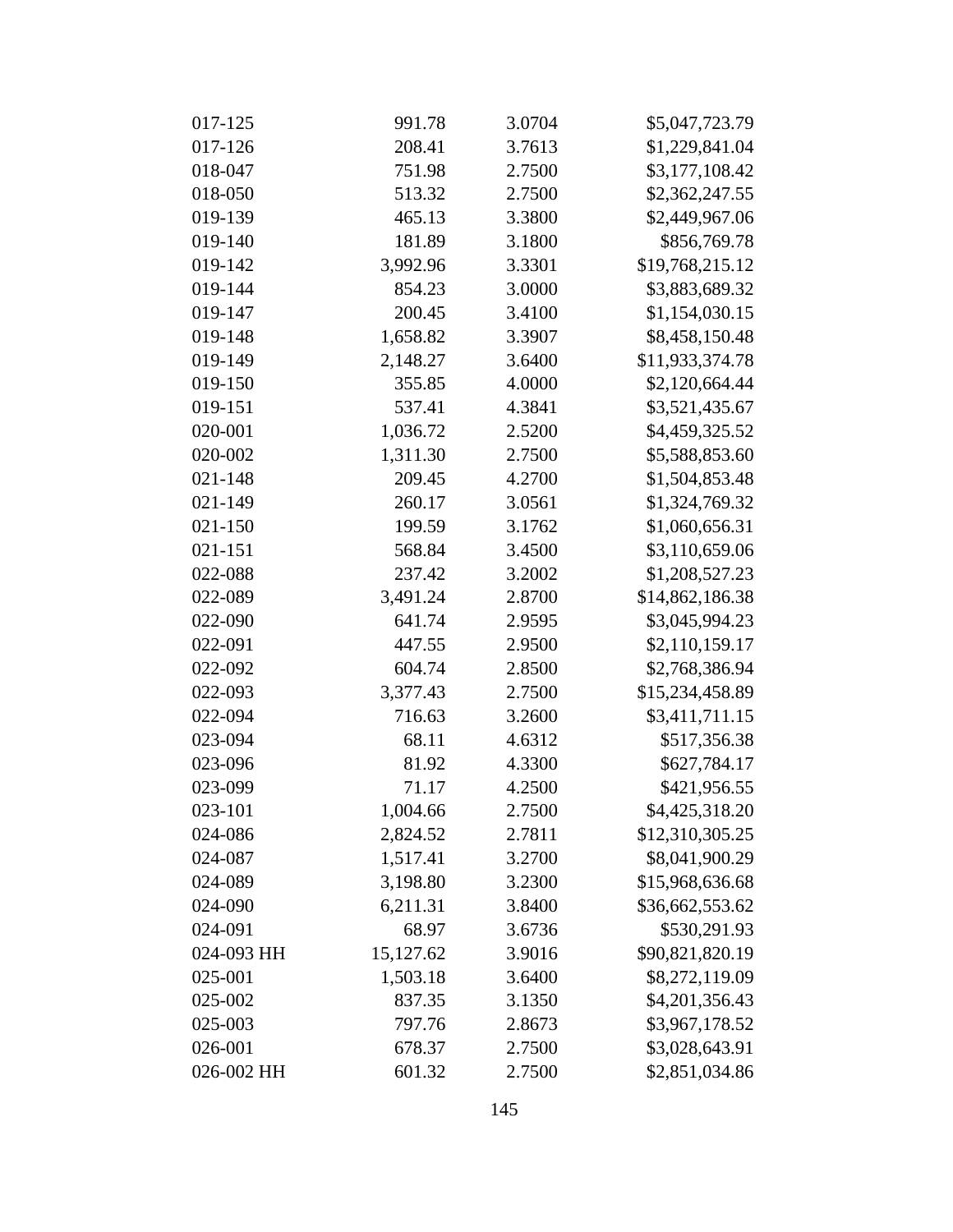| 026-005    | 739.14   | 2.9500 | \$3,280,827.67  |
|------------|----------|--------|-----------------|
| 026-006 HH | 7,655.40 | 2.8900 | \$37,453,850.11 |
| 027-055    | 164.67   | 3.1800 | \$738,783.68    |
| 027-056    | 178.57   | 4.4400 | \$1,057,268.55  |
| 027-057    | 161.62   | 3.9800 | \$1,010,540.82  |
| 027-058    | 283.62   | 3.2064 | \$1,353,314.64  |
| 027-059    | 269.87   | 3.7000 | \$1,554,354.84  |
| 027-061    | 1,363.57 | 3.1400 | \$7,090,642.17  |
| 028-101    | 932.26   | 2.7500 | \$3,677,799.49  |
| 028-102    | 1,348.77 | 2.7500 | \$5,568,722.12  |
| 028-103    | 880.83   | 3.3173 | \$4,521,763.08  |
| 029-001    | 346.01   | 3.1900 | \$1,869,067.55  |
| 029-002    | 185.86   | 3.2200 | \$1,002,049.22  |
| 029-003    | 213.24   | 3.3100 | \$1,113,327.47  |
| 029-004    | 489.01   | 2.7500 | \$2,351,630.04  |
| 030-093    | 2,092.69 | 2.7500 | \$8,580,156.71  |
| 031-116    | 204.67   | 4.0123 | \$1,309,823.91  |
| 031-117    | 176.44   | 3.9307 | \$1,126,522.72  |
| 031-118    | 115.42   | 4.9000 | \$985,458.06    |
| 031-121    | 568.19   | 3.7000 | \$3,157,489.85  |
| 031-122    | 201.73   | 3.9500 | \$1,283,655.73  |
| 032-054    | 177.79   | 4.0800 | \$1,042,791.62  |
| 032-055    | 738.12   | 2.7500 | \$3,269,674.02  |
| 032-056    | 178.79   | 4.0803 | \$1,119,360.25  |
| 032-058    | 302.89   | 2.9227 | \$1,490,131.91  |
| 033-090    | 1,111.54 | 2.5100 | \$4,719,415.35  |
| 033-091    | 212.45   | 2.8000 | \$912,019.85    |
| 033-092    | 309.72   | 2.5000 | \$1,307,498.27  |
| 033-093    | 402.03   | 2.7500 | \$1,883,067.77  |
| 033-094    | 313.94   | 2.7500 | \$1,548,587.35  |
| 034-121    | 180.49   | 2.7100 | \$854,352.95    |
| 034-122    | 127.82   | 2.8322 | \$541,994.06    |
| 034-124    | 1,447.34 | 2.6800 | \$6,768,389.43  |
| 035-092    | 1,094.38 | 3.1000 | \$5,176,526.12  |
| 035-093    | 646.76   | 2.9100 | \$3,010,758.29  |
| 035-094    | 473.60   | 2.9633 | \$2,141,108.16  |
| 035-097    | 318.20   | 2.9153 | \$1,569,012.96  |
| 035-098    | 797.95   | 3.0000 | \$3,657,666.72  |
| 035-099    | 349.28   | 2.9500 | \$1,585,486.12  |
| 035-102    | 1,969.65 | 2.7500 | \$8,454,180.30  |
| 036-123    | 280.39   | 3.1300 | \$1,364,215.53  |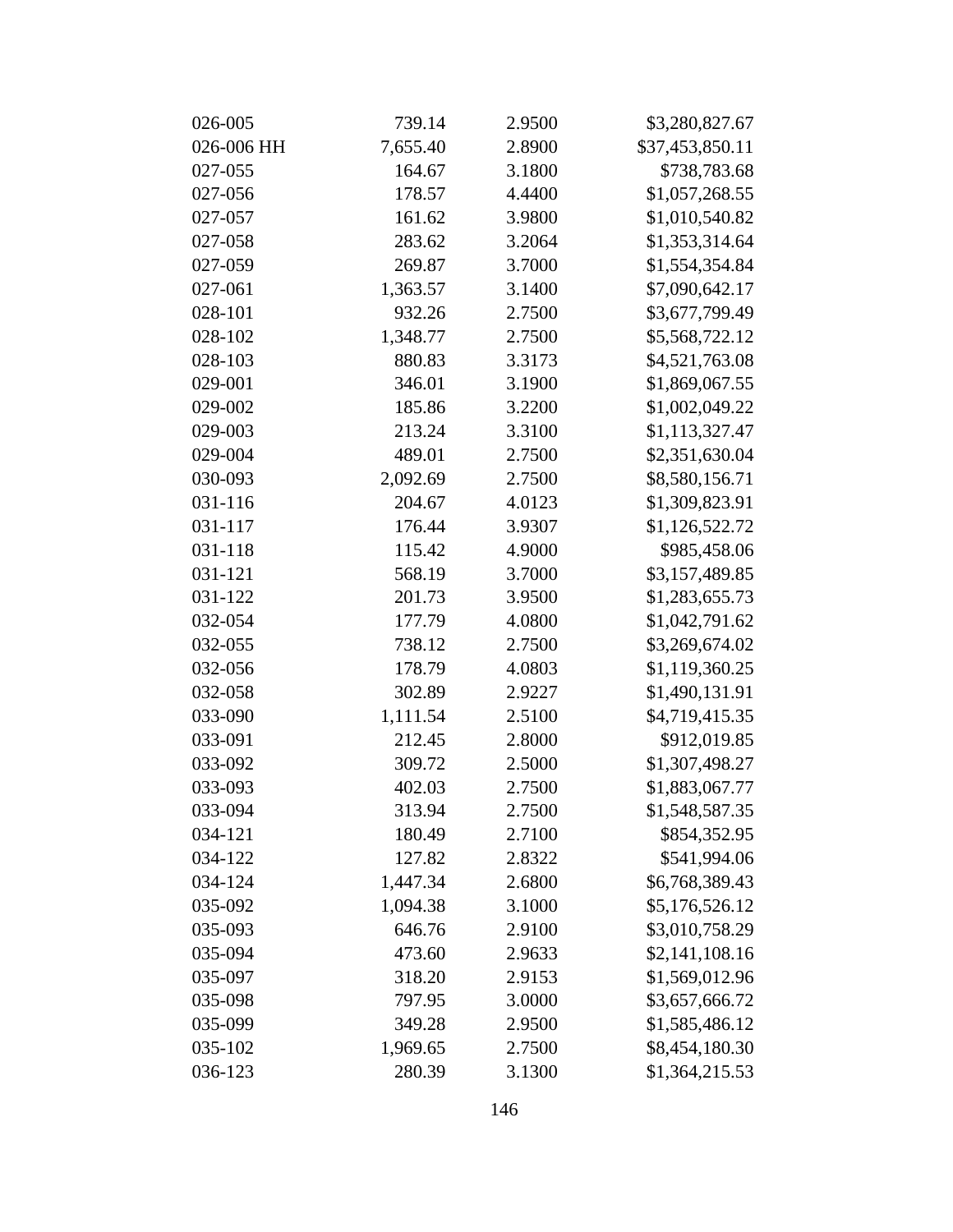| 036-126    | 3,536.55  | 2.9400 | \$15,754,152.73  |
|------------|-----------|--------|------------------|
| 036-131    | 2,899.30  | 2.7500 | \$12,457,356.77  |
| 036-133    | 612.51    | 3.3500 | \$3,102,694.78   |
| 036-134    | 302.98    | 2.7300 | \$1,379,281.76   |
| 036-135    | 123.90    | 3.1720 | \$597,945.68     |
| 036-136    | 2,075.94  | 2.6000 | \$8,195,075.30   |
| 036-137    | 1,861.27  | 2.7500 | \$8,011,727.38   |
| 036-138    | 384.00    | 3.5300 | \$2,143,945.23   |
| 036-139 HH | 3,491.45  | 2.8548 | \$17,817,057.03  |
| 037-037    | 1,877.80  | 2.7500 | \$8,366,556.12   |
| 037-039    | 1,065.81  | 2.9800 | \$5,245,267.37   |
| 038-044    | 383.65    | 3.6600 | \$2,126,008.05   |
| 038-045    | 358.68    | 3.9000 | \$2,309,704.44   |
| 038-046    | 540.73    | 3.0600 | \$2,489,216.74   |
| 039-133    | 3,029.78  | 2.7500 | \$13,150,971.77  |
| 039-134    | 2,770.49  | 2.7500 | \$11,785,219.75  |
| 039-135    | 830.55    | 2.7500 | \$3,639,911.08   |
| 039-136    | 324.90    | 2.7968 | \$1,683,078.91   |
| 039-137 HH | 1,010.88  | 2.7500 | \$4,616,016.16   |
| 039-139    | 1,765.69  | 2.7500 | \$7,304,797.35   |
| 039-141    | 22,516.49 | 2.9401 | \$109,957,074.35 |
| 039-142    | 987.42    | 3.0310 | \$4,711,177.28   |
| 040-100    | 221.95    | 3.5800 | \$1,161,497.06   |
| 040-101    | 80.61     | 3.8270 | \$494,316.55     |
| 040-103    | 72.32     | 4.5820 | \$468,978.27     |
| 040-104    | 69.03     | 4.3744 | \$539,631.98     |
| 040-107    | 1,139.26  | 2.7500 | \$5,090,335.14   |
| 041-001    | 101.04    | 4.8306 | \$758,721.24     |
| 041-002    | 763.54    | 3.3097 | \$4,141,223.19   |
| 041-003    | 226.44    | 3.5900 | \$1,316,217.64   |
| 041-004    | 130.26    | 4.6000 | \$1,020,530.92   |
| 041-005    | 113.79    | 4.2400 | \$918,426.71     |
| 042-111    | 705.97    | 2.7500 | \$3,073,984.43   |
| 042-113    | 85.52     | 3.0000 | \$418,972.82     |
| 042-117    | 199.59    | 3.6600 | \$1,067,400.76   |
| 042-118    | 130.92    | 3.0700 | \$756,565.06     |
| 042-119    | 67.68     | 3.5600 | \$460,964.02     |
| 042-121    | 118.10    | 3.8323 | \$717,117.65     |
| 042-124    | 1,773.46  | 3.3900 | \$8,820,869.46   |
| 043-001    | 735.15    | 2.7500 | \$3,331,720.65   |
| 043-002    | 299.12    | 3.1000 | \$1,520,463.62   |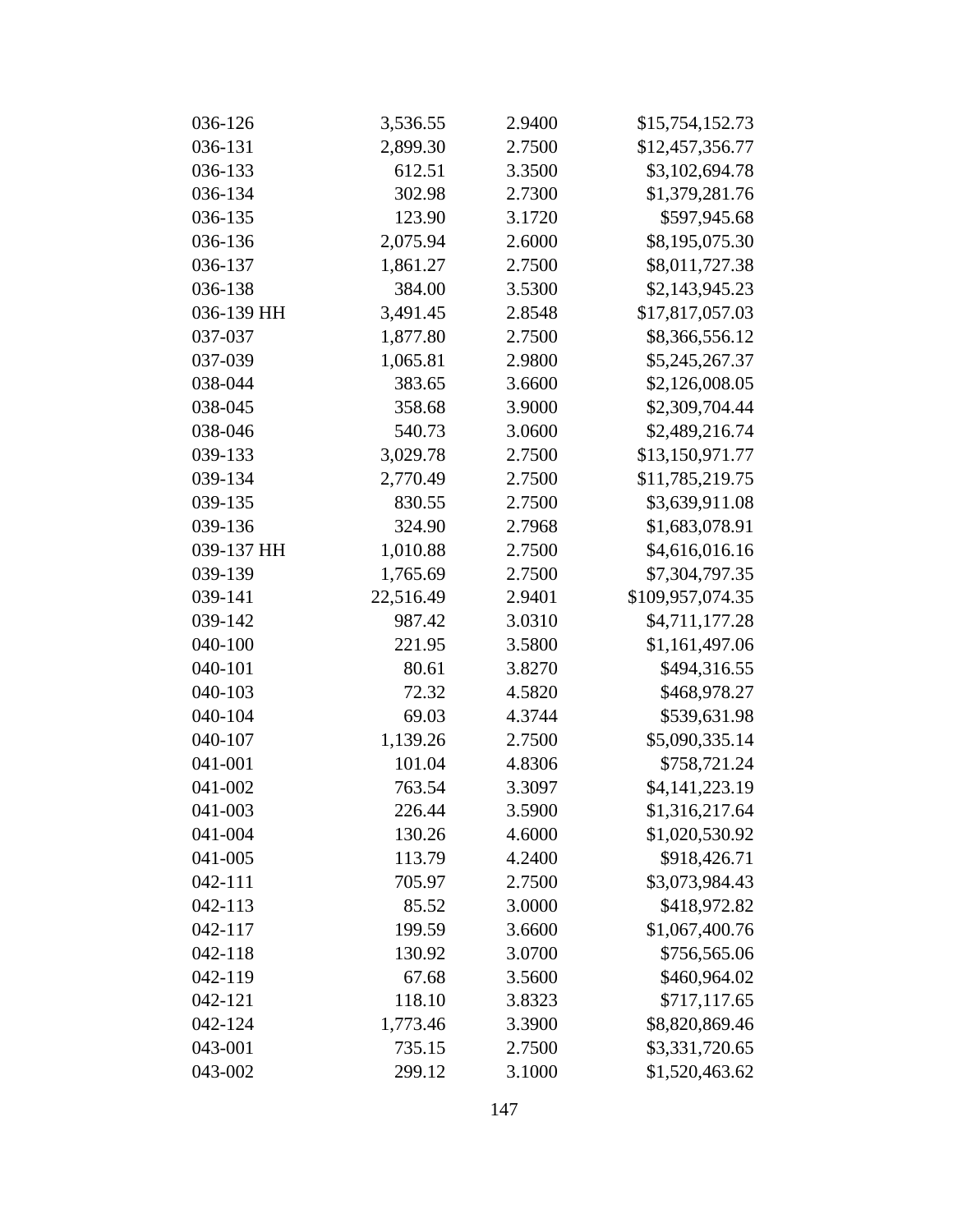| 043-003    | 426.44    | 2.7500 | \$1,904,615.09   |
|------------|-----------|--------|------------------|
| 043-004    | 314.89    | 2.6000 | \$1,569,062.34   |
| 044-078    | 147.85    | 4.1021 | \$1,017,177.57   |
| 044-083    | 292.53    | 3.4398 | \$1,619,043.97   |
| 044-084    | 394.85    | 2.7500 | \$1,805,847.64   |
| 045-076    | 437.69    | 3.2014 | \$2,236,999.83   |
| 045-077    | 686.87    | 3.4866 | \$3,621,491.39   |
| 045-078    | 330.21    | 3.0000 | \$1,739,939.85   |
| 046-128    | 329.21    | 3.2900 | \$1,812,364.50   |
| 046-130    | 1,282.89  | 2.7500 | \$5,739,537.69   |
| 046-131    | 1,244.03  | 2.7100 | \$5,728,916.61   |
| 046-132    | 528.35    | 2.7100 | \$2,560,381.60   |
| 046-134    | 1,973.14  | 2.7500 | \$9,365,531.99   |
| 046-135    | 392.63    | 2.7500 | \$1,875,546.26   |
| 046-137    | 354.28    | 2.7500 | \$1,594,886.01   |
| 046-140    | 736.03    | 2.7000 | \$3,340,086.52   |
| 047-060 HH | 382.32    | 2.7500 | \$1,950,787.28   |
| 047-062    | 1,106.64  | 2.7200 | \$4,751,989.95   |
| 047-064    | 187.44    | 2.7500 | \$904,199.17     |
| 047-065 HH | 503.93    | 2.8000 | \$2,567,604.73   |
| 048-066    | 4,603.86  | 3.6700 | \$26,077,869.94  |
| 048-068    | 11,625.58 | 3.6436 | \$62,418,920.06  |
| 048-069    | 1,636.78  | 3.0919 | \$8,294,046.46   |
| 048-070    | 1,785.20  | 3.1300 | \$8,763,558.66   |
| 048-071    | 13,033.82 | 4.1200 | \$77,942,627.50  |
| 048-072    | 7,066.13  | 4.2300 | \$41,641,152.96  |
| 048-073    | 7,721.98  | 3.8090 | \$43,439,482.95  |
| 048-074    | 3,976.29  | 4.3300 | \$24,686,372.14  |
| 048-075    | 457.02    | 3.1692 | \$2,484,777.13   |
| 048-077    | 10,456.68 | 3.7000 | \$57,100,844.77  |
| 048-078    | 32,249.38 | 4.9500 | \$239,143,737.98 |
| 048-080 HH | 2,374.73  | 3.9997 | \$18,086,728.83  |
| 049-132    | 2,428.98  | 2.7500 | \$10,070,559.98  |
| 049-135    | 190.73    | 2.7500 | \$864,908.13     |
| 049-137    | 462.96    | 3.2100 | \$2,508,289.46   |
| 049-140    | 653.04    | 2.7000 | \$2,818,355.18   |
| 049-142    | 3,369.70  | 2.7500 | \$14,675,497.36  |
| 049-144    | 3,435.98  | 2.7500 | \$16,043,204.67  |
| 049-148 HH | 6,838.62  | 2.8103 | \$32,686,635.71  |
| 050-001    | 7,006.48  | 3.5500 | \$36,736,182.50  |
| 050-002    | 854.74    | 2.7500 | \$3,688,728.20   |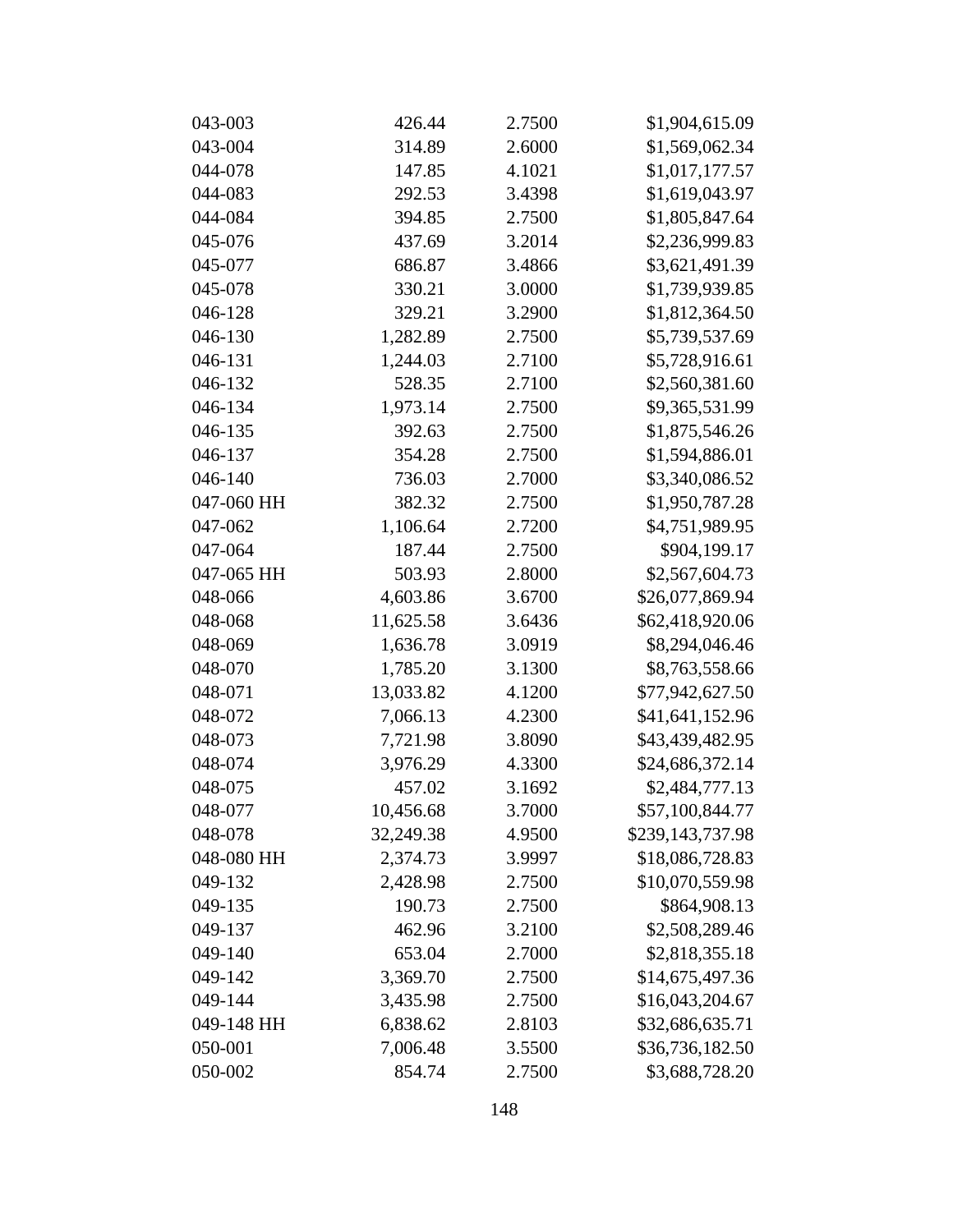| 050-003    | 3,377.36  | 2.9000 | \$14,400,343.01 |
|------------|-----------|--------|-----------------|
| 050-005    | 1,398.31  | 3.0710 | \$6,733,742.08  |
| 050-006    | 2,241.27  | 2.8500 | \$9,578,282.00  |
| 050-007    | 892.69    | 3.1645 | \$4,325,497.49  |
| 050-009    | 490.49    | 2.7500 | \$2,023,420.51  |
| 050-010    | 2,767.20  | 3.3523 | \$13,639,038.11 |
| 050-012    | 10,459.04 | 3.0357 | \$48,507,021.57 |
| 050-013 HH | 506.81    | 3.0912 | \$2,452,742.79  |
| 050-014    | 2,622.60  | 2.8800 | \$12,194,662.95 |
| 051-150    | 269.24    | 2.7300 | \$1,248,727.89  |
| 051-152    | 1,357.63  | 2.8500 | \$6,545,151.38  |
| 051-153    | 146.76    | 4.0500 | \$1,083,527.68  |
| 051-154    | 589.11    | 2.7500 | \$2,540,061.48  |
| 051-156    | 342.86    | 3.4064 | \$1,749,082.05  |
| 051-159    | 2,999.43  | 3.0700 | \$14,143,224.70 |
| 052-096    | 607.72    | 3.6000 | \$3,605,734.91  |
| 053-111    | 802.70    | 2.7500 | \$3,504,510.24  |
| 053-112    | 138.55    | 2.7500 | \$585,753.28    |
| 053-113    | 3,754.04  | 2.5500 | \$16,022,546.66 |
| 053-114    | 678.39    | 2.7500 | \$2,877,428.69  |
| 054-037    | 457.50    | 3.4700 | \$2,460,958.97  |
| 054-039    | 1,019.48  | 3.4800 | \$5,697,318.03  |
| 054-041    | 2,253.16  | 3.1100 | \$10,874,393.01 |
| 054-042    | 426.38    | 3.0600 | \$2,085,427.92  |
| 054-043    | 403.02    | 3.5600 | \$2,093,666.83  |
| 054-045    | 1,081.91  | 3.2900 | \$5,596,803.44  |
| 055-104    | 669.89    | 2.7500 | \$2,900,818.25  |
| 055-105    | 652.78    | 2.7500 | \$3,090,304.42  |
| 055-106    | 731.12    | 2.7500 | \$3,179,769.36  |
| 055-108    | 1,330.86  | 2.6800 | \$6,114,301.31  |
| 055-110    | 1,935.23  | 2.7500 | \$9,137,516.76  |
| 055-111    | 321.56    | 2.7500 | \$1,420,267.75  |
| 056-015    | 589.79    | 2.7500 | \$2,617,320.16  |
| 056-017    | 1,022.43  | 2.9300 | \$4,566,572.67  |
| 057-001    | 348.44    | 3.2600 | \$1,616,156.39  |
| 057-002    | 868.99    | 2.7500 | \$3,758,518.58  |
| 057-003    | 4,231.17  | 2.7500 | \$17,917,636.60 |
| 057-004    | 1,408.35  | 2.7500 | \$5,926,627.08  |
| 058-106    | 282.28    | 3.1800 | \$1,502,878.83  |
| 058-107    | 163.63    | 3.1200 | \$991,664.58    |
| 058-108    | 259.90    | 3.6600 | \$1,412,323.71  |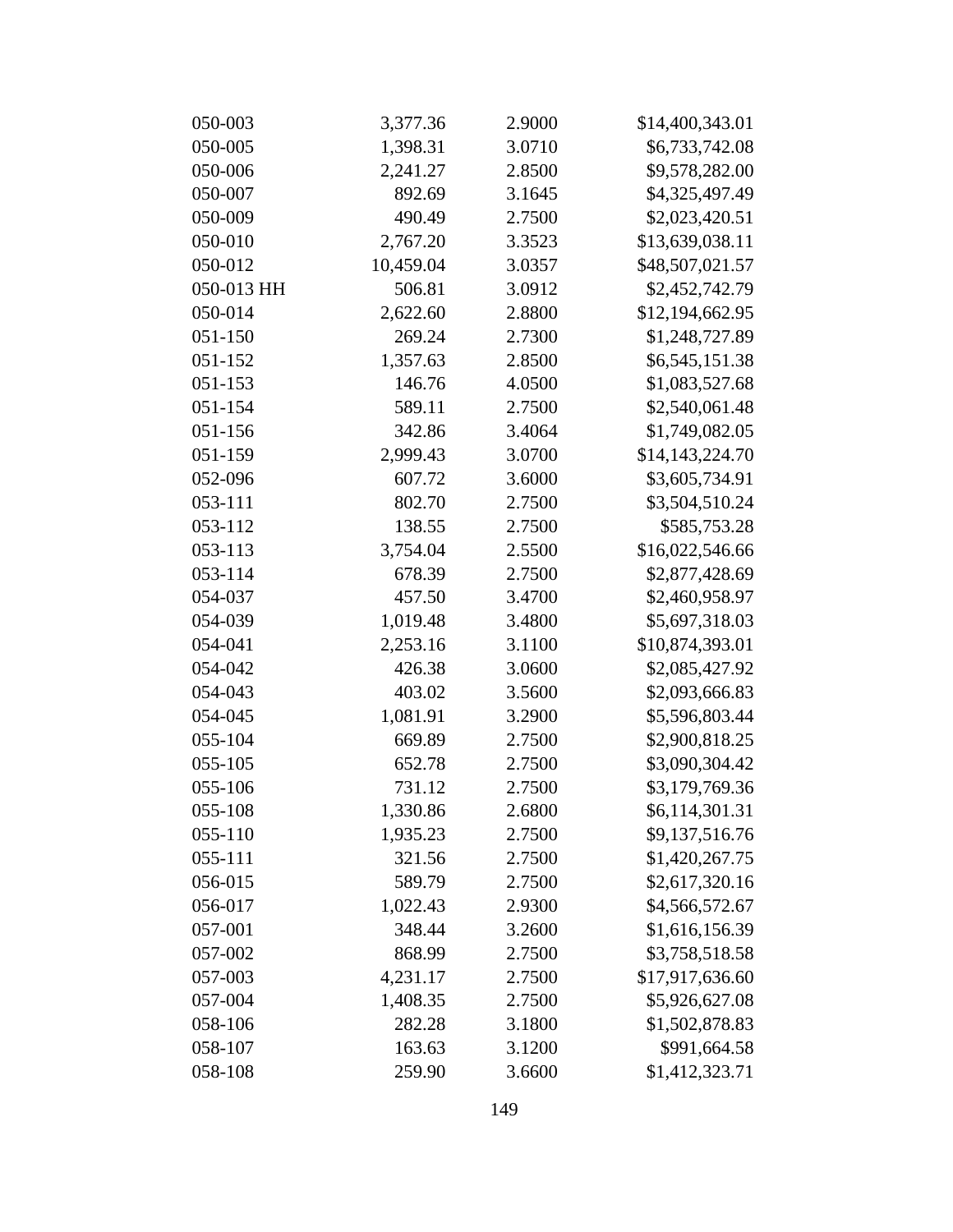| 058-109    | 755.90   | 3.1826 | \$3,889,409.46  |
|------------|----------|--------|-----------------|
| 058-112    | 1,165.68 | 2.9715 | \$6,470,473.79  |
| 059-113    | 225.39   | 3.5700 | \$1,306,277.95  |
| 059-114    | 90.41    | 4.2785 | \$676,975.06    |
| 059-117    | 2,014.06 | 2.7500 | \$9,121,129.84  |
| 060-077    | 3,087.90 | 2.7500 | \$12,872,587.98 |
| 061-150    | 186.11   | 3.3400 | \$1,157,692.37  |
| 061-151    | 242.76   | 3.0900 | \$1,154,919.97  |
| 061-154    | 400.02   | 3.0200 | \$1,899,996.96  |
| 061-156    | 1,235.27 | 2.9400 | \$5,470,282.78  |
| 061-157    | 108.83   | 3.8200 | \$593,540.08    |
| 061-158    | 154.86   | 4.0600 | \$983,301.91    |
| 062-070    | 191.64   | 3.0500 | \$1,006,659.47  |
| 062-072    | 1,797.74 | 2.7500 | \$7,588,888.47  |
| 063-066    | 551.42   | 2.9300 | \$2,590,531.64  |
| 063-067    | 794.66   | 2.7500 | \$3,650,505.89  |
| 064-072    | 267.81   | 3.5000 | \$1,479,362.04  |
| 064-074    | 1,106.12 | 2.7500 | \$4,923,143.06  |
| 064-075    | 3,470.70 | 2.7500 | \$14,581,616.08 |
| 065-096    | 212.24   | 4.7159 | \$1,593,682.36  |
| 065-098    | 389.34   | 3.9372 | \$2,409,127.36  |
| 066-102    | 1,909.04 | 2.7500 | \$8,120,551.40  |
| 066-103    | 279.44   | 3.0300 | \$1,295,603.32  |
| 066-104    | 270.90   | 3.2000 | \$1,473,017.38  |
| 066-105 HH | 1,551.21 | 1.9900 | \$7,414,044.57  |
| 066-107    | 739.38   | 2.7500 | \$3,137,384.03  |
| 067-055    | 1,074.21 | 2.7500 | \$4,873,557.39  |
| 067-061    | 1,295.55 | 2.7500 | \$5,933,580.91  |
| 068-070    | 1,205.28 | 2.7000 | \$5,343,116.64  |
| 068-071    | 113.52   | 3.2600 | \$611,362.20    |
| 068-072 HH | 79.05    | 2.7500 | \$400,847.09    |
| 068-073    | 554.44   | 2.9497 | \$2,679,641.47  |
| 068-074    | 200.05   | 3.9900 | \$1,266,537.18  |
| 068-075    | 169.23   | 3.1900 | \$877,678.92    |
| 069-104    | 62.49    | 2.7500 | \$336,203.24    |
| 069-106    | 760.00   | 3.1836 | \$3,944,832.91  |
| 069-107    | 98.52    | 3.4800 | \$535,141.93    |
| 069-108    | 257.85   | 3.2100 | \$1,190,481.84  |
| 069-109    | 557.28   | 3.0000 | \$2,717,393.33  |
| 070-092    | 495.67   | 2.8500 | \$2,363,870.93  |
| 070-093    | 1,304.89 | 3.4133 | \$7,434,771.41  |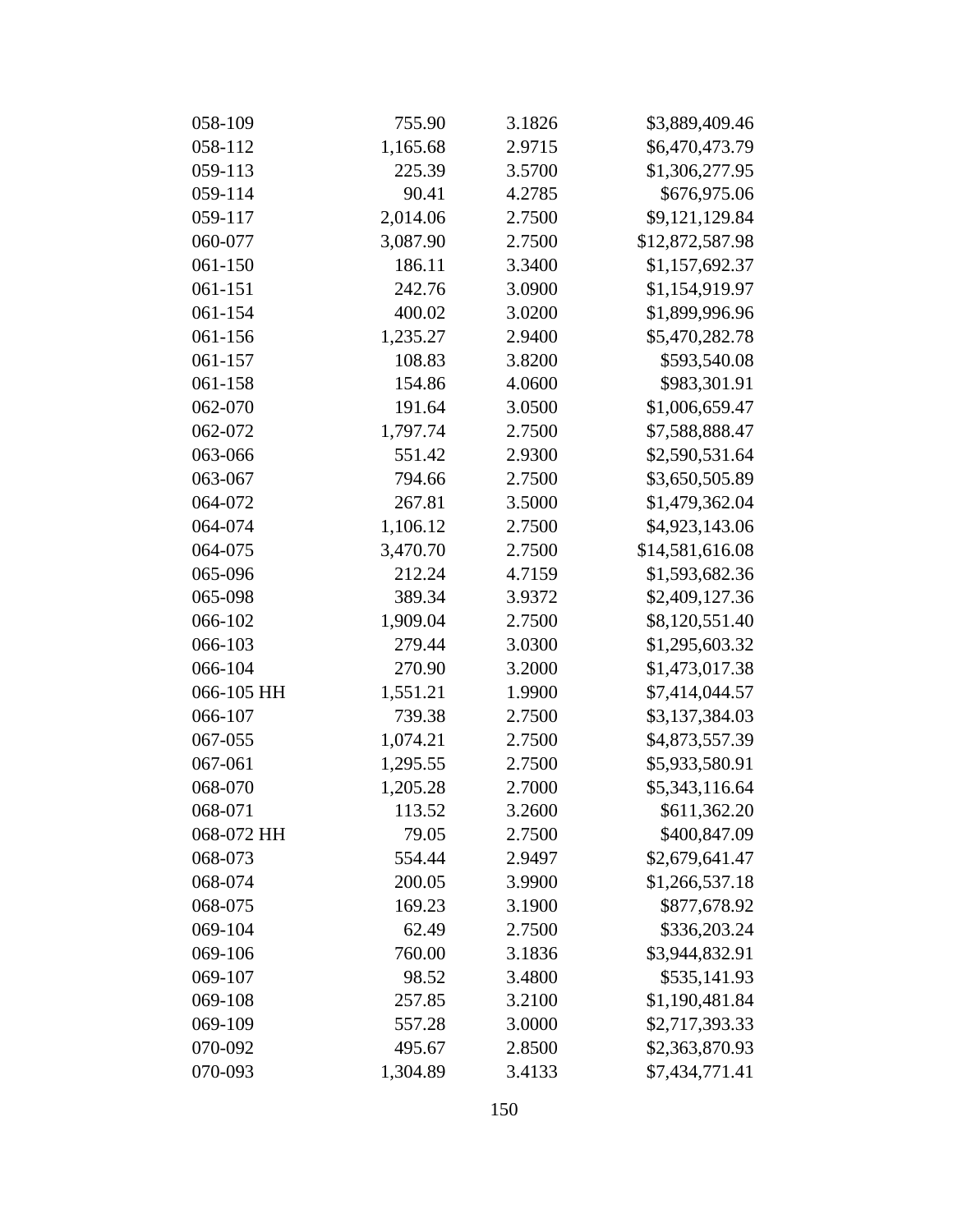| 071-091    | 611.93   | 2.4800 | \$2,712,846.42  |
|------------|----------|--------|-----------------|
| 071-092    | 1,483.07 | 2.7500 | \$6,671,794.59  |
| 072-066    | 204.97   | 4.5800 | \$1,356,783.56  |
| 072-068    | 844.18   | 2.7500 | \$3,739,288.29  |
| 072-073    | 360.50   | 3.0200 | \$1,793,543.23  |
| 072-074 HH | 1,755.33 | 1.9800 | \$8,892,423.07  |
| 073-099    | 1,414.36 | 2.7500 | \$6,209,264.88  |
| 073-102    | 778.41   | 2.6900 | \$3,300,310.71  |
| 073-105    | 218.21   | 2.7500 | \$1,006,406.80  |
| 073-106    | 1,641.30 | 2.7500 | \$6,902,660.48  |
| 073-108    | 3,902.66 | 2.7500 | \$16,630,462.66 |
| 074-187    | 296.35   | 3.7106 | \$1,779,435.36  |
| 074-190    | 367.96   | 3.1700 | \$1,737,546.12  |
| 074-194    | 252.30   | 4.3100 | \$1,730,203.96  |
| 074-195    | 167.98   | 4.9500 | \$1,179,034.45  |
| 074-197    | 250.51   | 4.0200 | \$1,522,672.80  |
| 074-201 HH | 1,350.41 | 3.1776 | \$7,216,185.05  |
| 074-202    | 219.09   | 4.6102 | \$1,438,012.15  |
| 075-084 HH | 224.55   | 2.7200 | \$1,100,073.10  |
| 075-085    | 609.41   | 2.7500 | \$2,696,143.56  |
| 075-086    | 267.35   | 2.7500 | \$1,317,095.18  |
| 075-087    | 696.27   | 2.7400 | \$3,178,280.40  |
| 076-081    | 238.89   | 3.3605 | \$1,356,824.07  |
| 076-082    | 685.19   | 2.8256 | \$3,365,295.11  |
| 076-083    | 765.41   | 2.6400 | \$3,301,920.59  |
| 077-100 HH | 116.45   | 2.7500 | \$520,788.79    |
| 077-101    | 320.68   | 3.7500 | \$1,879,596.64  |
| 077-102    | 670.62   | 2.7500 | \$3,110,599.48  |
| 077-103    | 269.11   | 2.7200 | \$1,304,023.14  |
| 077-104    | 186.73   | 3.3573 | \$1,098,701.55  |
| 078-001    | 416.83   | 2.8500 | \$2,078,406.32  |
| 078-002    | 957.77   | 3.3900 | \$5,078,512.30  |
| 078-003    | 186.72   | 3.0500 | \$911,114.89    |
| 078-004 HH | 206.84   | 2.7500 | \$1,142,298.63  |
| 078-005    | 787.14   | 2.7500 | \$3,374,305.53  |
| 078-009    | 256.88   | 2.8500 | \$1,186,500.56  |
| 078-012    | 1,484.03 | 2.7500 | \$6,299,441.13  |
| 079-077 HH | 2,104.05 | 2.7000 | \$9,583,690.08  |
| 079-078    | 137.57   | 2.8400 | \$675,243.45    |
| 080-116    | 429.25   | 3.3716 | \$2,129,274.15  |
| 080-118    | 357.56   | 2.9500 | \$1,649,961.10  |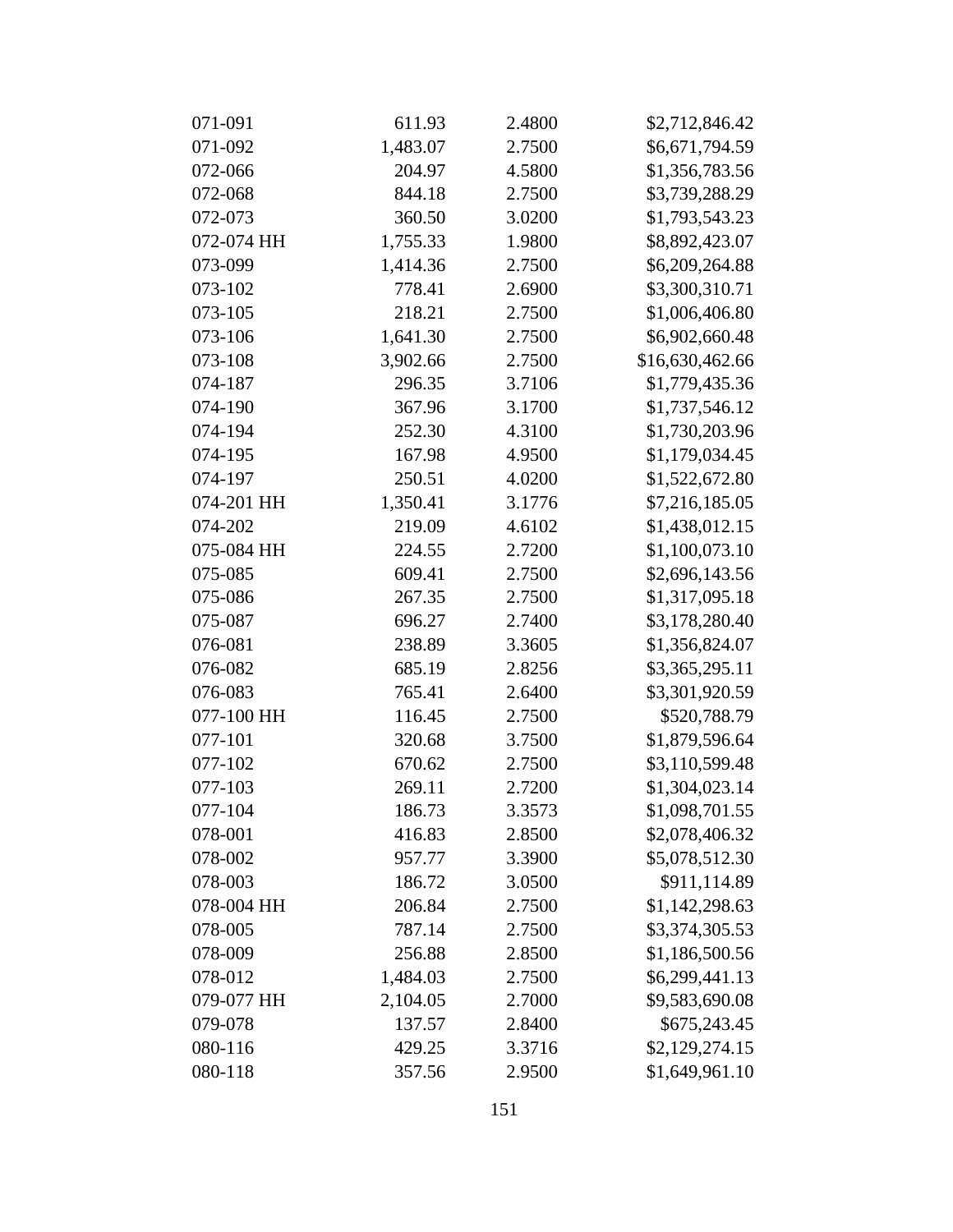| 080-119    | 573.72   | 2.7700 | \$2,562,485.20  |
|------------|----------|--------|-----------------|
| 080-121    | 364.05   | 3.3048 | \$1,929,344.54  |
| 080-122 HH | 167.80   | 1.9800 | \$1,205,758.97  |
| 080-125    | 3,871.75 | 2.7500 | \$17,089,900.26 |
| 081-094    | 1,748.46 | 2.7500 | \$7,400,443.88  |
| 081-095    | 469.29   | 2.9149 | \$2,212,376.64  |
| 081-096    | 3,649.38 | 2.7500 | \$16,870,612.12 |
| 081-097    | 282.12   | 2.7500 | \$1,295,671.40  |
| 082-100    | 1,452.43 | 3.0500 | \$6,808,032.36  |
| 082-101    | 550.84   | 3.2100 | \$2,736,085.87  |
| 082-105 HH | 67.64    | 3.8500 | \$423,590.99    |
| 082-108    | 740.67   | 3.0900 | \$3,640,118.17  |
| 083-001    | 663.88   | 4.2500 | \$4,455,519.82  |
| 083-002    | 658.32   | 3.5800 | \$3,753,192.77  |
| 083-003 HH | 2,002.84 | 3.4143 | \$11,013,842.18 |
| 083-005 HH | 8,274.05 | 4.3332 | \$51,502,628.91 |
| 084-001    | 2,220.45 | 2.7500 | \$9,795,375.67  |
| 084-002    | 366.33   | 2.7500 | \$1,597,148.47  |
| 084-003    | 278.86   | 3.1500 | \$1,604,122.79  |
| 084-004    | 422.72   | 2.7557 | \$1,933,003.45  |
| 084-005    | 578.30   | 2.8100 | \$2,451,548.18  |
| 084-006    | 866.00   | 2.7500 | \$3,684,605.61  |
| 085-043    | 93.78    | 2.7500 | \$433,911.17    |
| 085-044    | 599.04   | 2.8269 | \$2,591,771.87  |
| 085-045    | 626.46   | 2.6300 | \$2,679,536.30  |
| 085-048    | 1,035.51 | 2.7500 | \$4,614,480.63  |
| 085-049    | 503.10   | 2.7500 | \$2,340,248.66  |
| 086-100    | 767.04   | 3.1500 | \$3,843,861.39  |
| 087-083    | 880.74   | 2.7500 | \$3,800,380.43  |
| 088-072    | 387.47   | 3.3400 | \$2,077,480.57  |
| 088-073    | 196.41   | 3.7200 | \$1,268,103.17  |
| 088-075    | 200.36   | 3.1000 | \$1,041,316.42  |
| 088-080 HH | 654.12   | 3.2200 | \$4,483,246.24  |
| 088-081    | 2,114.42 | 3.2400 | \$10,210,085.87 |
| 089-077    | 95.74    | 4.4769 | \$625,001.13    |
| 089-080    | 1,256.05 | 3.5519 | \$6,628,750.58  |
| 089-087    | 426.55   | 3.0018 | \$1,987,752.07  |
| 089-088    | 201.16   | 4.3222 | \$1,226,764.42  |
| 089-089    | 1,706.15 | 2.7500 | \$7,109,174.65  |
| 090-075 HH | 109.26   | 2.7500 | \$586,497.88    |
| 090-076    | 522.76   | 2.9375 | \$2,405,964.59  |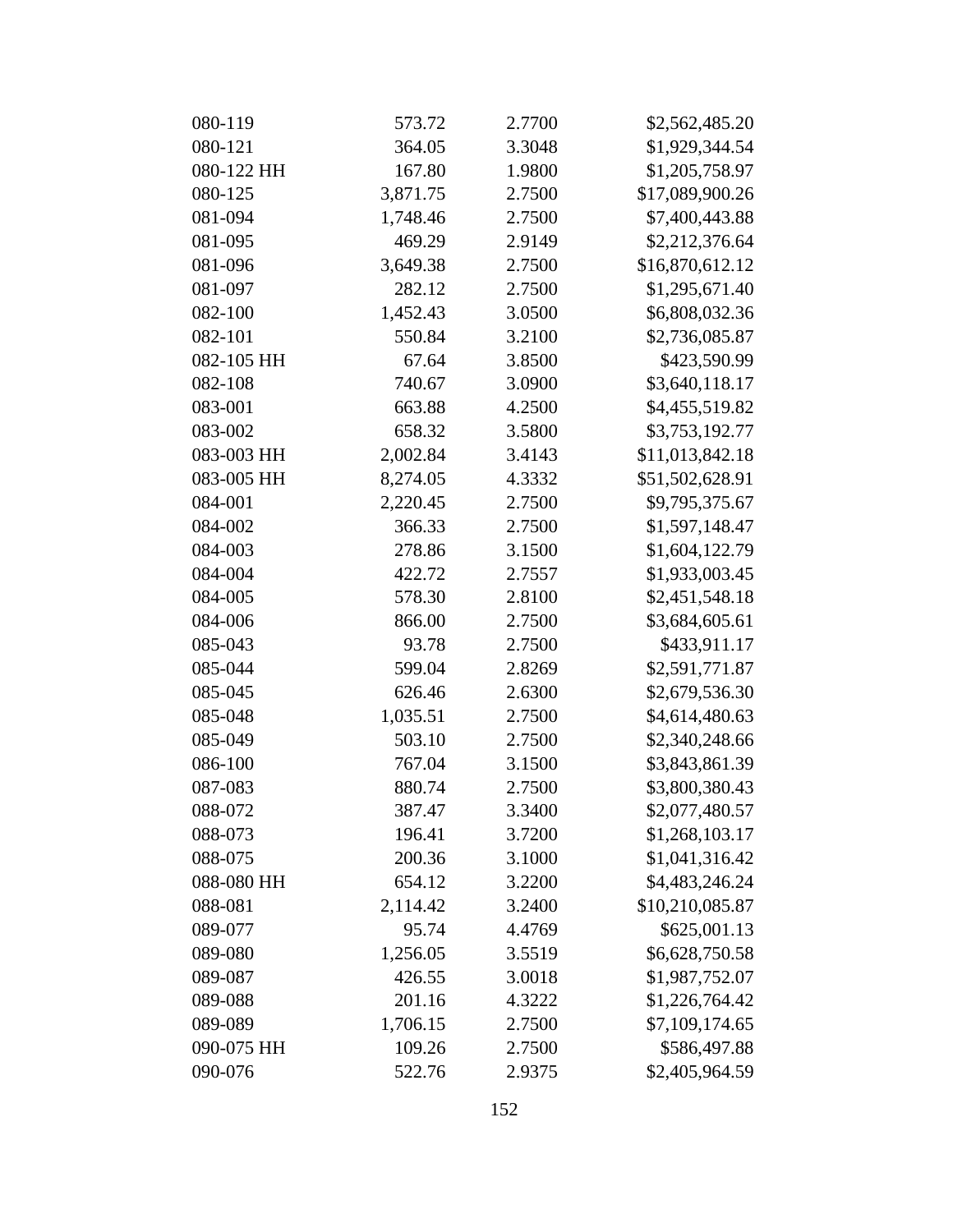| 090-077 HH | 279.87    | 2.7500 | \$1,507,560.71   |
|------------|-----------|--------|------------------|
| 090-078 HH | 245.05    | 3.1600 | \$1,214,030.53   |
| 091-091    | 363.75    | 2.7500 | \$1,472,815.95   |
| 091-092    | 1,426.16  | 2.7500 | \$6,439,902.78   |
| 091-093    | 191.49    | 2.7500 | \$816,126.27     |
| 091-095    | 158.82    | 2.7500 | \$677,709.04     |
| 092-087    | 15,089.22 | 3.2800 | \$77,405,636.61  |
| 092-088    | 17,601.30 | 3.8900 | \$100,576,688.27 |
| 092-089    | 5,272.86  | 3.7500 | \$29,249,526.57  |
| 092-090 HH | 5,710.80  | 3.6600 | \$34,877,059.01  |
| 092-091 HH | 1,124.83  | 3.3993 | \$6,461,143.44   |
| 093-120    | 427.21    | 3.1427 | \$2,100,526.63   |
| 093-121 HH | 84.50     | 2.8400 | \$439,580.85     |
| 093-123    | 463.60    | 2.7100 | \$2,219,881.58   |
| 093-124    | 461.14    | 2.9600 | \$2,219,502.27   |
| 094-076    | 639.01    | 3.1000 | \$2,960,898.61   |
| 094-078    | 3,362.85  | 2.8700 | \$15,681,989.33  |
| 094-083    | 2,882.89  | 3.0000 | \$13,200,593.76  |
| 094-086    | 1,749.78  | 3.1000 | \$8,735,596.43   |
| 094-087    | 928.09    | 2.7500 | \$3,856,209.07   |
| 095-059 HH | 2,031.29  | 2.9096 | \$9,346,132.91   |
| 096-088    | 16,980.41 | 4.3030 | \$108,490,421.96 |
| 096-089    | 11,028.09 | 4.7150 | \$81,754,827.52  |
| 096-090 HH | 5,522.86  | 3.2690 | \$48,402,583.89  |
| 096-091 HH | 17,420.82 | 3.4950 | \$104,767,526.67 |
| 096-092 HH | 3,949.78  | 3.6110 | \$31,842,597.50  |
| 096-093 HH | 4,021.42  | 2.2100 | \$24,986,718.94  |
| 096-094 HH | 9,578.78  | 3.0490 | \$52,024,164.38  |
| 096-095 HH | 16,142.40 | 3.0500 | \$119,416,381.45 |
| 096-098 HH | 2,093.19  | 3.4600 | \$13,265,857.59  |
| 096-099 HH | 1,114.73  | 2.7500 | \$5,478,484.76   |
| 096-101 HH | 669.11    | 2.5250 | \$6,483,542.62   |
| 096-102 HH | 1,877.97  | 2.5900 | \$20,584,404.96  |
| 096-103    | 1,361.40  | 3.1120 | \$7,215,047.43   |
| 096-104    | 3,085.21  | 4.3740 | \$19,773,160.28  |
| 096-106 HH | 2,799.10  | 2.3903 | \$27,463,532.16  |
| 096-107 HH | 1,004.91  | 3.6250 | \$7,172,422.07   |
| 096-109    | 5,453.44  | 4.2360 | \$35,138,564.77  |
| 096-110    | 5,877.98  | 3.8900 | \$34,718,353.97  |
| 096-111    | 7,032.96  | 4.0500 | \$40,912,303.27  |
| 096-112 HH | 3,963.34  | 4.0600 | \$23,515,949.61  |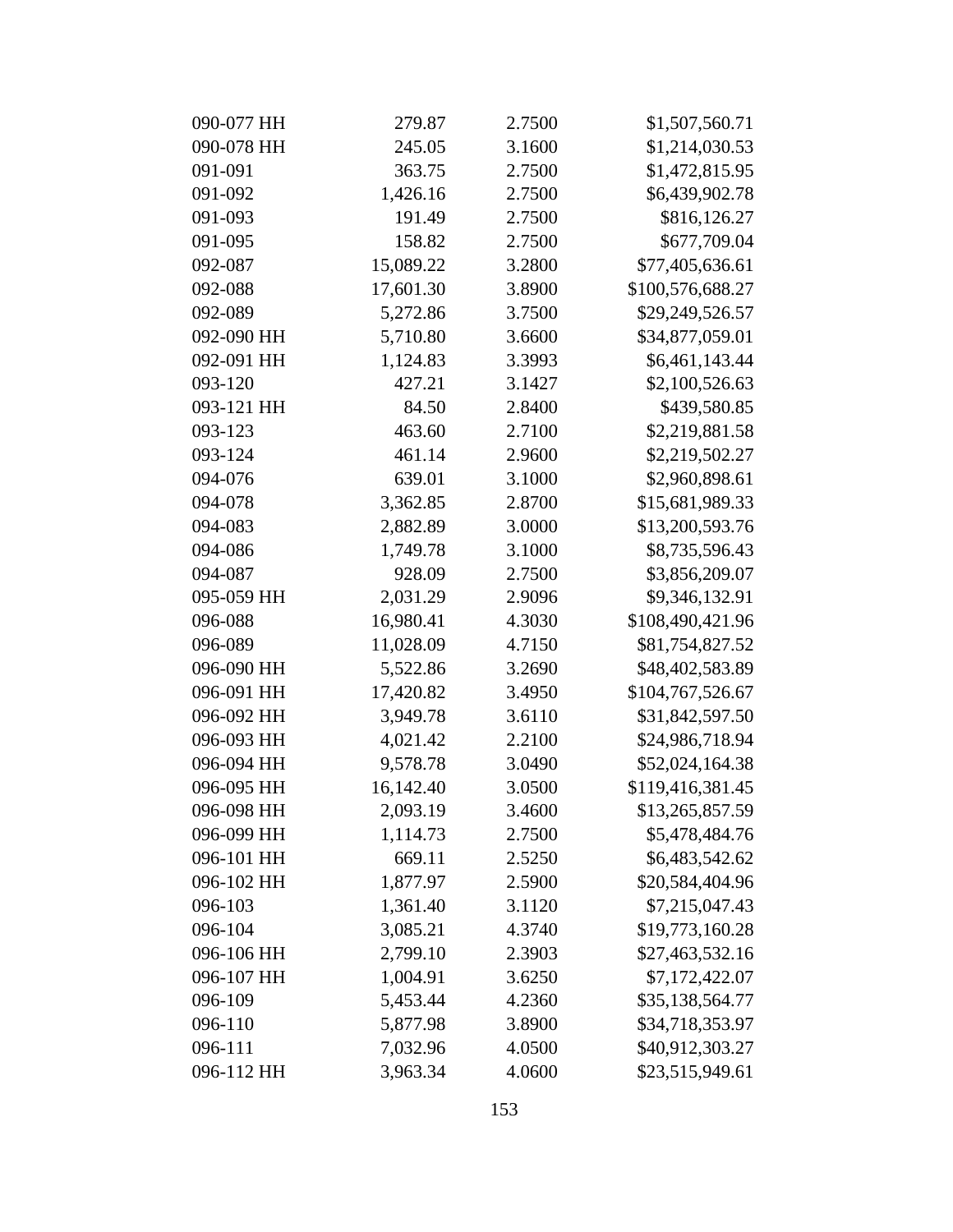| 096-113 HH | 751.30   | 3.7030 | \$5,327,801.34  |
|------------|----------|--------|-----------------|
| 096-114 HH | 3,418.03 | 4.3500 | \$24,970,133.57 |
| 096-115    | 625.00   | 5.1000 | \$4,819,355.09  |
| 097-116    | 95.10    | 3.7690 | \$576,730.53    |
| 097-118    | 75.04    | 3.8622 | \$443,342.36    |
| 097-119    | 147.63   | 4.1000 | \$1,024,236.11  |
| 097-122    | 87.52    | 3.6000 | \$518,851.22    |
| 097-127    | 67.74    | 4.0000 | \$419,276.12    |
| 097-129    | 2,417.16 | 3.0100 | \$11,336,406.22 |
| 097-130    | 353.97   | 3.7000 | \$2,286,818.68  |
| 097-131    | 458.44   | 2.9200 | \$2,033,396.51  |
| 098-080    | 716.77   | 2.7500 | \$3,006,016.78  |
| 099-078    | 71.82    | 4.4115 | \$480,369.89    |
| 099-082    | 655.55   | 3.0600 | \$3,293,085.66  |
| 100-059    | 991.89   | 2.7500 | \$4,267,170.40  |
| 100-060    | 569.03   | 2.8100 | \$2,634,465.76  |
| 100-061    | 970.13   | 2.7500 | \$4,153,507.69  |
| 100-062 HH | 411.55   | 2.7500 | \$1,831,907.69  |
| 100-063    | 3,755.71 | 2.9250 | \$16,957,881.57 |
| 100-064    | 229.36   | 2.7500 | \$1,061,693.94  |
| 100-065    | 355.73   | 2.9500 | \$1,635,954.49  |
| 101-105    | 582.77   | 2.7500 | \$2,707,207.95  |
| 101-107    | 295.09   | 2.7500 | \$1,445,072.97  |
| 102-081    | 360.53   | 3.4400 | \$1,905,186.34  |
| 102-085    | 791.31   | 3.3300 | \$4,190,128.97  |
| 103-127    | 430.22   | 3.0400 | \$2,136,439.04  |
| 103-128 HH | 295.26   | 2.7500 | \$1,410,908.04  |
| 103-129    | 480.68   | 2.7500 | \$2,092,364.31  |
| 103-130    | 880.20   | 2.7500 | \$3,834,804.53  |
| 103-131    | 773.23   | 2.7500 | \$3,384,857.35  |
| 103-132    | 1,976.20 | 2.7500 | \$8,711,031.88  |
| 103-135    | 535.26   | 2.7500 | \$2,344,724.40  |
| 104-041    | 313.12   | 3.5773 | \$1,754,233.96  |
| 104-042    | 463.41   | 2.7500 | \$2,100,359.34  |
| 104-043    | 657.14   | 3.3000 | \$3,367,221.43  |
| 104-044 HH | 1,916.53 | 2.7500 | \$8,665,504.35  |
| 104-045    | 612.85   | 2.7500 | \$2,800,632.45  |
| 105-123    | 312.10   | 3.6000 | \$1,672,731.16  |
| 105-124    | 646.07   | 2.9800 | \$3,014,213.76  |
| 105-125    | 112.53   | 4.9000 | \$920,832.38    |
| 106-001    | 175.33   | 3.3500 | \$877,960.59    |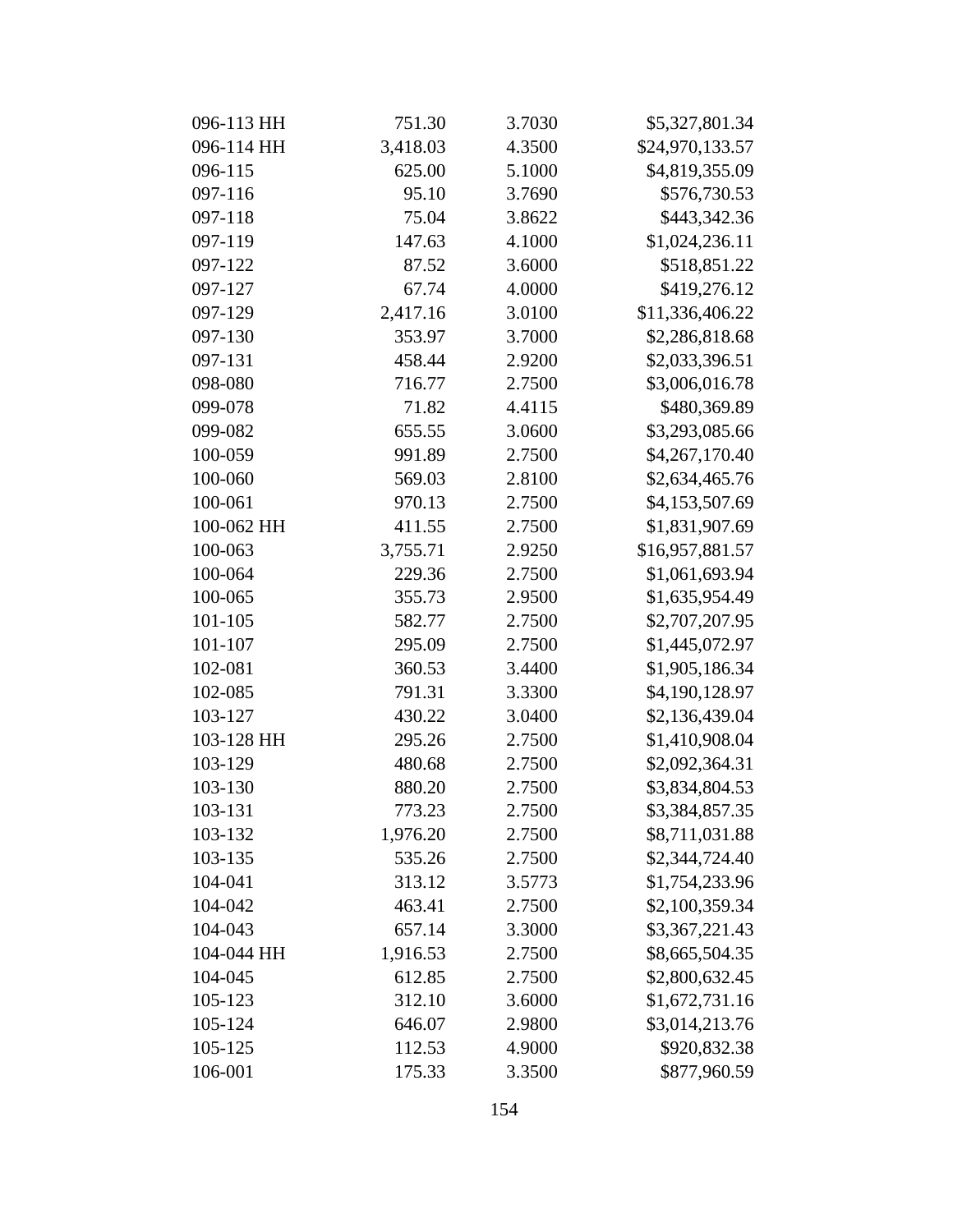| 106-002    | 268.85   | 3.1000 | \$1,318,373.32  |
|------------|----------|--------|-----------------|
| 106-003    | 936.64   | 2.7500 | \$4,243,619.71  |
| 106-004 HH | 2,679.23 | 2.0600 | \$13,844,686.26 |
| 106-005 HH | 1,048.68 | 2.7500 | \$4,571,430.21  |
| 106-006    | 421.09   | 3.1400 | \$2,156,995.28  |
| 106-008    | 79.78    | 3.1500 | \$434,649.95    |
| 107-151    | 154.59   | 2.7500 | \$730,924.98    |
| 107-152    | 956.92   | 2.7500 | \$4,322,309.04  |
| 107-153    | 569.56   | 2.9504 | \$2,629,331.84  |
| 107-154    | 724.24   | 2.7500 | \$2,926,086.07  |
| 107-155    | 861.88   | 2.7500 | \$3,635,257.41  |
| 107-156    | 492.14   | 2.8017 | \$2,113,934.92  |
| 107-158    | 204.46   | 2.9500 | \$880,349.86    |
| 108-142    | 2,563.60 | 3.1000 | \$12,180,826.53 |
| 108-143    | 244.73   | 3.3927 | \$1,266,602.22  |
| 108-144    | 179.21   | 2.9800 | \$915,385.00    |
| 108-147 HH | 225.12   | 2.7500 | \$1,268,507.43  |
| 109-002    | 1,161.29 | 3.2860 | \$5,740,405.71  |
| 109-003    | 2,467.49 | 2.7500 | \$10,934,093.72 |
| 110-014    | 790.09   | 2.7100 | \$3,881,162.27  |
| 110-029    | 2,207.07 | 2.7500 | \$9,941,740.40  |
| 110-030    | 231.07   | 2.7500 | \$1,082,492.24  |
| 110-031    | 448.29   | 3.3400 | \$2,275,472.90  |
| 111-086    | 815.26   | 2.7500 | \$3,569,895.71  |
| 111-087    | 1,122.84 | 2.7500 | \$4,874,743.30  |
| 112-099    | 304.72   | 2.7200 | \$1,519,369.07  |
| 112-101    | 592.57   | 2.7500 | \$2,810,572.16  |
| 112-102    | 2,615.41 | 2.4000 | \$10,890,560.80 |
| 112-103    | 818.44   | 2.7500 | \$3,839,027.51  |
| 113-001    | 410.07   | 3.3900 | \$2,235,708.81  |
| 114-112    | 413.38   | 3.2889 | \$2,633,116.72  |
| 114-113    | 731.02   | 2.7500 | \$3,089,862.20  |
| 114-114    | 1,583.09 | 2.7500 | \$7,403,024.92  |
| 114-115    | 764.09   | 2.7500 | \$3,327,525.96  |
|            |          |        |                 |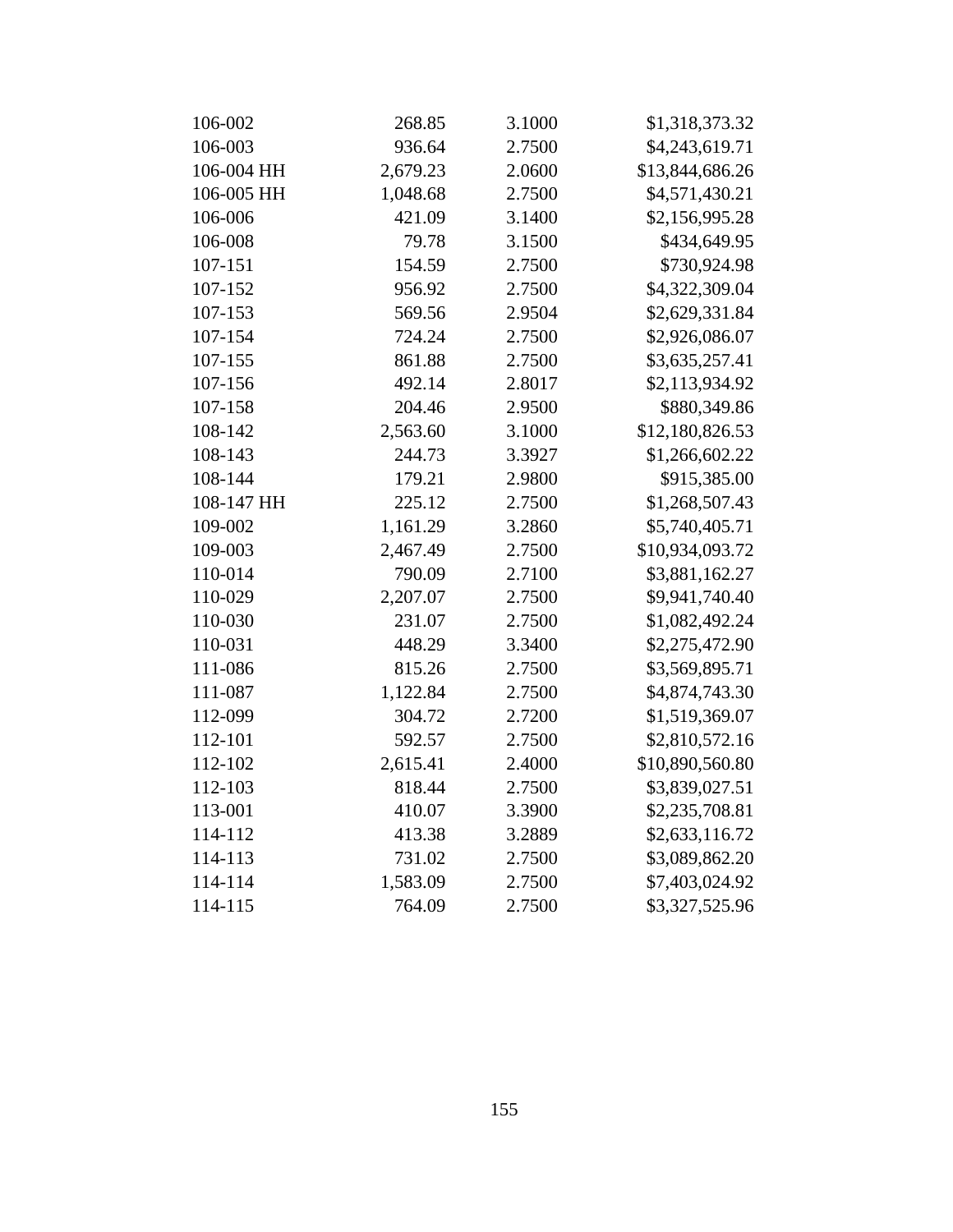| 114-116 | 94.23     | 2.7500 | \$463,703.10     |
|---------|-----------|--------|------------------|
| 115-115 | 39,656.72 | 4.6200 | \$290,245,732.18 |

| $\ast$ | $=$      | County District code identifier for each district.                |
|--------|----------|-------------------------------------------------------------------|
| $**$   | $=$      | HH denotes hold harmless status.                                  |
| ***    | $\equiv$ | Total of regular year and summer school average daily attendance. |
| ****   | $\sim$   | School district tax levy in the Incidental and Teachers Funds.    |
| *****  |          | Total revenue used in study.                                      |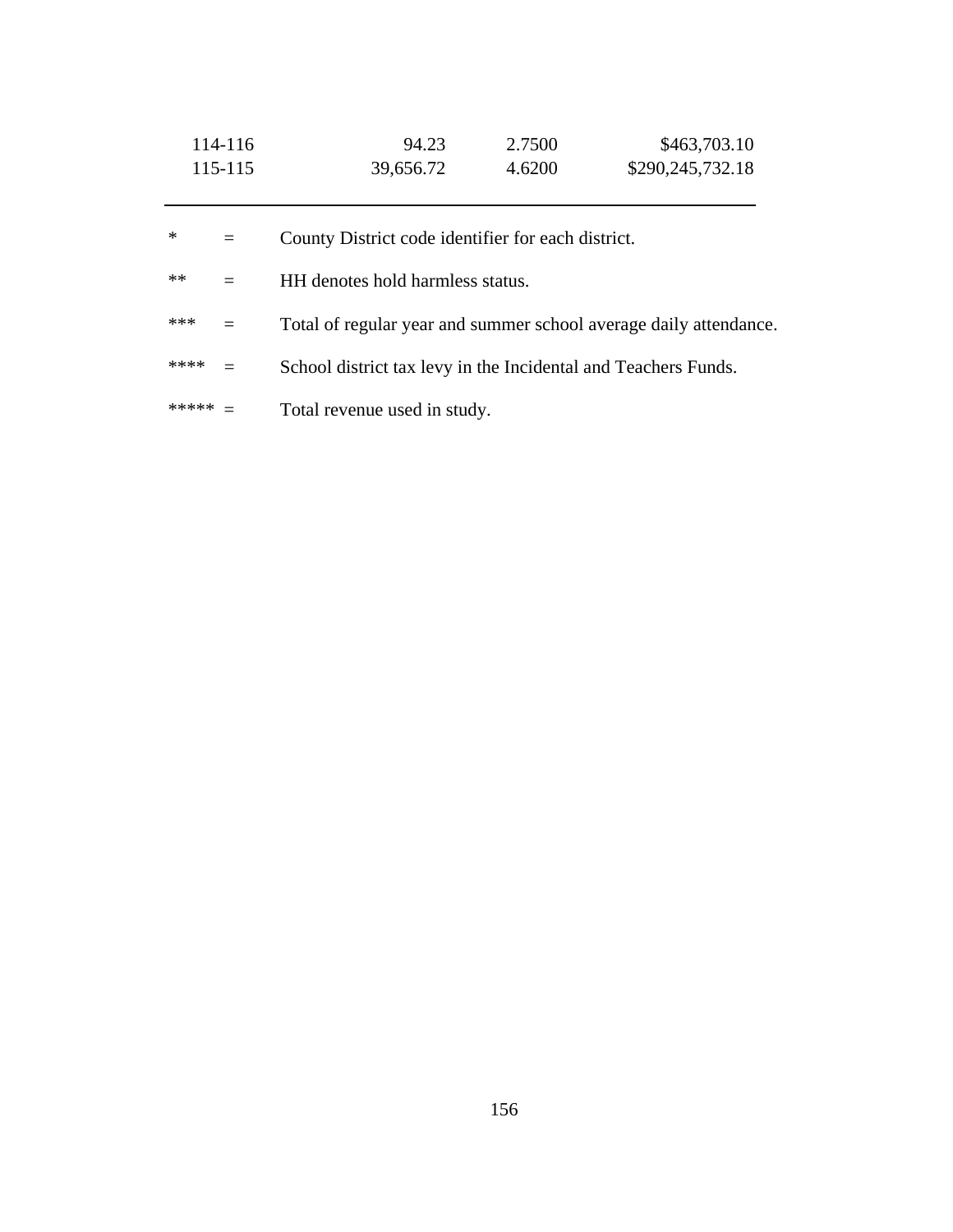### APPENDIX F

| $Code*$     | $HH**$ | $ADA***$ | Levy**** | Revenue*****    |
|-------------|--------|----------|----------|-----------------|
| 001-090     |        | 295.00   | 3.6255   | \$1,620,863.90  |
| 001-091     |        | 2,414.87 | 3.2543   | \$12,177,681.95 |
| 001-092     |        | 252.26   | 3.1900   | \$1,309,554.67  |
| 002-089     |        | 377.77   | 4.3044   | \$2,452,374.89  |
| 002-090     |        | 177.62   | 3.2884   | \$892,431.30    |
| 002-097     |        | 2,281.33 | 3.0707   | \$11,624,806.60 |
| 003-031     |        | 535.91   | 2.7500   | \$2,576,773.10  |
| 003-032     |        | 355.02   | 3.6112   | \$2,040,015.50  |
| 003-033     |        | 159.27   | 3.6348   | \$896,376.31    |
| 004-106     |        | 354.61   | 3.3400   | \$1,889,723.63  |
| 004-109     |        | 609.89   | 3.4744   | \$3,515,885.25  |
| $004 - 110$ |        | 2,457.33 | 2.7500   | \$11,791,297.26 |
| 005-120     |        | 439.21   | 2.7500   | \$1,898,266.30  |
| 005-121     |        | 785.75   | 2.7500   | \$3,770,457.62  |
| 005-122     |        | 325.54   | 3.1500   | \$1,619,703.38  |
| 005-123     |        | 1,848.47 | 2.7500   | \$8,712,780.69  |
| 005-124     |        | 727.66   | 2.7500   | \$3,430,753.82  |
| 005-127 HH  |        | 275.29   | 2.7500   | \$1,648,650.20  |
| 005-128     |        | 1,896.28 | 2.7500   | \$8,695,626.70  |
| 006-101     |        | 502.72   | 2.9000   | \$2,354,173.97  |
| 006-103     |        | 264.76   | 3.3178   | \$1,375,680.79  |
| 006-104     |        | 1,323.77 | 2.9000   | \$6,474,763.87  |
| 007-121     |        | 218.69   | 3.9000   | \$1,439,487.12  |
| 007-122     |        | 165.27   | 4.2500   | \$1,034,339.33  |
| 007-123     |        | 649.69   | 3.4200   | \$3,720,895.45  |
| 007-124     |        | 471.85   | 2.7500   | \$2,096,512.93  |
| 007-125     |        | 133.22   | 3.8000   | \$856,419.66    |
| 007-126     |        | 70.29    | 3.7800   | \$422,628.65    |
| 007-129     |        | 1,025.55 | 3.4100   | \$5,598,971.34  |
| 008-106     |        | 568.57   | 2.7500   | \$2,611,942.00  |
| 008-107     |        | 1,311.45 | 2.7500   | \$6,171,069.39  |
| 008-111     |        | 782.01   | 2.7500   | \$3,238,712.37  |

# 2003-04 MISSOURI SCHOOL DISTRICT DATA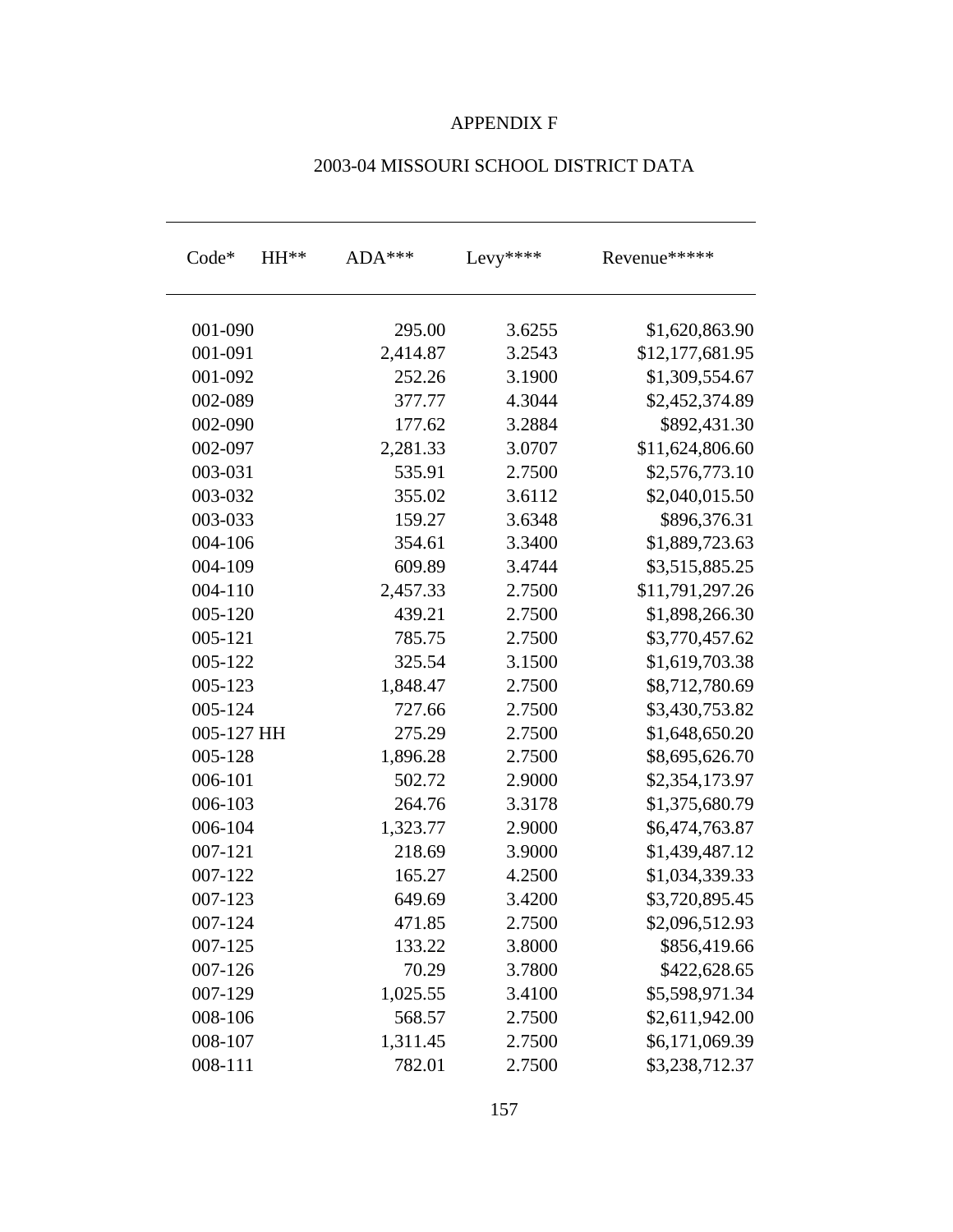| 009-077    | 556.83    | 2.7500 | \$2,762,241.25  |
|------------|-----------|--------|-----------------|
| 009-078    | 212.99    | 2.9500 | \$1,021,684.12  |
| 009-079    | 263.43    | 2.7500 | \$1,224,391.81  |
| 009-080    | 889.62    | 2.7500 | \$4,075,294.05  |
| 010-087    | 1,269.91  | 3.2768 | \$7,110,640.26  |
| 010-089    | 1,121.97  | 3.2116 | \$6,200,724.82  |
| 010-090    | 494.76    | 2.8097 | \$2,360,234.69  |
| 010-091    | 1,303.88  | 3.0911 | \$6,650,935.17  |
| 010-092    | 562.30    | 3.2733 | \$2,733,861.67  |
| 010-093    | 14,941.48 | 4.1325 | \$96,752,792.88 |
| 011-076    | 690.42    | 4.3325 | \$4,658,885.08  |
| 011-078    | 669.06    | 3.4462 | \$4,072,978.82  |
| 011-079    | 333.09    | 4.0782 | \$2,455,041.19  |
| 011-082    | 11,264.20 | 3.1046 | \$54,763,051.12 |
| 012-108    | 660.70    | 2.8300 | \$3,245,552.09  |
| 012-109    | 4,467.22  | 2.7500 | \$20,090,646.78 |
| 012-110    | 966.78    | 3.0856 | \$4,974,013.40  |
| 013-054    | 100.65    | 4.8767 | \$867,536.32    |
| 013-055    | 650.59    | 3.2997 | \$3,502,162.37  |
| 013-057    | 51.25     | 4.8272 | \$447,938.75    |
| 013-058    | 74.79     | 3.9377 | \$485,666.59    |
| 013-059    | 362.98    | 3.3756 | \$1,902,219.87  |
| 013-060    | 51.89     | 4.5740 | \$351,346.38    |
| 013-061    | 327.37    | 2.8519 | \$1,716,764.39  |
| 013-062    | 53.77     | 4.6000 | \$427,053.40    |
| 014-126    | 1,257.96  | 3.0500 | \$6,179,345.83  |
| 014-127    | 693.91    | 3.0508 | \$3,826,521.98  |
| 014-129    | 2,208.85  | 3.3156 | \$12,487,236.93 |
| 014-130 HH | 859.04    | 2.4000 | \$6,889,811.85  |
| 015-001    | 528.07    | 2.7500 | \$2,342,993.67  |
| 015-002 HH | 3,819.86  | 2.2600 | \$21,367,950.51 |
| 015-003 HH | 219.73    | 2.7000 | \$1,927,239.63  |
| 015-004    | 340.77    | 2.9500 | \$1,782,865.32  |
| 016-090    | 4,305.29  | 2.7500 | \$18,893,208.67 |
| 016-092    | 337.55    | 3.2562 | \$1,760,077.08  |
| 016-094    | 369.84    | 2.7500 | \$1,719,190.19  |
| 016-096 HH | 3,741.30  | 3.3500 | \$21,085,783.57 |
| 016-097 HH | 430.25    | 3.1641 | \$2,291,467.56  |
| 017-121    | 148.09    | 3.2309 | \$940,774.29    |
| 017-122    | 187.57    | 3.3441 | \$1,026,634.27  |
| 017-124    | 150.52    | 3.9444 | \$1,039,278.30  |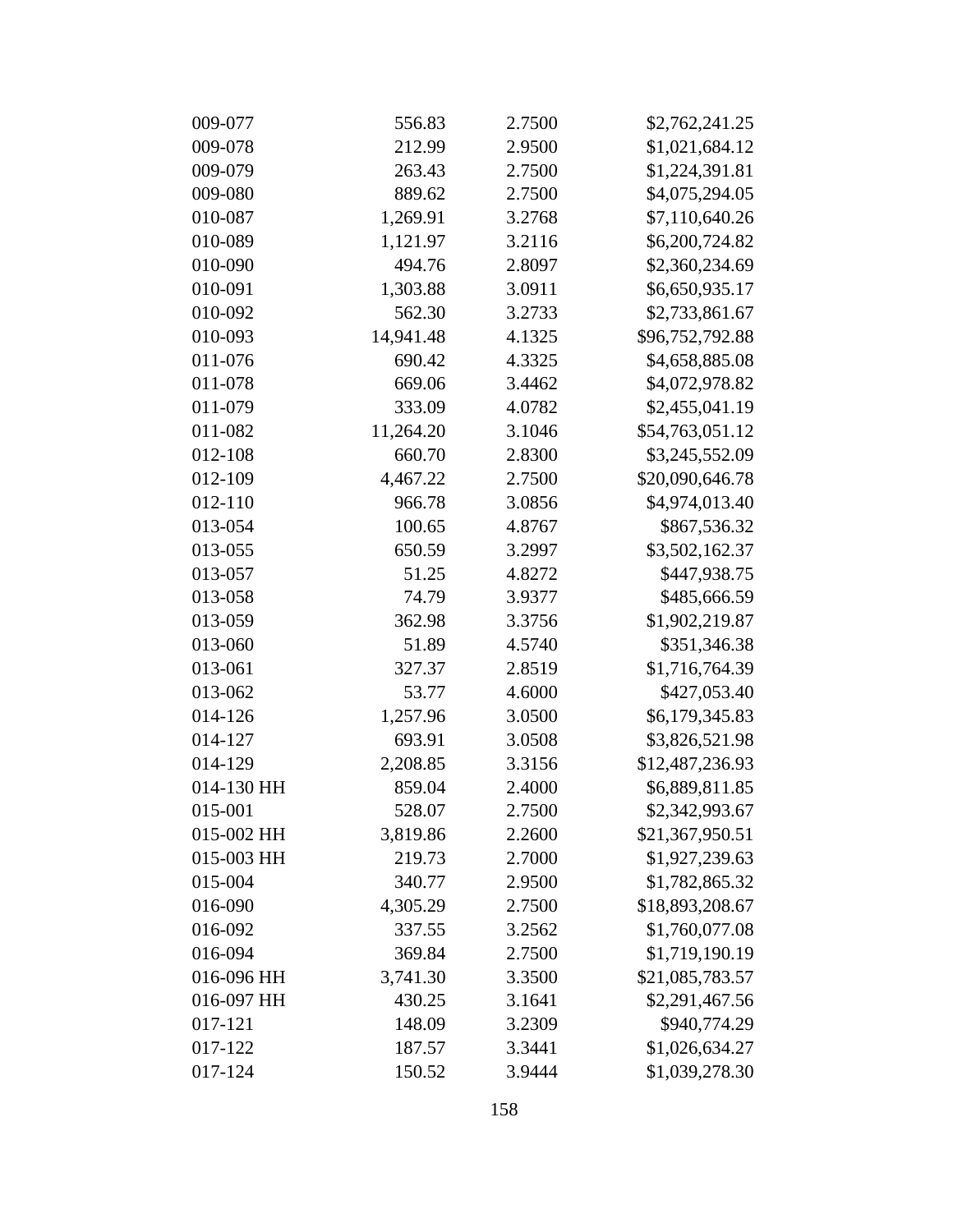| 017-125    | 1,017.44  | 3.6137 | \$5,915,362.11  |
|------------|-----------|--------|-----------------|
| 017-126    | 207.92    | 4.1302 | \$1,292,856.21  |
| 018-047    | 765.66    | 2.7500 | \$3,346,258.24  |
| 018-050    | 544.64    | 2.7500 | \$2,410,756.33  |
| 019-139    | 506.32    | 3.4500 | \$2,846,697.42  |
| 019-140    | 151.19    | 4.0404 | \$1,079,029.15  |
| 019-142    | 4,837.31  | 3.7497 | \$29,792,849.65 |
| 019-144    | 905.74    | 3.0000 | \$4,284,710.92  |
| 019-147    | 231.45    | 3.5579 | \$1,552,597.59  |
| 019-148    | 1,871.43  | 3.6864 | \$11,411,873.93 |
| 019-149    | 2,421.92  | 3.6400 | \$14,580,313.69 |
| 019-150    | 344.46    | 4.1352 | \$2,285,120.37  |
| 019-151    | 553.17    | 4.3536 | \$3,992,703.09  |
| 020-001    | 976.74    | 2.7500 | \$4,956,115.71  |
| 020-002    | 1,325.50  | 2.7500 | \$6,118,967.65  |
| 021-148    | 173.11    | 4.0907 | \$1,265,151.57  |
| 021-149    | 263.80    | 2.9663 | \$1,360,513.52  |
| 021-150    | 169.32    | 3.3654 | \$986,093.40    |
| 021-151    | 492.88    | 3.4500 | \$2,854,714.88  |
| 022-088    | 217.18    | 3.0942 | \$1,122,417.10  |
| 022-089    | 4,076.74  | 2.7727 | \$18,419,462.69 |
| 022-090    | 707.82    | 2.7938 | \$3,281,159.91  |
| 022-091    | 419.69    | 3.1600 | \$2,224,198.43  |
| 022-092    | 678.79    | 2.7500 | \$3,335,761.42  |
| 022-093    | 3,982.55  | 3.2400 | \$20,753,123.50 |
| 022-094    | 712.21    | 3.3832 | \$3,831,713.19  |
| 023-094    | 51.34     | 4.7500 | \$490,141.91    |
| 023-096    | 69.89     | 4.5000 | \$484,435.92    |
| 023-099    | 59.82     | 4.2500 | \$427,339.05    |
| 023-101    | 964.47    | 2.7500 | \$4,302,203.46  |
| 024-086    | 3,219.44  | 2.9180 | \$16,888,263.10 |
| 024-087    | 1,780.41  | 3.1976 | \$10,143,580.15 |
| 024-089    | 3,165.21  | 3.8432 | \$19,138,558.95 |
| 024-090    | 7,445.11  | 4.6000 | \$53,295,492.44 |
| 024-091    | 65.71     | 3.7868 | \$449,197.60    |
| 024-093 HH | 15,780.83 | 4.0098 | \$99,827,985.12 |
| 025-001    | 1,553.48  | 3.5840 | \$8,702,165.79  |
| 025-002    | 874.58    | 3.6400 | \$5,190,016.84  |
| 025-003    | 815.43    | 3.1634 | \$4,314,448.10  |
| 026-001    | 745.46    | 2.7500 | \$3,431,258.98  |
| 026-002 HH | 650.30    | 2.7500 | \$3,314,551.22  |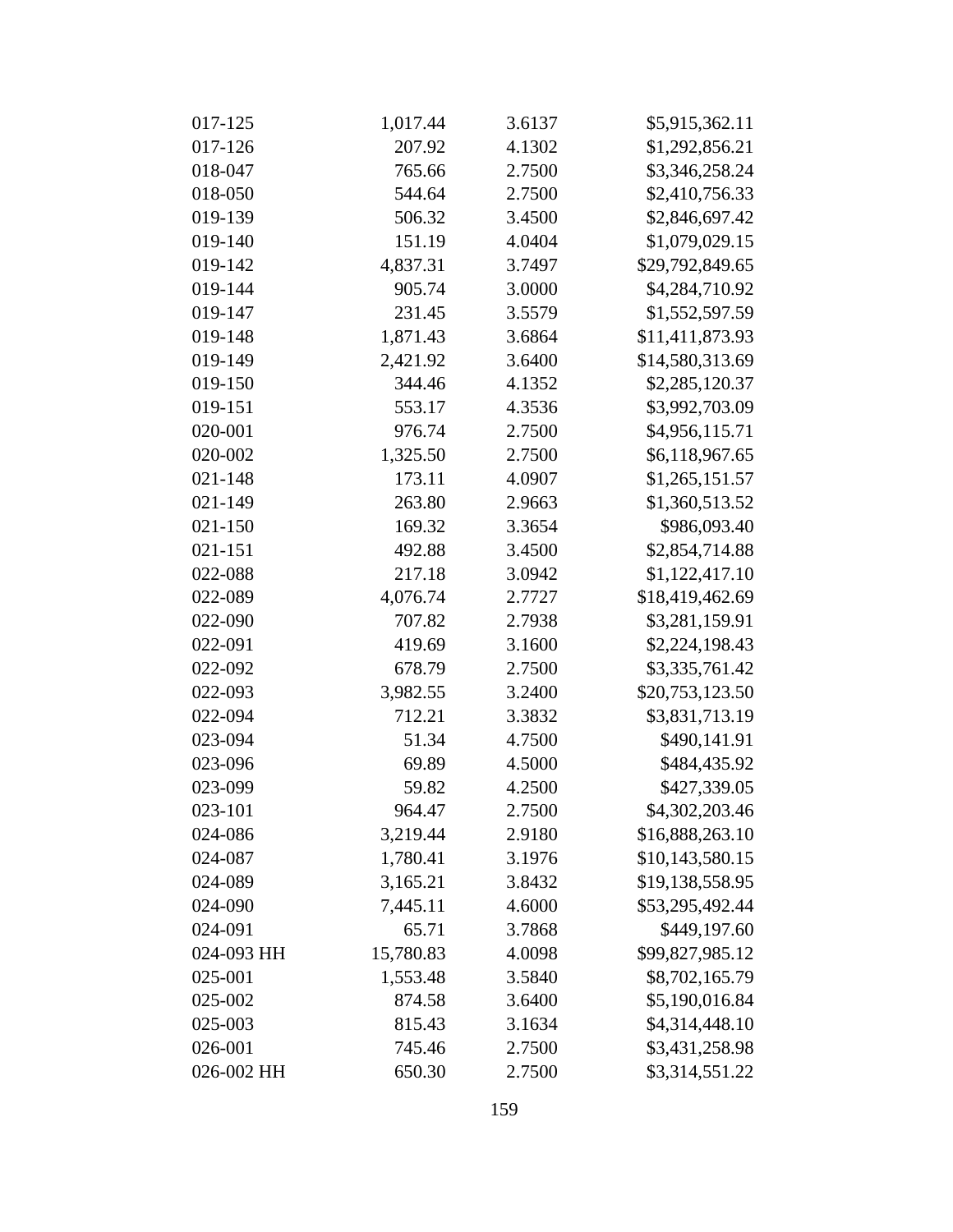| 026-005    | 693.57   | 2.9500 | \$3,653,348.23  |
|------------|----------|--------|-----------------|
| 026-006 HH | 7,391.14 | 3.4642 | \$46,631,621.11 |
| 027-055    | 179.43   | 3.2300 | \$927,169.32    |
| 027-056    | 203.87   | 4.5239 | \$1,468,221.84  |
| 027-057    | 153.76   | 4.0534 | \$989,485.19    |
| 027-058    | 269.49   | 3.7726 | \$1,509,450.73  |
| 027-059    | 258.66   | 3.8000 | \$1,642,862.23  |
| 027-061    | 1,371.23 | 3.5091 | \$8,015,048.28  |
| 028-101    | 1,029.80 | 3.2268 | \$5,520,735.02  |
| 028-102    | 1,387.82 | 2.7500 | \$6,338,274.97  |
| 028-103    | 895.40   | 3.3109 | \$4,564,022.72  |
| 029-001    | 324.99   | 3.2634 | \$1,629,438.52  |
| 029-002    | 181.99   | 3.3564 | \$1,067,469.44  |
| 029-003    | 204.96   | 3.2700 | \$1,104,401.01  |
| 029-004    | 445.72   | 2.7500 | \$2,256,414.64  |
| 030-093    | 1,888.44 | 3.3500 | \$10,141,321.13 |
| 031-116    | 186.96   | 4.2193 | \$1,303,556.10  |
| 031-117    | 188.37   | 3.9263 | \$1,329,386.50  |
| 031-118    | 107.15   | 5.3797 | \$944,653.56    |
| 031-121    | 609.05   | 3.8070 | \$3,732,273.36  |
| 031-122    | 184.48   | 4.3000 | \$1,379,956.55  |
| 032-054    | 148.46   | 4.6000 | \$1,176,288.36  |
| 032-055    | 673.34   | 2.8214 | \$3,232,191.79  |
| 032-056    | 142.65   | 4.9882 | \$1,219,681.57  |
| 032-058    | 298.61   | 3.0475 | \$1,585,408.34  |
| 033-090    | 1,069.12 | 2.7500 | \$4,974,266.93  |
| 033-091    | 184.53   | 3.1900 | \$990,069.49    |
| 033-092    | 264.28   | 2.5389 | \$1,191,940.04  |
| 033-093    | 378.23   | 2.7500 | \$1,851,981.19  |
| 033-094    | 272.43   | 2.7500 | \$1,422,644.17  |
| 034-121    | 135.67   | 2.7500 | \$772,926.66    |
| 034-122    | 114.64   | 2.8420 | \$564,906.19    |
| 034-124    | 1,421.40 | 2.6800 | \$6,903,935.02  |
| 035-092    | 1,020.83 | 3.1000 | \$5,086,477.77  |
| 035-093    | 643.80   | 2.9100 | \$3,137,804.12  |
| 035-094    | 533.12   | 2.9761 | \$2,391,727.80  |
| 035-097    | 371.17   | 2.9402 | \$1,845,175.92  |
| 035-098    | 825.83   | 3.4300 | \$4,312,539.45  |
| 035-099    | 352.99   | 3.0700 | \$1,948,375.33  |
| 035-102    | 2,004.28 | 2.7500 | \$9,710,617.23  |
| 036-123    | 259.74   | 3.0230 | \$1,294,040.67  |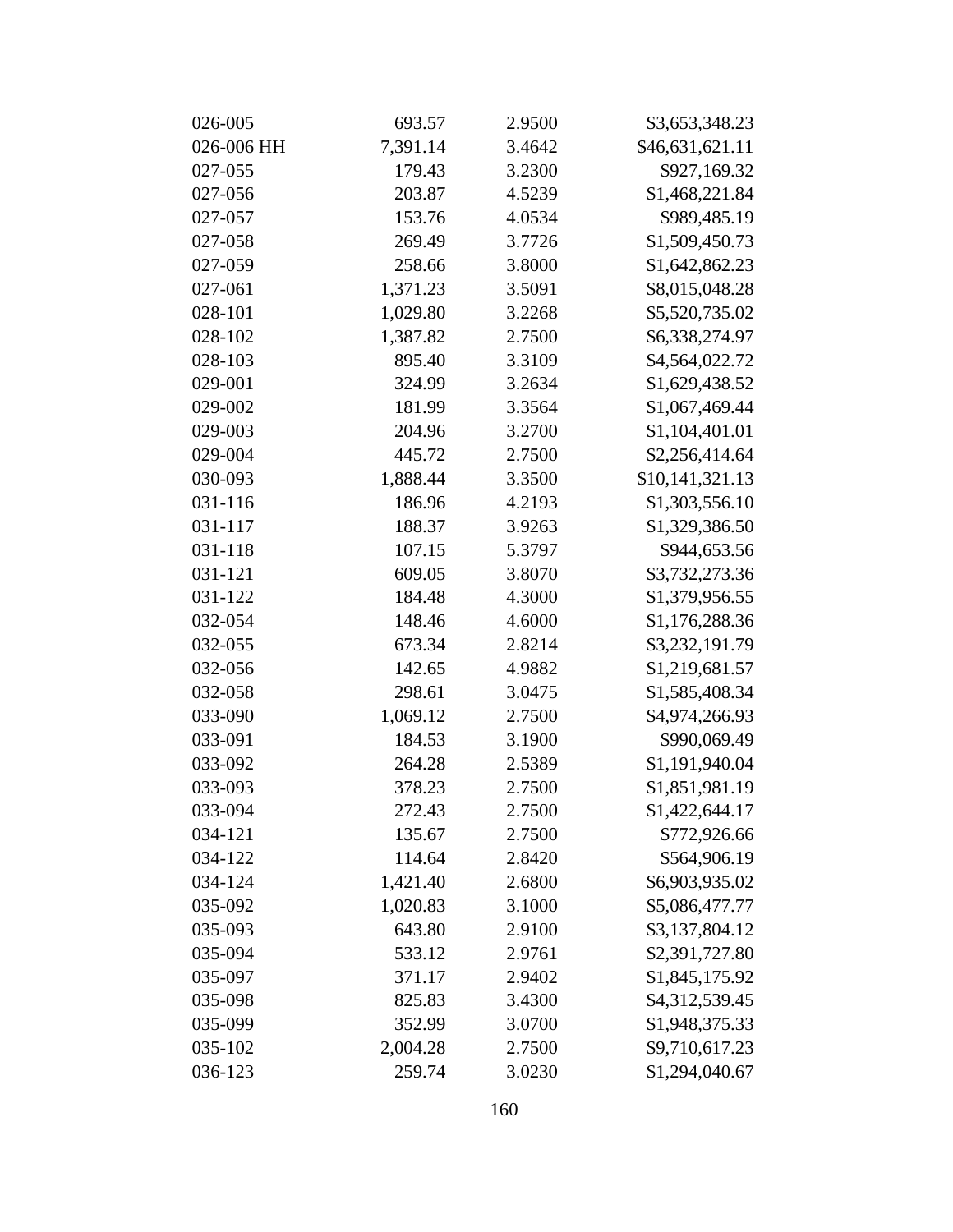| 036-126    | 3,554.60  | 2.9260 | \$17,657,282.76  |
|------------|-----------|--------|------------------|
| 036-131    | 2,740.58  | 2.7500 | \$13,103,171.04  |
| 036-133    | 608.18    | 3.3100 | \$3,194,493.97   |
| 036-134    | 333.98    | 2.8175 | \$1,570,588.09   |
| 036-135 HH | 118.06    | 3.0871 | \$593,617.71     |
| 036-136    | 2,093.89  | 2.6000 | \$9,104,733.81   |
| 036-137    | 1,825.02  | 2.9487 | \$9,033,708.91   |
| 036-138    | 400.84    | 4.0900 | \$2,698,780.63   |
| 036-139 HH | 3,693.16  | 2.8289 | \$20,866,173.43  |
| 037-037    | 1,899.85  | 2.9800 | \$9,997,042.46   |
| 037-039    | 1,120.67  | 3.0500 | \$5,722,693.24   |
| 038-044    | 342.88    | 3.7043 | \$2,157,404.37   |
| 038-045    | 338.23    | 4.0000 | \$2,160,419.16   |
| 038-046    | 501.80    | 3.7500 | \$2,989,996.08   |
| 039-133    | 3,347.40  | 2.7500 | \$14,616,750.46  |
| 039-134    | 3,116.20  | 2.7500 | \$14,112,977.18  |
| 039-135    | 838.18    | 2.7500 | \$3,708,240.52   |
| 039-136    | 300.34    | 2.8937 | \$1,666,013.59   |
| 039-137 HH | 1,075.34  | 2.7500 | \$5,656,049.48   |
| 039-139 HH | 1,804.45  | 2.7500 | \$7,845,089.46   |
| 039-141 HH | 22,702.02 | 2.8935 | \$117,136,066.36 |
| 039-142    | 1,050.41  | 2.7500 | \$4,706,440.75   |
| 040-100    | 185.88    | 4.3027 | \$1,298,692.92   |
| 040-101    | 77.14     | 3.8233 | \$474,674.72     |
| 040-103    | 80.82     | 4.2916 | \$595,452.72     |
| 040-104    | 63.37     | 4.5581 | \$511,868.00     |
| 040-107    | 1,089.74  | 2.7500 | \$5,357,433.54   |
| 041-001    | 99.95     | 5.6079 | \$784,832.02     |
| 041-002    | 775.69    | 3.4237 | \$4,335,567.07   |
| 041-003    | 233.20    | 4.3469 | \$1,585,176.96   |
| 041-004    | 121.68    | 4.8011 | \$950,851.11     |
| 041-005    | 97.89     | 4.8034 | \$835,600.58     |
| 042-111    | 661.00    | 2.7500 | \$3,030,041.11   |
| 042-113    | 86.23     | 3.8487 | \$485,664.07     |
| 042-117    | 192.45    | 3.6600 | \$1,156,488.95   |
| 042-118 HH | 129.47    | 3.1125 | \$708,935.47     |
| 042-119 HH | 68.01     | 3.5600 | \$472,349.44     |
| 042-121    | 111.34    | 3.6861 | \$622,740.51     |
| 042-124    | 1,726.03  | 3.3145 | \$9,318,066.26   |
| 043-001    | 795.71    | 2.7500 | \$3,722,975.28   |
| 043-002    | 299.58    | 3.0867 | \$1,577,741.39   |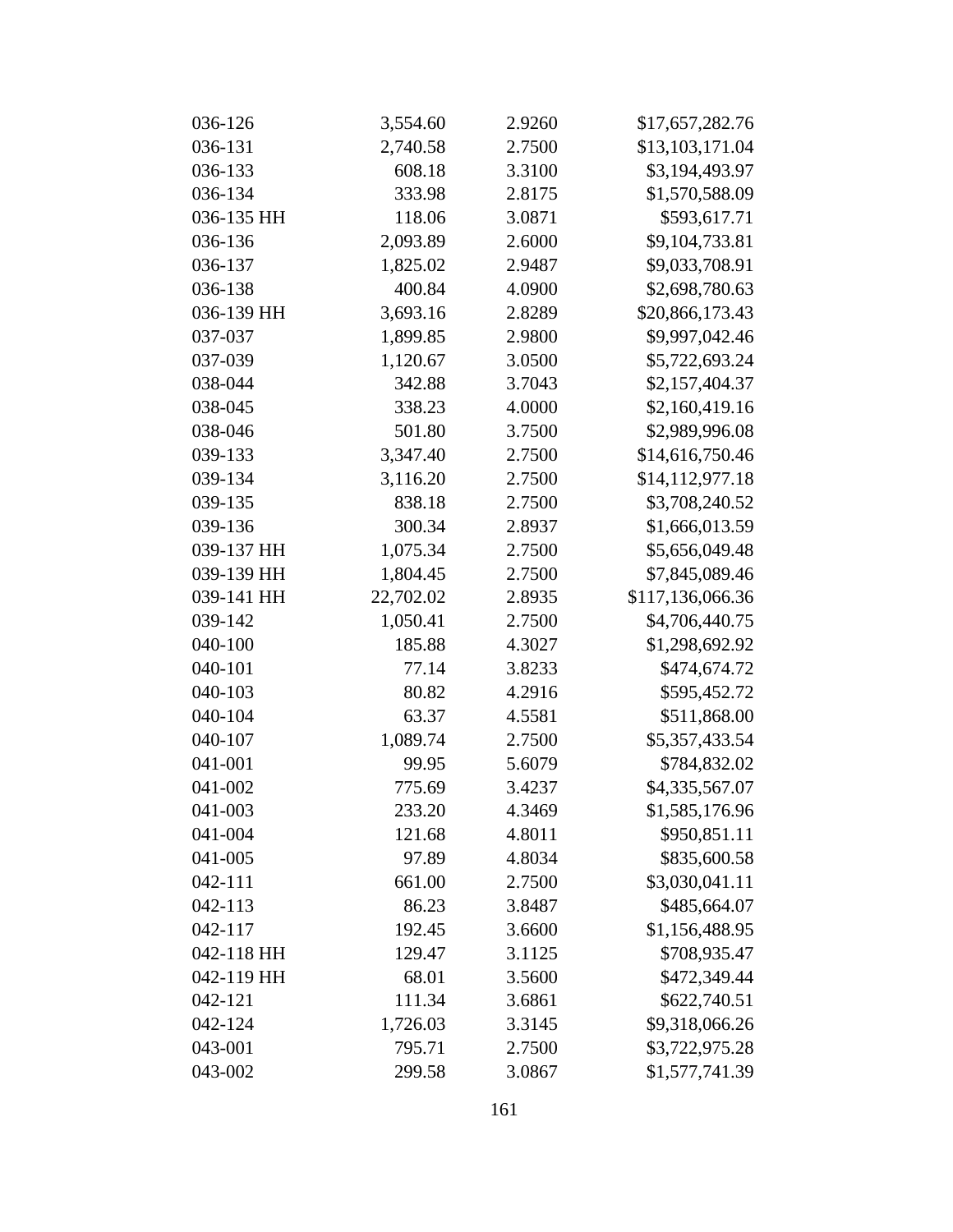| 043-003    | 428.65    | 2.7500 | \$1,970,385.31   |
|------------|-----------|--------|------------------|
| 043-004    | 321.32    | 2.7500 | \$1,569,244.28   |
| 044-078 HH | 120.45    | 4.1530 | \$996,599.45     |
| 044-083    | 280.26    | 4.0034 | \$1,824,128.86   |
| 044-084    | 338.59    | 3.2917 | \$2,045,345.73   |
| 045-076    | 432.33    | 3.3300 | \$2,291,500.94   |
| 045-077    | 701.07    | 3.4861 | \$4,013,613.10   |
| 045-078    | 274.82    | 3.6307 | \$1,849,263.94   |
| 046-128    | 337.54    | 3.2600 | \$1,866,084.45   |
| 046-130    | 1,303.09  | 2.7500 | \$5,981,820.31   |
| 046-131    | 1,180.00  | 2.7500 | \$5,826,766.32   |
| 046-132    | 543.39    | 2.7500 | \$2,517,104.06   |
| 046-134    | 1,924.84  | 2.7500 | \$9,173,352.22   |
| 046-135    | 383.01    | 2.9370 | \$2,009,773.41   |
| 046-137    | 349.44    | 2.9900 | \$1,870,933.04   |
| 046-140    | 727.63    | 2.7000 | \$3,390,549.27   |
| 047-060 HH | 426.55    | 2.8100 | \$2,014,581.52   |
| 047-062    | 1,112.45  | 2.7500 | \$4,997,331.75   |
| 047-064    | 162.57    | 2.7500 | \$807,323.85     |
| 047-065 HH | 476.67    | 2.8000 | \$2,276,981.92   |
| 048-066    | 4,654.48  | 3.6091 | \$27,526,551.67  |
| 048-068    | 12,543.97 | 4.4327 | \$86,596,012.08  |
| 048-069    | 1,998.08  | 2.9757 | \$10,970,667.85  |
| 048-070    | 1,917.38  | 3.0052 | \$10,308,631.41  |
| 048-071    | 14,307.93 | 4.3700 | \$99,447,825.62  |
| 048-072    | 7,239.73  | 4.4305 | \$47,673,541.05  |
| 048-073    | 8,511.12  | 3.8712 | \$54,553,149.08  |
| 048-074    | 3,941.97  | 4.6400 | \$29,241,880.78  |
| 048-075    | 477.10    | 3.3825 | \$2,836,572.45   |
| 048-077    | 11,023.97 | 4.4300 | \$74,594,997.89  |
| 048-078    | 32,346.96 | 4.9500 | \$253,492,978.40 |
| 048-080 HH | 2,204.39  | 4.3292 | \$19,279,845.46  |
| 049-132    | 2,651.07  | 2.7500 | \$11,798,586.40  |
| 049-135 HH | 177.95    | 2.7500 | \$1,176,259.07   |
| 049-137    | 515.82    | 3.2100 | \$2,960,057.67   |
| 049-140    | 829.08    | 2.7500 | \$3,691,714.34   |
| 049-142    | 3,480.92  | 2.7500 | \$15,234,886.76  |
| 049-144    | 3,628.38  | 2.8500 | \$17,251,967.54  |
| 049-148 HH | 6,985.55  | 2.7500 | \$34,609,811.04  |
| 050-001    | 7,151.79  | 3.5100 | \$40,256,764.75  |
| 050-002    | 855.83    | 3.4500 | \$4,883,268.59   |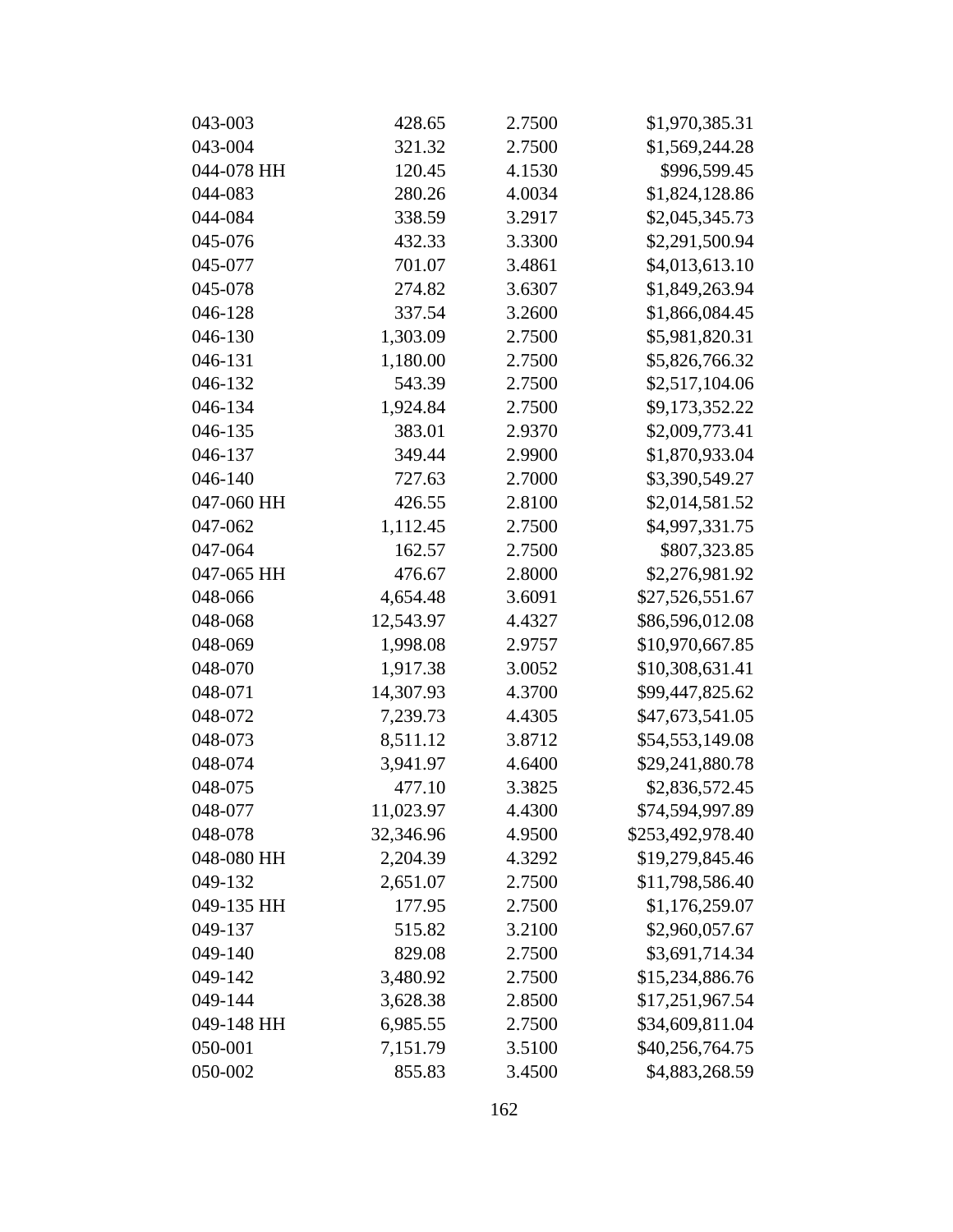| 050-003 | 3,398.09  | 2.9603 | \$16,784,829.62 |
|---------|-----------|--------|-----------------|
| 050-005 | 1,203.77  | 3.6582 | \$7,641,981.57  |
| 050-006 | 2,636.33  | 2.9200 | \$12,852,349.50 |
| 050-007 | 986.93    | 3.0716 | \$5,169,353.22  |
| 050-009 | 441.69    | 3.1681 | \$2,253,227.25  |
| 050-010 | 2,871.09  | 3.2524 | \$14,705,670.33 |
| 050-012 | 10,774.24 | 3.2493 | \$55,666,053.40 |
| 050-013 | 486.33    | 3.5507 | \$2,814,881.18  |
| 050-014 | 2,701.47  | 3.7079 | \$15,971,256.62 |
| 051-150 | 281.47    | 3.2500 | \$1,546,676.73  |
| 051-152 | 1,361.77  | 3.3100 | \$7,585,544.91  |
| 051-153 | 141.85    | 4.1228 | \$989,261.74    |
| 051-154 | 608.08    | 2.7500 | \$2,677,122.57  |
| 051-156 | 349.32    | 3.7313 | \$2,047,421.84  |
| 051-159 | 3,051.45  | 3.7322 | \$18,301,292.63 |
| 052-096 | 579.52    | 3.7000 | \$3,390,752.77  |
| 053-111 | 826.43    | 2.7500 | \$3,824,257.68  |
| 053-112 | 129.61    | 3.1000 | \$723,733.42    |
| 053-113 | 3,904.47  | 2.7500 | \$17,889,691.74 |
| 053-114 | 680.32    | 2.9500 | \$3,066,043.39  |
| 054-037 | 470.46    | 3.4000 | \$2,668,667.51  |
| 054-039 | 1,036.75  | 3.1613 | \$5,651,726.77  |
| 054-041 | 2,183.83  | 3.8800 | \$13,295,603.02 |
| 054-042 | 416.63    | 3.5400 | \$2,415,477.16  |
| 054-043 | 417.96    | 3.7000 | \$2,658,529.88  |
| 054-045 | 1,031.39  | 3.5724 | \$5,818,741.69  |
| 055-104 | 629.94    | 2.7500 | \$3,001,408.80  |
| 055-105 | 698.59    | 2.7500 | \$3,542,008.99  |
| 055-106 | 729.21    | 2.7500 | \$3,231,144.15  |
| 055-108 | 1,425.56  | 2.6800 | \$6,437,817.17  |
| 055-110 | 2,056.94  | 2.7500 | \$9,763,031.79  |
| 055-111 | 386.91    | 2.7500 | \$1,690,201.31  |
| 056-015 | 568.32    | 2.7500 | \$2,651,749.66  |
| 056-017 | 969.16    | 3.2033 | \$5,156,615.57  |
| 057-001 | 356.05    | 3.2821 | \$1,919,050.15  |
| 057-002 | 860.95    | 2.7500 | \$3,812,212.28  |
| 057-003 | 4,887.82  | 2.7500 | \$21,555,644.35 |
| 057-004 | 1,567.24  | 2.7500 | \$7,106,101.77  |
| 058-106 | 265.70    | 3.5865 | \$1,630,133.45  |
| 058-107 | 191.79    | 3.7500 | \$1,052,890.95  |
| 058-108 | 240.52    | 3.6600 | \$1,376,685.05  |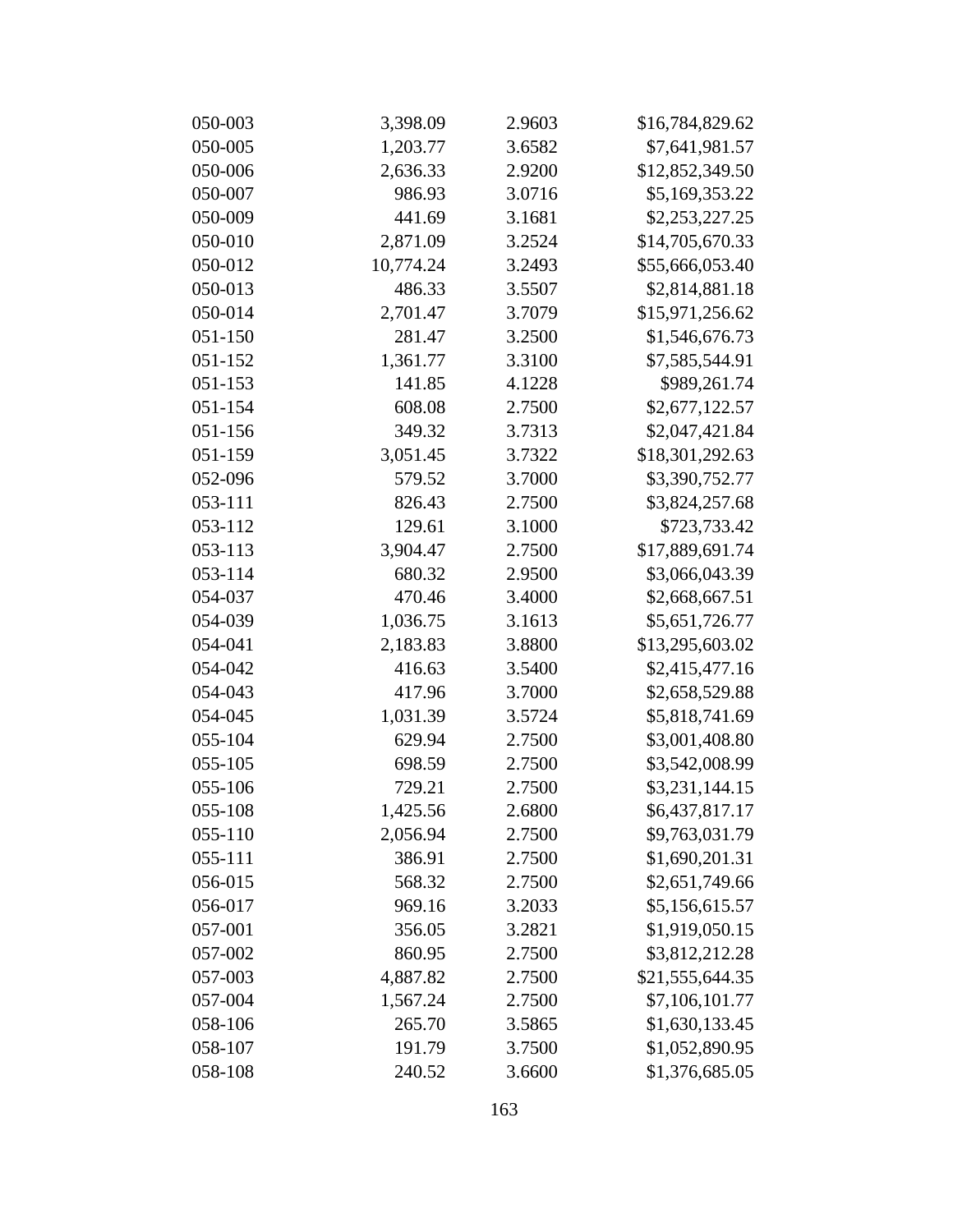| 058-109    | 704.99   | 3.3751 | \$4,276,311.56  |
|------------|----------|--------|-----------------|
| 058-112    | 1,128.73 | 3.0026 | \$6,493,029.53  |
| 059-113    | 220.68   | 3.5700 | \$1,234,514.97  |
| 059-114    | 99.20    | 4.4472 | \$708,290.02    |
| 059-117    | 1,810.92 | 3.2200 | \$10,055,300.56 |
| 060-077    | 3,509.51 | 2.7500 | \$15,855,961.25 |
| 061-150    | 209.92   | 3.4985 | \$1,145,588.54  |
| 061-151    | 252.89   | 3.1789 | \$1,248,101.19  |
| 061-154    | 384.06   | 3.5360 | \$2,169,418.98  |
| 061-156    | 1,180.70 | 3.0032 | \$6,152,591.32  |
| 061-157    | 86.36    | 4.2421 | \$682,043.92    |
| 061-158    | 164.87   | 4.1227 | \$1,070,755.59  |
| 062-070    | 185.55   | 3.3999 | \$1,011,404.10  |
| 062-072    | 1,779.89 | 3.2000 | \$9,299,066.80  |
| 063-066    | 537.22   | 3.0600 | \$2,886,361.08  |
| 063-067    | 776.87   | 3.3600 | \$4,193,660.54  |
| 064-072    | 241.47   | 3.5500 | \$1,508,782.41  |
| 064-074    | 1,094.94 | 2.7500 | \$5,149,180.44  |
| 064-075    | 3,440.07 | 2.8121 | \$15,463,339.43 |
| 065-096    | 186.80   | 4.6202 | \$1,472,122.14  |
| 065-098    | 378.58   | 4.4192 | \$2,700,155.07  |
| 066-102    | 1,864.45 | 2.7500 | \$8,424,992.68  |
| 066-103    | 274.35   | 3.0300 | \$1,441,462.19  |
| 066-104    | 276.72   | 3.2000 | \$1,428,397.76  |
| 066-105 HH | 1,602.90 | 2.0500 | \$8,915,940.45  |
| 066-107    | 747.66   | 3.0200 | \$3,585,040.47  |
| 067-055    | 1,033.06 | 2.7500 | \$4,541,826.59  |
| 067-061    | 1,224.15 | 2.7500 | \$5,474,814.95  |
| 068-070    | 1,206.49 | 2.7500 | \$5,518,083.72  |
| 068-071    | 114.87   | 3.5411 | \$652,443.14    |
| 068-072 HH | 77.50    | 2.8796 | \$420,306.61    |
| 068-073    | 534.16   | 2.9621 | \$2,640,034.53  |
| 068-074    | 206.15   | 3.9200 | \$1,280,275.00  |
| 068-075    | 167.95   | 3.1900 | \$838,533.64    |
| 069-104    | 51.25    | 4.0659 | \$365,820.74    |
| 069-106    | 717.41   | 4.0564 | \$4,957,018.84  |
| 069-107    | 96.12    | 3.6446 | \$564,092.13    |
| 069-108    | 258.13   | 3.3251 | \$1,379,030.20  |
| 069-109    | 528.50   | 3.0000 | \$2,659,664.73  |
| 070-092    | 455.06   | 3.3450 | \$2,524,755.08  |
| 070-093    | 1,273.92 | 3.3916 | \$7,211,895.27  |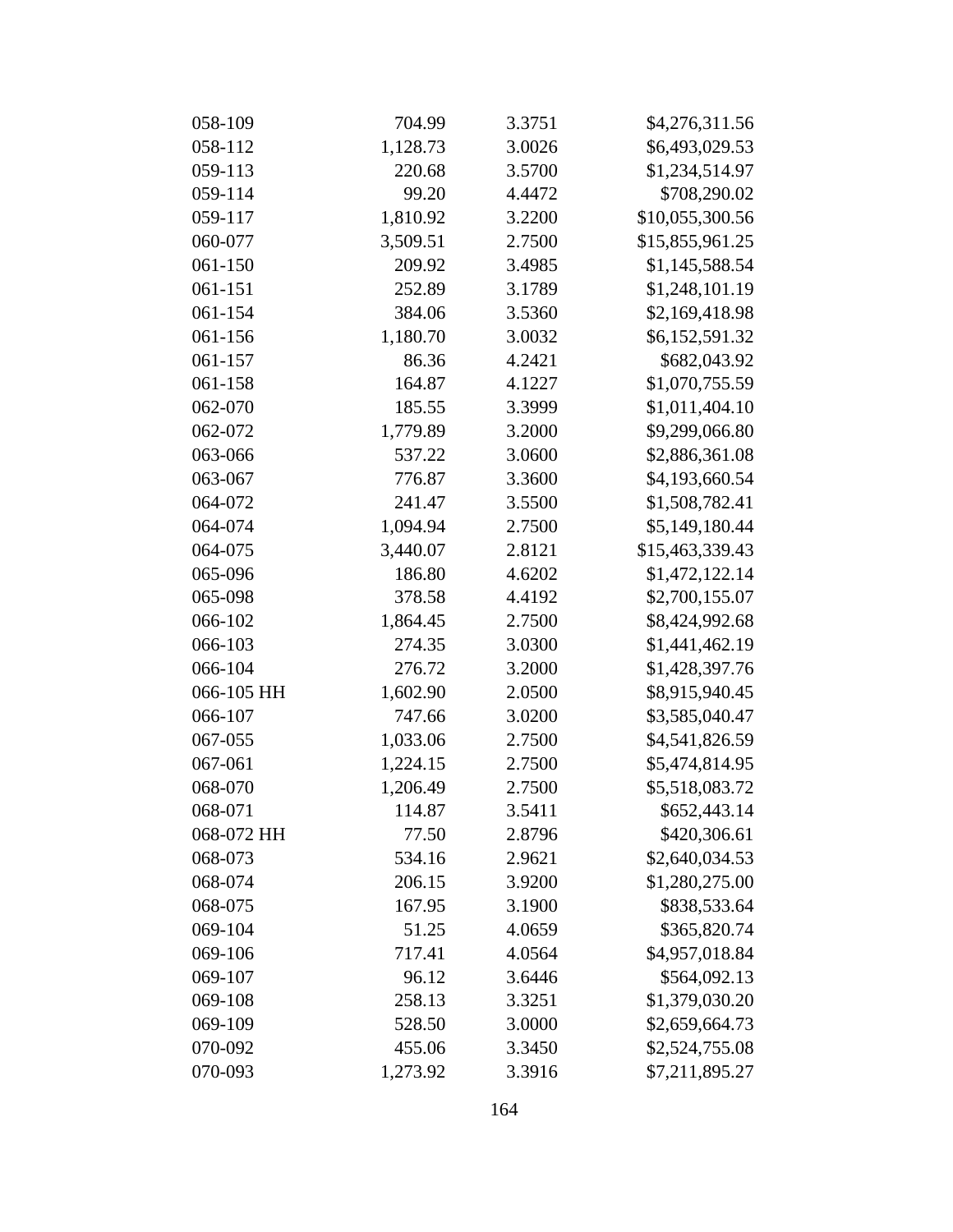| 071-091 HH | 686.09   | 2.4800 | \$3,141,061.93  |
|------------|----------|--------|-----------------|
| 071-092 HH | 1,449.39 | 2.7500 | \$7,585,532.95  |
| 072-066    | 196.68   | 4.5800 | \$1,460,763.98  |
| 072-068    | 819.62   | 2.7500 | \$3,432,067.88  |
| 072-073    | 349.95   | 3.0200 | \$1,763,890.39  |
| 072-074 HH | 1,660.99 | 2.4100 | \$10,011,400.09 |
| 073-099    | 1,447.60 | 2.7500 | \$6,461,342.48  |
| 073-102    | 791.30   | 2.7500 | \$3,794,199.02  |
| 073-105    | 208.00   | 2.7500 | \$954,841.67    |
| 073-106    | 1,626.70 | 2.7500 | \$7,582,053.92  |
| 073-108    | 4,055.94 | 2.7500 | \$17,541,477.73 |
| 074-187    | 256.48   | 3.6400 | \$1,504,093.08  |
| 074-190    | 321.81   | 3.2156 | \$1,753,251.23  |
| 074-194    | 224.43   | 4.5600 | \$1,676,621.86  |
| 074-195    | 154.63   | 4.9500 | \$1,183,058.23  |
| 074-197    | 245.90   | 4.3300 | \$1,635,472.75  |
| 074-201 HH | 1,316.71 | 3.5918 | \$8,293,412.28  |
| 074-202    | 203.26   | 5.2446 | \$1,578,003.75  |
| 075-084 HH | 217.93   | 2.7500 | \$1,089,899.03  |
| 075-085    | 630.22   | 2.7500 | \$3,100,890.96  |
| 075-086    | 268.71   | 2.7500 | \$1,299,424.66  |
| 075-087    | 708.97   | 2.7500 | \$3,514,983.37  |
| 076-081    | 224.07   | 3.4309 | \$1,419,495.01  |
| 076-082    | 666.12   | 2.8246 | \$3,264,501.07  |
| 076-083    | 777.64   | 2.6400 | \$3,714,048.74  |
| 077-100 HH | 104.34   | 2.7500 | \$502,194.37    |
| 077-101    | 349.62   | 3.3211 | \$1,956,882.34  |
| 077-102    | 634.92   | 2.7500 | \$3,082,670.09  |
| 077-103    | 250.11   | 2.7500 | \$1,334,124.04  |
| 077-104    | 175.35   | 3.1793 | \$1,028,910.31  |
| 078-001    | 393.31   | 2.8500 | \$1,869,341.44  |
| 078-002    | 873.06   | 3.2800 | \$4,748,776.61  |
| 078-003    | 207.63   | 3.9951 | \$1,207,695.37  |
| 078-004 HH | 269.78   | 2.7500 | \$1,297,814.58  |
| 078-005    | 741.23   | 2.7500 | \$3,502,916.65  |
| 078-009    | 264.85   | 2.8500 | \$1,240,145.51  |
| 078-012    | 1,492.81 | 3.0000 | \$7,229,847.32  |
| 079-077    | 2,075.89 | 3.2400 | \$11,240,969.27 |
| 079-078    | 125.15   | 2.9000 | \$705,240.17    |
| 080-116    | 389.85   | 3.2885 | \$2,260,967.80  |
| 080-118    | 352.16   | 2.9500 | \$1,702,487.02  |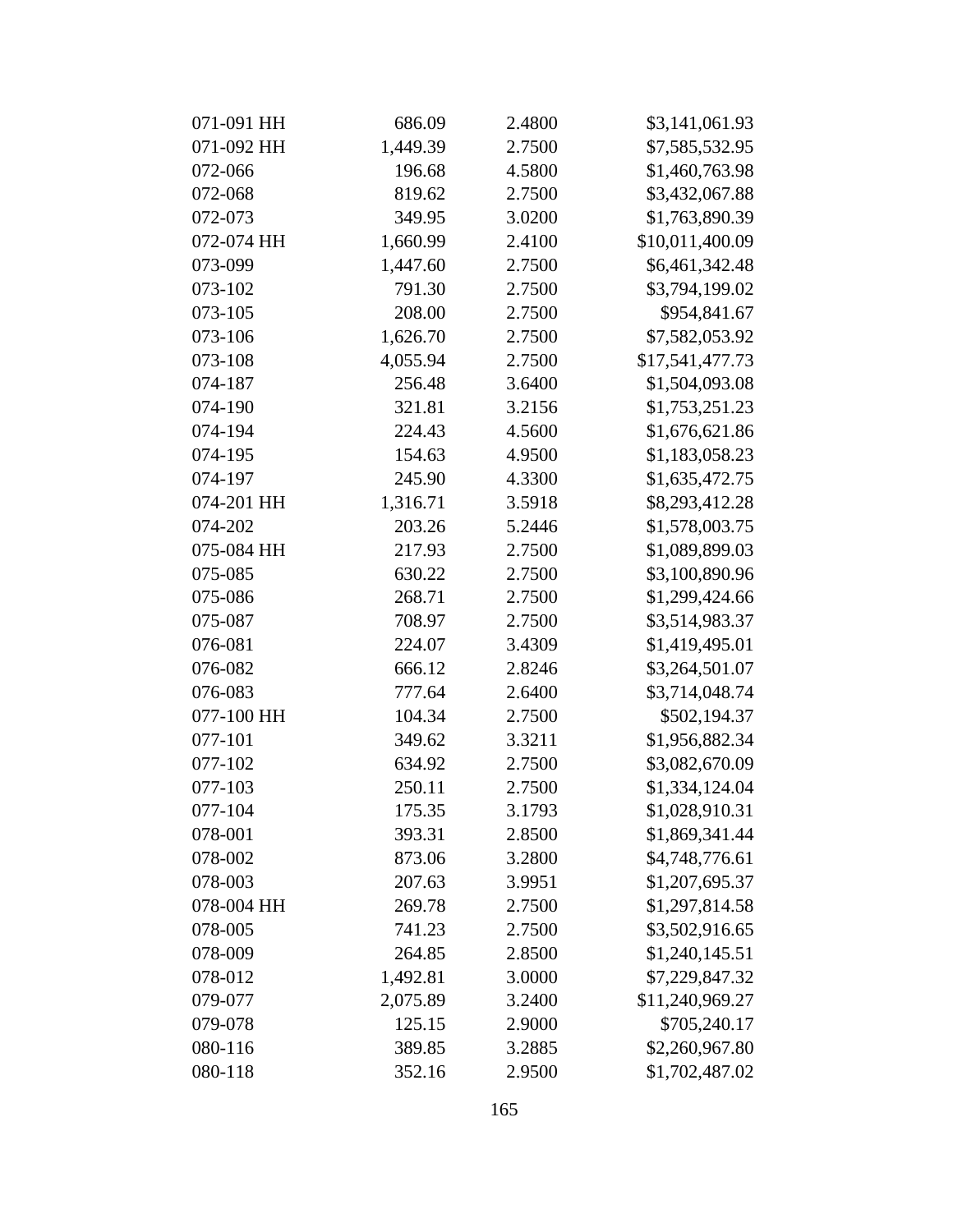| 080-119    | 555.82   | 2.8756 | \$2,728,948.98  |
|------------|----------|--------|-----------------|
| 080-121    | 370.06   | 3.5144 | \$2,174,097.94  |
| 080-122 HH | 206.09   | 2.0300 | \$1,707,478.04  |
| 080-125    | 3,990.54 | 3.1500 | \$20,492,867.68 |
| 081-094    | 1,729.26 | 2.7500 | \$8,186,902.87  |
| 081-095    | 489.21   | 2.9266 | \$2,290,433.54  |
| 081-096    | 3,765.74 | 3.5261 | \$21,377,778.35 |
| 081-097    | 268.79   | 2.7500 | \$1,229,302.19  |
| 082-100    | 1,531.23 | 3.1447 | \$7,533,090.05  |
| 082-101    | 515.44   | 3.4400 | \$2,795,910.58  |
| 082-105 HH | 63.65    | 3.8500 | \$513,591.25    |
| 082-108    | 791.50   | 3.2993 | \$4,348,512.26  |
| 083-001    | 673.67   | 3.7805 | \$4,447,125.27  |
| 083-002    | 667.89   | 3.3838 | \$3,903,313.92  |
| 083-003 HH | 2,316.72 | 3.3769 | \$13,614,659.15 |
| 083-005    | 8,895.76 | 4.9970 | \$66,426,776.58 |
| 084-001    | 2,222.62 | 2.7500 | \$10,116,592.47 |
| 084-002    | 369.09   | 3.1642 | \$1,858,550.87  |
| 084-003    | 274.65   | 3.3000 | \$1,452,225.53  |
| 084-004    | 400.76   | 2.7700 | \$1,916,078.56  |
| 084-005    | 638.51   | 2.8100 | \$2,846,922.51  |
| 084-006    | 930.16   | 2.7500 | \$4,192,369.22  |
| 085-043    | 85.84    | 3.1000 | \$385,585.75    |
| 085-044    | 606.55   | 3.0893 | \$3,097,726.71  |
| 085-045    | 667.61   | 2.7500 | \$2,937,177.21  |
| 085-048    | 1,025.69 | 2.7500 | \$4,751,230.96  |
| 085-049    | 510.02   | 2.7500 | \$2,216,379.57  |
| 086-100    | 799.45   | 3.3800 | \$4,405,927.14  |
| 087-083    | 850.24   | 2.7500 | \$3,933,702.93  |
| 088-072    | 418.29   | 3.4625 | \$2,171,057.24  |
| 088-073    | 199.70   | 4.0000 | \$1,153,339.19  |
| 088-075    | 201.30   | 3.5074 | \$1,111,461.12  |
| 088-080 HH | 666.25   | 3.7500 | \$4,381,435.67  |
| 088-081    | 2,061.13 | 3.4000 | \$11,740,468.66 |
| 089-077    | 93.68    | 4.9778 | \$679,430.39    |
| 089-080    | 1,328.58 | 3.2960 | \$7,133,015.91  |
| 089-087    | 441.31   | 3.3000 | \$2,304,947.14  |
| 089-088    | 208.04   | 4.8203 | \$1,567,794.68  |
| 089-089    | 1,626.25 | 3.0539 | \$8,037,917.32  |
| 090-075    | 98.86    | 3.7500 | \$617,928.25    |
| 090-076    | 514.33   | 3.0300 | \$2,459,914.49  |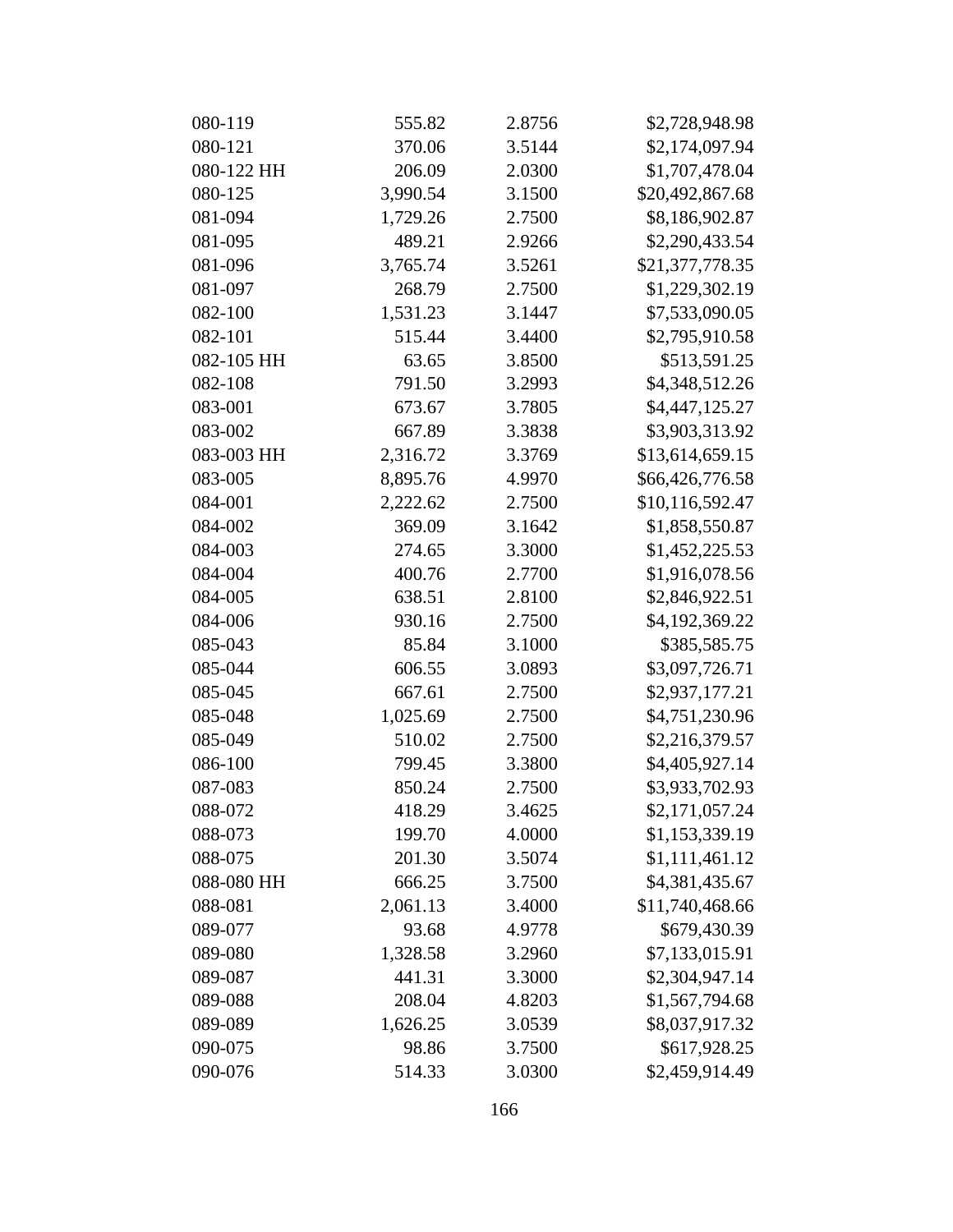| 090-077 HH | 264.46    | 2.7500 | \$1,221,075.39   |
|------------|-----------|--------|------------------|
| 090-078    | 255.91    | 3.1600 | \$1,273,744.38   |
| 091-091    | 376.13    | 3.2500 | \$2,151,118.65   |
| 091-092    | 1,517.38  | 2.7500 | \$6,602,521.64   |
| 091-093    | 203.77    | 2.7500 | \$870,418.32     |
| 091-095    | 146.46    | 2.7500 | \$630,730.87     |
| 092-087    | 16,792.87 | 3.4038 | \$95,099,080.58  |
| 092-088    | 17,705.63 | 3.7307 | \$109,570,813.17 |
| 092-089    | 7,048.51  | 3.5318 | \$41,148,287.43  |
| 092-090 HH | 5,608.70  | 3.3400 | \$37,213,974.78  |
| 092-091 HH | 1,141.03  | 3.3502 | \$7,976,175.51   |
| 093-120    | 396.50    | 3.1427 | \$1,943,294.03   |
| 093-121 HH | 83.01     | 2.9843 | \$457,797.03     |
| 093-123    | 434.12    | 3.1469 | \$2,526,541.11   |
| 093-124    | 491.24    | 3.1787 | \$2,502,160.28   |
| 094-076    | 586.03    | 3.1000 | \$3,176,704.68   |
| 094-078    | 3,503.27  | 3.0002 | \$18,212,769.10  |
| 094-083    | 2,855.72  | 3.0900 | \$14,175,421.08  |
| 094-086    | 1,771.73  | 3.3000 | \$10,196,986.29  |
| 094-087    | 973.63    | 2.9500 | \$4,464,587.81   |
| 095-059 HH | 1,974.10  | 3.0667 | \$10,342,294.77  |
| 096-088    | 17,451.65 | 4.3724 | \$115,778,057.35 |
| 096-089    | 11,370.05 | 4.7400 | \$85,309,586.99  |
| 096-090 HH | 5,311.12  | 3.3495 | \$52,160,915.26  |
| 096-091 HH | 18,176.92 | 3.4980 | \$121,222,179.15 |
| 096-092 HH | 4,033.52  | 3.3210 | \$36,435,683.79  |
| 096-093 HH | 4,518.54  | 2.5700 | \$33,335,902.29  |
| 096-094 HH | 9,327.74  | 2.9450 | \$56,443,944.39  |
| 096-095 HH | 15,877.30 | 3.0400 | \$130,478,362.84 |
| 096-098 HH | 2,082.46  | 3.4900 | \$15,004,613.27  |
| 096-099 HH | 1,298.67  | 3.4044 | \$6,992,555.28   |
| 096-101 HH | 608.22    | 3.0637 | \$8,319,831.37   |
| 096-102 HH | 1,957.60  | 3.1209 | \$28,628,691.52  |
| 096-103    | 1,433.05  | 4.2494 | \$9,245,528.85   |
| 096-104    | 3,103.74  | 4.3574 | \$20,870,216.65  |
| 096-106 HH | 3,011.66  | 2.6300 | \$34,830,692.01  |
| 096-107 HH | 904.79    | 3.6026 | \$8,716,351.04   |
| 096-109    | 5,205.27  | 4.2854 | \$34,967,676.09  |
| 096-110    | 5,700.06  | 3.7221 | \$36,879,985.35  |
| 096-111    | 7,466.33  | 4.1907 | \$47,578,332.99  |
| 096-112 HH | 3,700.14  | 4.2479 | \$28,415,624.90  |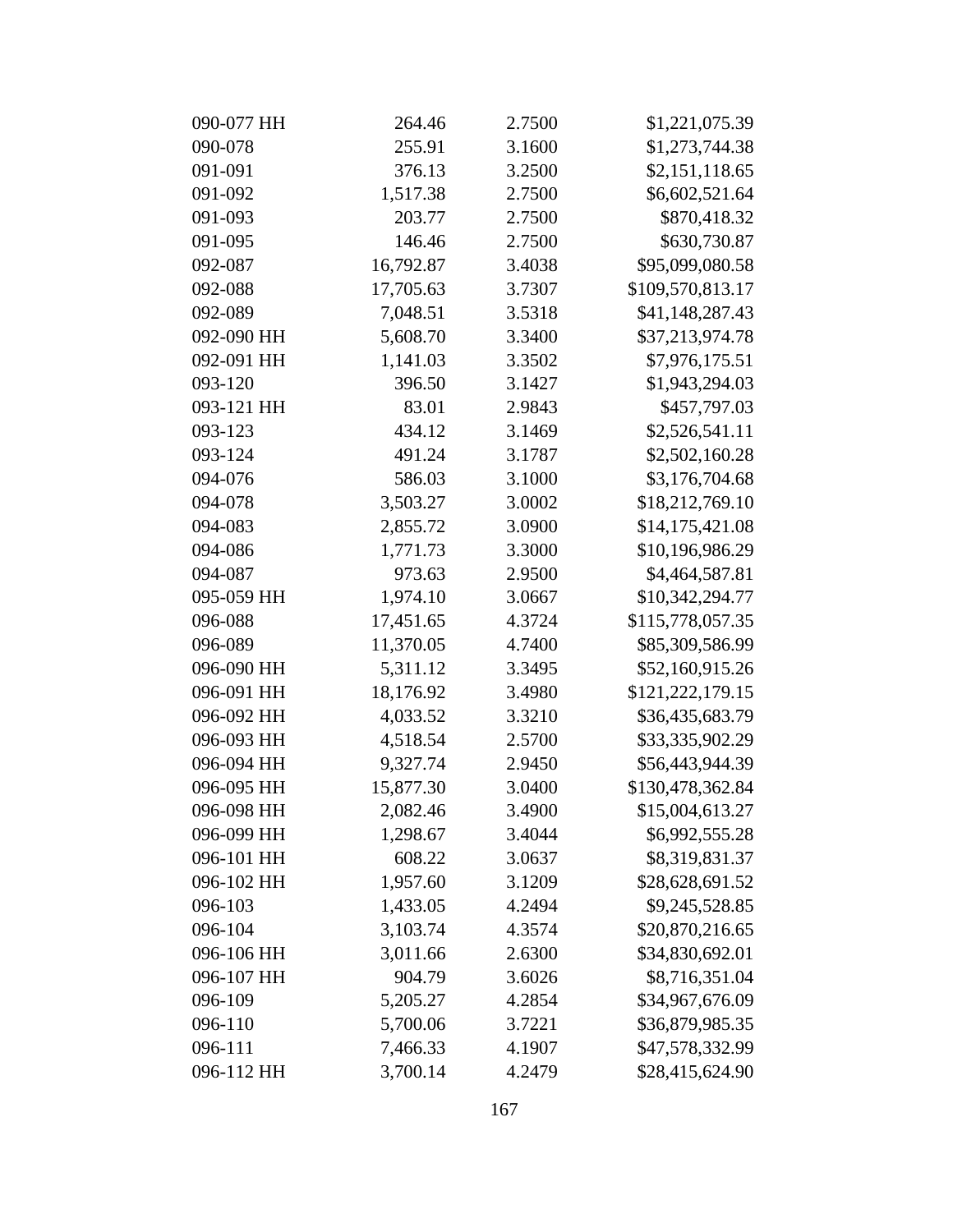| 096-113 HH | 785.26   | 4.2600 | \$6,765,227.22  |
|------------|----------|--------|-----------------|
| 096-114 HH | 3,394.95 | 3.9921 | \$27,148,426.73 |
| 096-115    | 596.02   | 5.1000 | \$5,065,552.33  |
| 097-116    | 117.96   | 3.4291 | \$628,857.82    |
| 097-118    | 65.85    | 3.5007 | \$418,854.00    |
| 097-119    | 119.54   | 4.3639 | \$975,521.02    |
| 097-122    | 83.21    | 3.6965 | \$502,315.32    |
| 097-127    | 63.29    | 4.2296 | \$426,403.98    |
| 097-129    | 2,312.26 | 3.0190 | \$11,763,506.75 |
| 097-130    | 337.31   | 3.7084 | \$2,087,922.25  |
| 097-131    | 393.65   | 3.3100 | \$2,288,158.26  |
| 098-080    | 691.21   | 2.7500 | \$2,994,313.77  |
| 099-078    | 61.11    | 4.0823 | \$466,679.04    |
| 099-082    | 631.46   | 3.3600 | \$3,282,220.21  |
| 100-059    | 935.49   | 2.7500 | \$4,268,836.18  |
| 100-060    | 522.87   | 2.8494 | \$2,622,444.24  |
| 100-061    | 965.08   | 2.7500 | \$4,173,882.03  |
| 100-062    | 401.67   | 3.1700 | \$2,071,066.39  |
| 100-063    | 3,688.00 | 3.0750 | \$17,714,754.12 |
| 100-064 HH | 176.35   | 2.8259 | \$968,105.78    |
| 100-065    | 348.88   | 3.3200 | \$1,803,075.63  |
| 101-105    | 589.80   | 2.7500 | \$2,892,405.28  |
| 101-107    | 267.45   | 2.7500 | \$1,396,075.54  |
| 102-081    | 377.68   | 3.4900 | \$2,077,129.79  |
| 102-085    | 760.54   | 3.7500 | \$4,394,784.60  |
| 103-127    | 398.16   | 3.1000 | \$2,010,178.10  |
| 103-128    | 301.44   | 3.1500 | \$1,502,905.33  |
| 103-129    | 447.70   | 2.7500 | \$2,134,537.64  |
| 103-130    | 945.37   | 2.7500 | \$4,459,891.28  |
| 103-131    | 796.84   | 2.7500 | \$3,449,890.23  |
| 103-132    | 1,969.86 | 2.7500 | \$8,756,273.76  |
| 103-135    | 561.97   | 2.8213 | \$2,655,735.40  |
| 104-041    | 262.69   | 3.9700 | \$1,860,325.87  |
| 104-042    | 520.78   | 3.2142 | \$2,666,221.14  |
| 104-043    | 688.40   | 3.1794 | \$3,481,429.15  |
| 104-044 HH | 1,936.69 | 2.7500 | \$9,612,920.74  |
| 104-045    | 659.36   | 3.1000 | \$3,577,655.53  |
| 105-123    | 322.19   | 3.8209 | \$1,887,007.29  |
| 105-124    | 687.81   | 3.1000 | \$3,547,651.15  |
| 105-125    | 117.32   | 4.9500 | \$936,336.48    |
| 106-001    | 141.76   | 3.4000 | \$830,410.30    |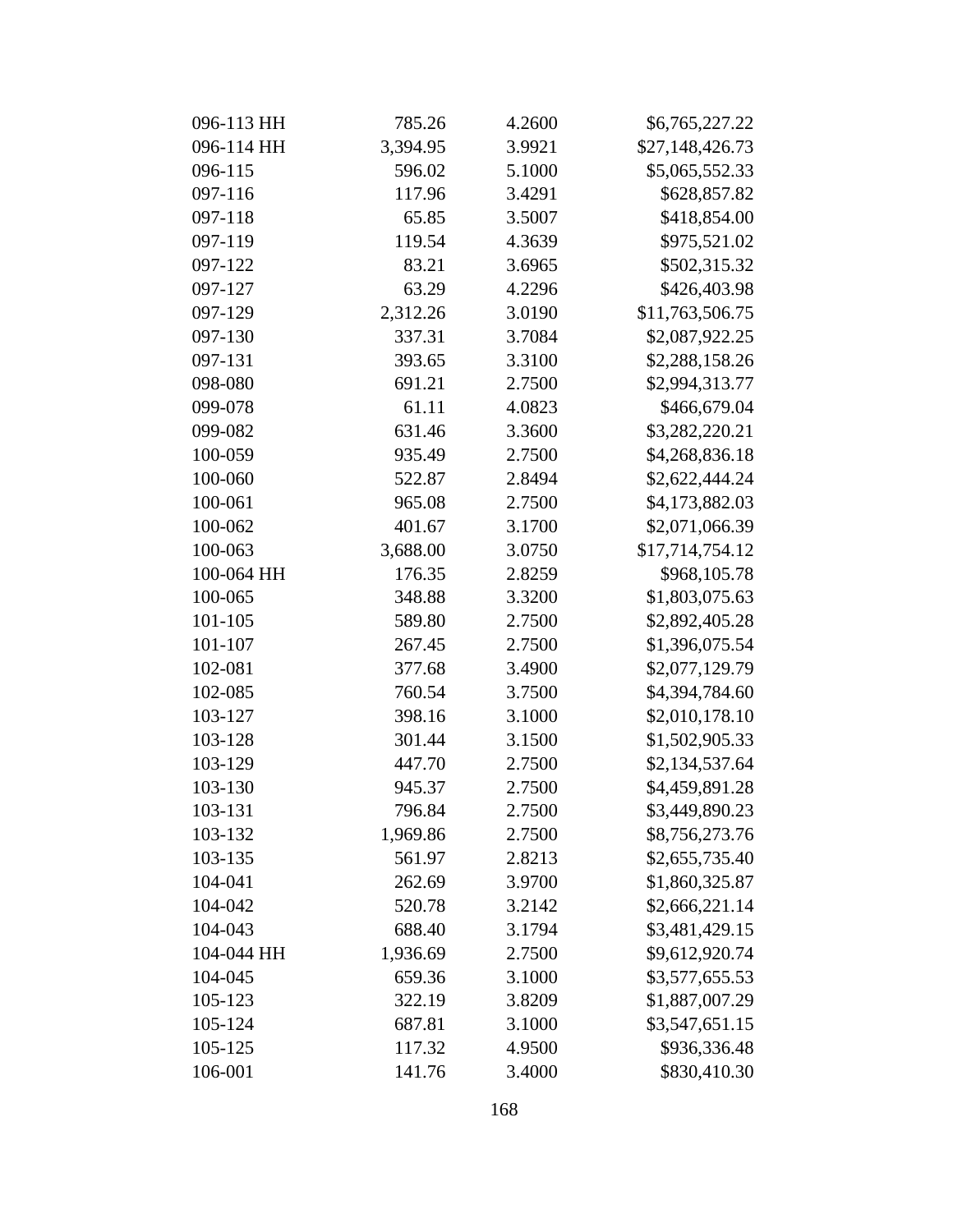| 106-002    | 286.99   | 3.3429 | \$1,576,157.23  |
|------------|----------|--------|-----------------|
| 106-003    | 1,014.49 | 2.7500 | \$4,478,609.05  |
| 106-004 HH | 3,005.76 | 2.4100 | \$16,498,104.22 |
| 106-005    | 1,088.97 | 2.9700 | \$5,446,473.81  |
| 106-006    | 465.21   | 3.0662 | \$2,332,676.03  |
| 106-008    | 64.13    | 3.1323 | \$384,334.27    |
| 107-151    | 156.42   | 2.7500 | \$730,768.77    |
| 107-152    | 912.68   | 2.8383 | \$4,370,346.37  |
| 107-153    | 485.86   | 3.0000 | \$2,598,133.28  |
| 107-154    | 800.99   | 2.7500 | \$3,554,699.37  |
| 107-155    | 826.00   | 2.7500 | \$3,579,801.93  |
| 107-156    | 530.86   | 2.9580 | \$2,427,429.62  |
| 107-158    | 176.19   | 2.9500 | \$848,721.10    |
| 108-142    | 2,523.64 | 3.3100 | \$13,209,520.23 |
| 108-143    | 222.22   | 3.5478 | \$1,254,378.14  |
| 108-144    | 188.63   | 3.2800 | \$965,777.45    |
| 108-147 HH | 224.04   | 3.3500 | \$1,276,948.49  |
| 109-002    | 1,330.63 | 3.2436 | \$6,854,205.87  |
| 109-003    | 2,531.89 | 2.8600 | \$12,195,957.46 |
| 110-014    | 865.13   | 2.8000 | \$4,085,710.48  |
| 110-029    | 2,174.32 | 2.7500 | \$9,899,725.53  |
| 110-030    | 226.98   | 3.2500 | \$1,194,114.08  |
| 110-031    | 440.91   | 4.1600 | \$2,819,232.73  |
| 111-086    | 785.10   | 2.7500 | \$3,509,788.48  |
| 111-087    | 1,155.85 | 2.7500 | \$5,184,295.28  |
| 112-099    | 215.18   | 3.1000 | \$1,478,709.12  |
| 112-101    | 607.73   | 2.7500 | \$2,890,924.70  |
| 112-102    | 2,829.05 | 2.6500 | \$12,792,504.73 |
| 112-103    | 889.25   | 2.7500 | \$4,334,371.83  |
| 113-001    | 374.37   | 3.4536 | \$2,092,804.89  |
| 114-112    | 412.37   | 3.3051 | \$2,456,411.41  |
| 114-113    | 721.87   | 2.7500 | \$3,460,176.51  |
| 114-114    | 1,500.60 | 2.7500 | \$6,875,527.24  |
| 114-115    | 699.79   | 2.7500 | \$3,264,145.61  |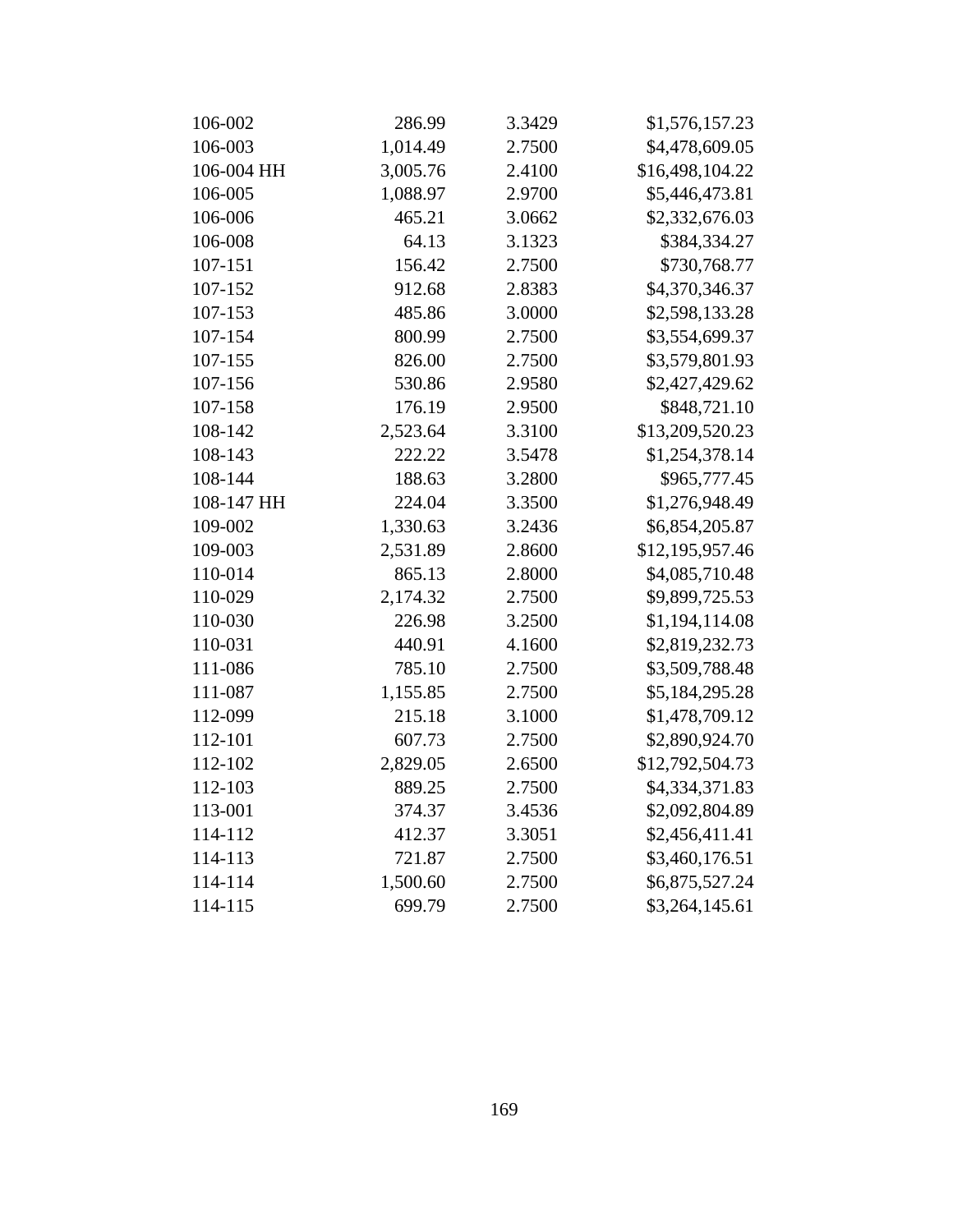| 114-116    | 94.96     | 3.0566 | \$482,188.29     |
|------------|-----------|--------|------------------|
| 115-115 HH | 37,857.74 | 4.4788 | \$280,575,592.16 |

| $\ast$ | $=$ | County District code identifier for each district.                |
|--------|-----|-------------------------------------------------------------------|
| $**$   |     | HH denotes hold harmless status.                                  |
| ***    | $=$ | Total of regular year and summer school average daily attendance. |
| ****   | $=$ | School district tax levy in the Incidental and Teachers Funds.    |
|        |     | Total revenue used in study.                                      |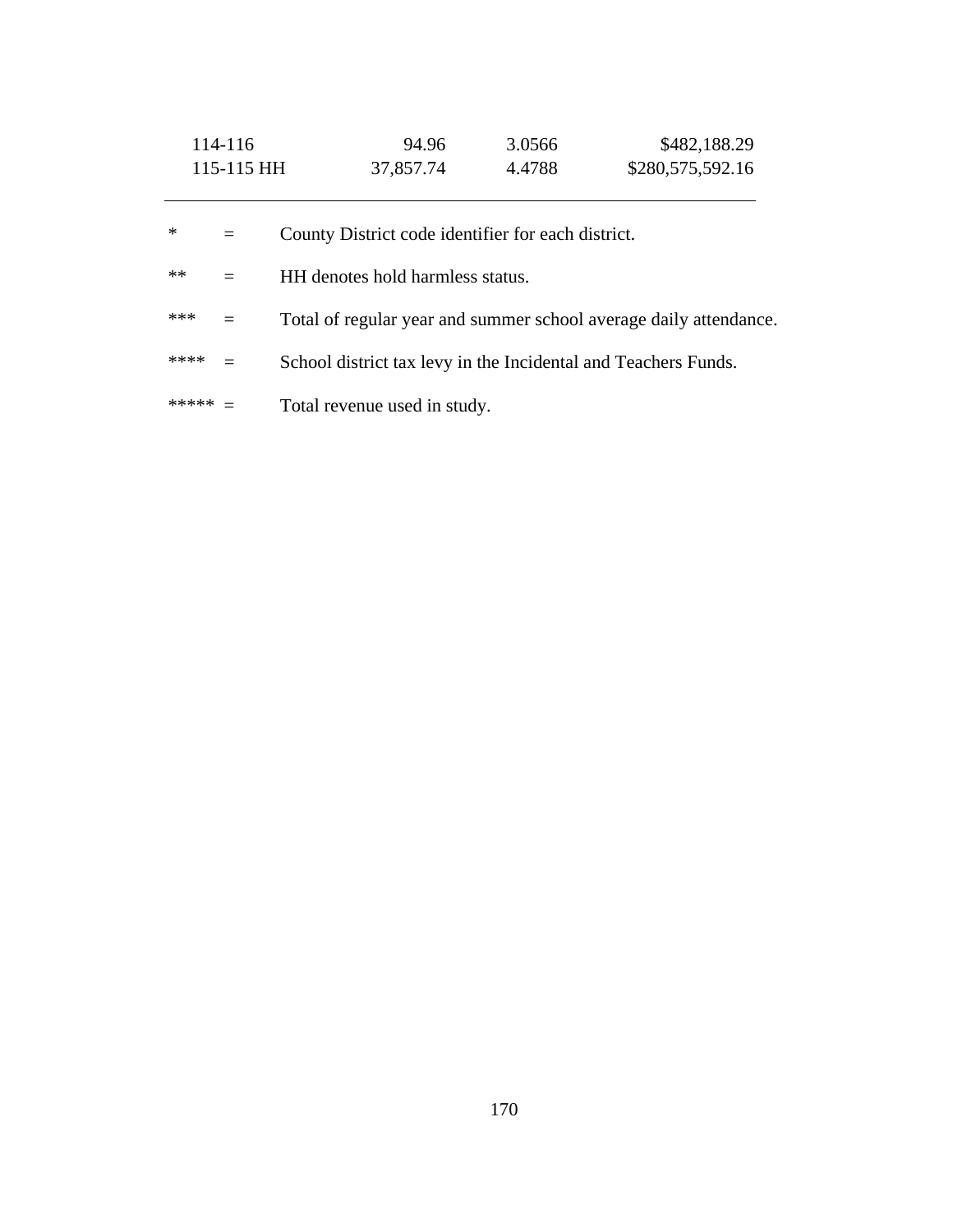## APPENDIX G

| $Code*$     | HH** | $ADA***$ | Levy**** | Revenue*****    |
|-------------|------|----------|----------|-----------------|
| 001-090     |      | 287.24   | 3.7040   | \$1,761,014.97  |
| 001-091     |      | 2,359.14 | 3.3179   | \$13,547,767.67 |
| 001-092     |      | 248.43   | 3.6169   | \$1,485,030.78  |
| 002-089     |      | 401.71   | 4.6044   | \$2,872,930.31  |
| 002-090     |      | 178.35   | 3.8060   | \$1,100,380.65  |
| 002-097     |      | 2,324.23 | 3.1002   | \$12,582,500.55 |
| 003-031     |      | 398.83   | 3.8158   | \$3,047,652.91  |
| 003-032     |      | 348.49   | 3.6662   | \$2,158,892.52  |
| 003-033     |      | 148.79   | 4.3484   | \$1,103,006.13  |
| 004-106     |      | 355.19   | 3.6060   | \$2,126,765.37  |
| 004-109     |      | 622.81   | 3.5414   | \$3,503,875.21  |
| $004 - 110$ |      | 2,295.46 | 2.8201   | \$11,364,830.77 |
| 005-120     |      | 446.95   | 3.4300   | \$2,467,424.48  |
| 005-121     |      | 836.71   | 2.7500   | \$3,891,767.46  |
| 005-122     |      | 333.94   | 3.1500   | \$1,702,467.02  |
| 005-123     |      | 1,872.67 | 2.7500   | \$9,139,390.28  |
| 005-124     |      | 761.26   | 2.7500   | \$3,643,579.78  |
| 005-127 HH  |      | 262.81   | 2.7500   | \$1,743,783.33  |
| 005-128     |      | 1,991.92 | 3.0646   | \$10,620,961.01 |
| 006-101     |      | 522.87   | 3.0500   | \$2,600,171.37  |
| 006-103     |      | 262.04   | 3.3576   | \$1,560,953.54  |
| 006-104     |      | 1,305.08 | 3.1320   | \$7,122,847.22  |
| $007 - 121$ |      | 243.28   | 3.9000   | \$1,518,979.89  |
| 007-122     |      | 133.00   | 4.2871   | \$1,068,067.99  |
| 007-123     |      | 693.32   | 3.4401   | \$3,901,709.76  |
| 007-124     |      | 415.03   | 2.7500   | \$2,131,801.34  |
| 007-125     |      | 143.92   | 4.1655   | \$1,067,386.62  |
| 007-126     |      | 76.09    | 3.7800   | \$427,558.30    |
| 007-129     |      | 1,022.03 | 3.5000   | \$6,077,600.47  |
| 008-106     |      | 547.26   | 2.7500   | \$2,776,019.21  |
| 008-107     |      | 1,298.04 | 2.7500   | \$7,006,893.63  |
| 008-111     |      | 712.71   | 2.7500   | \$3,591,689.34  |

## 2005-06 MISSOURI SCHOOL DISTRICT DATA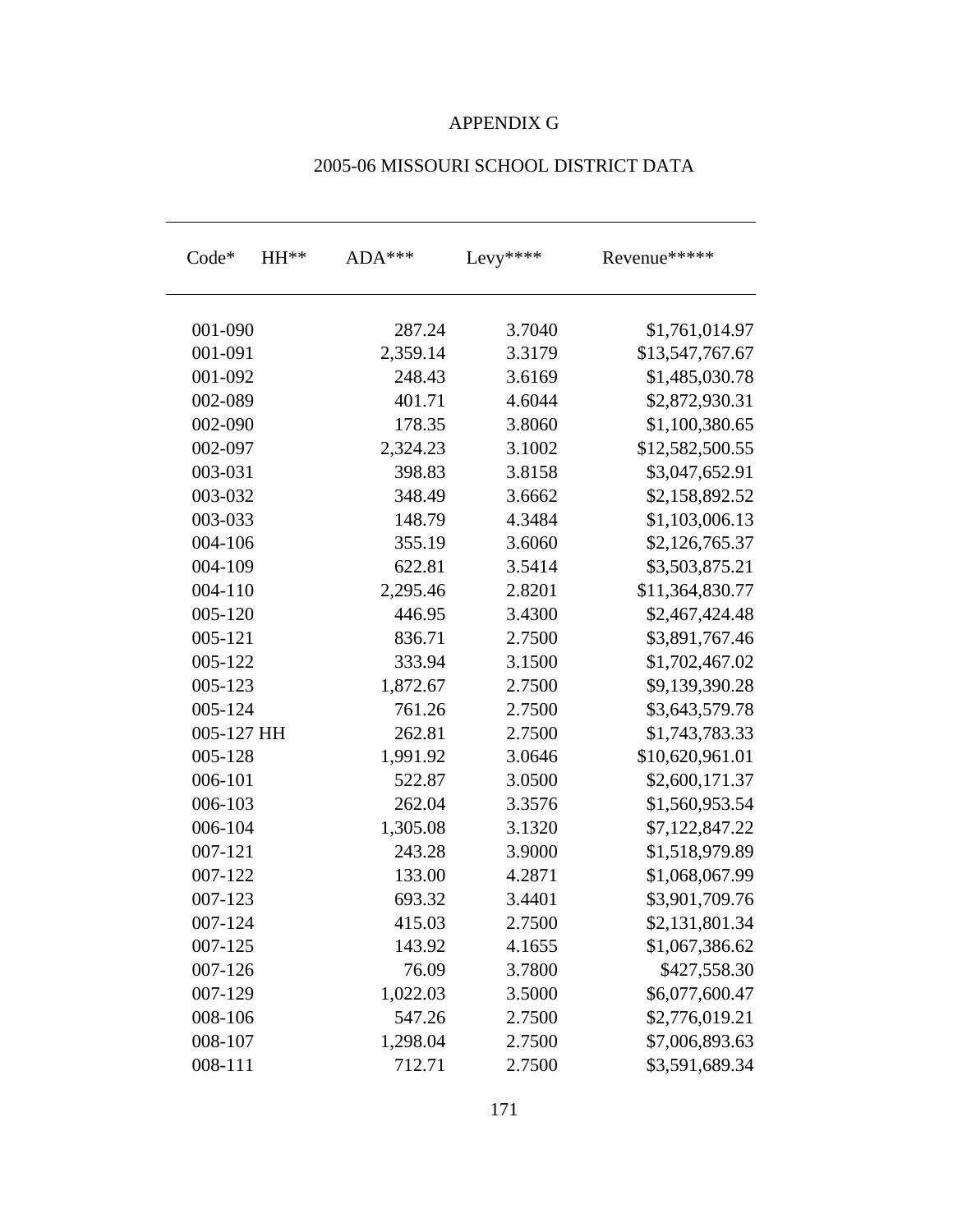| 009-077    | 551.90    | 2.7500 | \$2,647,402.21   |
|------------|-----------|--------|------------------|
| 009-078    | 202.40    | 3.2898 | \$1,103,288.89   |
| 009-079    | 237.44    | 2.7500 | \$1,206,440.49   |
| 009-080    | 905.57    | 2.7500 | \$4,306,156.45   |
| 010-087    | 1,332.21  | 3.0358 | \$7,814,667.74   |
| 010-089    | 1,173.16  | 3.1496 | \$7,045,373.49   |
| 010-090    | 446.67    | 3.4288 | \$2,930,265.89   |
| 010-091    | 1,304.33  | 3.0100 | \$6,960,990.38   |
| 010-092    | 580.96    | 3.2246 | \$3,072,160.23   |
| 010-093    | 15,934.28 | 3.8744 | \$113,542,499.51 |
| 011-076    | 709.51    | 4.8000 | \$5,741,558.36   |
| 011-078    | 686.16    | 3.9720 | \$4,587,272.43   |
| 011-079    | 340.19    | 4.1131 | \$2,769,392.73   |
| 011-082    | 11,152.41 | 3.7208 | \$70,121,783.64  |
| 012-108    | 673.72    | 2.7500 | \$3,325,493.94   |
| 012-109    | 4,634.65  | 2.7500 | \$21,574,766.46  |
| 012-110    | 1,001.75  | 3.0033 | \$5,253,090.36   |
| 013-054    | 107.76    | 4.4448 | \$886,702.05     |
| 013-055    | 684.88    | 3.2310 | \$4,028,820.24   |
| 013-057    | 48.40     | 4.8272 | \$377,824.92     |
| 013-058    | 67.43     | 4.1353 | \$502,267.39     |
| 013-059    | 394.07    | 3.9519 | \$2,556,100.59   |
| 013-060    | 60.66     | 4.3329 | \$497,978.54     |
| 013-061    | 318.17    | 2.7592 | \$1,750,484.42   |
| 013-062    | 53.84     | 4.7500 | \$442,046.22     |
| 014-126    | 1,324.42  | 3.1045 | \$6,764,681.75   |
| 014-127    | 707.70    | 3.0508 | \$3,863,614.58   |
| 014-129    | 2,139.70  | 3.4220 | \$12,846,063.55  |
| 014-130 HH | 875.68    | 2.3000 | \$7,163,585.51   |
| 015-001    | 534.10    | 2.7500 | \$2,403,253.65   |
| 015-002 HH | 3,968.24  | 2.2600 | \$24,559,575.59  |
| 015-003 HH | 217.76    | 2.7000 | \$2,181,999.76   |
| 015-004    | 341.47    | 3.1000 | \$1,827,564.94   |
| 016-090    | 4,265.19  | 3.6079 | \$24,528,396.45  |
| 016-092    | 338.37    | 3.2544 | \$1,790,982.96   |
| 016-094    | 349.35    | 3.4221 | \$2,079,313.32   |
| 016-096 HH | 3,733.11  | 3.5200 | \$23,067,965.74  |
| 016-097 HH | 435.58    | 3.1539 | \$2,299,037.57   |
| 017-121    | 147.94    | 3.4653 | \$953,199.03     |
| 017-122    | 198.55    | 3.9941 | \$1,251,946.72   |
| 017-124    | 122.42    | 3.7692 | \$923,950.90     |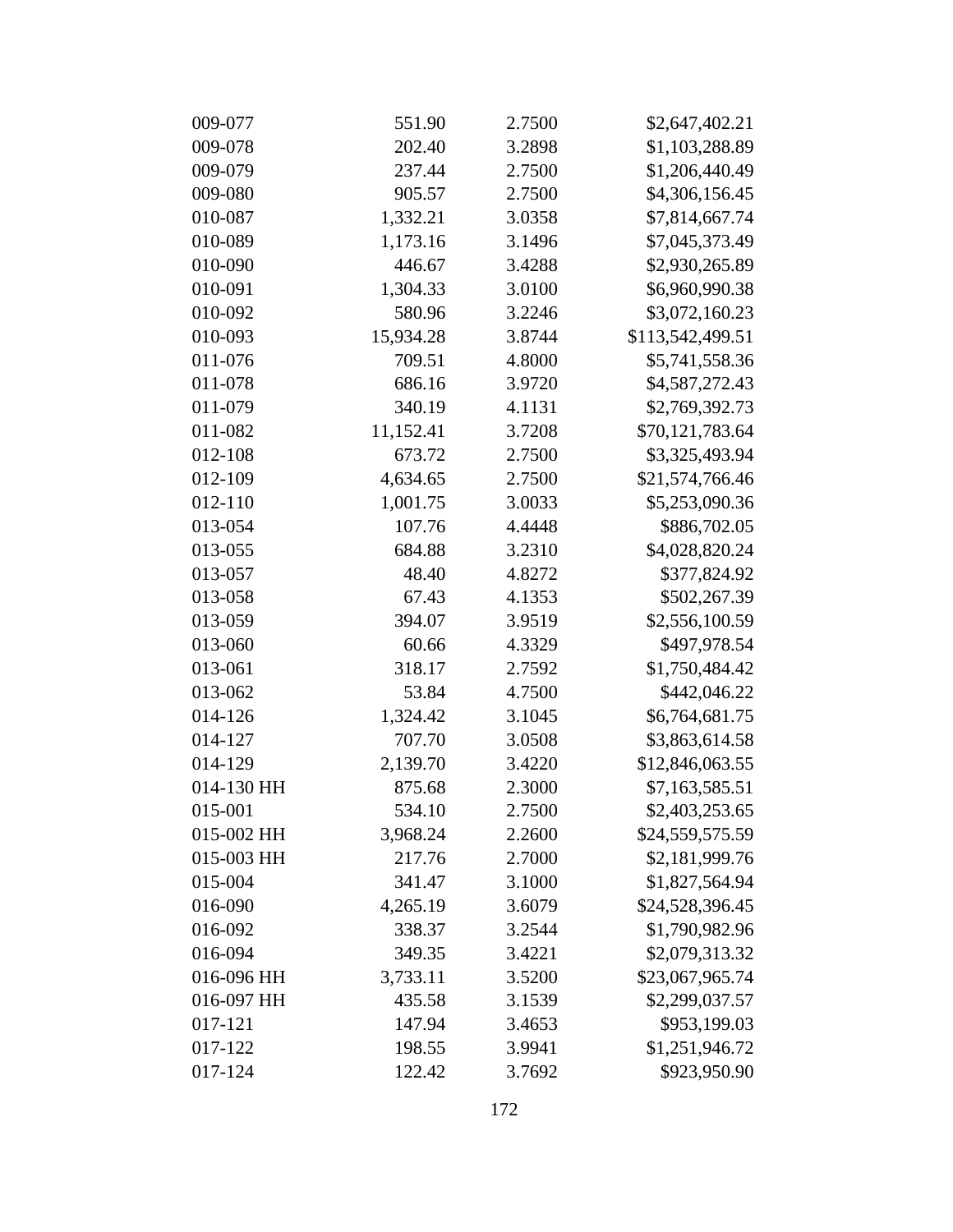| 017-125    | 997.69    | 3.5642 | \$6,130,381.67   |
|------------|-----------|--------|------------------|
| 017-126    | 213.53    | 4.0900 | \$1,517,206.60   |
| 018-047    | 817.46    | 2.7500 | \$3,950,236.51   |
| 018-050    | 519.95    | 2.7500 | \$2,652,759.52   |
| 019-139    | 577.62    | 3.6341 | \$3,423,392.10   |
| 019-140    | 145.96    | 3.9975 | \$1,034,136.57   |
| 019-142    | 5,326.74  | 3.7018 | \$35,035,949.56  |
| 019-144    | 882.14    | 3.0515 | \$4,311,427.95   |
| 019-147    | 194.24    | 3.5852 | \$1,427,891.40   |
| 019-148    | 2,026.52  | 3.6864 | \$12,737,468.78  |
| 019-149    | 2,400.45  | 4.0600 | \$16,280,644.80  |
| 019-150    | 342.53    | 4.1351 | \$2,248,365.74   |
| 019-151    | 544.49    | 4.2961 | \$3,896,611.67   |
| 020-001    | 1,056.41  | 2.7500 | \$5,198,146.95   |
| 020-002    | 1,248.62  | 2.7500 | \$6,230,876.01   |
| 021-148    | 174.71    | 3.9904 | \$1,193,844.43   |
| 021-149    | 254.35    | 3.7009 | \$1,578,822.57   |
| 021-150    | 174.95    | 4.0655 | \$1,244,943.92   |
| 021-151    | 458.10    | 3.6373 | \$2,912,741.87   |
| 022-088    | 194.48    | 3.0732 | \$1,133,352.77   |
| 022-089    | 4,603.03  | 3.2434 | \$26,063,079.67  |
| 022-090    | 713.28    | 2.7500 | \$3,503,359.06   |
| 022-091    | 460.36    | 3.0448 | \$2,275,687.24   |
| 022-092    | 796.02    | 2.7500 | \$4,431,640.32   |
| 022-093    | 4,437.40  | 3.0406 | \$23,890,324.58  |
| 022-094    | 718.72    | 3.4709 | \$4,192,574.42   |
| 023-094    | 48.42     | 4.7500 | \$399,515.56     |
| 023-096    | 75.72     | 4.9200 | \$641,632.98     |
| 023-099    | 53.23     | 4.2500 | \$393,442.73     |
| 023-101    | 930.03    | 2.7500 | \$4,627,618.66   |
| 024-086    | 3,375.08  | 3.3925 | \$20,271,747.22  |
| 024-087    | 1,982.46  | 3.3340 | \$11,907,146.44  |
| 024-089    | 3,095.22  | 3.9473 | \$20,458,721.69  |
| 024-090    | 8,440.23  | 4.7336 | \$65,608,392.07  |
| 024-091    | 54.54     | 3.8365 | \$447,755.12     |
| 024-093 HH | 16,095.36 | 4.4298 | \$117,385,224.10 |
| 025-001    | 1,676.65  | 3.5751 | \$10,452,615.73  |
| 025-002    | 846.22    | 4.3900 | \$6,343,940.45   |
| 025-003    | 869.30    | 3.9134 | \$5,772,331.32   |
| 026-001    | 742.30    | 3.2301 | \$4,147,820.63   |
| 026-002 HH | 752.69    | 2.7500 | \$3,886,070.35   |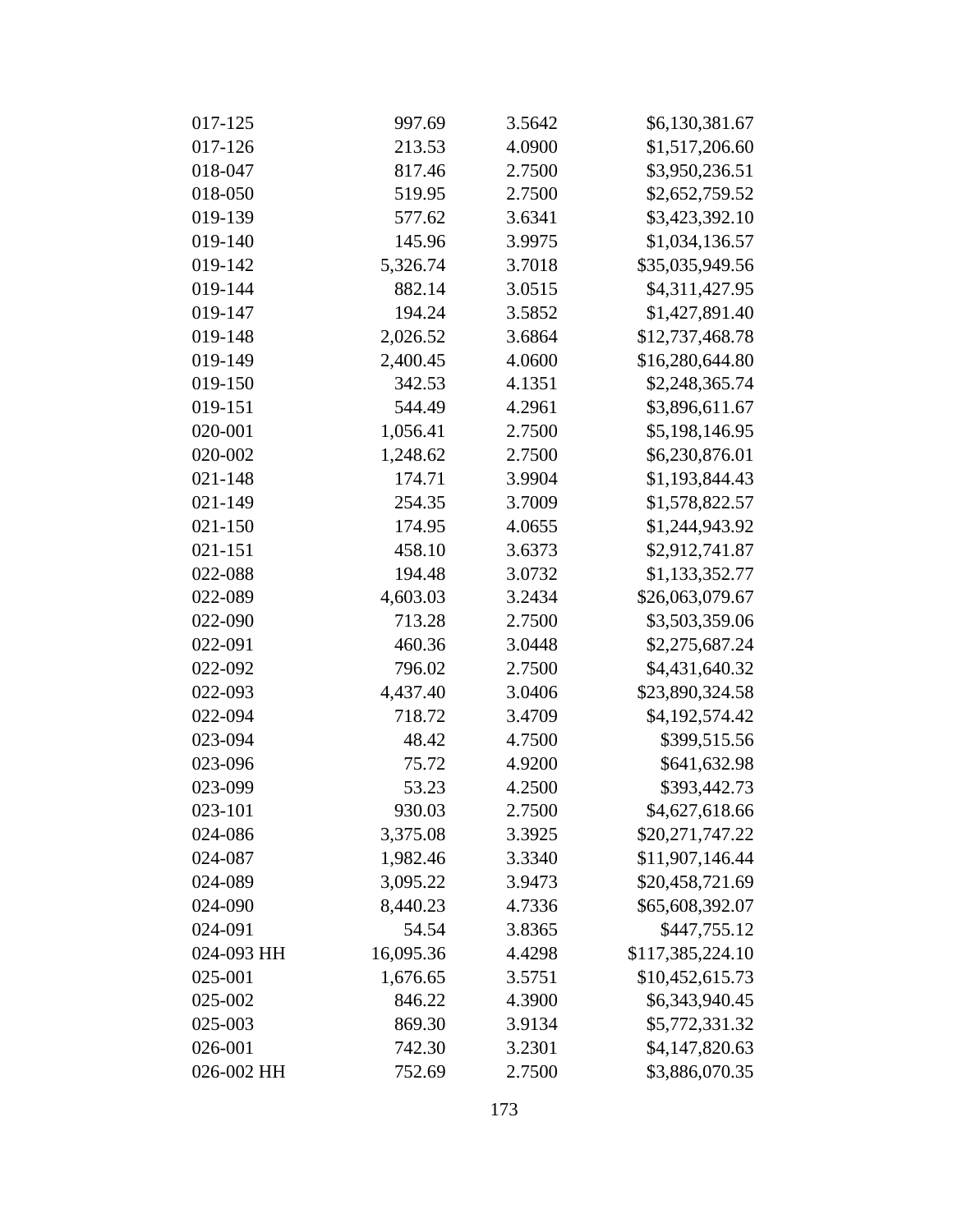| 026-005    | 720.87   | 2.9500 | \$3,661,494.26  |
|------------|----------|--------|-----------------|
| 026-006 HH | 7,416.28 | 3.4352 | \$49,460,885.88 |
| 027-055    | 145.05   | 3.4300 | \$1,018,272.01  |
| 027-056    | 183.10   | 4.1648 | \$1,379,864.07  |
| 027-057    | 147.25   | 4.6533 | \$1,135,138.87  |
| 027-058    | 271.83   | 3.7294 | \$1,648,923.17  |
| 027-059    | 273.69   | 3.9200 | \$1,710,360.59  |
| 027-061    | 1,475.20 | 3.4172 | \$8,754,098.63  |
| 028-101    | 1,003.16 | 3.0318 | \$5,724,438.83  |
| 028-102    | 1,372.30 | 2.7500 | \$6,794,740.83  |
| 028-103    | 911.72   | 3.0814 | \$5,279,274.67  |
| 029-001    | 376.20   | 3.2634 | \$2,151,426.54  |
| 029-002    | 175.66   | 3.4680 | \$1,065,387.55  |
| 029-003    | 200.54   | 3.2900 | \$1,100,000.65  |
| 029-004    | 471.30   | 3.1500 | \$2,544,191.86  |
| 030-093    | 1,818.11 | 3.3500 | \$10,484,399.86 |
| 031-116    | 176.07   | 4.2543 | \$1,488,613.33  |
| 031-117    | 192.02   | 3.0242 | \$1,417,569.55  |
| 031-118    | 87.94    | 5.3857 | \$879,902.11    |
| 031-121    | 582.13   | 3.7131 | \$3,816,727.06  |
| 031-122    | 197.97   | 4.0197 | \$1,460,453.51  |
| 032-054    | 128.88   | 4.8000 | \$1,089,689.02  |
| 032-055    | 661.63   | 2.7671 | \$3,333,137.90  |
| 032-056    | 150.24   | 4.9196 | \$1,183,964.59  |
| 032-058    | 282.12   | 3.0366 | \$1,685,953.85  |
| 033-090    | 1,122.76 | 2.7500 | \$5,656,406.75  |
| 033-091    | 173.89   | 3.0046 | \$945,967.37    |
| 033-092    | 275.20   | 2.7500 | \$1,437,767.68  |
| 033-093    | 371.10   | 2.7500 | \$1,914,468.46  |
| 033-094    | 268.46   | 2.7500 | \$1,357,005.71  |
| 034-121    | 137.77   | 2.7500 | \$687,339.95    |
| 034-122    | 130.52   | 2.8712 | \$655,640.06    |
| 034-124    | 1,415.03 | 2.7500 | \$7,390,047.05  |
| 035-092    | 1,051.13 | 3.4300 | \$5,937,051.50  |
| 035-093    | 650.30   | 2.9100 | \$3,002,747.64  |
| 035-094    | 571.49   | 2.9105 | \$2,723,563.47  |
| 035-097    | 347.66   | 2.8898 | \$1,842,529.75  |
| 035-098    | 846.70   | 3.4300 | \$4,495,165.16  |
| 035-099    | 347.78   | 3.0849 | \$1,956,117.41  |
| 035-102    | 1,934.40 | 2.7500 | \$9,329,967.02  |
| 036-123    | 232.11   | 3.1340 | \$1,524,701.53  |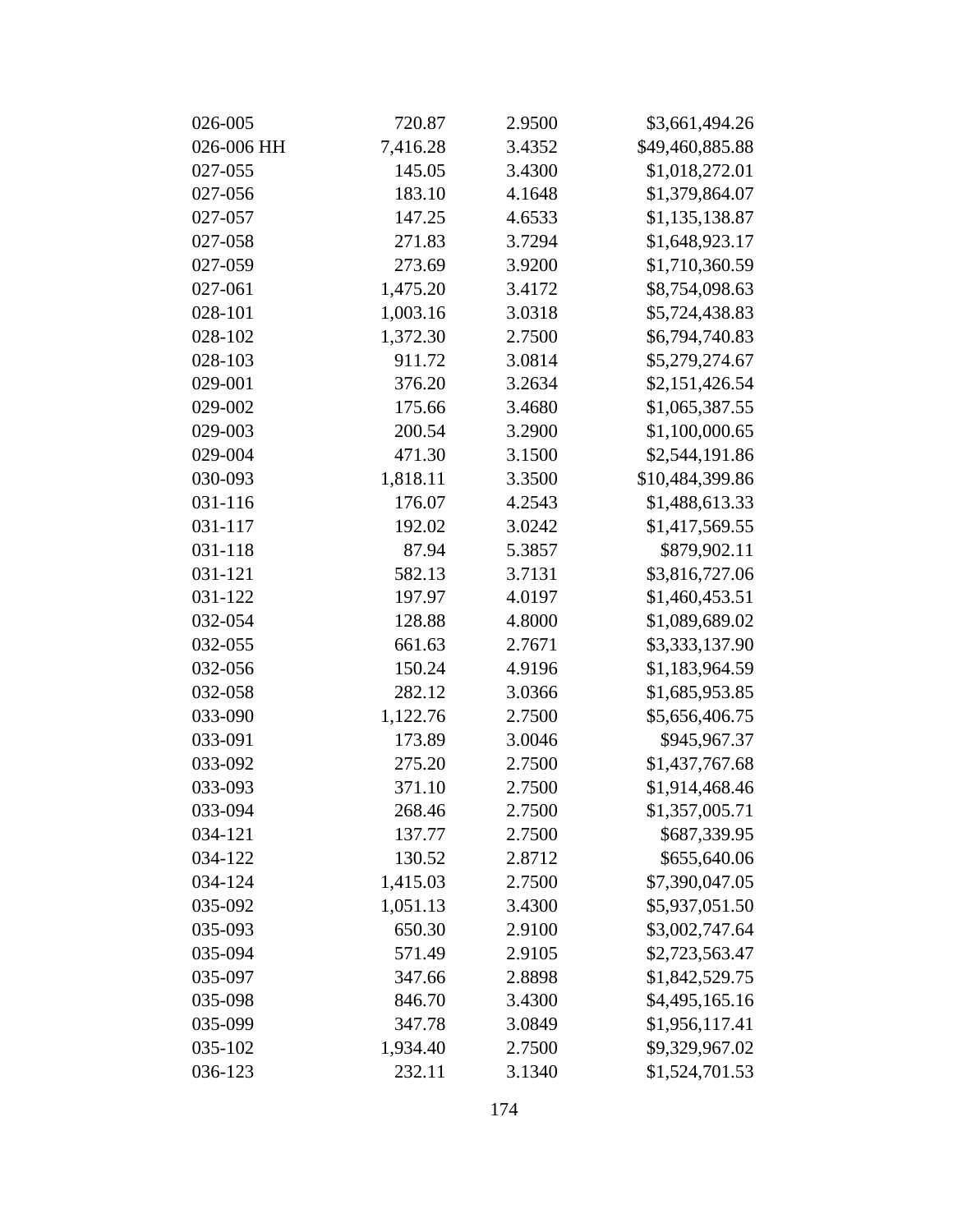| 036-126    | 3,545.96  | 3.3600 | \$19,865,073.72  |
|------------|-----------|--------|------------------|
| 036-131    | 2,845.23  | 2.7900 | \$13,959,893.39  |
| 036-133    | 601.41    | 3.9900 | \$3,880,168.38   |
| 036-134    | 357.06    | 2.7500 | \$1,814,030.30   |
| 036-135 HH | 112.17    | 2.9235 | \$589,230.60     |
| 036-136    | 2,204.34  | 2.7500 | \$10,443,588.99  |
| 036-137    | 1,944.56  | 2.9687 | \$10,847,417.24  |
| 036-138    | 421.35    | 4.3500 | \$2,746,072.31   |
| 036-139 HH | 3,739.34  | 2.9419 | \$24,846,178.62  |
| 037-037    | 1,958.79  | 3.1800 | \$10,658,332.31  |
| 037-039    | 1,073.71  | 3.0996 | \$6,062,367.40   |
| 038-044    | 343.52    | 3.8255 | \$2,243,572.52   |
| 038-045    | 349.03    | 4.5000 | \$2,538,356.13   |
| 038-046    | 482.91    | 3.6439 | \$3,103,891.99   |
| 039-133    | 3,559.96  | 3.3000 | \$19,891,652.93  |
| 039-134    | 3,346.77  | 3.1400 | \$18,392,110.49  |
| 039-135    | 885.10    | 2.7500 | \$4,110,970.54   |
| 039-136    | 275.77    | 3.3146 | \$1,748,046.10   |
| 039-137 HH | 1,113.45  | 2.7500 | \$6,056,213.55   |
| 039-139    | 1,887.38  | 3.0728 | \$9,818,437.78   |
| 039-141 HH | 22,410.03 | 3.0003 | \$127,532,094.29 |
| 039-142    | 1,121.21  | 2.7500 | \$5,506,590.29   |
| 040-100    | 176.48    | 4.7586 | \$1,533,617.53   |
| 040-101    | 79.22     | 4.1648 | \$497,480.36     |
| 040-103    | 70.77     | 4.4652 | \$605,069.03     |
| 040-104    | 58.28     | 5.9581 | \$540,250.72     |
| 040-107    | 1,117.67  | 3.5504 | \$7,247,349.50   |
| 041-001    | 90.95     | 5.6000 | \$818,595.86     |
| 041-002    | 820.82    | 3.4444 | \$4,788,032.58   |
| 041-003    | 233.23    | 4.3389 | \$1,712,451.60   |
| 041-004    | 130.30    | 4.9043 | \$1,059,864.21   |
| 041-005    | 94.38     | 4.9091 | \$765,441.44     |
| 042-111    | 654.26    | 2.7500 | \$3,051,583.60   |
| 042-113    | 91.52     | 4.2000 | \$668,877.00     |
| 042-117    | 186.43    | 3.6600 | \$1,126,491.62   |
| 042-118 HH | 113.15    | 3.0992 | \$762,803.90     |
| 042-119 HH | 56.88     | 3.5600 | \$538,346.80     |
| 042-121    | 107.25    | 4.4430 | \$803,434.67     |
| 042-124    | 1,577.55  | 3.3356 | \$9,230,134.02   |
| 043-001    | 831.75    | 2.9000 | \$4,015,576.44   |
| 043-002    | 300.29    | 3.0746 | \$1,743,755.00   |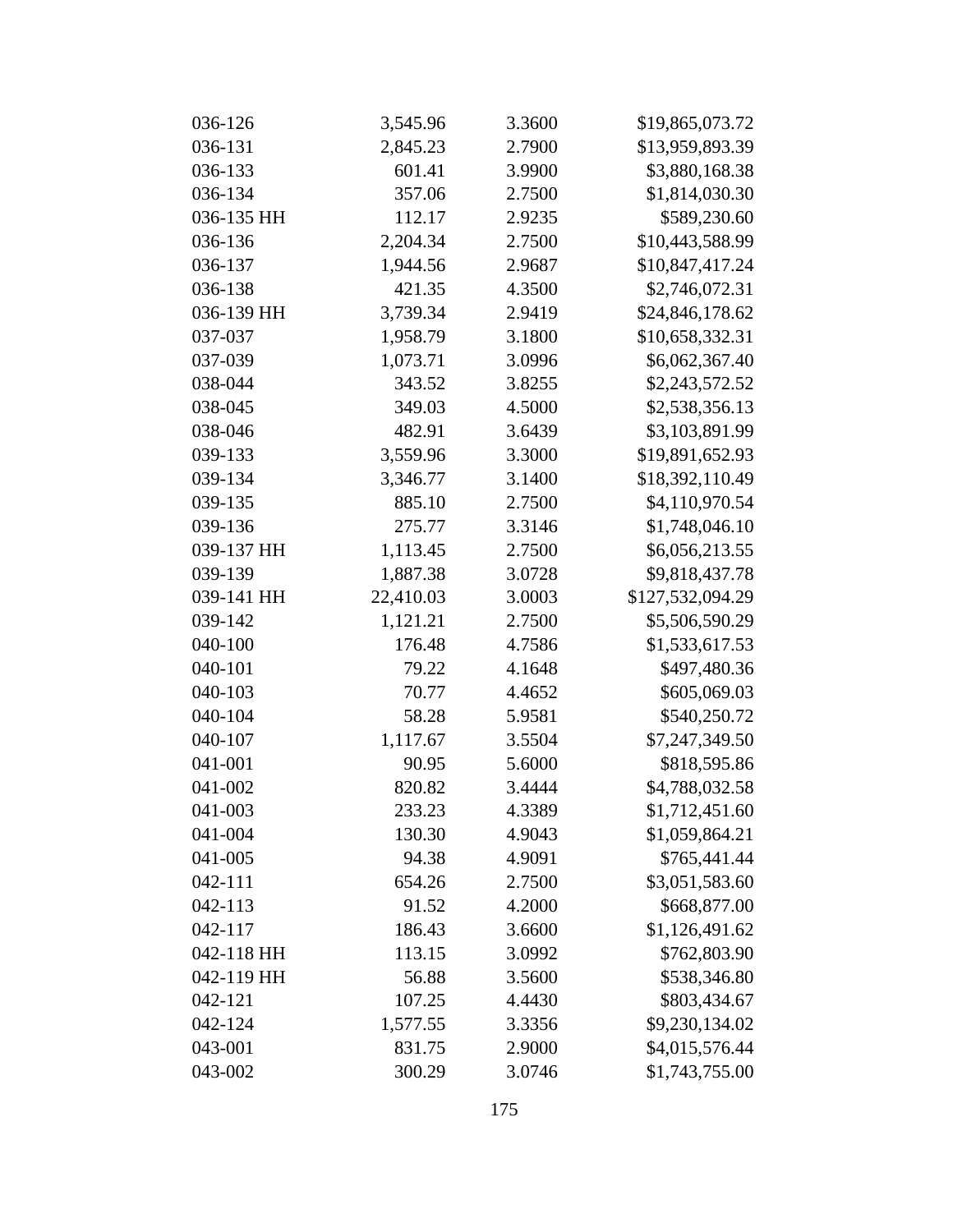| 043-003    | 405.07    | 2.7500 | \$1,954,081.06   |
|------------|-----------|--------|------------------|
| 043-004    | 348.36    | 2.7500 | \$1,729,022.51   |
| 044-078 HH | 117.81    | 4.6348 | \$1,073,489.81   |
| 044-083    | 259.07    | 3.9828 | \$1,871,857.55   |
| 044-084    | 306.83    | 3.3529 | \$1,950,068.84   |
| 045-076    | 426.79    | 3.3593 | \$2,386,384.77   |
| 045-077    | 644.71    | 3.4146 | \$3,923,133.72   |
| 045-078    | 272.99    | 3.7291 | \$1,690,536.33   |
| 046-128    | 313.53    | 3.2700 | \$1,955,281.06   |
| 046-130    | 1,301.26  | 2.7500 | \$6,757,023.31   |
| 046-131    | 1,216.93  | 2.7500 | \$6,111,008.98   |
| 046-132    | 548.82    | 2.7500 | \$2,812,848.55   |
| 046-134    | 1,832.67  | 3.3977 | \$10,671,256.44  |
| 046-135    | 388.72    | 3.0690 | \$2,155,210.02   |
| 046-137    | 338.90    | 3.2376 | \$1,937,719.57   |
| 046-140    | 756.83    | 3.0000 | \$4,069,241.61   |
| 047-060    | 404.25    | 3.2000 | \$2,196,266.24   |
| 047-062    | 1,146.04  | 2.7500 | \$5,800,326.71   |
| 047-064    | 164.62    | 2.7500 | \$844,274.36     |
| 047-065 HH | 451.86    | 2.8000 | \$2,511,764.41   |
| 048-066    | 4,825.86  | 4.1519 | \$34,290,360.32  |
| 048-068    | 12,764.16 | 4.6664 | \$93,010,069.04  |
| 048-069    | 2,291.02  | 3.7257 | \$15,493,779.69  |
| 048-070    | 1,982.38  | 3.5869 | \$12,465,786.28  |
| 048-071    | 15,248.90 | 4.7702 | \$117,940,823.93 |
| 048-072    | 7,001.97  | 4.8600 | \$53,938,145.49  |
| 048-073    | 8,654.45  | 3.6767 | \$55,438,735.05  |
| 048-074    | 4,073.56  | 4.9500 | \$33,990,750.50  |
| 048-075    | 501.17    | 3.3003 | \$3,234,452.11   |
| 048-077    | 10,970.73 | 4.3241 | \$78,069,667.46  |
| 048-078    | 31,132.38 | 4.9500 | \$226,776,458.97 |
| 048-080 HH | 2,143.15  | 4.2971 | \$21,029,040.75  |
| 049-132    | 2,915.29  | 2.9000 | \$14,266,109.38  |
| 049-135 HH | 177.13    | 2.7500 | \$847,257.67     |
| 049-137    | 495.86    | 3.2100 | \$2,987,763.94   |
| 049-140    | 806.55    | 2.7500 | \$3,954,649.78   |
| 049-142    | 3,952.05  | 3.4200 | \$22,419,064.81  |
| 049-144    | 3,649.93  | 3.2897 | \$21,346,779.47  |
| 049-148 HH | 7,214.23  | 2.7500 | \$34,573,587.34  |
| 050-001    | 6,972.07  | 3.9959 | \$46,492,965.05  |
| 050-002    | 793.22    | 3.2900 | \$4,739,704.24   |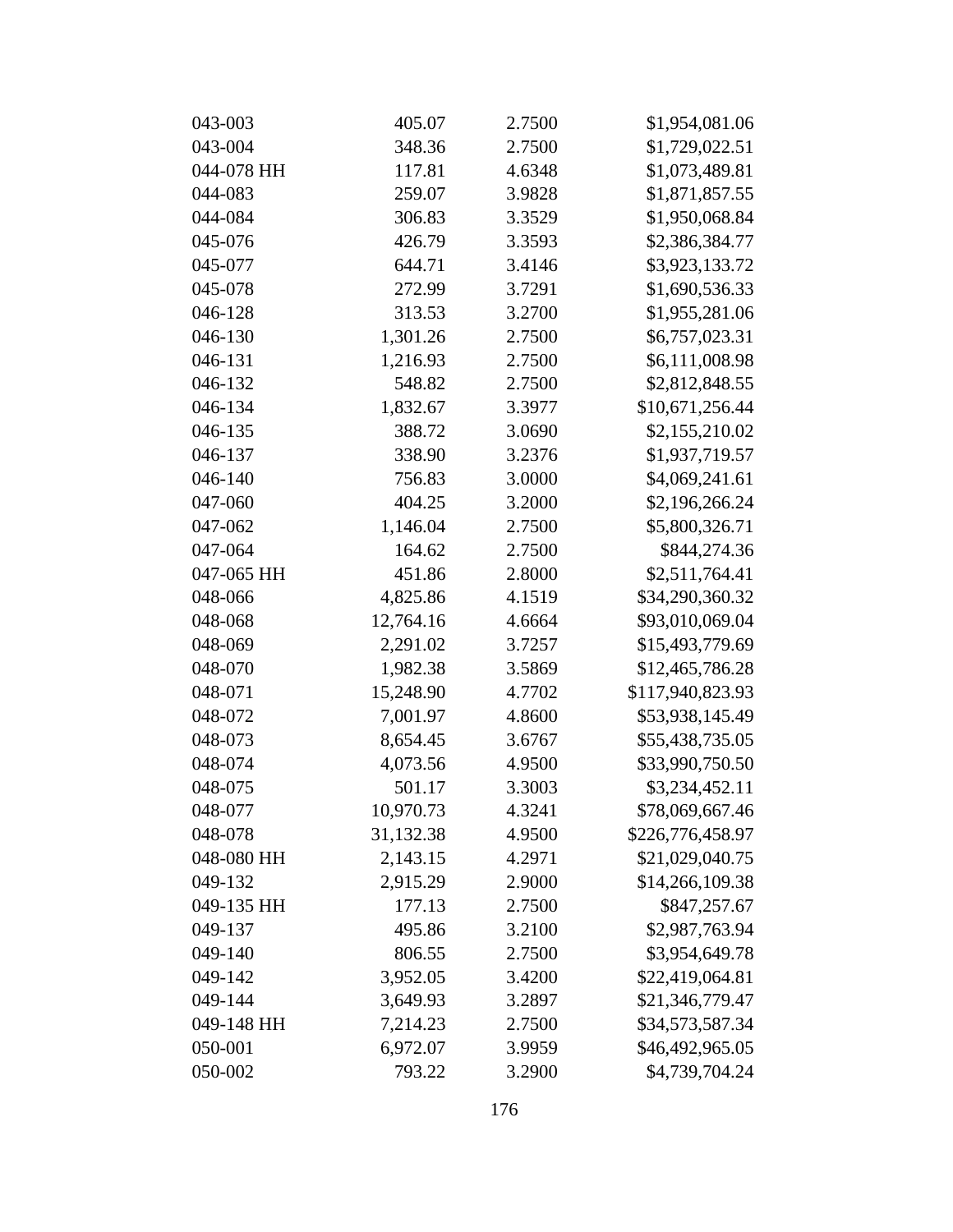| 050-003    | 3,584.41  | 3.9033 | \$22,536,998.20 |
|------------|-----------|--------|-----------------|
| 050-005    | 1,259.55  | 3.6970 | \$7,853,220.07  |
| 050-006    | 2,886.88  | 2.7500 | \$14,293,592.24 |
| 050-007 HH | 973.92    | 3.8724 | \$5,973,332.71  |
| 050-009    | 438.96    | 3.1168 | \$2,463,884.60  |
| 050-010    | 2,936.49  | 3.6238 | \$18,683,877.10 |
| 050-012    | 10,993.50 | 4.3322 | \$76,728,252.30 |
| 050-013    | 534.31    | 4.0624 | \$3,576,967.61  |
| 050-014    | 2,750.55  | 3.6015 | \$17,533,188.36 |
| 051-150    | 257.95    | 3.4490 | \$1,616,135.03  |
| 051-152    | 1,382.19  | 3.3100 | \$8,270,946.13  |
| 051-153    | 140.27    | 4.3128 | \$1,007,272.60  |
| 051-154    | 635.79    | 2.7500 | \$3,165,009.37  |
| 051-156    | 342.82    | 3.7922 | \$2,237,363.78  |
| 051-159    | 3,127.73  | 3.7500 | \$18,785,297.58 |
| 052-096    | 575.55    | 3.6664 | \$3,518,267.48  |
| 053-111    | 859.44    | 2.7500 | \$4,077,326.53  |
| 053-112    | 135.57    | 3.2500 | \$791,141.38    |
| 053-113    | 4,109.89  | 2.7500 | \$20,217,519.21 |
| 053-114    | 647.12    | 2.9500 | \$3,062,216.57  |
| 054-037    | 476.59    | 3.3926 | \$2,727,977.39  |
| 054-039    | 1,027.13  | 3.1613 | \$5,940,357.25  |
| 054-041    | 2,158.50  | 3.8800 | \$13,650,142.64 |
| 054-042    | 438.37    | 3.7200 | \$2,696,914.00  |
| 054-043    | 466.91    | 3.7500 | \$3,169,368.52  |
| 054-045    | 954.31    | 3.5803 | \$5,842,515.59  |
| 055-104    | 603.15    | 3.3390 | \$3,452,045.13  |
| 055-105    | 739.06    | 2.7500 | \$3,632,964.79  |
| 055-106    | 746.56    | 2.7500 | \$3,438,187.75  |
| 055-108    | 1,504.44  | 2.7500 | \$7,562,818.94  |
| 055-110    | 2,072.22  | 2.9220 | \$11,125,068.35 |
| 055-111    | 348.08    | 2.7500 | \$1,769,107.89  |
| 056-015    | 555.33    | 2.8650 | \$2,767,081.97  |
| 056-017    | 1,013.64  | 3.6100 | \$6,248,082.26  |
| 057-001    | 360.27    | 3.5821 | \$2,094,345.68  |
| 057-002    | 863.69    | 2.7900 | \$4,128,887.08  |
| 057-003    | 5,435.24  | 2.7500 | \$25,501,958.20 |
| 057-004    | 1,579.15  | 2.8700 | \$7,745,204.45  |
| 058-106    | 279.95    | 3.7177 | \$1,702,766.82  |
| 058-107    | 180.80    | 4.4000 | \$1,333,797.49  |
| 058-108    | 229.55    | 3.8100 | \$1,480,336.33  |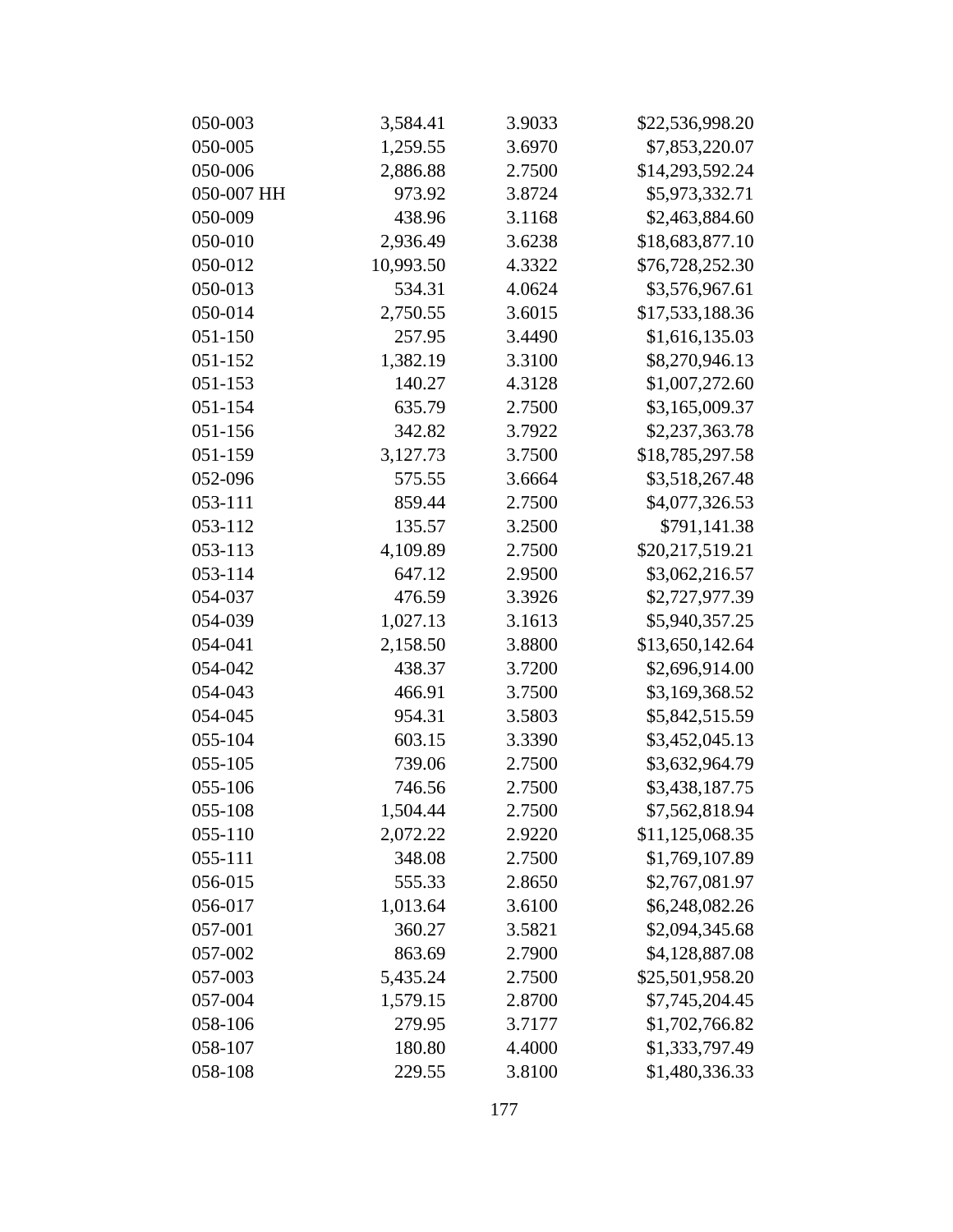| 058-109    | 695.45   | 3.4478 | \$4,354,963.45  |
|------------|----------|--------|-----------------|
| 058-112    | 1,090.08 | 3.0092 | \$6,570,211.02  |
| 059-113    | 212.78   | 3.5700 | \$1,318,907.56  |
| 059-114    | 93.81    | 4.2176 | \$727,121.37    |
| 059-117    | 1,852.90 | 3.4550 | \$11,518,054.33 |
| 060-077    | 3,663.35 | 2.7500 | \$18,386,240.46 |
| 061-150    | 227.53   | 3.5679 | \$1,335,958.06  |
| 061-151    | 252.48   | 3.2614 | \$1,325,415.18  |
| 061-154    | 373.02   | 3.5663 | \$2,427,974.67  |
| 061-156    | 1,242.35 | 3.4300 | \$7,081,190.17  |
| 061-157    | 72.46    | 4.4803 | \$576,939.55    |
| 061-158    | 142.57   | 4.1981 | \$1,215,970.87  |
| 062-070    | 193.73   | 3.4600 | \$1,187,686.32  |
| 062-072    | 1,752.75 | 3.1415 | \$9,299,894.36  |
| 063-066    | 544.32   | 3.1963 | \$2,920,252.66  |
| 063-067    | 776.22   | 3.0923 | \$4,133,062.59  |
| 064-072    | 230.73   | 3.6100 | \$1,415,758.49  |
| 064-074    | 1,081.98 | 3.0000 | \$5,765,448.08  |
| 064-075    | 3,540.78 | 2.8012 | \$17,115,242.66 |
| 065-096    | 183.15   | 4.6500 | \$1,402,461.87  |
| 065-098    | 372.27   | 4.3600 | \$2,464,004.49  |
| 066-102    | 1,860.67 | 3.0500 | \$10,020,628.20 |
| 066-103    | 279.43   | 3.8100 | \$1,742,249.92  |
| 066-104    | 256.92   | 3.3000 | \$1,547,250.39  |
| 066-105 HH | 1,816.47 | 2.0700 | \$10,309,622.66 |
| 066-107    | 744.31   | 3.4300 | \$4,229,435.44  |
| 067-055    | 1,048.20 | 2.7500 | \$4,827,684.00  |
| 067-061    | 1,147.37 | 2.7500 | \$5,673,881.01  |
| 068-070    | 1,290.32 | 3.0000 | \$6,654,733.44  |
| 068-071    | 119.10   | 3.5241 | \$696,959.36    |
| 068-072 HH | 66.11    | 3.2796 | \$439,823.33    |
| 068-073    | 579.62   | 2.9682 | \$3,111,107.38  |
| 068-074    | 217.26   | 3.8107 | \$1,458,579.49  |
| 068-075    | 151.39   | 3.4380 | \$918,077.74    |
| 069-104    | 52.49    | 5.7500 | \$528,642.41    |
| 069-106    | 737.24   | 4.0837 | \$5,142,968.03  |
| 069-107    | 86.66    | 3.6237 | \$574,588.46    |
| 069-108    | 261.48   | 3.5280 | \$1,520,927.19  |
| 069-109    | 491.11   | 3.5400 | \$3,130,732.01  |
| 070-092    | 426.35   | 3.3349 | \$2,604,110.04  |
| 070-093    | 1,262.63 | 3.3464 | \$7,722,389.14  |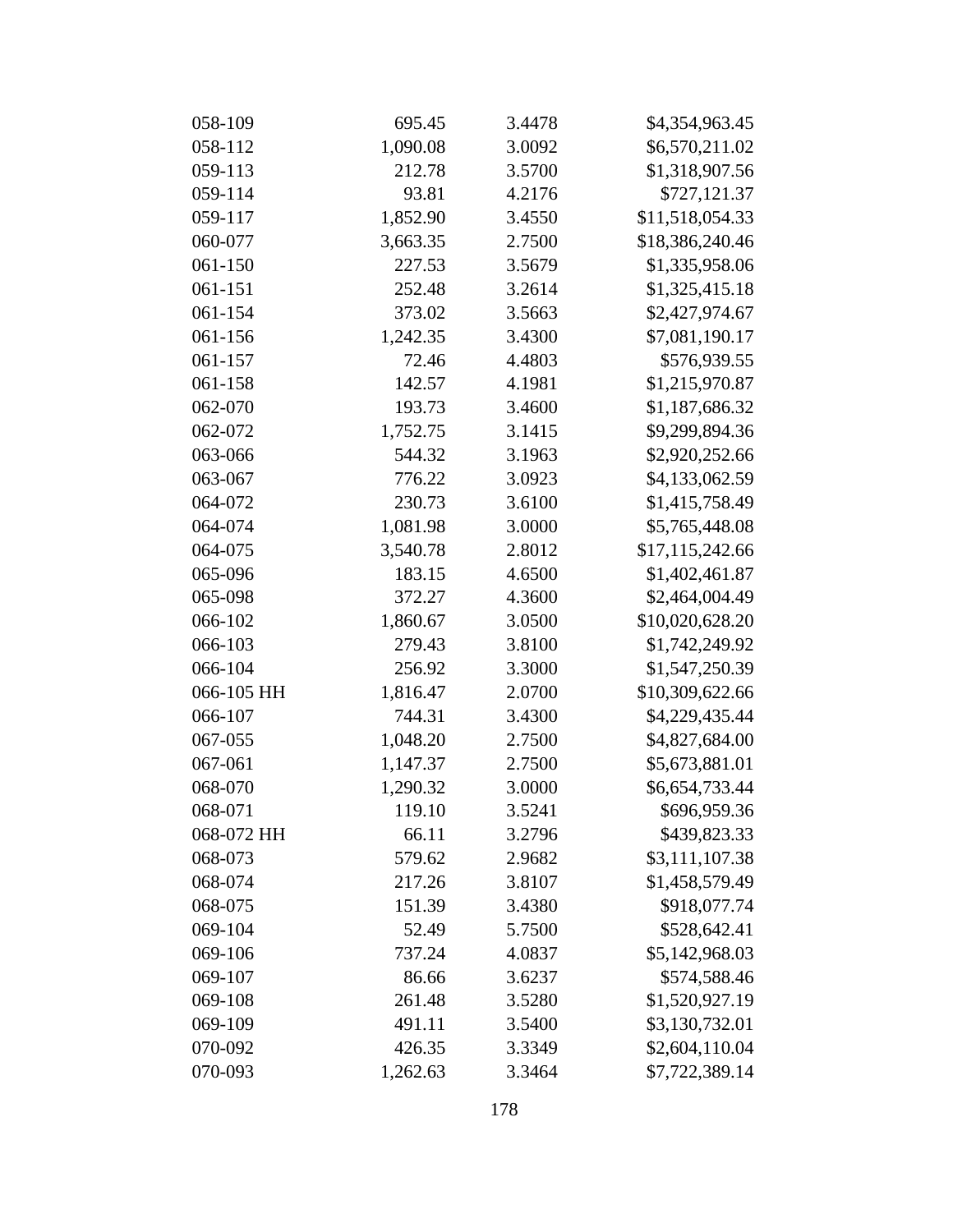| 071-091    | 719.69   | 2.7500 | \$3,623,214.54  |
|------------|----------|--------|-----------------|
| 071-092 HH | 1,408.31 | 2.6800 | \$8,107,273.12  |
| 072-066    | 186.67   | 4.5467 | \$1,362,312.58  |
| 072-068    | 746.83   | 3.2500 | \$4,063,060.20  |
| 072-073    | 337.55   | 3.4300 | \$1,826,317.85  |
| 072-074 HH | 1,624.70 | 2.5800 | \$10,487,370.12 |
| 073-099    | 1,600.56 | 2.7500 | \$7,722,026.93  |
| 073-102    | 903.01   | 2.7500 | \$4,299,563.19  |
| 073-105    | 199.74   | 2.7500 | \$934,120.93    |
| 073-106    | 1,577.40 | 2.7500 | \$7,779,406.07  |
| 073-108    | 4,217.64 | 2.7500 | \$19,363,608.70 |
| 074-187    | 253.18   | 4.3500 | \$1,748,988.89  |
| 074-190    | 310.11   | 3.6786 | \$1,884,930.28  |
| 074-194    | 205.57   | 5.0600 | \$1,700,734.29  |
| 074-195    | 152.61   | 4.9500 | \$1,200,012.57  |
| 074-197    | 239.50   | 4.4000 | \$1,831,293.00  |
| 074-201 HH | 1,290.20 | 3.5704 | \$8,313,204.75  |
| 074-202    | 205.89   | 5.1446 | \$1,683,652.36  |
| 075-084    | 246.58   | 2.7500 | \$1,189,590.51  |
| 075-085    | 648.06   | 2.7500 | \$3,227,618.35  |
| 075-086    | 264.15   | 2.7500 | \$1,412,168.86  |
| 075-087    | 720.07   | 2.7500 | \$3,583,717.73  |
| 076-081    | 209.79   | 4.4011 | \$1,702,870.68  |
| 076-082    | 668.89   | 2.7500 | \$3,567,405.93  |
| 076-083    | 771.48   | 2.7000 | \$3,803,202.70  |
| 077-100 HH | 108.60   | 2.7500 | \$515,943.03    |
| 077-101    | 376.61   | 3.3137 | \$2,058,471.76  |
| 077-102    | 593.61   | 2.7500 | \$3,030,185.54  |
| 077-103    | 262.93   | 3.3534 | \$1,543,439.78  |
| 077-104    | 186.32   | 3.1828 | \$1,062,850.90  |
| 078-001    | 327.50   | 3.4300 | \$2,060,890.23  |
| 078-002    | 846.33   | 3.2800 | \$4,908,277.43  |
| 078-003    | 184.41   | 3.9151 | \$1,257,524.47  |
| 078-004 HH | 291.32   | 3.4300 | \$1,508,340.28  |
| 078-005    | 761.87   | 3.2026 | \$4,074,485.06  |
| 078-009    | 223.95   | 3.4300 | \$1,409,616.87  |
| 078-012    | 1,437.52 | 3.0000 | \$7,514,701.71  |
| 079-077 HH | 2,071.30 | 3.1866 | \$11,923,738.94 |
| 079-078    | 140.03   | 2.9731 | \$735,311.88    |
| 080-116    | 376.41   | 3.3136 | \$2,171,296.78  |
| 080-118    | 355.87   | 2.9500 | \$1,698,253.60  |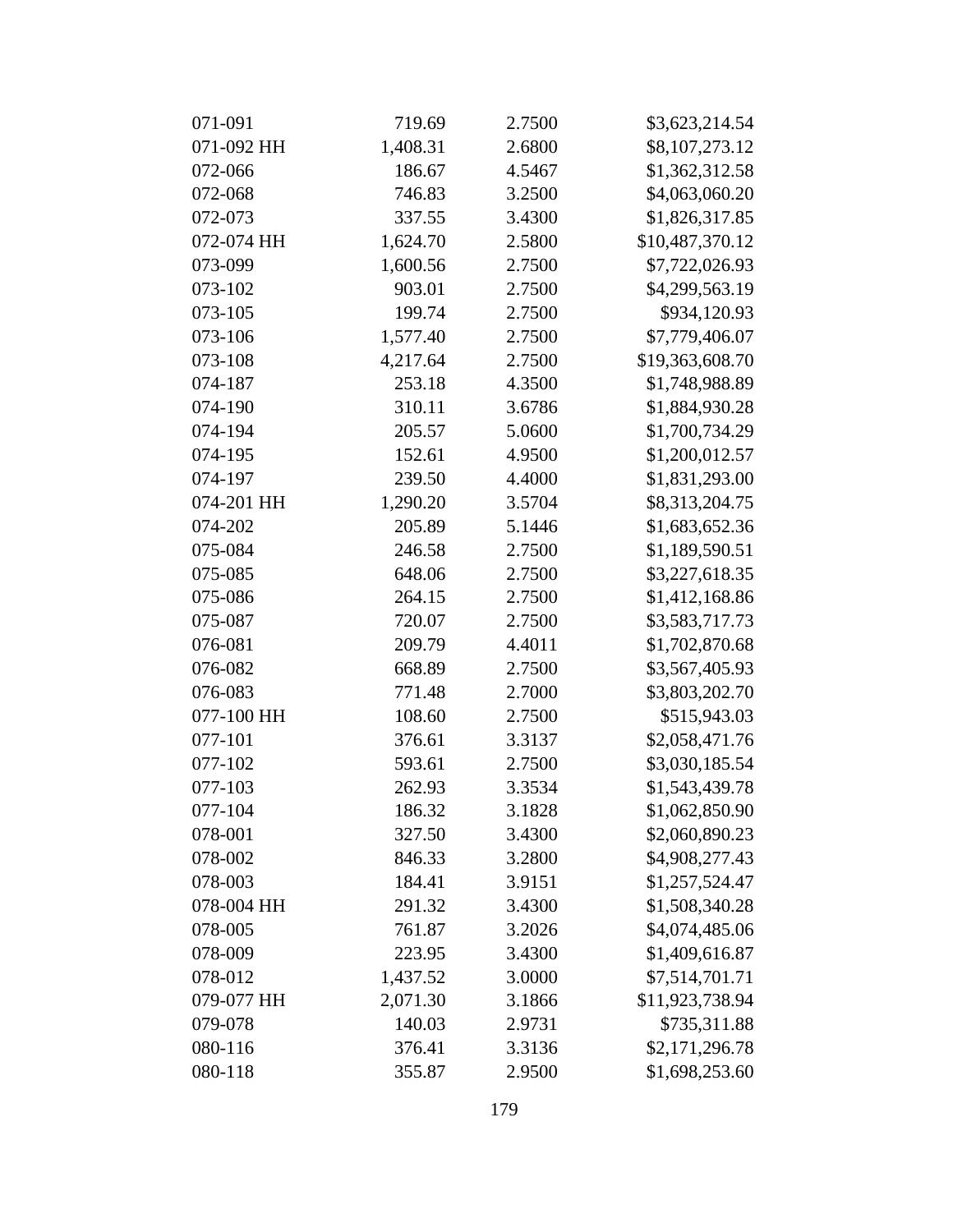| 080-119    | 594.28   | 3.4756 | \$3,286,381.35  |
|------------|----------|--------|-----------------|
| 080-121    | 412.64   | 3.5016 | \$2,431,905.40  |
| 080-122 HH | 208.80   | 2.8900 | \$1,858,487.23  |
| 080-125    | 4,019.18 | 3.1691 | \$20,580,280.14 |
| 081-094    | 1,791.50 | 2.7516 | \$8,683,062.19  |
| 081-095    | 491.82   | 2.9576 | \$2,393,950.05  |
| 081-096    | 3,721.77 | 3.6928 | \$23,048,822.74 |
| 081-097    | 268.29   | 2.7500 | \$1,274,050.35  |
| 082-100    | 1,414.35 | 3.1402 | \$7,508,501.71  |
| 082-101    | 527.55   | 3.5500 | \$3,188,233.26  |
| 082-105 HH | 64.24    | 3.9500 | \$454,804.61    |
| 082-108    | 771.20   | 3.3787 | \$4,337,150.52  |
| 083-001    | 693.05   | 4.4782 | \$5,022,147.04  |
| 083-002    | 639.79   | 4.1000 | \$4,500,831.93  |
| 083-003 HH | 2,589.39 | 3.4240 | \$16,474,332.80 |
| 083-005 HH | 9,128.83 | 4.9607 | \$72,868,219.45 |
| 084-001    | 2,371.12 | 3.3800 | \$13,719,382.62 |
| 084-002    | 368.49   | 3.1910 | \$2,036,493.85  |
| 084-003    | 284.46   | 3.3251 | \$1,543,996.88  |
| 084-004    | 381.68   | 2.8431 | \$2,007,591.58  |
| 084-005    | 699.44   | 2.8100 | \$3,195,034.20  |
| 084-006    | 902.10   | 2.7500 | \$4,380,188.93  |
| 085-043    | 75.79    | 3.0928 | \$457,775.38    |
| 085-044    | 616.66   | 3.0453 | \$3,286,158.32  |
| 085-045    | 717.73   | 2.7500 | \$3,326,828.31  |
| 085-048    | 997.39   | 2.7500 | \$4,850,636.92  |
| 085-049    | 519.26   | 2.7500 | \$2,420,476.67  |
| 086-100    | 764.14   | 3.3500 | \$4,651,517.80  |
| 087-083    | 813.93   | 2.7500 | \$3,846,450.63  |
| 088-072    | 405.18   | 3.5223 | \$2,279,265.99  |
| 088-073    | 211.47   | 4.5200 | \$1,517,350.30  |
| 088-075    | 239.16   | 3.7569 | \$1,394,361.86  |
| 088-080 HH | 607.22   | 3.7500 | \$4,071,645.01  |
| 088-081    | 2,215.66 | 3.4000 | \$12,164,272.30 |
| 089-077    | 102.22   | 5.2332 | \$853,191.48    |
| 089-080    | 1,337.28 | 3.3087 | \$7,553,770.17  |
| 089-087    | 420.38   | 3.8537 | \$2,742,611.96  |
| 089-088    | 212.71   | 4.8533 | \$1,697,494.70  |
| 089-089    | 1,641.71 | 3.7146 | \$9,562,838.86  |
| 090-075    | 96.19    | 3.7500 | \$593,985.56    |
| 090-076    | 538.07   | 2.9272 | \$2,443,078.61  |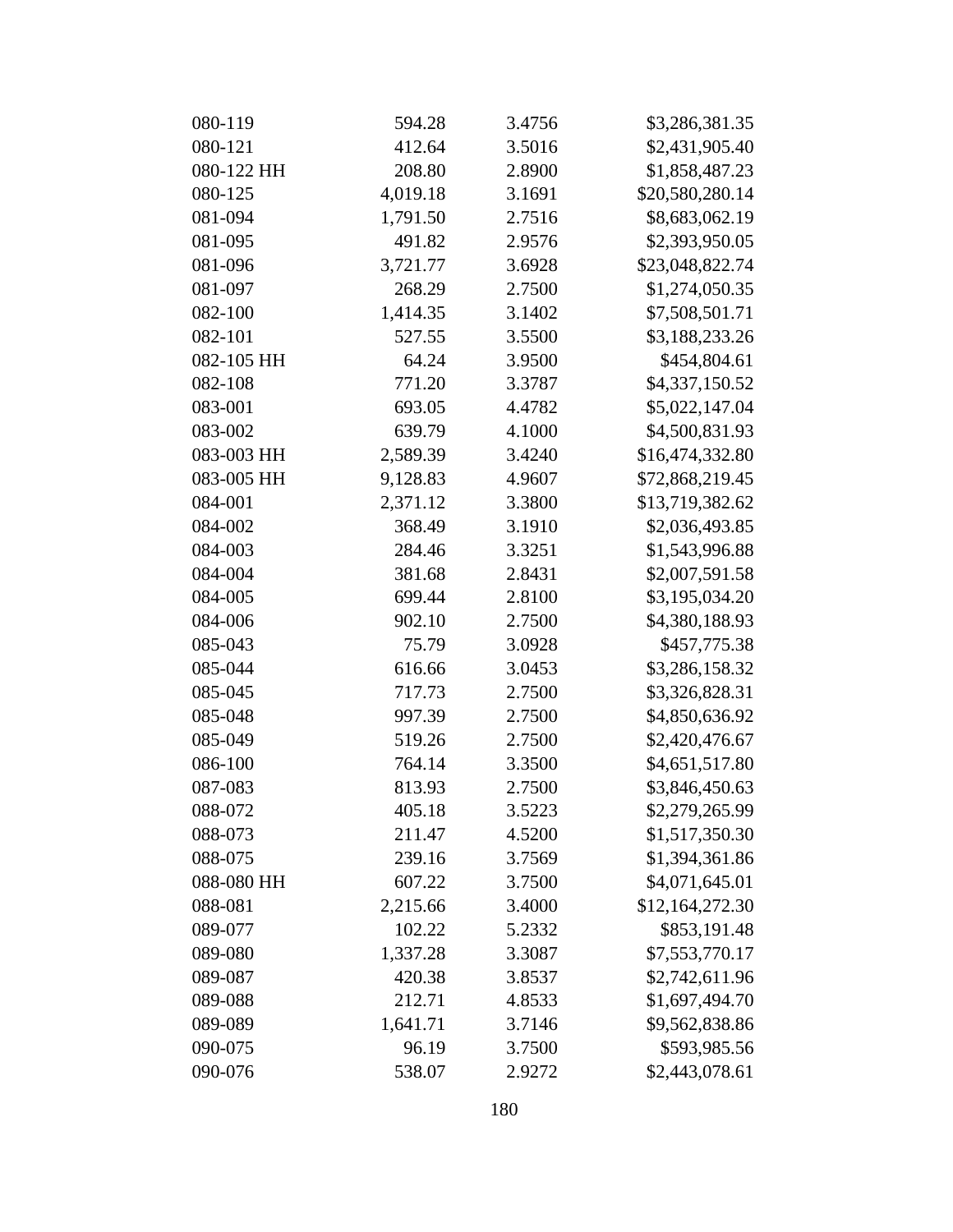| 090-077 HH | 252.56    | 2.7500 | \$1,624,184.53   |
|------------|-----------|--------|------------------|
| 090-078    | 248.79    | 3.4300 | \$1,487,179.67   |
| 091-091    | 433.22    | 3.2800 | \$2,187,191.92   |
| 091-092    | 1,483.19  | 2.7500 | \$6,709,559.11   |
| 091-093    | 186.69    | 2.7500 | \$866,839.29     |
| 091-095    | 169.14    | 2.7500 | \$785,047.13     |
| 092-087    | 17,263.92 | 3.9021 | \$119,085,441.97 |
| 092-088    | 17,393.85 | 3.8950 | \$121,734,100.83 |
| 092-089    | 8,814.68  | 3.7854 | \$58,298,324.97  |
| 092-090 HH | 5,384.95  | 3.1100 | \$38,740,643.13  |
| 092-091 HH | 1,210.76  | 3.8564 | \$9,603,403.96   |
| 093-120    | 355.66    | 3.3850 | \$2,089,834.34   |
| 093-121 HH | 86.38     | 3.0588 | \$451,387.15     |
| 093-123    | 455.97    | 3.1783 | \$2,437,069.29   |
| 093-124    | 495.04    | 3.2817 | \$2,854,625.48   |
| 094-076    | 647.50    | 3.5033 | \$3,825,835.44   |
| 094-078    | 3,539.93  | 2.9992 | \$19,122,689.59  |
| 094-083    | 2,967.40  | 3.4836 | \$17,353,731.45  |
| 094-086    | 1,773.50  | 3.3400 | \$11,581,254.82  |
| 094-087    | 1,012.31  | 3.3000 | \$5,566,851.09   |
| 095-059 HH | 1,911.84  | 3.0481 | \$10,816,539.61  |
| 096-088    | 17,648.70 | 4.5632 | \$126,806,286.17 |
| 096-089    | 11,342.64 | 4.6548 | \$91,678,927.89  |
| 096-090 HH | 5,199.09  | 3.5489 | \$53,088,454.67  |
| 096-091 HH | 18,613.93 | 3.7574 | \$140,008,169.79 |
| 096-092 HH | 4,021.49  | 3.1799 | \$39,827,818.71  |
| 096-093 HH | 4,655.06  | 2.8290 | \$38,997,125.60  |
| 096-094 HH | 9,220.77  | 2.8245 | \$61,025,573.69  |
| 096-095 HH | 15,472.18 | 3.1000 | \$140,489,101.31 |
| 096-098 HH | 2,102.71  | 3.8700 | \$17,178,043.28  |
| 096-099    | 1,346.53  | 3.1829 | \$7,745,255.62   |
| 096-101 HH | 615.84    | 3.0408 | \$9,200,318.91   |
| 096-102 HH | 1,883.14  | 3.3863 | \$32,009,301.32  |
| 096-103    | 1,399.50  | 3.8984 | \$10,415,165.90  |
| 096-104    | 3,106.40  | 4.2654 | \$21,760,013.74  |
| 096-106 HH | 3,179.34  | 2.6300 | \$37,723,127.34  |
| 096-107 HH | 883.31    | 4.1220 | \$11,141,307.02  |
| 096-109    | 5,172.06  | 4.2694 | \$36,264,580.29  |
| 096-110    | 5,858.65  | 3.8070 | \$38,902,970.60  |
| 096-111    | 7,423.70  | 3.6597 | \$48,626,011.45  |
| 096-112 HH | 3,325.14  | 3.8844 | \$28,996,894.20  |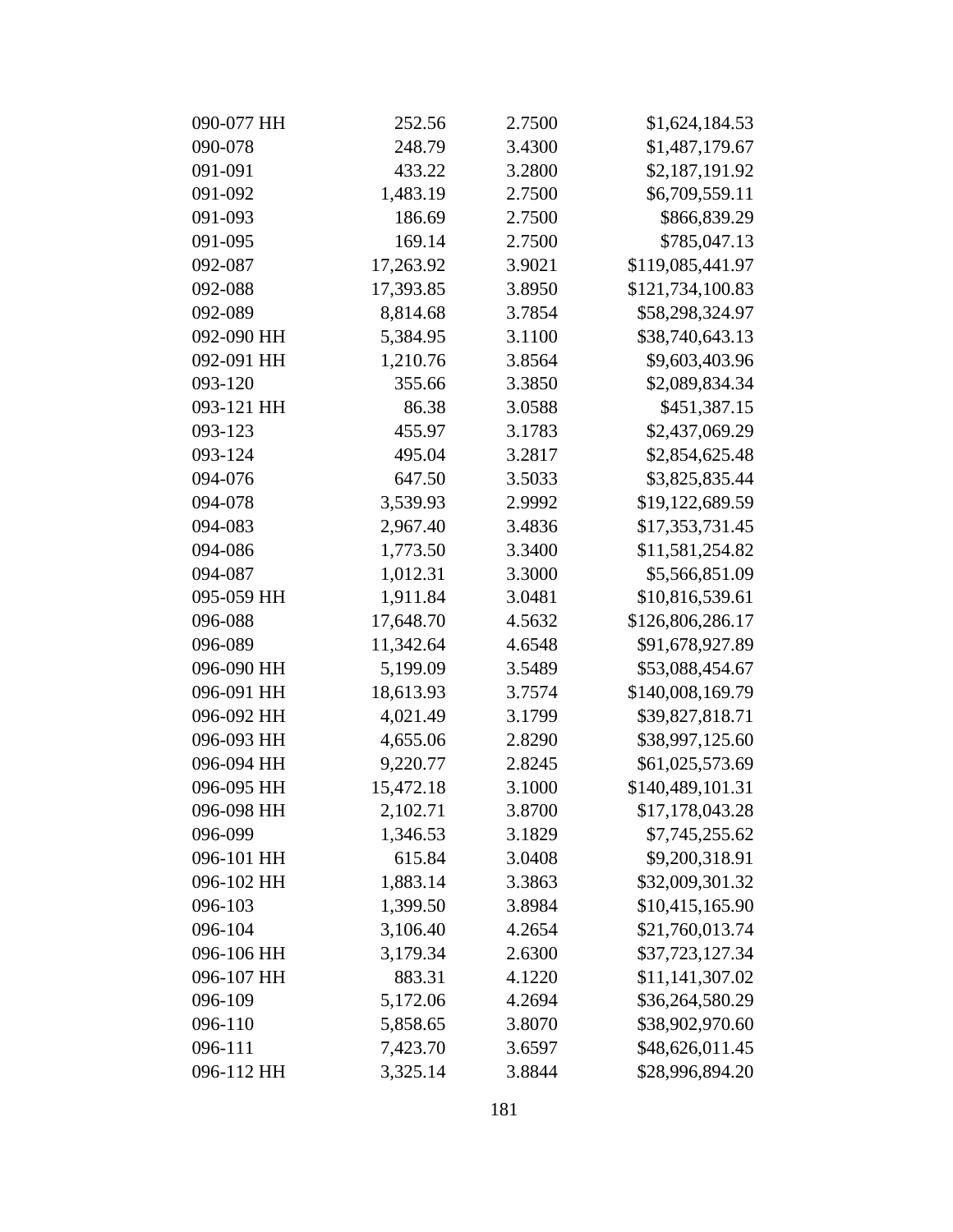| 096-113 HH | 730.62   | 4.2465 | \$7,465,557.69  |
|------------|----------|--------|-----------------|
| 096-114 HH | 3,408.21 | 4.0807 | \$31,248,418.20 |
| 096-115    | 577.19   | 5.5400 | \$4,939,230.30  |
| 097-116    | 101.33   | 3.9291 | \$754,947.60    |
| 097-118    | 60.10    | 3.6973 | \$423,583.55    |
| 097-119    | 125.20   | 4.3627 | \$836,970.21    |
| 097-122    | 80.25    | 3.7134 | \$492,911.77    |
| 097-127    | 60.69    | 4.3350 | \$466,490.16    |
| 097-129    | 2,355.36 | 3.3552 | \$13,694,185.44 |
| 097-130    | 338.72   | 3.7576 | \$2,161,982.77  |
| 097-131    | 445.41   | 4.0000 | \$2,807,859.51  |
| 098-080    | 740.97   | 2.7500 | \$3,444,963.26  |
| 099-078    | 56.75    | 4.4646 | \$405,093.80    |
| 099-082    | 624.78   | 3.6500 | \$3,774,268.51  |
| 100-059    | 931.95   | 2.7500 | \$4,446,365.68  |
| 100-060    | 540.47   | 2.8731 | \$2,462,731.98  |
| 100-061    | 947.91   | 2.7500 | \$4,603,494.35  |
| 100-062    | 342.99   | 3.1947 | \$1,987,856.05  |
| 100-063    | 3,478.23 | 3.2500 | \$18,926,800.34 |
| 100-064 HH | 174.63   | 2.8531 | \$990,484.51    |
| 100-065    | 345.18   | 3.3200 | \$1,913,741.24  |
| 101-105    | 572.42   | 2.7500 | \$2,846,323.00  |
| 101-107    | 258.14   | 2.7500 | \$1,366,225.32  |
| 102-081    | 365.99   | 4.0900 | \$2,489,312.94  |
| 102-085    | 768.81   | 3.7500 | \$5,035,368.83  |
| 103-127    | 371.60   | 3.6700 | \$2,356,038.94  |
| 103-128    | 260.12   | 3.1500 | \$1,653,933.77  |
| 103-129    | 423.38   | 2.7500 | \$2,070,757.29  |
| 103-130    | 900.97   | 2.7500 | \$4,444,992.91  |
| 103-131    | 753.41   | 2.7500 | \$3,514,507.04  |
| 103-132    | 1,956.88 | 2.7500 | \$9,304,056.51  |
| 103-135    | 547.01   | 2.8740 | \$2,667,297.10  |
| 104-041    | 254.22   | 3.9700 | \$1,663,985.41  |
| 104-042    | 553.02   | 3.2039 | \$2,968,284.87  |
| 104-043    | 700.71   | 3.1521 | \$3,874,220.71  |
| 104-044 HH | 1,997.36 | 3.0500 | \$11,367,147.62 |
| 104-045    | 647.27   | 3.2602 | \$3,800,627.14  |
| 105-123    | 323.58   | 3.7632 | \$2,082,942.05  |
| 105-124    | 713.71   | 3.7400 | \$4,433,574.22  |
| 105-125    | 92.21    | 4.9500 | \$949,395.36    |
| 106-001    | 151.74   | 3.7000 | \$904,337.05    |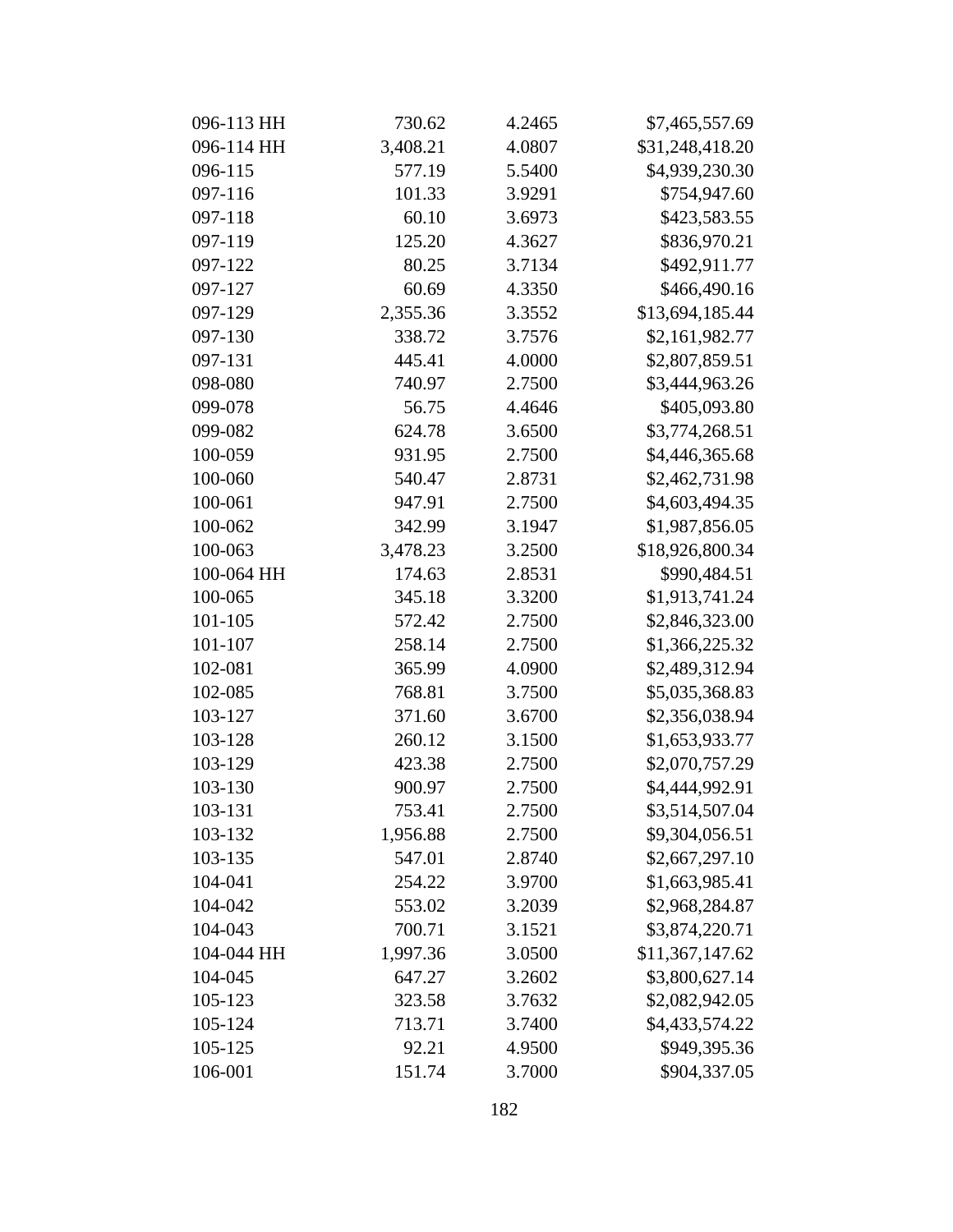| 106-002    | 289.02   | 3.3384 | \$1,615,769.29  |
|------------|----------|--------|-----------------|
| 106-003    | 1,049.31 | 3.3207 | \$5,927,939.01  |
| 106-004 HH | 3,224.88 | 2.4200 | \$17,346,436.99 |
| 106-005    | 1,138.98 | 3.5204 | \$6,990,048.41  |
| 106-006    | 464.29   | 3.3824 | \$2,714,262.41  |
| 106-008    | 80.37    | 3.5000 | \$451,053.80    |
| 107-151    | 143.75   | 2.7500 | \$727,452.81    |
| 107-152    | 942.02   | 2.8589 | \$4,538,662.86  |
| 107-153    | 435.59   | 3.0000 | \$2,450,299.49  |
| 107-154    | 839.08   | 2.7500 | \$3,760,973.90  |
| 107-155    | 787.86   | 3.2100 | \$4,368,864.30  |
| 107-156    | 577.38   | 2.9414 | \$2,885,438.54  |
| 107-158    | 176.65   | 2.9500 | \$913,003.99    |
| 108-142    | 2,618.76 | 3.5600 | \$15,057,566.67 |
| 108-143    | 221.98   | 3.5705 | \$1,288,726.17  |
| 108-144    | 181.22   | 3.4300 | \$1,065,680.97  |
| 108-147 HH | 205.20   | 3.4500 | \$1,290,015.99  |
| 109-002    | 1,393.46 | 3.0966 | \$7,606,944.77  |
| 109-003    | 2,757.21 | 3.2100 | \$15,870,315.97 |
| 110-014    | 808.43   | 3.0694 | \$4,616,903.14  |
| 110-029    | 2,277.75 | 2.7500 | \$10,949,130.79 |
| 110-030    | 241.35   | 3.2500 | \$1,267,332.38  |
| 110-031    | 462.81   | 3.9184 | \$3,239,456.62  |
| 111-086    | 763.57   | 2.7500 | \$3,889,445.04  |
| 111-087    | 1,058.03 | 2.7500 | \$5,076,920.23  |
| 112-099    | 219.96   | 3.1200 | \$1,234,784.52  |
| 112-101    | 613.07   | 2.7500 | \$3,102,165.46  |
| 112-102    | 2,898.70 | 2.7000 | \$14,142,969.27 |
| 112-103    | 853.58   | 2.7500 | \$4,418,215.56  |
| 113-001    | 395.80   | 3.4354 | \$2,190,870.33  |
| 114-112    | 422.30   | 3.2917 | \$2,532,454.53  |
| 114-113    | 719.39   | 2.7500 | \$3,479,755.91  |
| 114-114    | 1,454.36 | 2.7500 | \$7,462,823.31  |
| 114-115    | 697.82   | 2.7500 | \$3,363,644.56  |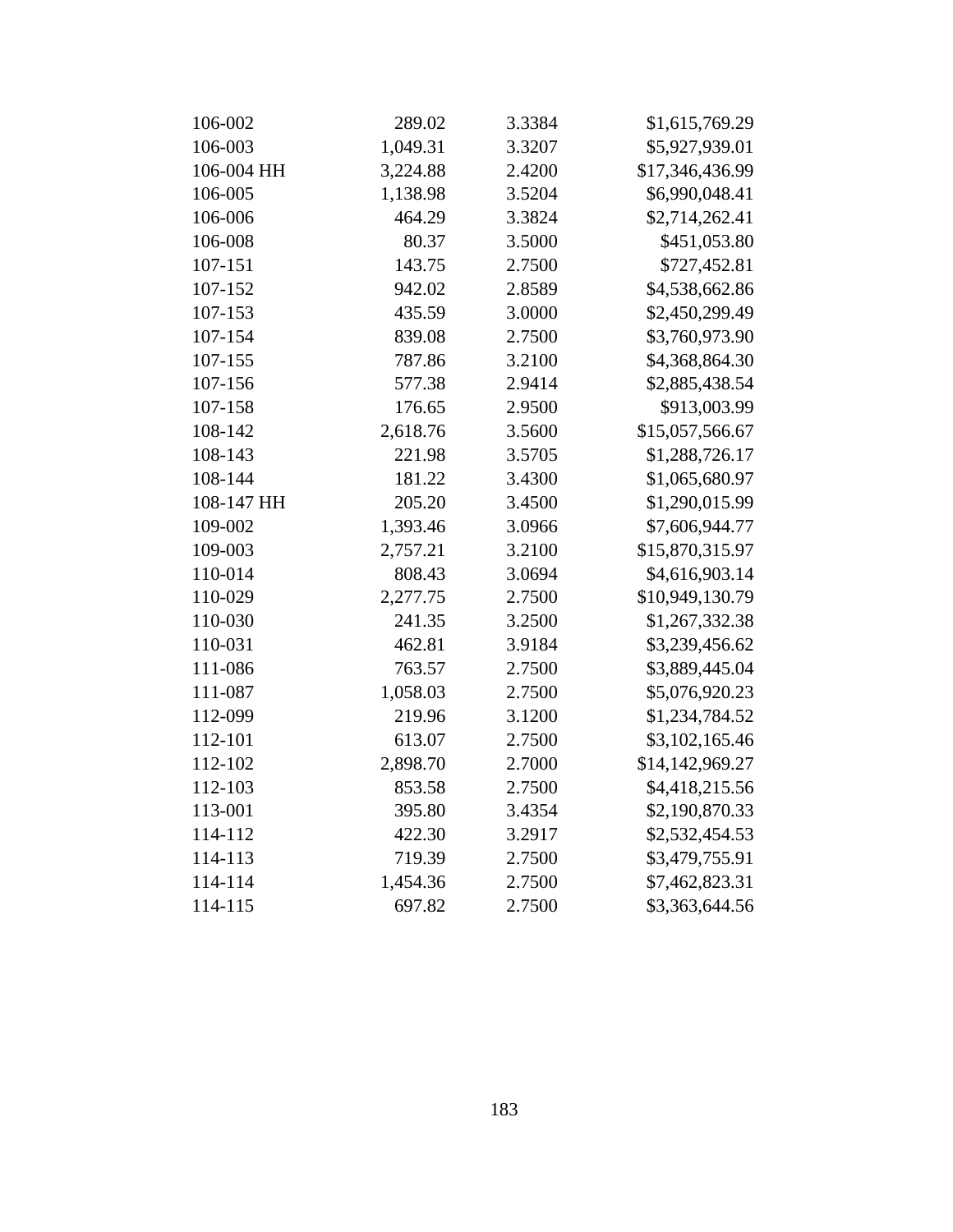| 114-116    | 100.63    | 3.4933 | \$631,397.32     |
|------------|-----------|--------|------------------|
| 115-115 HH | 35,315.00 | 4.1161 | \$254,744,698.14 |

| $\ast$ | $=$ | County District code identifier for each district.                |
|--------|-----|-------------------------------------------------------------------|
| $**$   | $=$ | HH denotes hold harmless status.                                  |
| ***    | $=$ | Total of regular year and summer school average daily attendance. |
| ****   |     | School district tax levy in the Incidental and Teachers Funds.    |
|        |     | Total revenue used in study.                                      |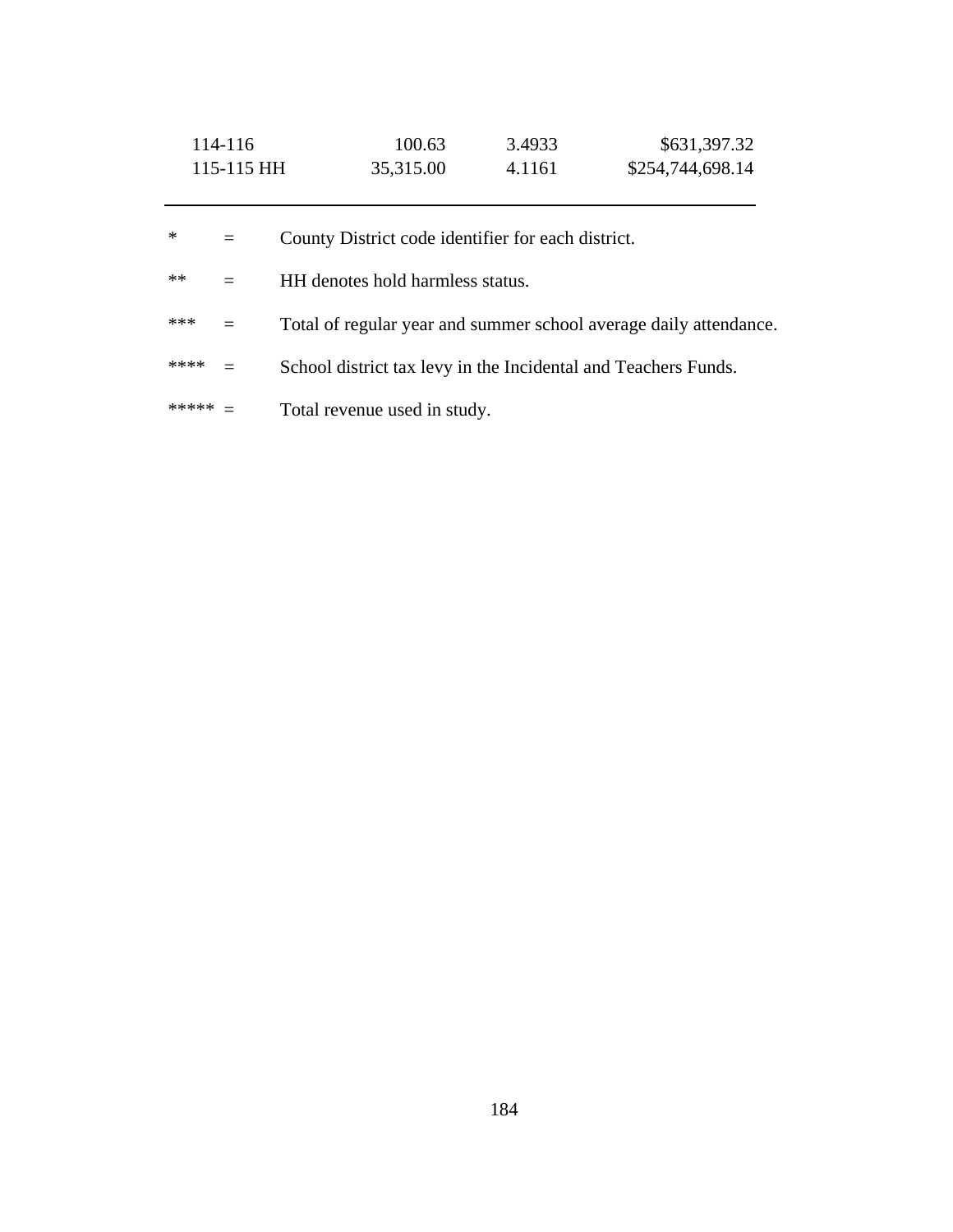## References

- Abbott v. Burke, 575 A.2d 359 (N.J. 1990).
- Abbott v. Burke, 643 A.2d 575 (N.J. 1994).
- Abbott v. Burke, 693 A.2d 417 (N.J. 1997).
- Abbott v. Burke, 748 A.2d 82 (N.J. 2000).
- Abbott v. Burke, 751 A.2d 1032 (N.J. 2000).
- Abbott v. Burke, 790 A.2d 842 (N.J. 2002).
- Abbott v. Burke, 798 A.2d 602 (N.J. 2002).
- Abbott v. Burke, 832 A.2d 891 (N.J. 2003).
- Addonizio, M. (2003). "School finance reform, educational adequacy, and urban public schools". *School Business Affairs*, May 2003, 11-18.
- Baker, B. & Imber, M. (1999). "Rational education explanation" or politics as usual? Evaluating the outcome of finance litigation in Kansas. *Journal of Education Finance, 25*(1), 121-140.
- Berne, R. & Stiefel, L. (1984). *The measurement of equity in school finance.* Baltimore, MD: Johns Hopkins University Press.
- Brimley, V. & Garfield, R. (2002). Financing education in a climate of change. Boston, MA: Allyn & Bacon.
- Brown, et al. v. Board of Education of Topeka, et al., 347 U. S. 483, 74 S.Ct. 686, 98 L. Ed. 873 (1954).
- Brown, et al. v. Board of Education of Topeka, et al., 349 U.S. 294, 75 S.Ct. 753, 99 L.Ed. 1083 (1955).
- Brown, K. S. (2001, Winter). *Educational Policy News & Views*. University of Missouri System, Consortium for Educational Policy Analysis, 218 Hill Hall, Columbia, MO 65211-2195.
- Caldwell v. State, No. 50616 (Johnson County Dist. Ct., slip op. August 30, 1972).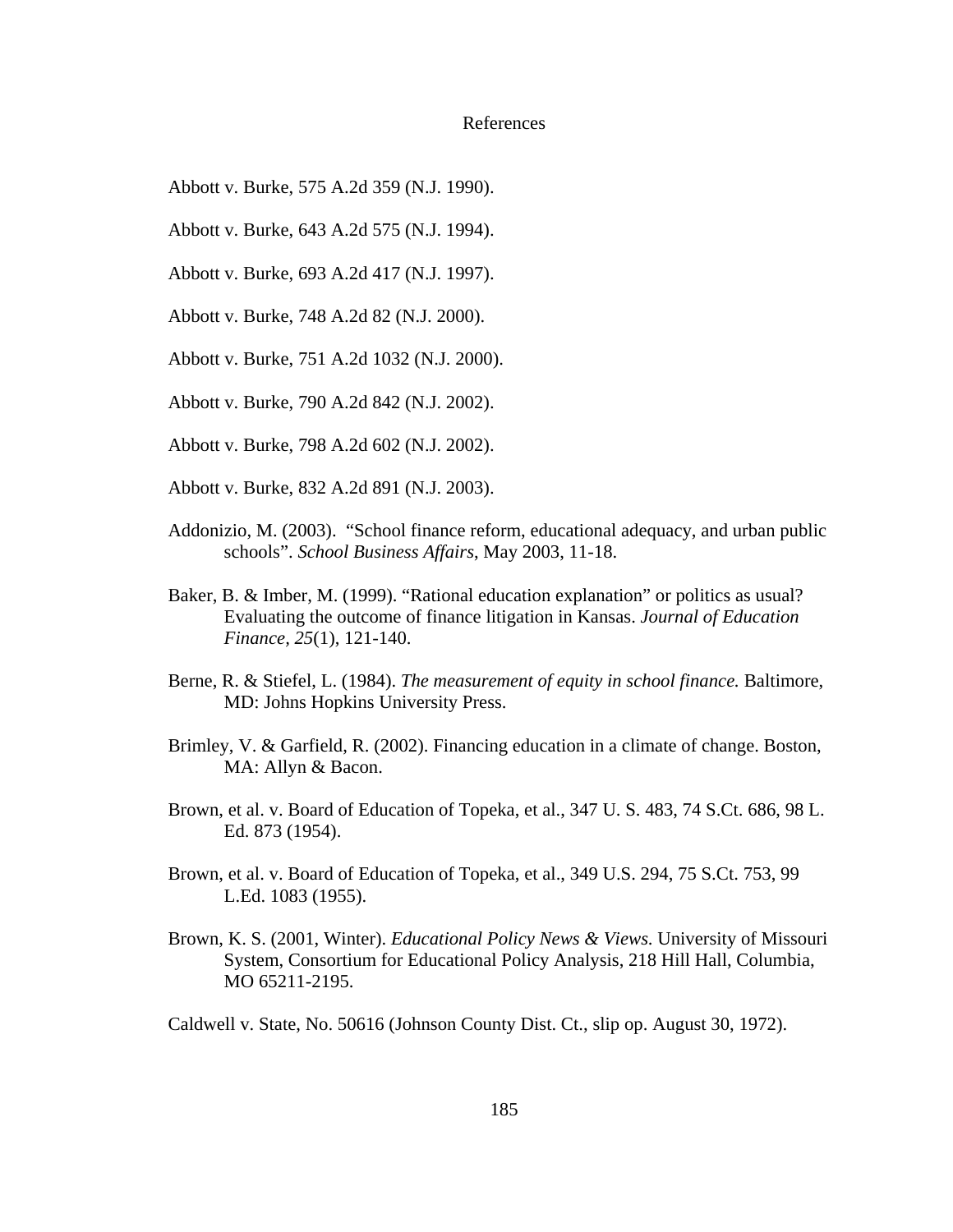- Caskey, H. (2001). K. Green (Ed.). Walking the tightrope A blueprint for reaching and teaching Missouri's children in the  $21<sup>st</sup>$  century.
- Committee for Educational Equality, et al., v. State of Missouri, et al., No. CV190- 1371CC and Lee's Summit School District R-VII, et al., v. State of Missouri, et al., No. CV190-510CC, (Cole County Cir. Ct. slip op. Jan. 15, 1993).
- Committee for Educational Equality, et al., v. State of Missouri, et al., No. 04CV323022 (Cole County Cir. Ct. filed Jan. 6, 2004).
- Cubberley, E. (1920). *Educational practice and progress considered as a phase of the development and spread of western civilization.* Retrieved June 26, 2007, from http://manybooks.net/titles/cubberleetext058hsed10.html
- Dayton, J. & Dupre, A. (2006). The spirit of serrano past, present and future. *Journal of Education Finance, 32*(1), 22-35.
- Dupree, et al. V. Alma School District No. 30, et al., 651 S.W.2d 90 (Ark. 1983).
- Edgewood Independent School District, et al. v. Kirby, et al., 777 S.W. 2d 391 (Tex. 1989).
- Edgewood Independent School District, et al. v. Kirby, et al., 804 S.W. 2d 491 (Tex. 1991).
- Elementary and Secondary Education Act of 1965, 20 U.S.C. 7709. Retrieved October 5, 2005, from [http://caselaw.lp.findlaw.com/casecode/uscodes/20/chapters/70/subchapters/viii/s](http://caselaw.lp.findlaw.com/casecode/uscodes/20/chapters/70/subchapters/viii/sections/section%5F7709) [ections/section%5F7709](http://caselaw.lp.findlaw.com/casecode/uscodes/20/chapters/70/subchapters/viii/sections/section%5F7709)
- Fermanich, M. (2006). "Is the 65% solution…the solution?". *School Business Affairs*, February 2006, 72, 29.
- Fowler, F. C. (2000). *Policy studies for educational leaders: An introduction*. Upper Saddle River, New Jersey: Merrill.
- Guthrie, J. & Rothstein, R. (2001). A new millennium and a likely new era of education finance. In S. Chaikind & W. Fowler, Jr. (Ed.), *Education finance in the new millennium* (pp. 99-119). Larchmont, NY: Eye on Education.
- Johnson, B. A. (2002). *The effect of line 14 (at risk) funds on financial equity in the Missouri foundation formula*. Unpublished doctoral dissertation, University of Missouri, Columbia.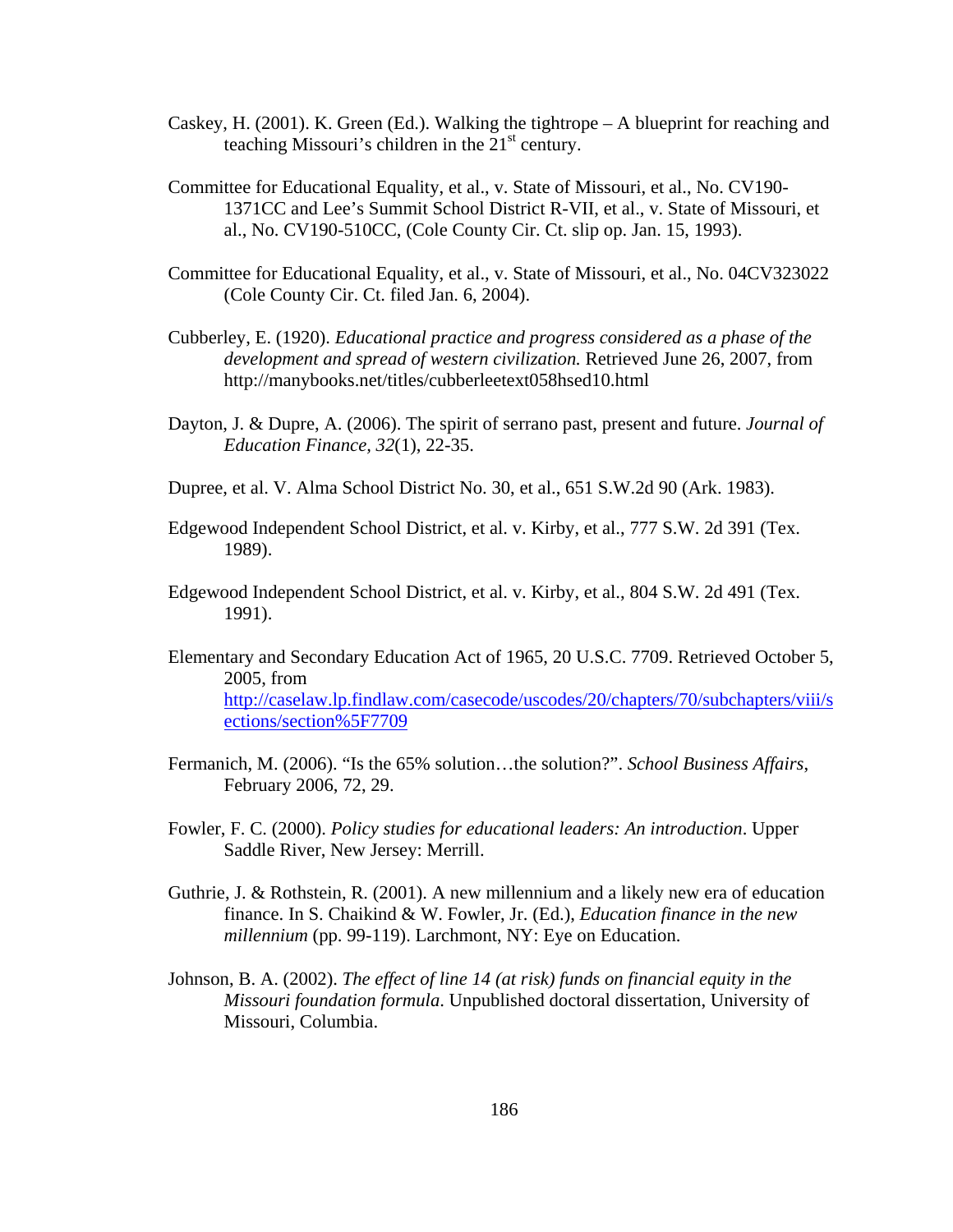Jones, J. & Risdon, P. (1996). *The Missouri experience with a guaranteed tax base type of state aid formula.* Missouri State Teachers Association and Missouri Department of Elementary and Secondary Education.

Lake View School District No. 25, et al. v. Huckabee, et al., 91 S.W.3d 472 (Ark. 2002).

- Lyon, J. (2007, January 3). Lake View case looms over upcoming legislative session. Arkansas News Bureau, Stephens Media Group. Retrieved June 28, 2007, from http://stephensmedia.printthis.clickability.com/pt/cpt?action=cpt&title=Arkansas+ News+Bureau+- +Lake+View+case+looms+over+upcoming+legislative+session&expire=&urlID= 20683893&fb=Y&url=http://www.arkansasnews.com/archive/2007/01/03/News/ 339398.html&partnerID=67971
- Missouri Department of Elementary and Secondary Education. (1999). *1999 School finance equity study executive summary.* Jefferson City: Missouri Department of Elementary and Secondary Education.
- Missouri Department of Elementary and Secondary Education. (1999). *Impact of the outstanding schools act foundation formula on statewide educational funding: An equity analysis.* Jefferson City: Missouri Department of Elementary and Secondary Education.
- Missouri Department of Elementary and Secondary Education. (1997). Missouri Financial Accounting Manual. Jefferson City: Missouri Department of Elementary and Secondary Education. Available from Missouri Department of Elementary and Secondary Education Web site, http//www.dese.mo.gov/divadm/finance
- Missouri H. 889. 90<sup>th</sup> Missouri General Assembly., 1<sup>st</sup> Sess. (1999). Available: <http://www.house.mo.gov/bills99/bills99/HB889.htm>
- Missouri H. 1711.  $91^{\text{st}}$  Missouri General Assembly.,  $2^{\text{nd}}$  Sess. (2002). Available: <http://www.house.mo.gov/bills02/bills02/HB1711.htm>
- Missouri S. 287. 93<sup>rd</sup> Missouri General Assembly., 1<sup>st</sup> Sess. (2005). Available: <http://www.senate.mo.gov/05info/billtext/tat/SB287.htm>
- Missouri S. 353. 91<sup>st</sup> Missouri General Assembly., 1<sup>st</sup> Sess., (2001). Available: [http://www.senate.state.mo.us/01info/billtext/tat/SB353.htm.](http://www.senate.state.mo.us/01info/billtext/tat/SB353.htm)
- Missouri S. 380. 87<sup>th</sup> Missouri General Assembly., 1<sup>st</sup> Sess., (1993). Available: <http://www.dese.mo.gov/schoollaw/LegFolder/SB380.htm>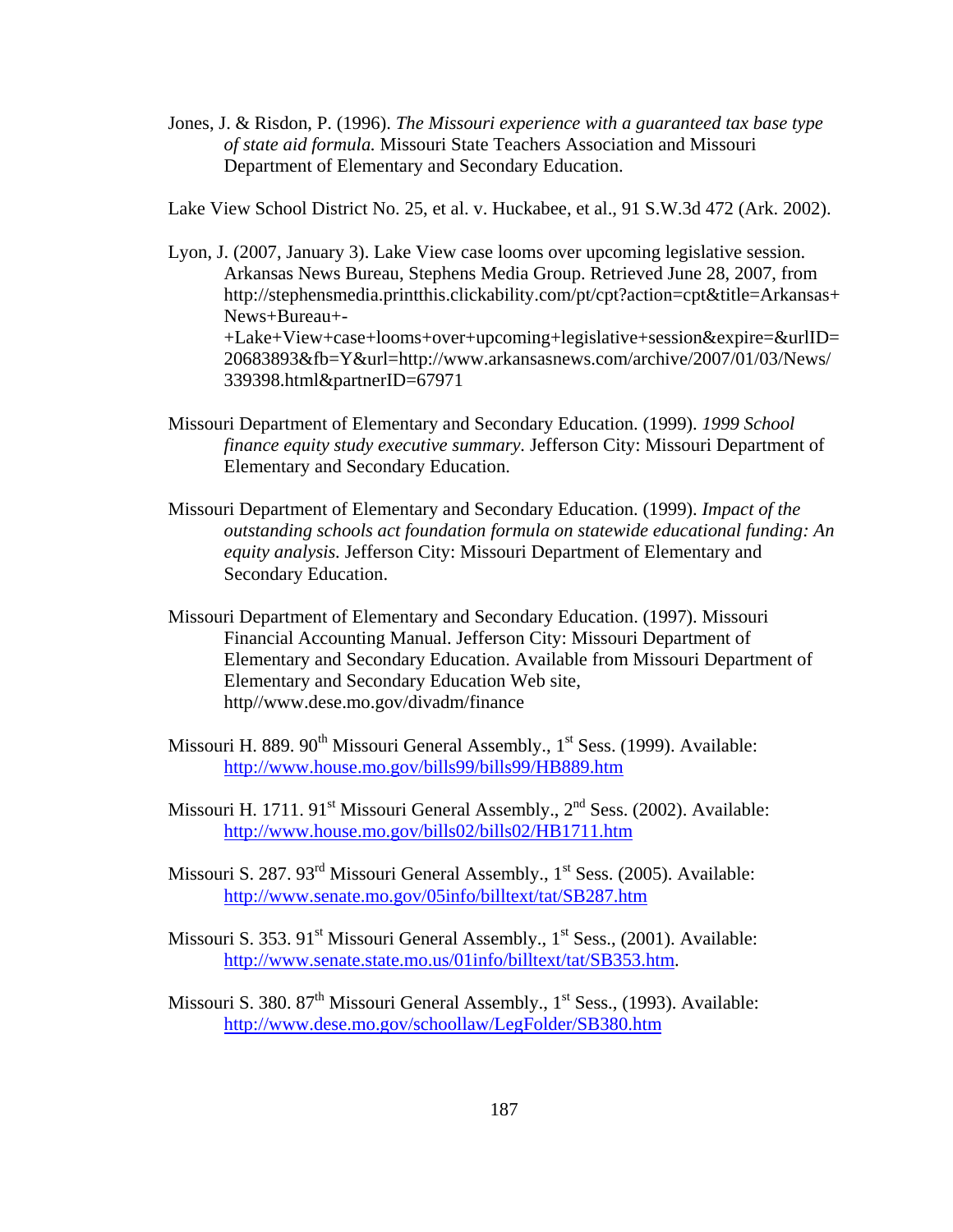- Missouri S. 676. 88<sup>th</sup> Missouri General Assembly., 1<sup>st</sup> Sess., (1994). Available: <http://www.moga.state.mo.us/homestat.htm>(Missouri Revised Statutes).
- Missouri S. 781. 89<sup>th</sup> Missouri General Assembly.,  $2<sup>nd</sup>$  Sess., (1998). Available: <http://www.senate.state.mo.us/98info/billtext/tat/SB781.htm>
- Missouri S. 795. 88<sup>th</sup> Missouri General Assembly., 2<sup>nd</sup> Sess., (2001). Available: <http://www.senate.state.mo.us/96info/bltext/tat/SB795.htm>
- Mock v. State of Kansas, No. 91CV1009 (Shawnee County Dist. Ct., slip op. October 14, 1991).
- Montoy, et al. v. State of Kansas, et al., 120 P.3d 306 (Kan. 2005).
- New Jersey Department of Education. Introduction to "abbott" in New Jersey. Retrieved June 27, 2007, from State of New Jersey Department of Education Web site, http://www.state.nu.us/education/abbotts/about
- Odden, A. (1992). School finance and education reform: An overview. In A. Odden (Ed.), *Rethinking school finance an agenda for the 1990s* (pp. 1-40). San Francisco: Jossey-Bass Publishers.
- Odden, A. (1999). Repositioning school finance: Providing adequacy and improving equity. In G. L. Peevely (Ed.), *Education Funding Adequacy and Equity in the Next Millennium. Proceedings of the National Symposium* (p. 1-30). Nashville: Tennessee State University.
- Odden, A. & Picus, L. (2000). *School finance a policy perspective (2nd ed.). The McGraw-Hill Companies, Inc. 2nd Edition.*
- Orlofsky, G. (2000, January 13). A new approach to measuring equity. *Education Week, 19*(18), 66.
- Picus, L. O., Odden, A., & Fermanich, M. (2004). Assessing the equity of Kentucky's SEEK formula: A 10-year analysis. *Journal of Education Finance*, 29(4), 315- 335.
- Ritter, G. W. & Lauver, S. C. (2003). School finance reform in New Jersey: A piecemeal response to a systemic problem. *Journal of Education Finance*, 28(4), 575-598.

Robinson, et al. v. Cahill, et al., 303 A.2d 273 (N.J. 1973).

Rose v. Council for Better Education Inc., et al., 790 S.W. 2d 186 (Ky. 1989).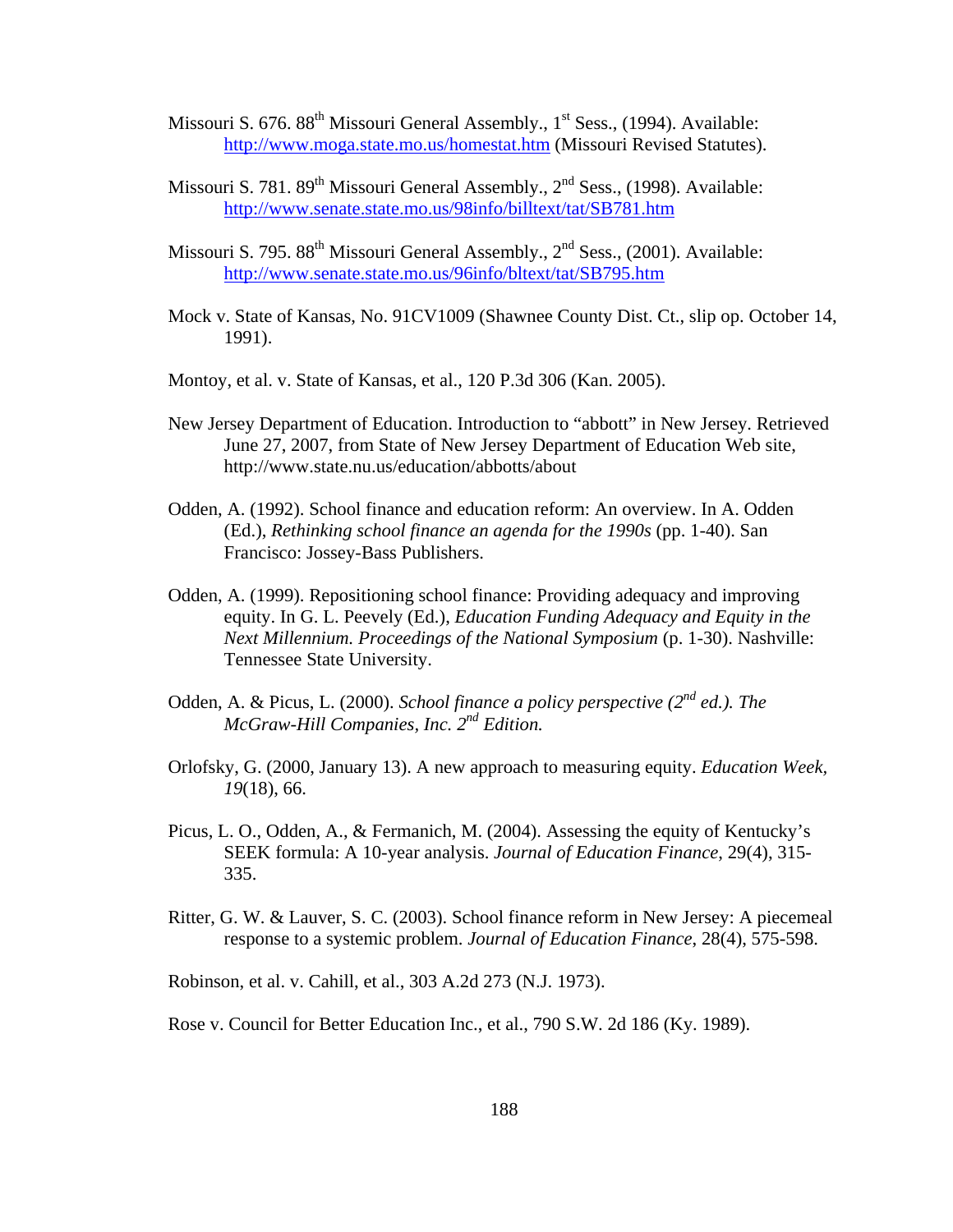- Rossmiller, R. A. (2001). Funding in the new millennium. In S. Chaikind  $&$  W. Fowler, Jr. (Ed.), *Education finance in the new millennium* (pp. 11-33). Larchmont, NY: Eye on Education.
- San Antonio Independent School District, et al. v. Rodriquez, et al., 411 U.S. 1, 93 S. Ct. 1278, 31 L. Ed. 2d 16 (1973).
- Serrano, et al. v. Priest, et al., 487 P. 2d 1241 (Cal. 1971).
- Skinner, R. A. & Staresina, L. N. (2004, January 8). State of the states. *Education Week*, 23(17), 121.
- Teachers College, Columbia University, New York, National Access Network. (2006, April). Arkansas Litigation. Retrieved June 27, 2007 from the Access Web site: http://www.shoolfunding.info/states/ar/lit\_ar.php3
- Teachers College, Columbia University, New York, National Access Network. (2006, August). Kansas Litigation. Retrieved June 27, 2007 from the Access Web site: http://www.shoolfunding.info/states/ks/lit\_ks.php3
- Underwood, J. K. & Verstegen, D. A. (1990). School finance challenges in federal courts: Changing equal protection analysis. In J. K. Underwood & D. A. Verstegen, (Ed.), *The impacts of litigation and legislation on public school finance adequacy, equity, and excellence* (pp. 177-191). New York: Harper & Row.
- Wood, R. C. & Associates. (2004). Financing Missouri's public elementary & secondary schools: final report. Prepared for the Missouri Joint Committee on Education.